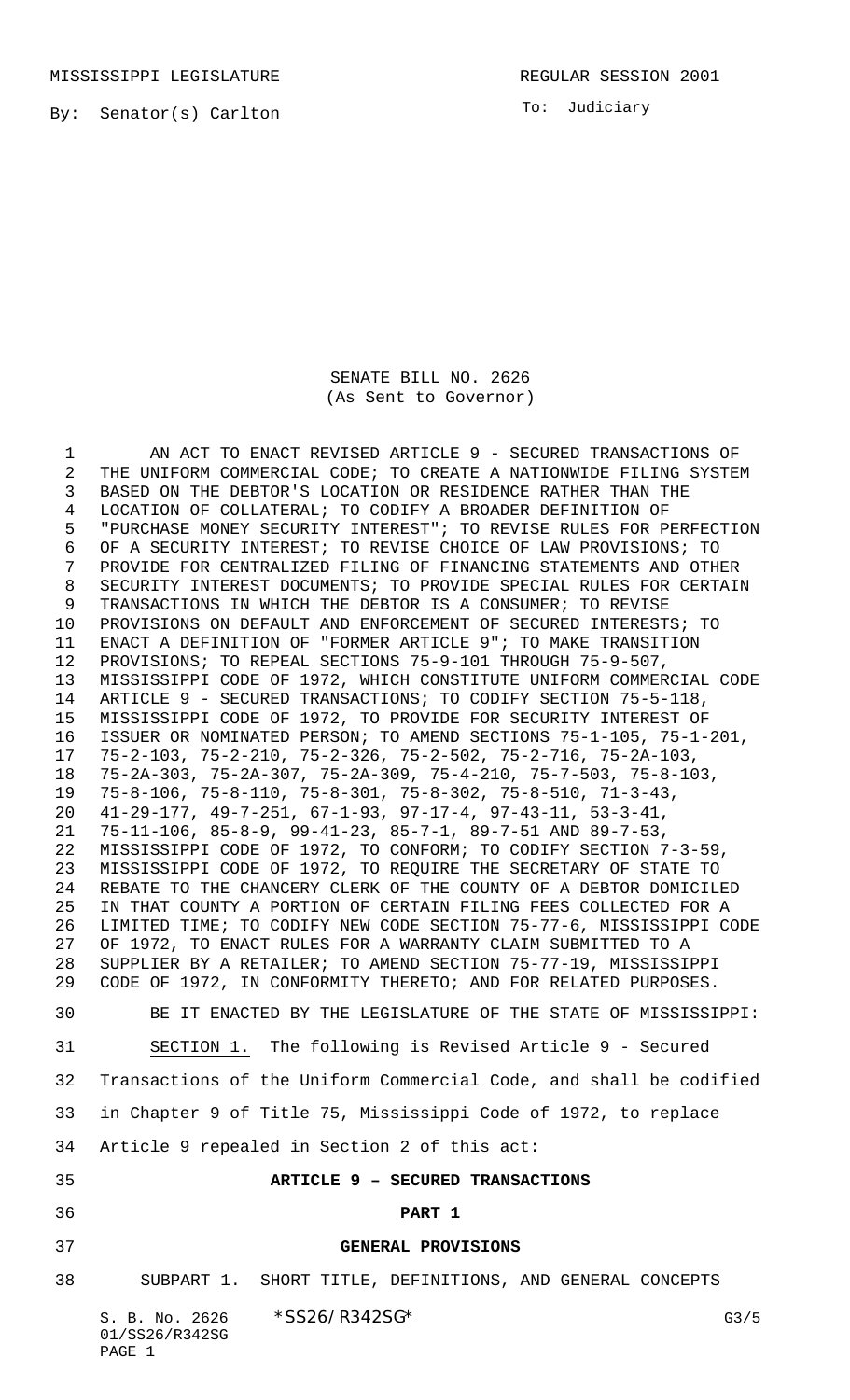**SECTION 75-9-101. Short title.** This article may be cited as Uniform Commercial Code - Secured Transactions.

**SECTION 75-9-102. Definitions and index of definitions.**

(a) In this article:

 (1) "Accession" means goods that are physically united with other goods in such a manner that the identity of the original goods is not lost.

 (2) "Account," except as used in "account for," means a right to payment of a monetary obligation, whether or not earned by performance, (i) for property that has been or is to be sold, leased, licensed, assigned, or otherwise disposed of, (ii) for services rendered or to be rendered, (iii) for a policy of insurance issued or to be issued, (iv) for a secondary obligation incurred or to be incurred, (v) for energy provided or to be provided, (vi) for the use or hire of a vessel under a charter or other contract, (vii) arising out of the use of a credit or charge card or information contained on or for use with the card, or (viii) as winnings in a lottery or other game of chance operated or sponsored by a state, governmental unit of a state, or person licensed or authorized to operate the game by a state or governmental unit of a state. The term includes health-care-insurance receivables. The term does not include (i) rights to payment evidenced by chattel paper or an instrument, (ii) commercial tort claims, (iii) deposit accounts, (iv) investment property, (v) letter-of-credit rights or letters of credit, or (vi) rights to payment for money or funds advanced or sold, other than rights arising out of the use of a credit or charge card or information contained on or for use with the card. (3) "Account debtor" means a person obligated on an

 account, chattel paper, or general intangible. The term does not include persons obligated to pay a negotiable instrument, even if the instrument constitutes part of chattel paper.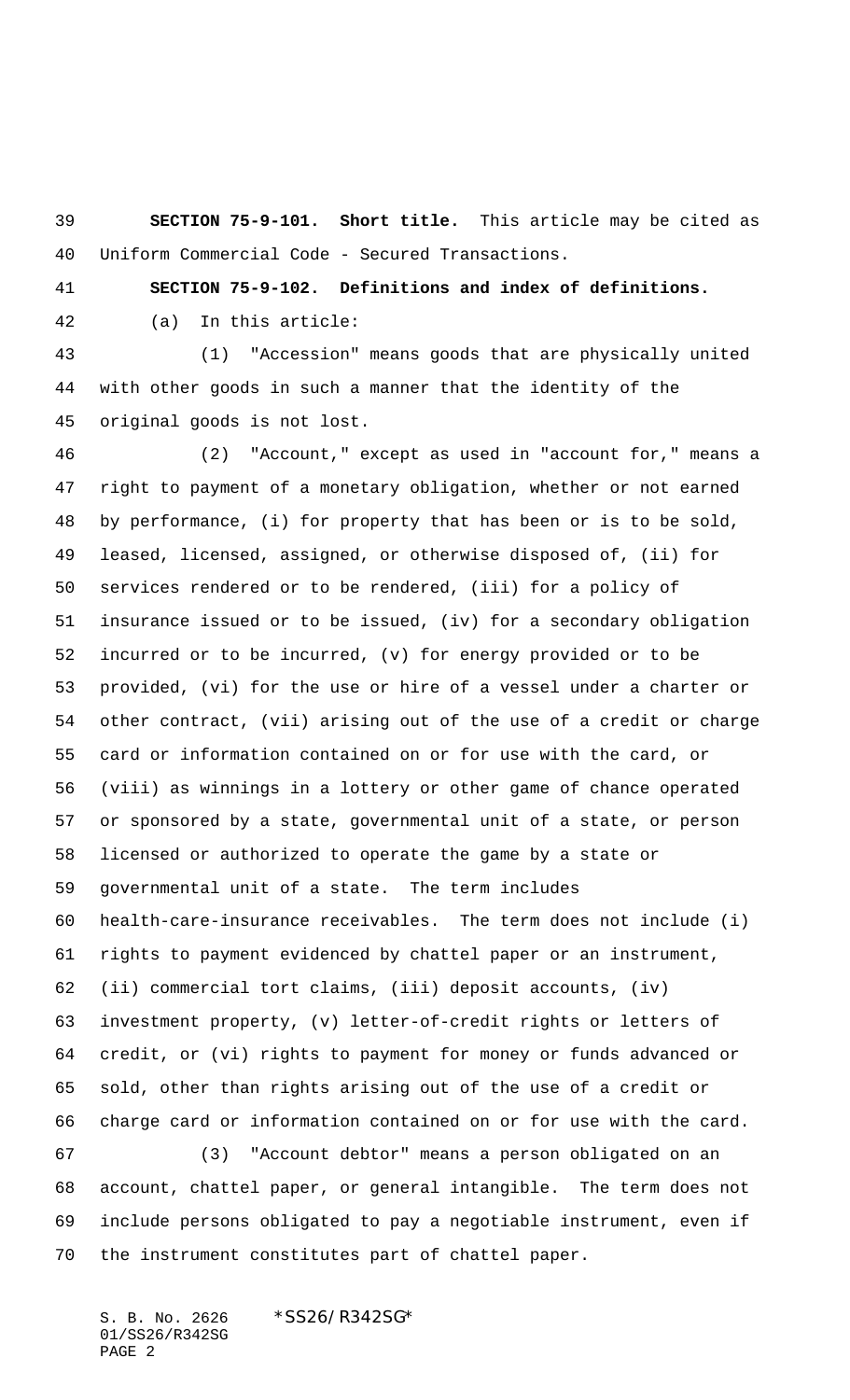S. B. No. 2626 \* SS26/R342SG\* 01/SS26/R342SG PAGE 3 (4) "Accounting," except as used in "accounting for," means a record: (A) Authenticated by a secured party; (B) Indicating the aggregate unpaid secured obligations as of a date not more than thirty-five (35) days earlier or thirty-five (35) days later than the date of the record; and (C) Identifying the components of the obligations in reasonable detail. (5) "Agricultural lien" means an interest, other than a 81 security interest, in farm products: (A) Which secures payment or performance of an obligation for: (i) Goods or services furnished in connection with a debtor's farming operation; or 86 (ii) Rent on real property leased by a debtor 87 in connection with its farming operation; (B) Which is created by statute in favor of a person that: (i) In the ordinary course of its business furnished goods or services to a debtor in connection with a debtor's farming operation; or (ii) Leased real property to a debtor in connection with the debtor's farming operation; and (C) Whose effectiveness does not depend on the person's possession of the personal property. (6) "As-extracted collateral" means: (A) Oil, gas, or other minerals that are subject to a security interest that: (i) Is created by a debtor having an interest 101 in the minerals before extraction; and **102** (ii) Attaches to the minerals as extracted; or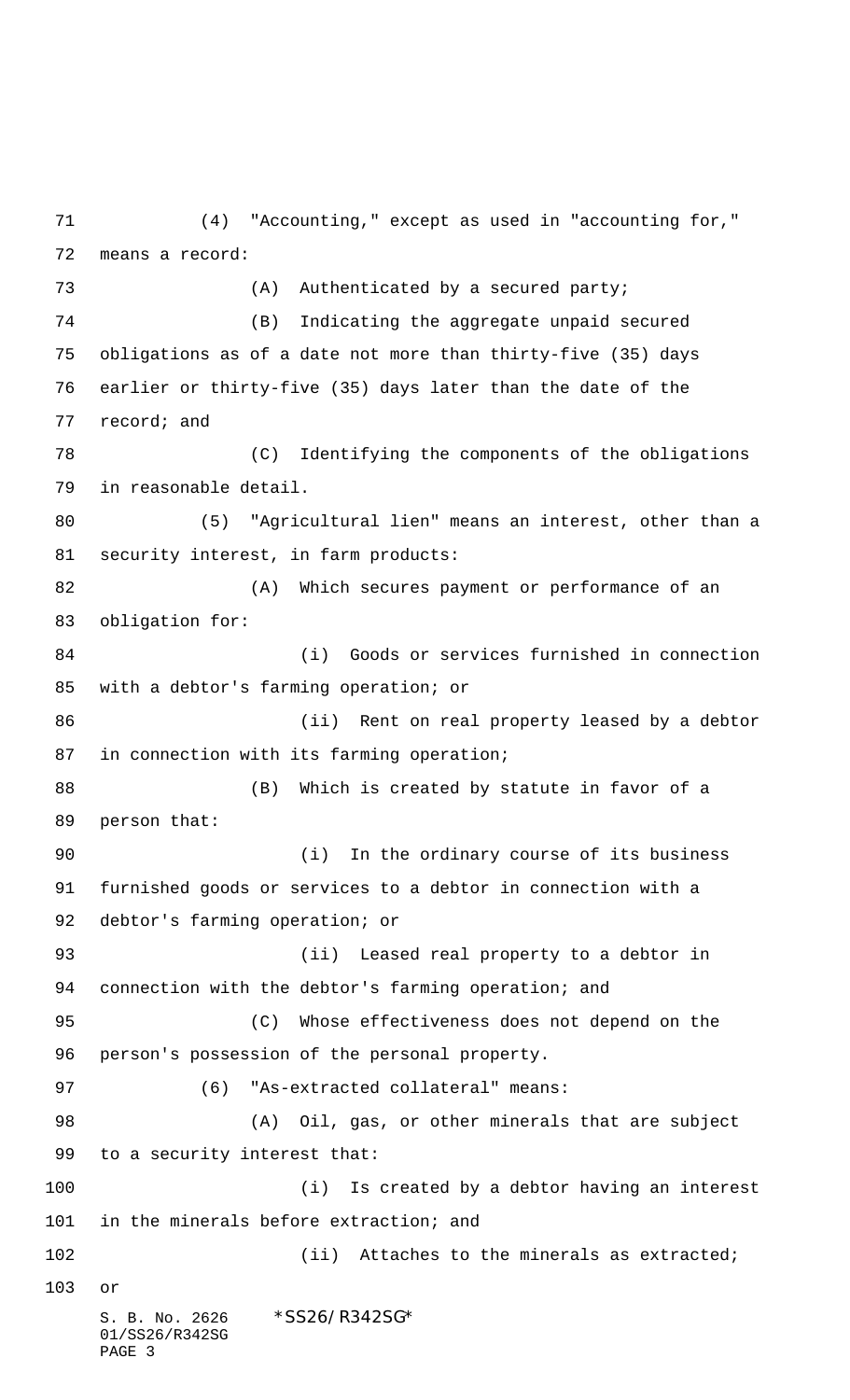(B) Accounts arising out of the sale at the wellhead or minehead of oil, gas, or other minerals in which the debtor had an interest before extraction.

107 (7) "Authenticate" means:

(A) To sign; or

 (B) To execute or otherwise adopt a symbol, or encrypt or similarly process a record in whole or in part, with the present intent of the authenticating person to identify the person and adopt or accept a record.

 (8) "Bank" means an organization that is engaged in the business of banking. The term includes savings banks, savings and loan associations, credit unions, and trust companies.

 (9) "Cash proceeds" means proceeds that are money, checks, deposit accounts, or the like.

 (10) "Certificate of title" means a certificate of title with respect to which a statute provides for the security interest in question to be indicated on the certificate as a condition or result of the security interest's obtaining priority over the rights of a lien creditor with respect to the collateral.

S. B. No. 2626 \*SS26/R342SG\* 01/SS26/R342SG PAGE 4 (11) "Chattel paper" means a record or records that evidence both a monetary obligation and a security interest in specific goods, a security interest in specific goods and software used in the goods, a security interest in specific goods and license of software used in the goods, a lease of specific goods, or a lease of specific goods and license of software used in the goods. In this paragraph, "monetary obligation" means a monetary obligation secured by the goods or owed under a lease of the goods and includes a monetary obligation with respect to software used in the goods. The term does not include (i) charters or other contracts involving the use or hire of a vessel or (ii) records that evidence a right to payment arising out of the use of a credit or charge card or information contained on or for use with the card. If a transaction is evidenced by records that include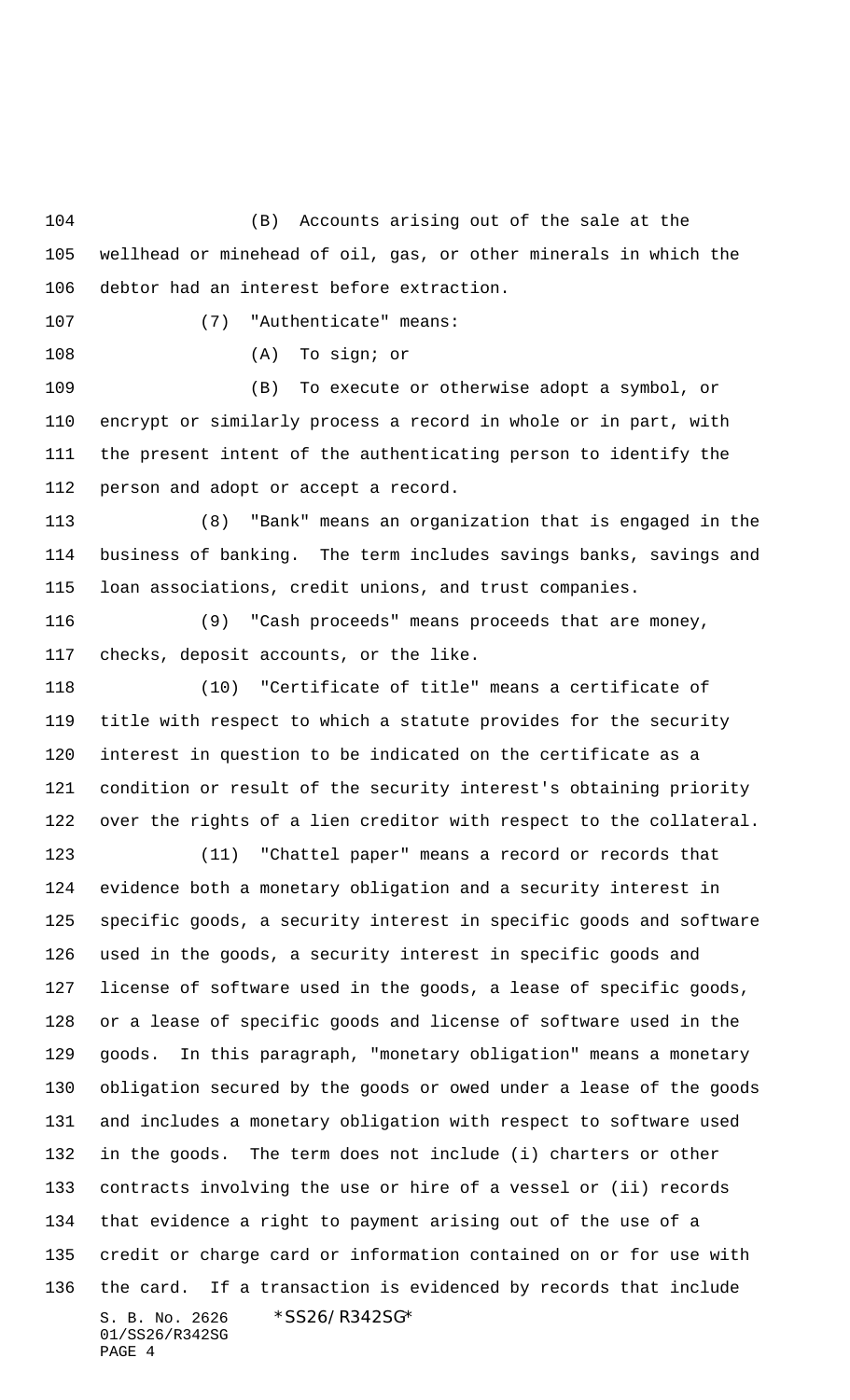an instrument or series of instruments, the group of records taken together constitutes chattel paper. (12) "Collateral" means the property subject to a security interest or agricultural lien. The term includes: (A) Proceeds to which a security interest attaches; (B) Accounts, chattel paper, payment intangibles, 144 and promissory notes that have been sold; and (C) Goods that are the subject of a consignment. (13) "Commercial tort claim" means a claim arising in tort with respect to which: (A) The claimant is an organization; or (B) The claimant is an individual and the claim: (i) Arose in the course of the claimant's business or profession; and (ii) Does not include damages arising out of personal injury to or the death of an individual. (14) "Commodity account" means an account maintained by a commodity intermediary in which a commodity contract is carried for a commodity customer. (15) "Commodity contract" means a commodity futures contract, an option on a commodity futures contract, a commodity option, or another contract if the contract or option is: (A) Traded on or subject to the rules of a board of trade that has been designated as a contract market for such a contract pursuant to federal commodities laws; or (B) Traded on a foreign commodity board of trade, exchange, or market, and is carried on the books of a commodity intermediary for a commodity customer. (16) "Commodity customer" means a person for which a commodity intermediary carries a commodity contract on its books. 168 (17) "Commodity intermediary" means a person that: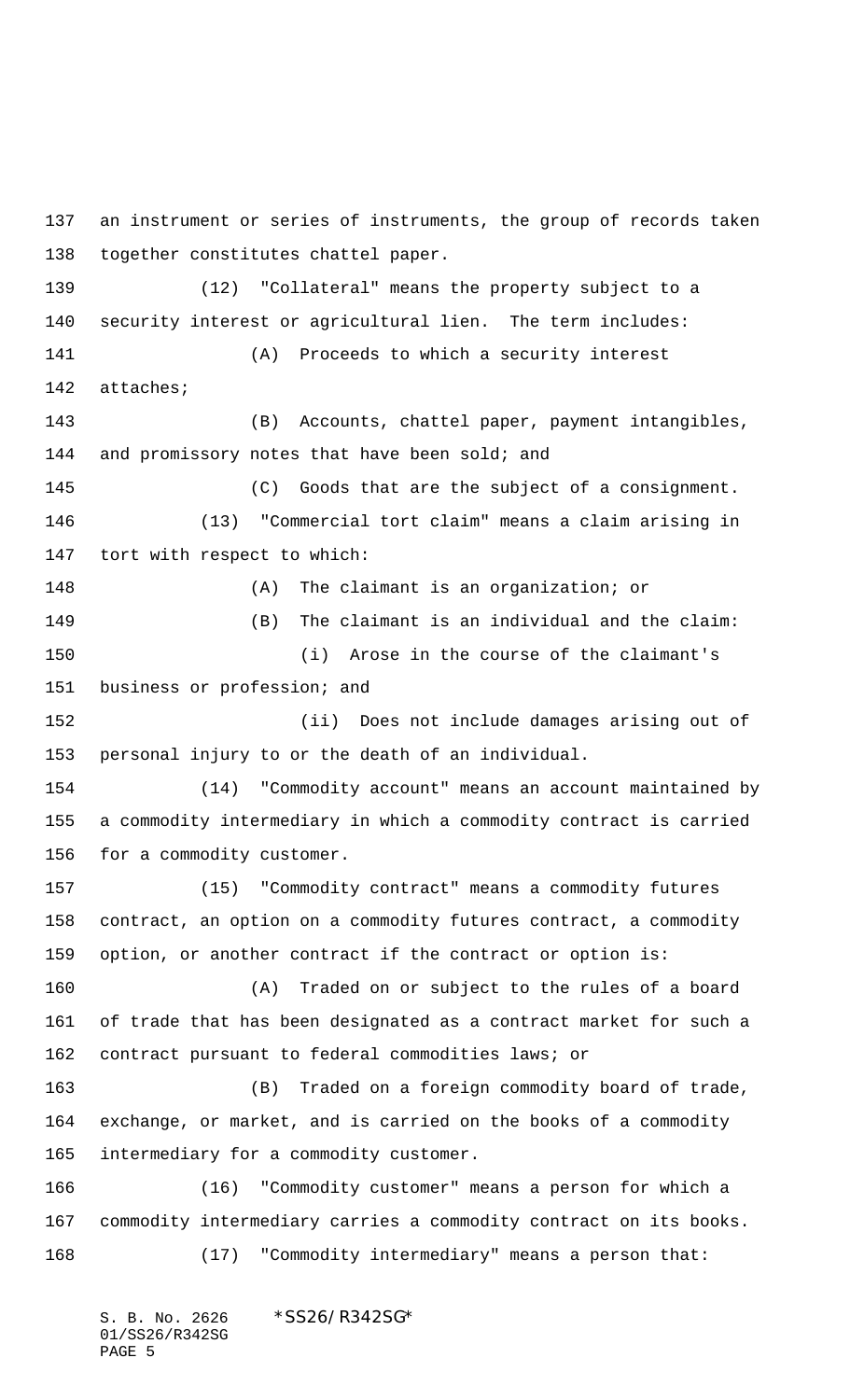S. B. No. 2626 \*SS26/R342SG\* 01/SS26/R342SG PAGE 6 (A) Is registered as a futures commission merchant under federal commodities law; or (B) In the ordinary course of its business provides clearance or settlement services for a board of trade that has been designated as a contract market pursuant to federal commodities law. 175 (18) "Communicate" means: 176 (A) To send a written or other tangible record; (B) To transmit a record by any means agreed upon by the persons sending and receiving the record; or (C) In the case of transmission of a record to or by a filing office, to transmit a record by any means prescribed by filing-office rule. (19) "Consignee" means a merchant to which goods are delivered in a consignment. (20) "Consignment" means a transaction, regardless of its form, in which a person delivers goods to a merchant for the purpose of sale and: 187 (A) The merchant: (i) Deals in goods of that kind under a name 189 other than the name of the person making delivery; 190 (ii) Is not an auctioneer; and (iii) Is not generally known by its creditors to be substantially engaged in selling the goods of others; (B) With respect to each delivery, the aggregate value of the goods is One Thousand Dollars (\$1,000.00) or more at the time of delivery; (C) The goods are not consumer goods immediately 197 before delivery; and (D) The transaction does not create a security interest that secures an obligation. (21) "Consignor" means a person that delivers goods to a consignee in a consignment.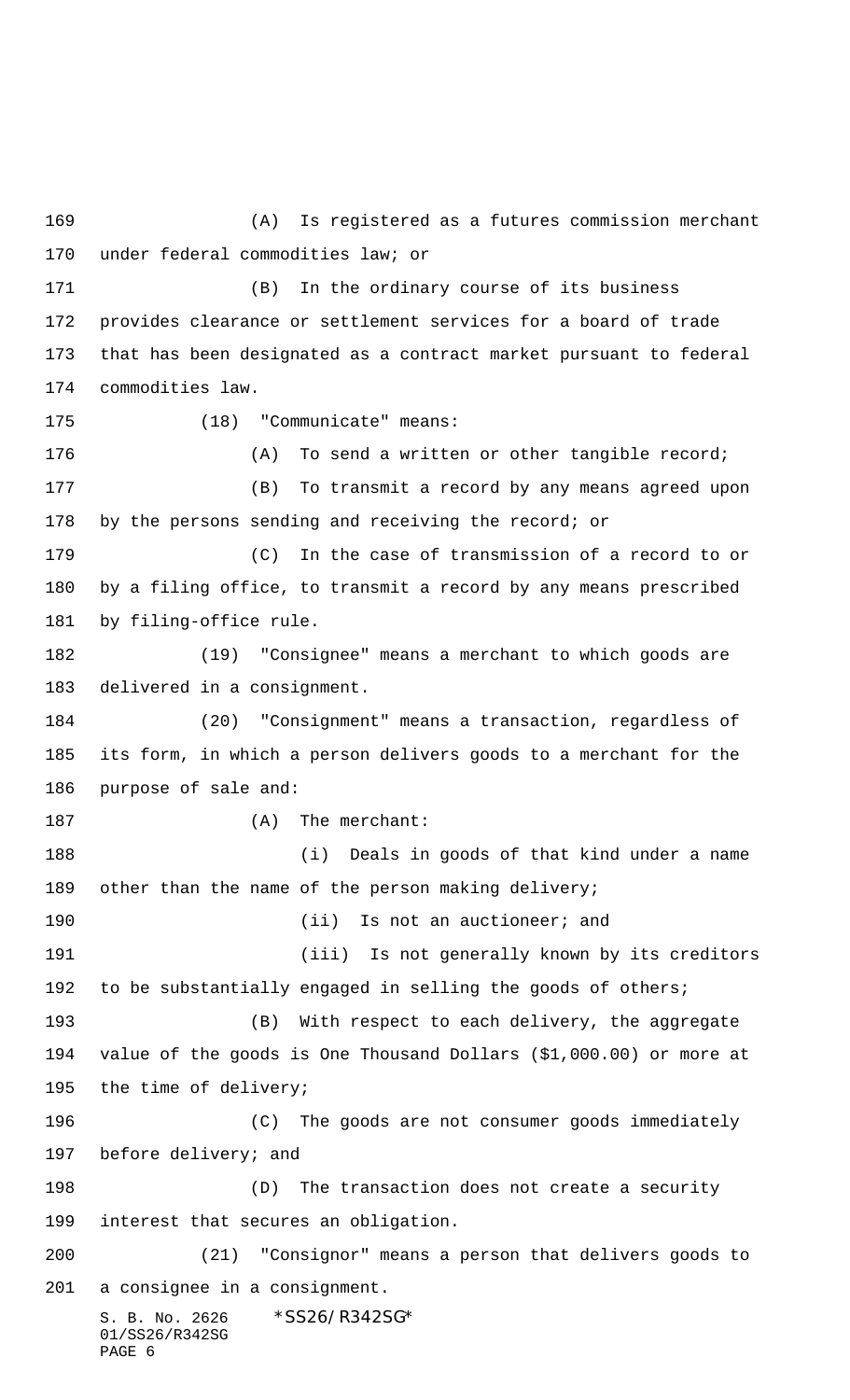(22) "Consumer debtor" means a debtor in a consumer transaction.

 (23) "Consumer goods" means goods that are used or bought for use primarily for personal, family, or household purposes.

 (24) "Consumer-goods transaction" means a consumer transaction in which:

 (A) An individual incurs an obligation primarily for personal, family, or household purposes; and

 (B) A security interest in consumer goods secures the obligation.

 (25) "Consumer obligor" means an obligor who is an individual and who incurred the obligation as part of a transaction entered into primarily for personal, family, or household purposes.

 (26) "Consumer transaction" means a transaction in which (i) an individual incurs an obligation primarily for personal, family, or household purposes, (ii) a security interest secures the obligation, and (iii) the collateral is held or acquired primarily for personal, family, or household purposes. The term includes consumer-goods transactions.

 (27) "Continuation statement" means an amendment of a financing statement which:

 (A) Identifies, by its file number, the initial financing statement to which it relates; and

 (B) Indicates that it is a continuation statement for, or that it is filed to continue the effectiveness of, the identified financing statement.

(28) "Debtor" means:

 (A) A person having an interest, other than a security interest or other lien, in the collateral, whether or not 233 the person is an obligor;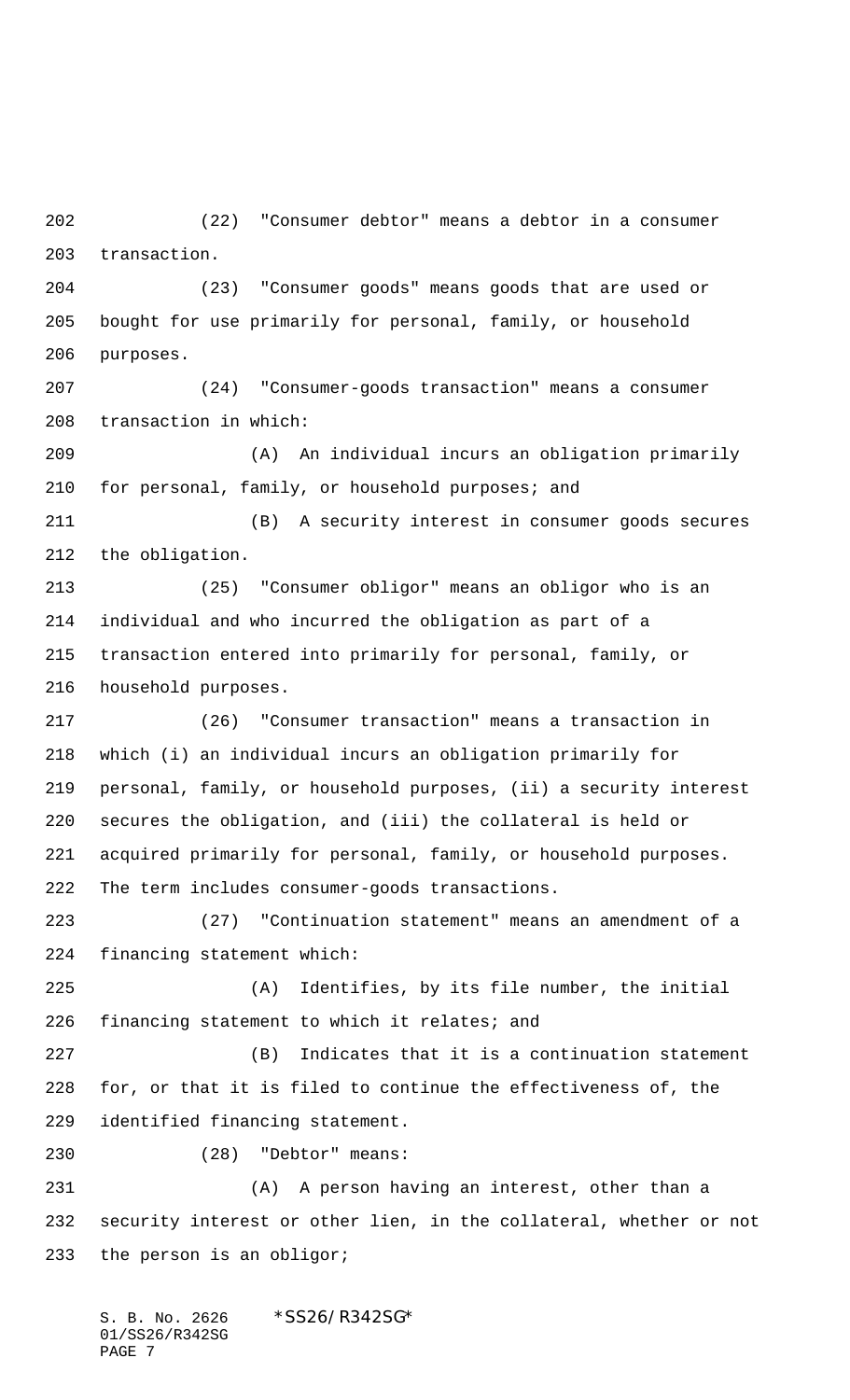(B) A seller of accounts, chattel paper, payment intangibles, or promissory notes; or

(C) A consignee.

 (29) "Deposit account" means a demand, time, savings, passbook, or similar account maintained with a bank. The term does not include investment property or accounts evidenced by an instrument.

 (30) "Document" means a document of title or a receipt of the type described in Section 75-7-201(2).

 (31) "Electronic chattel paper" means chattel paper evidenced by a record or records consisting of information stored in an electronic medium.

 (32) "Encumbrance" means a right, other than an ownership interest, in real property. The term includes mortgages and other liens on real property.

 (33) "Equipment" means goods other than inventory, farm products, or consumer goods.

 (34) "Farm products" means goods, other than standing timber, with respect to which the debtor is engaged in a farming operation and which are:

 (A) Crops grown, growing, or to be grown, including: (i) Crops produced on trees, vines, and bushes; and (ii) Aquatic goods produced in aquacultural operations; (B) Livestock, born or unborn, including aquatic goods produced in aquacultural operations; (C) Supplies used or produced in a farming operation; or (D) Products of crops or livestock in their unmanufactured states.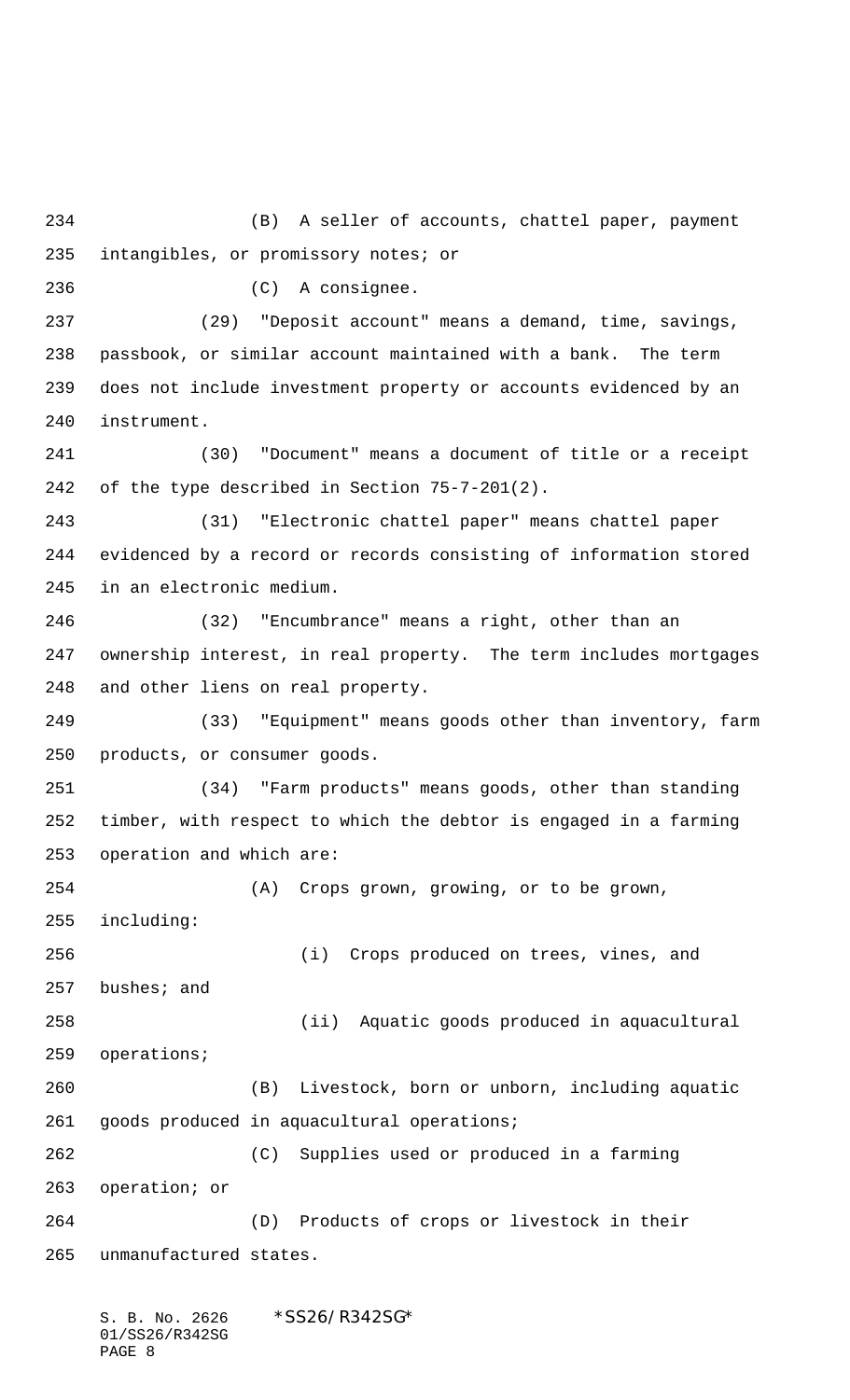(35) "Farming operation" means raising, cultivating, propagating, fattening, grazing, or any other farming, livestock or aquacultural operation.

 (36) "File number" means the number assigned to an initial financing statement pursuant to Section 9-519(a).

 (37) "Filing office" means an office designated in Section 75-9-501 as the place to file a financing statement.

 (38) "Filing-office rule" means a rule adopted pursuant to Section 75-9-526.

 (39) "Financing statement" means a record or records composed of an initial financing statement and any filed record relating to the initial financing statement.

 (40) "Fixture filing" means the filing of a financing statement covering goods that are or are to become fixtures and satisfying Section 75-9-502(a) and (b). The term includes the filing of a financing statement covering goods of a transmitting utility which are or are to become fixtures.

 (41) "Fixtures" means goods that have become so related to particular real property that an interest in them arises under real property law.

 (42) "General intangible" means any personal property, including things in action, other than accounts, chattel paper, commercial tort claims, deposit accounts, documents, goods, instruments, investment property, letter-of-credit rights, letters of credit, money, and oil, gas, or other minerals before extraction. The term includes payment intangibles and software.

 (43) "Good faith" means honesty in fact and the observance of reasonable commercial standards of fair dealing.

S. B. No. 2626 \*SS26/R342SG\* 01/SS26/R342SG PAGE 9 (44) "Goods" means all things that are movable when a security interest attaches. The term includes (i) fixtures, (ii) standing timber that is to be cut and removed under a conveyance or contract for sale, (iii) the unborn young of animals, (iv) crops grown, growing, or to be grown, even if the crops are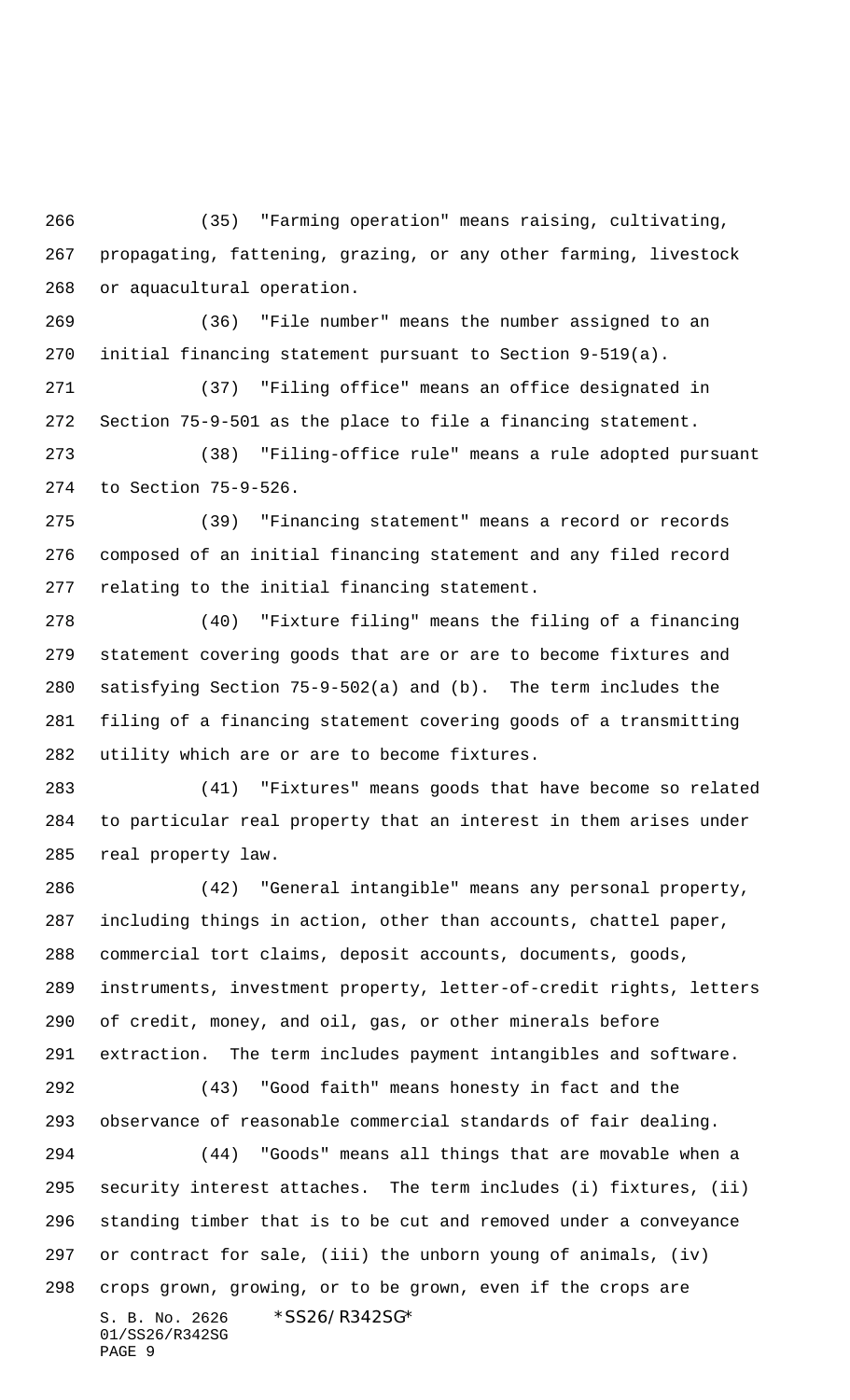produced on trees, vines, or bushes, (v) farm-raised fish produced in fresh water according to the usual and customary techniques of commercial agriculture, (vi) manufactured homes and (vii) marine vessels (herein defined as every type of watercraft used, or capable of being used, as a means of transportation on water) including both marine vessels under construction, including engines and all items of equipment installed or to be installed therein, whether such vessels are being constructed by the shipbuilder for his own use or for sale (said vessels under construction being classified as inventory within the meaning of Section 75-9-102(48)), and marine vessels after completion of construction so long as such vessels have not become "vessels of the United States" within the meaning of the Ship Mortgage Act of 1920, 46 USCS, Section 911(4), as same is now written or may hereafter be amended (said completed vessels being classified as equipment within the meaning of Section 75-9-102(33)). The term also includes a computer program embedded in goods and any supporting information provided in connection with a transaction relating to the program if (i) the program is associated with the goods in such a manner that it customarily is considered part of the goods, or (ii) by becoming the owner of the goods, a person acquires a right to use the program in connection with the goods. The term does not include a computer program embedded in goods that consist solely of the medium in which the program is embedded. The term also does not include accounts, chattel paper, commercial tort claims, deposit accounts, documents, general intangibles, instruments, investment property, letter-of-credit rights, letters of credit, money, or oil, gas, or other minerals before extraction.

S. B. No. 2626 \*SS26/R342SG\* 01/SS26/R342SG PAGE 10 (45) "Governmental unit" means a subdivision, agency, department, county, parish, municipality or other unit of the government of the United States, a state, or a foreign country. The term includes an organization having a separate corporate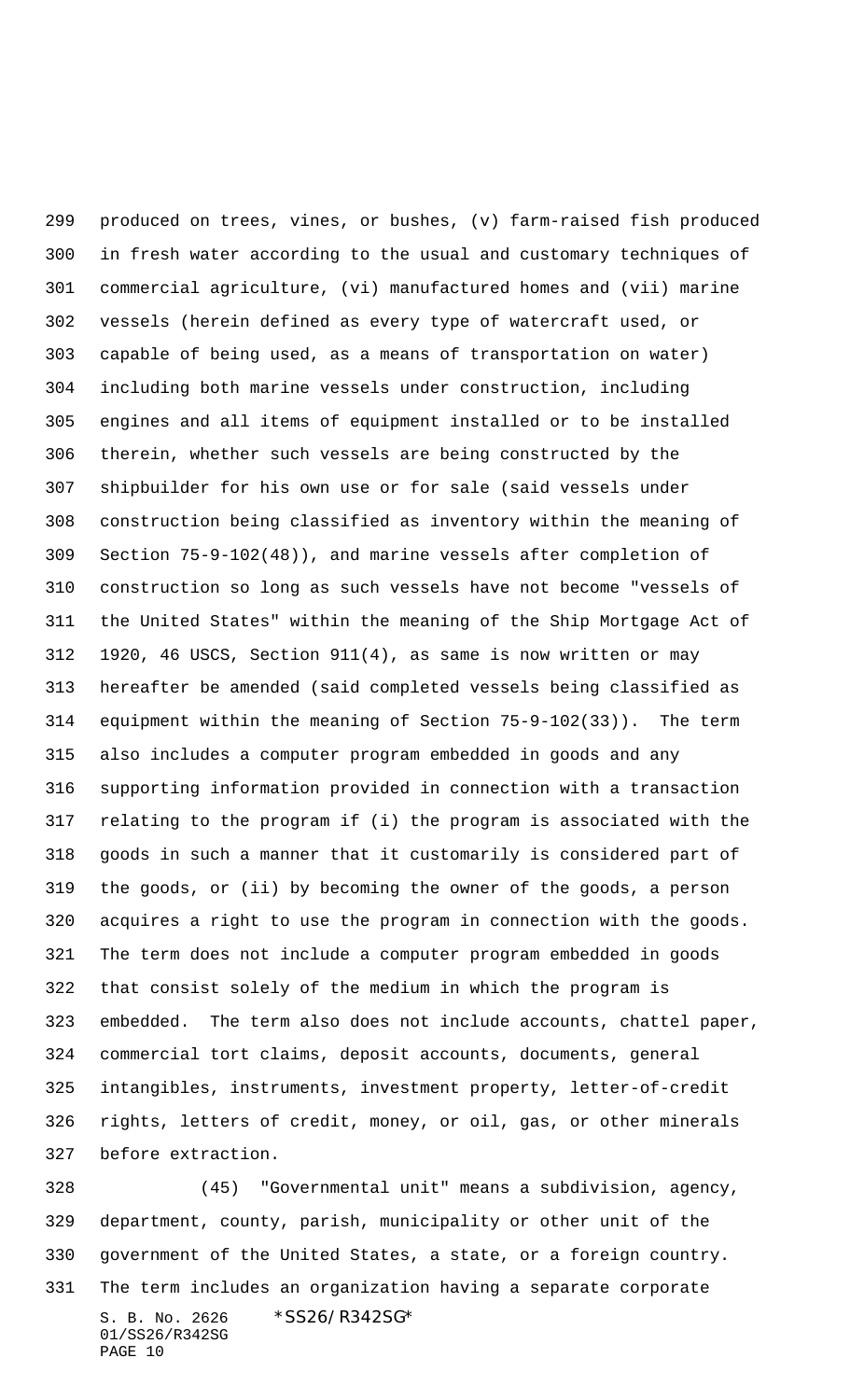existence if the organization is eligible to issue debt on which interest is exempt from income taxation under the laws of the United States.

 (46) "Health-care-insurance receivable" means an interest in or claim under a policy of insurance which is a right to payment of a monetary obligation for health-care goods or services provided.

 (47) "Instrument" means a negotiable instrument or any other writing that evidences a right to the payment of a monetary obligation, is not itself a security agreement or lease, and is of a type that in ordinary course of business is transferred by delivery with any necessary endorsement or assignment. The term does not include (i) investment property, (ii) letters of credit, or (iii) writings that evidence a right to payment arising out of the use of a credit or charge card or information contained on or for use with the card.

 (48) "Inventory" means goods, other than farm products, which:

(A) Are leased by a person as lessor;

 (B) Are held by a person for sale or lease or to be furnished under a contract of service;

 (C) Are furnished by a person under a contract of service; or

 (D) Consist of raw materials, work in process or materials used or consumed in a business.

 (49) "Investment property" means a security, whether certificated or uncertificated, security entitlement, securities account, commodity contract or commodity account.

 (50) "Jurisdiction of organization," with respect to a registered organization, means the jurisdiction under whose law the organization is organized.

S. B. No. 2626 \*SS26/R342SG\* 01/SS26/R342SG PAGE 11 (51) "Letter-of-credit right" means a right to payment or performance under a letter of credit, whether or not the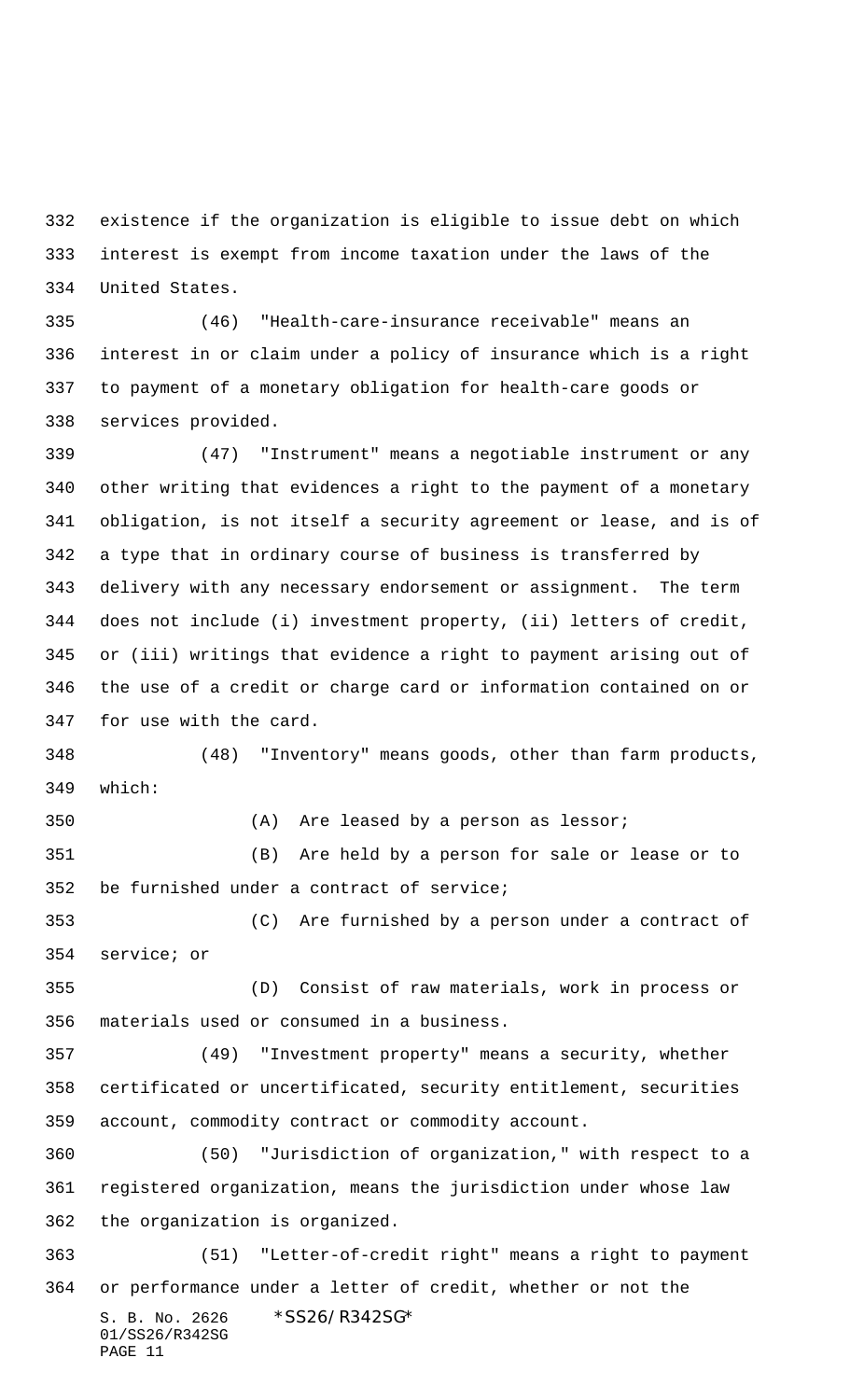beneficiary has demanded or is at the time entitled to demand payment or performance. The term does not include the right of a beneficiary to demand payment or performance under a letter of credit.

(52) "Lien creditor" means:

 (A) A creditor that has acquired a lien on the property involved by attachment, levy, or the like;

 (B) An assignee for benefit of creditors from the time of assignment;

 (C) A trustee in bankruptcy from the date of the filing of the petition; or

 (D) A receiver in equity from the time of appointment.

 (53) "Manufactured home" means a structure, transportable in one or more sections, which, in the traveling mode, is eight (8) body feet or more in width or forty (40) body feet or more in length, or, when erected on site, is three hundred twenty (320) or more square feet, and which is built on a permanent chassis and designed to be used as a dwelling with or without a permanent foundation when connected to the required utilities, and includes the plumbing, heating, air-conditioning, and electrical systems contained therein. The term includes any structure that meets all of the requirements of this paragraph except the size requirements and with respect to which the manufacturer voluntarily files a certification required by the United States Secretary of Housing and Urban Development and complies with the standards established under Title 42 of the United States Code.

 (54) "Manufactured-home transaction" means a secured transaction:

S. B. No. 2626 \*SS26/R342SG\* (A) That creates a purchase-money security interest in a manufactured home, other than a manufactured home held as inventory; or

01/SS26/R342SG PAGE 12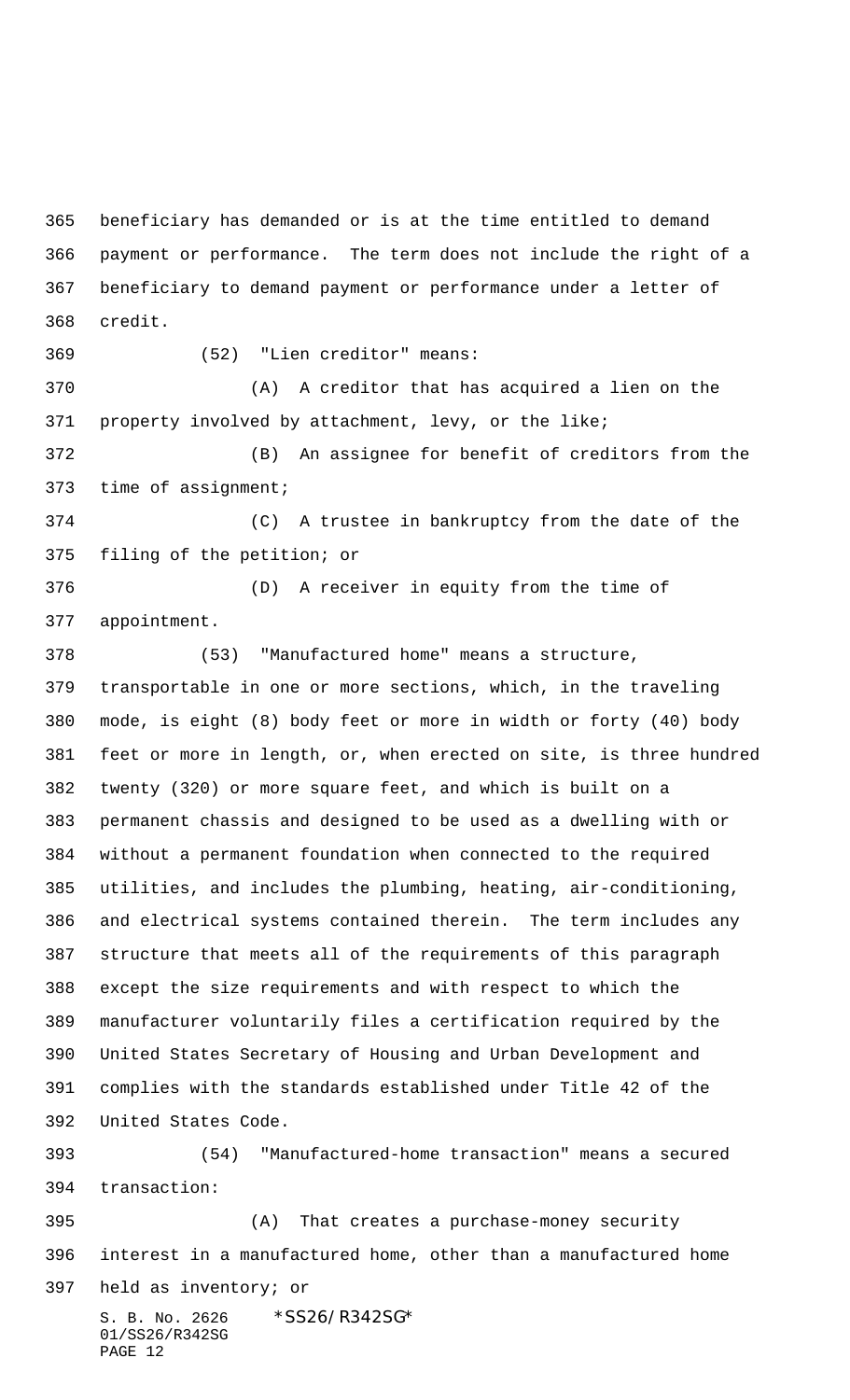(B) In which a manufactured home, other than a manufactured home held as inventory, is the primary collateral. (55) "Mortgage" means a consensual interest in real property, including fixtures, which secures payment or performance of an obligation. "Mortgage" shall mean and include a deed of trust.

 (56) "New debtor" means a person that becomes bound as debtor under Section 75-9-203(d) by a security agreement previously entered into by another person.

 (57) "New value" means (i) money, (ii) money's worth in property, services, or new credit, or (iii) release by a transferee of an interest in property previously transferred to the transferee. The term does not include an obligation substituted for another obligation.

 (58) "Noncash proceeds" means proceeds other than cash proceeds.

 (59) "Obligor" means a person that, with respect to an obligation secured by a security interest in or an agricultural lien on the collateral, (i) owes payment or other performance of the obligation, (ii) has provided property other than the collateral to secure payment or other performance of the obligation, or (iii) is otherwise accountable in whole or in part for payment or other performance of the obligation. The term does not include issuers or nominated persons under a letter of credit.

 (60) "Original debtor," except as used in Section 75-9-310(c), means a person that, as debtor, entered into a security agreement to which a new debtor has become bound under Section 75-9-203(d).

 (61) "Payment intangible" means a general intangible under which the account debtor's principal obligation is a monetary obligation.

 (62) "Person related to," with respect to an individual, means: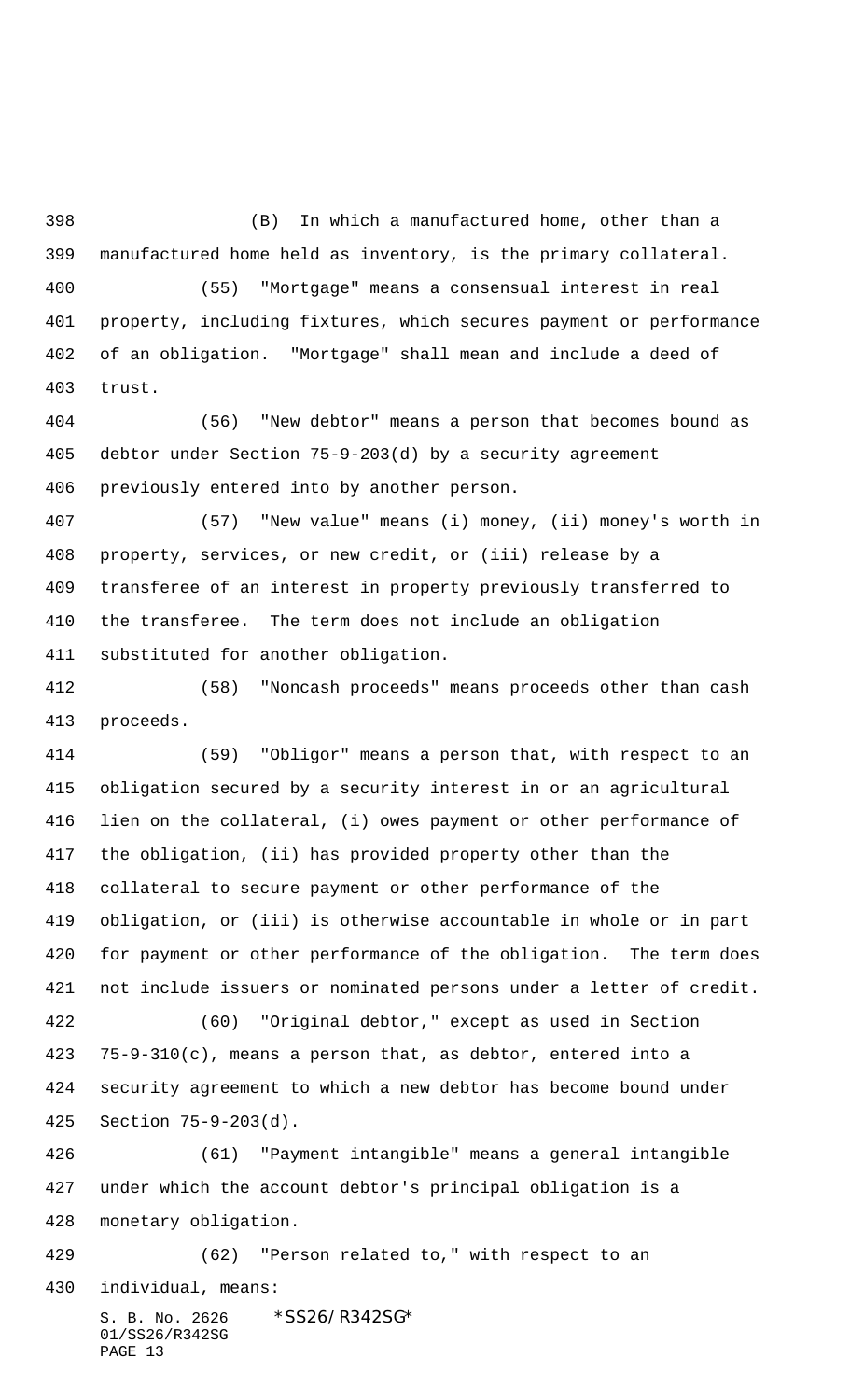S. B. No. 2626 \*SS26/R342SG\* 01/SS26/R342SG PAGE 14 431 (A) The spouse of the individual; (B) A brother, brother-in-law, sister, or sister-in-law of the individual; (C) An ancestor or lineal descendant of the individual or the individual's spouse; or (D) Any other relative, by blood or marriage, of the individual or the individual's spouse who shares the same home with the individual. (63) "Person related to," with respect to an organization, means: (A) A person directly or indirectly controlling, controlled by, or under common control with the organization; (B) An officer or director of, or a person performing similar functions with respect to, the organization; (C) An officer or director of, or a person performing similar functions with respect to, a person described in subparagraph (A); (D) The spouse of an individual described in subparagraph (A), (B), or (C); or (E) An individual who is related by blood or marriage to an individual described in subparagraph (A), (B), (C), or (D) and shares the same home with the individual. (64) "Proceeds," except as used in Section 75-9-609(b), means the following property: (A) Whatever is acquired upon the sale, lease, license, exchange or other disposition of collateral; (B) Whatever is collected on, or distributed on account of, collateral; (C) Rights arising out of collateral; (D) To the extent of the value of collateral, claims arising out of the loss, nonconformity, or interference with the use of, defects or infringement of rights in, or damage to, the collateral; or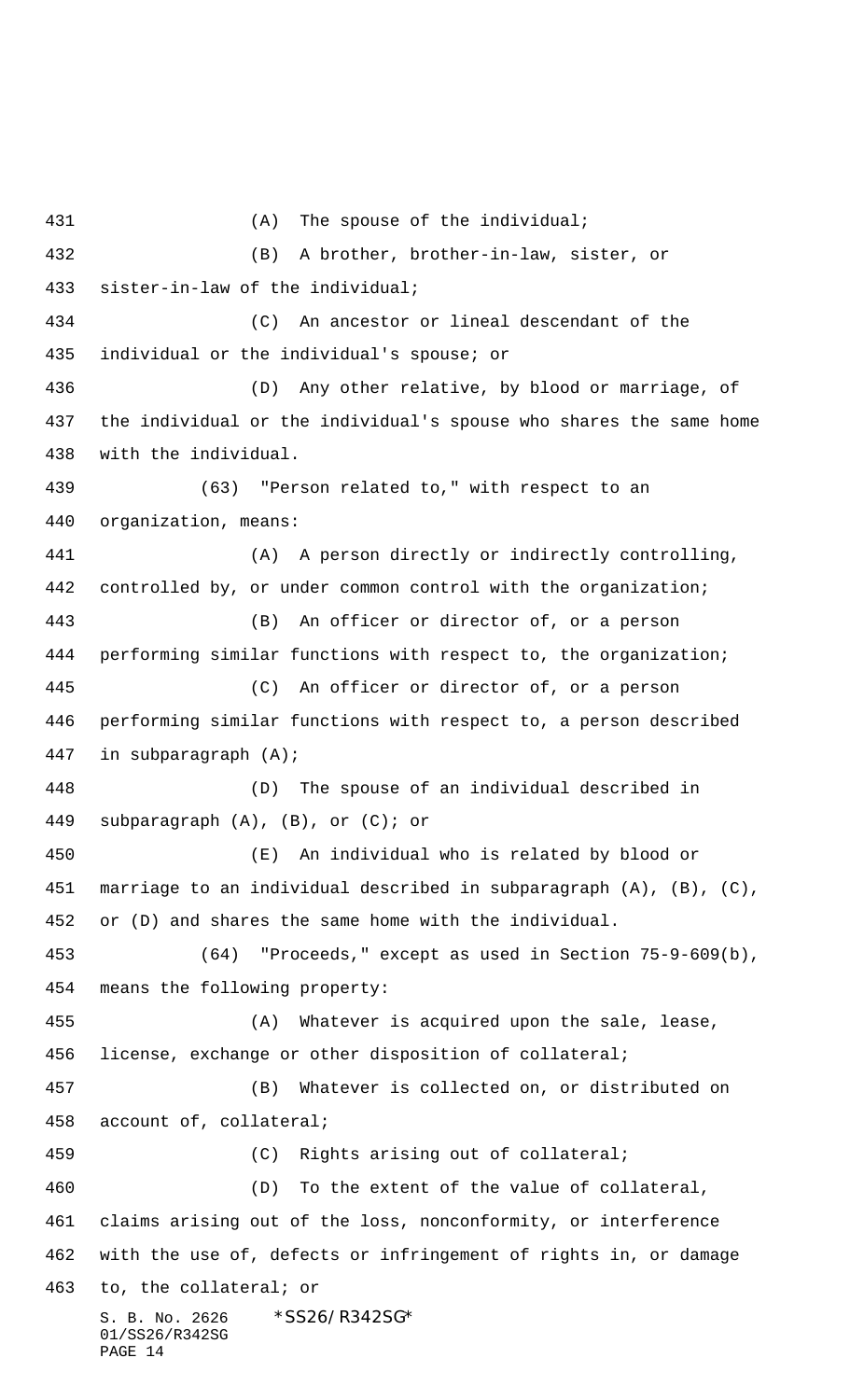(E) To the extent of the value of collateral and to the extent payable to the debtor or the secured party, insurance payable by reason of the loss or nonconformity of, defects or infringement of rights in, or damage to, the collateral.

 (64A) "Production-money crops" means crops that secure a production-money obligation incurred with respect to the production of those crops.

 (64B) "Production-money obligation" means an obligation of an obligor incurred for new value given to enable the debtor to produce crops if the value is in fact used for the production of the crops.

 (64C) "Production of crops" includes tilling and otherwise preparing land for growing, planting, cultivating, fertilizing, irrigating, harvesting and gathering crops, and protecting them from damage or disease.

 (65) "Promissory note" means an instrument that evidences a promise to pay a monetary obligation, does not evidence an order to pay, and does not contain an acknowledgment by a bank that the bank has received for deposit a sum of money or funds.

 (66) "Proposal" means a record authenticated by a secured party which includes the terms on which the secured party is willing to accept collateral in full or partial satisfaction of the obligation it secures pursuant to Sections 75-9-620, 75-9-621, and 75-9-622.

 (67) "Public-finance transaction" means a secured transaction in connection with which:

S. B. No. 2626 \*SS26/R342SG\* 01/SS26/R342SG PAGE 15 (A) Debt securities are issued; (B) All or a portion of the securities issued have an initial stated maturity of at least twenty (20) years; and (C) The debtor, obligor, secured party, account debtor or other person obligated on collateral, assignor or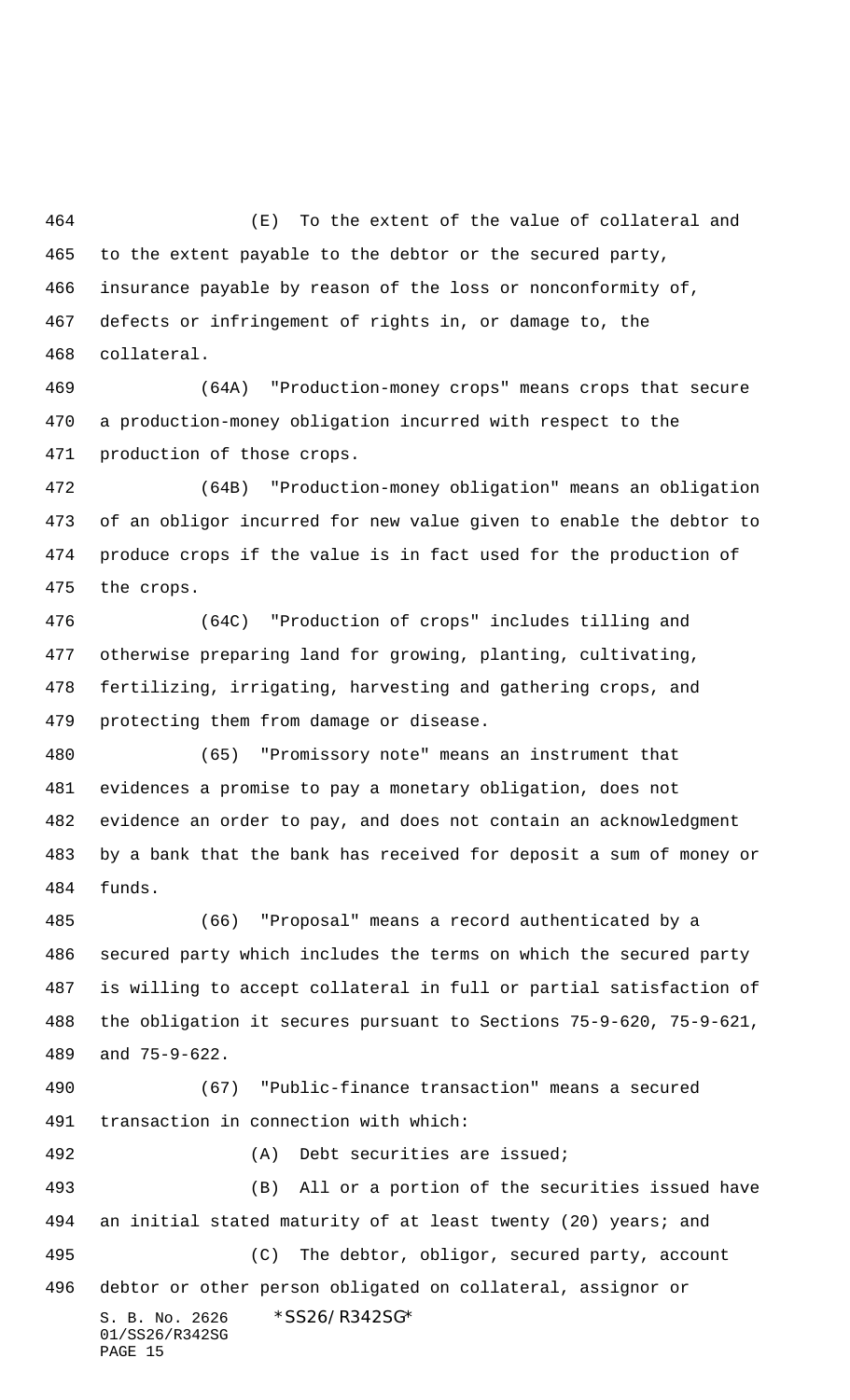assignee of a secured obligation, or assignor or assignee of a security interest is a state or a governmental unit of a state.

 (68) "Pursuant to commitment," with respect to an advance made or other value given by a secured party, means pursuant to the secured party's obligation, whether or not a subsequent event of default or other event not within the secured party's control has relieved or may relieve the secured party from its obligation.

 (69) "Record," except as used in "for record," "of record," "record or legal title," and "record owner," means information that is inscribed on a tangible medium or which is stored in an electronic or other medium and is retrievable in perceivable form.

 (70) "Registered organization" means an organization organized solely under the law of a single state or the United States and as to which the state or the United States must maintain a public record showing the organization to have been organized.

 (71) "Secondary obligor" means an obligor to the extent that:

 (A) The obligor's obligation is secondary; or (B) The obligor has a right of recourse with respect to an obligation secured by collateral against the debtor, another obligor, or property of either. (72) "Secured party" means:

 (A) A person in whose favor a security interest is created or provided for under a security agreement, whether or not any obligation to be secured is outstanding;

 (B) A person that holds an agricultural lien; (C) A consignor; (D) A person to which accounts, chattel paper, payment intangibles, or promissory notes have been sold;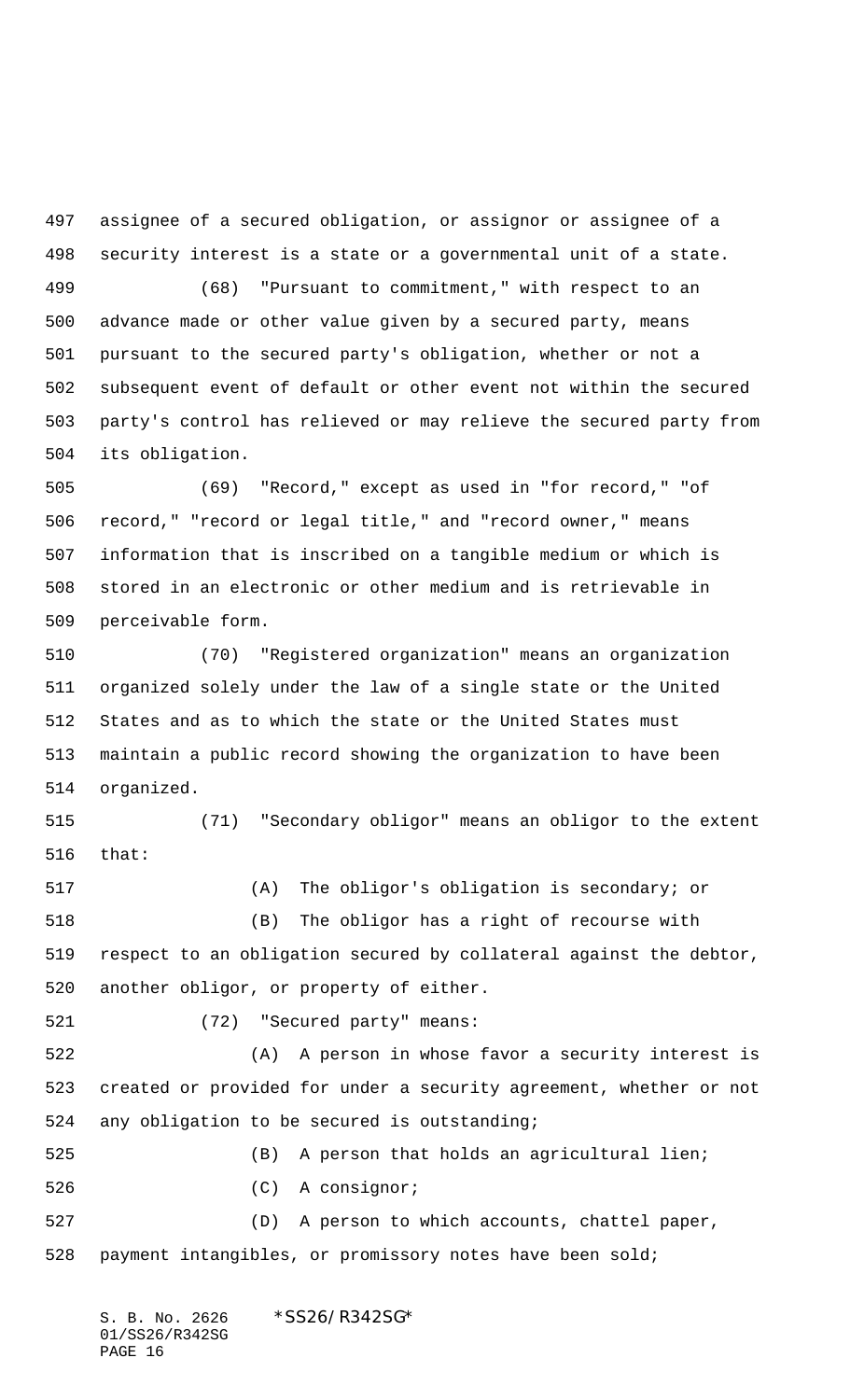S. B. No. 2626 \*SS26/R342SG\* 01/SS26/R342SG (E) A trustee, indenture trustee, agent, collateral agent, or other representative in whose favor a security interest or agricultural lien is created or provided for; or (F) A person that holds a security interest arising under Section 75-2-401, 75-2-505, 75-2-711(3), 75-2A-508(5), 75-4-210, or 75-5-118. (73) "Security agreement" means an agreement that creates or provides for a security interest. (74) "Send," in connection with a record or notification, means: (A) To deposit in the mail, deliver for transmission, or transmit by any other usual means of communication, with postage or cost of transmission provided for, addressed to any address reasonable under the circumstances; or (B) To cause the record or notification to be received within the time that it would have been received if properly sent under subparagraph (A). (75) "Software" means a computer program and any supporting information provided in connection with a transaction relating to the program. The term does not include a computer program that is included in the definition of goods. (76) "State" means a state of the United States, the District of Columbia, Puerto Rico, the United States Virgin Islands, or any territory or insular possession subject to the jurisdiction of the United States. (77) "Supporting obligation" means a letter-of-credit right or secondary obligation that supports the payment or performance of an account, chattel paper, a document, a general intangible, an instrument, or investment property. (78) "Tangible chattel paper" means chattel paper evidenced by a record or records consisting of information that is inscribed on a tangible medium.

PAGE 17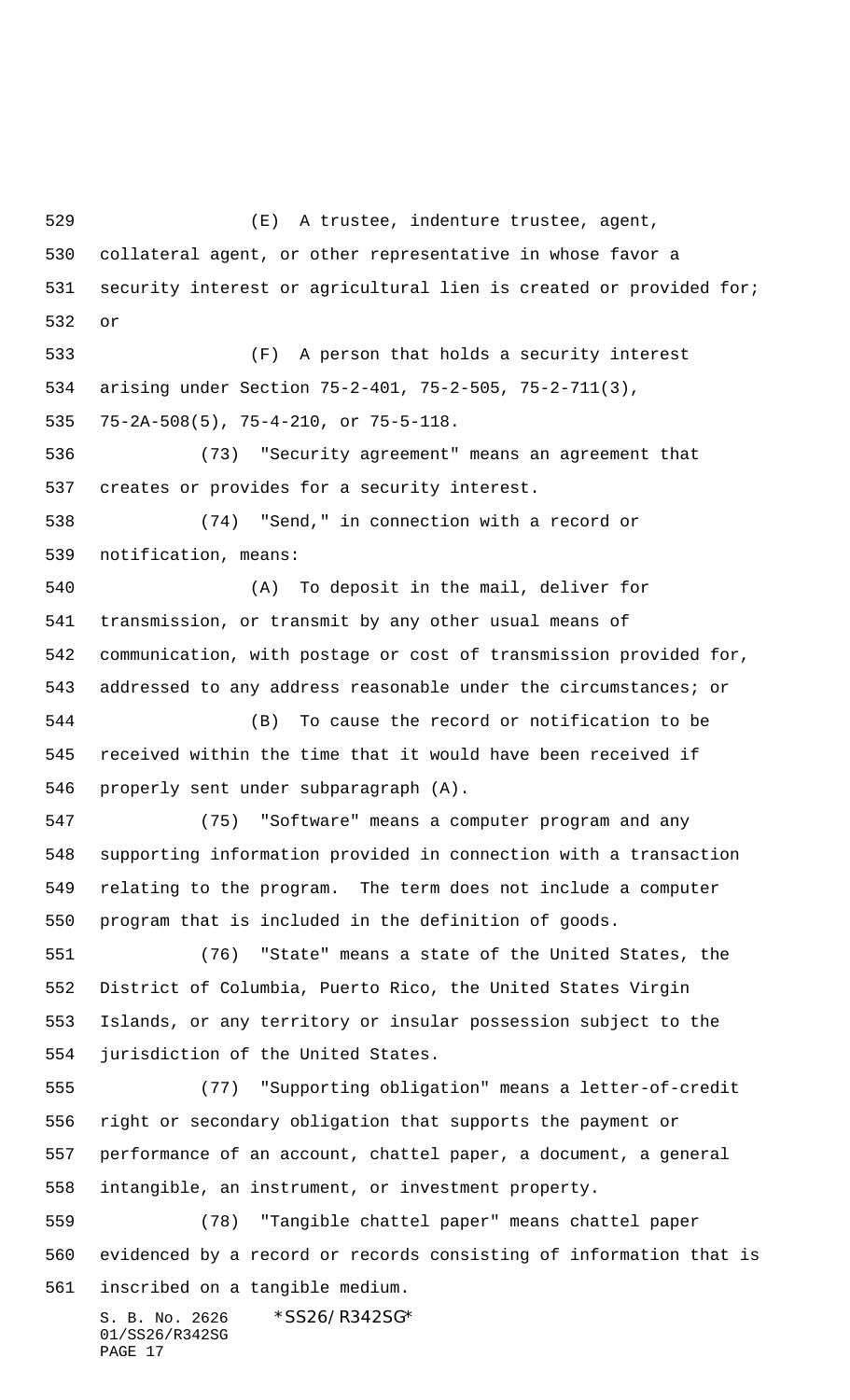S. B. No. 2626 \*SS26/R342SG\* 01/SS26/R342SG PAGE 18 (79) "Termination statement" means an amendment of a financing statement which: (A) Identifies, by its file number, the initial financing statement to which it relates; and (B) Indicates either that it is a termination statement or that the identified financing statement is no longer effective. (80) "Transmitting utility" means a person primarily engaged in the business of: (A) Operating a railroad, subway, street railway, or trolley bus; (B) Transmitting communications electrically, electromagnetically, or by light; (C) Transmitting goods by pipeline or sewer; or (D) Transmitting or producing and transmitting electricity, steam, gas, or water. (b) The following definitions in other articles apply to this article: "Applicant" Section 75-5-102. "Beneficiary" Section 75-5-102. 582 "Broker" Section 75-8-102. 583 "Certificated security" Section 75-8-102. "Check" Section 75-3-104. "Clearing corporation" Section 75-8-102. 586 "Contract for sale" Section 75-2-106. "Customer" Section 75-4-104. "Entitlement holder" Section 75-8-102. "Financial asset" Section 75-8-102. "Holder in due course" Section 75-3-302. "Issuer" (with respect to a letter of credit or letter-of-credit right) Section 75-5-102. "Issuer" (with respect to a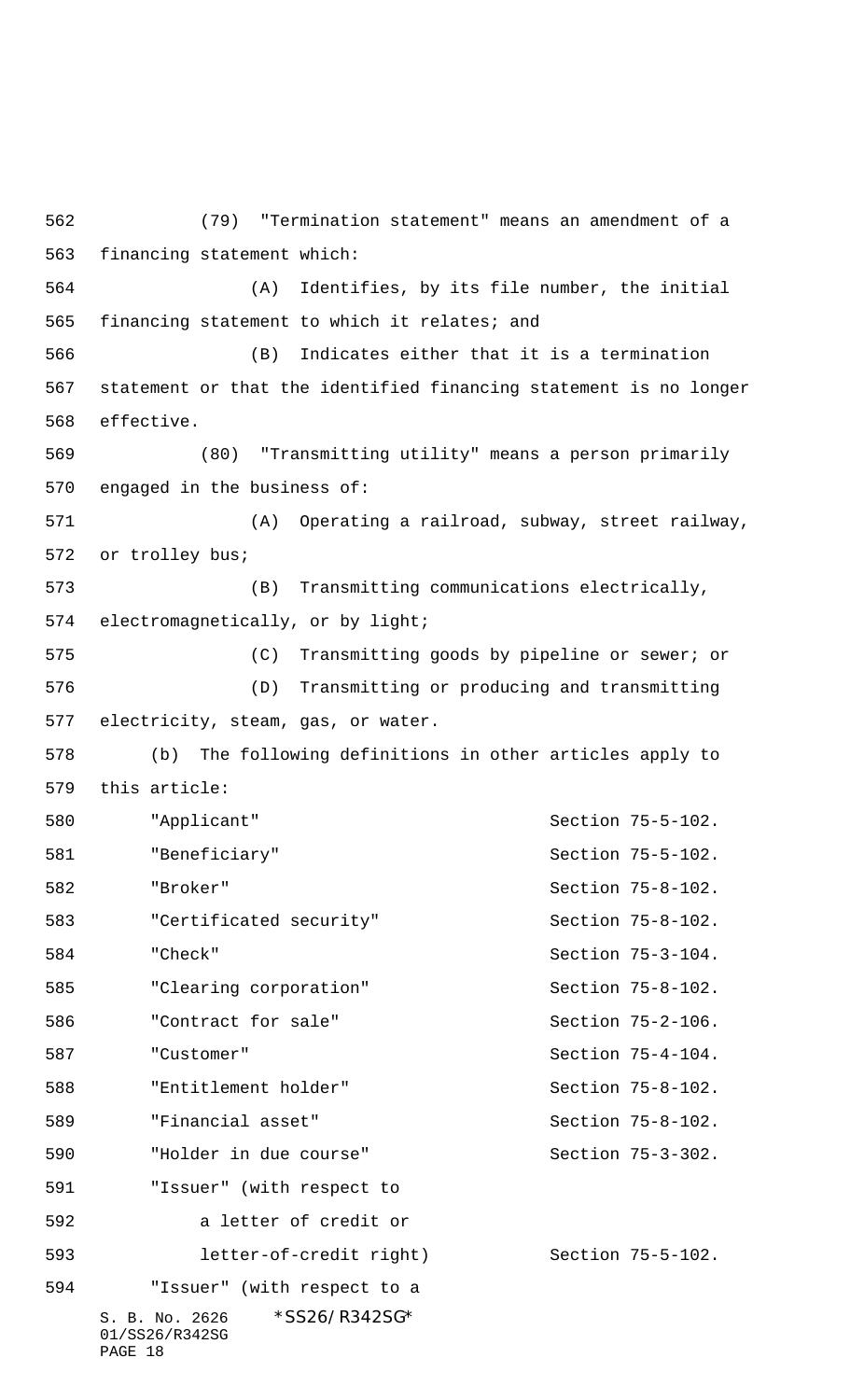| 595 | security)                                                    |  | Section 75-8-201.  |
|-----|--------------------------------------------------------------|--|--------------------|
| 596 | "Lease"                                                      |  | Section 75-2A-103. |
| 597 | "Lease agreement"                                            |  | Section 75-2A-103. |
| 598 | "Lease contract"                                             |  | Section 75-2A-103. |
| 599 | "Leasehold interest"                                         |  | Section 75-2A-103. |
| 600 | "Lessee"                                                     |  | Section 75-2A-103. |
| 601 | "Lessee in ordinary course                                   |  |                    |
| 602 | of business"                                                 |  | Section 75-2A-103. |
| 603 | "Lessor"                                                     |  | Section 75-2A-103. |
| 604 | "Lessor's residual interest"                                 |  | Section 75-2A-103. |
| 605 | "Letter of credit"                                           |  | Section 75-5-102.  |
| 606 | "Merchant"                                                   |  | Section 75-2-104.  |
| 607 | "Negotiable instrument"                                      |  | Section 75-3-104.  |
| 608 | "Nominated person"                                           |  | Section 75-5-102.  |
| 609 | "Note"                                                       |  | Section 75-3-104.  |
| 610 | "Proceeds of a letter of                                     |  |                    |
| 611 | credit"                                                      |  | Section 75-5-114.  |
| 612 | "Prove"                                                      |  | Section 75-3-103.  |
| 613 | "Sale"                                                       |  | Section 75-2-106.  |
| 614 | "Securities account"                                         |  | Section 75-8-501.  |
| 615 | "Securities intermediary"                                    |  | Section 75-8-102.  |
| 616 | "Security"                                                   |  | Section 75-8-102.  |
| 617 | "Security certificate"                                       |  | Section 75-8-102.  |
| 618 | "Security entitlement"                                       |  | Section 75-8-102.  |
| 619 | "Uncertificated security"                                    |  | Section 75-8-102.  |
| 620 | (c) Article 1 contains general definitions and principles of |  |                    |
| 621 | construction and interpretation applicable throughout this   |  |                    |
| 622 | article.                                                     |  |                    |
| 623 | SECTION 75-9-103. Purchase-money security interest;          |  |                    |

**application of payments; burden of establishing.**

(a) In this section:

 $*$ SS26/R342SG $*$ 01/SS26/R342SG PAGE 19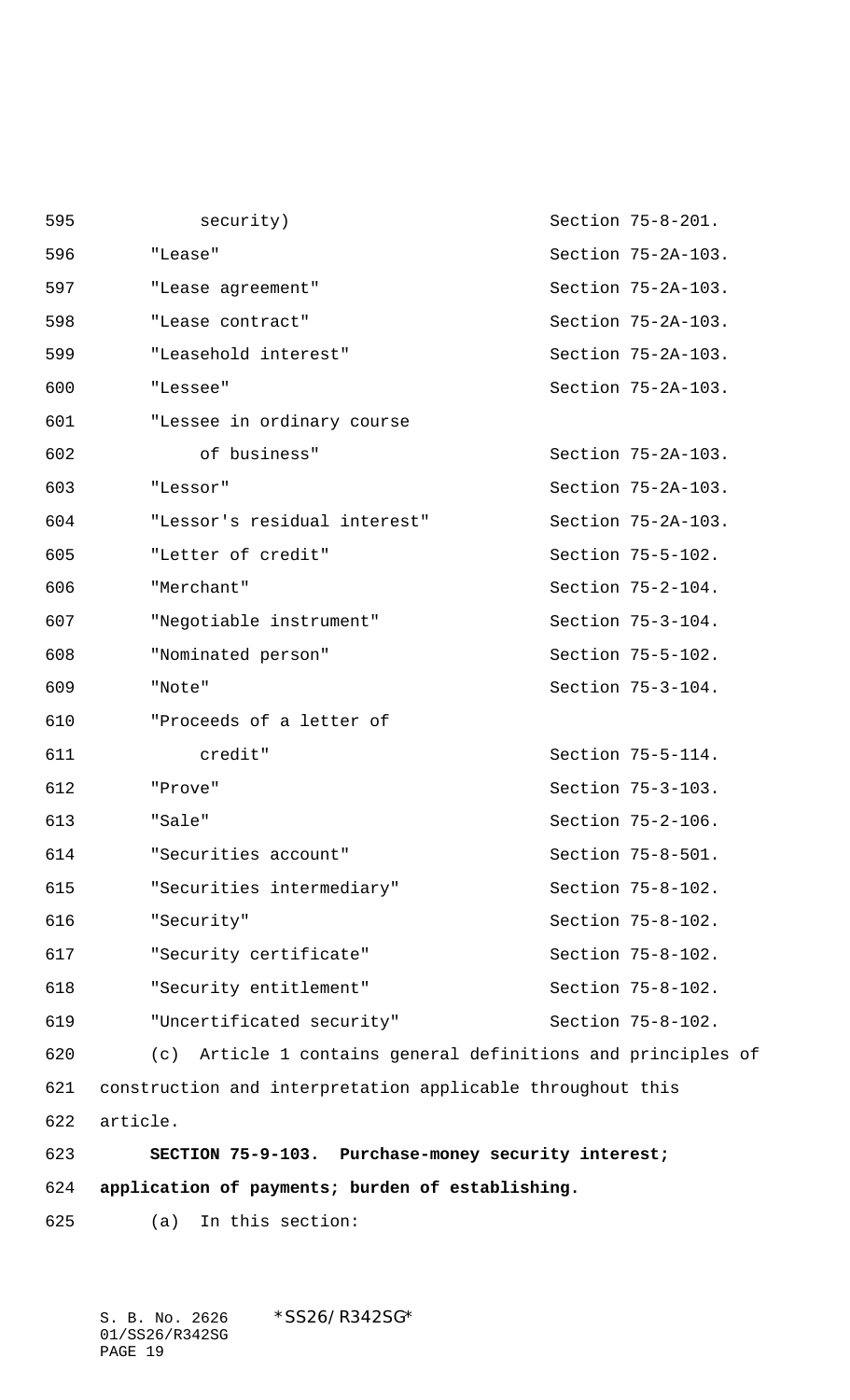(1) "Purchase-money collateral" means goods or software that secures a purchase-money obligation incurred with respect to that collateral; and

 (2) "Purchase-money obligation" means an obligation of an obligor incurred as all or part of the price of the collateral or for value given to enable the debtor to acquire rights in or the use of the collateral if the value is in fact so used.

 (b) A security interest in goods is a purchase-money security interest:

 (1) To the extent that the goods are purchase-money collateral with respect to that security interest;

 (2) If the security interest is in inventory that is or was purchase-money collateral, also to the extent that the security interest secures a purchase-money obligation incurred with respect to other inventory in which the secured party holds or held a purchase-money security interest; and

 (3) Also to the extent that the security interest secures a purchase-money obligation incurred with respect to software in which the secured party holds or held a purchase-money security interest.

 (c) A security interest in software is a purchase-money security interest to the extent that the security interest also secures a purchase-money obligation incurred with respect to goods in which the secured party holds or held a purchase-money security interest if:

 (1) The debtor acquired its interest in the software in an integrated transaction in which it acquired an interest in the goods; and

 (2) The debtor acquired its interest in the software for the principal purpose of using the software in the goods.

 (d) The security interest of a consignor in goods that are the subject of a consignment is a purchase-money security interest

in inventory.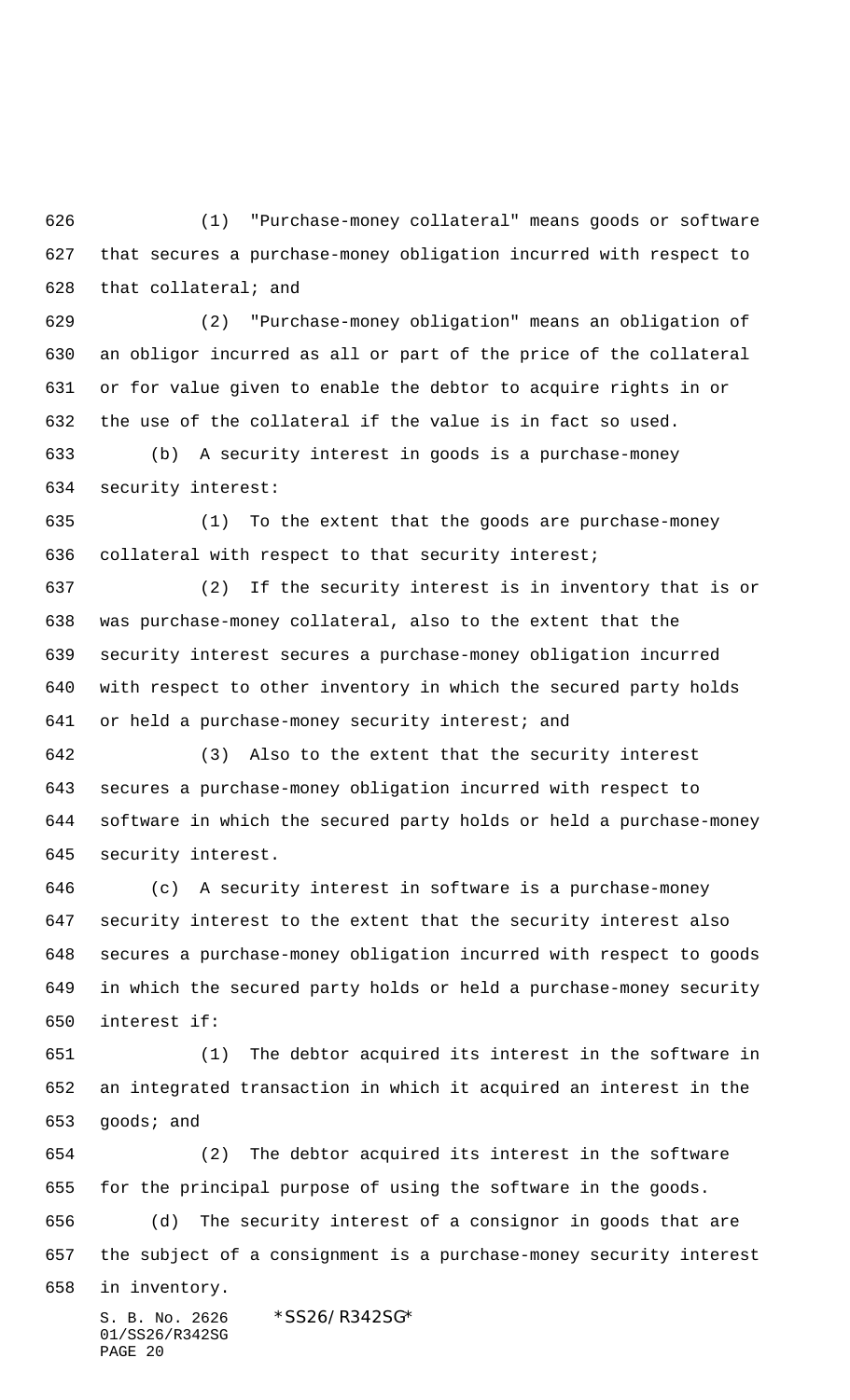S. B. No. 2626 \*SS26/R342SG\* 01/SS26/R342SG PAGE 21 (e) In a transaction other than a consumer-goods transaction, if the extent to which a security interest is a purchase-money security interest depends on the application of a payment to a particular obligation, the payment must be applied: (1) In accordance with any reasonable method of application to which the parties agree; (2) In the absence of the parties' agreement to a reasonable method, in accordance with any intention of the obligor manifested at or before the time of payment; or (3) In the absence of an agreement to a reasonable method and a timely manifestation of the obligor's intention, in the following order: (A) To obligations that are not secured; and (B) If more than one (1) obligation is secured, to obligations secured by purchase-money security interests in the order in which those obligations were incurred. (f) In a transaction other than a consumer-goods transaction, a purchase-money security interest does not lose its status as such, even if: (1) The purchase-money collateral also secures an obligation that is not a purchase-money obligation; (2) Collateral that is not purchase-money collateral also secures the purchase-money obligation; or (3) The purchase-money obligation has been renewed, refinanced, consolidated, or restructured. (g) In a transaction other than a consumer-goods transaction, a secured party claiming a purchase-money security interest has the burden of establishing the extent to which the security interest is a purchase-money security interest. (h) The limitation of the rules in subsections (e), (f), and (g) to transactions other than consumer-goods transactions is intended to leave to the court the determination of the proper rules in consumer-goods transactions. The court may not infer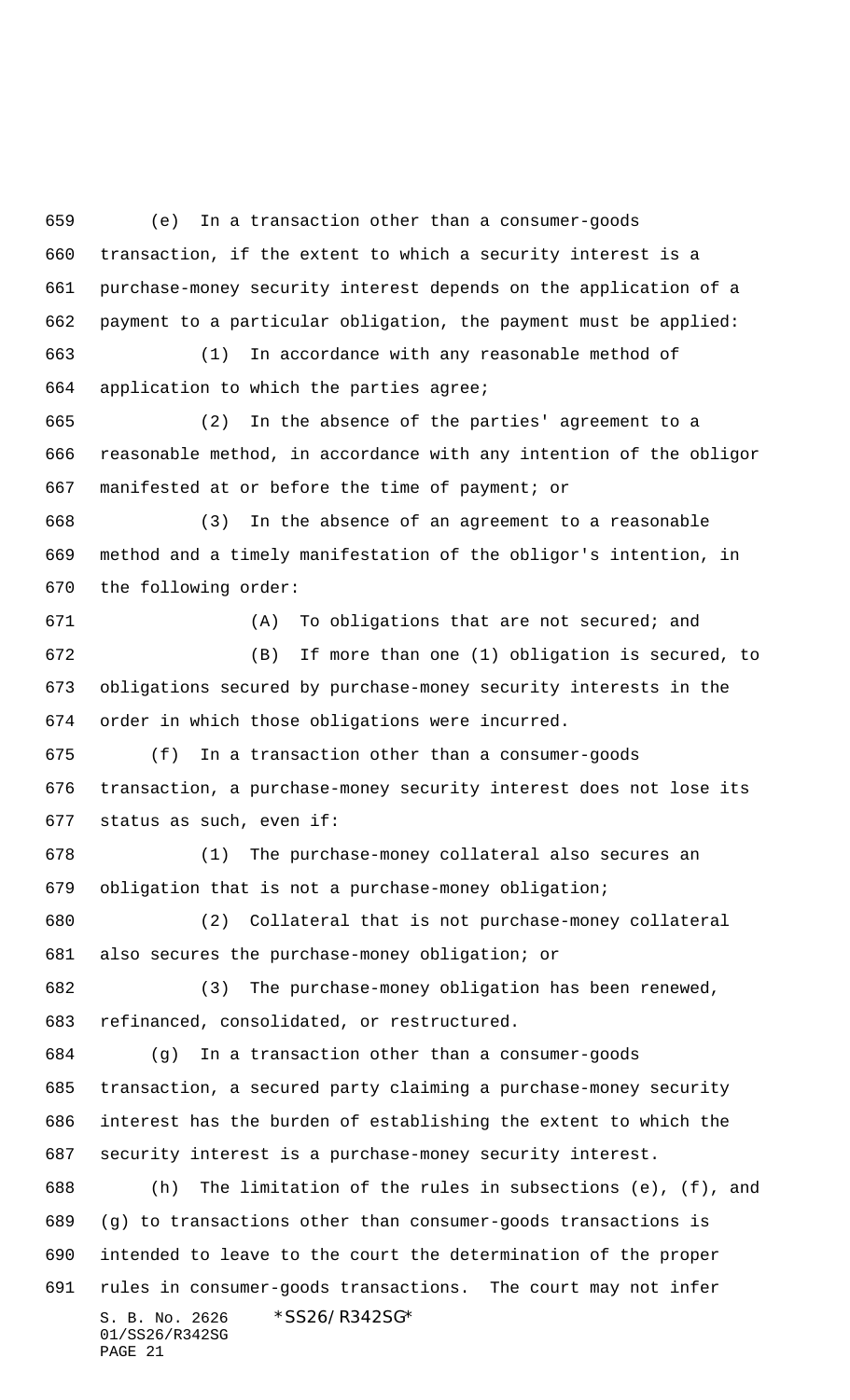from that limitation the nature of the proper rule in

 consumer-goods transactions and may continue to apply established approaches.

**SECTION 75-9-103A. "Production-money crops";**

 **"production-money obligation"; production-money security interest; burden of establishing.**

 (a) A security interest in crops is a production-money security interest to the extent that the crops are production-money crops.

 (b) If the extent to which a security interest is a production-money security interest depends on the application of a payment to a particular obligation, the payment must be applied:

 (1) In accordance with any reasonable method of 705 application to which the parties agree;

 (2) In the absence of the parties' agreement to a reasonable method, in accordance with any intention of the obligor manifested at or before the time of payment; or

 (3) In the absence of an agreement to a reasonable method and a timely manifestation of the obligor's intention, in the following order:

 (A) To obligations that are not secured; and (B) If more than one (1) obligation is secured, to obligations secured by production-money security interests in the order in which those obligations were incurred.

 (c) A production-money security interest does not lose its status as such, even if:

 (1) The production-money crops also secure an obligation that is not a production-money obligation;

 (2) Collateral that is not production-money crops also secures the production-money obligation; or

 (3) The production-money obligation has been renewed, refinanced, or restructured.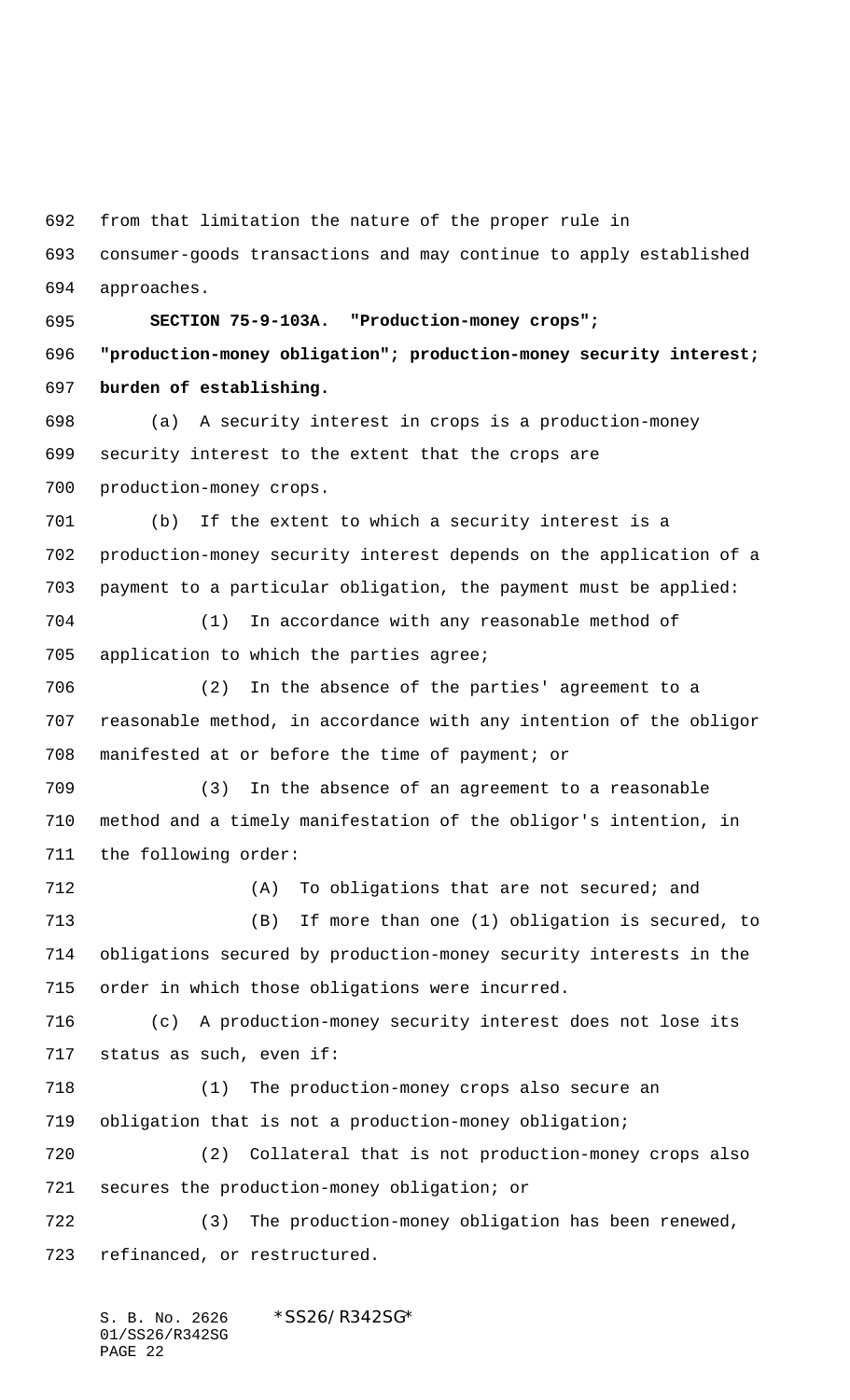(d) A secured party claiming a production-money security interest has the burden of establishing the extent to which the security interest is a production-money security interest.

**SECTION 75-9-104. Control of deposit account.**

(a) A secured party has control of a deposit account if:

 (1) The secured party is the bank with which the deposit account is maintained;

 (2) The debtor, secured party, and bank have agreed in an authenticated record that the bank will comply with instructions originated by the secured party directing disposition of the funds in the deposit account without further consent by the debtor; or

 (3) The secured party becomes the bank's customer with respect to the deposit account.

 (b) A secured party that has satisfied subsection (a) has control, even if the debtor retains the right to direct the disposition of funds from the deposit account.

 **SECTION 75-9-105. Control of electronic chattel paper.** A secured party has control of electronic chattel paper if the record or records comprising the chattel paper are created, stored, and assigned in such a manner that:

 (1) A single authoritative copy of the record or records exists which is unique, identifiable and, except as 747 otherwise provided in paragraphs (4), (5), and (6), unalterable;

 (2) The authoritative copy identifies the secured party 749 as the assignee of the record or records;

 (3) The authoritative copy is communicated to and maintained by the secured party or its designated custodian;

 (4) Copies or revisions that add or change an identified assignee of the authoritative copy can be made only with the participation of the secured party;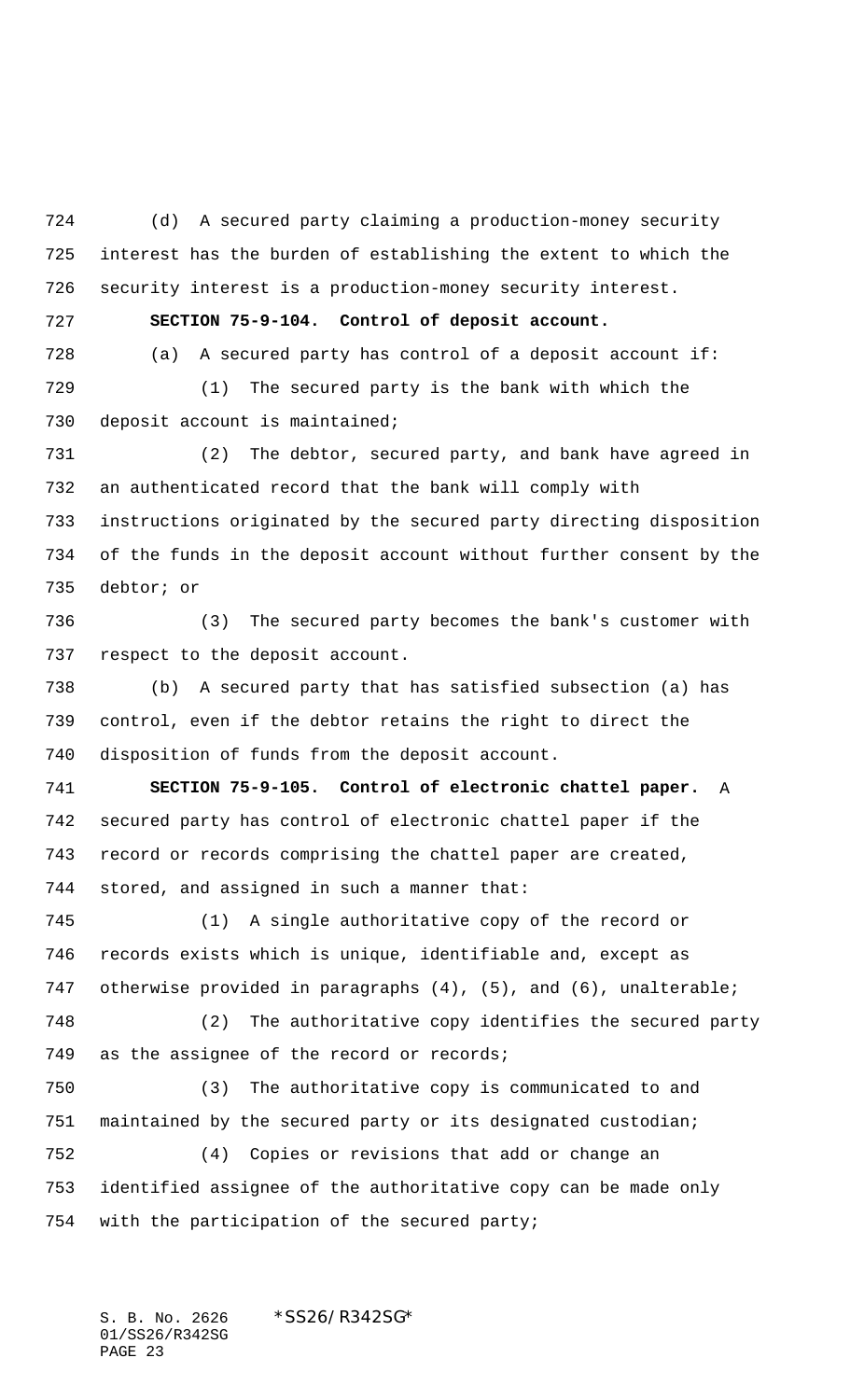(5) Each copy of the authoritative copy and any copy of a copy is readily identifiable as a copy that is not the 757 authoritative copy; and

 (6) Any revision of the authoritative copy is readily identifiable as an authorized or unauthorized revision.

 **SECTION 75-9-106. Control of investment property.** (a) A person has control of a certificated security, uncertificated security, or security entitlement as provided in Section 75-8-106.

 (b) A secured party has control of a commodity contract if: (1) The secured party is the commodity intermediary with which the commodity contract is carried; or

 (2) The commodity customer, secured party, and commodity intermediary have agreed that the commodity intermediary will apply any value distributed on account of the commodity contract as directed by the secured party without further consent by the commodity customer.

 (c) A secured party having control of all security entitlements or commodity contracts carried in a securities account or commodity account has control over the securities account or commodity account.

 **SECTION 75-9-107. Control of letter-of-credit right.** A secured party has control of a letter-of-credit right to the extent of any right to payment or performance by the issuer or any nominated person if the issuer or nominated person has consented to an assignment of proceeds of the letter of credit under Section 75-5-114(c) or otherwise applicable law or practice.

**SECTION 75-9-108. Sufficiency of description.**

 (a) Except as otherwise provided in subsections (c), (d), and (e), a description of personal or real property is sufficient, whether or not it is specific, if it reasonably identifies what is described.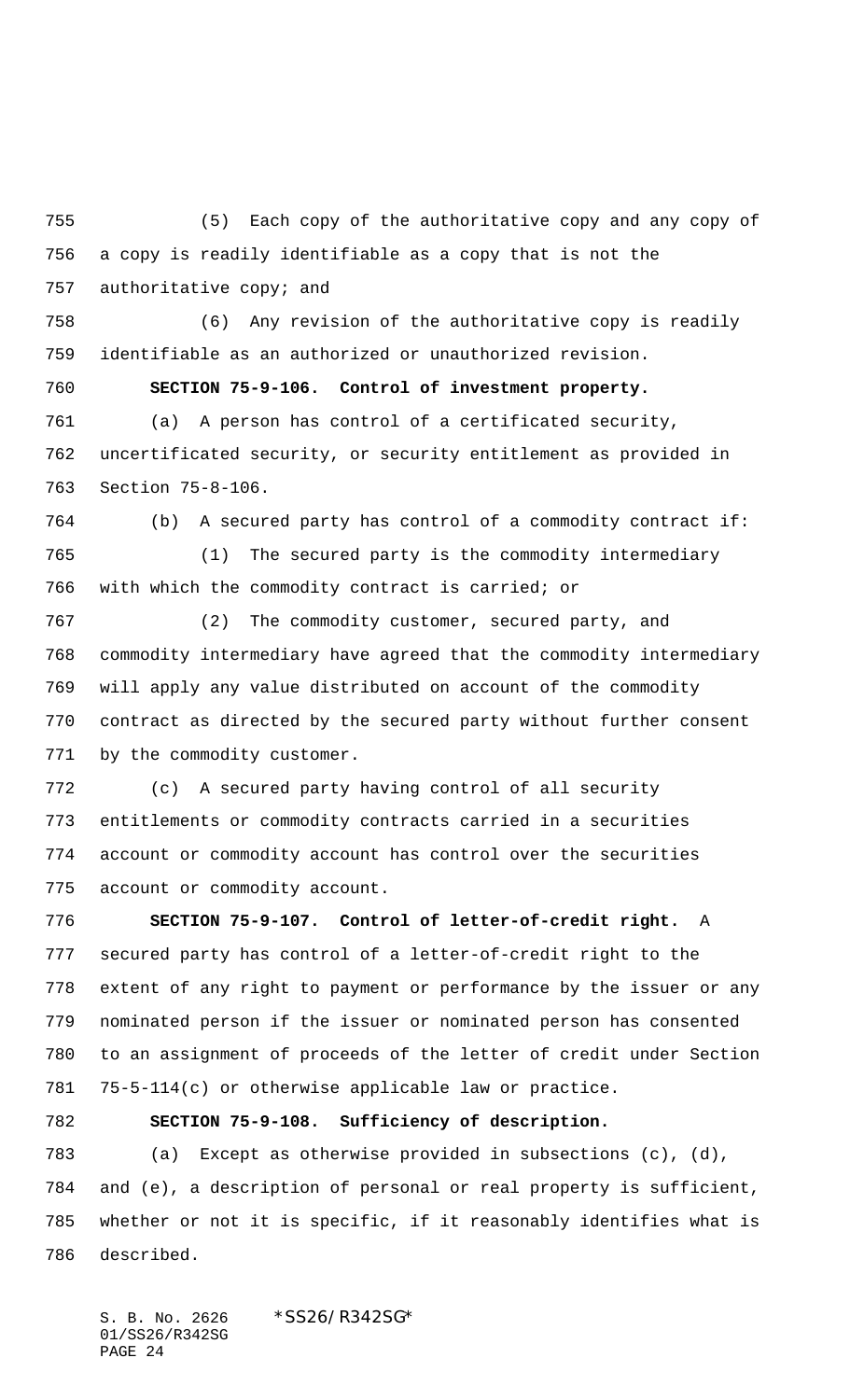S. B. No. 2626 \*SS26/R342SG\* (b) Except as otherwise provided in subsection (d), a description of collateral reasonably identifies the collateral if it identifies the collateral by: (1) Specific listing; (2) Category; (3) Except as otherwise provided in subsection (e), a type of collateral defined in the Uniform Commercial Code; (4) Quantity; (5) Computational or allocational formula or procedure; or (6) Except as otherwise provided in subsection (c), any other method, if the identity of the collateral is objectively determinable. (c) A description of collateral as "all the debtor's assets" or "all the debtor's personal property" or using words of similar import does not reasonably identify the collateral. (d) Except as otherwise provided in subsection (e), a description of a security entitlement, securities account, or commodity account is sufficient if it describes: (1) The collateral by those terms or as investment property; or (2) The underlying financial asset or commodity contract. (e) A description only by type of collateral defined in the Uniform Commercial Code is an insufficient description of: (1) A commercial tort claim; or (2) In a consumer transaction, consumer goods, a security entitlement, a securities account, or a commodity account. 816 SUBPART 2. APPLICABILITY OF ARTICLE **SECTION 75-9-109. Scope.** (a) Except as otherwise provided in subsections (c) and (d), this article applies to:

01/SS26/R342SG PAGE 25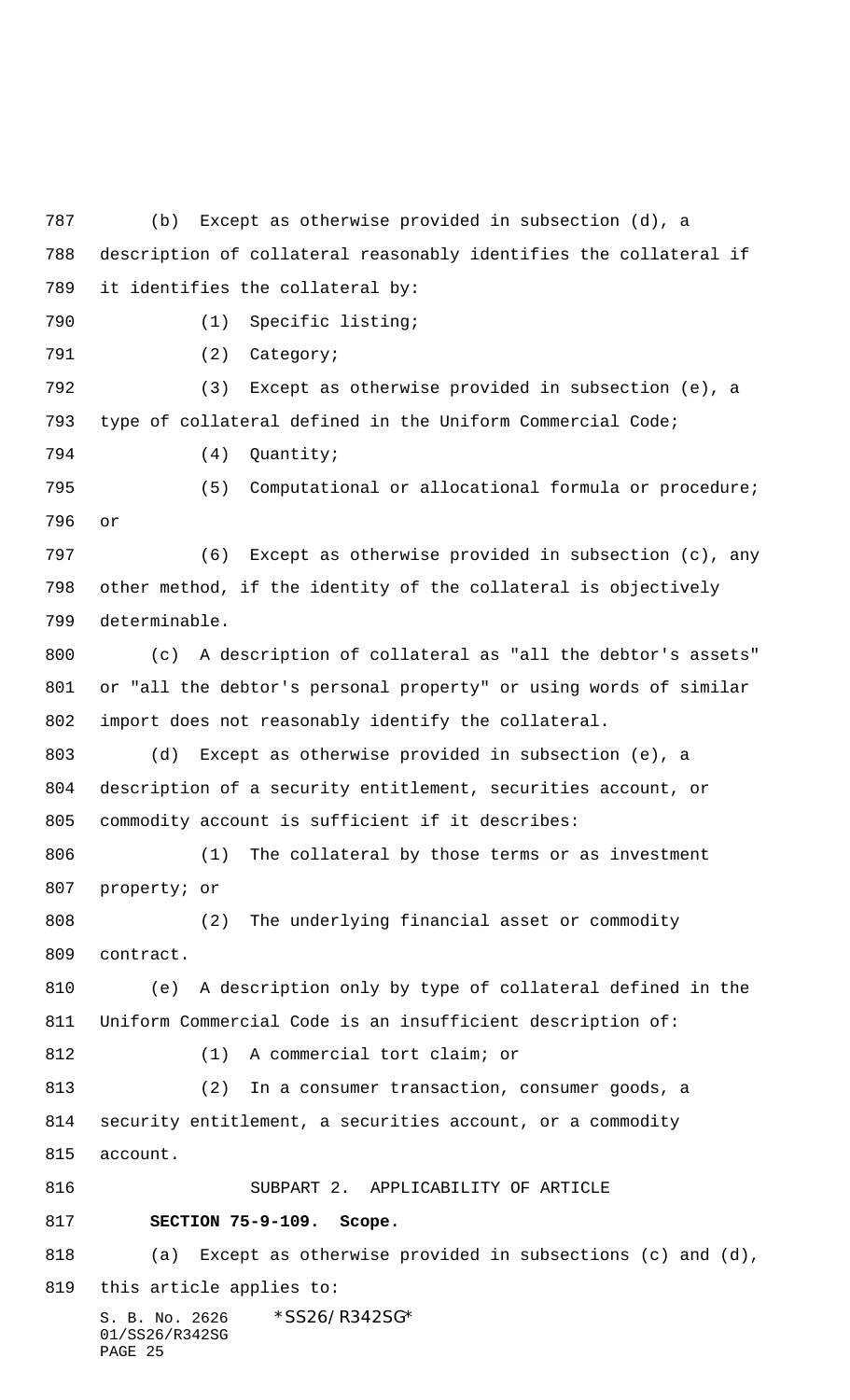(1) A transaction, regardless of its form, that creates 821 a security interest in personal property or fixtures by contract; 822 (2) An agricultural lien; (3) A sale of accounts, chattel paper, payment 824 intangibles, or promissory notes; 825 (4) A consignment; (5) A security interest arising under Section 75-2-401, 75-2-505, 75-2-711(3), or 75-2A-508(5), as provided in Section 75-9-110; and (6) A security interest arising under Section 75-4-210 or 75-5-118. (b) The application of this article to a security interest in a secured obligation is not affected by the fact that the obligation is itself secured by a transaction or interest to which this article does not apply. (c) This article does not apply to the extent that: (1) A statute, regulation, or treaty of the United States preempts this article; (2) Another statute of this state expressly governs the creation, perfection, priority, or enforcement of a security interest created by this state or a governmental unit of this state; (3) A statute of another state, a foreign country, or a governmental unit of another state or a foreign country, other than a statute generally applicable to security interests, expressly governs creation, perfection, priority, or enforcement of a security interest created by the state, country, or governmental unit; or (4) The rights of a transferee beneficiary or nominated person under a letter of credit are independent and superior under Section 75-5-114. (d) This article does not apply to: (1) A landlord's lien, other than an agricultural lien;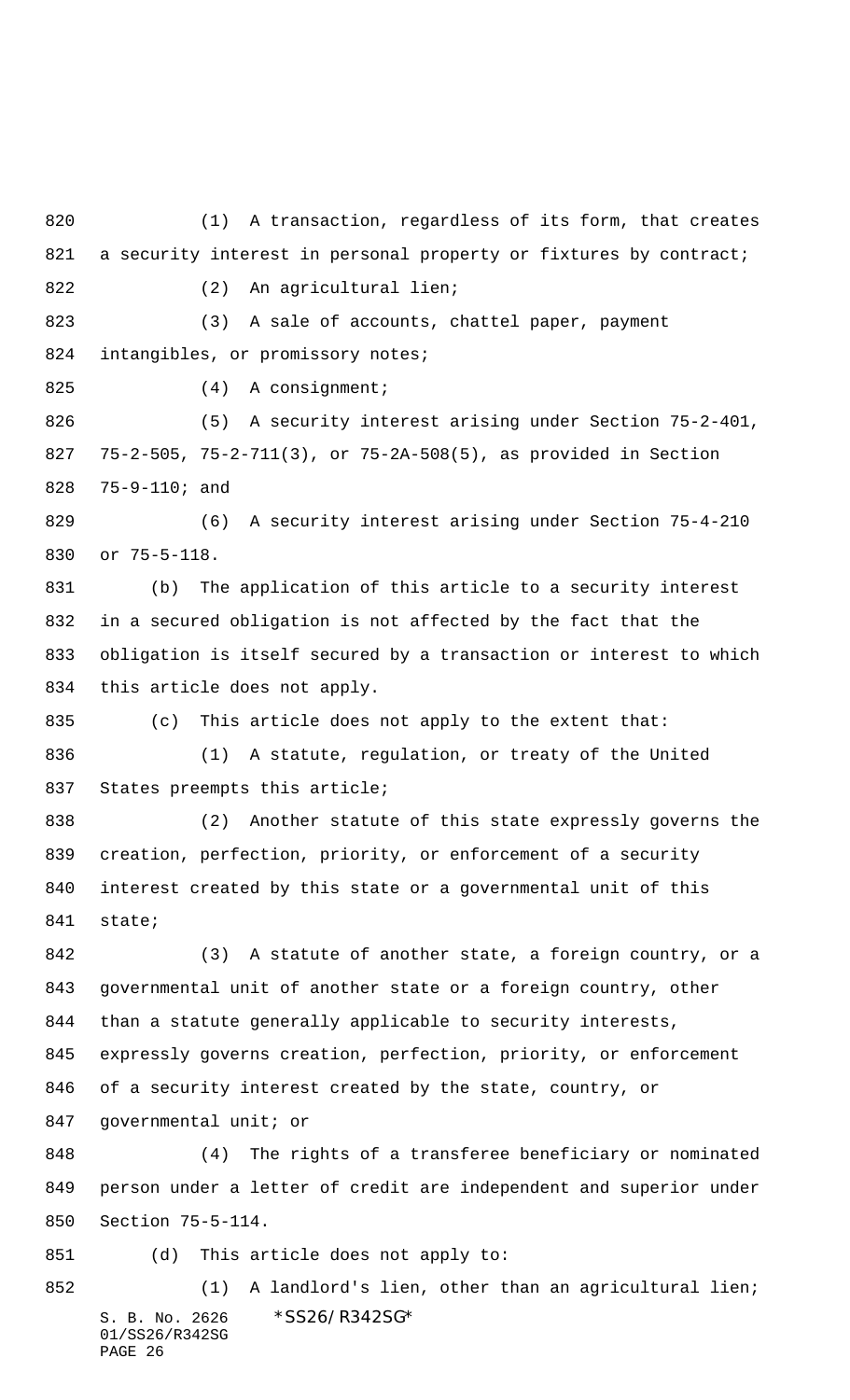(2) A lien, other than an agricultural lien, given by statute or other rule of law for services or materials, but Section 75-9-333 applies with respect to priority of the lien; (3) An assignment of a claim for wages, salary, or

857 other compensation of an employee;

 (4) A sale of accounts, chattel paper, payment intangibles, or promissory notes as part of a sale of the business 860 out of which they arose;

 (5) An assignment of accounts, chattel paper, payment intangibles, or promissory notes which is for the purpose of collection only;

 (6) An assignment of a right to payment under a contract to an assignee that is also obligated to perform under the contract;

 (7) An assignment of a single account, payment intangible, or promissory note to an assignee in full or partial 869 satisfaction of a preexisting indebtedness;

 (8) A transfer of an interest in or an assignment of a claim under a policy of insurance, other than an assignment by or to a health-care provider of a health-care-insurance receivable and any subsequent assignment of the right to payment, but

 Sections 75-9-315 and 75-9-322 apply with respect to proceeds and priorities in proceeds;

 (9) An assignment of a right represented by a judgment, other than a judgment taken on a right to payment that was collateral;

879 (10) A right of recoupment or set-off, but: (A) Section 75-9-340 applies with respect to the effectiveness of rights of recoupment or set-off against deposit 882 accounts; and (B) Section 75-9-404 applies with respect to

884 defenses or claims of an account debtor;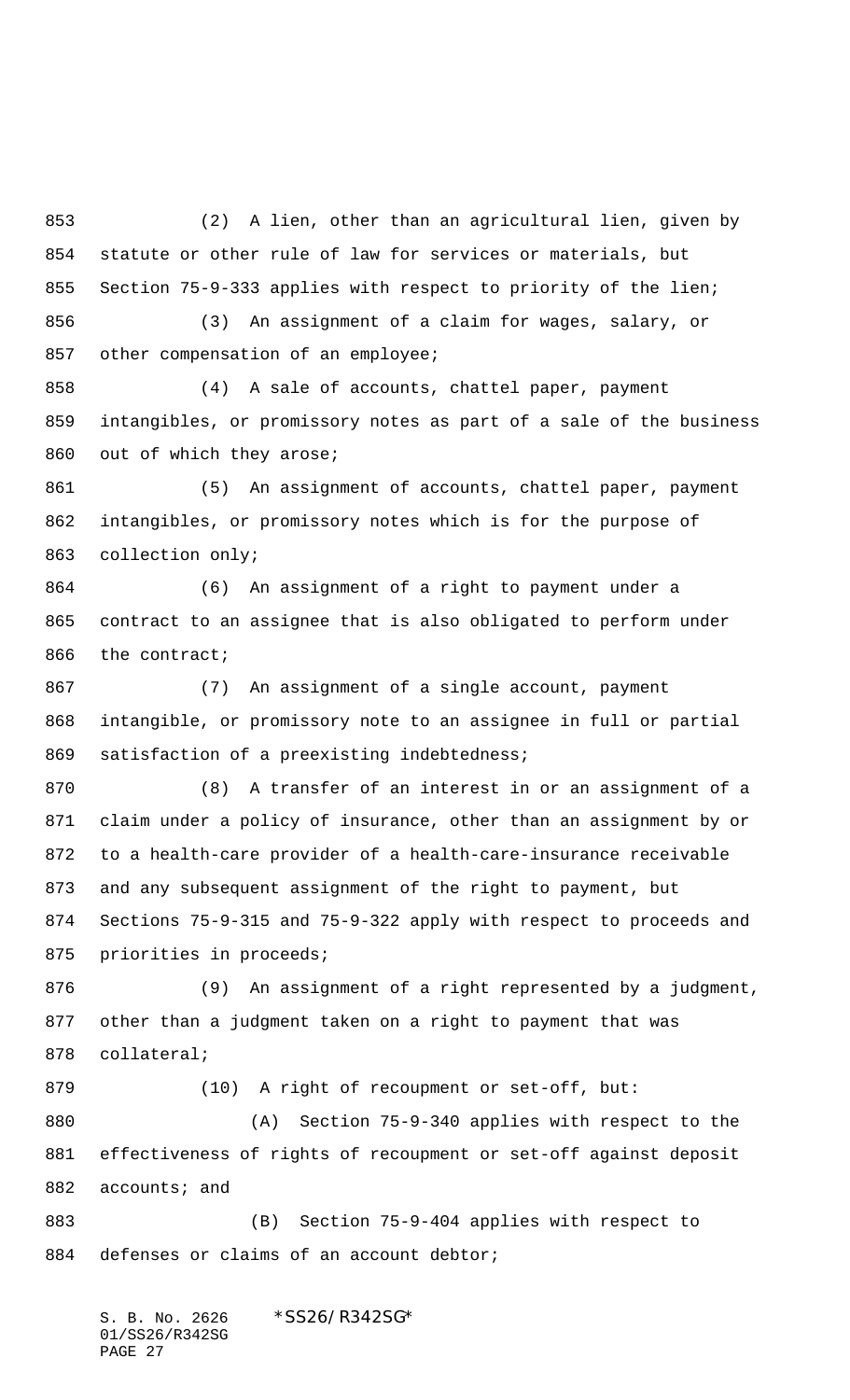(11) The creation or transfer of an interest in or lien on real property, including a lease or rents thereunder, except to the extent that provision is made for: (A) Liens on real property in Sections 75-9-203 and 75-9-308; (B) Fixtures in Section 75-9-334; (C) Fixture filings in Sections 75-9-501, 75-9-502, 75-9-512, 75-9-516, and 75-9-519; and (D) Security agreements covering personal and real property in Section 75-9-604; (12) An assignment of a claim arising in tort, other than a commercial tort claim, but Sections 75-9-315 and 75-9-322 apply with respect to proceeds and priorities in proceeds; or (13) To a transfer by a government or governmental subdivision or agency. **SECTION 75-9-110. Security interests arising under Article 2 or 2A.** A security interest arising under Section 75-2-401, 75-2-505, 75-2-711(3), or 75-2A-508(5) is subject to this article. However, until the debtor obtains possession of the goods: (1) The security interest is enforceable, even if Section 75-9-203(b)(3) has not been satisfied; (2) Filing is not required to perfect the security interest; (3) The rights of the secured party after default by the debtor are governed by Article 2 or 2A; and (4) The security interest has priority over a 911 conflicting security interest created by the debtor. **PART 2 EFFECTIVENESS OF SECURITY AGREEMENT; ATTACHMENT OF SECURITY INTEREST; RIGHTS OF PARTIES TO SECURITY AGREEMENT** SUBPART 1. EFFECTIVENESS AND ATTACHMENT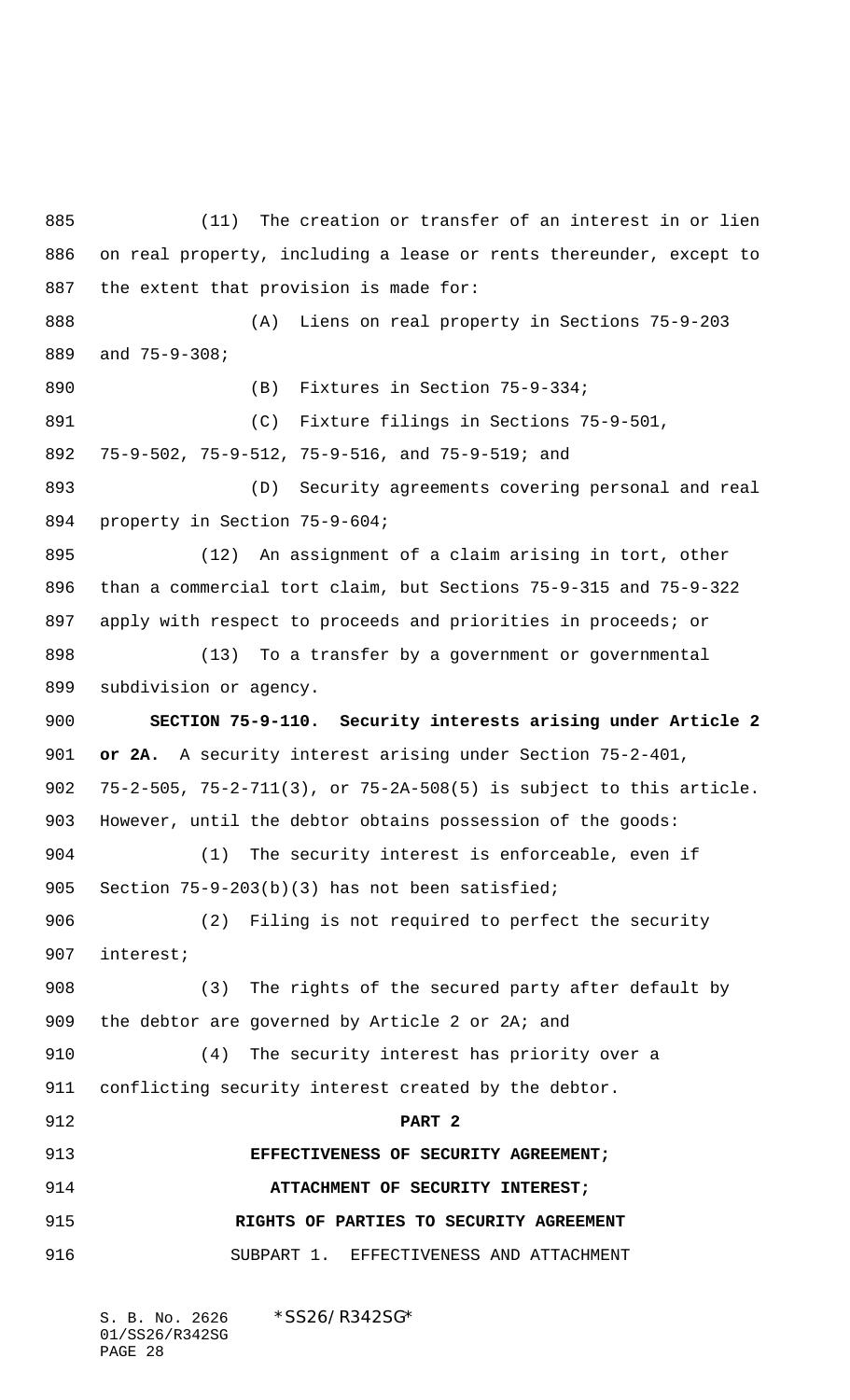## **SECTION 75-9-201. General effectiveness of security agreement.**

 (a) Except as otherwise provided in the Uniform Commercial Code, a security agreement is effective according to its terms between the parties, against purchasers of the collateral, and against creditors.

 (b) A transaction subject to this article is subject to any applicable rule of law which establishes a different rule for consumers and to Sections 75-67-101 through 75-67-135, Sections 75-67-201 through 75-67-243, Sections 75-67-1 through 75-67-39, Sections 63-19-1 through 63-19-55 and to any other statute or regulation of this state that regulates the rates, charges, agreements, and practices for loans, credit sales, or other extensions of credit, and to any consumer-protection statute or regulation of this state.

 (c) In case of conflict between this article and a rule of law, statute, or regulation described in subsection (b), the rule of law, statute, or regulation controls. Failure to comply with a statute or regulation described in subsection (b) has only the effect the statute or regulation specifies.

937 (d) This article does not:

 (1) Validate any rate, charge, agreement, or practice that violates a rule of law, statute or regulation described in subsection (b); or

 (2) Extend the application of the rule of law, statute or regulation to a transaction not otherwise subject to it.

 **SECTION 75-9-202. Title to collateral immaterial.** Except as otherwise provided with respect to consignments or sales of accounts, chattel paper, payment intangibles, or promissory notes, the provisions of this article with regard to rights and obligations apply whether title to collateral is in the secured party or the debtor.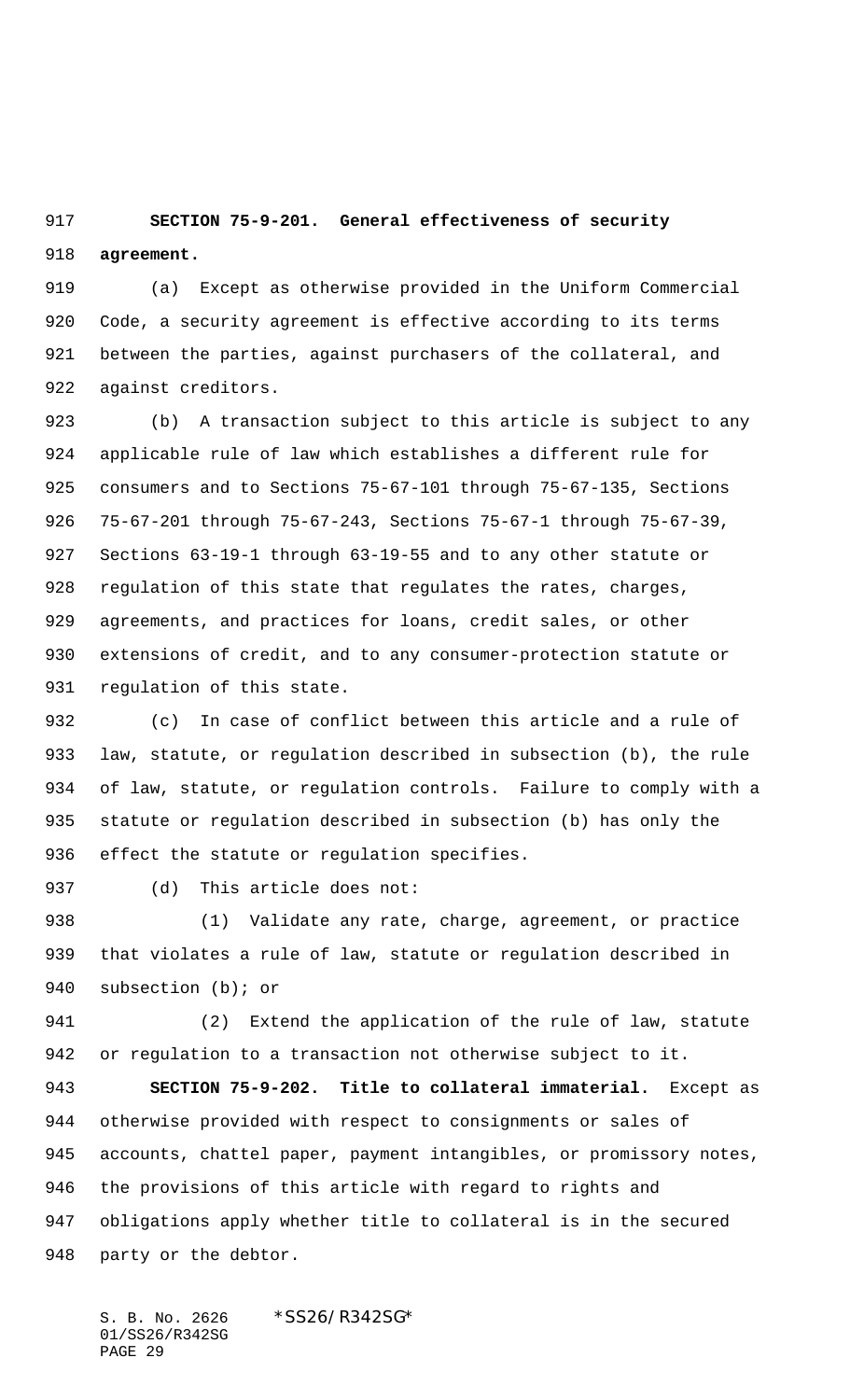**SECTION 75-9-203. Attachment and enforceability of security interest; proceeds; supporting obligations; formal requisites.**

 (a) A security interest attaches to collateral when it becomes enforceable against the debtor with respect to the collateral, unless an agreement expressly postpones the time of attachment.

 (b) Except as otherwise provided in subsections (c) through (i), a security interest is enforceable against the debtor and third parties with respect to the collateral only if:

(1) Value has been given;

 (2) The debtor has rights in the collateral or the 960 power to transfer rights in the collateral to a secured party; and (3) One (1) of the following conditions is met:

 (A) The debtor has authenticated a security agreement that provides a description of the collateral and, if the security interest covers timber to be cut, a description of 965 the land concerned;

 (B) The collateral is not a certificated security and is in the possession of the secured party under Section 75-9-313 pursuant to the debtor's security agreement;

 (C) The collateral is a certificated security in registered form and the security certificate has been delivered to the secured party under Section 75-8-301 pursuant to the debtor's 972 security agreement; or

 (D) The collateral is deposit accounts, electronic chattel paper, investment property, or letter-of-credit rights, and the secured party has control under Section 75-9-104, 75-9-105, 75-9-106 or 75-9-107 pursuant to the debtor's security agreement.

S. B. No. 2626 \*SS26/R342SG\* 01/SS26/R342SG PAGE 30 (c) Subsection (b) is subject to Section 75-4-210 on the security interest of a collecting bank, Section 75-5-118 on the security interest of a letter-of-credit issuer or nominated person, Section 75-9-110 on a security interest arising under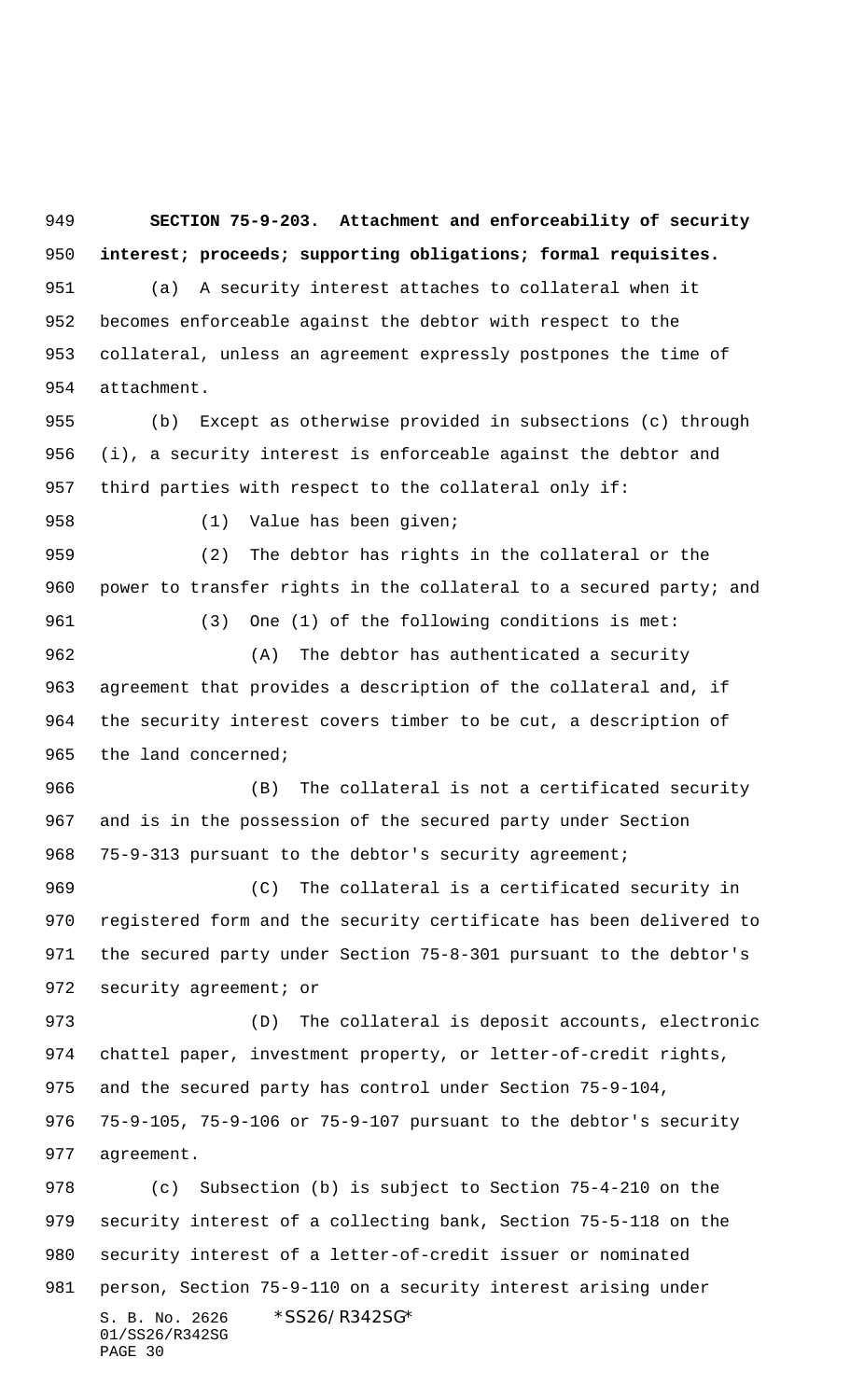Article 2 or 2A of Title 75, and Section 75-9-206 on security interests in investment property.

 (d) A person becomes bound as debtor by a security agreement entered into by another person if, by operation of law other than this article or by contract:

 (1) The security agreement becomes effective to create a security interest in the person's property; or

 (2) The person becomes generally obligated for the obligations of the other person, including the obligation secured under the security agreement, and acquires or succeeds to all or substantially all of the assets of the other person.

 (e) If a new debtor becomes bound as debtor by a security agreement entered into by another person:

 (1) The agreement satisfies subsection (b)(3) with respect to existing or after-acquired property of the new debtor 997 to the extent the property is described in the agreement; and

 (2) Another agreement is not necessary to make a security interest in the property enforceable.

 (f) The attachment of a security interest in collateral gives the secured party the rights to proceeds provided by Section 75-9-315 and is also attachment of a security interest in a supporting obligation for the collateral.

 (g) The attachment of a security interest in a right to payment or performance secured by a security interest or other lien on personal or real property is also attachment of a security interest in the security interest, mortgage, or other lien.

 (h) The attachment of a security interest in a securities account is also attachment of a security interest in the security entitlements carried in the securities account.

 (i) The attachment of a security interest in a commodity account is also attachment of a security interest in the commodity contracts carried in the commodity account.

**SECTION 75-9-204. After-acquired property; future advances.**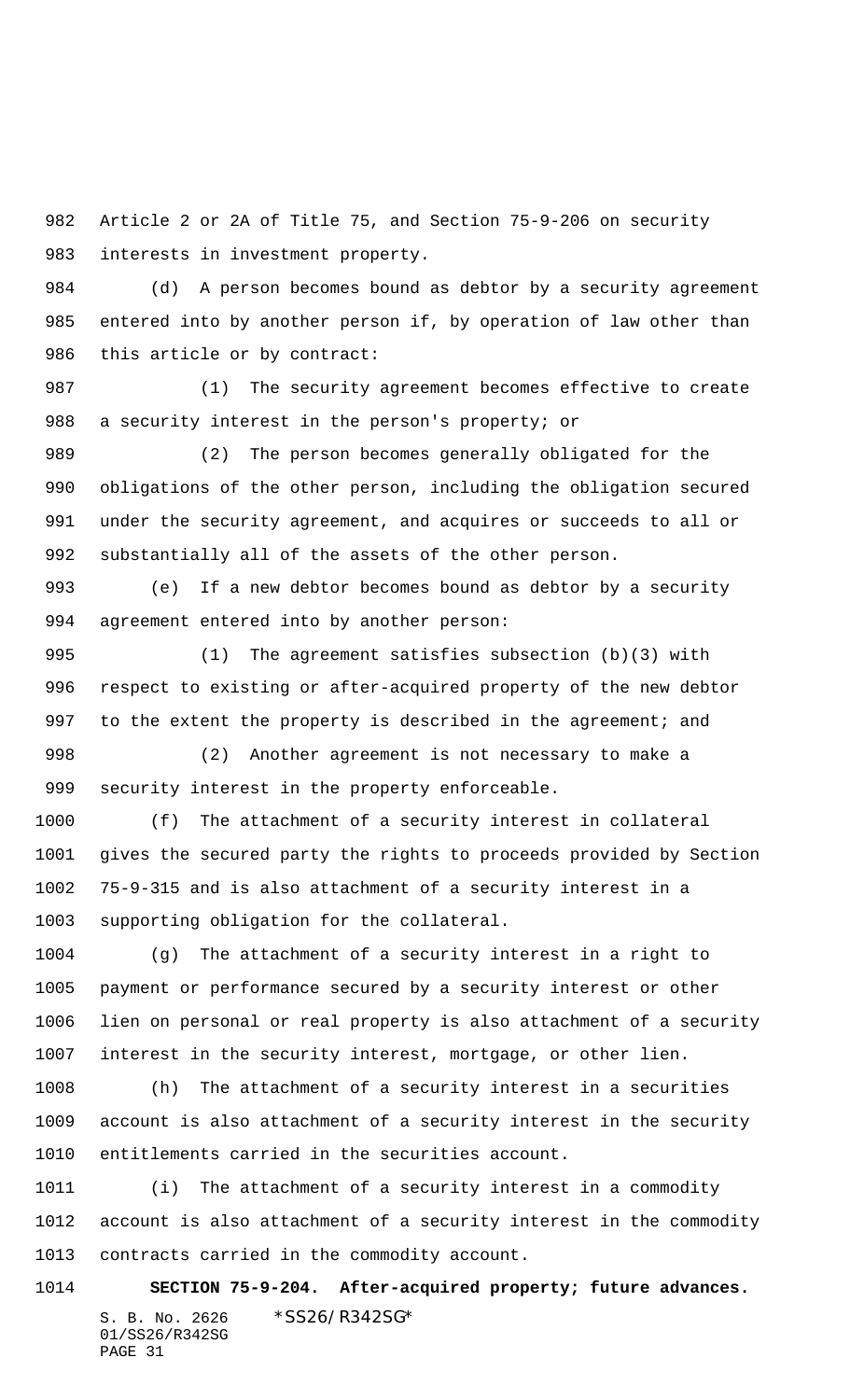(a) Except as otherwise provided in subsection (b), a security agreement may create or provide for a security interest in after-acquired collateral.

 (b) A security interest does not attach under a term constituting an after-acquired property clause to:

 (1) Consumer goods, other than an accession when given as additional security, unless the debtor acquires rights in them within ten (10) days after the secured party gives value; or

(2) A commercial tort claim.

 (c) A security agreement may provide that collateral secures, or that accounts, chattel paper, payment intangibles, or promissory notes are sold in connection with, future advances or other value, whether or not the advances or value are given pursuant to commitment.

 **SECTION 75-9-205. Use or disposition of collateral permissible.**

 (a) A security interest is not invalid or fraudulent against creditors solely because:

 (1) The debtor has the right or ability to: (A) Use, commingle, or dispose of all or part of the collateral, including returned or repossessed goods;

 (B) Collect, compromise, enforce, or otherwise deal with collateral;

 (C) Accept the return of collateral or make repossessions; or

 (D) Use, commingle, or dispose of proceeds; or (2) The secured party fails to require the debtor to account for proceeds or replace collateral.

 (b) This section does not relax the requirements of possession if attachment, perfection, or enforcement of a security interest depends upon possession of the collateral by the secured party.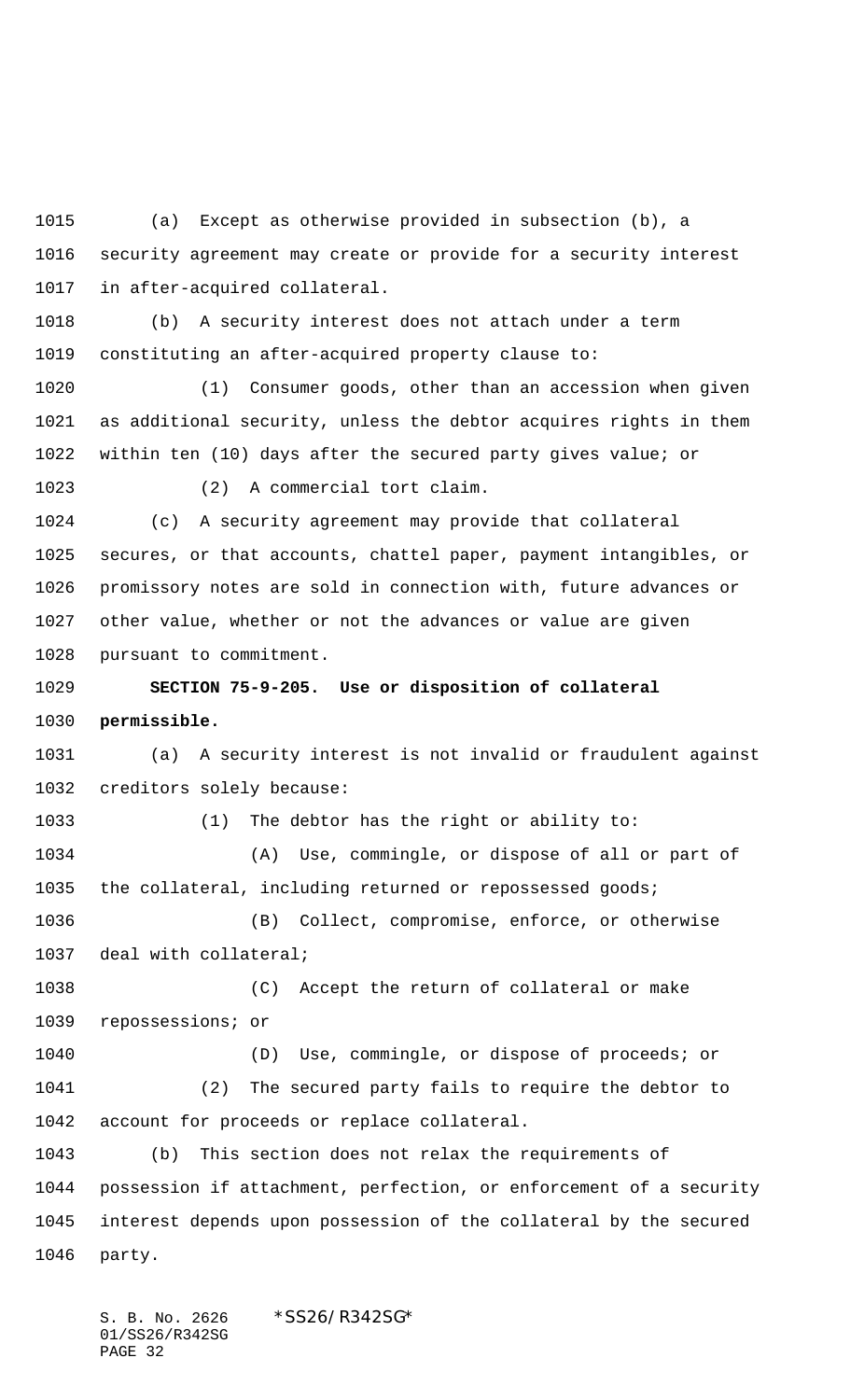**SECTION 75-9-206. Security interest arising in purchase or delivery of financial asset.**

 (a) A security interest in favor of a securities intermediary attaches to a person's security entitlement if:

 (1) The person buys a financial asset through the securities intermediary in a transaction in which the person is obligated to pay the purchase price to the securities intermediary 1054 at the time of the purchase; and

 (2) The securities intermediary credits the financial asset to the buyer's securities account before the buyer pays the securities intermediary.

 (b) The security interest described in subsection (a) secures the person's obligation to pay for the financial asset.

 (c) A security interest in favor of a person that delivers a certificated security or other financial asset represented by a writing attaches to the security or other financial asset if: (1) The security or other financial asset:

(A) In the ordinary course of business is

 transferred by delivery with any necessary endorsement or 1066 assignment; and

 (B) Is delivered under an agreement between persons in the business of dealing with such securities or financial assets; and

 (2) The agreement calls for delivery against payment. (d) The security interest described in subsection (c) secures the obligation to make payment for the delivery. SUBPART 2. RIGHTS AND DUTIES

 **SECTION 75-9-207. Rights and duties of secured party having possession or control of collateral.**

S. B. No. 2626 \*SS26/R342SG\* 01/SS26/R342SG PAGE 33 (a) Except as otherwise provided in subsection (d), a secured party shall use reasonable care in the custody and preservation of collateral in the secured party's possession. In the case of chattel paper or an instrument, reasonable care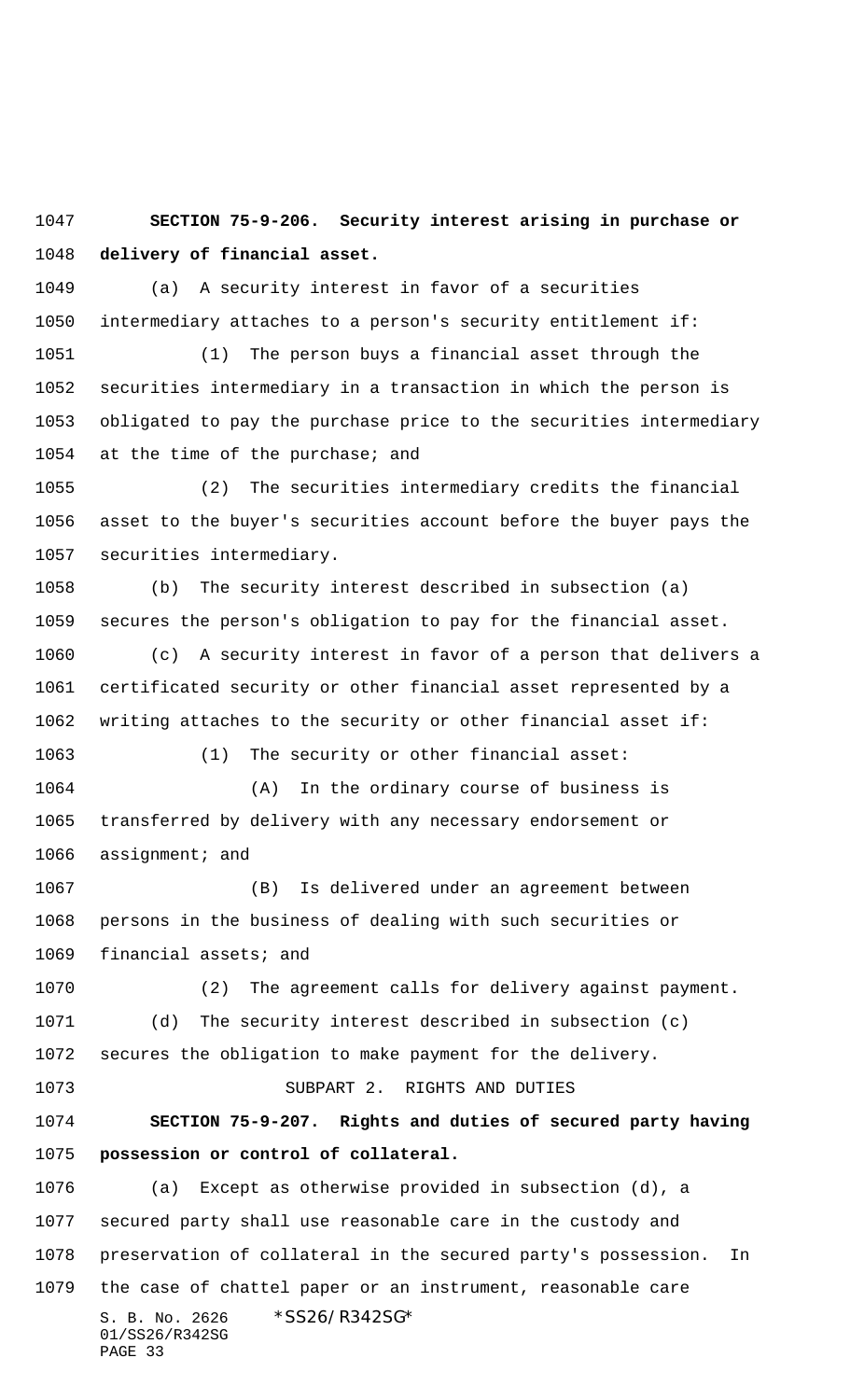includes taking necessary steps to preserve rights against prior parties unless otherwise agreed.

 (b) Except as otherwise provided in subsection (d), if a secured party has possession of collateral:

 (1) Reasonable expenses, including the cost of insurance and payment of taxes or other charges, incurred in the custody, preservation, use, or operation of the collateral are chargeable to the debtor and are secured by the collateral;

 (2) The risk of accidental loss or damage is on the debtor to the extent of a deficiency in any effective insurance coverage;

 (3) The secured party shall keep the collateral identifiable, but fungible collateral may be commingled; and (4) The secured party may use or operate the

collateral:

 (A) For the purpose of preserving the collateral or its value;

 (B) As permitted by an order of a court having competent jurisdiction; or

 (C) Except in the case of consumer goods, in the manner and to the extent agreed by the debtor.

 (c) Except as otherwise provided in subsection (d), a secured party having possession of collateral or control of collateral under Section 75-9-104, 75-9-105, 75-9-106, or 75-9-107:

 (1) May hold as additional security any proceeds, except money or funds, received from the collateral;

 (2) Shall apply money or funds received from the collateral to reduce the secured obligation, unless remitted to the debtor; and

S. B. No. 2626 \*SS26/R342SG\* 01/SS26/R342SG PAGE 34 (3) May create a security interest in the collateral. (d) If the secured party is a buyer of accounts, chattel paper, payment intangibles, or promissory notes or a consignor: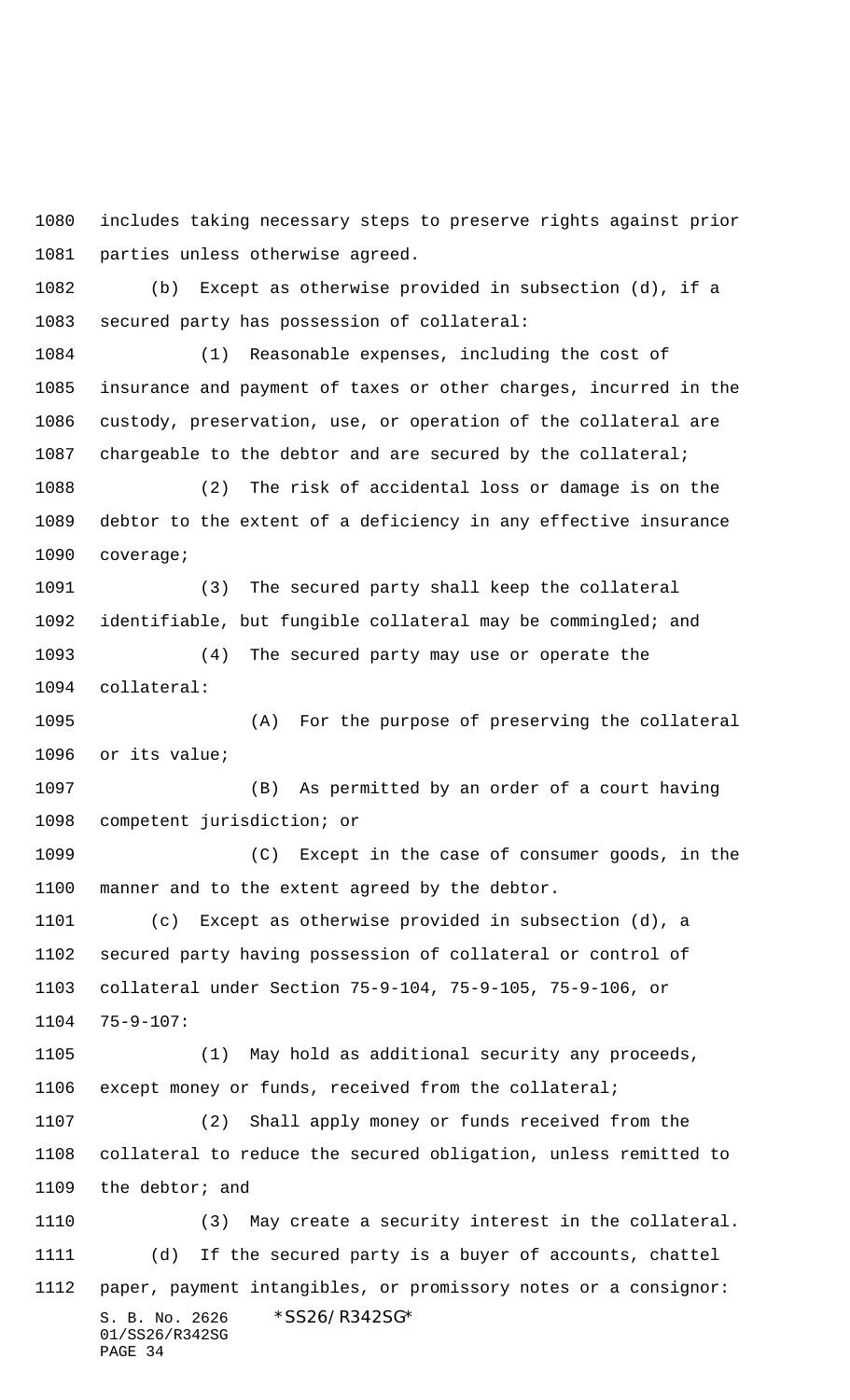(1) Subsection (a) does not apply unless the secured party is entitled under an agreement: (A) To charge back uncollected collateral; or (B) Otherwise to full or limited recourse against the debtor or a secondary obligor based on the nonpayment or other default of an account debtor or other obligor on the collateral; and (2) Subsections (b) and (c) do not apply. **SECTION 75-9-208. Additional duties of secured party having control of collateral.** (a) This section applies to cases in which there is no outstanding secured obligation and the secured party is not committed to make advances, incur obligations, or otherwise give value. (b) Within ten (10) days after receiving an authenticated demand by the debtor: (1) A secured party having control of a deposit account under Section 75-9-104(a)(2) shall send to the bank with which the deposit account is maintained an authenticated statement that releases the bank from any further obligation to comply with instructions originated by the secured party; (2) A secured party having control of a deposit account under Section 75-9-104(a)(3) shall: (A) Pay the debtor the balance on deposit in the deposit account; or (B) Transfer the balance on deposit into a deposit account in the debtor's name; (3) A secured party, other than a buyer, having control of electronic chattel paper under Section 75-9-105 shall: (A) Communicate the authoritative copy of the electronic chattel paper to the debtor or its designated custodian;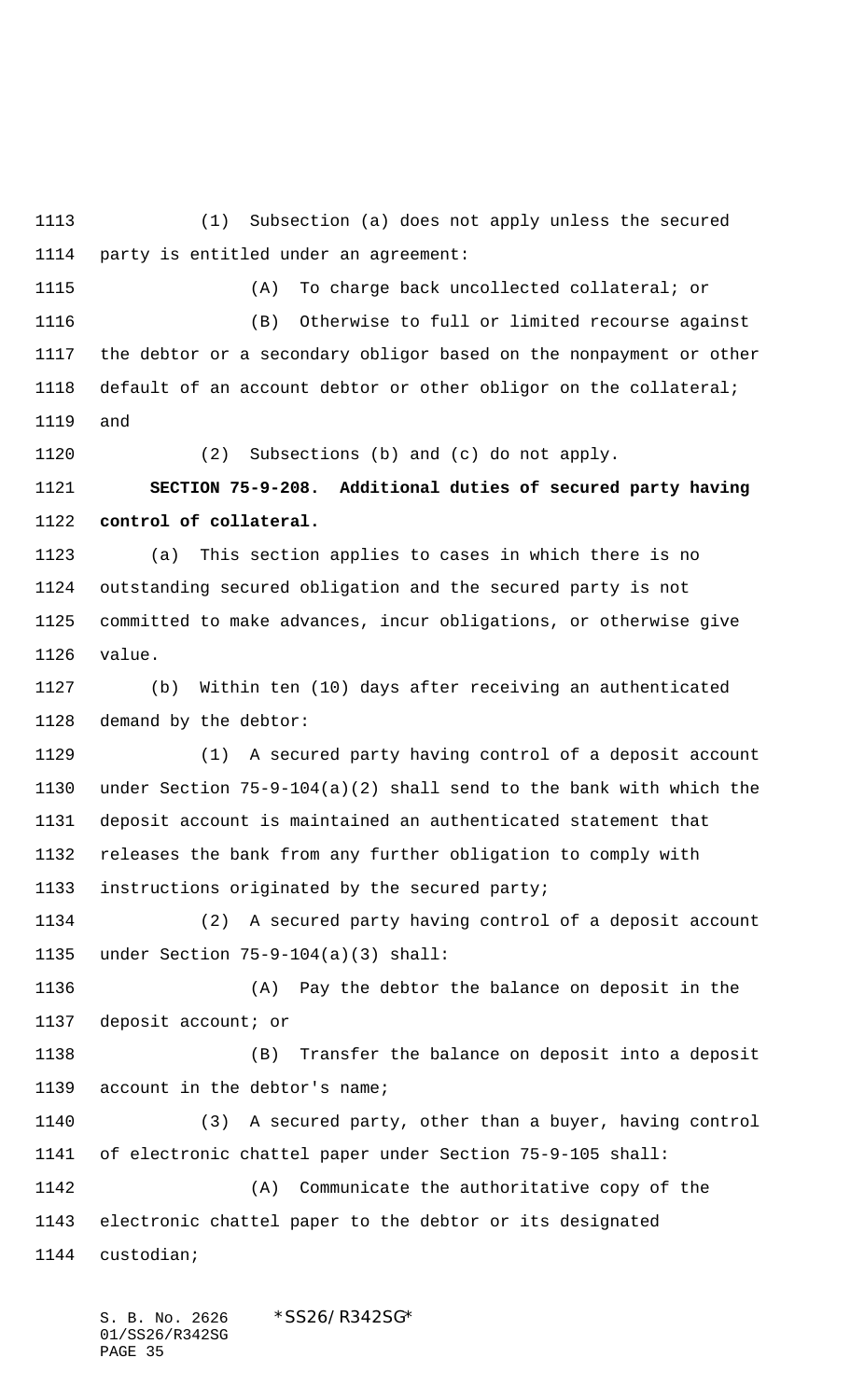(B) If the debtor designates a custodian that is the designated custodian with which the authoritative copy of the electronic chattel paper is maintained for the secured party, communicate to the custodian an authenticated record releasing the designated custodian from any further obligation to comply with instructions originated by the secured party and instructing the custodian to comply with instructions originated by the debtor; and

 (C) Take appropriate action to enable the debtor or its designated custodian to make copies of or revisions to the authoritative copy which add or change an identified assignee of the authoritative copy without the consent of the secured party;

 (4) A secured party having control of investment property under Section 75-8-106(d)(2) or 75-9-106(b) shall send to the securities intermediary or commodity intermediary with which the security entitlement or commodity contract is maintained an authenticated record that releases the securities intermediary or commodity intermediary from any further obligation to comply with entitlement orders or directions originated by the secured party; and

 (5) A secured party having control of a letter-of-credit right under Section 75-9-107 shall send to each person having an unfulfilled obligation to pay or deliver proceeds of the letter of credit to the secured party an authenticated release from any further obligation to pay or deliver proceeds of the letter of credit to the secured party.

 **SECTION 75-9-209. Duties of secured party if account debtor has been notified of assignment.**

 (a) Except as otherwise provided in subsection (c), this section applies if: (1) There is no outstanding secured obligation; and

 (2) The secured party is not committed to make advances, incur obligations, or otherwise give value.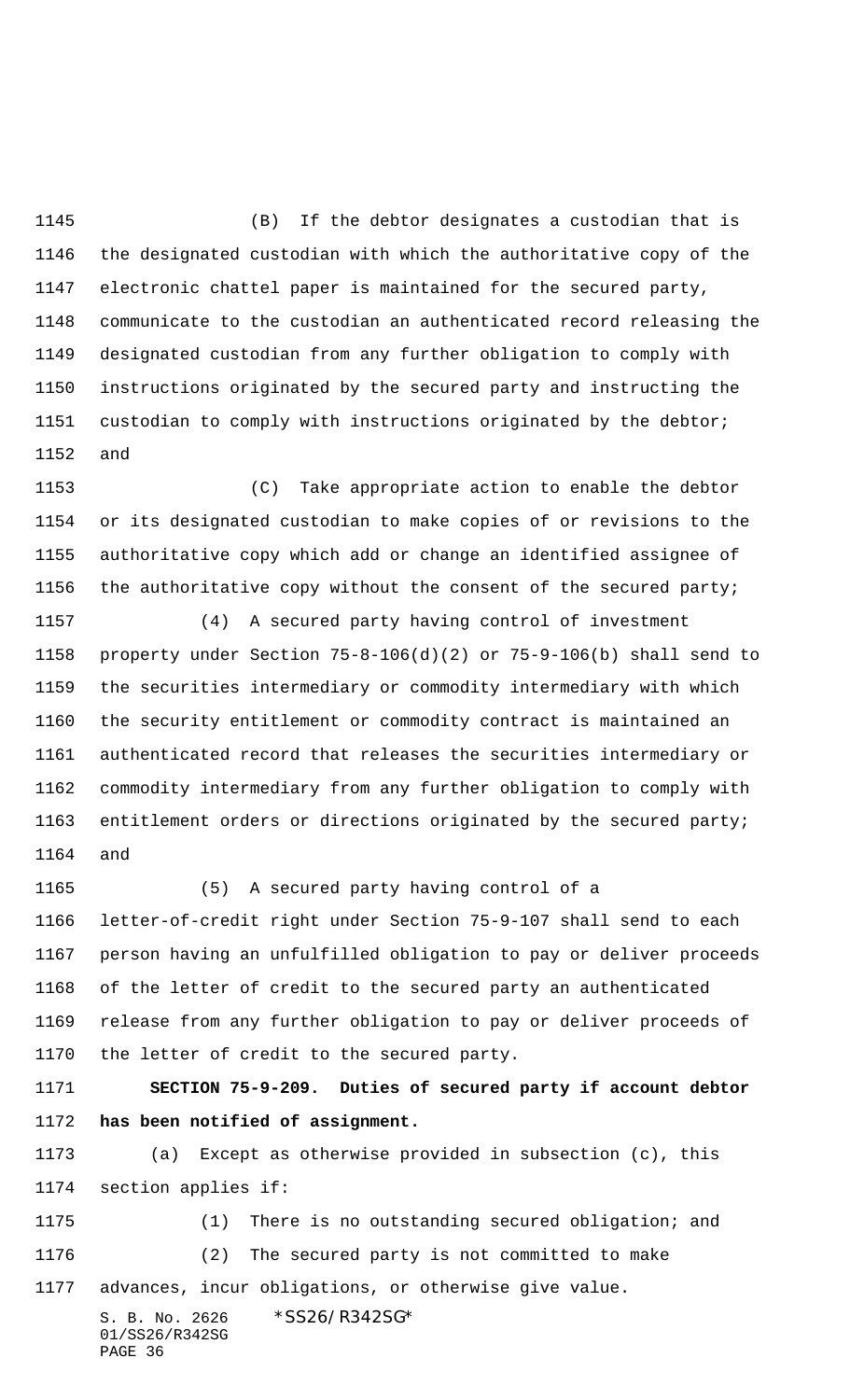(b) Within ten (10) days after receiving an authenticated demand by the debtor, a secured party shall send to an account debtor that has received notification of an assignment to the secured party as assignee under Section 75-9-406(a) an authenticated record that releases the account debtor from any further obligation to the secured party.

 (c) This section does not apply to an assignment constituting the sale of an account, chattel paper, or payment intangible.

 **SECTION 75-9-210. Request for accounting; request regarding list of collateral or statement of account.**

(a) In this section:

 (1) "Request" means a record of a type described in paragraph (2), (3), or (4).

 (2) "Request for an accounting" means a record authenticated by a debtor requesting that the recipient provide an accounting of the unpaid obligations secured by collateral and reasonably identifying the transaction or relationship that is the subject of the request.

 (3) "Request regarding a list of collateral" means a record authenticated by a debtor requesting that the recipient approve or correct a list of what the debtor believes to be the collateral securing an obligation and reasonably identifying the transaction or relationship that is the subject of the request.

 (4) "Request regarding a statement of account" means a record authenticated by a debtor requesting that the recipient approve or correct a statement indicating what the debtor believes to be the aggregate amount of unpaid obligations secured by collateral as of a specified date and reasonably identifying the transaction or relationship that is the subject of the request. (b) Subject to subsections (c), (d), (e), and (f), a secured party, other than a buyer of accounts, chattel paper, payment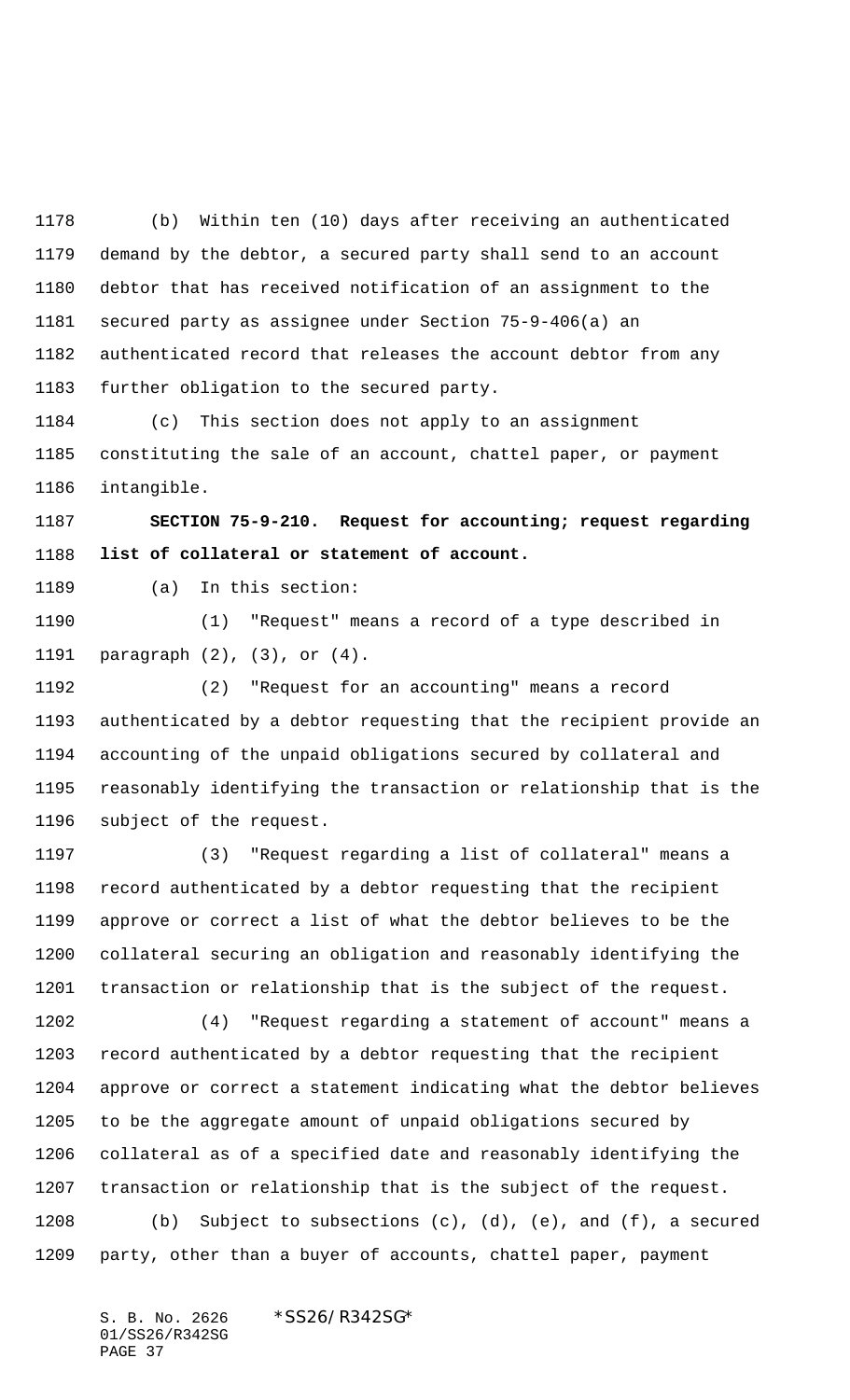intangibles, or promissory notes or a consignor, shall comply with a request within fourteen (14) days after receipt:

 (1) In the case of a request for an accounting, by authenticating and sending to the debtor an accounting; and

 (2) In the case of a request regarding a list of collateral or a request regarding a statement of account, by authenticating and sending to the debtor an approval or correction.

 (c) A secured party that claims a security interest in all of a particular type of collateral owned by the debtor may comply with a request regarding a list of collateral by sending to the debtor an authenticated record including a statement to that effect within fourteen (14) days after receipt.

 (d) A person that receives a request regarding a list of collateral, claims no interest in the collateral when it receives the request, and claimed an interest in the collateral at an earlier time shall comply with the request within fourteen (14) days after receipt by sending to the debtor an authenticated record:

(1) Disclaiming any interest in the collateral; and

 (2) If known to the recipient, providing the name and mailing address of any assignee of or successor to the recipient's interest in the collateral.

 (e) A person that receives a request for an accounting or a request regarding a statement of account, claims no interest in the obligations when it receives the request, and claimed an interest in the obligations at an earlier time shall comply with the request within fourteen (14) days after receipt by sending to the debtor an authenticated record:

 (1) Disclaiming any interest in the obligations; and (2) If known to the recipient, providing the name and mailing address of any assignee of or successor to the recipient's interest in the obligations.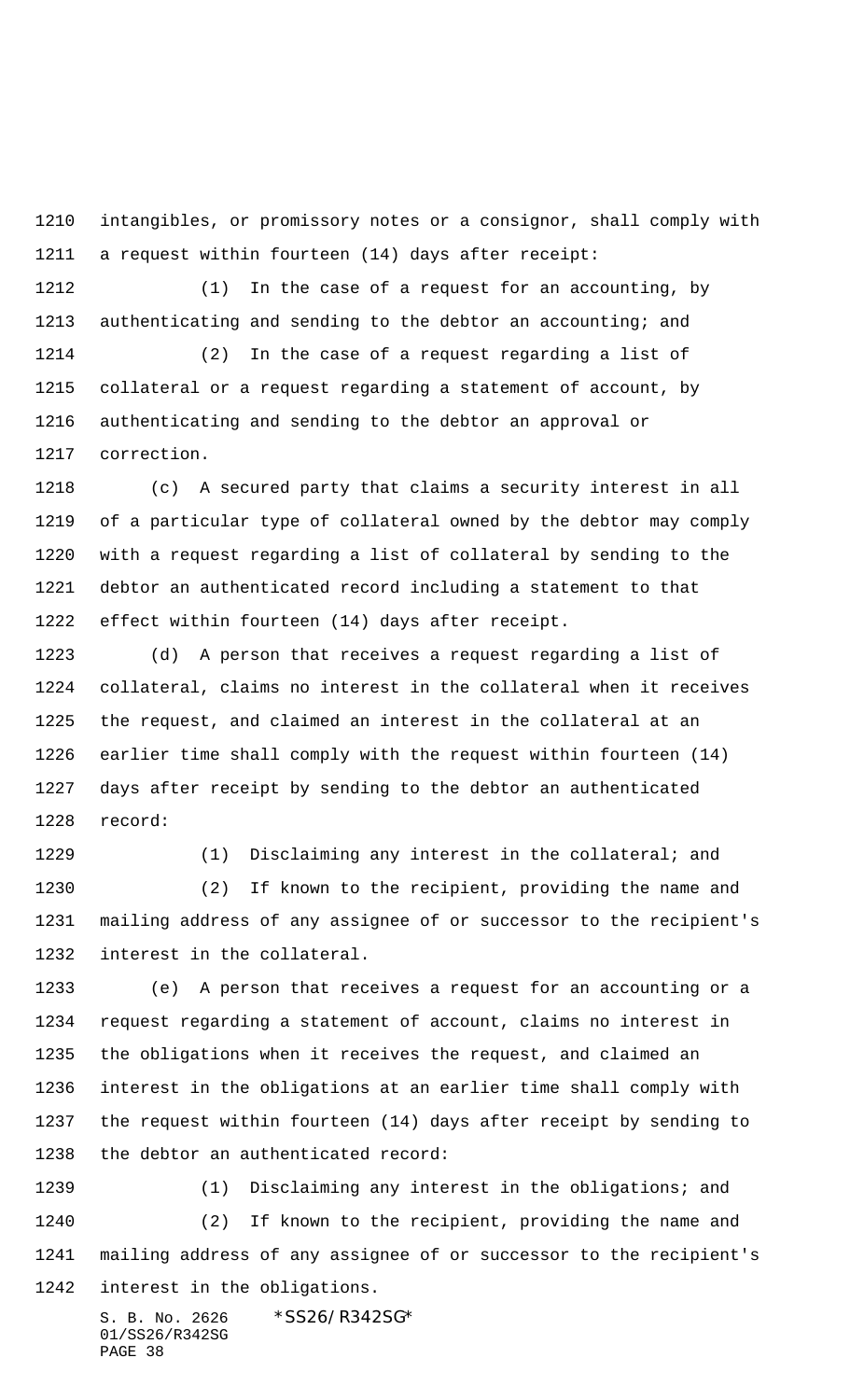(f) A debtor is entitled without charge to one (1) response to a request under this section during any six-month period. The secured party may require payment of a charge not exceeding Twenty-five Dollars (\$25.00) for each additional response. **PART 3 PERFECTION AND PRIORITY** SUBPART 1. LAW GOVERNING PERFECTION AND PRIORITY **SECTION 75-9-301. Law governing perfection and priority of security interests.** Except as otherwise provided in Sections 75-9-303 through 75-9-306, the following rules determine the law governing perfection, the effect of perfection or nonperfection, and the priority of a security interest in collateral: (1) Except as otherwise provided in this section, while a debtor is located in a jurisdiction, the local law of that jurisdiction governs perfection, the effect of perfection or nonperfection, and the priority of a security interest in collateral. (2) While collateral is located in a jurisdiction, the local law of that jurisdiction governs perfection, the effect of perfection or nonperfection, and the priority of a possessory security interest in that collateral. (3) Except as otherwise provided in paragraph (4), while negotiable documents, goods, instruments, money, or tangible chattel paper is located in a jurisdiction, the local law of that jurisdiction governs: (A) Perfection of a security interest in the goods by filing a fixture filing; (B) Perfection of a security interest in timber to 1271 be cut; and (C) The effect of perfection or nonperfection and the priority of a nonpossessory security interest in the collateral.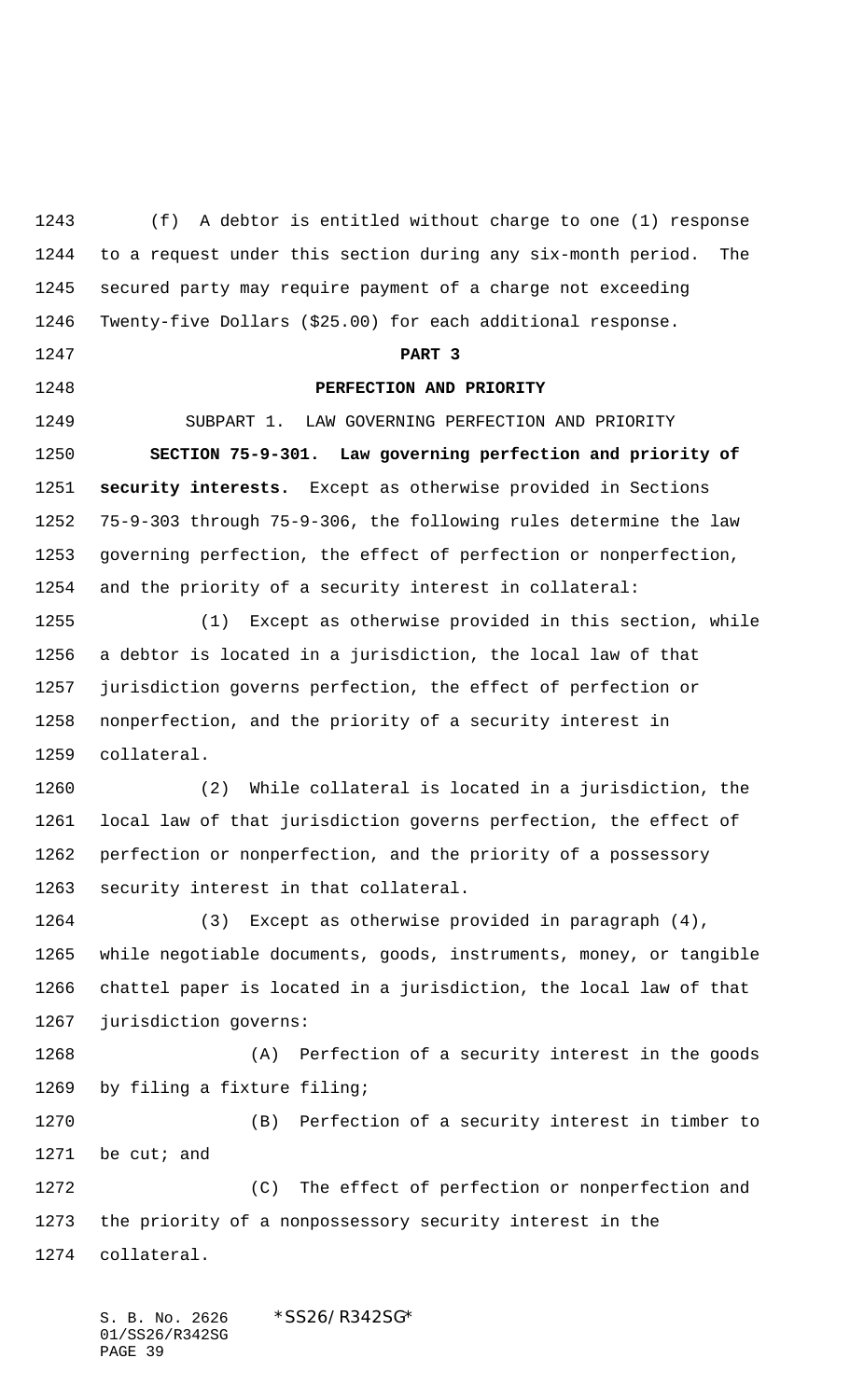(4) The local law of the jurisdiction in which the wellhead or minehead is located governs perfection, the effect of perfection or nonperfection, and the priority of a security interest in as-extracted collateral.

 **SECTION 75-9-302. Law governing perfection and priority of agricultural liens.** While farm products are located in a jurisdiction, the local law of that jurisdiction governs perfection, the effect of perfection or nonperfection, and the priority of an agricultural lien on the farm products.

 **SECTION 75-9-303. Law governing perfection and priority of security interests in goods covered by a certificate of title.**

 (a) This section applies to goods covered by a certificate of title, even if there is no other relationship between the jurisdiction under whose certificate of title the goods are covered and the goods or the debtor.

 (b) Goods become covered by a certificate of title when a valid application for the certificate of title and the applicable fee are delivered to the appropriate authority. Goods cease to be covered by a certificate of title at the earlier of the time the certificate of title ceases to be effective under the law of the issuing jurisdiction or the time the goods become covered subsequently by a certificate of title issued by another jurisdiction.

 (c) The local law of the jurisdiction under whose certificate of title the goods are covered governs perfection, the effect of perfection or nonperfection, and the priority of a security interest in goods covered by a certificate of title from the time the goods become covered by the certificate of title until the goods cease to be covered by the certificate of title.

 **SECTION 75-9-304. Law governing perfection and priority of security interests in deposit accounts.**

S. B. No. 2626 \*SS26/R342SG\* 01/SS26/R342SG PAGE 40 (a) The local law of a bank's jurisdiction governs perfection, the effect of perfection or nonperfection, and the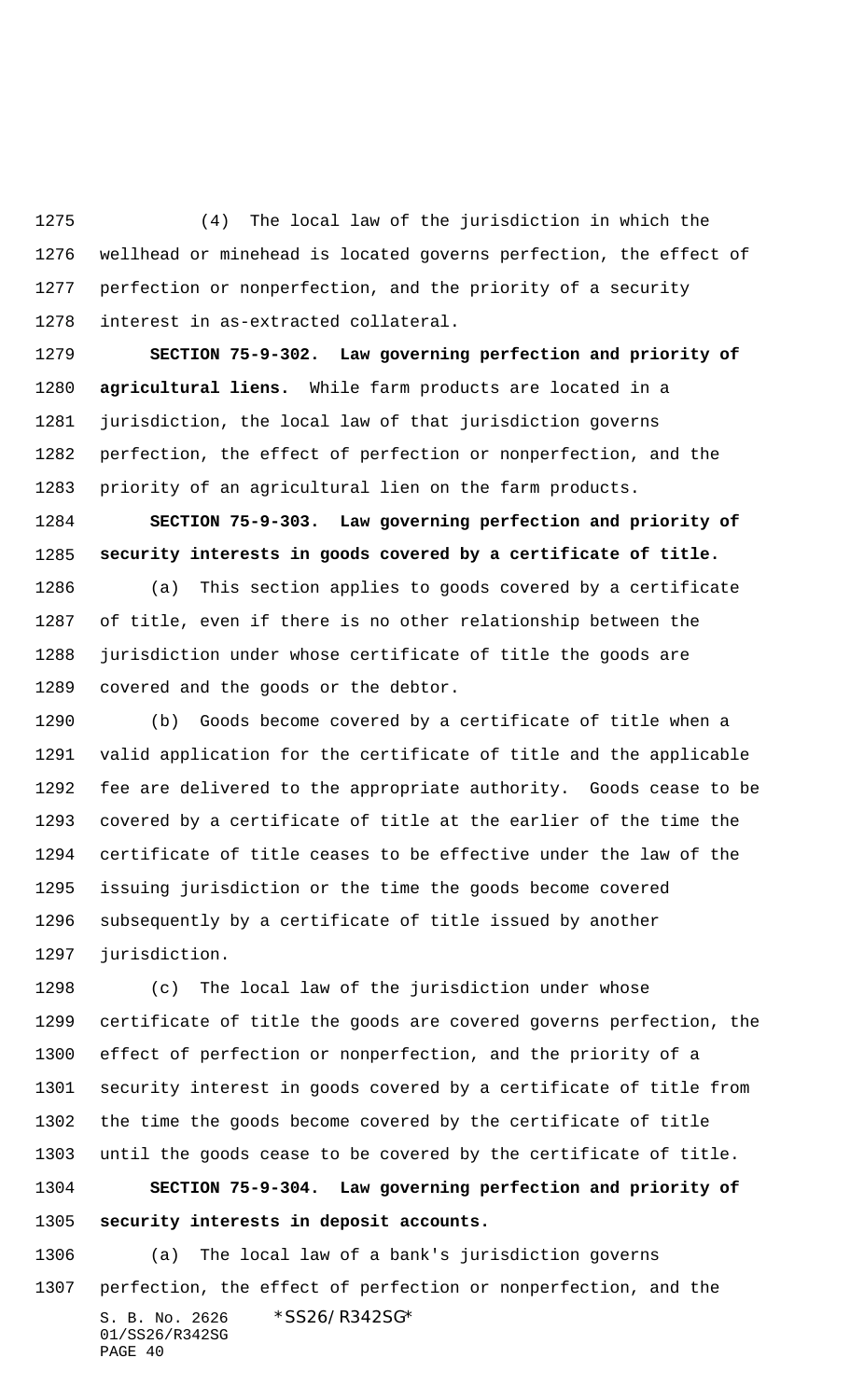priority of a security interest in a deposit account maintained with that bank.

 (b) The following rules determine a bank's jurisdiction for purposes of this part:

 (1) If an agreement between the bank and the debtor governing the deposit account expressly provides that a particular jurisdiction is the bank's jurisdiction for purposes of this part, this article, or the Uniform Commercial Code, that jurisdiction is the bank's jurisdiction.

 (2) If paragraph (1) does not apply and an agreement between the bank and its customer governing the deposit account expressly provides that the agreement is governed by the law of a particular jurisdiction, that jurisdiction is the bank's jurisdiction.

 (3) If neither paragraph (1) nor paragraph (2) applies and an agreement between the bank and its customer governing the deposit account expressly provides that the deposit account is maintained at an office in a particular jurisdiction, that jurisdiction is the bank's jurisdiction.

 (4) If none of the preceding paragraphs applies, the bank's jurisdiction is the jurisdiction in which the office identified in an account statement as the office serving the customer's account is located.

 (5) If none of the preceding paragraphs applies, the bank's jurisdiction is the jurisdiction in which the chief executive office of the bank is located.

 **SECTION 75-9-305. Law governing perfection and priority of security interests in investment property.**

 (a) Except as otherwise provided in subsection (c), the following rules apply:

S. B. No. 2626 \*SS26/R342SG\* 01/SS26/R342SG PAGE 41 (1) While a security certificate is located in a jurisdiction, the local law of that jurisdiction governs perfection, the effect of perfection or nonperfection, and the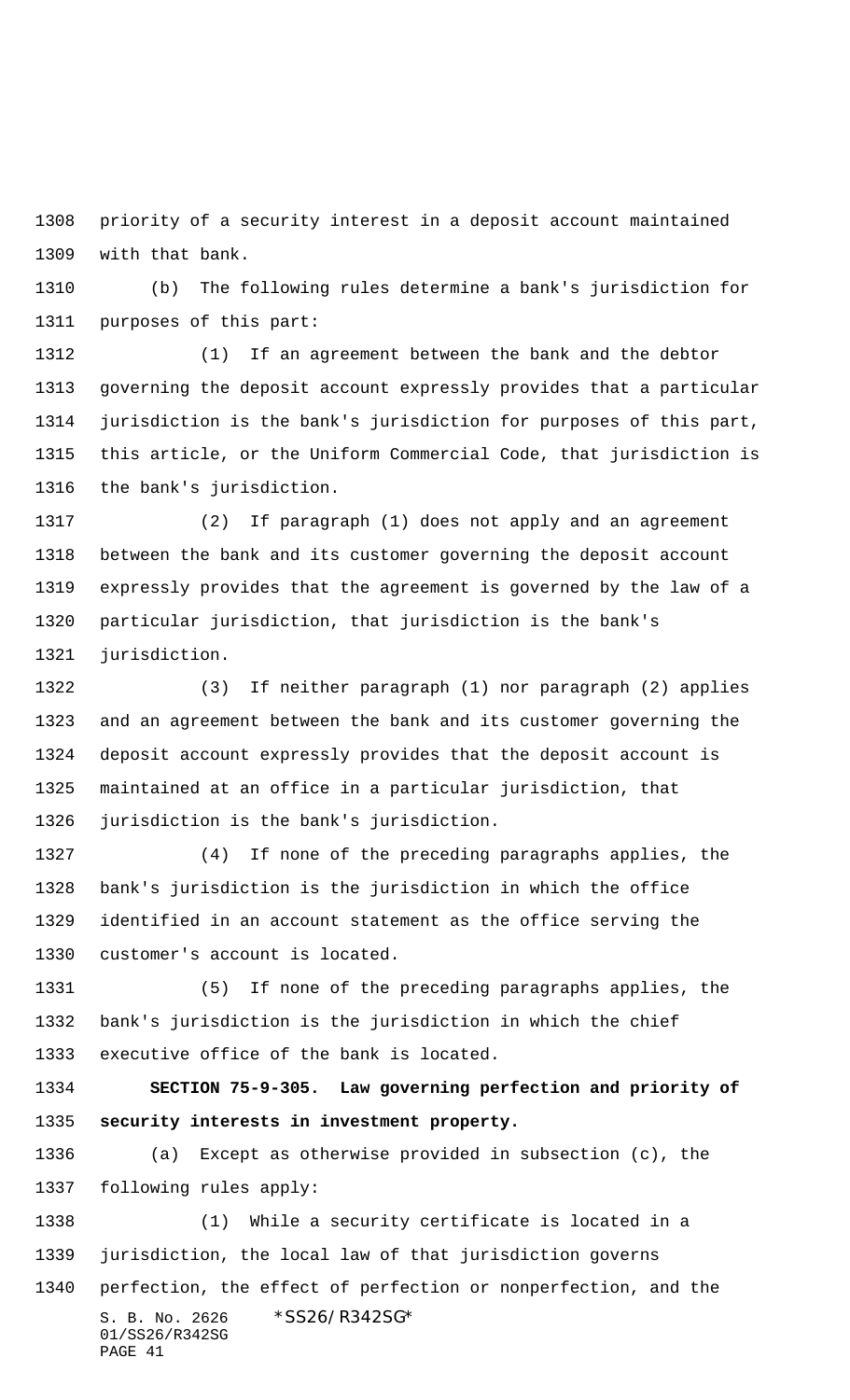priority of a security interest in the certificated security represented thereby.

 (2) The local law of the issuer's jurisdiction as specified in Section 75-8-110(d) governs perfection, the effect of perfection or nonperfection, and the priority of a security interest in an uncertificated security.

 (3) The local law of the securities intermediary's jurisdiction as specified in Section 75-8-110(e) governs perfection, the effect of perfection or nonperfection, and the priority of a security interest in a security entitlement or securities account.

 (4) The local law of the commodity intermediary's jurisdiction governs perfection, the effect of perfection or nonperfection, and the priority of a security interest in a commodity contract or commodity account.

 (b) The following rules determine a commodity intermediary's jurisdiction for purposes of this part:

 (1) If an agreement between the commodity intermediary and commodity customer governing the commodity account expressly provides that a particular jurisdiction is the commodity intermediary's jurisdiction for purposes of this part, this article, or the Uniform Commercial Code, that jurisdiction is the commodity intermediary's jurisdiction.

 (2) If paragraph (1) does not apply and an agreement between the commodity intermediary and commodity customer governing the commodity account expressly provides that the agreement is governed by the law of a particular jurisdiction, that jurisdiction is the commodity intermediary's jurisdiction.

 (3) If neither paragraph (1) nor paragraph (2) applies and an agreement between the commodity intermediary and commodity customer governing the commodity account expressly provides that the commodity account is maintained at an office in a particular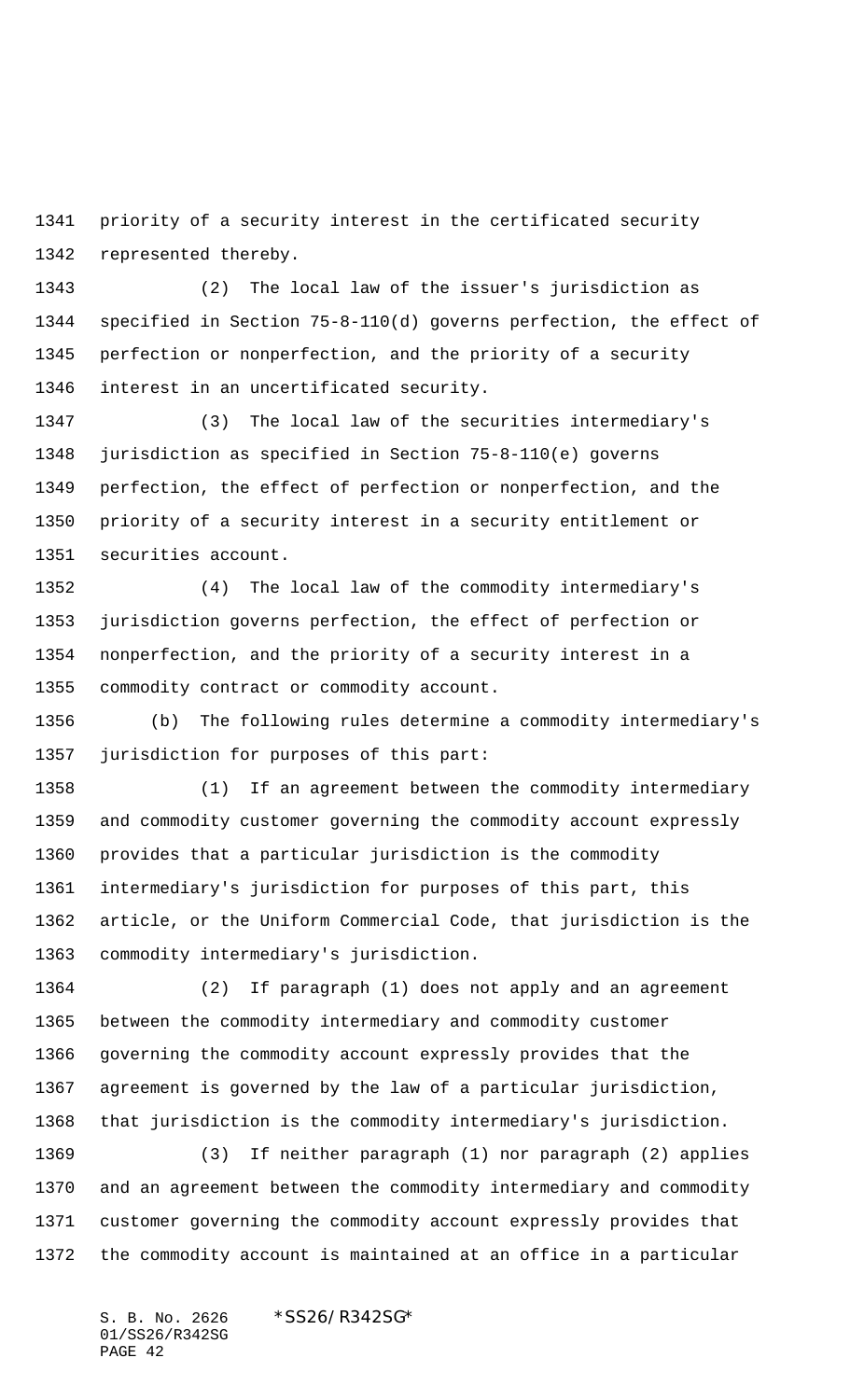jurisdiction, that jurisdiction is the commodity intermediary's jurisdiction.

 (4) If none of the preceding paragraphs applies, the commodity intermediary's jurisdiction is the jurisdiction in which the office identified in an account statement as the office serving the commodity customer's account is located.

 (5) If none of the preceding paragraphs applies, the commodity intermediary's jurisdiction is the jurisdiction in which the chief executive office of the commodity intermediary is located.

 (c) The local law of the jurisdiction in which the debtor is located governs:

 (1) Perfection of a security interest in investment property by filing;

 (2) Automatic perfection of a security interest in investment property created by a broker or securities 1389 intermediary; and

 (3) Automatic perfection of a security interest in a commodity contract or commodity account created by a commodity intermediary.

 **SECTION 75-9-306. Law governing perfection and priority of security interests in letter-of-credit rights.**

 (a) Subject to subsection (c), the local law of the issuer's jurisdiction or a nominated person's jurisdiction governs perfection, the effect of perfection or nonperfection, and the priority of a security interest in a letter-of-credit right if the issuer's jurisdiction or nominated person's jurisdiction is a state.

 (b) For purposes of this part, an issuer's jurisdiction or nominated person's jurisdiction is the jurisdiction whose law governs the liability of the issuer or nominated person with respect to the letter-of-credit right as provided in Section

75-5-116.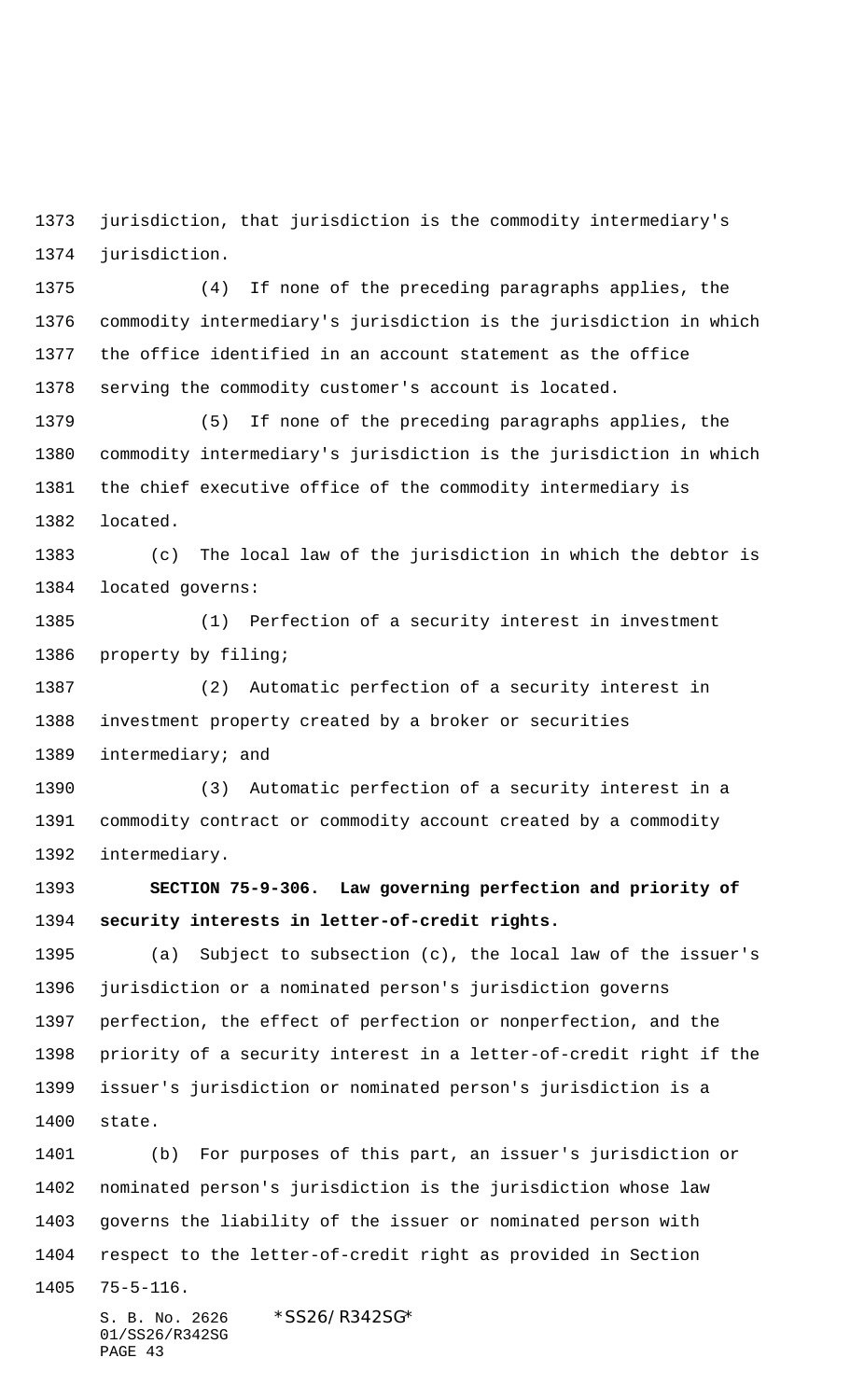(c) This section does not apply to a security interest that is perfected only under Section 75-9-308(d).

**SECTION 75**-**9-307. Location of debtor.**

 (a) In this section, "place of business" means a place where a debtor conducts its affairs.

 (b) Except as otherwise provided in this section, the following rules determine a debtor's location:

 (1) A debtor who is an individual is located at the individual's principal residence.

 (2) A debtor that is an organization and has only one (1) place of business is located at its place of business.

 (3) A debtor that is an organization and has more than one (1) place of business is located at its chief executive office.

 (c) Subsection (b) applies only if a debtor's residence, place of business, or chief executive office, as applicable, is located in a jurisdiction whose law generally requires information concerning the existence of a nonpossessory security interest to be made generally available in a filing, recording, or registration system as a condition or result of the security interest's obtaining priority over the rights of a lien creditor with respect to the collateral. If subsection (b) does not apply, the debtor is located in the District of Columbia.

 (d) A person that ceases to exist, have a residence, or have a place of business continues to be located in the jurisdiction specified by subsections (b) and (c).

 (e) A registered organization that is organized under the law of a state is located in that state.

 (f) Except as otherwise provided in subsection (i), a registered organization that is organized under the law of the United States and a branch or agency of a bank that is not organized under the law of the United States or a state are

located: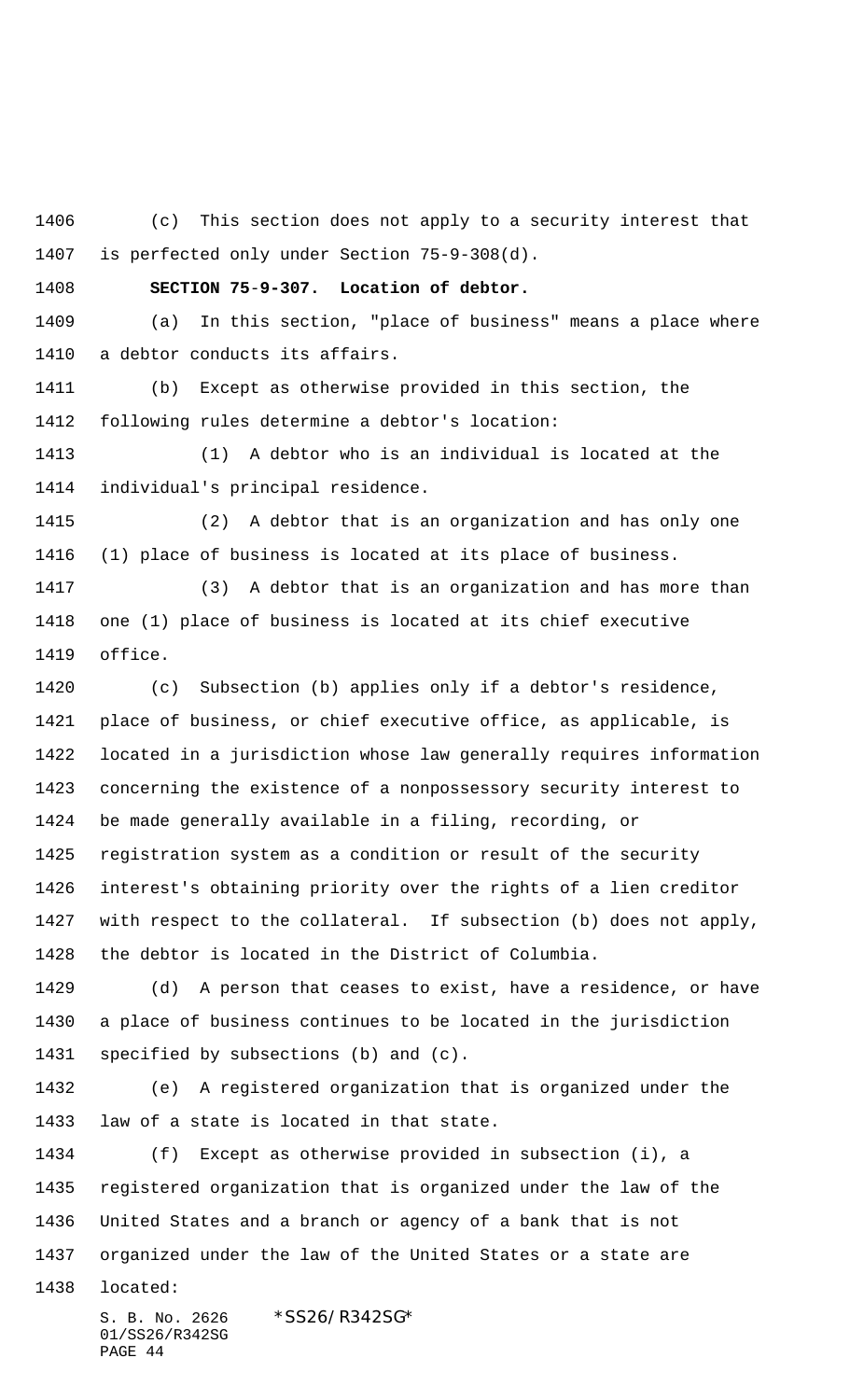S. B. No. 2626 \*SS26/R342SG\* 01/SS26/R342SG PAGE 45 (1) In the state that the law of the United States designates, if the law designates a state of location; (2) In the state that the registered organization, branch or agency designates, if the law of the United States authorizes the registered organization, branch, or agency to designate its state of location; or (3) In the District of Columbia, if neither paragraph (1) nor paragraph (2) applies. (g) A registered organization continues to be located in the jurisdiction specified by subsection (e) or (f) notwithstanding: (1) The suspension, revocation, forfeiture, or lapse of the registered organization's status as such in its jurisdiction of organization; or (2) The dissolution, winding up, or cancellation of the existence of the registered organization. (h) The United States is located in the District of Columbia. (i) A branch or agency of a bank that is not organized under the law of the United States or a state is located in the state in which the branch or agency is licensed, if all branches and agencies of the bank are licensed in only one (1) state. (j) A foreign air carrier under the Federal Aviation Act of 1958, as amended, is located at the designated office of the agent upon which service of process may be made on behalf of the carrier. (k) This section applies only for purposes of this part. SUBPART 2. PERFECTION **SECTION 75**-**9-308. When security interest or agricultural lien is perfected; continuity of perfection.** (a) Except as otherwise provided in this section and Section 75-9-309, a security interest is perfected if it has attached and all of the applicable requirements for perfection in Sections 75-9-310 through 75-9-316 have been satisfied. A security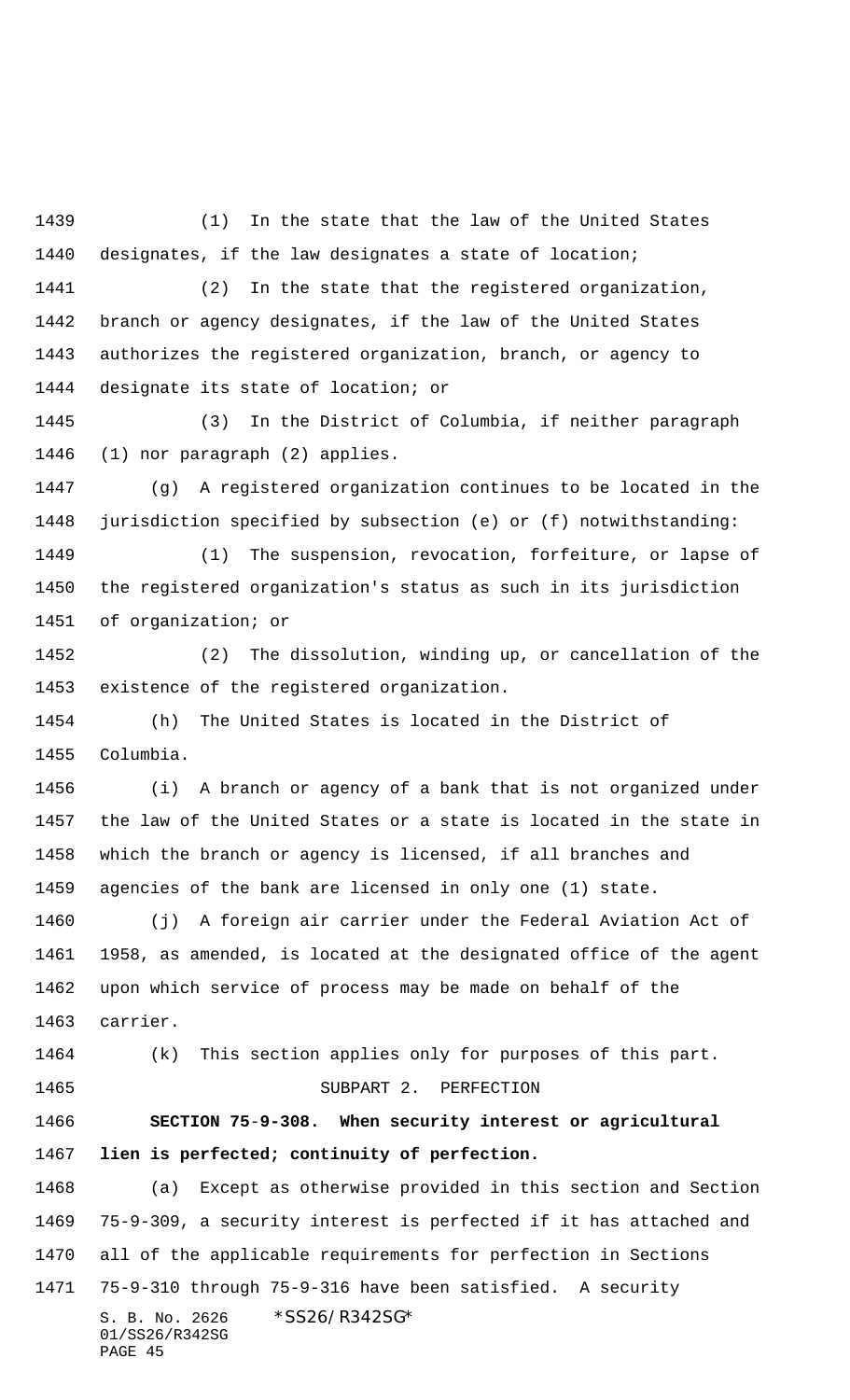interest is perfected when it attaches if the applicable requirements are satisfied before the security interest attaches.

 (b) An agricultural lien is perfected if it has become effective and all of the applicable requirements for perfection in Section 75-9-310 have been satisfied. An agricultural lien is perfected when it becomes effective if the applicable requirements are satisfied before the agricultural lien becomes effective.

 (c) A security interest or agricultural lien is perfected continuously if it is originally perfected by one method under this article and is later perfected by another method under this article, without an intermediate period when it was unperfected.

 (d) Perfection of a security interest in collateral also perfects a security interest in a supporting obligation for the collateral.

 (e) Perfection of a security interest in a right to payment or performance also perfects a security interest in a security interest, mortgage, or other lien on personal or real property securing the right.

 (f) Perfection of a security interest in a securities account also perfects a security interest in the security entitlements carried in the securities account.

 (g) Perfection of a security interest in a commodity account also perfects a security interest in the commodity contracts carried in the commodity account.

 **SECTION 75**-**9-309. Security interest perfected upon attachment.** The following security interests are perfected when they attach:

 (1) A purchase-money security interest in consumer goods, except as otherwise provided in Section 75-9-311(b) with respect to consumer goods that are subject to a statute or treaty described in Section 75-9-311(a);

S. B. No. 2626 \*SS26/R342SG\* 01/SS26/R342SG PAGE 46 (2) An assignment of accounts or payment intangibles which does not by itself or in conjunction with other assignments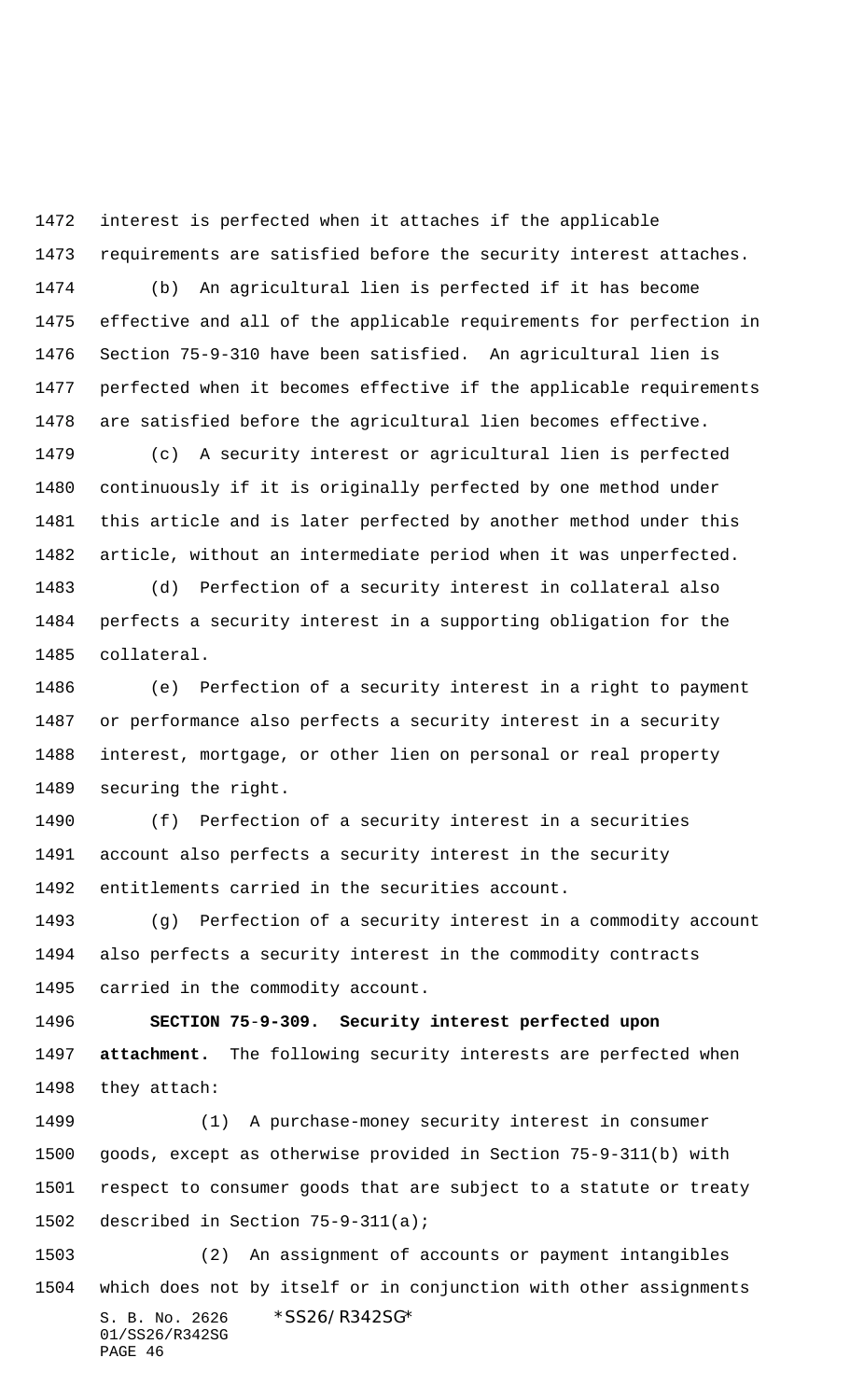S. B. No. 2626 \*SS26/R342SG\* 01/SS26/R342SG to the same assignee transfer a significant part of the assignor's outstanding accounts or payment intangibles; (3) A sale of a payment intangible; (4) A sale of a promissory note; (5) A security interest created by the assignment of a health-care-insurance receivable to the provider of the health-care goods or services; (6) A security interest arising under Section 75-2-401, 75-2-505, 75-2-711(3), or 75-2A-508(5), until the debtor obtains possession of the collateral; (7) A security interest of a collecting bank arising under Section 75-4-210; (8) A security interest of an issuer or nominated person arising under Section 75-5-118; (9) A security interest arising in the delivery of a financial asset under Section 75-9-206(c); (10) A security interest in investment property created by a broker or securities intermediary; (11) A security interest in a commodity contract or a commodity account created by a commodity intermediary; (12) An assignment for the benefit of all creditors of the transferor and subsequent transfers by the assignee 1527 thereunder; and (13) A security interest created by an assignment of a beneficial interest in a decedent's estate. **SECTION 75**-**9-310. When filing required to perfect security interest or agricultural lien; security interests and agricultural liens to which filing provisions do not apply.** (a) Except as otherwise provided in subsection (b) and Section 75-9-312(b), a financing statement must be filed to perfect all security interests and agricultural liens. (b) The filing of a financing statement is not necessary to perfect a security interest:

PAGE 47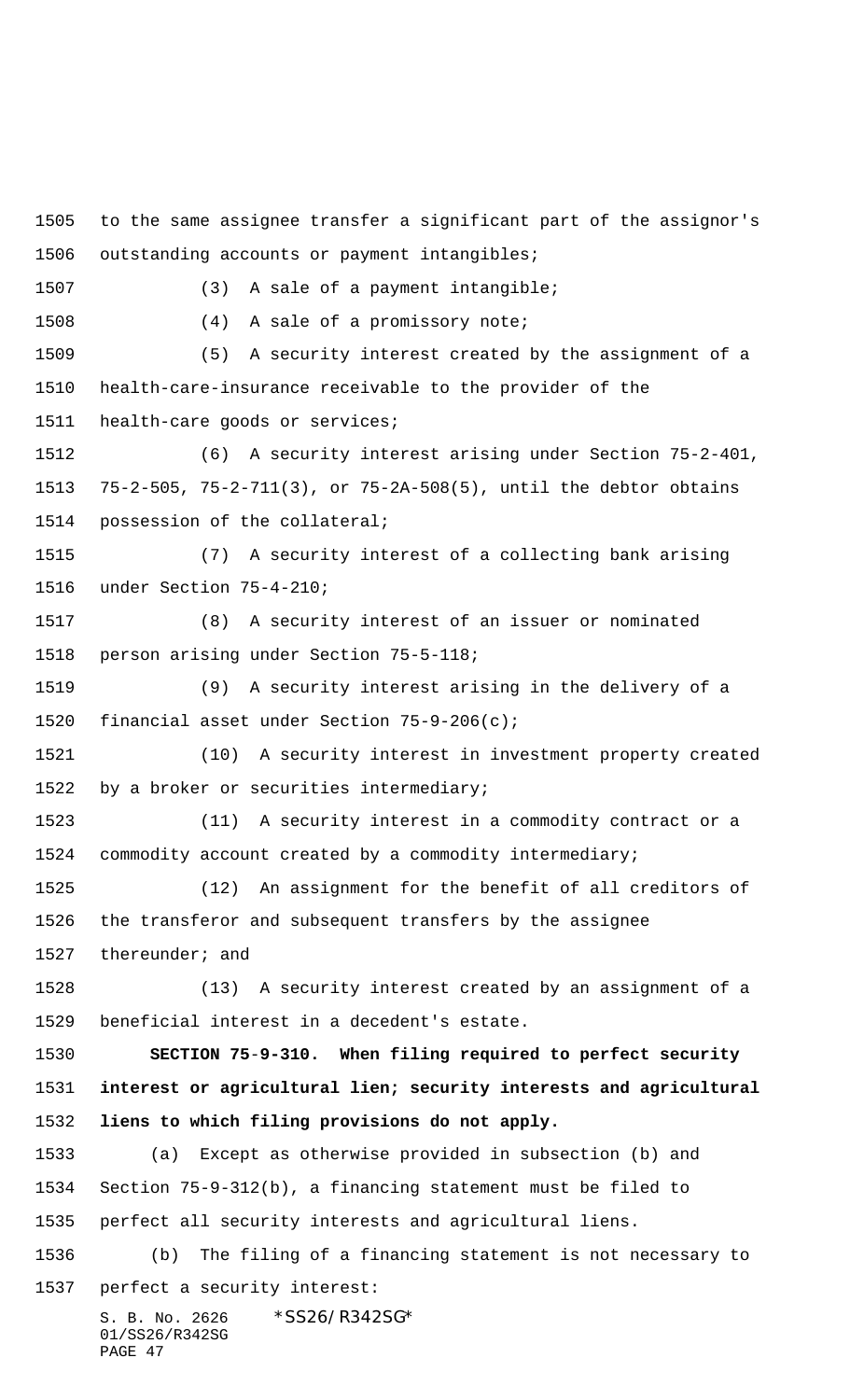S. B. No. 2626 \*SS26/R342SG\* (1) That is perfected under Section 75-9-308(d), (e), (f), or (g); (2) That is perfected under Section 75-9-309 when it attaches; (3) In property subject to a statute, regulation, or treaty described in Section 75-9-311(a); (4) In goods in possession of a bailee which is perfected under Section 75-9-312(d)(1) or (2); (5) In certificated securities, documents, goods or instruments which is perfected without filing or possession under Section 75-9-312(e), (f), or (g); (6) In collateral in the secured party's possession under Section 75-9-313; (7) In a certificated security which is perfected by delivery of the security certificate to the secured party under Section 75-9-313; (8) In deposit accounts, electronic chattel paper, investment property, or letter-of-credit rights which is perfected by control under Section 75-9-314; (9) In proceeds which is perfected under Section 75-9-315; or (10) That is perfected under Section 75-9-316. (c) If a secured party assigns a perfected security interest or agricultural lien, a filing under this article is not required to continue the perfected status of the security interest against creditors of and transferees from the original debtor. **SECTION 75**-**9-311. Perfection of security interests in property subject to certain statutes, regulations, and treaties.** (a) Except as otherwise provided in subsection (d), the filing of a financing statement is not necessary or effective to perfect a security interest in property subject to: (1) A statute, regulation, or treaty of the United States whose requirements for a security interest's obtaining

01/SS26/R342SG PAGE 48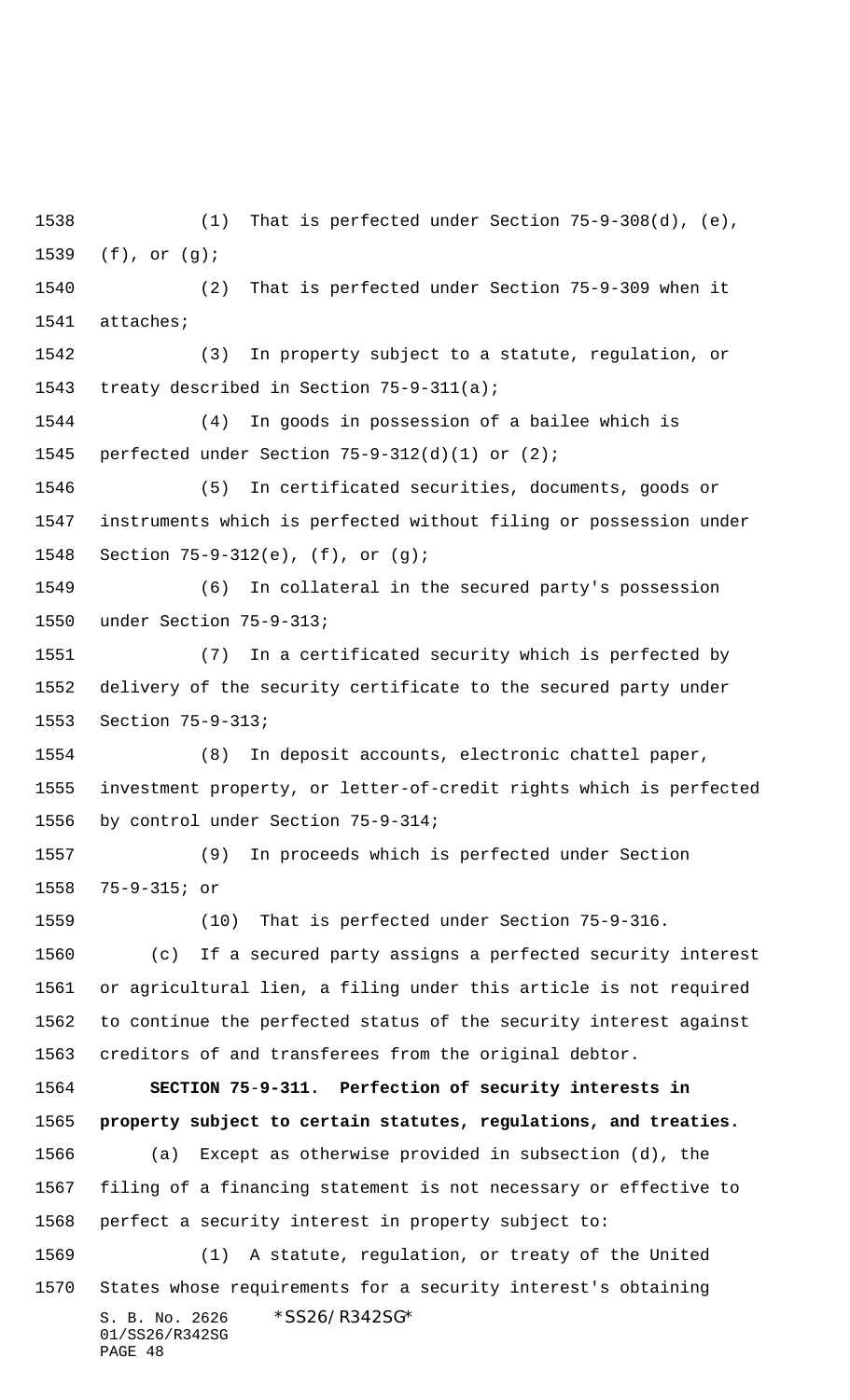priority over the rights of a lien creditor with respect to the property preempt Section 75-9-310(a);

 (2) Sections 63-21-1 through 63-21-77 (the Mississippi Motor Vehicle and Manufactured Housing Title Law) or a certificate of title issued pursuant to Sections 59-25-1 through 59-25-17 (Certificates of Title for Boats and Other Vessels); or

 (3) A certificate-of-title statute of another jurisdiction which provides for a security interest to be indicated on the certificate as a condition or result of the security interest's obtaining priority over the rights of a lien creditor with respect to the property.

 (b) Compliance with the requirements of a statute, regulation, or treaty described in subsection (a) for obtaining priority over the rights of a lien creditor is equivalent to the filing of a financing statement under this article. Except as otherwise provided in subsection (d) and Sections 75-9-313 and 75-9-316(d) and (e) for goods covered by a certificate of title, a security interest in property subject to a statute, regulation, or treaty described in subsection (a) may be perfected only by compliance with those requirements, and a security interest so perfected remains perfected notwithstanding a change in the use or transfer of possession of the collateral.

 (c) Except as otherwise provided in subsection (d) and Section 75-9-316(d) and (e), duration and renewal of perfection of a security interest perfected by compliance with the requirements prescribed by a statute, regulation, or treaty described in subsection (a) are governed by the statute, regulation, or treaty. In other respects, the security interest is subject to this article.

S. B. No. 2626 \*SS26/R342SG\* 01/SS26/R342SG PAGE 49 (d) During any period in which collateral subject to a statute specified in subsection (a)(2) is inventory held for sale or lease by a person or leased by that person as lessor and that person is in the business of selling goods of that kind, this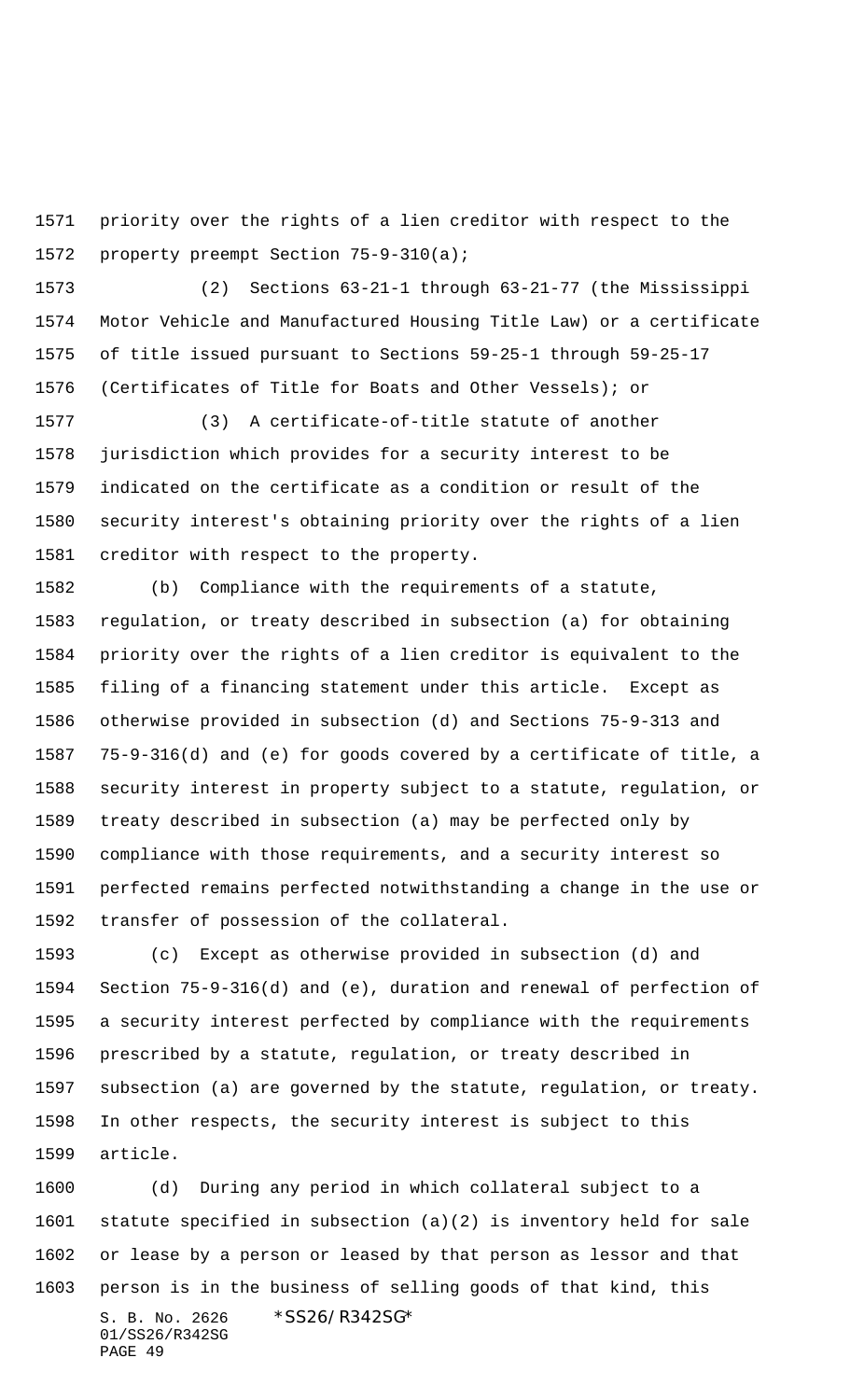section does not apply to a security interest in that collateral created by that person.

 **SECTION 75**-**9-312. Perfection of security interests in chattel paper, deposit accounts, documents, goods covered by documents, instruments, investment property, letter-of-credit rights, and money; perfection by permissive filing; temporary perfection without filing or transfer of possession.**

 (a) A security interest in chattel paper, negotiable documents, instruments, or investment property may be perfected by filing.

 (b) Except as otherwise provided in Section 75-9-315(c) and (d) for proceeds:

 (1) A security interest in a deposit account may be perfected only by control under Section 75-9-314;

 (2) And except as otherwise provided in Section 75-9-308(d), a security interest in a letter-of-credit right may be perfected only by control under Section 75-9-314; and

 (3) A security interest in money may be perfected only by the secured party's taking possession under Section 75-9-313.

 (c) While goods are in the possession of a bailee that has issued a negotiable document covering the goods:

 (1) A security interest in the goods may be perfected by perfecting a security interest in the document; and

 (2) A security interest perfected in the document has priority over any security interest that becomes perfected in the goods by another method during that time.

 (d) While goods are in the possession of a bailee that has issued a nonnegotiable document covering the goods, a security interest in the goods may be perfected by:

 (1) Issuance of a document in the name of the secured party;

 (2) The bailee's receipt of notification of the secured party's interest; or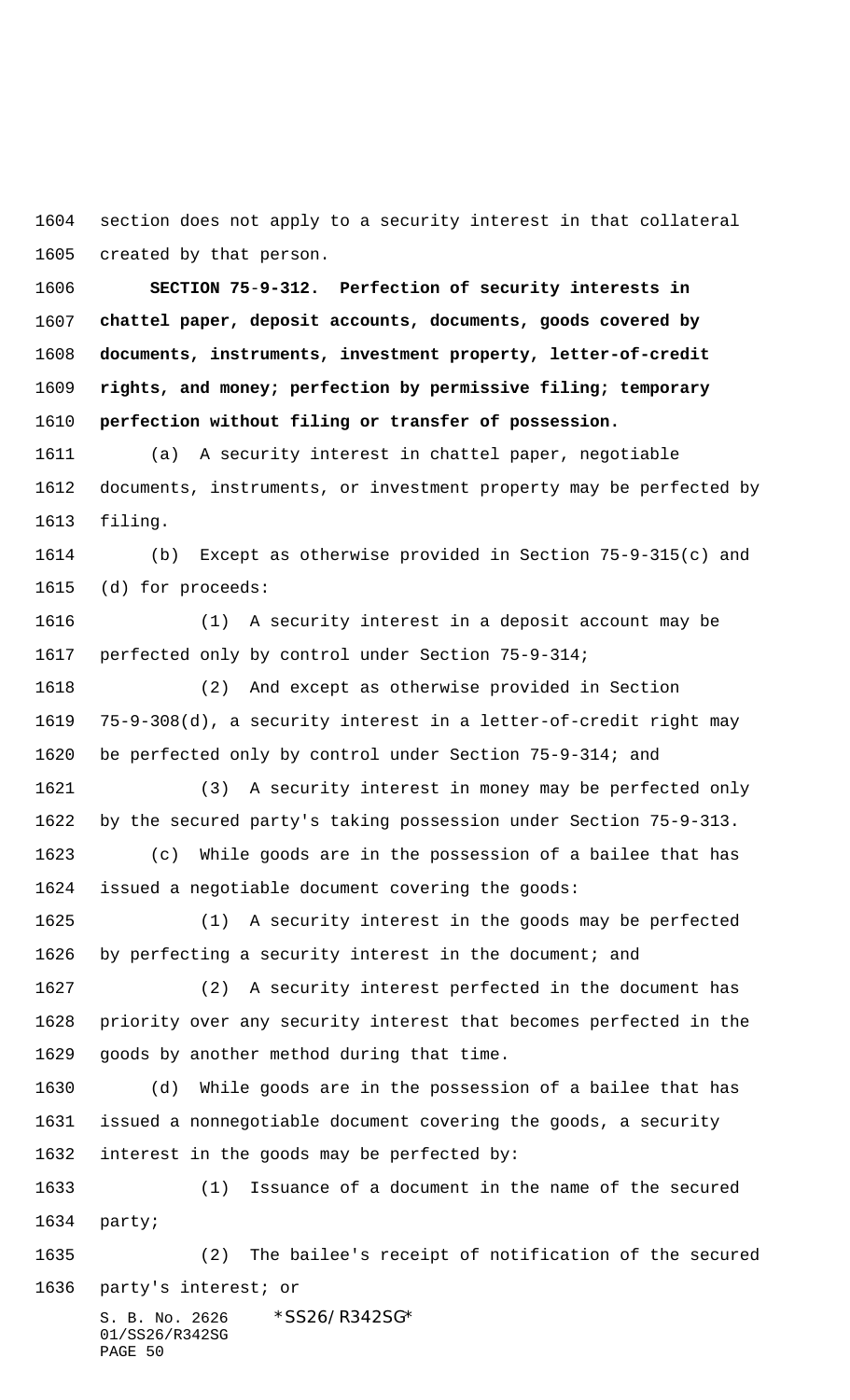(3) Filing as to the goods.

 (e) A security interest in certificated securities, negotiable documents, or instruments is perfected without filing or the taking of possession for a period of twenty (20) days from the time it attaches to the extent that it arises for new value given under an authenticated security agreement.

 (f) A perfected security interest in a negotiable document or goods in possession of a bailee, other than one that has issued a negotiable document for the goods, remains perfected for twenty (20) days without filing if the secured party makes available to the debtor the goods or documents representing the goods for the purpose of:

(1) Ultimate sale or exchange; or

(2) Loading, unloading, storing, shipping,

 transshipping, manufacturing, processing, or otherwise dealing with them in a manner preliminary to their sale or exchange.

 (g) A perfected security interest in a certificated security or instrument remains perfected for twenty (20) days without filing if the secured party delivers the security certificate or instrument to the debtor for the purpose of:

(1) Ultimate sale or exchange; or

 (2) Presentation, collection, enforcement, renewal, or registration of transfer.

 (h) After the twenty-day period specified in subsection (e), (f), or (g) expires, perfection depends upon compliance with this article.

## **SECTION 75**-**9-313. When possession by or delivery to secured party perfects security interest without filing.**

 (a) Except as otherwise provided in subsection (b), a secured party may perfect a security interest in negotiable documents, goods, instruments, money, or tangible chattel paper by taking possession of the collateral. A secured party may perfect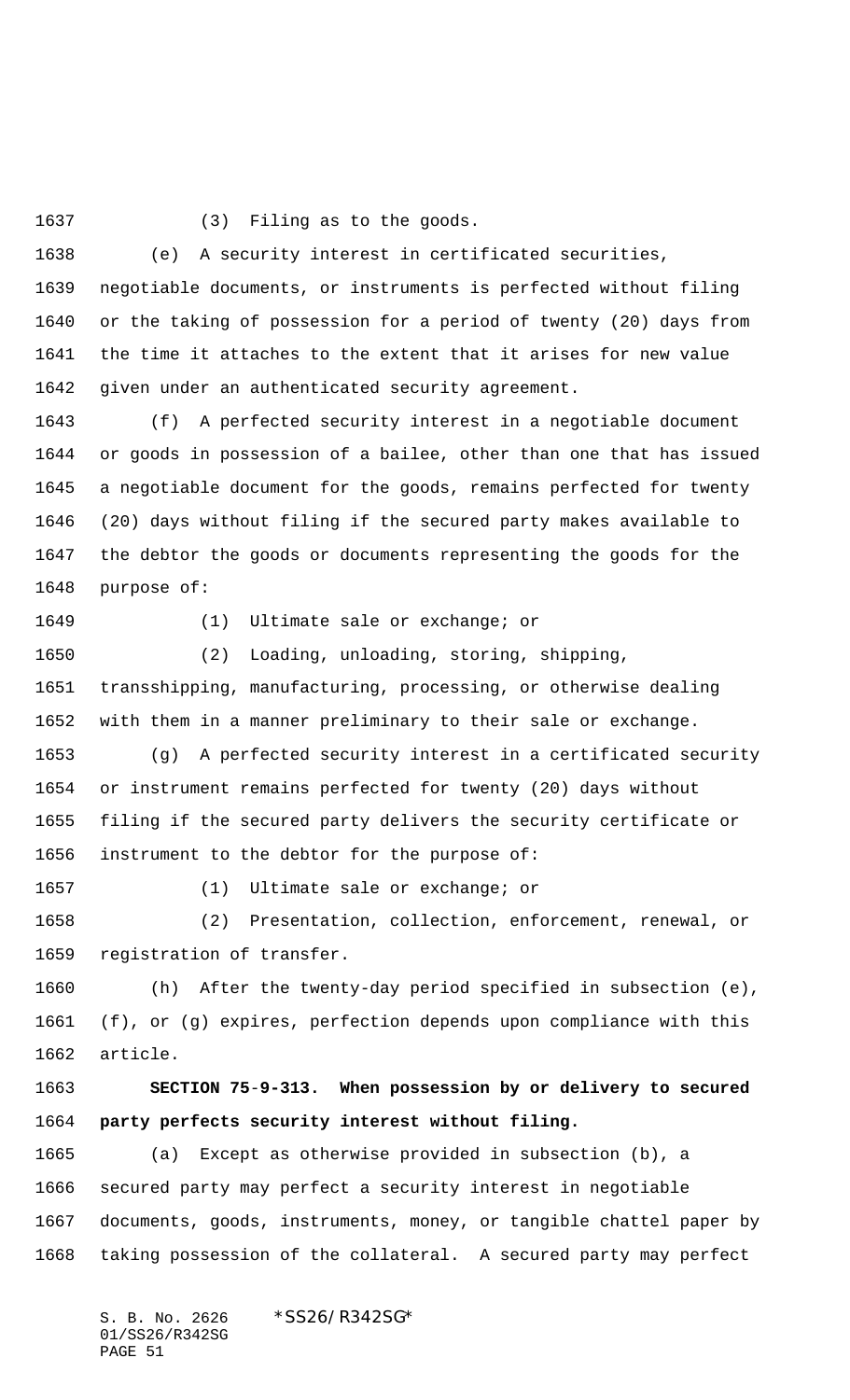a security interest in certificated securities by taking delivery of the certificated securities under Section 75-8-301.

 (b) With respect to goods covered by a certificate of title issued by this state, a secured party may perfect a security interest in the goods by taking possession of the goods only in the circumstances described in Section 75-9-316(d).

 (c) With respect to collateral other than certificated securities and goods covered by a document, a secured party takes possession of collateral in the possession of a person other than the debtor, the secured party, or a lessee of the collateral from the debtor in the ordinary course of the debtor's business, when:

 (1) The person in possession authenticates a record acknowledging that it holds possession of the collateral for the secured party's benefit; or

 (2) The person takes possession of the collateral after having authenticated a record acknowledging that it will hold possession of collateral for the secured party's benefit.

 (d) If perfection of a security interest depends upon possession of the collateral by a secured party, perfection occurs no earlier than the time the secured party takes possession and continues only while the secured party retains possession.

 (e) A security interest in a certificated security in registered form is perfected by delivery when delivery of the certificated security occurs under Section 75-8-301 and remains perfected by delivery until the debtor obtains possession of the security certificate.

 (f) A person in possession of collateral is not required to acknowledge that it holds possession for a secured party's benefit.

 (g) If a person acknowledges that it holds possession for the secured party's benefit: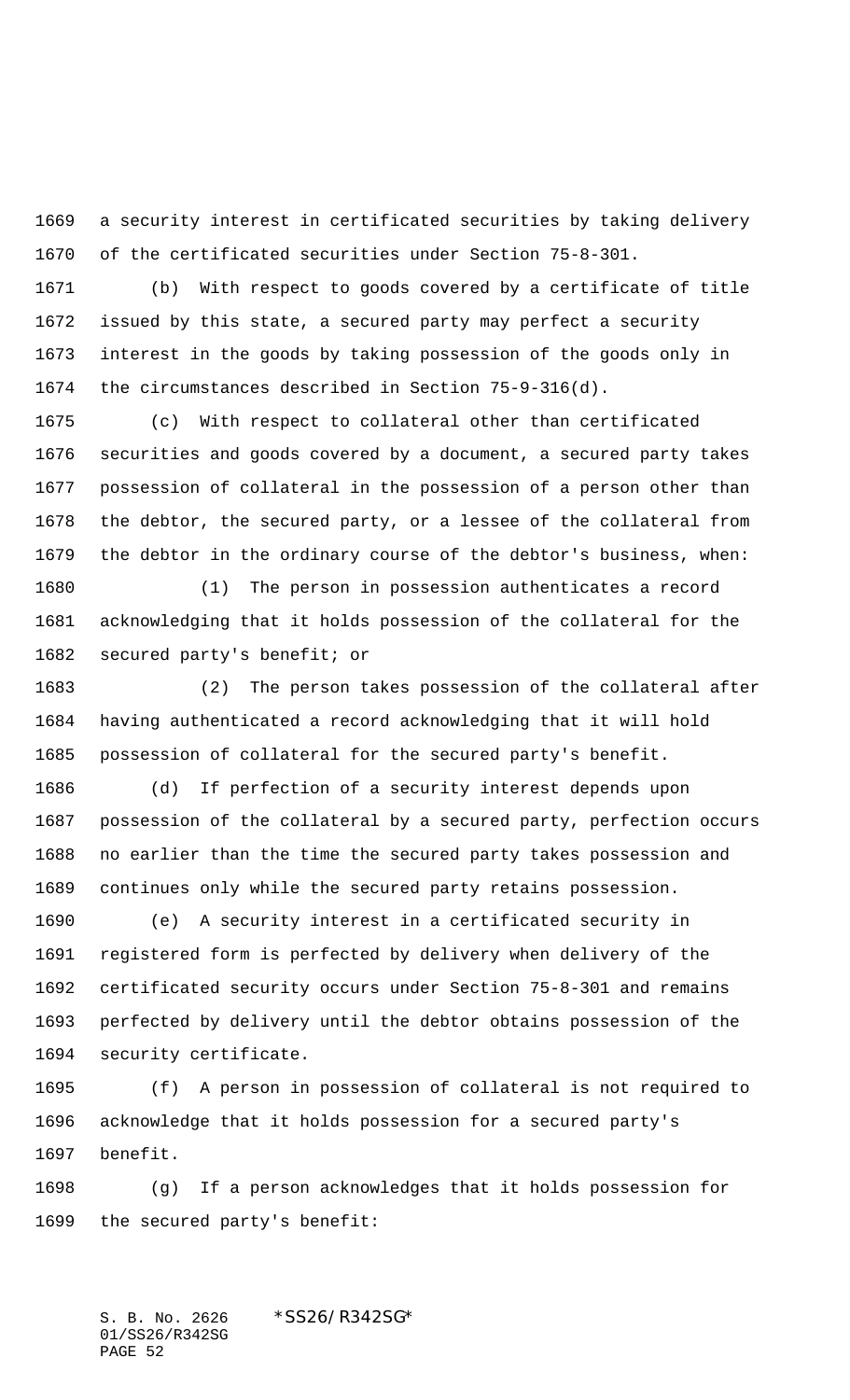(1) The acknowledgment is effective under subsection (c) or Section 75-8-301(a), even if the acknowledgment violates 1702 the rights of a debtor; and

 (2) Unless the person otherwise agrees or law other than this article otherwise provides, the person does not owe any duty to the secured party and is not required to confirm the acknowledgment to another person.

 (h) A secured party having possession of collateral does not relinquish possession by delivering the collateral to a person other than the debtor or a lessee of the collateral from the debtor in the ordinary course of the debtor's business if the person was instructed before the delivery or is instructed contemporaneously with the delivery:

 (1) To hold possession of the collateral for the secured party's benefit; or

 (2) A secured party does not relinquish possession, even if a delivery under subsection (h) violates the rights of a debtor. A person to which collateral is delivered under subsection (h) does not owe any duty to the secured party and is not required to confirm the delivery to another person unless the person otherwise agrees or law other than this article otherwise provides.

**SECTION 75**-**9-314. Perfection by control.**

 (a) A security interest in investment property, deposit accounts, letter-of-credit rights, or electronic chattel paper may be perfected by control of the collateral under Section 75-9-104, 75-9-105, 75-9-106, or 75-9-107.

 (b) A security interest in deposit accounts, electronic chattel paper or letter-of-credit rights is perfected by control under Section 75-9-104, 75-9-105, or 75-9-107 when the secured party obtains control and remains perfected by control only while the secured party retains control.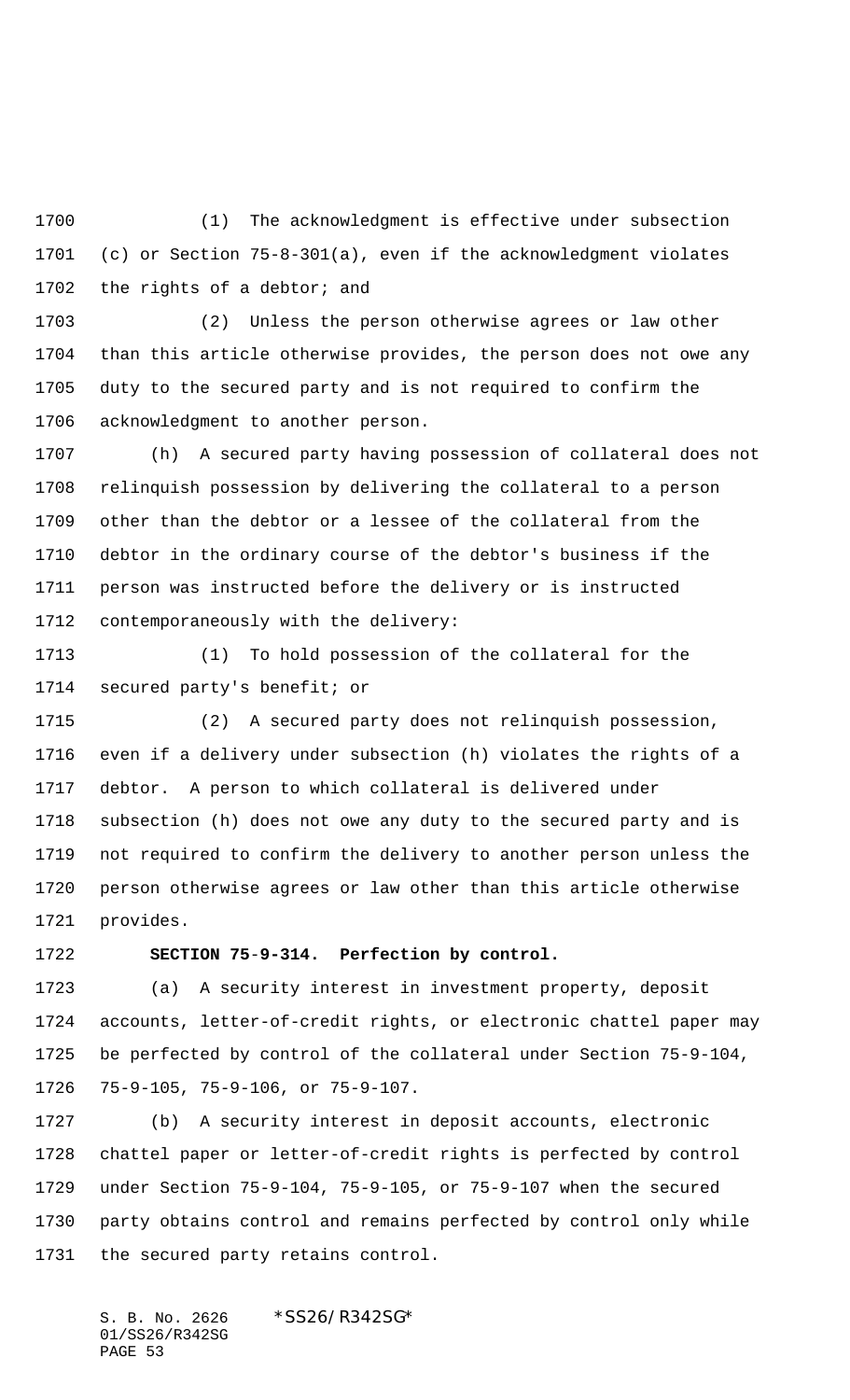(c) A security interest in investment property is perfected by control under Section 75-9-106 from the time the secured party obtains control and remains perfected by control until: (1) The secured party does not have control; and (2) One (1) of the following occurs: (A) If the collateral is a certificated security, the debtor has or acquires possession of the security certificate; (B) If the collateral is an uncertificated security, the issuer has registered or registers the debtor as the registered owner; or (C) If the collateral is a security entitlement, the debtor is or becomes the entitlement holder. **SECTION 75**-**9-315. Secured party's rights on disposition of collateral and in proceeds.** (a) Except as otherwise provided in this article and in Section 75-2-403(2): (1) A security interest or agricultural lien continues in collateral notwithstanding sale, lease, license, exchange, or other disposition thereof unless the secured party authorized the disposition free of the security interest or agricultural lien; and (2) A security interest attaches to any identifiable proceeds of collateral. (b) Proceeds that are commingled with other property are identifiable proceeds: (1) If the proceeds are goods, to the extent provided by Section 75-9-336; and (2) If the proceeds are not goods, to the extent that the secured party identifies the proceeds by a method of tracing, including application of equitable principles, that is permitted under law other than this article with respect to commingled property of the type involved.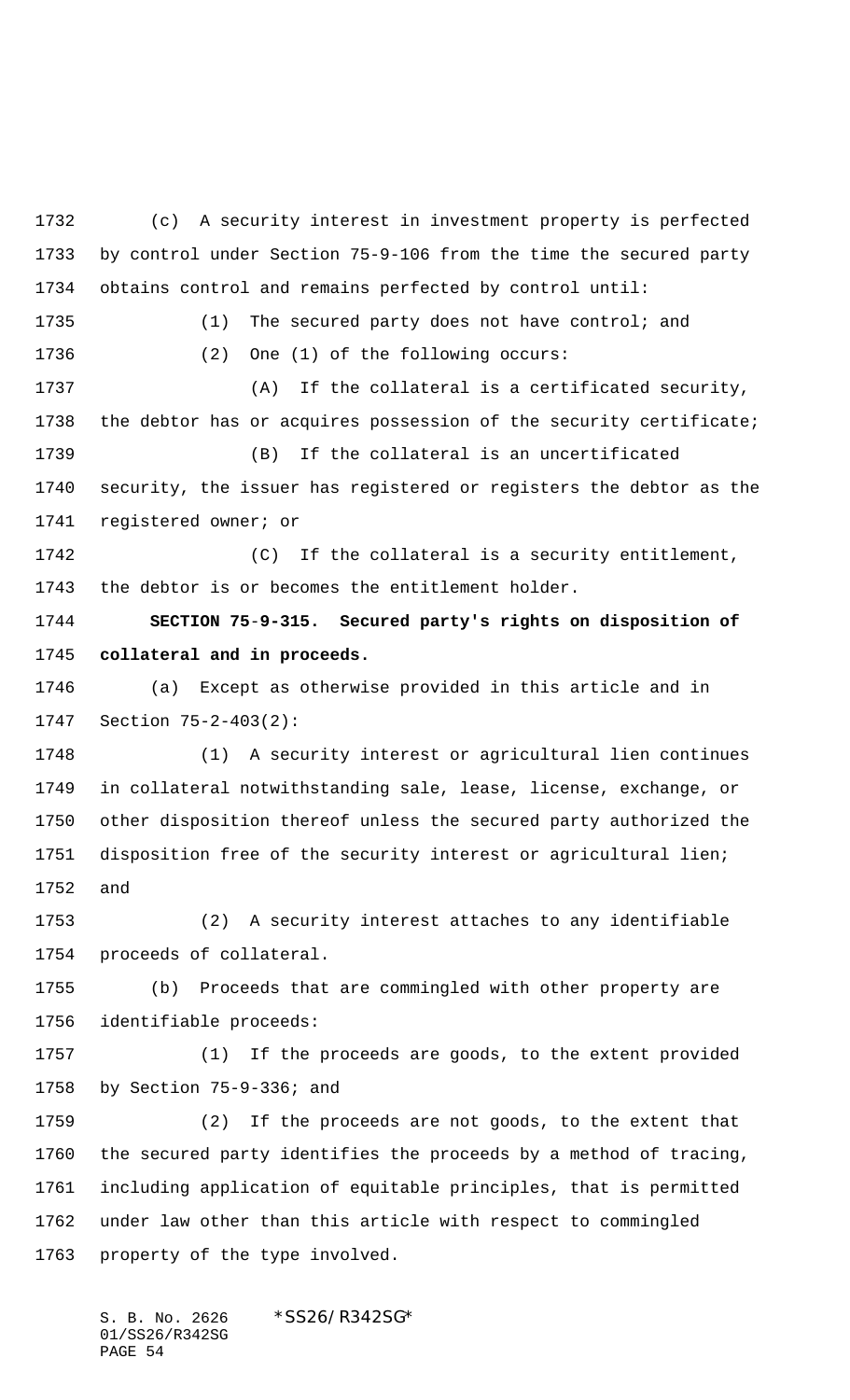(c) A security interest in proceeds is a perfected security interest if the security interest in the original collateral was perfected.

 (d) A perfected security interest in proceeds becomes unperfected on the twenty-first day after the security interest attaches to the proceeds unless:

 (1) The following conditions are satisfied: (A) A filed financing statement covers the original collateral;

 (B) The proceeds are collateral in which a security interest may be perfected by filing in the office in which the financing statement has been filed; and

 (C) The proceeds are not acquired with cash proceeds;

 (2) The proceeds are identifiable cash proceeds; or (3) The security interest in the proceeds is perfected other than under subsection (c) when the security interest attaches to the proceeds or within twenty (20) days thereafter.

 (e) If a filed financing statement covers the original collateral, a security interest in proceeds which remains perfected under subsection (d)(1) becomes unperfected at the later of:

 (1) When the effectiveness of the filed financing statement lapses under Section 75-9-515 or is terminated under Section 75-9-513; or

 (2) The twenty-first day after the security interest attaches to the proceeds.

 **SECTION 75**-**9-316. Continued perfection of security interest following change in governing law.**

 (a) A security interest perfected pursuant to the law of the jurisdiction designated in Section 75-9-301(1) or 75-9-305(c) remains perfected until the earliest of: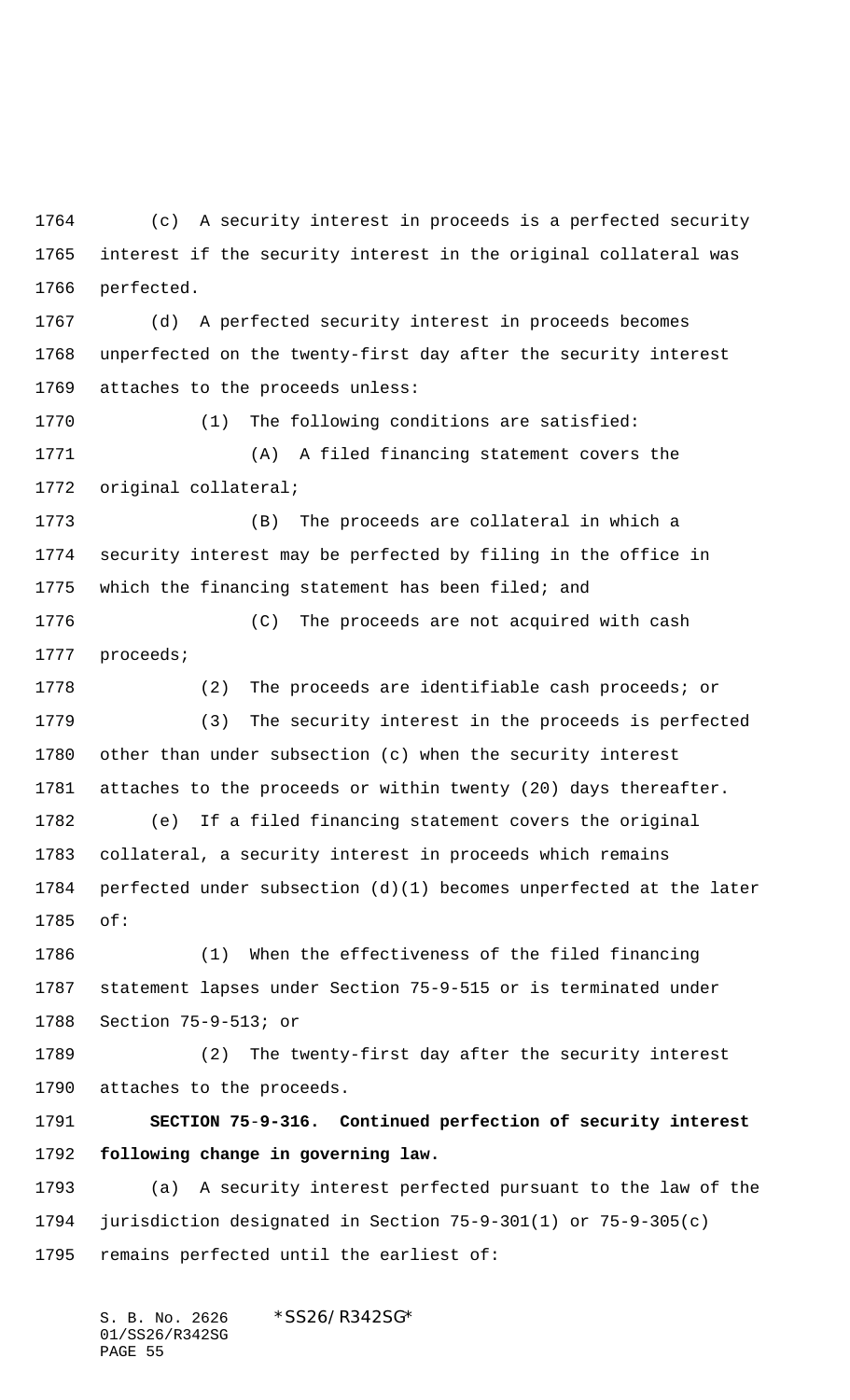(1) The time perfection would have ceased under the law of that jurisdiction;

 (2) The expiration of four (4) months after a change of the debtor's location to another jurisdiction; or

 (3) The expiration of one (1) year after a transfer of collateral to a person that thereby becomes a debtor and is located in another jurisdiction.

 (b) If a security interest described in subsection (a) becomes perfected under the law of the other jurisdiction before the earliest time or event described in that subsection, it remains perfected thereafter. If the security interest does not become perfected under the law of the other jurisdiction before the earliest time or event, it becomes unperfected and is deemed never to have been perfected as against a purchaser of the collateral for value.

 (c) A possessory security interest in collateral, other than goods covered by a certificate of title and as-extracted collateral consisting of goods, remains continuously perfected if:

 (1) The collateral is located in one (1) jurisdiction and subject to a security interest perfected under the law of that jurisdiction;

 (2) Thereafter the collateral is brought into another jurisdiction; and

 (3) Upon entry into the other jurisdiction, the security interest is perfected under the law of the other jurisdiction.

 (d) Except as otherwise provided in subsection (e), a security interest in goods covered by a certificate of title which is perfected by any method under the law of another jurisdiction when the goods become covered by a certificate of title from this state remains perfected until the security interest would have become unperfected under the law of the other jurisdiction had the goods not become so covered.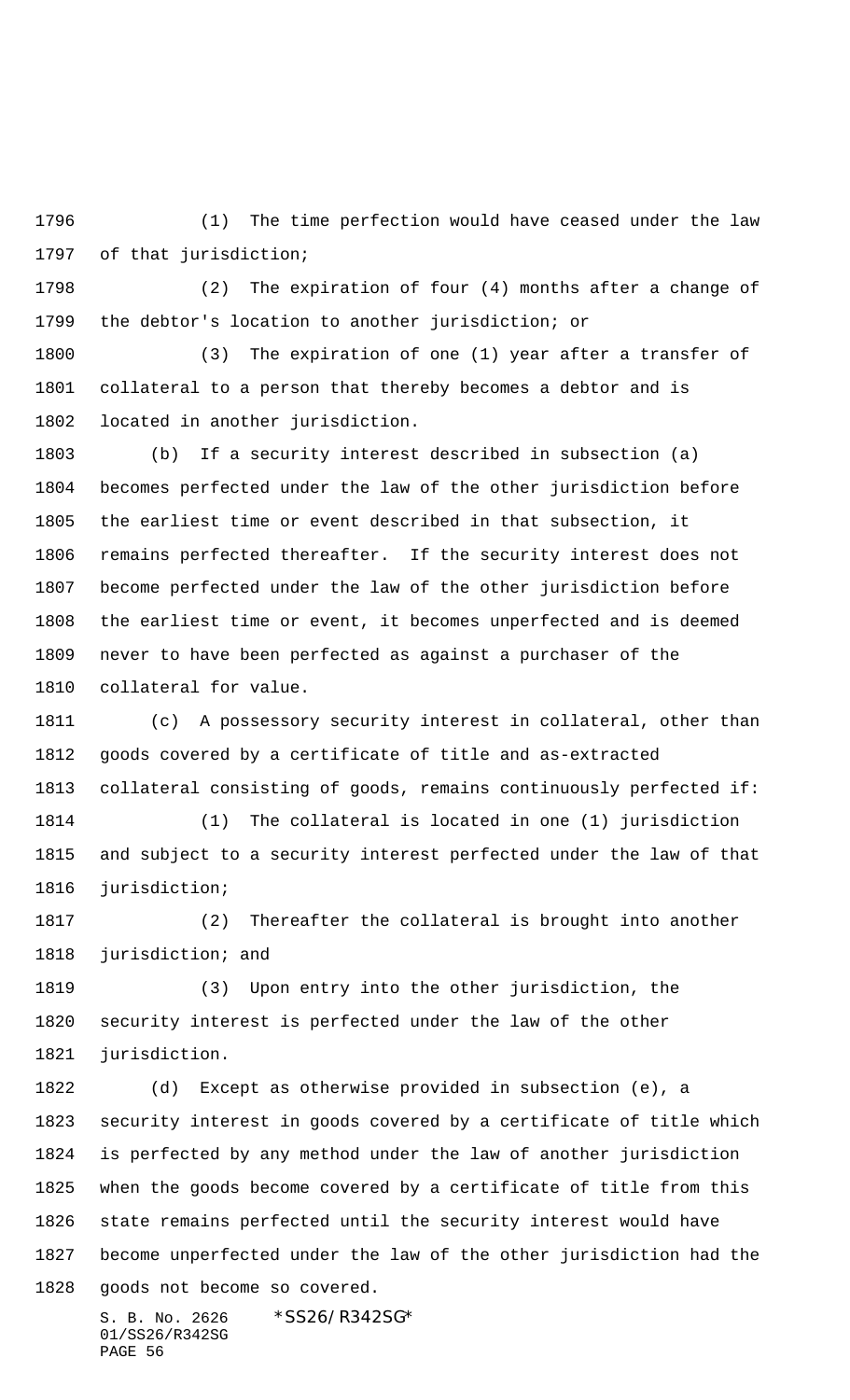(e) A security interest described in subsection (d) becomes unperfected as against a purchaser of the goods for value and is deemed never to have been perfected as against a purchaser of the goods for value if the applicable requirements for perfection under Section 75-9-311(b) or 75-9-313 are not satisfied before the earlier of:

 (1) The time the security interest would have become unperfected under the law of the other jurisdiction had the goods not become covered by a certificate of title from this state; or (2) The expiration of four (4) months after the goods

had become so covered.

 (f) A security interest in deposit accounts, letter-of-credit rights, or investment property which is perfected under the law of the bank's jurisdiction, the issuer's jurisdiction, a nominated person's jurisdiction, the securities intermediary's jurisdiction, or the commodity intermediary's jurisdiction, as applicable, remains perfected until the earlier of:

 (1) The time the security interest would have become unperfected under the law of that jurisdiction; or

 (2) The expiration of four (4) months after a change of the applicable jurisdiction to another jurisdiction.

 (g) If a security interest described in subsection (f) becomes perfected under the law of the other jurisdiction before the earlier of the time or the end of the period described in that subsection, it remains perfected thereafter. If the security interest does not become perfected under the law of the other jurisdiction before the earlier of that time or the end of that period, it becomes unperfected and is deemed never to have been perfected as against a purchaser of the collateral for value. SUBPART 3. PRIORITY **SECTION 75**-**9-317. Interests that take priority over or take**

**free of security interest or agricultural lien.**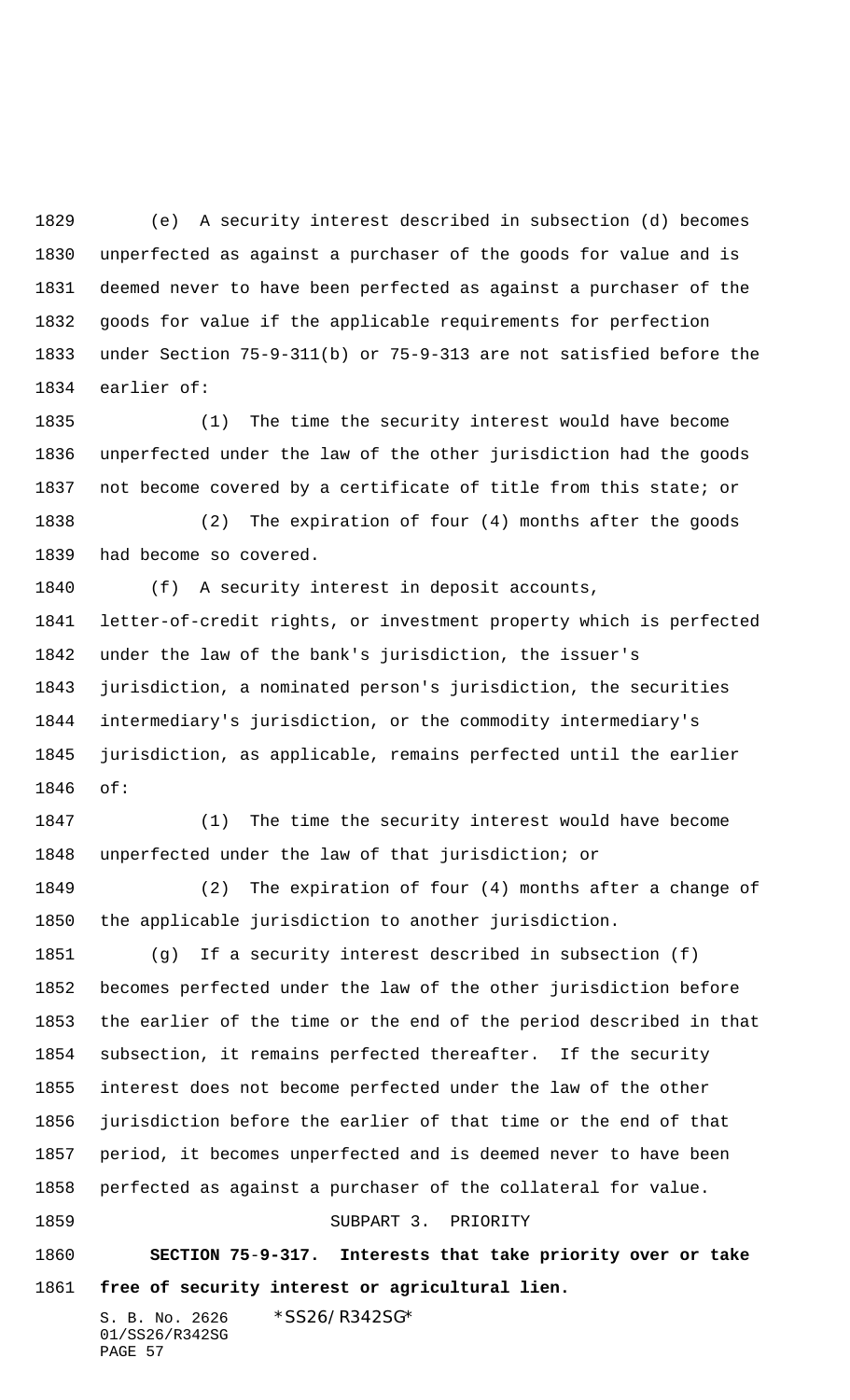(a) A security interest or agricultural lien is subordinate to the rights of:

 (1) A person entitled to priority under Section 75-9-322; and

 (2) Except as otherwise provided in subsection (e), a person that becomes a lien creditor before the earlier of the time:

 (A) The security interest or agricultural lien is perfected; or

 (B) One (1) of the conditions specified in Section 75-9-203(b)(3) is met and a financing statement covering the collateral is filed.

 (b) Except as otherwise provided in subsection (e), a buyer, other than a secured party, of tangible chattel paper, documents, goods, instruments, or a security certificate takes free of a security interest or agricultural lien if the buyer gives value and receives delivery of the collateral without knowledge of the security interest or agricultural lien and before it is perfected.

 (c) Except as otherwise provided in subsection (e), a lessee of goods takes free of a security interest or agricultural lien if the lessee gives value and receives delivery of the collateral without knowledge of the security interest or agricultural lien and before it is perfected.

 (d) A licensee of a general intangible or a buyer, other than a secured party, of accounts, electronic chattel paper, general intangibles, or investment property other than a certificated security takes free of a security interest if the licensee or buyer gives value without knowledge of the security interest and before it is perfected.

S. B. No. 2626 \*SS26/R342SG\* 01/SS26/R342SG (e) Except as otherwise provided in Sections 75-9-320 and 75-9-321, if a person files a financing statement with respect to a purchase-money security interest before or within twenty (20) days after the debtor receives delivery of the collateral, the

PAGE 58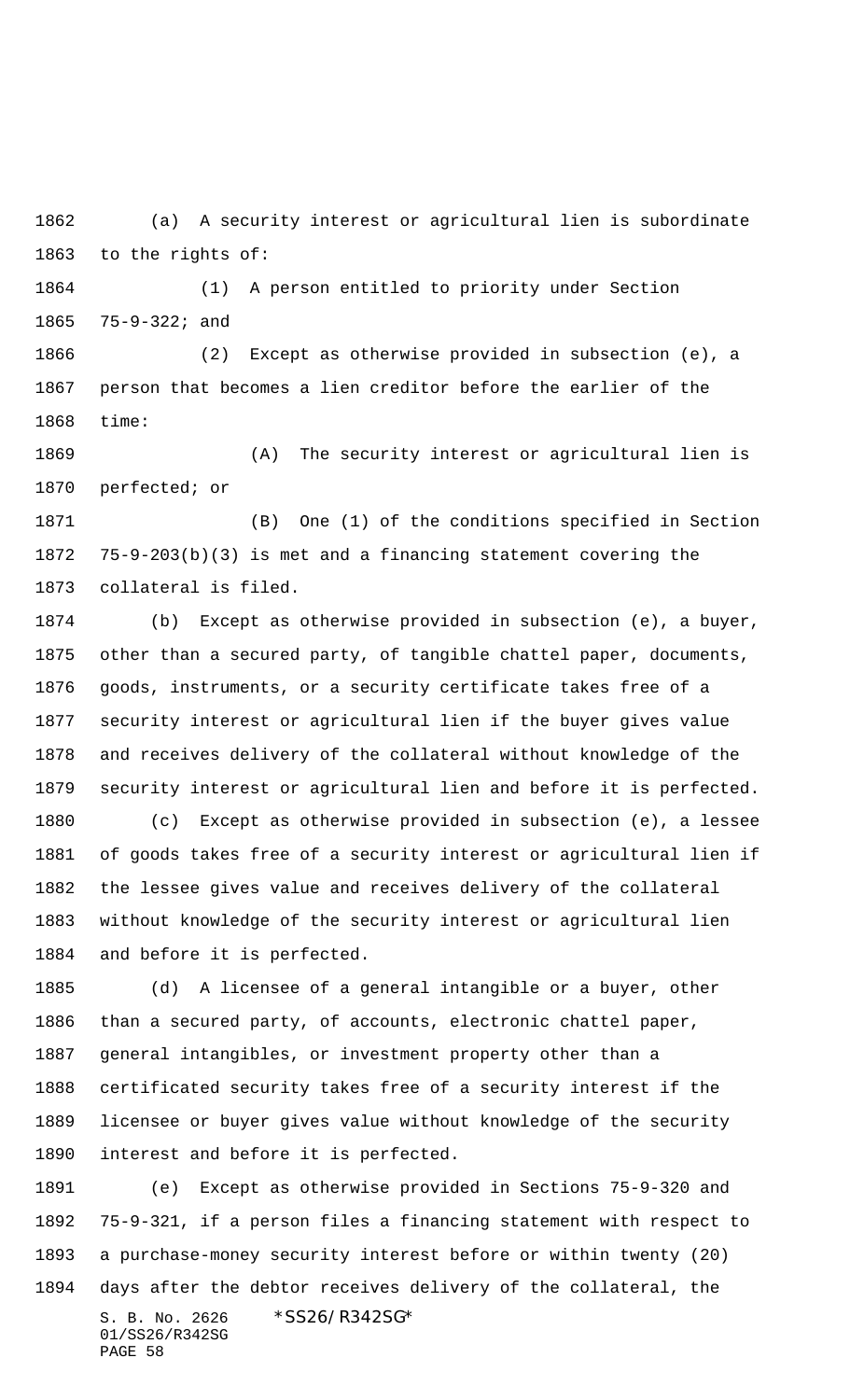security interest takes priority over the rights of a buyer,

 lessee, or lien creditor which arise between the time the security interest attaches and the time of filing.

 **SECTION 75**-**9-318. No interest retained in right to payment that is sold; rights and title of seller of account or chattel paper with respect to creditors and purchasers.**

 (a) A debtor that has sold an account, chattel paper, payment intangible, or promissory note does not retain a legal or equitable interest in the collateral sold.

 (b) For purposes of determining the rights of creditors of, and purchasers for value of an account or chattel paper from, a debtor that has sold an account or chattel paper, while the buyer's security interest is unperfected, the debtor is deemed to have rights and title to the account or chattel paper identical to those the debtor sold.

 **SECTION 75**-**9-319. Rights and title of consignee with respect to creditors and purchasers.**

 (a) Except as otherwise provided in subsection (b), for purposes of determining the rights of creditors of, and purchasers for value of goods from, a consignee, while the goods are in the possession of the consignee, the consignee is deemed to have rights and title to the goods identical to those the consignor had or had power to transfer.

 (b) For purposes of determining the rights of a creditor of a consignee, law other than this article determines the rights and title of a consignee while goods are in the consignee's possession if, under this part, a perfected security interest held by the consignor would have priority over the rights of the creditor.

## **SECTION 75**-**9-320. Buyer of goods.**

S. B. No. 2626 \*SS26/R342SG\* 01/SS26/R342SG PAGE 59 (a) Except as otherwise provided in subsection (e), a buyer in ordinary course of business, other than a person buying farm products from a person engaged in farming operations, takes free of a security interest created by the buyer's seller, even if the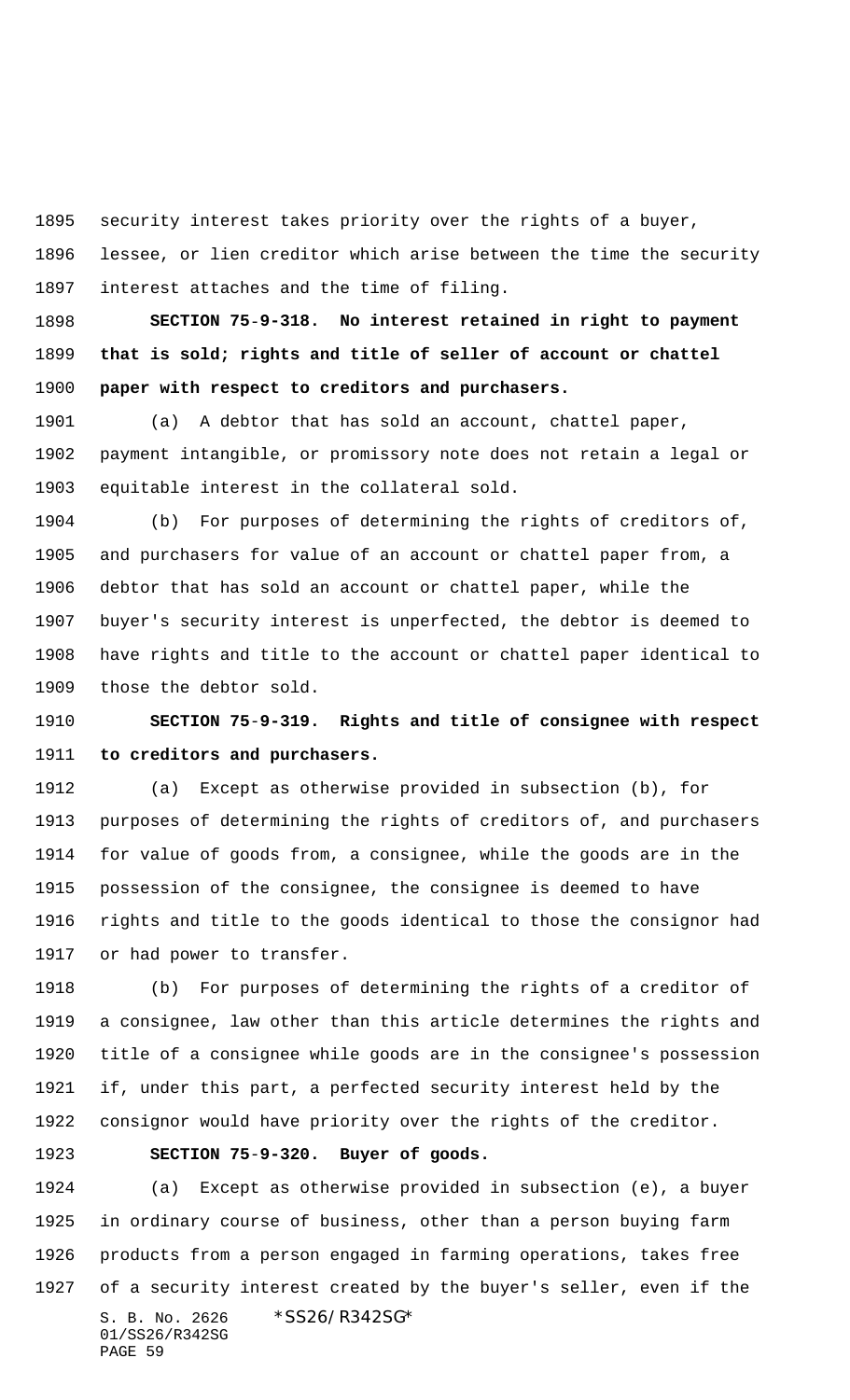security interest is perfected and the buyer knows of its existence.

 (b) Except as otherwise provided in subsection (e), a buyer of goods from a person who used or bought the goods for use primarily for personal, family, or household purposes takes free of a security interest, even if perfected, if the buyer buys:

(1) Without knowledge of the security interest;

(2) For value;

 (3) Primarily for the buyer's personal, family, or 1937 household purposes; and

 (4) Before the filing of a financing statement covering the goods.

 (c) To the extent that it affects the priority of a security interest over a buyer of goods under subsection (b), the period of effectiveness of a filing made in the jurisdiction in which the seller is located is governed by Section 75-9-316(a) and (b).

 (d) A buyer in ordinary course of business buying oil, gas, or other minerals at the wellhead or minehead or after extraction takes free of an interest arising out of an encumbrance.

 (e) Subsections (a) and (b) do not affect a security interest in goods in the possession of the secured party under Section 75-9-313.

 (f) Notwithstanding subsection (a), a secured party may not enforce a security interest in farm products against a buyer, commission merchant or selling agent who purchases or sells farm products in the ordinary course of business from or for a person engaged in farming operations unless the secured party has complied with the regulations issued by the Secretary of state under subsection (g) or unless the buyer, commission merchant or selling agent has received from the secured party or seller written notice of the security interest which complies with the requirements of Section 1324 of the Food Security Act of 1985, as now enacted or as hereafter may be amended.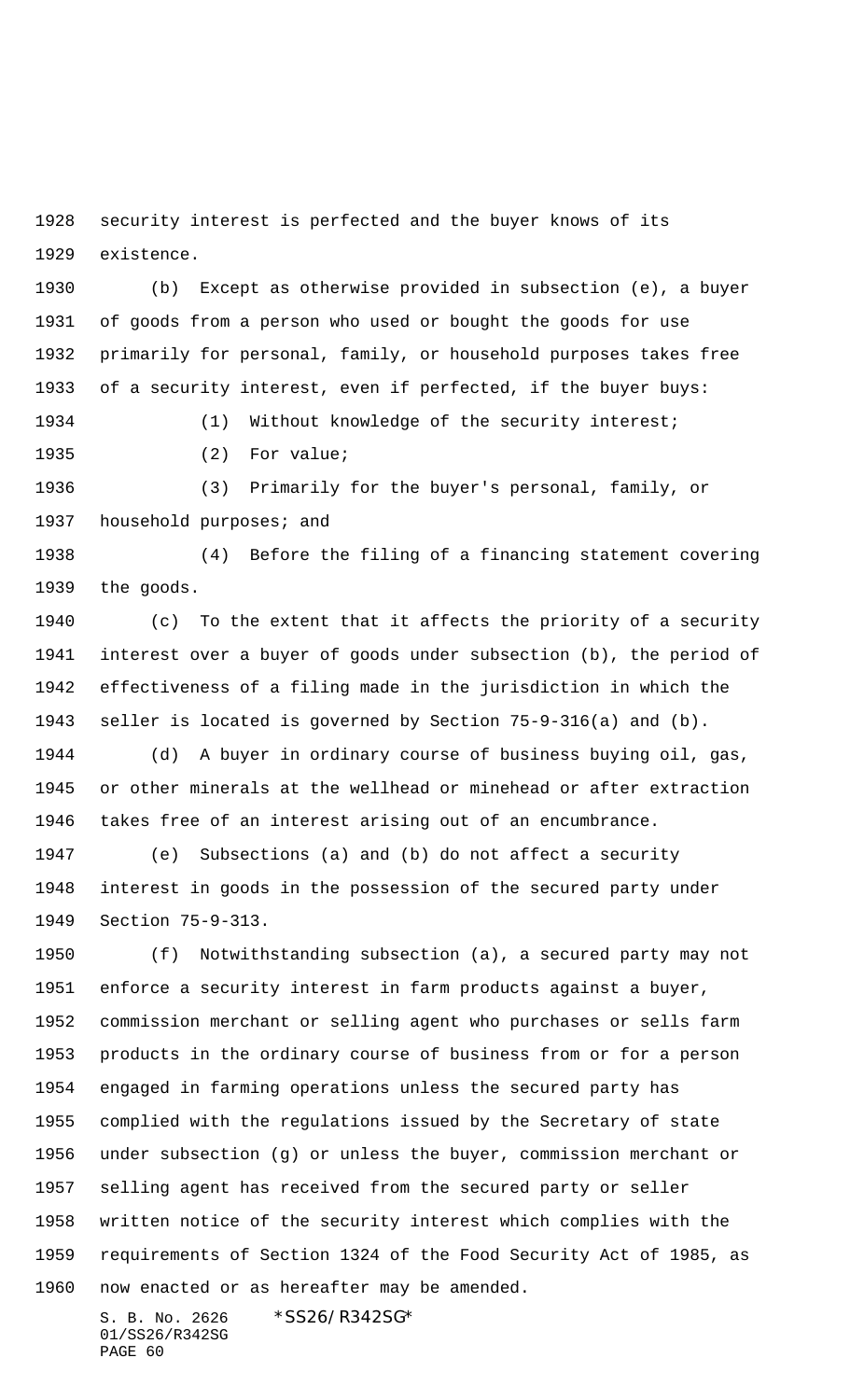(g) The Secretary of State shall issue regulations implementing a central filing system relating to farm products which conforms with the requirements of Section 1324 of the Food Security Act of 1985, as now enacted or as hereafter may be amended. The Secretary of State is authorized to set reasonable fees to defray the costs of the central filing system established pursuant to this section. At least thirty (30) days prior to the promulgation of such regulations or any amendments thereto, the Secretary of State shall give notice of such regulations and/or amendments to all licensed attorneys in the State of Mississippi.

 **SECTION 75**-**9-321. Licensee of general intangible and lessee of goods in ordinary course of business.**

 (a) In this section, "licensee in ordinary course of business" means a person that becomes a licensee of a general intangible in good faith, without knowledge that the license violates the rights of another person in the general intangible, and in the ordinary course from a person in the business of licensing general intangibles of that kind. A person becomes a licensee in the ordinary course if the license to the person comports with the usual or customary practices in the kind of business in which the licensor is engaged or with the licensor's own usual or customary practices.

 (b) A licensee in ordinary course of business takes its rights under a nonexclusive license free of a security interest in the general intangible created by the licensor, even if the security interest is perfected and the licensee knows of its existence.

 (c) A lessee in ordinary course of business takes its leasehold interest free of a security interest in the goods created by the lessor, even if the security interest is perfected and the lessee knows of its existence.

 **SECTION 75**-**9-322. Priorities among conflicting security interests in and agricultural liens on same collateral.**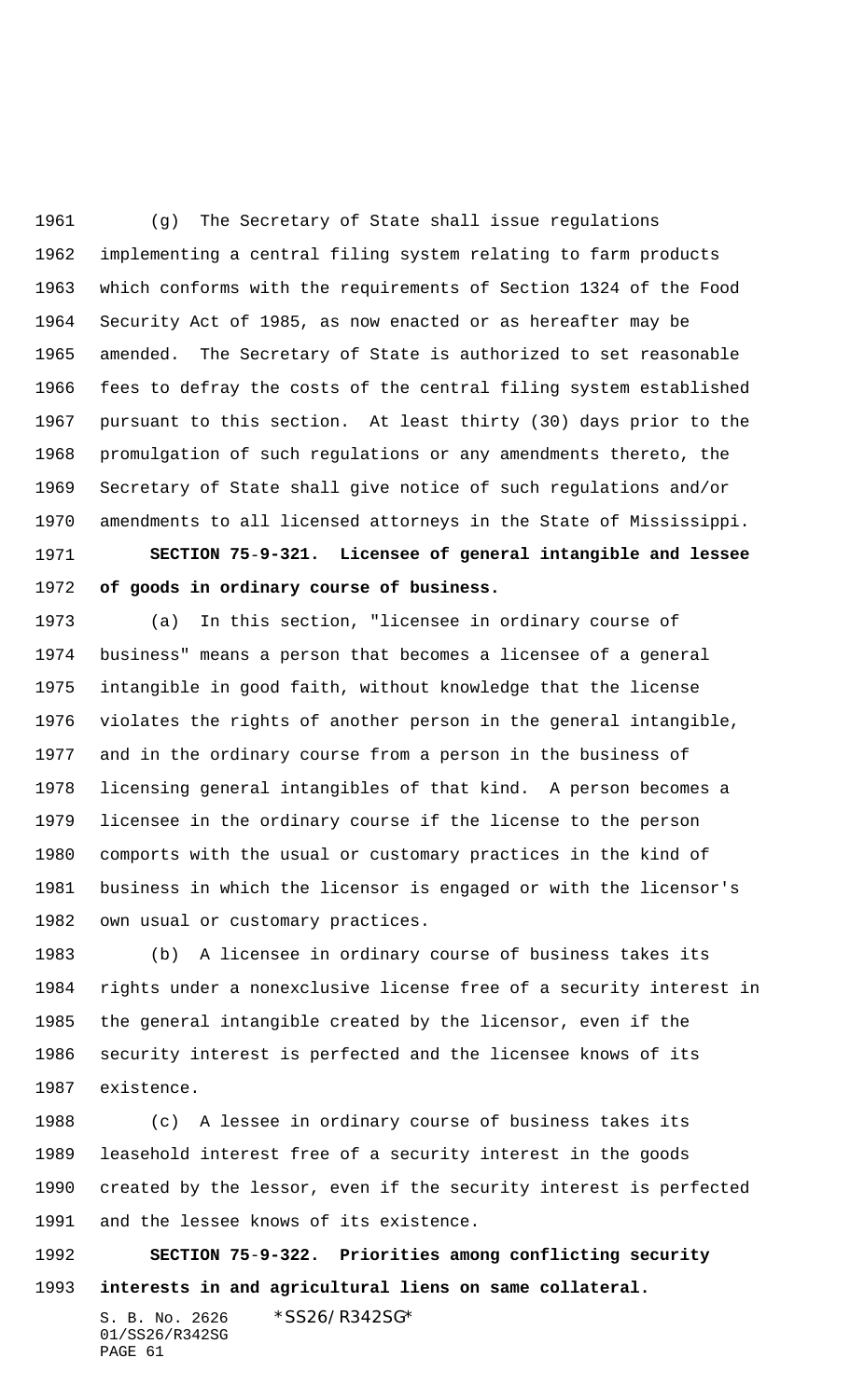(a) Except as otherwise provided in this section, priority among conflicting security interests and agricultural liens in the same collateral is determined according to the following rules:

 (1) Conflicting perfected security interests and agricultural liens rank according to priority in time of filing or perfection. Priority dates from the earlier of the time a filing covering the collateral is first made or the security interest or agricultural lien is first perfected, if there is no period thereafter when there is neither filing nor perfection.

 (2) A perfected security interest or agricultural lien has priority over a conflicting unperfected security interest or agricultural lien.

 (3) The first security interest or agricultural lien to attach or become effective has priority if conflicting security interests and agricultural liens are unperfected.

(b) For the purposes of subsection (a)(1):

 (1) The time of filing or perfection as to a security interest in collateral is also the time of filing or perfection as 2012 to a security interest in proceeds; and

 (2) The time of filing or perfection as to a security interest in collateral supported by a supporting obligation is also the time of filing or perfection as to a security interest in the supporting obligation.

 (c) Except as otherwise provided in subsection (f), a security interest in collateral which qualifies for priority over a conflicting security interest under Section 75-9-327, 75-9-328, 75-9-329, 75-9-330, or 75-9-331 also has priority over a conflicting security interest in:

 (1) Any supporting obligation for the collateral; and (2) Proceeds of the collateral if: (A) The security interest in proceeds is

perfected;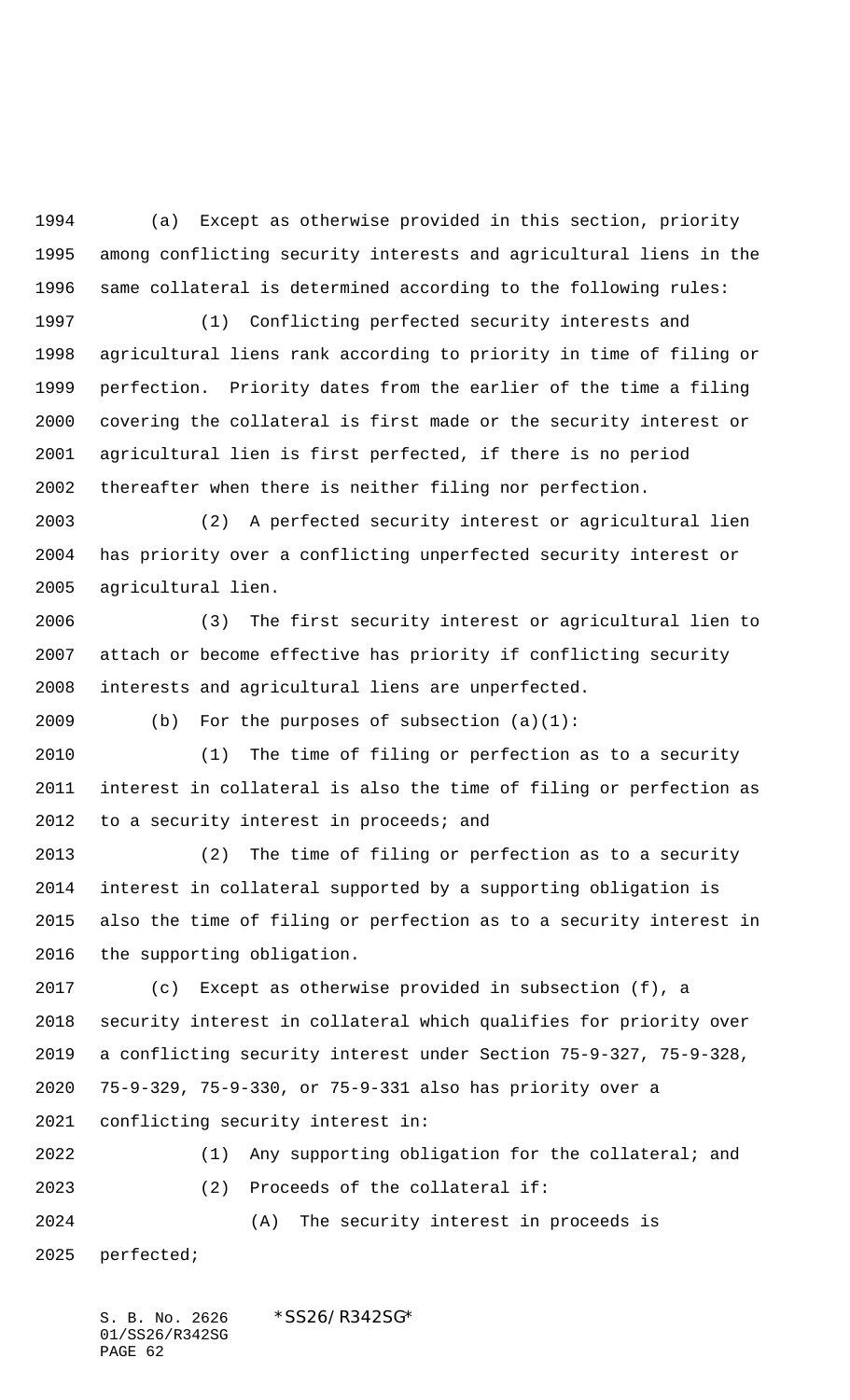(B) The proceeds are cash proceeds or of the same type as the collateral; and

 (C) In the case of proceeds that are proceeds of proceeds, all intervening proceeds are cash proceeds, proceeds of the same type as the collateral, or an account relating to the collateral.

 (d) Subject to subsection (e) and except as otherwise provided in subsection (f), if a security interest in chattel paper, deposit accounts, negotiable documents, instruments, investment property, or letter-of-credit rights is perfected by a method other than filing, conflicting perfected security interests in proceeds of the collateral rank according to priority in time of filing.

 (e) Subsection (d) applies only if the proceeds of the collateral are not cash proceeds, chattel paper, negotiable documents, instruments, investment property, or letter-of-credit rights.

(f) Subsections (a) through (e) are subject to:

 (1) Subsection (g) and the other provisions of this part;

 (2) Section 75-4-210 with respect to a security interest of a collecting bank;

 (3) Section 75-5-118 with respect to a security interest of an issuer or nominated person; and

 (4) Section 75-9-110 with respect to a security interest arising under Article 2 or 2A.

 (g) A perfected agricultural lien on collateral has priority over a conflicting security interest in or agricultural lien on the same collateral if the statute creating the agricultural lien so provides.

**SECTION 75**-**9-323. Future advances.**

S. B. No. 2626 \*SS26/R342SG\* 01/SS26/R342SG (a) Except as otherwise provided in subsection (c), for purposes of determining the priority of a perfected security

PAGE 63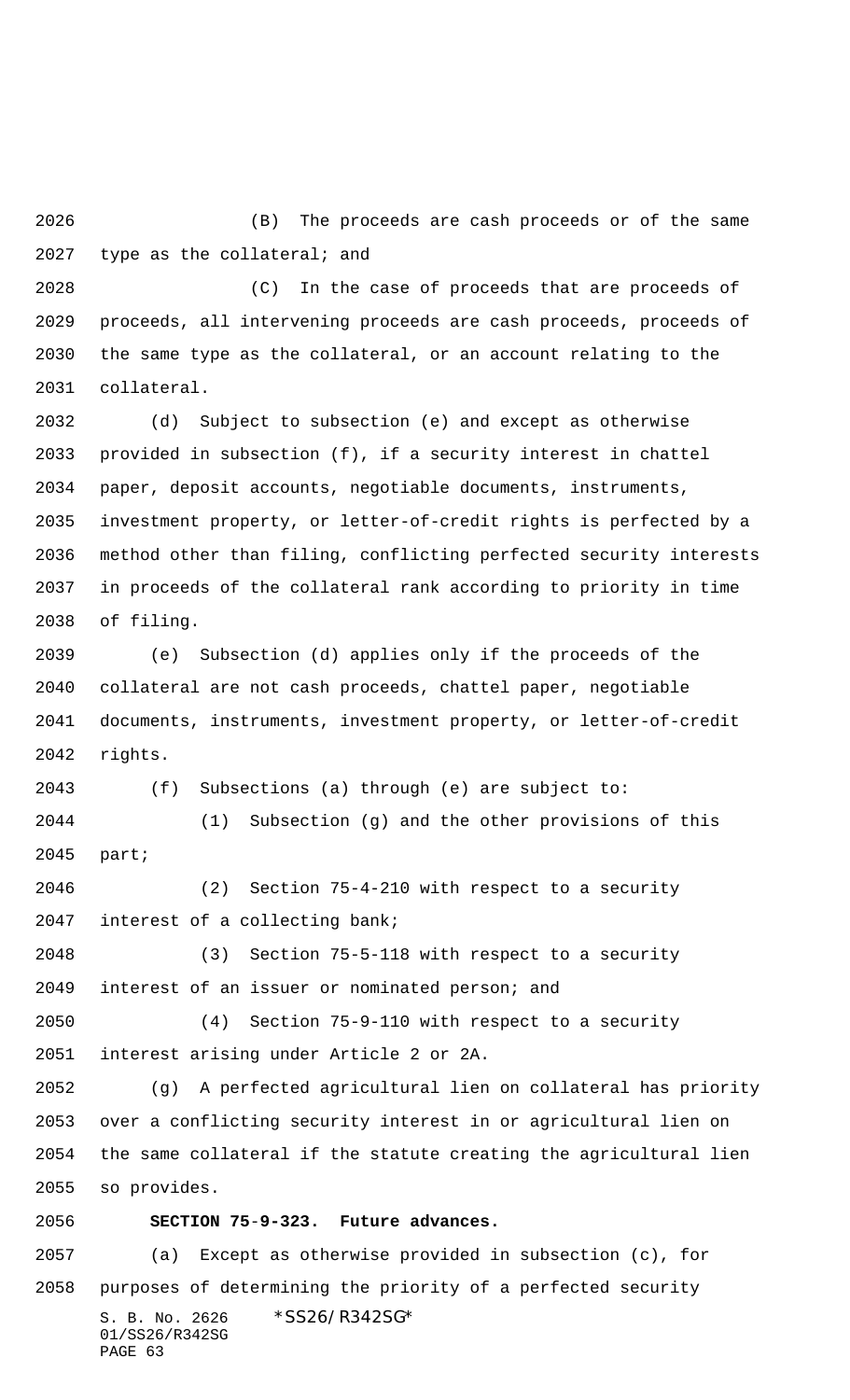interest under Section 75-9-322(a)(1), perfection of the security interest dates from the time an advance is made to the extent that the security interest secures an advance that:

 (1) Is made while the security interest is perfected only:

 (A) Under Section 75-9-309 when it attaches; or (B) Temporarily under Section 75-9-312(e), (f), or (g); and

 (2) Is not made pursuant to a commitment entered into before or while the security interest is perfected by a method other than under Section 75-9-309 or 75-9-312(e), (f), or (g).

 (b) Except as otherwise provided in subsection (c), a security interest is subordinate to the rights of a person that becomes a lien creditor to the extent that the security interest secures an advance made more than forty-five (45) days after the person becomes a lien creditor unless the advance is made:

(1) Without knowledge of the lien; or

 (2) Pursuant to a commitment entered into without knowledge of the lien.

 (c) Subsections (a) and (b) do not apply to a security interest held by a secured party that is a buyer of accounts, chattel paper, payment intangibles, or promissory notes or a consignor.

 (d) Except as otherwise provided in subsection (e), a buyer of goods other than a buyer in ordinary course of business takes free of a security interest to the extent that it secures advances made after the earlier of:

 (1) The time the secured party acquires knowledge of the buyer's purchase; or

 (2) Forty-five (45) days after the purchase. (e) Subsection (d) does not apply if the advance is made pursuant to a commitment entered into without knowledge of the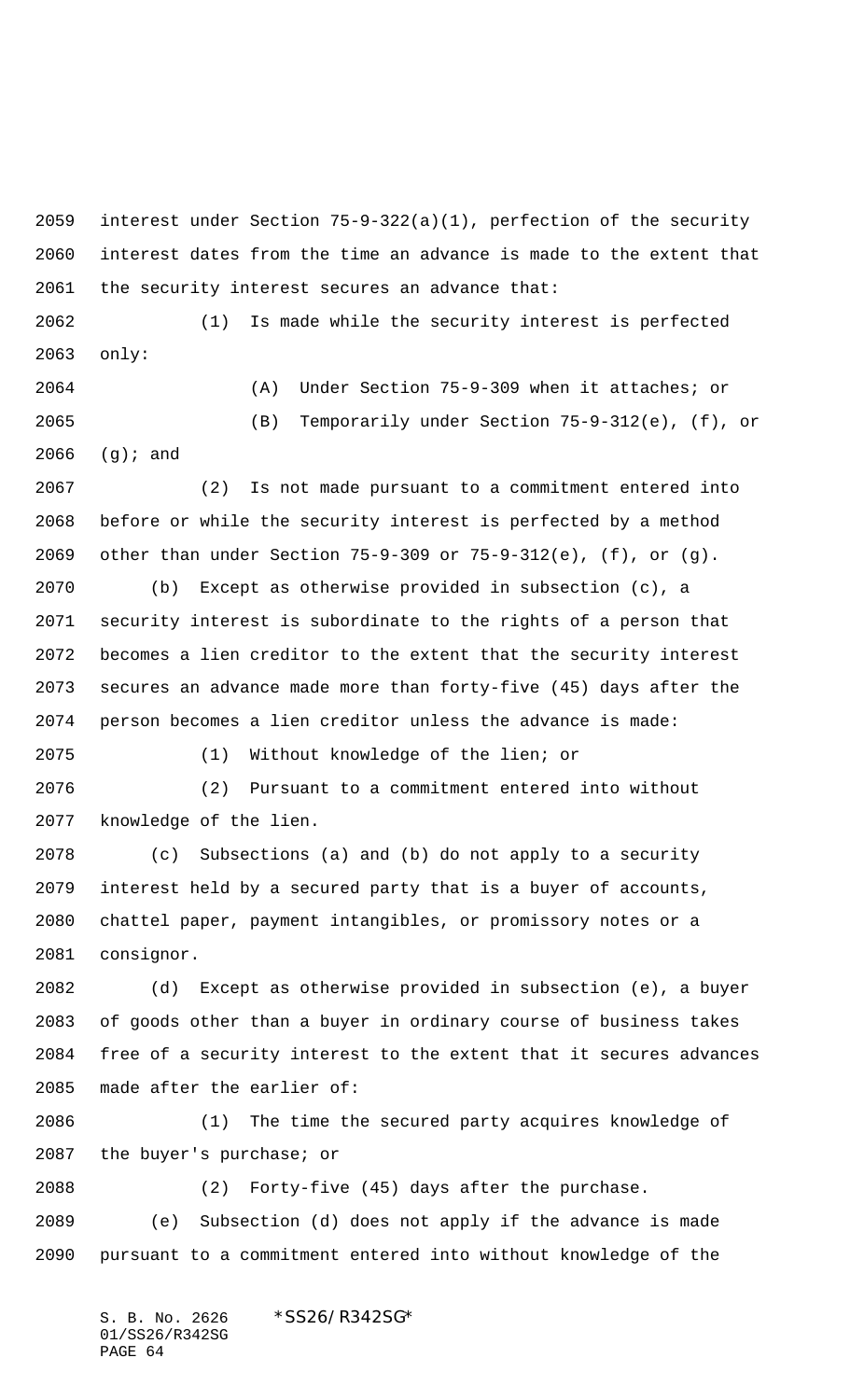buyer's purchase and before the expiration of the forty-five-day period.

 (f) Except as otherwise provided in subsection (g), a lessee of goods, other than a lessee in ordinary course of business, takes the leasehold interest free of a security interest to the extent that it secures advances made after the earlier of:

 (1) The time the secured party acquires knowledge of the lease; or

 (2) Forty-five (45) days after the lease contract becomes enforceable.

 (g) Subsection (f) does not apply if the advance is made pursuant to a commitment entered into without knowledge of the lease and before the expiration of the forty-five-day period.

 **SECTION 75**-**9-324. Priority of purchase-money security interests.**

 (a) Except as otherwise provided in subsection (g), a perfected purchase-money security interest in goods other than inventory or livestock has priority over a conflicting security interest in the same goods, and, except as otherwise provided in Section 75-9-327, a perfected security interest in its identifiable proceeds also has priority, if the purchase-money security interest is perfected when the debtor receives possession of the collateral or within twenty (20) days thereafter.

 (b) Subject to subsection (c) and except as otherwise provided in subsection (g), a perfected purchase-money security interest in inventory has priority over a conflicting security interest in the same inventory, has priority over a conflicting security interest in chattel paper or an instrument constituting proceeds of the inventory and in proceeds of the chattel paper, if so provided in Section 75-9-330, and, except as otherwise provided in Section 75-9-327, also has priority in identifiable cash proceeds of the inventory to the extent the identifiable cash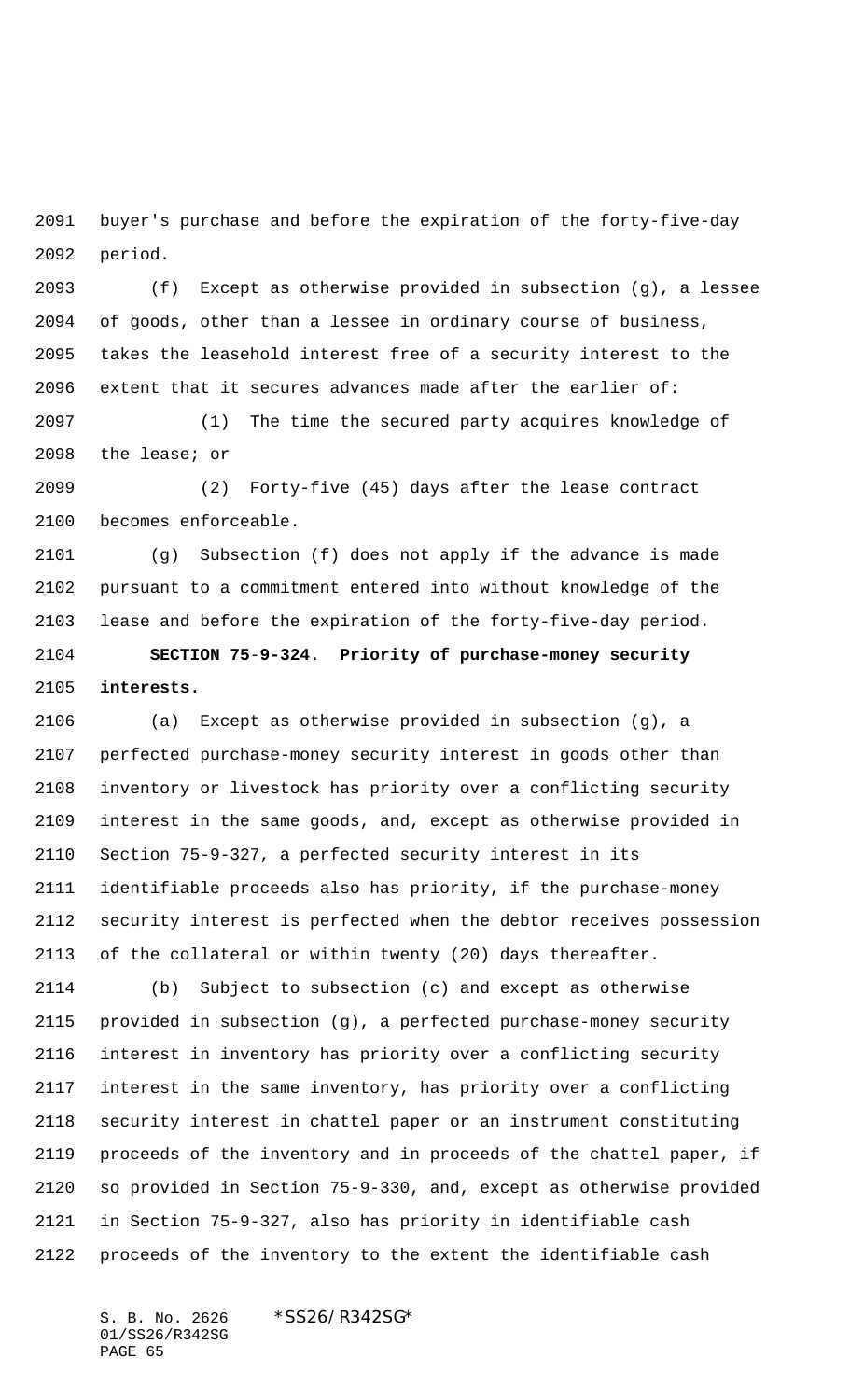proceeds are received on or before the delivery of the inventory to a buyer, if:

 (1) The purchase-money security interest is perfected when the debtor receives possession of the inventory;

 (2) The purchase-money secured party sends an authenticated notification to the holder of the conflicting security interest;

 (3) The holder of the conflicting security interest receives the notification within five (5) years before the debtor receives possession of the inventory; and

 (4) The notification states that the person sending the notification has or expects to acquire a purchase-money security interest in inventory of the debtor and describes the inventory.

 (c) Subsections (b)(2) through (4) apply only if the holder of the conflicting security interest had filed a financing statement covering the same types of inventory:

 (1) If the purchase-money security interest is perfected by filing, before the date of the filing; or

 (2) If the purchase-money security interest is temporarily perfected without filing or possession under Section 75-9-312(f), before the beginning of the twenty-day period thereunder.

 (d) Subject to subsection (e) and except as otherwise provided in subsection (g), a perfected purchase-money security interest in livestock that are farm products has priority over a conflicting security interest in the same livestock, and, except as otherwise provided in Section 75-9-327, a perfected security interest in their identifiable proceeds and identifiable products in their unmanufactured states also has priority, if:

 (1) The purchase-money security interest is perfected when the debtor receives possession of the livestock;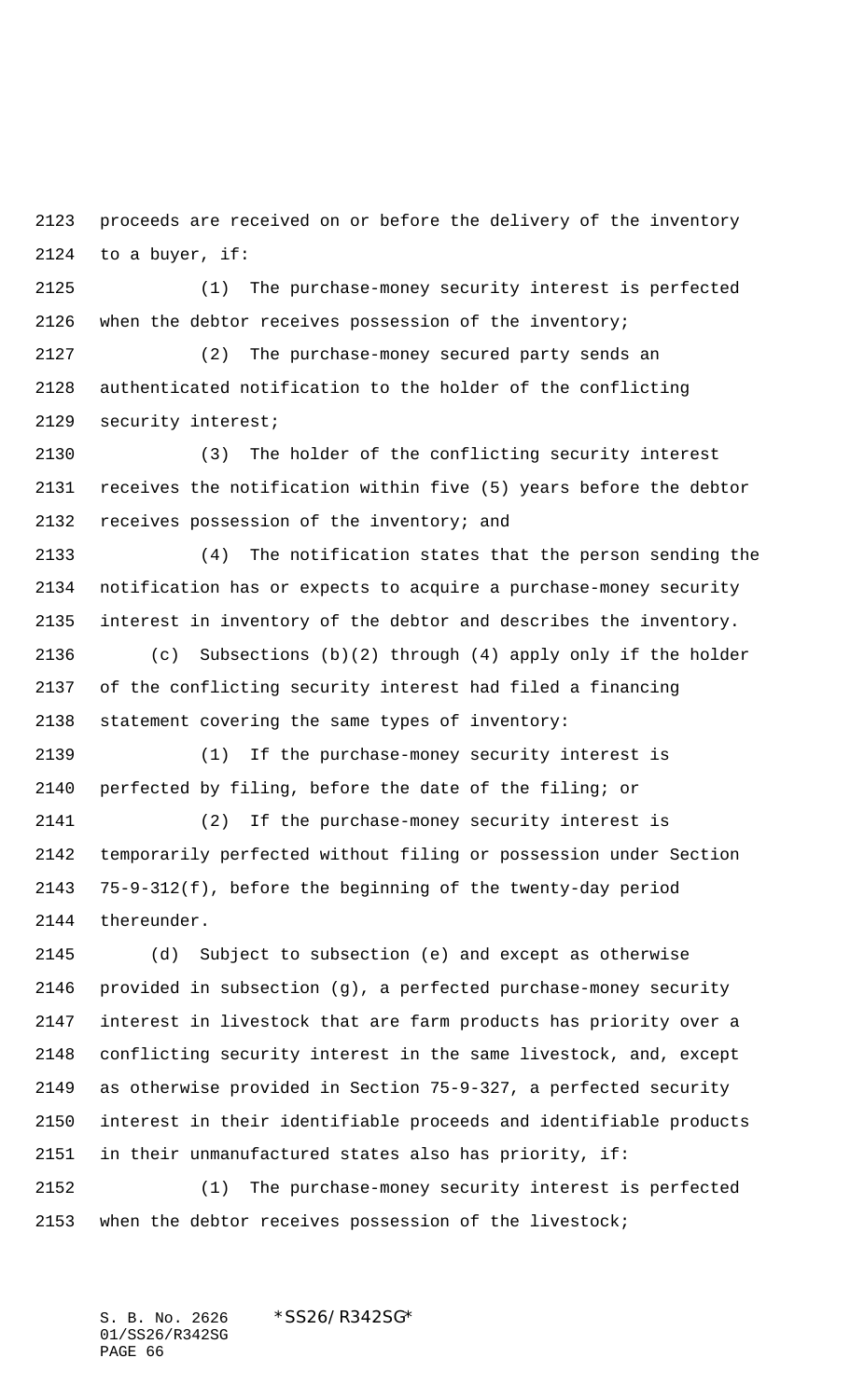(2) The purchase-money secured party sends an authenticated notification to the holder of the conflicting security interest;

 (3) The holder of the conflicting security interest receives the notification within six (6) months before the debtor receives possession of the livestock; and

 (4) The notification states that the person sending the notification has or expects to acquire a purchase-money security interest in livestock of the debtor and describes the livestock.

 (e) Subsections (d)(2) through (4) apply only if the holder of the conflicting security interest had filed a financing statement covering the same types of livestock:

 (1) If the purchase-money security interest is perfected by filing, before the date of the filing; or

 (2) If the purchase-money security interest is temporarily perfected without filing or possession under Section 75-9-312(f), before the beginning of the twenty-day period thereunder.

 (f) Except as otherwise provided in subsection (g), a perfected purchase-money security interest in software has priority over a conflicting security interest in the same collateral, and, except as otherwise provided in Section 75-9-327, a perfected security interest in its identifiable proceeds also has priority, to the extent that the purchase-money security interest in the goods in which the software was acquired for use has priority in the goods and proceeds of the goods under this section.

 (g) If more than one (1) security interest qualifies for priority in the same collateral under subsection (a), (b), (d), or (f):

S. B. No. 2626 \*SS26/R342SG\* 01/SS26/R342SG PAGE 67 (1) A security interest securing an obligation incurred as all or part of the price of the collateral has priority over a security interest securing an obligation incurred for value given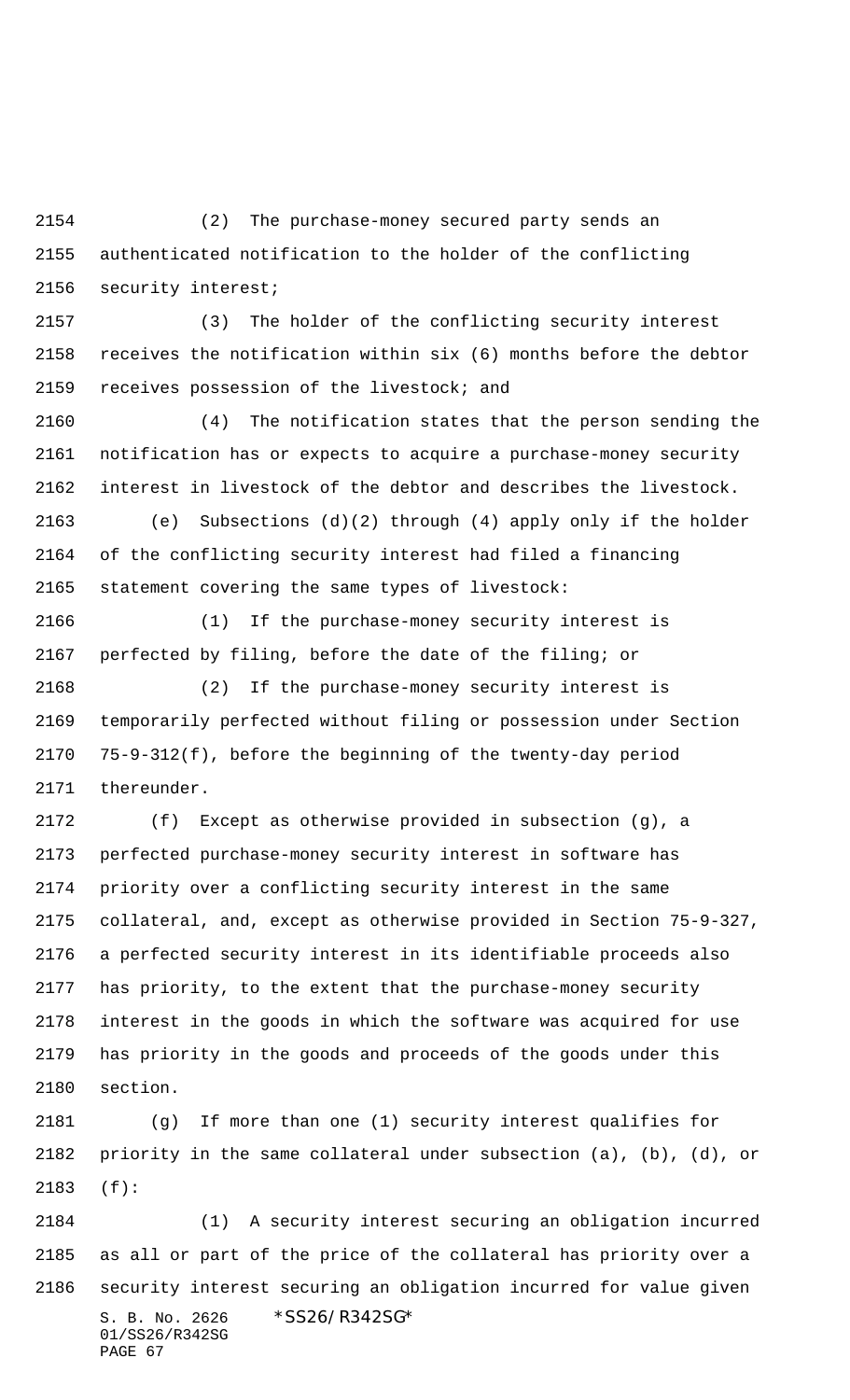to enable the debtor to acquire rights in or the use of collateral; and

 (2) In all other cases, Section 75-9-322(a) applies to the qualifying security interests.

 **SECTION 75-9-324A. Priority of production-money security interests and agricultural liens.**

 (a) Except as otherwise provided in subsections (c), (d), and (e), if the requirements of subsection (b) are satisfied, a perfected production-money security interest in production-money crops has priority over a conflicting security interest in the same crops and, except as otherwise provided in Section 75-9-327, also has priority in their identifiable proceeds.

 (b) A production-money security interest has priority under subsection (a) if:

 (1) The production-money security interest is perfected by filing when the production-money secured party first gives new value to enable the debtor to produce the crops;

 (2) The production-money secured party sends an authenticated notification to the holder of the conflicting security interest not less than ten (10) or more than thirty (30) days before the production-money secured party first gives new value to enable the debtor to produce the crops if the holder had filed a financing statement covering the crops before the date of the filing made by the production-money secured party; and

 (3) The notification states that the production-money secured party has or expects to acquire a production-money security interest in the debtor's crops and provides a description of the crops.

 (c) Except as otherwise provided in subsection (d) or (e), if more than one (1) security interest qualifies for priority in the same collateral under subsection (a), the security interests rank according to priority in time of filing under Section

75-9-322(a).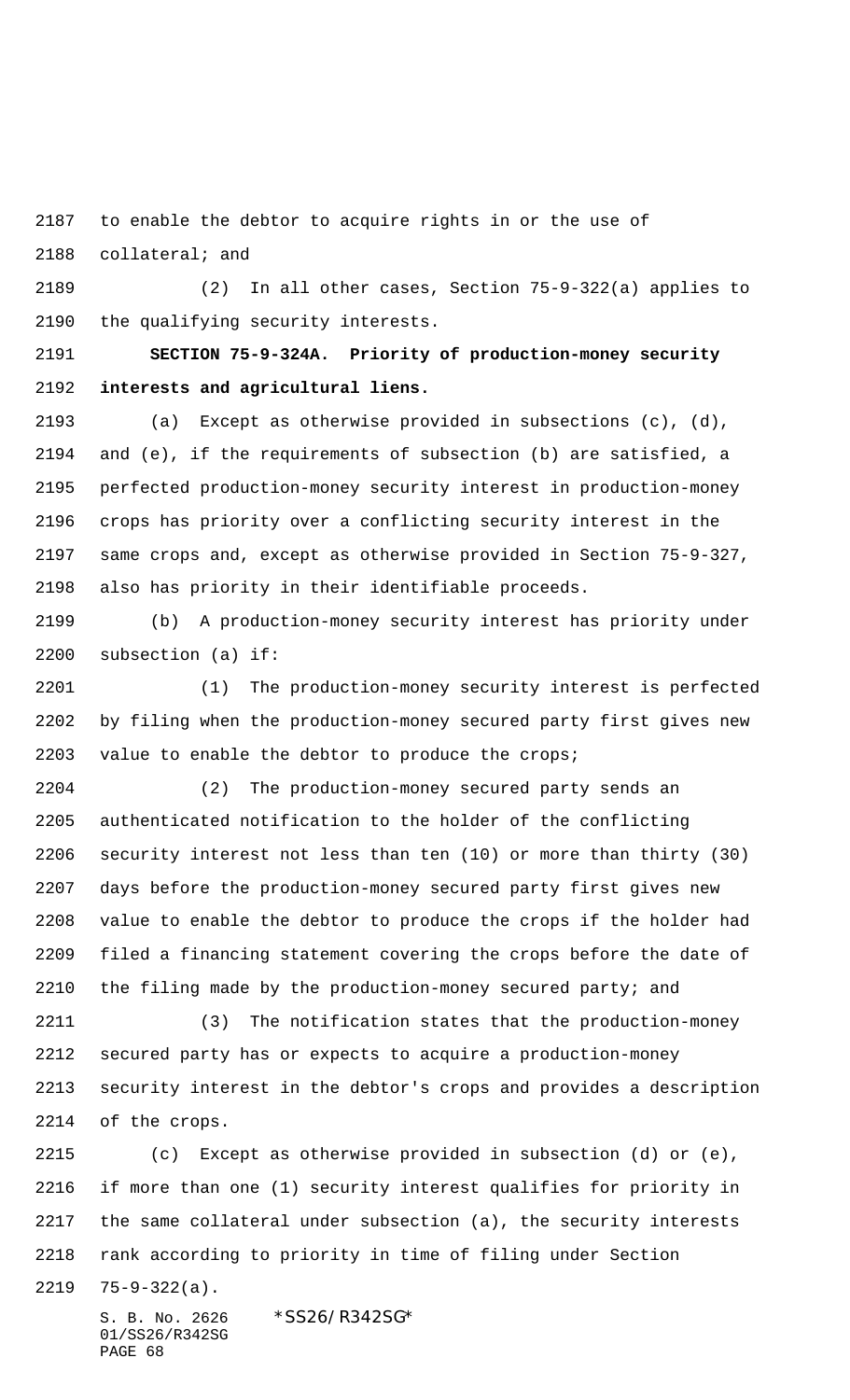(d) To the extent that a person holding a perfected security interest in production-money crops that are the subject of a production-money security interest gives new value to enable the debtor to produce the production-money crops and the value is in fact used for the production of the production-money crops, the security interests rank according to priority in time of filing under Section 75-9-322(a).

 (e) To the extent that a person holds both an agricultural lien and a production-money security interest in the same collateral securing the same obligations, the rules of priority applicable to agricultural liens govern priority.

 **SECTION 75**-**9-325. Priority of security interests in transferred collateral.**

 (a) Except as otherwise provided in subsection (b), a security interest created by a debtor is subordinate to a security interest in the same collateral created by another person if:

 (1) The debtor acquired the collateral subject to the security interest created by the other person;

 (2) The security interest created by the other person was perfected when the debtor acquired the collateral; and

 (3) There is no period thereafter when the security interest is unperfected.

 (b) Subsection (a) subordinates a security interest only if the security interest:

 (1) Otherwise would have priority solely under Section 75-9-322(a) or 75-9-324; or

 (2) Arose solely under Section 75-2-711(3) or 75-2A-508(5).

 **SECTION 75**-**9-326. Priority of security interests created by new debtor.**

S. B. No. 2626 \*SS26/R342SG\* 01/SS26/R342SG PAGE 69 (a) Subject to subsection (b), a security interest created by a new debtor which is perfected by a filed financing statement that is effective solely under Section 75-9-508 in collateral in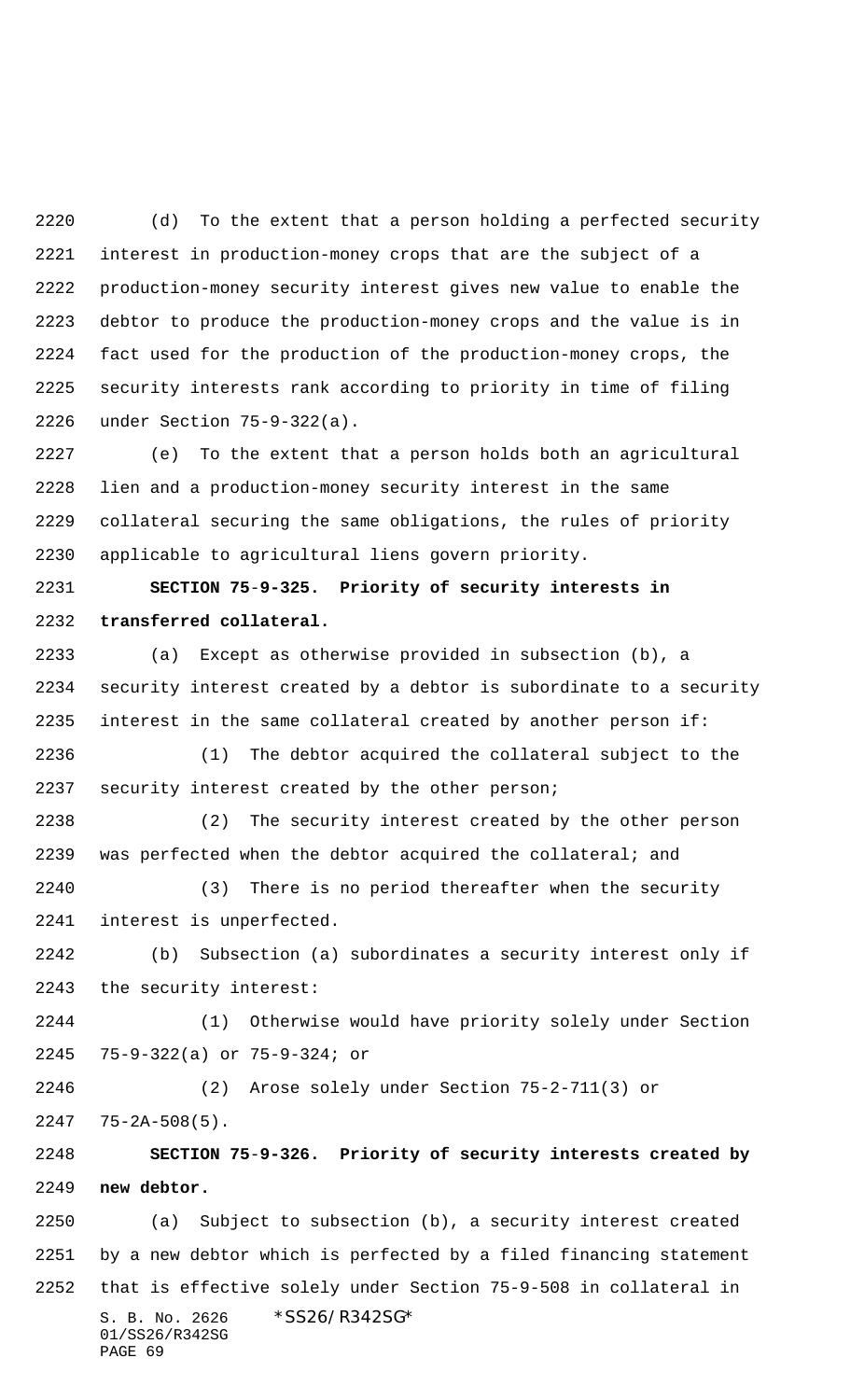which a new debtor has or acquires rights is subordinate to a security interest in the same collateral which is perfected other than by a filed financing statement that is effective solely under Section 75-9-508.

 (b) The other provisions of this part determine the priority among conflicting security interests in the same collateral perfected by filed financing statements that are effective solely under Section 75-9-508. However, if the security agreements to which a new debtor became bound as debtor were not entered into by the same original debtor, the conflicting security interests rank according to priority in time of the new debtor's having become bound.

 **SECTION 75**-**9-327. Priority of security interests in deposit account.** The following rules govern priority among conflicting security interests in the same deposit account:

 (1) A security interest held by a secured party having control of the deposit account under Section 75-9-104 has priority over a conflicting security interest held by a secured party that does not have control.

 (2) Except as otherwise provided in paragraphs (3) and (4), security interests perfected by control under Section 75-9-314 rank according to priority in time of obtaining control.

 (3) Except as otherwise provided in paragraph (4), a security interest held by the bank with which the deposit account is maintained has priority over a conflicting security interest held by another secured party.

 (4) A security interest perfected by control under Section 75-9-104(a)(3) has priority over a security interest held by the bank with which the deposit account is maintained.

 **SECTION 75**-**9-328. Priority of security interests in investment property.** The following rules govern priority among conflicting security interests in the same investment property: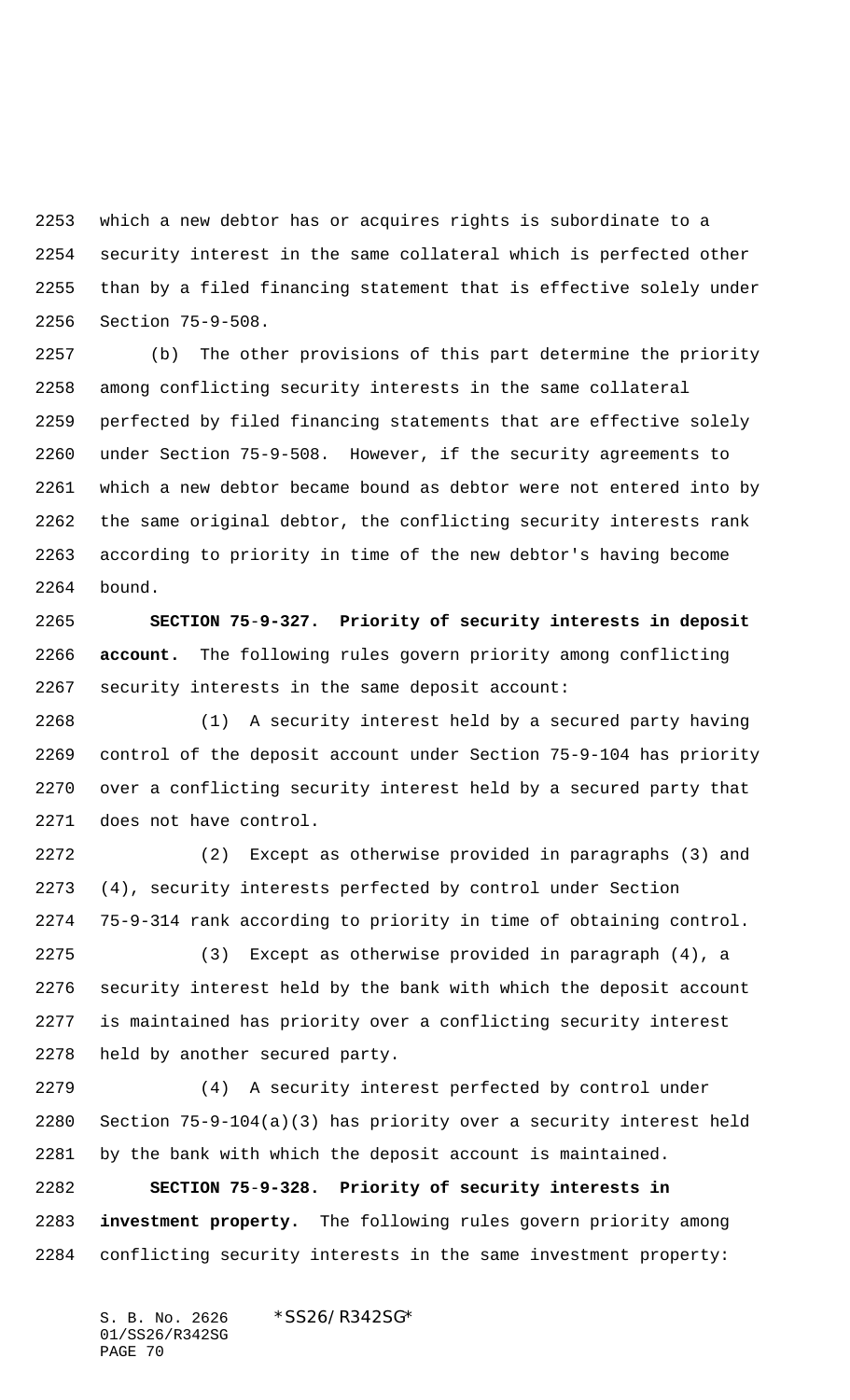(1) A security interest held by a secured party having control of investment property under Section 75-9-106 has priority over a security interest held by a secured party that does not have control of the investment property.

 (2) Except as otherwise provided in paragraphs (3) and (4), conflicting security interests held by secured parties each of which has control under Section 75-9-106 rank according to priority in time of:

 (A) If the collateral is a security, obtaining control;

 (B) If the collateral is a security entitlement carried in a securities account and:

 (i) If the secured party obtained control under Section 75-8-106(d)(1), the secured party's becoming the person for which the securities account is maintained;

 (ii) If the secured party obtained control under Section 75-8-106(d)(2), the securities intermediary's agreement to comply with the secured party's entitlement orders with respect to security entitlements carried or to be carried in the securities account; or

 (iii) If the secured party obtained control through another person under Section 75-8-106(d)(3), the time on which priority would be based under this paragraph if the other person were the secured party; or

 (C) If the collateral is a commodity contract carried with a commodity intermediary, the satisfaction of the requirement for control specified in Section 75-9-106(b)(2) with respect to commodity contracts carried or to be carried with the commodity intermediary.

S. B. No. 2626 \*SS26/R342SG\* (3) A security interest held by a securities intermediary in a security entitlement or a securities account maintained with the securities intermediary has priority over a conflicting security interest held by another secured party.

01/SS26/R342SG PAGE 71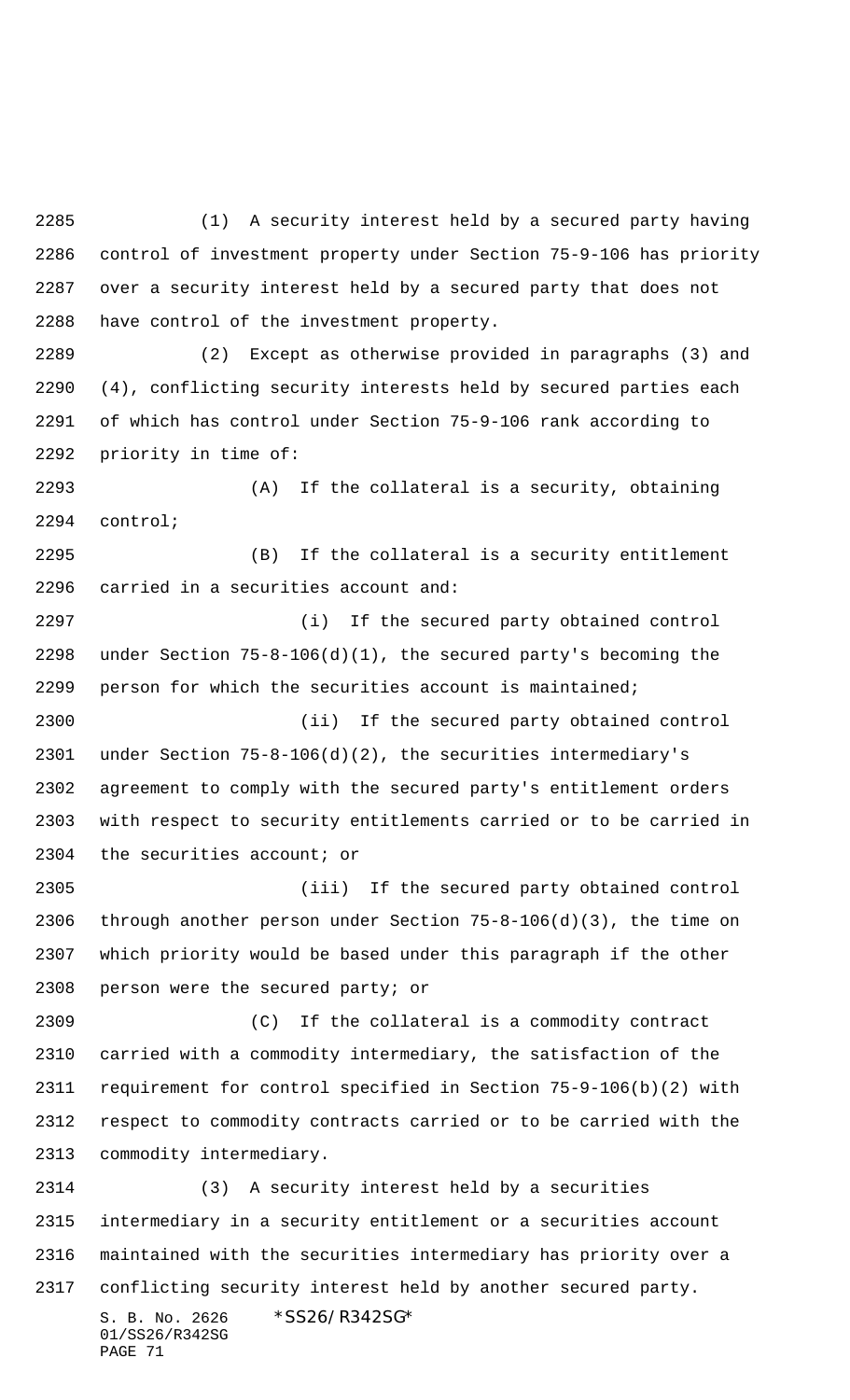(4) A security interest held by a commodity intermediary in a commodity contract or a commodity account maintained with the commodity intermediary has priority over a conflicting security interest held by another secured party.

 (5) A security interest in a certificated security in registered form which is perfected by taking delivery under Section 75-9-313(a) and not by control under Section 75-9-314 has priority over a conflicting security interest perfected by a method other than control.

 (6) Conflicting security interests created by a broker, securities intermediary, or commodity intermediary which are perfected without control under Section 75-9-106 rank equally.

 (7) In all other cases, priority among conflicting security interests in investment property is governed by Sections 75-9-322 and 75-9-323.

 **SECTION 75**-**9-329. Priority of security interests in letter-of-credit right.** The following rules govern priority among conflicting security interests in the same letter-of-credit right:

 (1) A security interest held by a secured party having control of the letter-of-credit right under Section 75-9-107 has priority to the extent of its control over a conflicting security interest held by a secured party that does not have control.

 (2) Security interests perfected by control under Section 75-9-314 rank according to priority in time of obtaining control.

 **SECTION 75**-**9-330. Priority of purchaser of chattel paper or instrument.**

 (a) A purchaser of chattel paper has priority over a security interest in the chattel paper which is claimed merely as proceeds of inventory subject to a security interest if:

 (1) In good faith and in the ordinary course of the purchaser's business, the purchaser gives new value and takes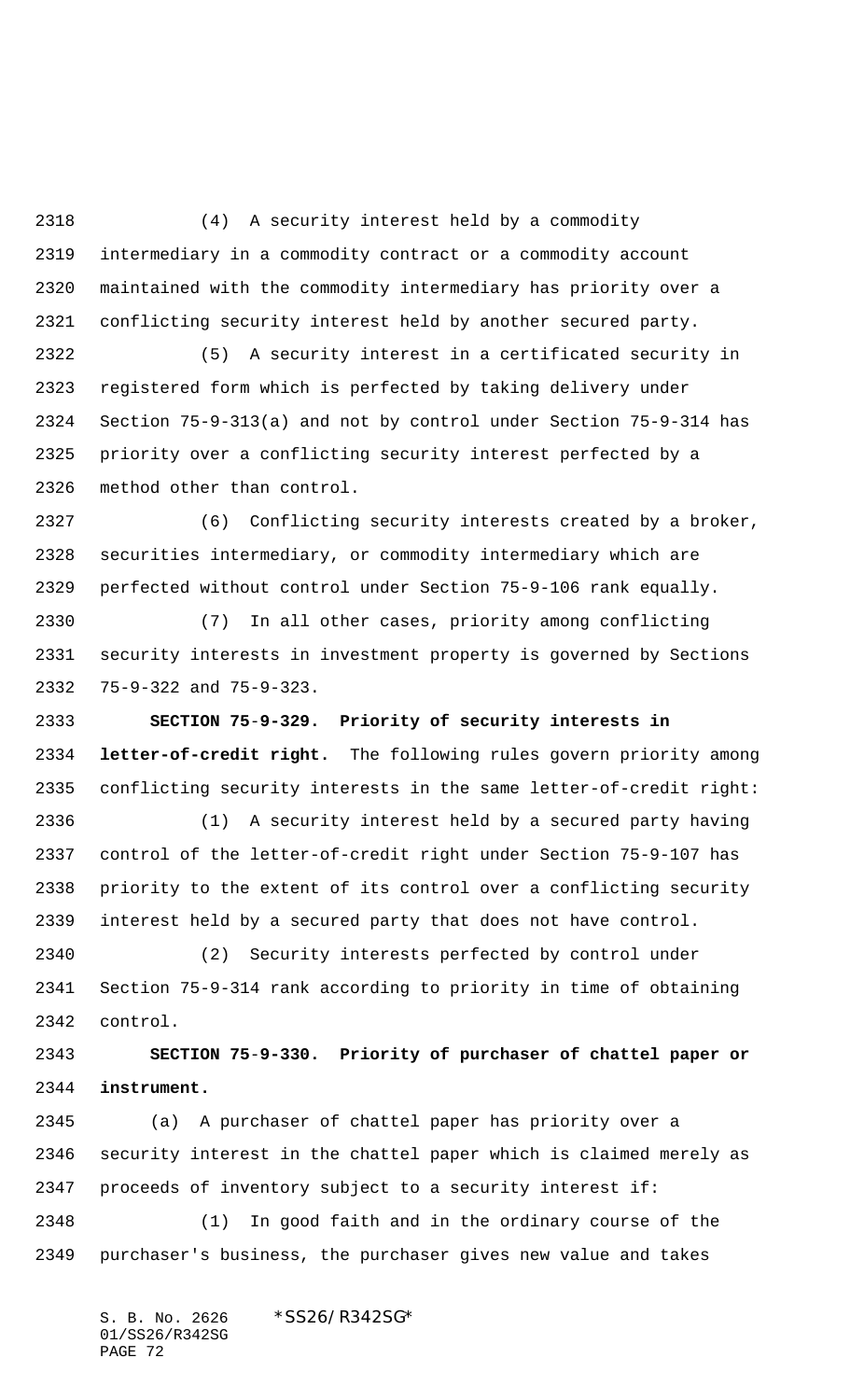possession of the chattel paper or obtains control of the chattel paper under Section 75-9-105; and

 (2) The chattel paper does not indicate that it has been assigned to an identified assignee other than the purchaser.

 (b) A purchaser of chattel paper has priority over a security interest in the chattel paper which is claimed other than merely as proceeds of inventory subject to a security interest if the purchaser gives new value and takes possession of the chattel paper or obtains control of the chattel paper under Section 75-9-105 in good faith, in the ordinary course of the purchaser's business, and without knowledge that the purchase violates the rights of the secured party.

 (c) Except as otherwise provided in Section 75-9-327, a purchaser having priority in chattel paper under subsection (a) or (b) also has priority in proceeds of the chattel paper to the extent that:

 (1) Section 75-9-322 provides for priority in the proceeds; or

 (2) The proceeds consist of the specific goods covered by the chattel paper or cash proceeds of the specific goods, even if the purchaser's security interest in the proceeds is unperfected.

 (d) Except as otherwise provided in Section 75-9-331(a), a purchaser of an instrument has priority over a security interest in the instrument perfected by a method other than possession if the purchaser gives value and takes possession of the instrument in good faith and without knowledge that the purchase violates the rights of the secured party.

 (e) For purposes of subsections (a) and (b), the holder of a purchase-money security interest in inventory gives new value for chattel paper constituting proceeds of the inventory.

S. B. No. 2626 \*SS26/R342SG\* 01/SS26/R342SG PAGE 73 (f) For purposes of subsections (b) and (d), if chattel paper or an instrument indicates that it has been assigned to an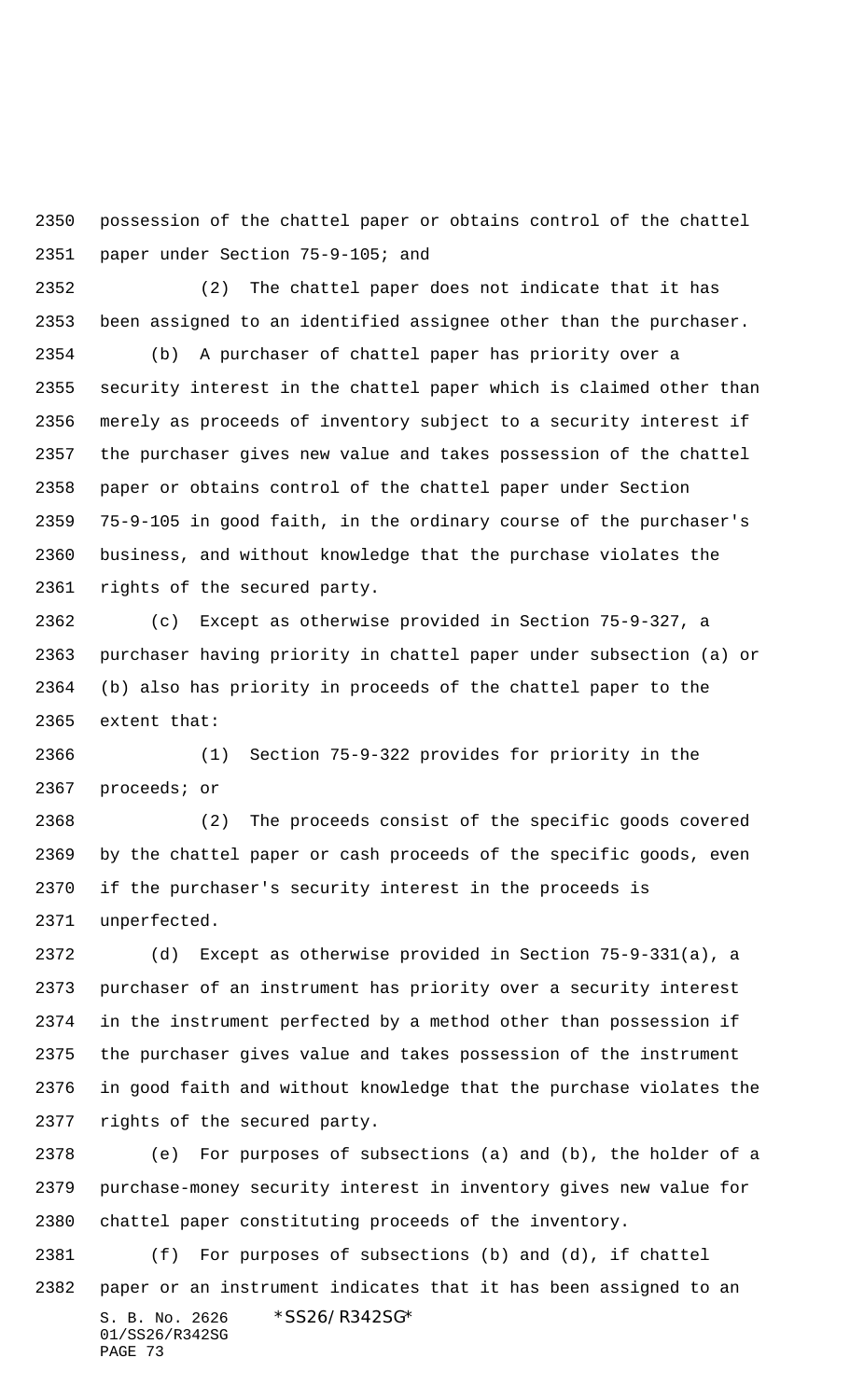identified secured party other than the purchaser, a purchaser of the chattel paper or instrument has knowledge that the purchase violates the rights of the secured party.

 **SECTION 75**-**9-331. Priority of rights of purchasers of instruments, documents, and securities under other articles; priority of interests in financial assets and security entitlements under Article 8.**

 (a) This article does not limit the rights of a holder in due course of a negotiable instrument, a holder to which a negotiable document of title has been duly negotiated, or a protected purchaser of a security. These holders or purchasers take priority over an earlier security interest, even if perfected, to the extent provided in Articles 3, 7 and 8.

 (b) This article does not limit the rights of or impose liability on a person to the extent that the person is protected against the assertion of a claim under Article 8.

 (c) Filing under this article does not constitute notice of a claim or defense to the holders, or purchasers, or persons described in subsections (a) and (b).

 **SECTION 75**-**9-332. Transfer of money; transfer of funds from deposit account.**

 (a) A transferee of money takes the money free of a security interest unless the transferee acts in collusion with the debtor in violating the rights of the secured party.

 (b) A transferee of funds from a deposit account takes the funds free of a security interest in the deposit account unless the transferee acts in collusion with the debtor in violating the rights of the secured party.

 **SECTION 75**-**9-333. Priority of certain liens arising by operation of law.**

 (a) In this section, "possessory lien" means an interest, other than a security interest or an agricultural lien: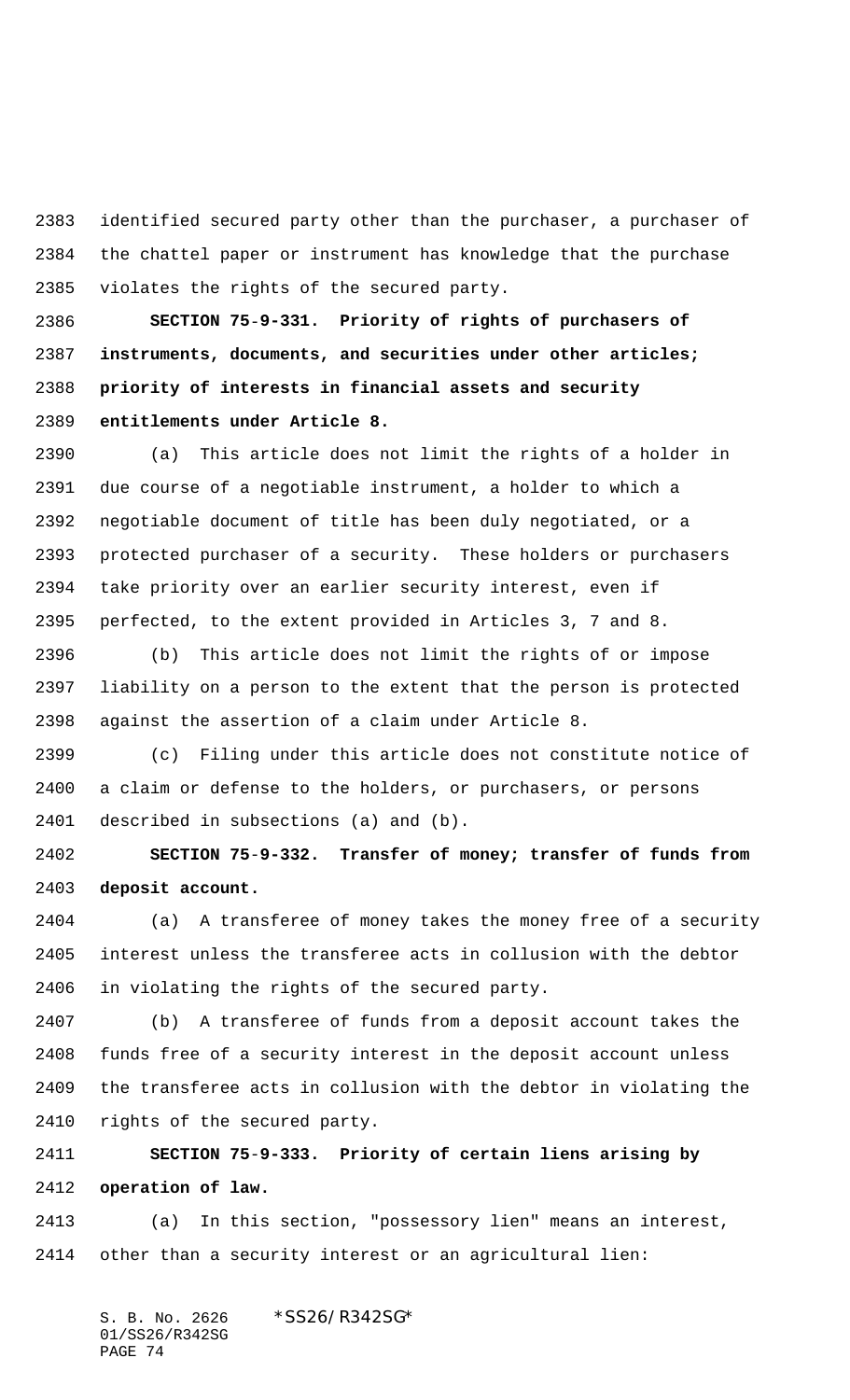(1) Which secures payment or performance of an obligation for services or materials furnished with respect to 2417 goods by a person in the ordinary course of the person's business;

 (2) Which is created by statute or rule of law in favor of the person; and

 (3) Whose effectiveness depends on the person's possession of the goods.

 (b) A possessory lien on goods has priority over a security interest in the goods unless the lien is created by a statute that expressly provides otherwise.

 **SECTION 75**-**9-334. Priority of security interests in fixtures and crops.**

 (a) A security interest under this article may be created in goods that are fixtures or may continue in goods that become fixtures. A security interest does not exist under this article in ordinary building materials incorporated into an improvement on land.

 (b) This article does not prevent creation of an encumbrance upon fixtures under real property law.

 (c) In cases not governed by subsections (d) through (h), a security interest in fixtures is subordinate to a conflicting interest of an encumbrancer or owner of the related real property other than the debtor.

 (d) Except as otherwise provided in subsection (h), a perfected security interest in fixtures has priority over a conflicting interest of an encumbrancer or owner of the real property if the debtor has an interest of record in or is in possession of the real property and:

 (1) The security interest is a purchase-money security interest;

 (2) The interest of the encumbrancer or owner arises 2446 before the goods become fixtures; and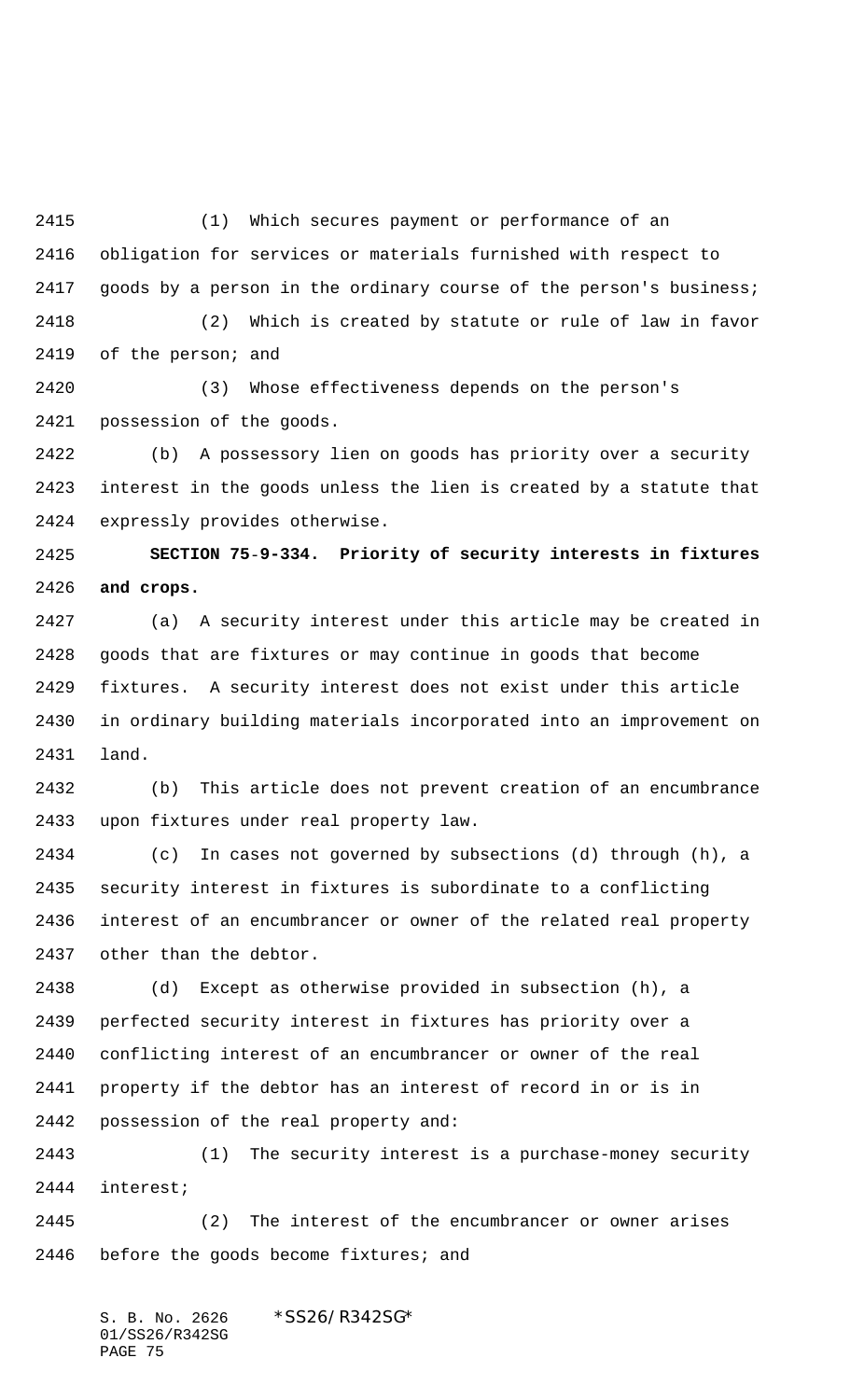(3) The security interest is perfected by a fixture filing before the goods become fixtures or within twenty (20) days thereafter.

 (e) A perfected security interest in fixtures has priority over a conflicting interest of an encumbrancer or owner of the real property if:

 (1) The debtor has an interest of record in the real property or is in possession of the real property and the security interest:

 (A) Is perfected by a fixture filing before the interest of the encumbrancer or owner is of record; and

 (B) Has priority over any conflicting interest of a predecessor in title of the encumbrancer or owner;

 (2) Before the goods become fixtures, the security interest is perfected by any method permitted by this article and the fixtures are readily removable:

(A) Factory or office machines;

 (B) Equipment that is not primarily used or leased for use in the operation of the real property; or

 (C) Replacements of domestic appliances that are consumer goods;

 (3) The conflicting interest is a lien on the real property obtained by legal or equitable proceedings after the security interest was perfected by any method permitted by this article; or

(4) The security interest is:

 (A) Created in a manufactured home in a manufactured-home transaction; and

 (B) Perfected pursuant to a statute described in Section 75-9-311(a)(2).

 (f) A security interest in fixtures, whether or not perfected, has priority over a conflicting interest of an encumbrancer or owner of the real property if: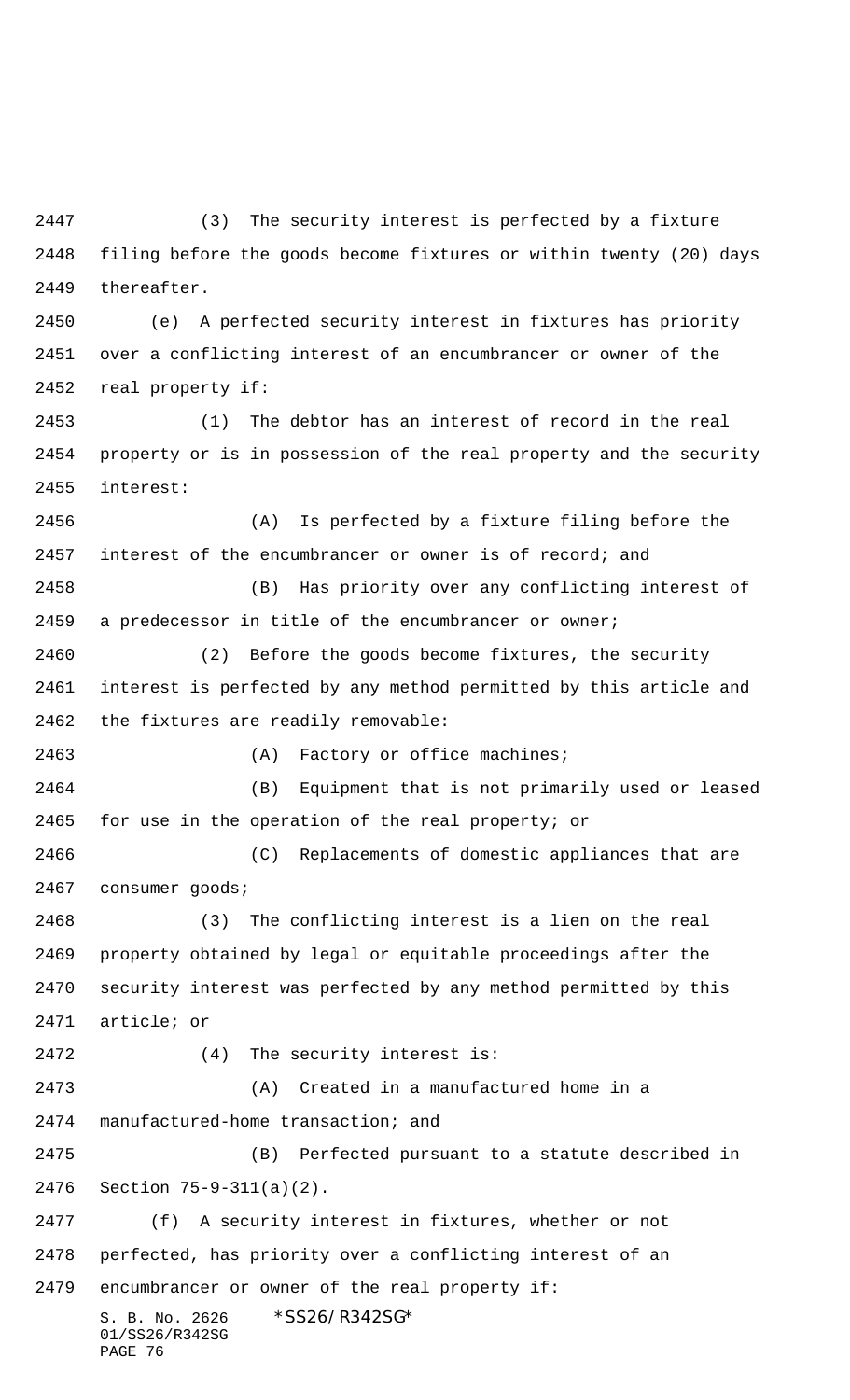(1) The encumbrancer or owner has, in an authenticated record, consented to the security interest or disclaimed an 2482 interest in the goods as fixtures; or

 (2) The debtor has a right to remove the goods as against the encumbrancer or owner.

 (g) The priority of the security interest under paragraph (f)(2) continues for a reasonable time if the debtor's right to remove the goods as against the encumbrancer or owner terminates.

 (h) A mortgage is a construction mortgage to the extent that it secures an obligation incurred for the construction of an improvement on land, including the acquisition cost of the land, if a recorded record of the mortgage so indicates. Except as otherwise provided in subsections (e) and (f), a security interest in fixtures is subordinate to a construction mortgage if a record of the mortgage is recorded before the goods become fixtures and the goods become fixtures before the completion of the construction. A mortgage has this priority to the same extent as a construction mortgage to the extent that it is given to refinance a construction mortgage.

 (i) A perfected security interest in crops growing on real property has priority over a conflicting interest of an encumbrancer or owner of the real property if the debtor has an interest of record in or is in possession of the real property.

## **SECTION 75**-**9-335. Accessions.**

 (a) A security interest may be created in an accession and continues in collateral that becomes an accession.

 (b) If a security interest is perfected when the collateral becomes an accession, the security interest remains perfected in the collateral.

 (c) Except as otherwise provided in subsection (d), the other provisions of this part determine the priority of a security interest in an accession.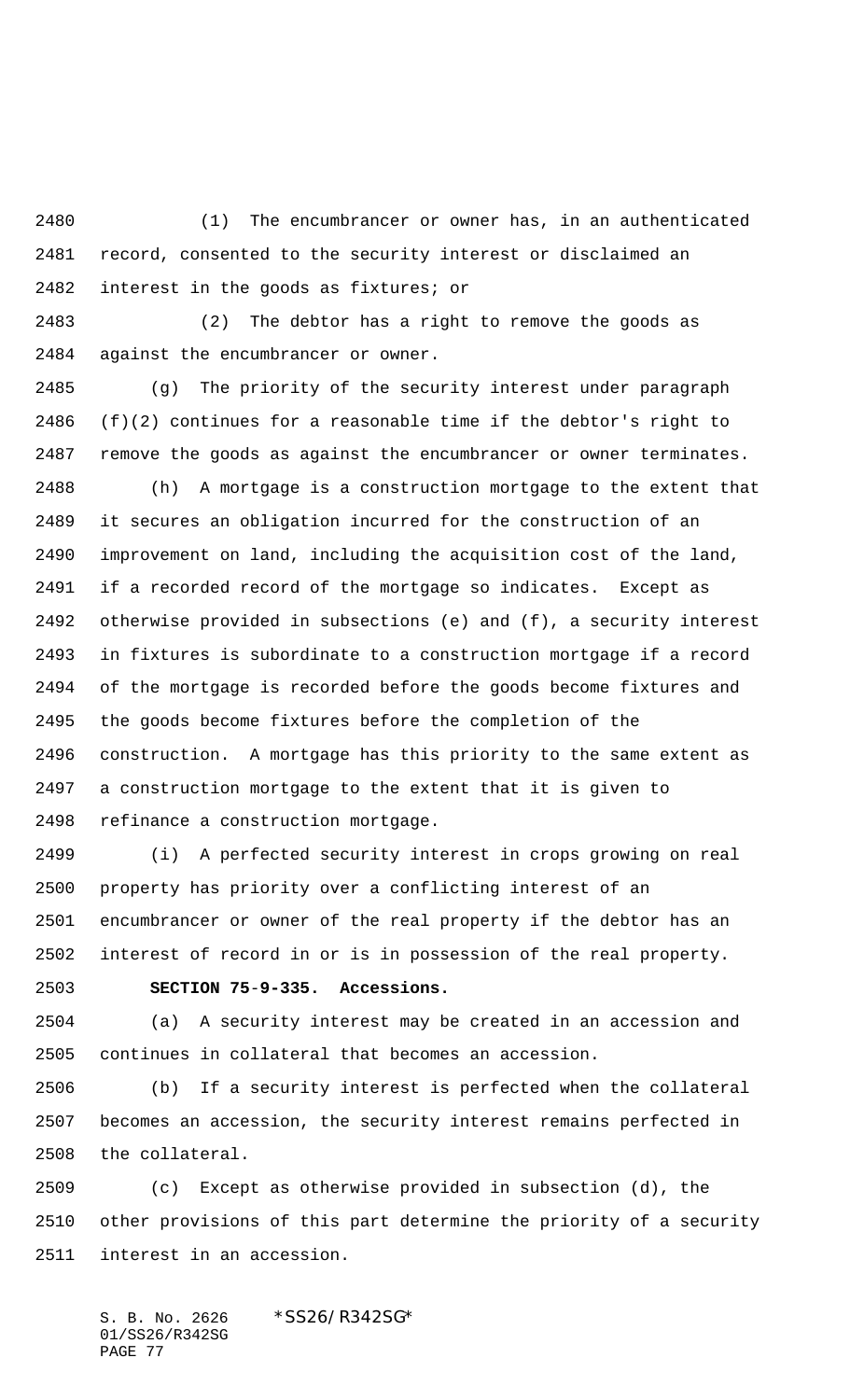(d) A security interest in an accession is subordinate to a security interest in the whole which is perfected by compliance with the requirements of a certificate-of-title statute under Section 75-9-311(b).

 (e) After default, subject to Part 6, a secured party may remove an accession from other goods if the security interest in the accession has priority over the claims of every person having an interest in the whole.

 (f) A secured party that removes an accession from other goods under subsection (e) shall promptly reimburse any holder of a security interest or other lien on, or owner of, the whole or of the other goods, other than the debtor, for the cost of repair of any physical injury to the whole or the other goods. The secured party need not reimburse the holder or owner for any diminution in value of the whole or the other goods caused by the absence of the accession removed or by any necessity for replacing it. A person entitled to reimbursement may refuse permission to remove until the secured party gives adequate assurance for the performance of the obligation to reimburse.

#### **SECTION 75**-**9-336. Commingled goods.**

 (a) In this section, "commingled goods" means goods that are physically united with other goods in such a manner that their identity is lost in a product or mass.

 (b) A security interest does not exist in commingled goods as such. However, a security interest may attach to a product or mass that results when goods become commingled goods.

 (c) If collateral becomes commingled goods, a security interest attaches to the product or mass.

 (d) If a security interest in collateral is perfected before the collateral becomes commingled goods, the security interest that attaches to the product or mass under subsection (c) is perfected.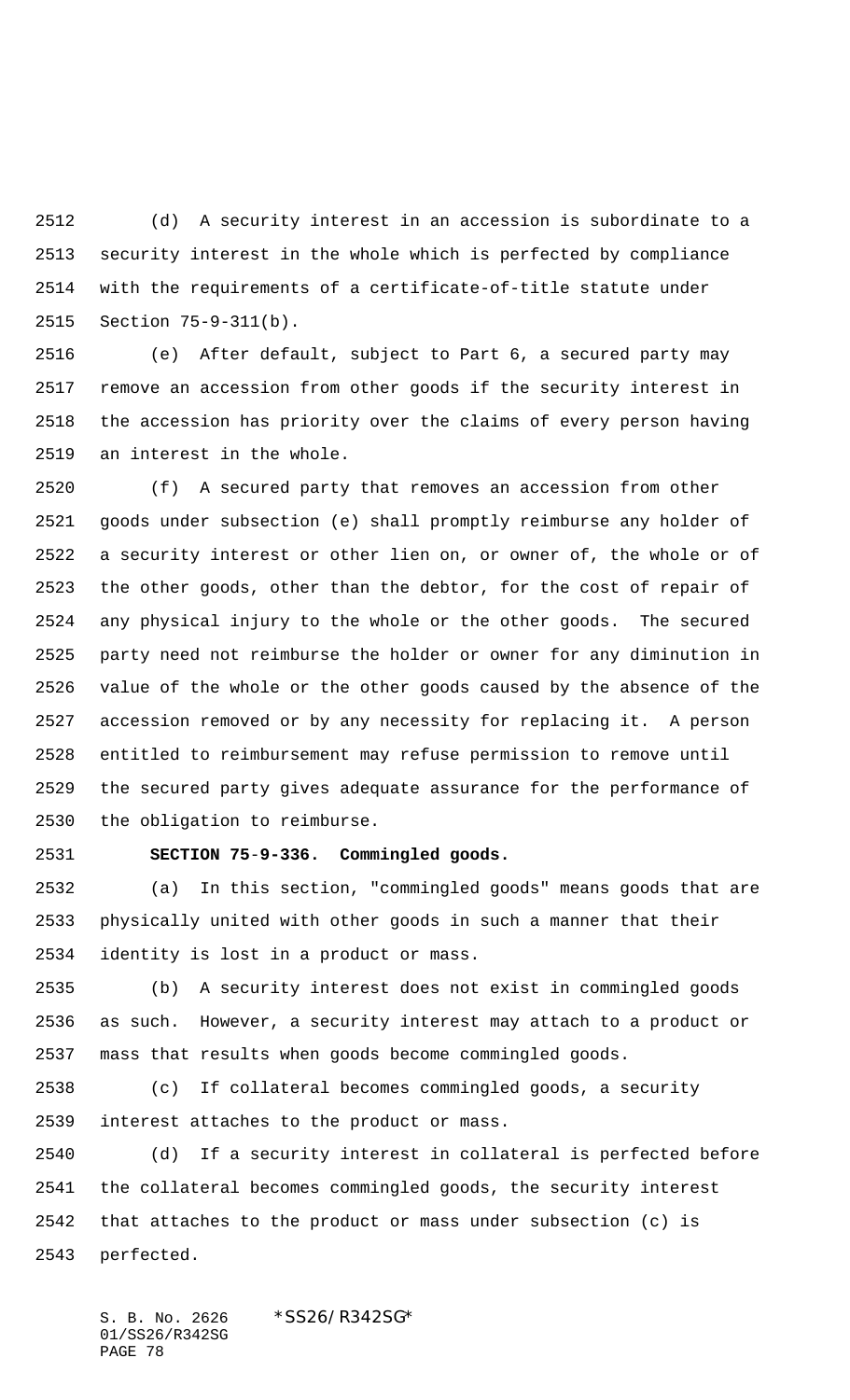(e) Except as otherwise provided in subsection (f), the other provisions of this part determine the priority of a security interest that attaches to the product or mass under subsection (c).

 (f) If more than one (1) security interest attaches to the product or mass under subsection (c), the following rules determine priority:

 (1) A security interest that is perfected under subsection (d) has priority over a security interest that is unperfected at the time the collateral becomes commingled goods.

 (2) If more than one (1) security interest is perfected under subsection (d), the security interests rank equally in proportion to the value of the collateral at the time it became commingled goods.

 **SECTION 75**-**9-337. Priority of security interests in goods covered by certificate of title.** If, while a security interest in goods is perfected by any method under the law of another jurisdiction, this state issues a certificate of title that does not show that the goods are subject to the security interest or contain a statement that they may be subject to security interests not shown on the certificate:

 (1) A buyer of the goods, other than a person in the business of selling goods of that kind, takes free of the security interest if the buyer gives value and receives delivery of the goods after issuance of the certificate and without knowledge of the security interest; and

 (2) The security interest is subordinate to a conflicting security interest in the goods that attaches, and is perfected under Section 75-9-311(b), after issuance of the certificate and without the conflicting secured party's knowledge of the security interest.

S. B. No. 2626 \*SS26/R342SG\* 01/SS26/R342SG PAGE 79 **SECTION 75**-**9-338. Priority of security interest or agricultural lien perfected by filed financing statement providing**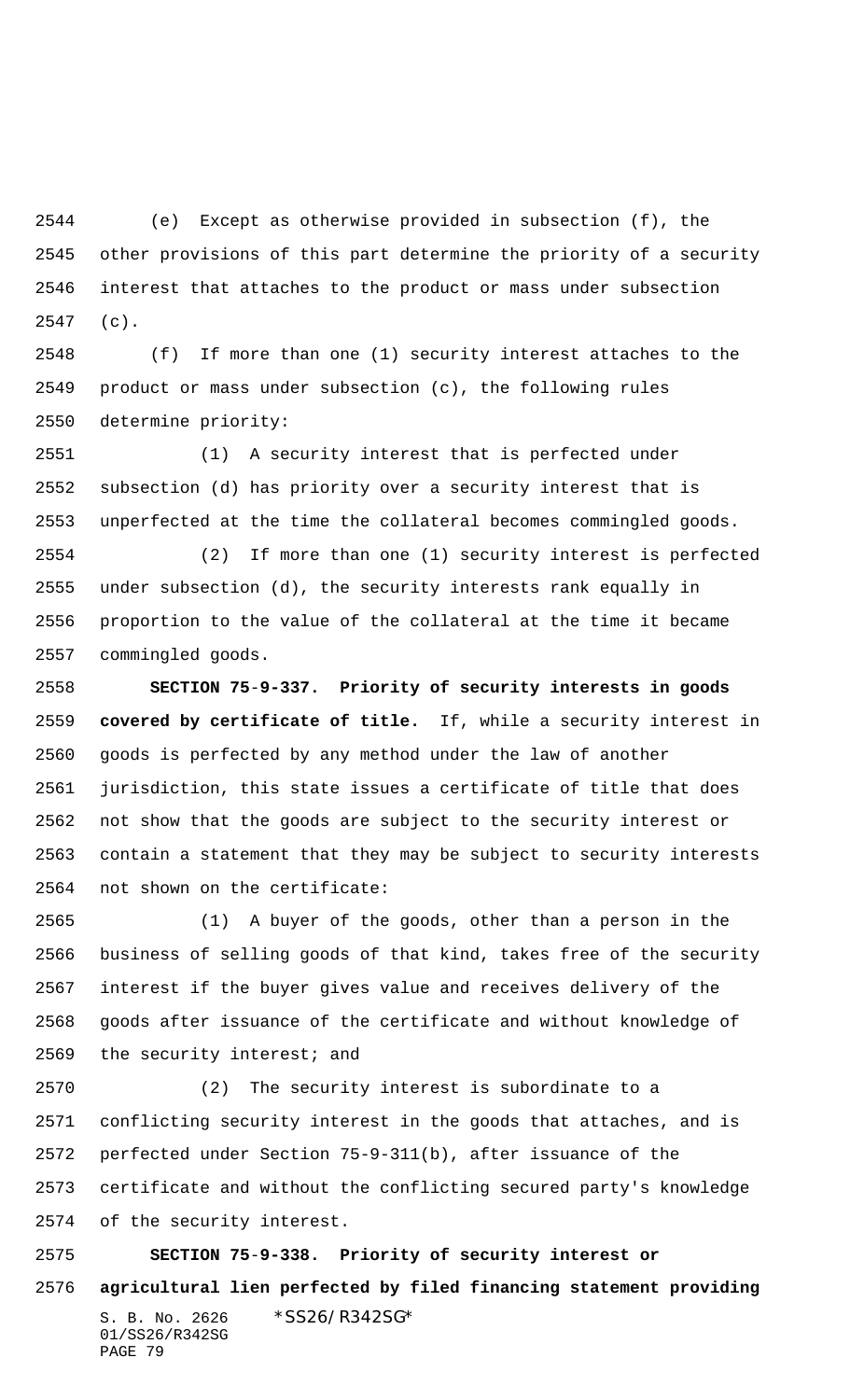**certain incorrect information.** If a security interest or agricultural lien is perfected by a filed financing statement providing information described in Section 75-9-516(b)(5) which is incorrect at the time the financing statement is filed:

 (1) The security interest or agricultural lien is subordinate to a conflicting perfected security interest in the collateral to the extent that the holder of the conflicting security interest gives value in reasonable reliance upon the incorrect information; and

 (2) A purchaser, other than a secured party, of the collateral takes free of the security interest or agricultural lien to the extent that, in reasonable reliance upon the incorrect information, the purchaser gives value and, in the case of chattel paper, documents, goods, instruments, or a security certificate, receives delivery of the collateral.

 **SECTION 75**-**9-339. Priority subject to subordination.** This article does not preclude subordination by agreement by a person entitled to priority.

SUBPART 4. RIGHTS OF BANK

 **SECTION 75**-**9-340. Effectiveness of right of recoupment or set-off against deposit account.**

 (a) Except as otherwise provided in subsection (c), a bank with which a deposit account is maintained may exercise any right of recoupment or set-off against a secured party that holds a security interest in the deposit account.

 (b) Except as otherwise provided in subsection (c), the application of this article to a security interest in a deposit account does not affect a right of recoupment or set-off of the secured party as to a deposit account maintained with the secured party.

S. B. No. 2626 \*SS26/R342SG\* 01/SS26/R342SG PAGE 80 (c) The exercise by a bank of a set-off against a deposit account is ineffective against a secured party that holds a security interest in the deposit account which is perfected by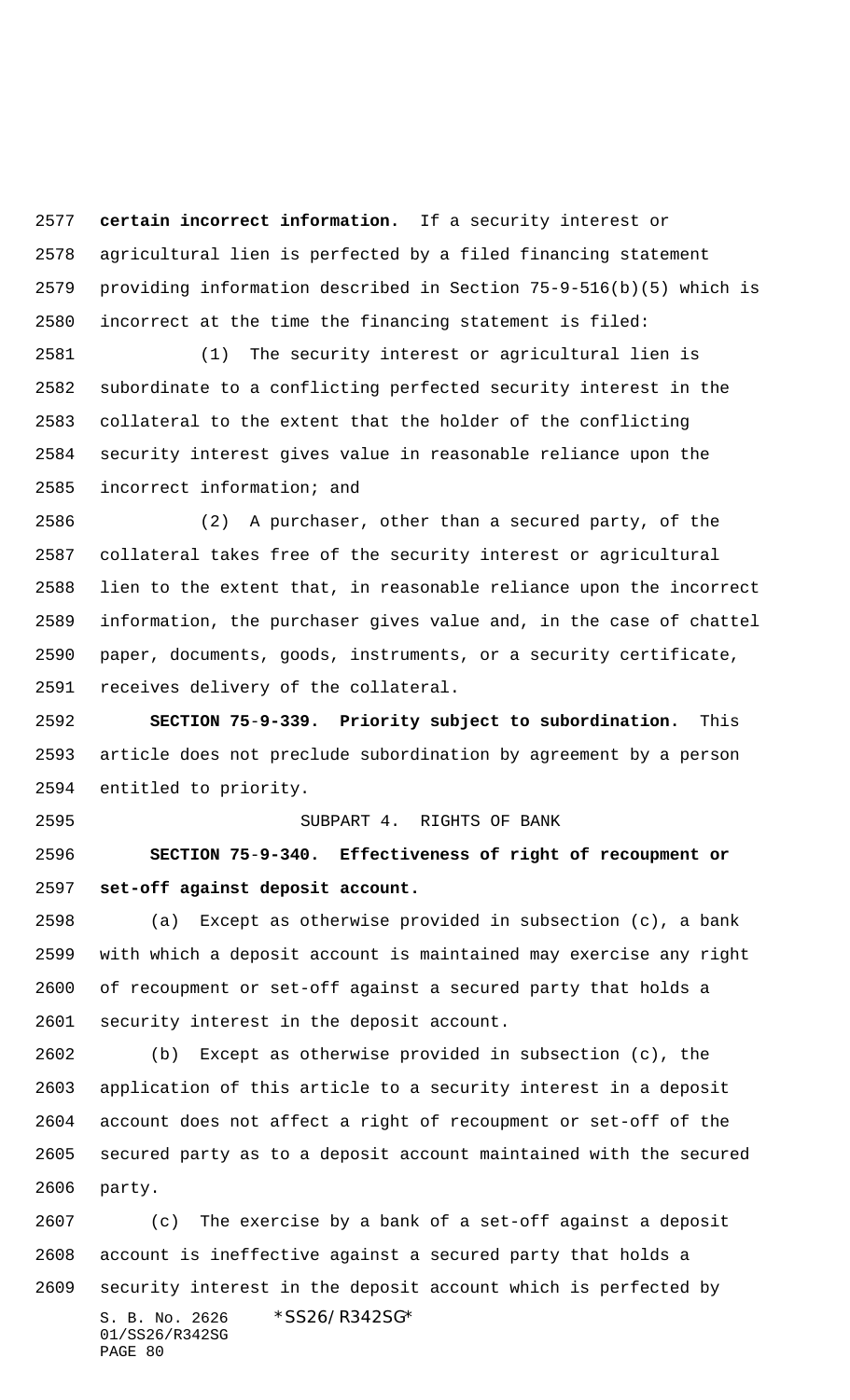control under Section 75-9-104(a)(3), if the set-off is based on a claim against the debtor.

 **SECTION 75**-**9-341. Bank's rights and duties with respect to deposit account.** Except as otherwise provided in Section 75-9-340(c), and unless the bank otherwise agrees in an authenticated record, a bank's rights and duties with respect to a deposit account maintained with the bank are not terminated, suspended, or modified by:

 (1) The creation, attachment, or perfection of a security interest in the deposit account;

 (2) The bank's knowledge of the security interest; or (3) The bank's receipt of instructions from the secured party.

 **SECTION 75**-**9-342. Bank's right to refuse to enter into or disclose existence of control agreement.** This article does not require a bank to enter into an agreement of the kind described in Section 75-9-104(a)(2), even if its customer so requests or directs. A bank that has entered into such an agreement is not required to confirm the existence of the agreement to another person unless requested to do so by its customer.

### **PART 4**

## **RIGHTS OF THIRD PARTIES**

**SECTION 75**-**9-401. Alienability of debtor's rights.**

 (a) Except as otherwise provided in subsection (b) and Sections 75-9-406, 75-9-407, 75-9-408, and 75-9-409, whether a debtor's rights in collateral may be voluntarily or involuntarily transferred is governed by law other than this article.

 (b) An agreement between the debtor and secured party which prohibits a transfer of the debtor's rights in collateral or makes the transfer a default does not prevent the transfer from taking effect.

 **SECTION 75**-**9-402. Secured party not obligated on contract of debtor or in tort.** The existence of a security interest,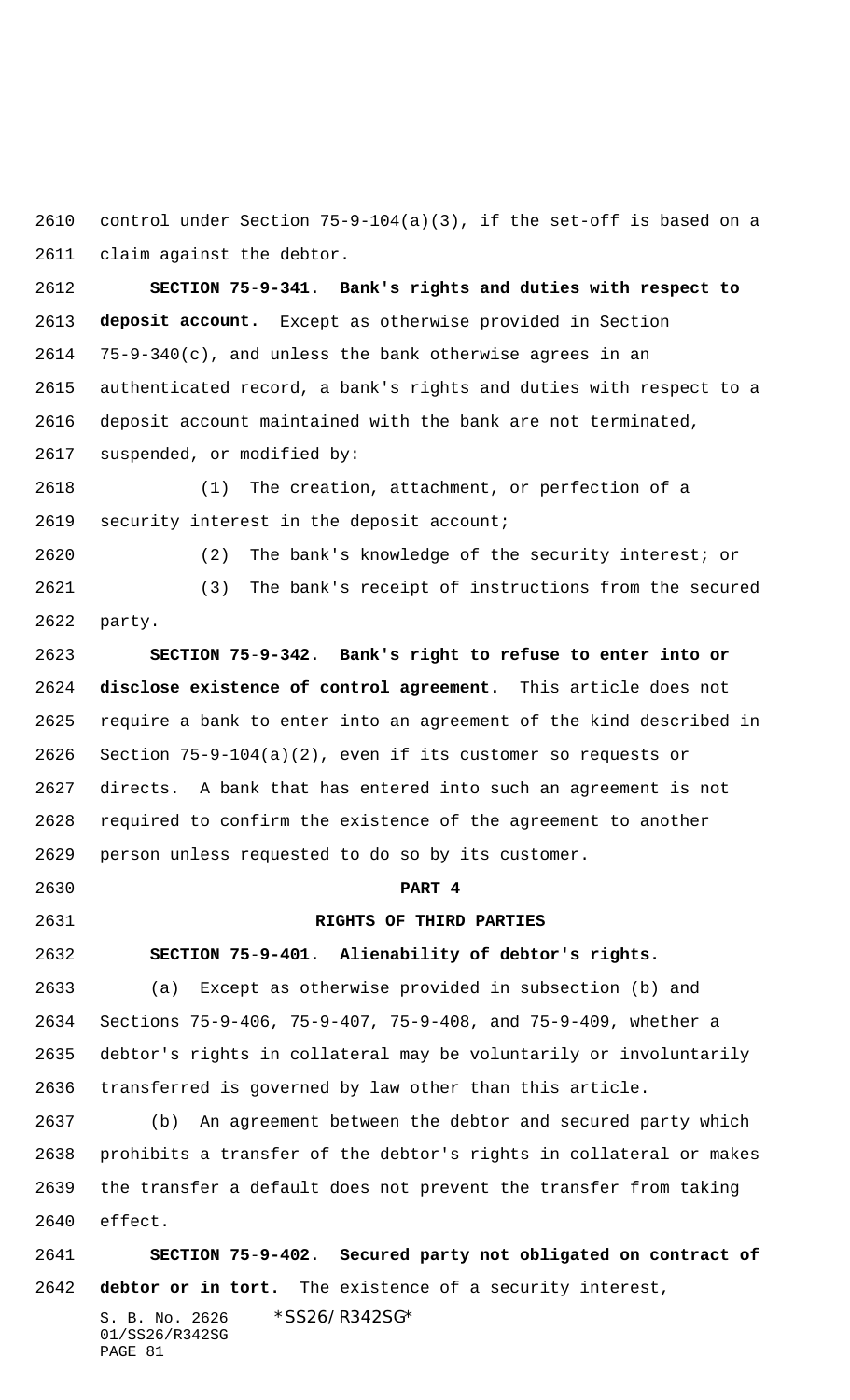agricultural lien, or authority given to a debtor to dispose of or use collateral, without more, does not subject a secured party to liability in contract or tort for the debtor's acts or omissions.

 **SECTION 75**-**9-403. Agreement not to assert defenses against assignee.**

 (a) In this section, "value" has the meaning provided in Section 75-3-303(a).

 (b) Except as otherwise provided in this section, an agreement between an account debtor and an assignor not to assert against an assignee any claim or defense that the account debtor may have against the assignor is enforceable by an assignee that takes an assignment:

(1) For value;

(2) In good faith;

 (3) Without notice of a claim of a property or possessory right to the property assigned; and

 (4) Without notice of a defense or claim in recoupment of the type that may be asserted against a person entitled to enforce a negotiable instrument under Section 75-3-305(a).

 (c) Subsection (b) does not apply to defenses of a type that may be asserted against a holder in due course of a negotiable instrument under Section 75-3-305(b).

 (d) In a consumer transaction, if a record evidences the account debtor's obligation, law other than this article requires that the record include a statement to the effect that the rights of an assignee are subject to claims or defenses that the account debtor could assert against the original obligee, and the record does not include such a statement:

 (1) The record has the same effect as if the record 2672 included such a statement; and

 (2) The account debtor may assert against an assignee those claims and defenses that would have been available if the record included such a statement.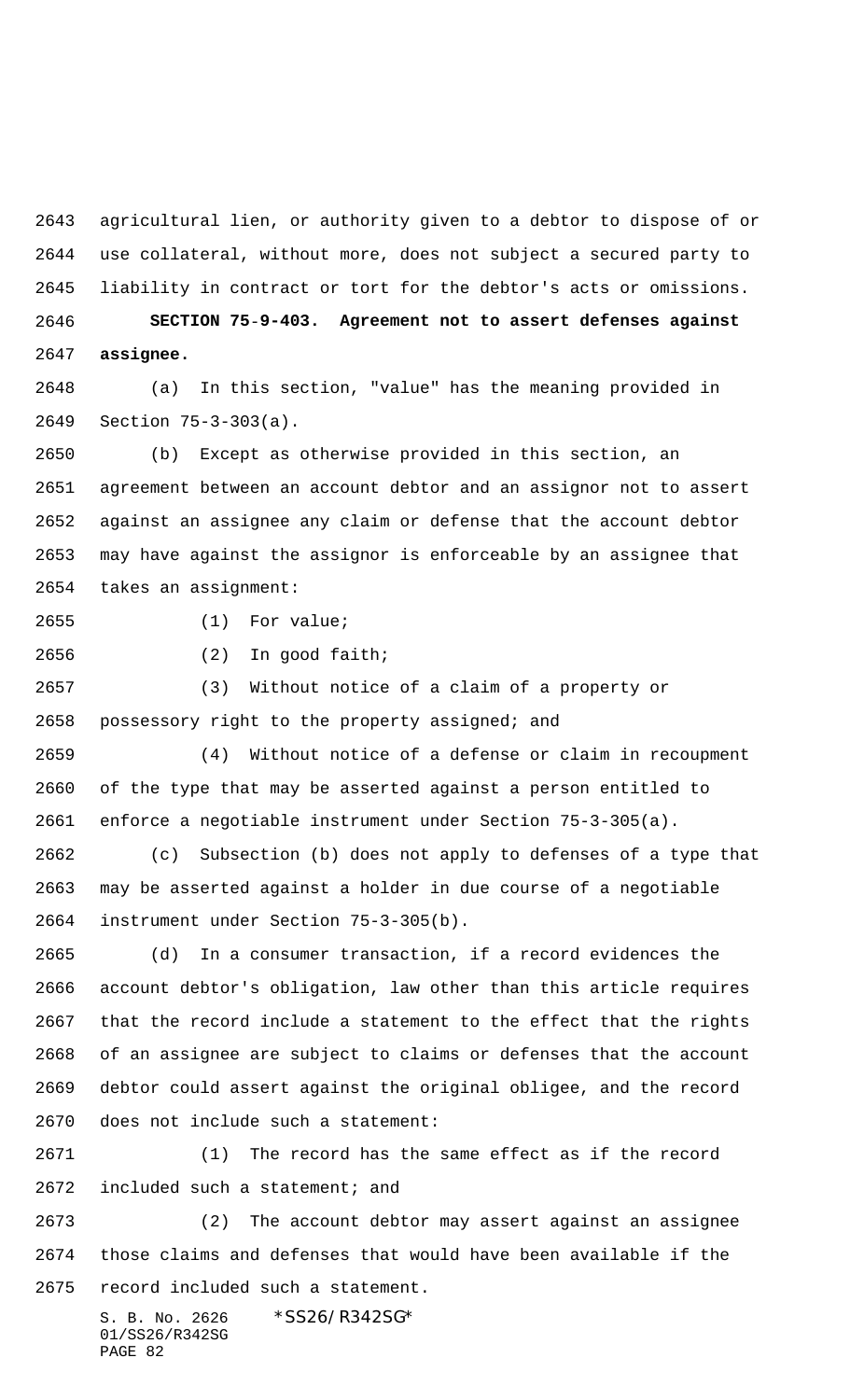(e) This section is subject to law other than this article which establishes a different rule for an account debtor who is an individual and who incurred the obligation primarily for personal, family, or household purposes.

 (f) Except as otherwise provided in subsection (d), this section does not displace law other than this article which gives effect to an agreement by an account debtor not to assert a claim or defense against an assignee.

 **SECTION 75**-**9-404. Rights acquired by assignee; claims and defenses against assignee.**

 (a) Unless an account debtor has made an enforceable agreement not to assert defenses or claims, and subject to subsections (b) through (e), the rights of an assignee are subject to:

 (1) All terms of the agreement between the account debtor and assignor and any defense or claim in recoupment arising from the transaction that gave rise to the contract; and

 (2) Any other defense or claim of the account debtor against the assignor which accrues before the account debtor receives a notification of the assignment authenticated by the assignor or the assignee.

 (b) Subject to subsection (c) and except as otherwise provided in subsection (d), the claim of an account debtor against an assignor may be asserted against an assignee under subsection (a) only to reduce the amount the account debtor owes.

 (c) This section is subject to law other than this article which establishes a different rule for an account debtor who is an individual and who incurred the obligation primarily for personal, family, or household purposes.

S. B. No. 2626 \*SS26/R342SG\* 01/SS26/R342SG PAGE 83 (d) In a consumer transaction, if a record evidences the account debtor's obligation, law other than this article requires that the record include a statement to the effect that the account debtor's recovery against an assignee with respect to claims and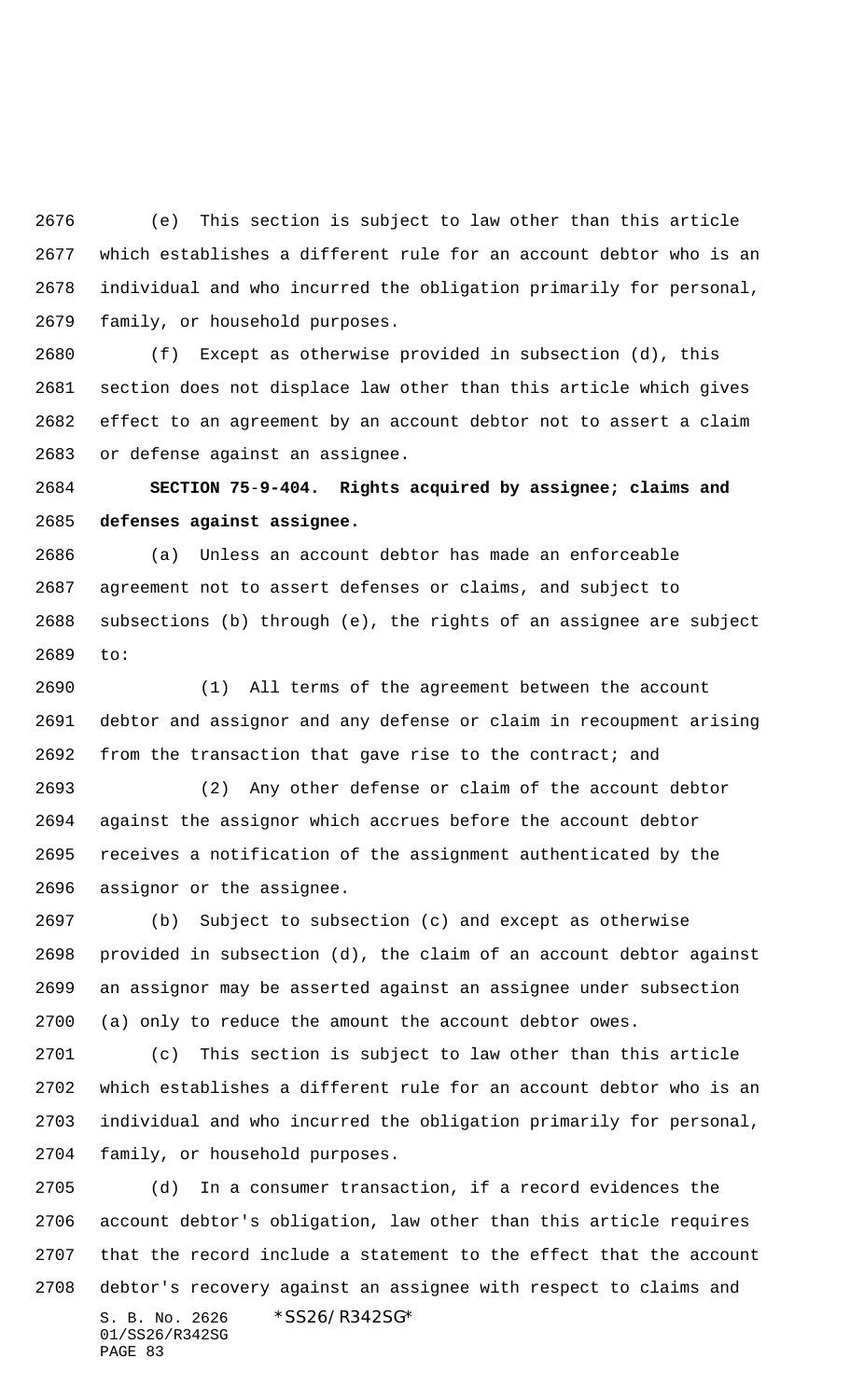defenses against the assignor may not exceed amounts paid by the account debtor under the record, and the record does not include such a statement, the extent to which a claim of an account debtor against the assignor may be asserted against an assignee is determined as if the record included such a statement.

 (e) This section does not apply to an assignment of a health-care-insurance receivable.

# **SECTION 75**-**9-405. Modification of assigned contract.**

 (a) A modification of or substitution for an assigned contract is effective against an assignee if made in good faith. The assignee acquires corresponding rights under the modified or substituted contract. The assignment may provide that the modification or substitution is a breach of contract by the assignor. This subsection is subject to subsections (b) through (d).

(b) Subsection (a) applies to the extent that:

 (1) The right to payment or a part thereof under an assigned contract has not been fully earned by performance; or

 (2) The right to payment or a part thereof has been fully earned by performance and the account debtor has not received notification of the assignment under Section 75-9-406(a).

 (c) This section is subject to law other than this article which establishes a different rule for an account debtor who is an individual and who incurred the obligation primarily for personal, family, or household purposes.

 (d) This section does not apply to an assignment of a health-care-insurance receivable.

 **SECTION 75**-**9-406. Discharge of account debtor; notification of assignment; identification and proof of assignment; restrictions on assignment of accounts, chattel paper, payment intangibles, and promissory notes ineffective.** (a) Subject to subsections (b) through (i), an account debtor on an account, chattel paper, or a payment intangible may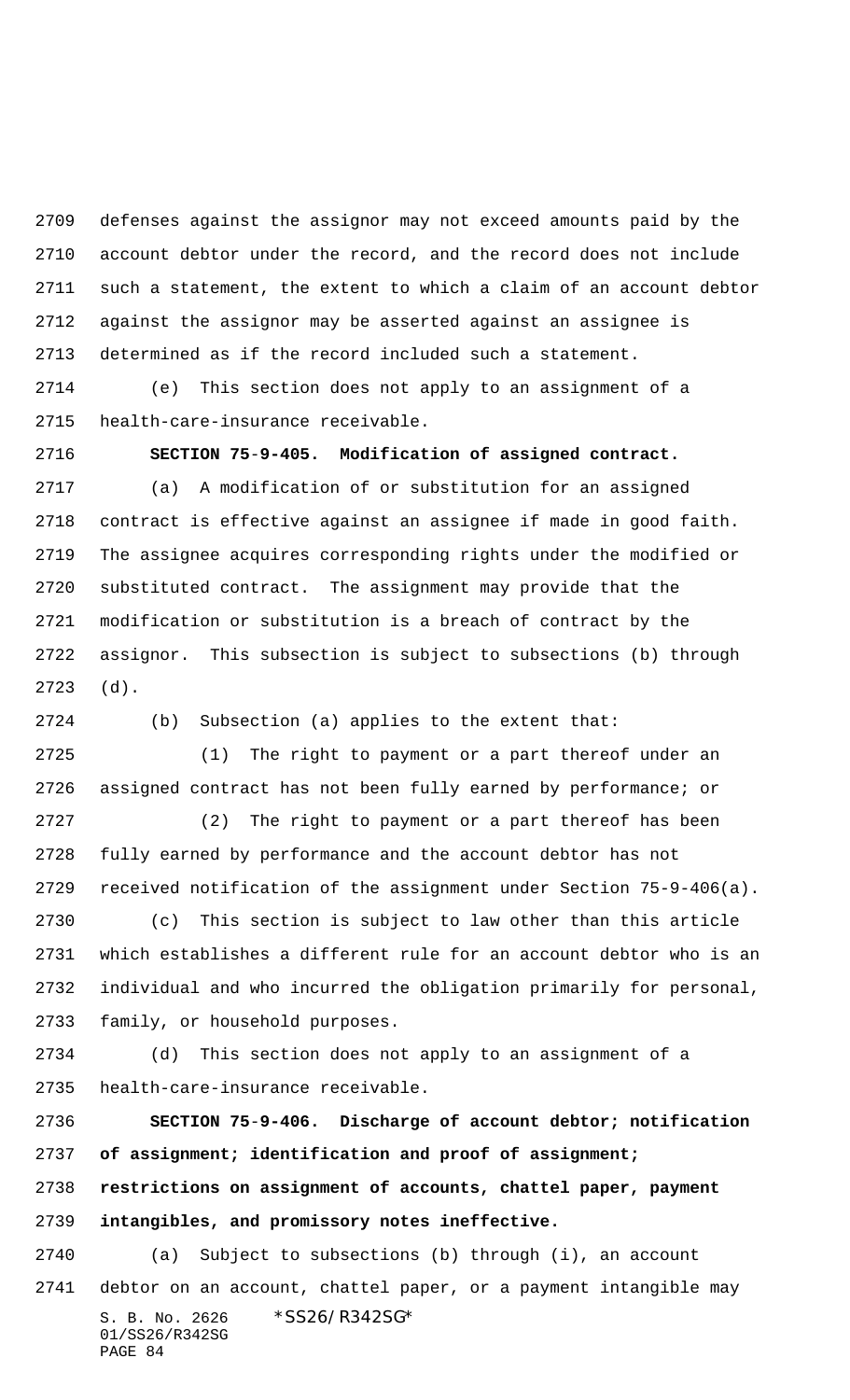discharge its obligation by paying the assignor until, but not after, the account debtor receives a notification, authenticated by the assignor or the assignee, that the amount due or to become due has been assigned and that payment is to be made to the assignee. After receipt of the notification, the account debtor may discharge its obligation by paying the assignee and may not discharge the obligation by paying the assignor.

 (b) Subject to subsection (h), notification is ineffective under subsection (a):

 (1) If it does not reasonably identify the rights assigned;

 (2) To the extent that an agreement between an account debtor and a seller of a payment intangible limits the account debtor's duty to pay a person other than the seller and the limitation is effective under law other than this article; or

 (3) At the option of an account debtor, if the notification notifies the account debtor to make less than the full amount of any installment or other periodic payment to the assignee, even if:

 (A) Only a portion of the account, chattel paper, or payment intangible has been assigned to that assignee;

 (B) A portion has been assigned to another assignee; or

 (C) The account debtor knows that the assignment to that assignee is limited.

 (c) Subject to subsection (h), if requested by the account debtor, an assignee shall seasonably furnish reasonable proof that the assignment has been made. Unless the assignee complies, the account debtor may discharge its obligation by paying the assignor, even if the account debtor has received a notification under subsection (a).

S. B. No. 2626 \*SS26/R342SG\* 01/SS26/R342SG PAGE 85 (d) Except as otherwise provided in subsection (e) and Sections 75-2A-303 and 75-9-407, and subject to subsection (h), a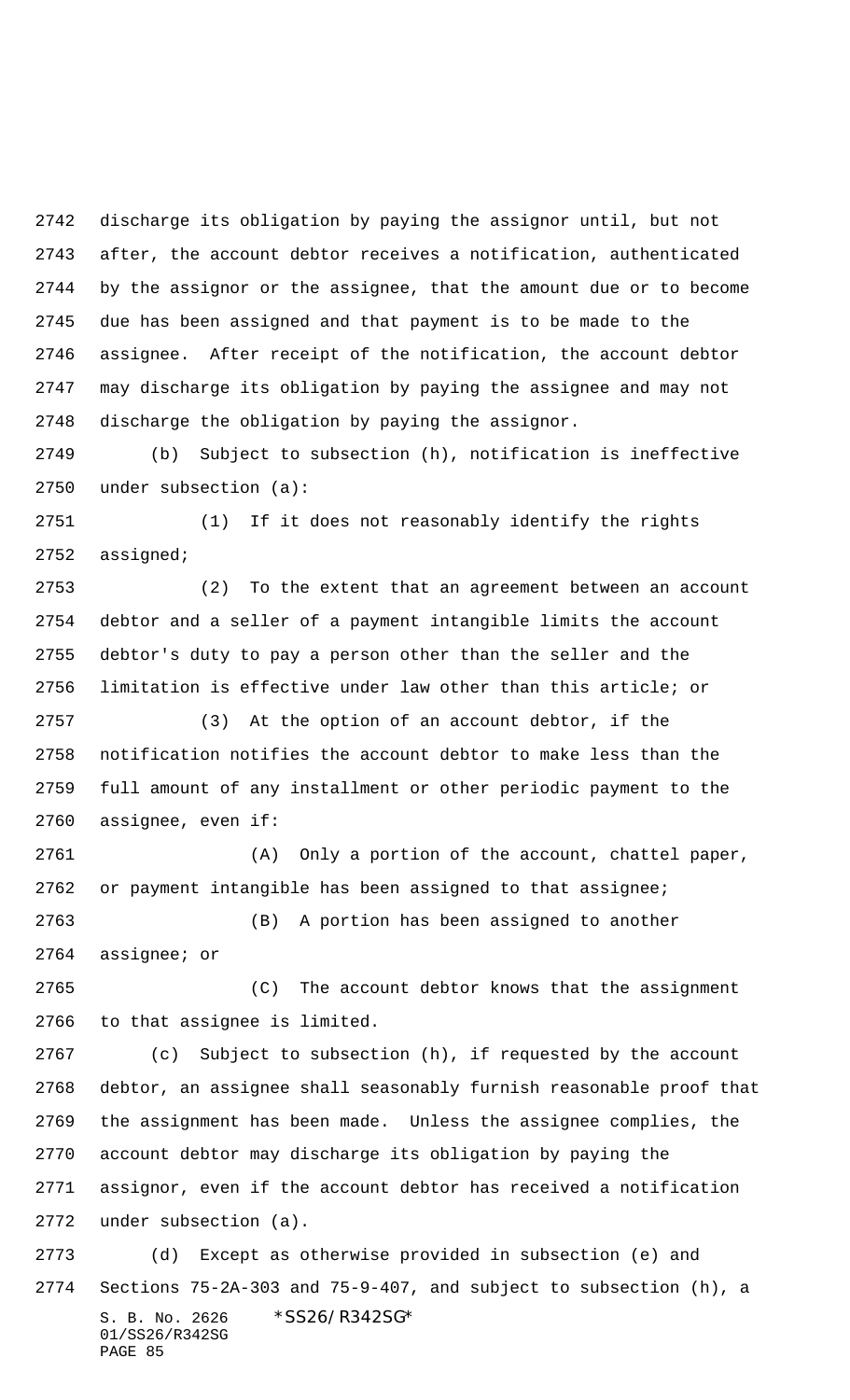term in an agreement between an account debtor and an assignor or in a promissory note is ineffective to the extent that it:

 (1) Prohibits, restricts, or requires the consent of the account debtor or person obligated on the promissory note to the assignment or transfer of, or the creation, attachment, perfection or enforcement of a security interest in, the account, chattel paper, payment intangible, or promissory note; or

 (2) Provides that the assignment or transfer or the creation, attachment, perfection, or enforcement of the security interest may give rise to a default, breach, right of recoupment, claim, defense, termination, right of termination, or remedy under the account, chattel paper, payment intangible, or promissory note.

 (e) Subsection (d) does not apply to the sale of a payment intangible or promissory note.

 (f) Except as otherwise provided in Sections 75-2A-303 and 75-9-407 and subject to subsections (h) and (i), a rule of law, statute or regulation that prohibits, restricts, or requires the consent of a government, governmental body or official, or account debtor to the assignment or transfer of, or creation of a security interest in, an account or chattel paper is ineffective to the extent that the rule of law, statute, or regulation:

 (1) Prohibits, restricts, or requires the consent of the government, governmental body or official, or account debtor to the assignment or transfer of, or the creation, attachment, perfection, or enforcement of a security interest in the account or chattel paper; or

 (2) Provides that the assignment or transfer or the creation, attachment, perfection, or enforcement of the security interest may give rise to a default, breach, right of recoupment, claim, defense, termination, right of termination, or remedy under the account or chattel paper.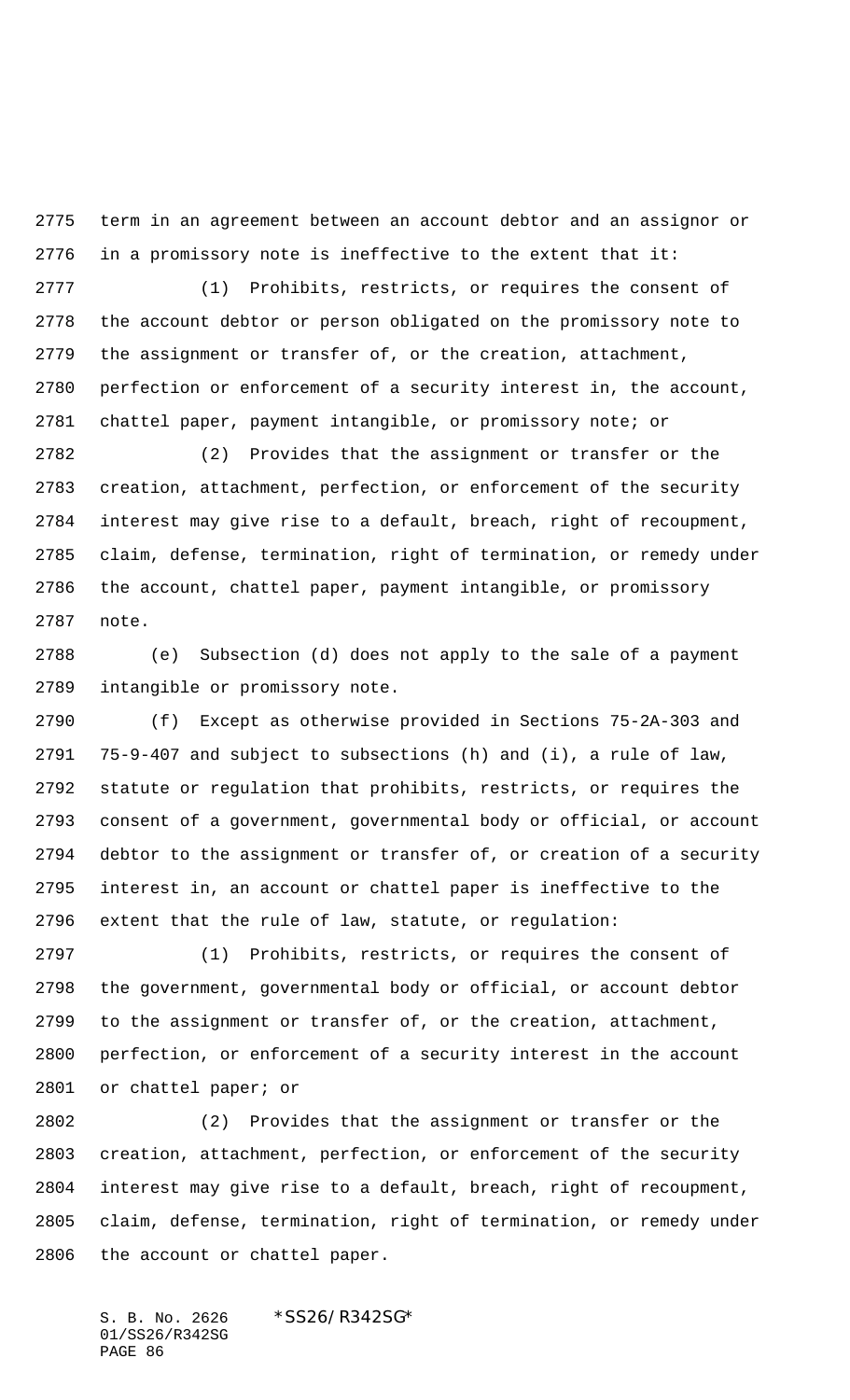(g) Subject to subsection (h), an account debtor may not waive or vary its option under subsection (b)(3).

 (h) This section is subject to law other than this article which establishes a different rule for an account debtor who is an individual and who incurred the obligation primarily for personal, family, or household purposes.

 (i) This section does not apply to an assignment of a health-care-insurance receivable.

 (j) This section prevails over any inconsistent provision of an existing or future statute, rule or regulation of this state unless the provision is contained in a statute of this state, refers expressly to this section, and states that the provision prevails over this section.

 **SECTION 75**-**9-407. Restrictions on creation or enforcement of security interest in leasehold interest or in lessor's residual interest.**

 (a) Except as otherwise provided in subsection (b), a term in a lease agreement is ineffective to the extent that it:

 (1) Prohibits, restricts, or requires the consent of a party to the lease to the assignment or transfer of, or the creation, attachment, perfection, or enforcement of a security interest in, an interest of a party under the lease contract or in the lessor's residual interest in the goods; or

 (2) Provides that the assignment or transfer or the creation, attachment, perfection, or enforcement of the security interest may give rise to a default, breach, right of recoupment, claim, defense, termination, right of termination, or remedy under the lease.

 (b) Except as otherwise provided in Section 75-2A-303(7), a term described in subsection (a)(2) is effective to the extent that there is:

S. B. No. 2626 \*SS26/R342SG\* 01/SS26/R342SG PAGE 87 (1) A transfer by the lessee of the lessee's right of possession or use of the goods in violation of the term; or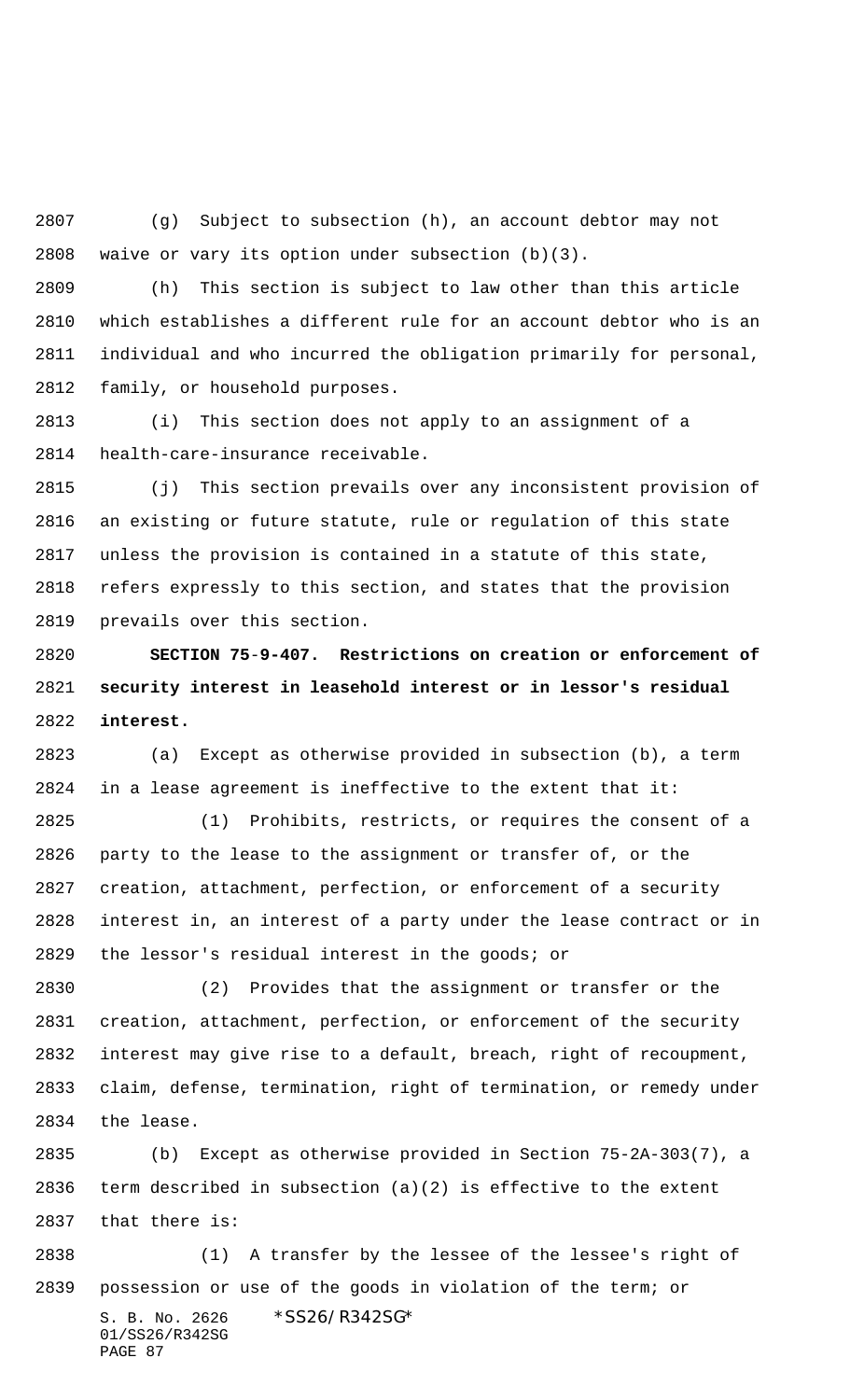(2) A delegation of a material performance of either party to the lease contract in violation of the term.

 (c) The creation, attachment, perfection, or enforcement of a security interest in the lessor's interest under the lease contract or the lessor's residual interest in the goods is not a transfer that materially impairs the lessee's prospect of obtaining return performance or materially changes the duty of or materially increases the burden or risk imposed on the lessee within the purview of Section 75-2A-303(4) unless, and then only to the extent that, enforcement actually results in a delegation of material performance of the lessor.

 **SECTION 75**-**9-408. Restrictions on assignment of promissory notes, health-care-insurance receivables, and certain general intangibles ineffective.**

 (a) Except as otherwise provided in subsection (b), a term in a promissory note or in an agreement between an account debtor and a debtor which relates to a health-care-insurance receivable or a general intangible, including a contract, permit, license, or franchise, and which term prohibits, restricts, or requires the consent of the person obligated on the promissory note or the account debtor to, the assignment or transfer of, or creation, attachment, or perfection of a security interest in, the promissory note, health-care-insurance receivable, or general intangible, is ineffective to the extent that the term:

 (1) Would impair the creation, attachment, or perfection of a security interest; or

 (2) Provides that the assignment or transfer or the creation, attachment, or perfection of the security interest may give rise to a default, breach, right of recoupment, claim, defense, termination, right of termination, or remedy under the promissory note, health-care-insurance receivable, or general intangible.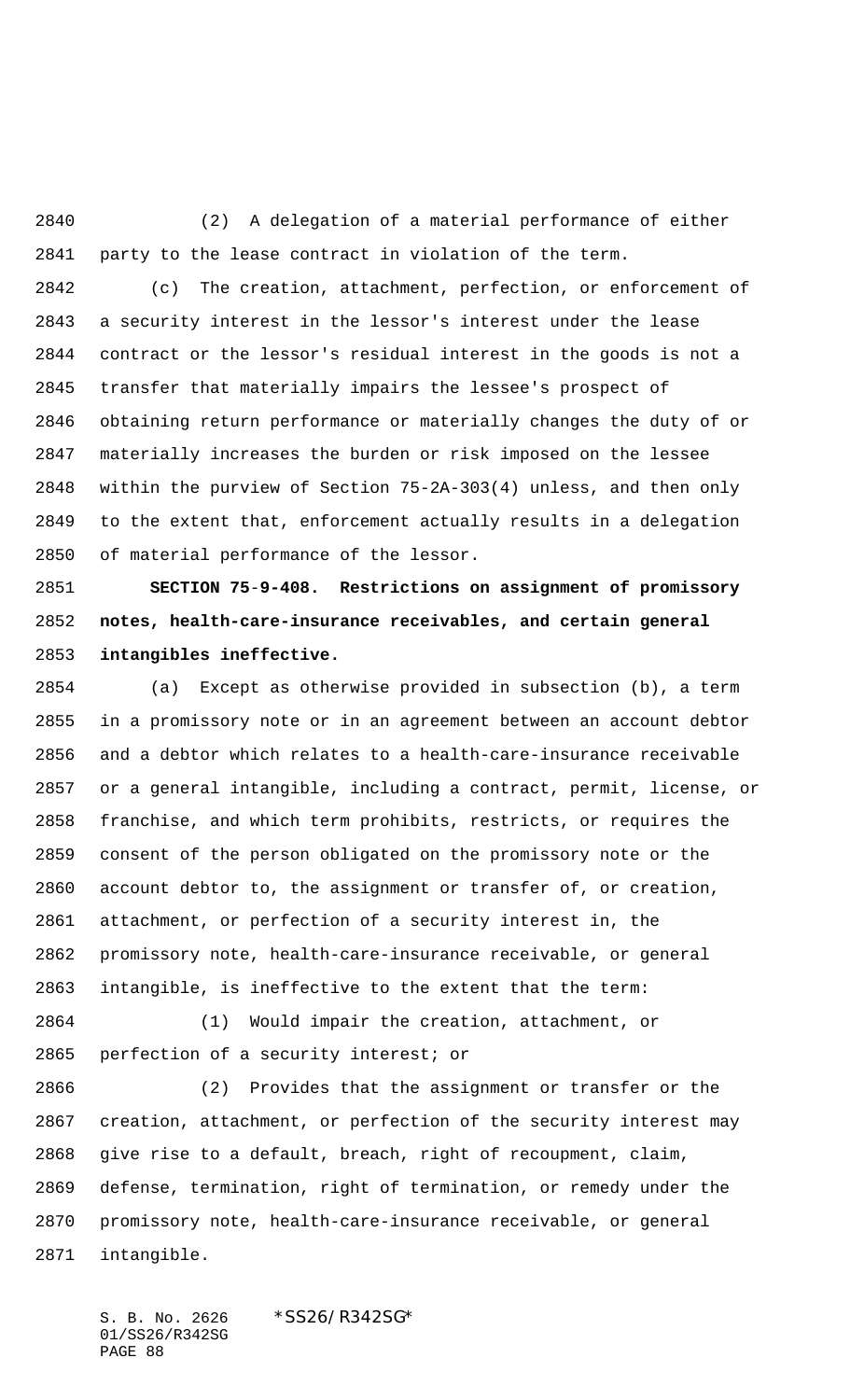(b) Subsection (a) applies to a security interest in a payment intangible or promissory note only if the security interest arises out of a sale of the payment intangible or promissory note.

 (c) A rule of law, statute, or regulation that prohibits, restricts, or requires the consent of a government, governmental body or official, person obligated on a promissory note, or account debtor to the assignment or transfer of, or creation of a security interest in, a promissory note, health-care-insurance receivable, or general intangible, including a contract, permit, license, or franchise between an account debtor and a debtor, is ineffective to the extent that the rule of law, statute, or regulation:

 (1) Would impair the creation, attachment, or perfection of a security interest; or

 (2) Provides that the assignment or transfer or the creation, attachment, or perfection of the security interest may give rise to a default, breach, right of recoupment, claim, defense, termination, right of termination, or remedy under the promissory note, health-care-insurance receivable, or general intangible.

 (d) To the extent that a term in a promissory note or in an agreement between an account debtor and a debtor which relates to a health-care-insurance receivable or general intangible or a rule of law, statute, or regulation described in subsection (c) would be effective under law other than this article but is ineffective under subsection (a) or (c), the creation, attachment, or perfection of a security interest in the promissory note, health-care-insurance receivable, or general intangible:

 (1) Is not enforceable against the person obligated on the promissory note or the account debtor;

 (2) Does not impose a duty or obligation on the person obligated on the promissory note or the account debtor;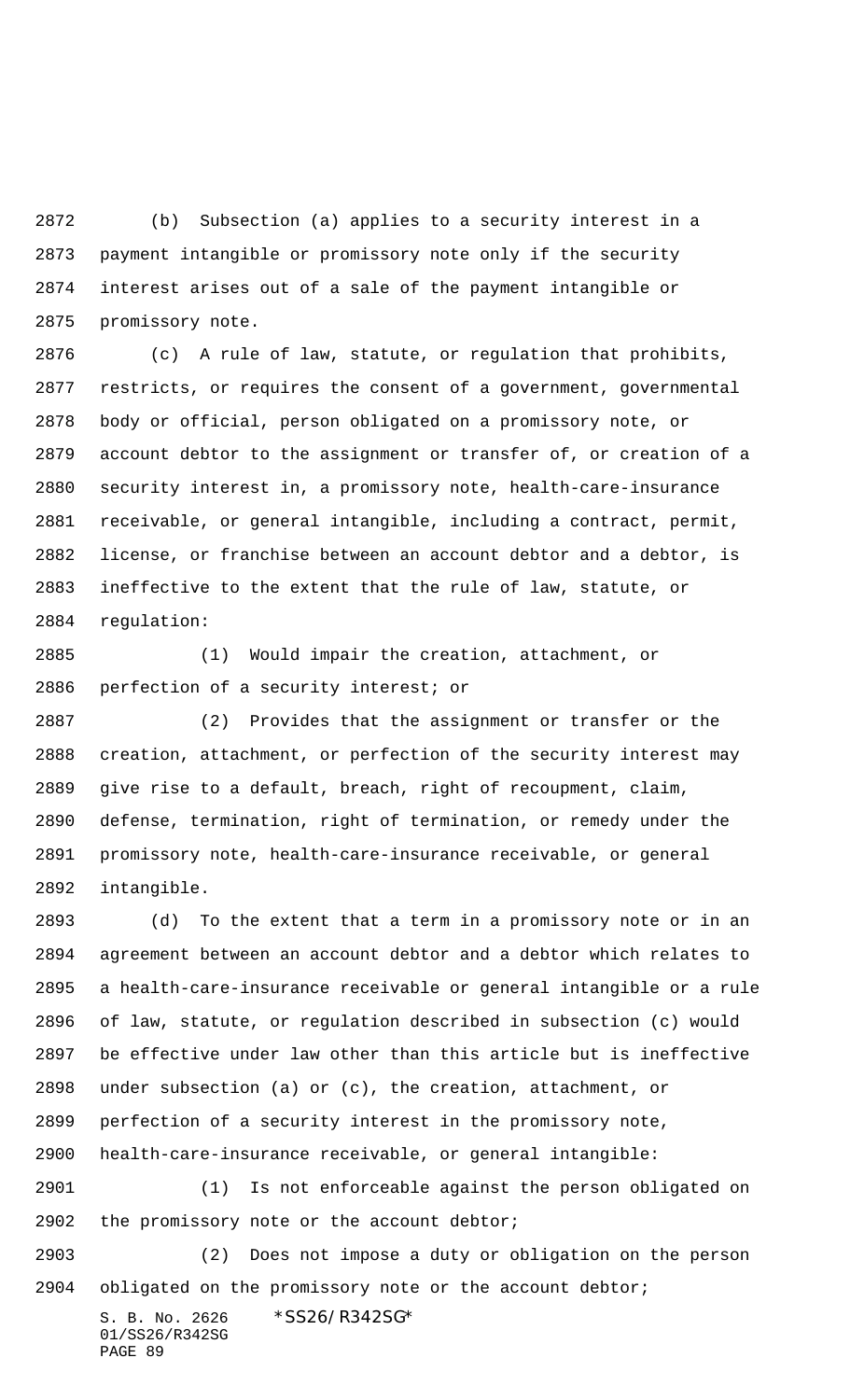(3) Does not require the person obligated on the promissory note or the account debtor to recognize the security interest, pay or render performance to the secured party, or accept payment or performance from the secured party;

 (4) Does not entitle the secured party to use or assign the debtor's rights under the promissory note,

 health-care-insurance receivable, or general intangible, including any related information or materials furnished to the debtor in the transaction giving rise to the promissory note,

health-care-insurance receivable, or general intangible;

 (5) Does not entitle the secured party to use, assign, possess, or have access to any trade secrets or confidential information of the person obligated on the promissory note or the 2918 account debtor; and

 (6) Does not entitle the secured party to enforce the security interest in the promissory note, health-care-insurance receivable, or general intangible.

 (e) This section prevails over any inconsistent provision of an existing or future statute, rule or regulation of this state unless the provision is contained in a statute of this state, refers expressly to this section, and states that the provision prevails over this section.

 **SECTION 75**-**9-409. Restrictions on assignment of letter-of-credit rights ineffective.**

 (a) A term in a letter of credit or a rule of law, statute, regulation, custom, or practice applicable to the letter of credit which prohibits, restricts, or requires the consent of an applicant, issuer, or nominated person to a beneficiary's assignment of or creation of a security interest in a letter-of-credit right is ineffective to the extent that the term or rule of law, statute, regulation, custom, or practice: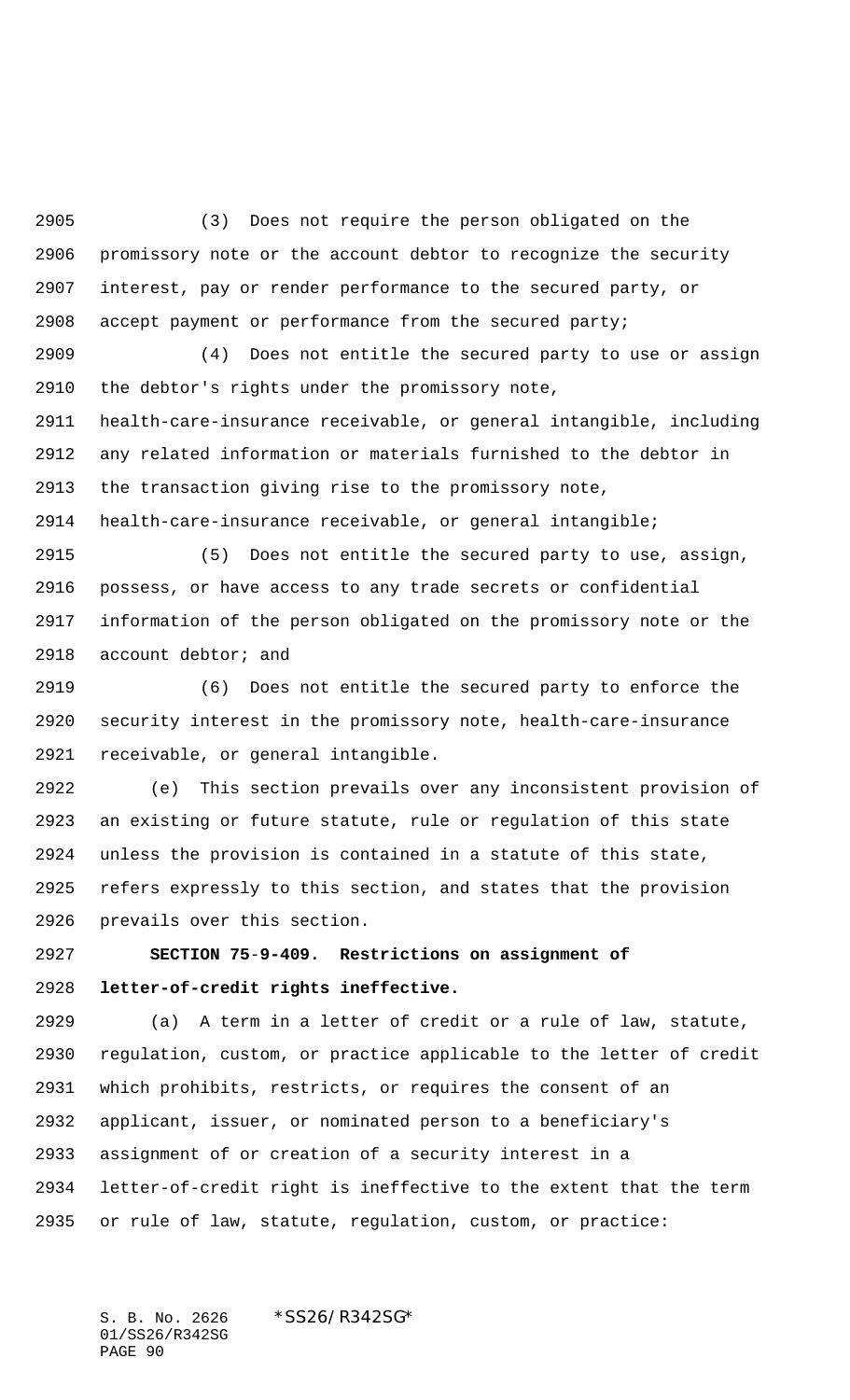(1) Would impair the creation, attachment, or perfection of a security interest in the letter-of-credit right; or

 (2) Provides that the assignment or the creation, attachment, or perfection of the security interest may give rise to a default, breach, right of recoupment, claim, defense, termination, right of termination, or remedy under the letter-of-credit right.

 (b) To the extent that a term in a letter of credit is ineffective under subsection (a) but would be effective under law other than this article or a custom or practice applicable to the letter of credit, to the transfer of a right to draw or otherwise demand performance under the letter of credit, or to the assignment of a right to proceeds of the letter of credit, the creation, attachment, or perfection of a security interest in the letter-of-credit right:

 (1) Is not enforceable against the applicant, issuer, nominated person, or transferee beneficiary;

 (2) Imposes no duties or obligations on the applicant, issuer, nominated person, or transferee beneficiary; and

 (3) Does not require the applicant, issuer, nominated person, or transferee beneficiary to recognize the security interest, pay or render performance to the secured party, or accept payment or other performance from the secured party. **PART 5 FILING** SUBPART 1. FILING OFFICE; CONTENTS AND EFFECTIVENESS OF FINANCING STATEMENT

**SECTION 75**-**9-501. Filing office.**

 (a) Except as otherwise provided in subsection (b), if the local law of this state governs perfection of a security interest or agricultural lien, the office in which to file a financing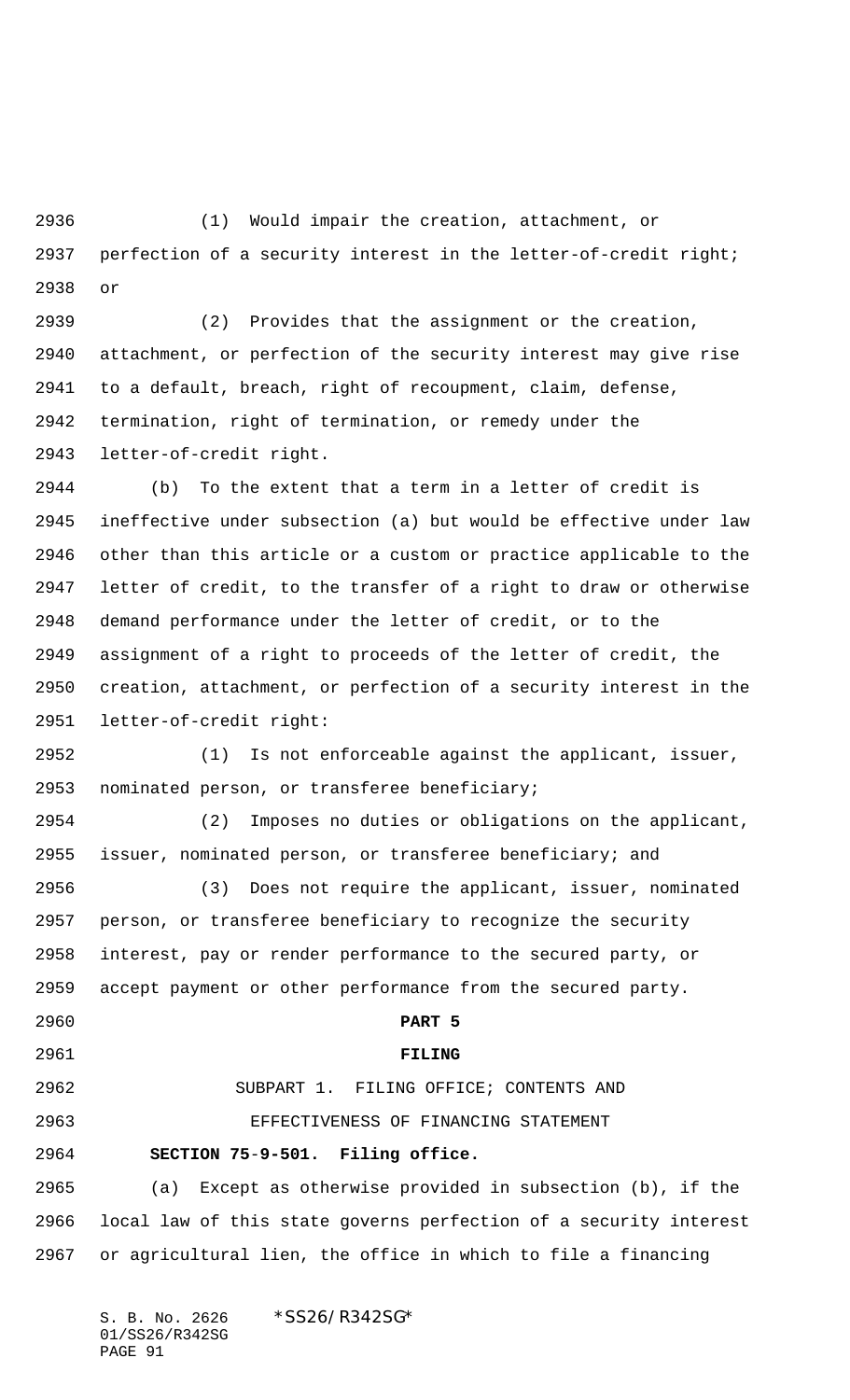statement to perfect the security interest or agricultural lien is:

 (1) The office designated for the filing or recording of a record of a mortgage on the related real property, if:

 (A) The collateral is as-extracted collateral or timber to be cut; or

 (B) The financing statement is filed as a fixture filing and the collateral is goods that are or are to become fixtures; or

 (2) The Office of the Secretary of State in all other cases, including a case in which the collateral is goods that are or are to become fixtures and the financing statement is not filed as a fixture filing.

 (b) The office in which to file a financing statement to perfect a security interest in collateral, including fixtures, of a transmitting utility is the Office of the Secretary of State. The financing statement also constitutes a fixture filing as to the collateral indicated in the financing statement which is or is to become fixtures.

 **SECTION 75**-**9-502. Contents of financing statement; record of mortgage as financing statement; time of filing financing statement.**

 (a) Subject to subsection (b), a financing statement is sufficient only if it:

(1) Provides the name of the debtor;

 (2) Provides the name of the secured party or a representative of the secured party; and

 (3) Indicates the collateral covered by the financing statement.

 (b) Except as otherwise provided in Section 75-9-501(b), to be sufficient, a financing statement that covers as-extracted collateral or timber to be cut, or which is filed as a fixture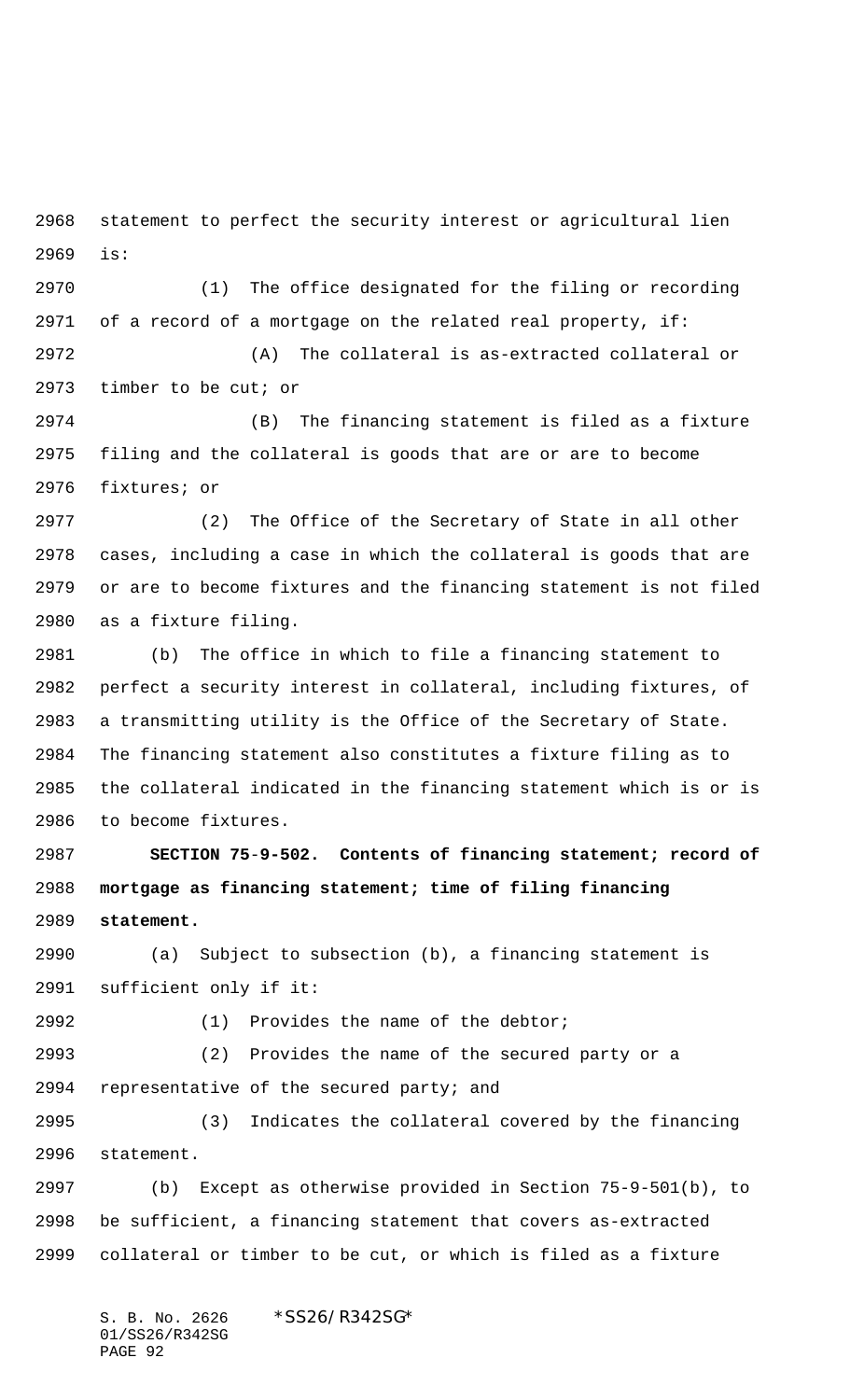filing and covers goods that are or are to become fixtures, must satisfy subsection (a) and also:

(1) Indicate that it covers this type of collateral;

 (2) Indicate that it is to be filed for record in the real property records;

 (3) Provide a description of the real property to which the collateral is related sufficient to give constructive notice of a mortgage under the law of this state if the description were contained in a record of the mortgage of the real property; and

 (4) If the debtor does not have an interest of record in the real property, provide the name of a record owner.

 (c) A record of a mortgage is effective, from the date of recording, as a financing statement filed as a fixture filing or as a financing statement covering as-extracted collateral or timber to be cut only if:

 (1) The record indicates the goods or accounts that it covers;

 (2) The goods are or are to become fixtures related to the real property described in the record or the collateral is related to the real property described in the record and is as-extracted collateral or timber to be cut;

 (3) The record satisfies the requirements for a financing statement in this section other than an indication that it is to be filed in the real property records; and

(4) The record is duly recorded.

 (d) A financing statement may be filed before a security agreement is made or a security interest otherwise attaches.

**SECTION 75**-**9-503. Name of debtor and secured party.**

 (a) A financing statement sufficiently provides the name of the debtor:

 (1) If the debtor is a registered organization, only if the financing statement provides the name of the debtor indicated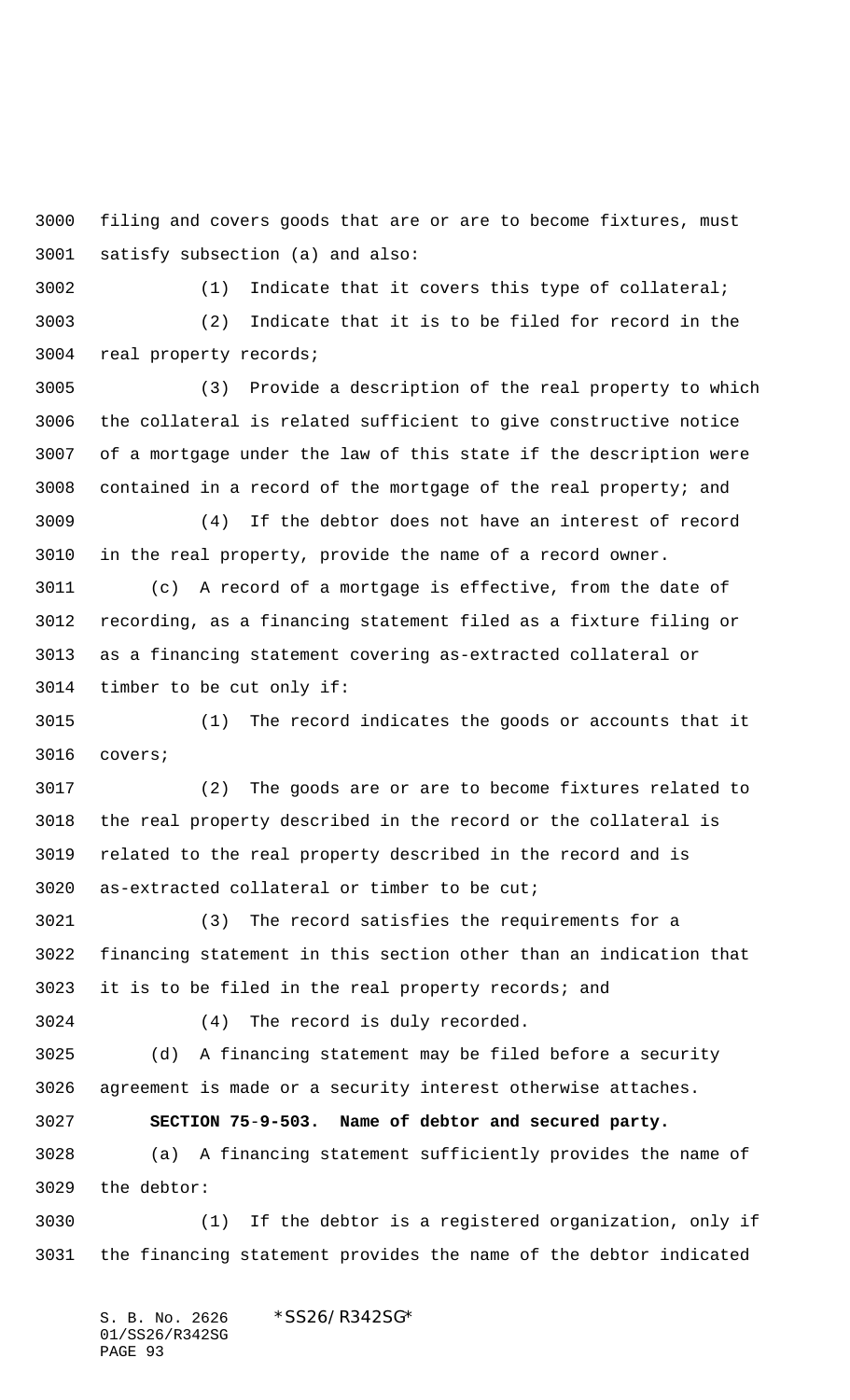on the public record of the debtor's jurisdiction of organization which shows the debtor to have been organized;

 (2) If the debtor is a decedent's estate, only if the financing statement provides the name of the decedent and indicates that the debtor is an estate;

 (3) If the debtor is a trust or a trustee acting with respect to property held in trust, only if the financing statement:

 (A) Provides the name specified for the trust in its organic documents or, if no name is specified, provides the name of the settlor and additional information sufficient to distinguish the debtor from other trusts having one or more of the same settlors; and

 (B) Indicates, in the debtor's name or otherwise, that the debtor is a trust or is a trustee acting with respect to property held in trust; and

(4) In other cases:

 (A) If the debtor has a name, only if it provides the individual or organizational name of the debtor; and

 (B) If the debtor does not have a name, only if it provides the names of the partners, members, associates, or other persons comprising the debtor.

 (b) A financing statement that provides the name of the debtor in accordance with subsection (a) is not rendered ineffective by the absence of:

(1) A trade name or other name of the debtor; or

 (2) Unless required under subsection (a)(4)(B), names of partners, members, associates, or other persons comprising the debtor.

 (c) A financing statement that provides only the debtor's trade name does not sufficiently provide the name of the debtor.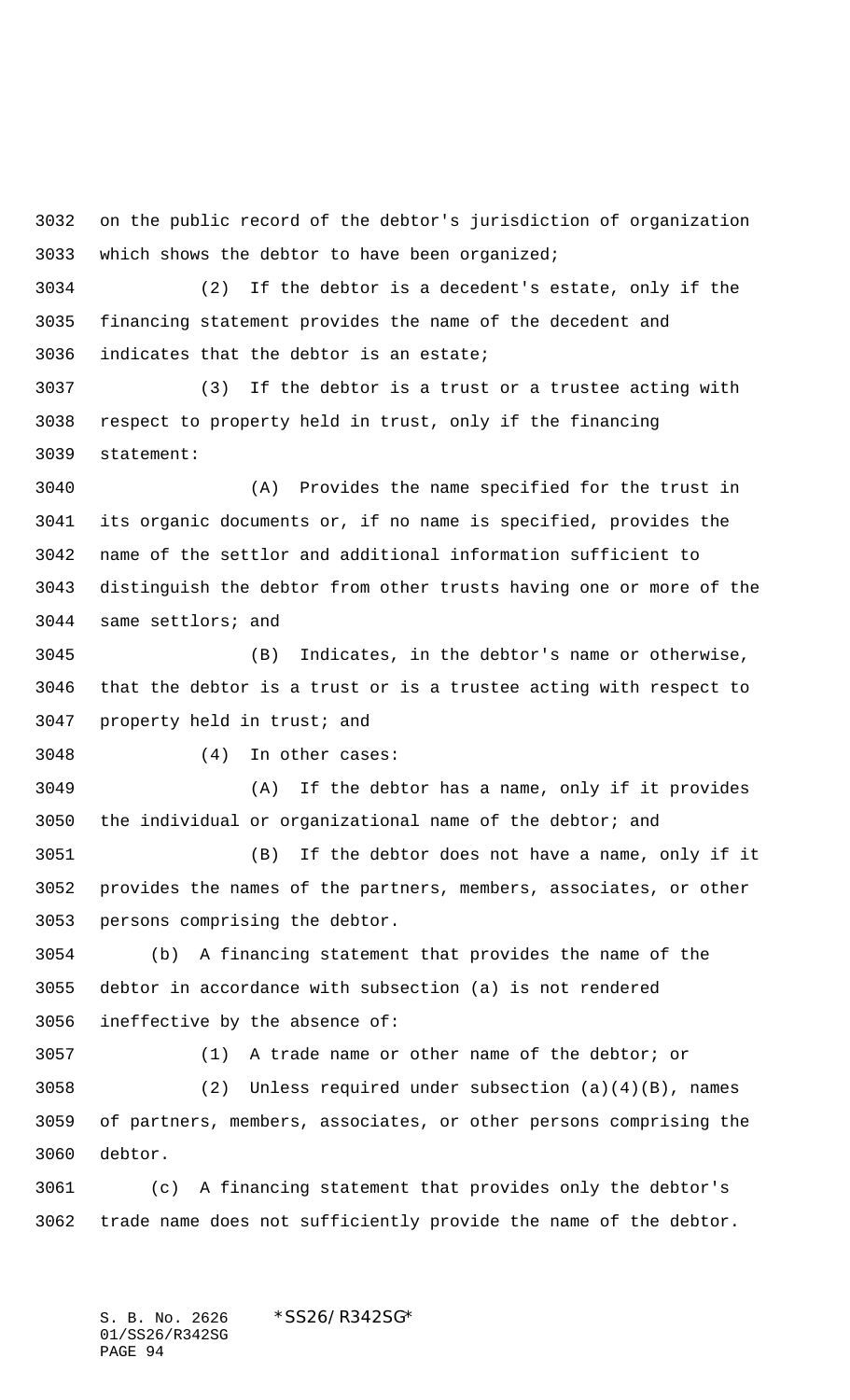(d) Failure to indicate the representative capacity of a secured party or representative of a secured party does not affect the sufficiency of a financing statement.

 (e) A financing statement may provide the name of more than one (1) debtor and the name of more than one (1) secured party.

 **SECTION 75**-**9-504. Indication of collateral.** A financing statement sufficiently indicates the collateral that it covers if the financing statement provides:

 (1) A description of the collateral pursuant to Section 75-9-108; or

 (2) An indication that the financing statement covers all assets or all personal property.

 **SECTION 75**-**9-505. Filing and compliance with other statutes and treaties for consignments, leases, other bailments, and other transactions.**

 (a) A consignor, lessor, or other bailor of goods, a licensor, or a buyer of a payment intangible or promissory note may file a financing statement, or may comply with a statute or treaty described in Section 75-9-311(a), using the terms "consignor," "consignee," "lessor," "lessee," "bailor," "bailee," "licensor," "licensee," "owner," "registered owner," "buyer," "seller," or words of similar import, instead of the terms "secured party" and "debtor."

 (b) This part applies to the filing of a financing statement under subsection (a) and, as appropriate, to compliance that is equivalent to filing a financing statement under Section 75-9-311(b), but the filing or compliance is not of itself a factor in determining whether the collateral secures an obligation. If it is determined for another reason that the collateral secures an obligation, a security interest held by the consignor, lessor, bailor, licensor, owner, or buyer which attaches to the collateral is perfected by the filing or

compliance.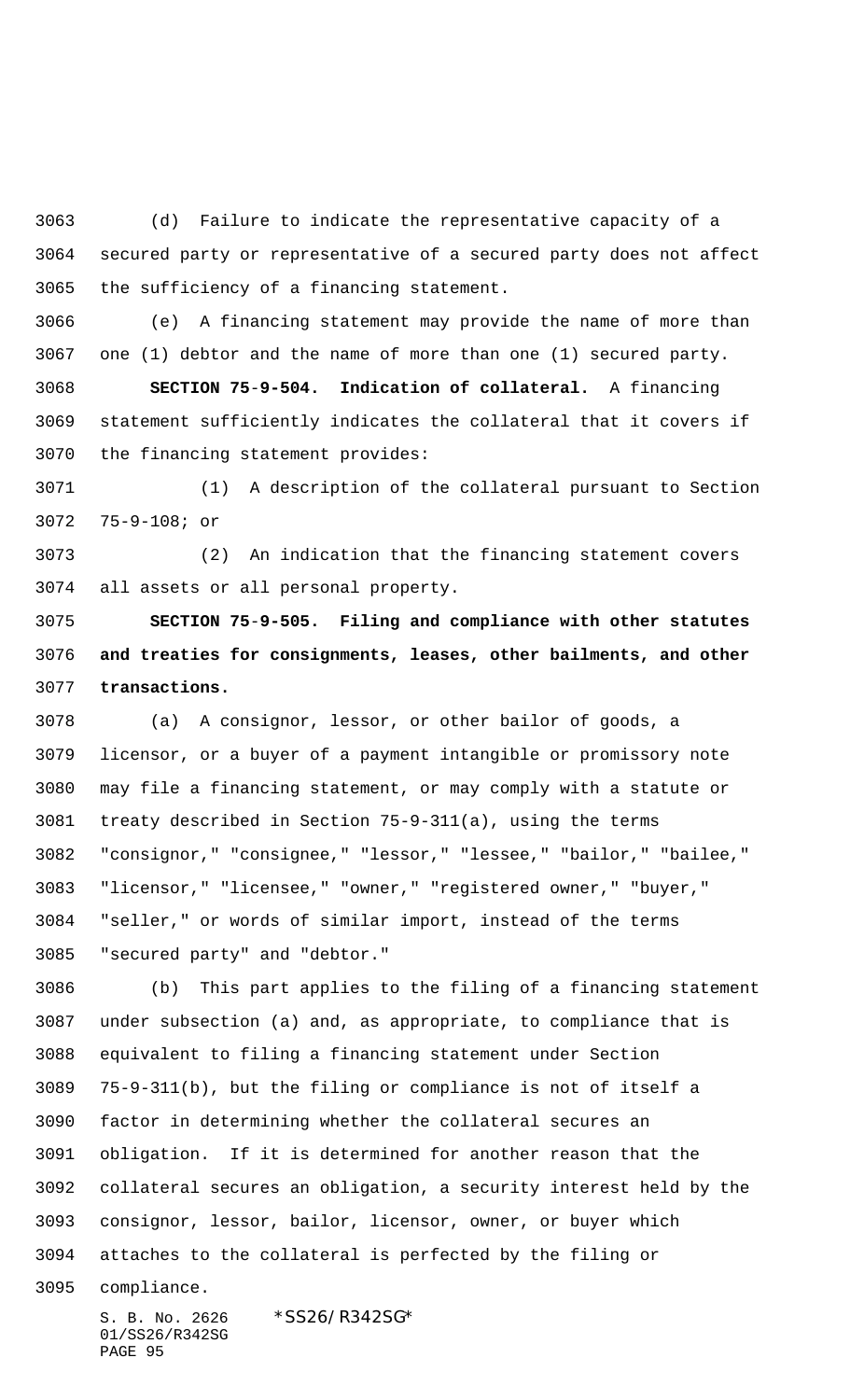**SECTION 75**-**9-506. Effect of errors or omissions.**

 (a) A financing statement substantially satisfying the requirements of this part is effective, even if it has minor errors or omissions, unless the errors or omissions make the financing statement seriously misleading.

 (b) Except as otherwise provided in subsection (c), a financing statement that fails sufficiently to provide the name of the debtor in accordance with Section 75-9-503(a) is seriously misleading.

 (c) If a search of the records of the filing office under the debtor's correct name, using the filing office's standard search logic, if any, would disclose a financing statement that fails sufficiently to provide the name of the debtor in accordance with Section 75-9-503(a), the name provided does not make the financing statement seriously misleading.

 (d) For purposes of Section 75-9-508(b), the "debtor's correct name" in subsection (c) means the correct name of the new debtor.

 **SECTION 75**-**9-507. Effect of certain events on effectiveness of financing statement.**

 (a) A filed financing statement remains effective with respect to collateral that is sold, exchanged, leased, licensed, or otherwise disposed of and in which a security interest or agricultural lien continues, even if the secured party knows of or consents to the disposition.

 (b) Except as otherwise provided in subsection (c) and Section 75-9-508, a financing statement is not rendered ineffective if, after the financing statement is filed, the information provided in the financing statement becomes seriously misleading under Section 75-9-506.

 (c) If a debtor so changes its name that a filed financing statement becomes seriously misleading under Section 75-9-506: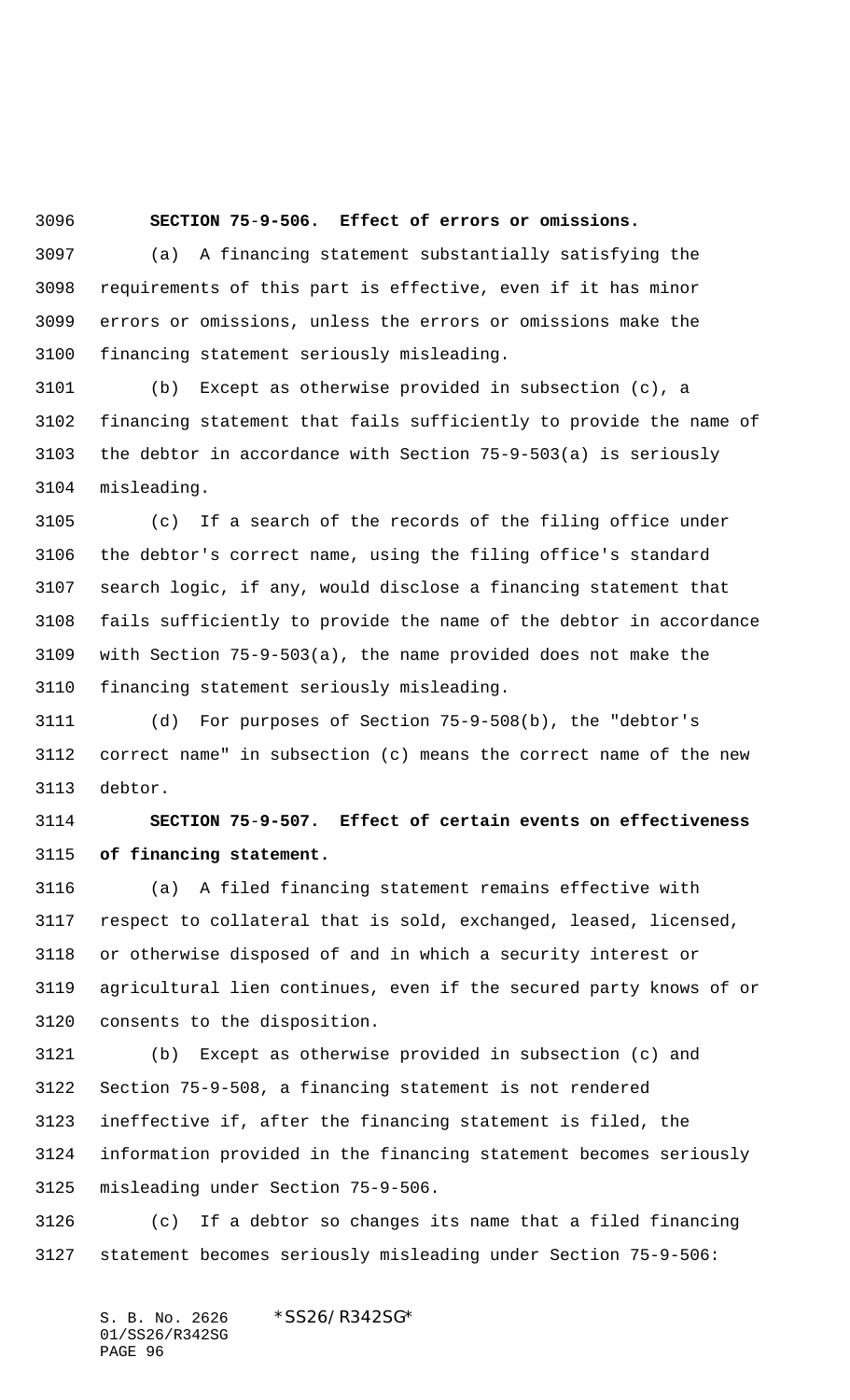(1) The financing statement is effective to perfect a security interest in collateral acquired by the debtor before, or within four (4) months after, the change; and

 (2) The financing statement is not effective to perfect a security interest in collateral acquired by the debtor more than four (4) months after the change, unless an amendment to the financing statement which renders the financing statement not seriously misleading is filed within four (4) months after the change.

 **SECTION 75**-**9-508. Effectiveness of financing statement if new debtor becomes bound by security agreement.**

 (a) Except as otherwise provided in this section, a filed financing statement naming an original debtor is effective to perfect a security interest in collateral in which a new debtor has or acquires rights to the extent that the financing statement would have been effective had the original debtor acquired rights in the collateral.

 (b) If the difference between the name of the original debtor and that of the new debtor causes a filed financing statement that is effective under subsection (a) to be seriously misleading under Section 75-9-506:

 (1) The financing statement is effective to perfect a security interest in collateral acquired by the new debtor before, and within four (4) months after, the new debtor becomes bound under Section 75-9-203(d); and

 (2) The financing statement is not effective to perfect a security interest in collateral acquired by the new debtor more than four (4) months after the new debtor becomes bound under Section 75-9-203(d) unless an initial financing statement providing the name of the new debtor is filed before the expiration of that time.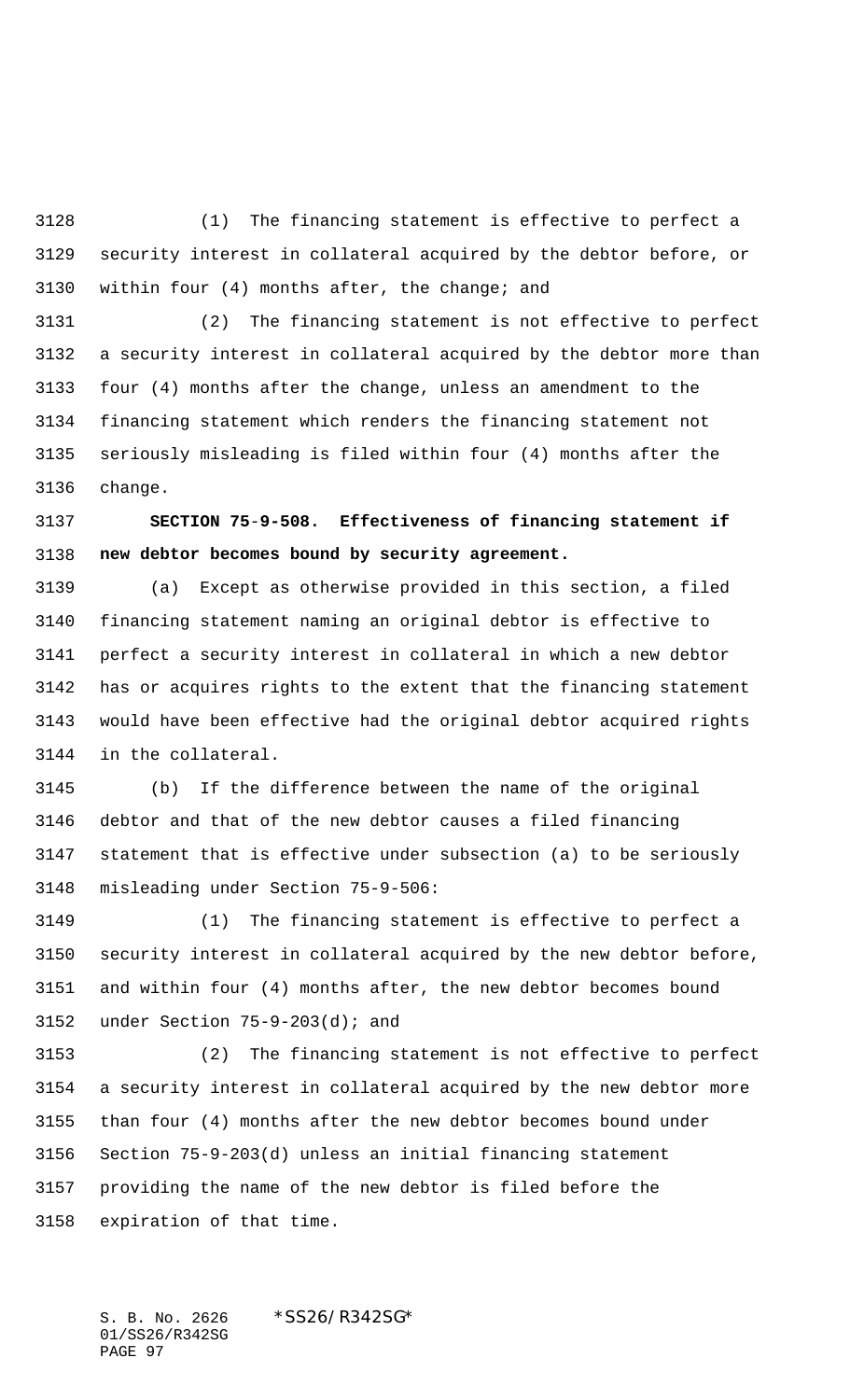(c) This section does not apply to collateral as to which a filed financing statement remains effective against the new debtor under Section 75-9-507(a).

**SECTION 75**-**9-509. Persons entitled to file a record.**

 (a) A person may file an initial financing statement, amendment that adds collateral covered by a financing statement, or amendment that adds a debtor to a financing statement only if:

 (1) The debtor authorizes the filing in an authenticated record or pursuant to subsection (b) or (c); or

 (2) The person holds an agricultural lien that has become effective at the time of filing and the financing statement covers only collateral in which the person holds an agricultural lien.

 (b) By authenticating or becoming bound as debtor by a security agreement, a debtor or new debtor authorizes the filing of an initial financing statement, and an amendment, covering:

 (1) The collateral described in the security agreement; and

 (2) Property that becomes collateral under Section 75-9-315(a)(2), whether or not the security agreement expressly covers proceeds.

 (c) By acquiring collateral in which a security interest or agricultural lien continues under Section 75-9-315(a)(1), a debtor authorizes the filing of an initial financing statement, and an amendment, covering the collateral and property that becomes collateral under Section 75-9-315(a)(2).

 (d) A person may file an amendment other than an amendment that adds collateral covered by a financing statement or an amendment that adds a debtor to a financing statement only if: (1) The secured party of record authorizes the filing; or (2) The amendment is a termination statement for a

S. B. No. 2626 \*SS26/R342SG\* 01/SS26/R342SG PAGE 98 financing statement as to which the secured party of record has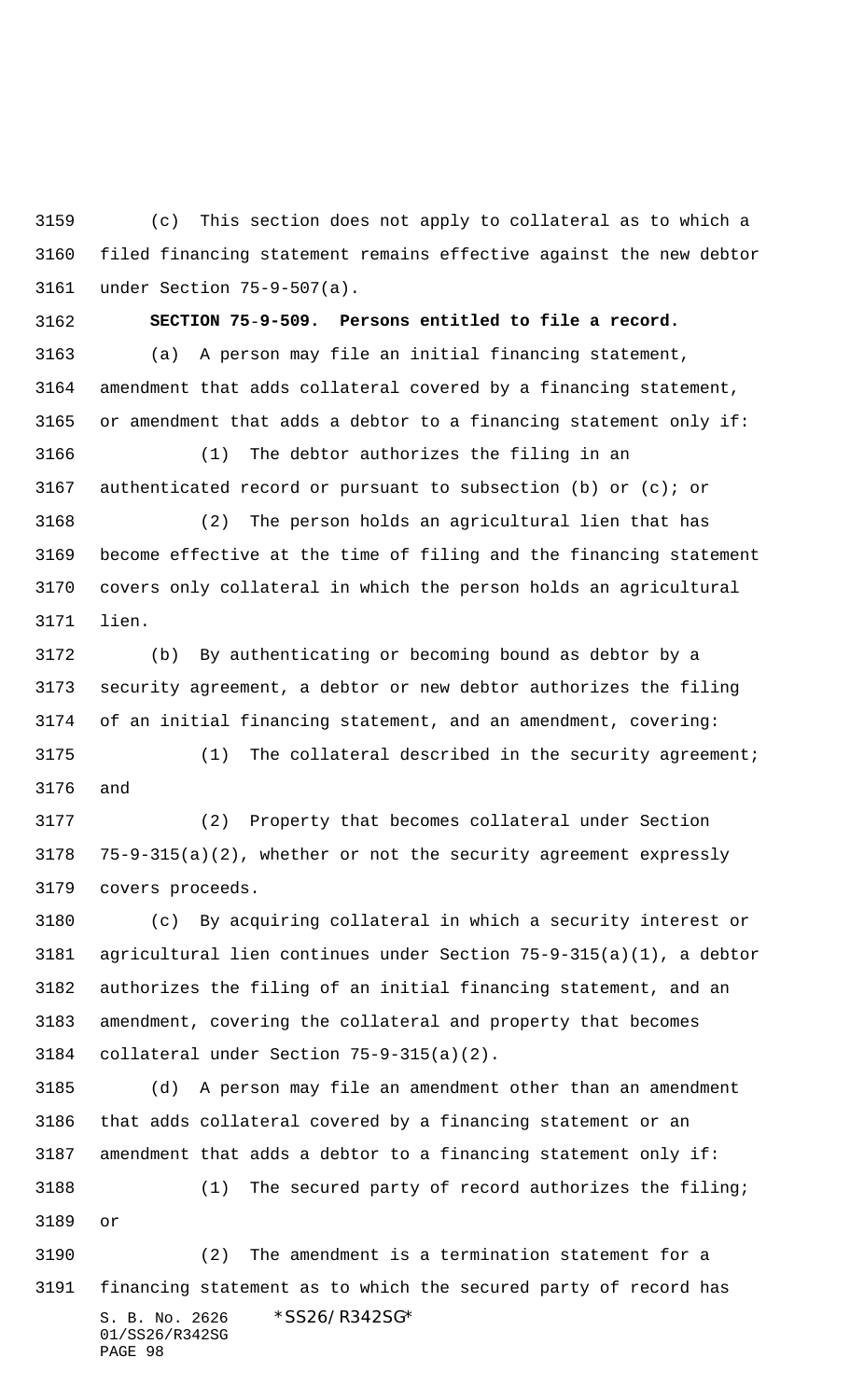failed to file or send a termination statement as required by Section 75-9-513(a) or (c), the debtor authorizes the filing, and the termination statement indicates that the debtor authorized it to be filed.

 (e) If there is more than one (1) secured party of record for a financing statement, each secured party of record may authorize the filing of an amendment under subsection (d).

**SECTION 75**-**9-510. Effectiveness of filed record.**

 (a) A filed record is effective only to the extent that it was filed by a person that may file it under Section 75-9-509.

 (b) A record authorized by one (1) secured party of record does not affect the financing statement with respect to another secured party of record.

 (c) A continuation statement that is not filed within the six-month period prescribed by Section 75-9-515(d) is ineffective.

**SECTION 75**-**9-511. Secured party of record.**

 (a) A secured party of record with respect to a financing statement is a person whose name is provided as the name of the secured party or a representative of the secured party in an initial financing statement that has been filed. If an initial financing statement is filed under Section 75-9-514(a), the assignee named in the initial financing statement is the secured party of record with respect to the financing statement.

 (b) If an amendment of a financing statement which provides the name of a person as a secured party or a representative of a secured party is filed, the person named in the amendment is a secured party of record. If an amendment is filed under Section 75-9-514(b), the assignee named in the amendment is a secured party of record.

 (c) A person remains a secured party of record until the filing of an amendment of the financing statement which deletes the person.

**SECTION 75**-**9-512. Amendment of financing statement.**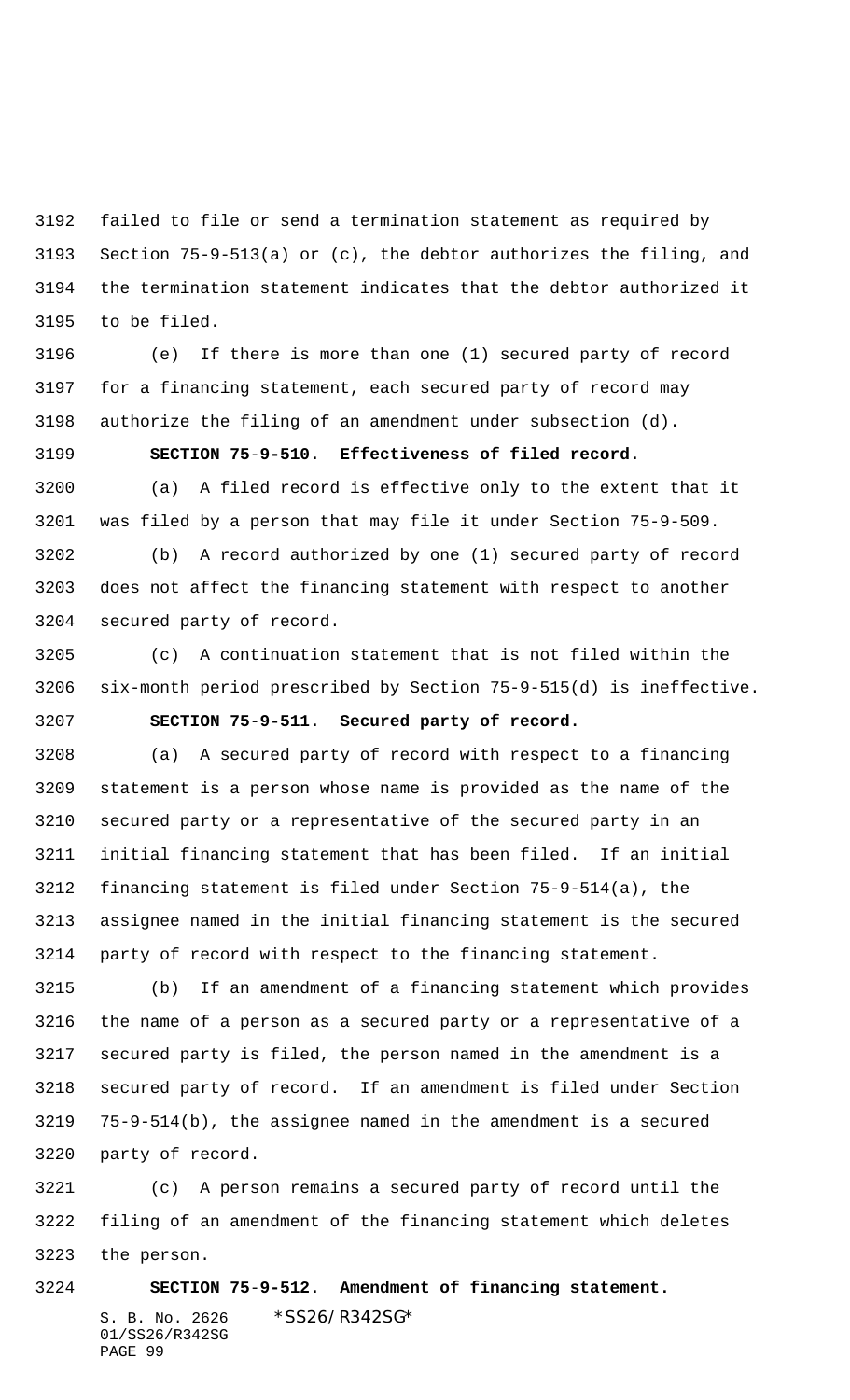(a) Subject to Section 75-9-509, a person may add or delete collateral covered by, continue or terminate the effectiveness of, or, subject to subsection (e), otherwise amend the information provided in, a financing statement by filing an amendment that:

 (1) Identifies, by its file number, the initial financing statement to which the amendment relates; and

 (2) If the amendment relates to an initial financing statement filed for record in a filing office described in Section 75-9-501(a)(1), provides the date that the initial financing statement was filed for record and the information specified in Section 75-9-502(b).

 (b) Except as otherwise provided in Section 75-9-515, the filing of an amendment does not extend the period of effectiveness of the financing statement.

 (c) A financing statement that is amended by an amendment that adds collateral is effective as to the added collateral only from the date of the filing of the amendment.

 (d) A financing statement that is amended by an amendment that adds a debtor is effective as to the added debtor only from the date of the filing of the amendment.

(e) An amendment is ineffective to the extent it:

 (1) Purports to delete all debtors and fails to provide the name of a debtor to be covered by the financing statement; or (2) Purports to delete all secured parties of record

and fails to provide the name of a new secured party of record.

**SECTION 75**-**9-513. Termination statement.**

 (a) A secured party shall cause the secured party of record for a financing statement to file a termination statement for the financing statement if the financing statement covers consumer goods and:

 (1) There is no obligation secured by the collateral covered by the financing statement and no commitment to make an advance, incur an obligation, or otherwise give value; or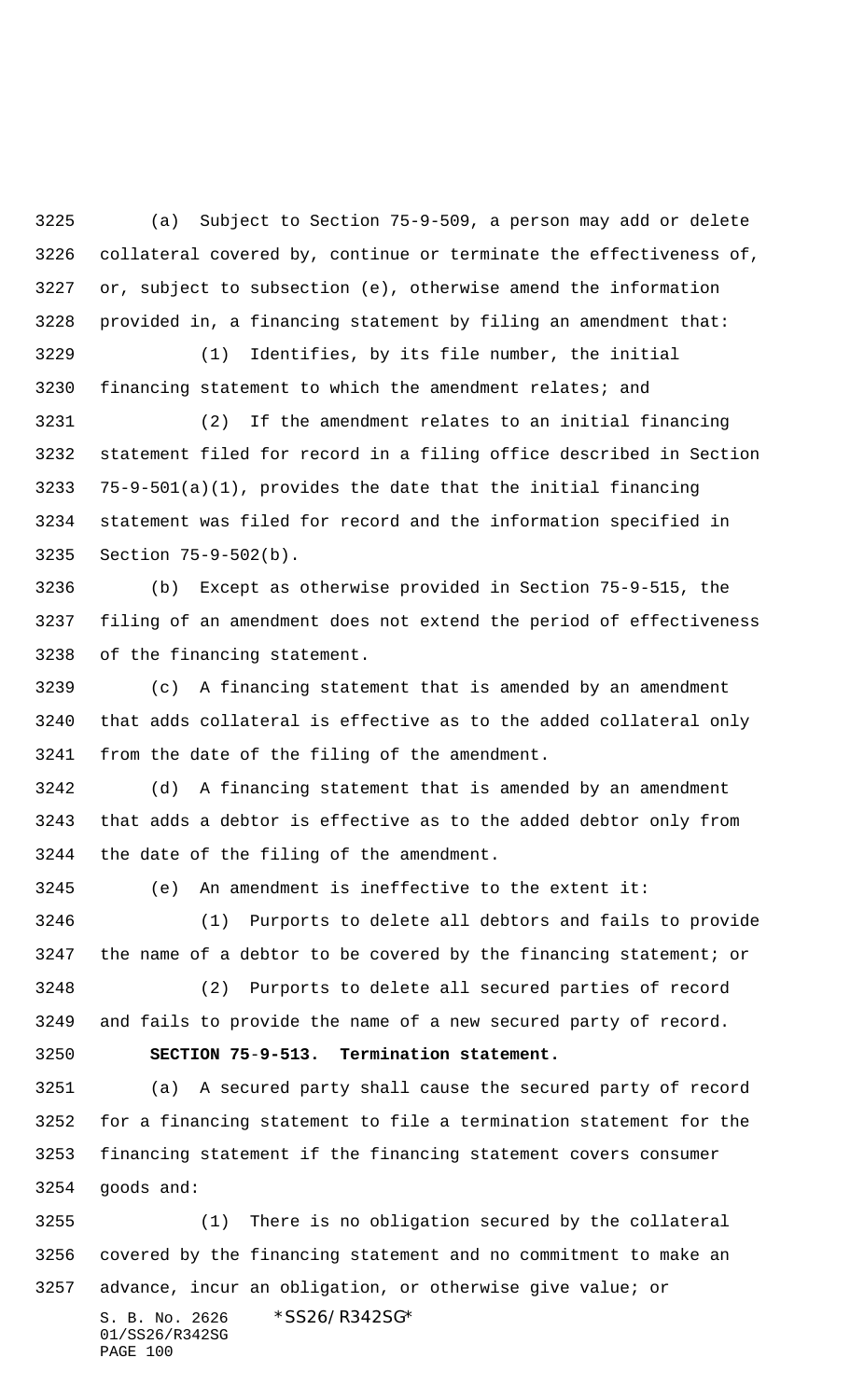(2) The debtor did not authorize the filing of the initial financing statement.

 (b) To comply with subsection (a), a secured party shall cause the secured party of record to file the termination statement:

 (1) Within one (1) month after there is no obligation secured by the collateral covered by the financing statement and no commitment to make an advance, incur an obligation, or otherwise give value; or

 (2) If earlier, within twenty (20) days after the secured party receives an authenticated demand from a debtor.

 (c) In cases not governed by subsection (a), within twenty (20) days after a secured party receives an authenticated demand from a debtor, the secured party shall cause the secured party of record for a financing statement to send to the debtor a termination statement for the financing statement or file the termination statement in the filing office if:

 (1) Except in the case of a financing statement covering accounts or chattel paper that has been sold or goods that are the subject of a consignment, there is no obligation secured by the collateral covered by the financing statement and no commitment to make an advance, incur an obligation, or otherwise give value;

 (2) The financing statement covers accounts or chattel paper that has been sold but as to which the account debtor or other person obligated has discharged its obligation;

 (3) The financing statement covers goods that were the subject of a consignment to the debtor but are not in the debtor's possession; or

 (4) The debtor did not authorize the filing of the initial financing statement.

S. B. No. 2626 \*SS26/R342SG\* 01/SS26/R342SG PAGE 101 (d) Except as otherwise provided in Section 75-9-510, upon the filing of a termination statement with the filing office, the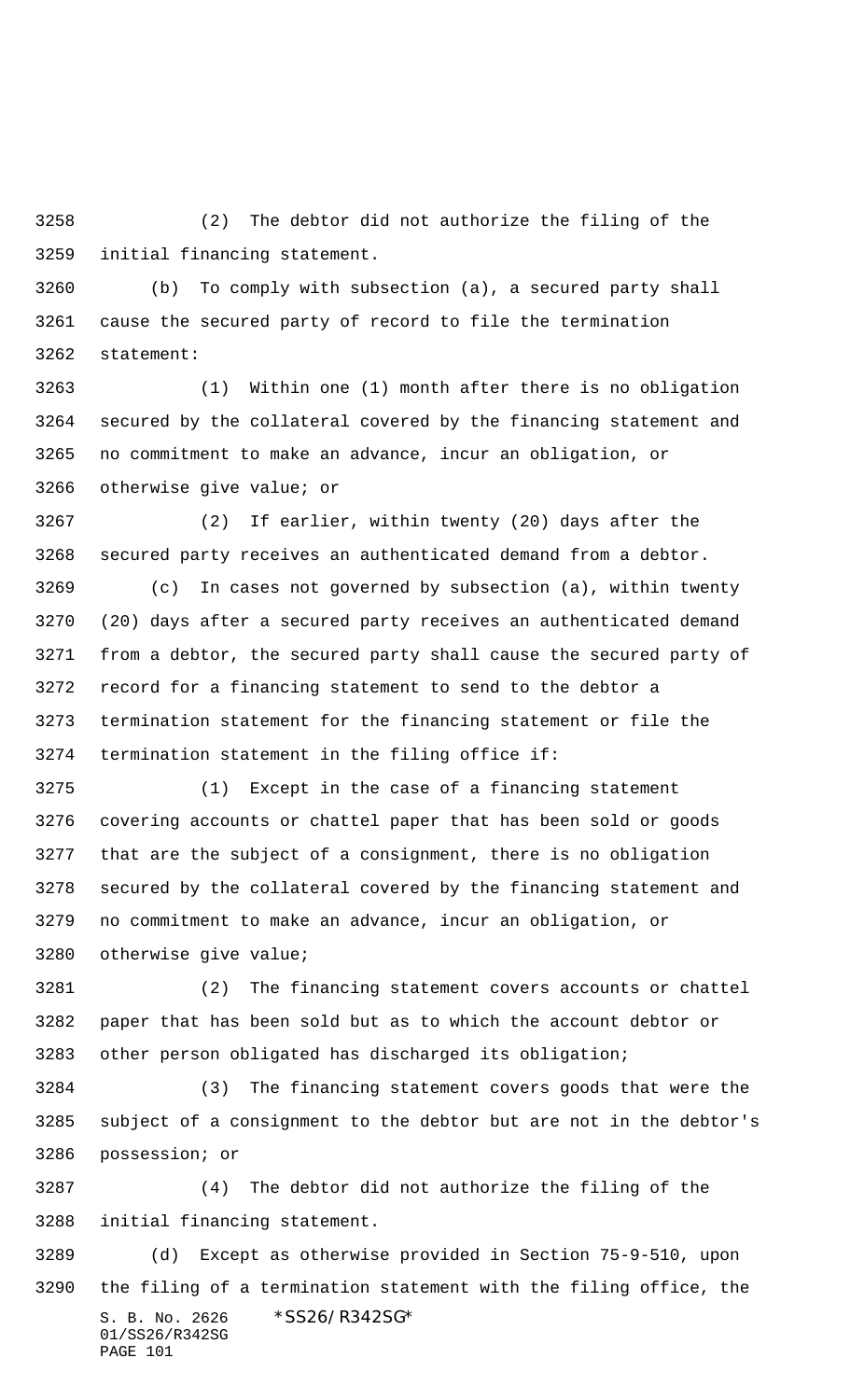financing statement to which the termination statement relates ceases to be effective. Except as otherwise provided in Section 75-9-510, for purposes of Sections 75-9-519(g), 75-9-522(a) and 75-9-523(c), the filing with the filing office of a termination statement relating to a financing statement that indicates that the debtor is a transmitting utility also causes the effectiveness of the financing statement to lapse.

 **SECTION 75**-**9-514. Assignment of powers of secured party of record.**

 (a) Except as otherwise provided in subsection (c), an initial financing statement may reflect an assignment of all of the secured party's power to authorize an amendment to the financing statement by providing the name and mailing address of the assignee as the name and address of the secured party.

 (b) Except as otherwise provided in subsection (c), a secured party of record may assign of record all or part of its power to authorize an amendment to a financing statement by filing in the filing office an amendment of the financing statement which:

 (1) Identifies, by its file number, the initial financing statement to which it relates;

 (2) Provides the name of the assignor; and (3) Provides the name and mailing address of the assignee.

 (c) An assignment of record of a security interest in a fixture covered by a record of a mortgage which is effective as a financing statement filed as a fixture filing under Section 75-9-502(c) may be made only by an assignment of record of the mortgage in the manner provided by law of this state other than the Uniform Commercial Code.

 **SECTION 75**-**9-515. Duration and effectiveness of financing statement; effect of lapsed financing statement.**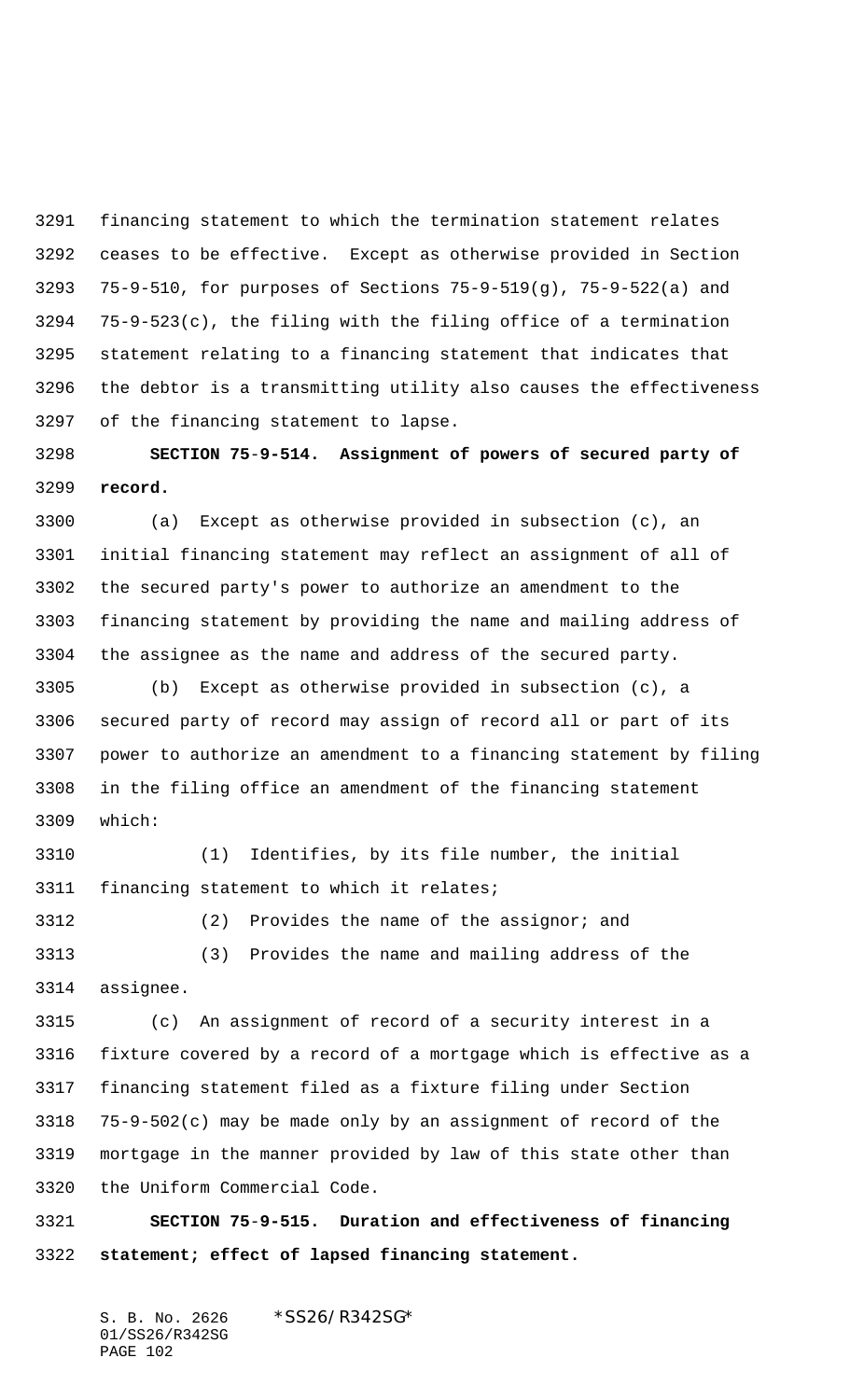(a) Except as otherwise provided in subsections (b), (e), (f), and (g), a filed financing statement is effective for a period of five (5) years after the date of filing.

 (b) Except as otherwise provided in subsections (e), (f), and (g), an initial financing statement filed in connection with a public-finance transaction or manufactured-home transaction is effective for a period of thirty (30) years after the date of filing if it indicates that it is filed in connection with a public-finance transaction or manufactured-home transaction.

 (c) The effectiveness of a filed financing statement lapses on the expiration of the period of its effectiveness unless before the lapse a continuation statement is filed pursuant to subsection (d). Upon lapse, a financing statement ceases to be effective and any security interest or agricultural lien that was perfected by the financing statement becomes unperfected, unless the security interest is perfected otherwise. If the security interest or agricultural lien becomes unperfected upon lapse, it is deemed never to have been perfected as against a purchaser of the collateral for value.

 (d) A continuation statement may be filed only within six (6) months before the expiration of the five-year period specified in subsection (a) or the thirty-year period specified in subsection (b), whichever is applicable.

 (e) Except as otherwise provided in Section 75-9-510, upon timely filing of a continuation statement, the effectiveness of the initial financing statement continues for a period of five (5) years commencing on the day on which the financing statement would have become ineffective in the absence of the filing. Upon the expiration of the five-year period, the financing statement lapses in the same manner as provided in subsection (c), unless, before the lapse, another continuation statement is filed pursuant to subsection (d). Succeeding continuation statements may be filed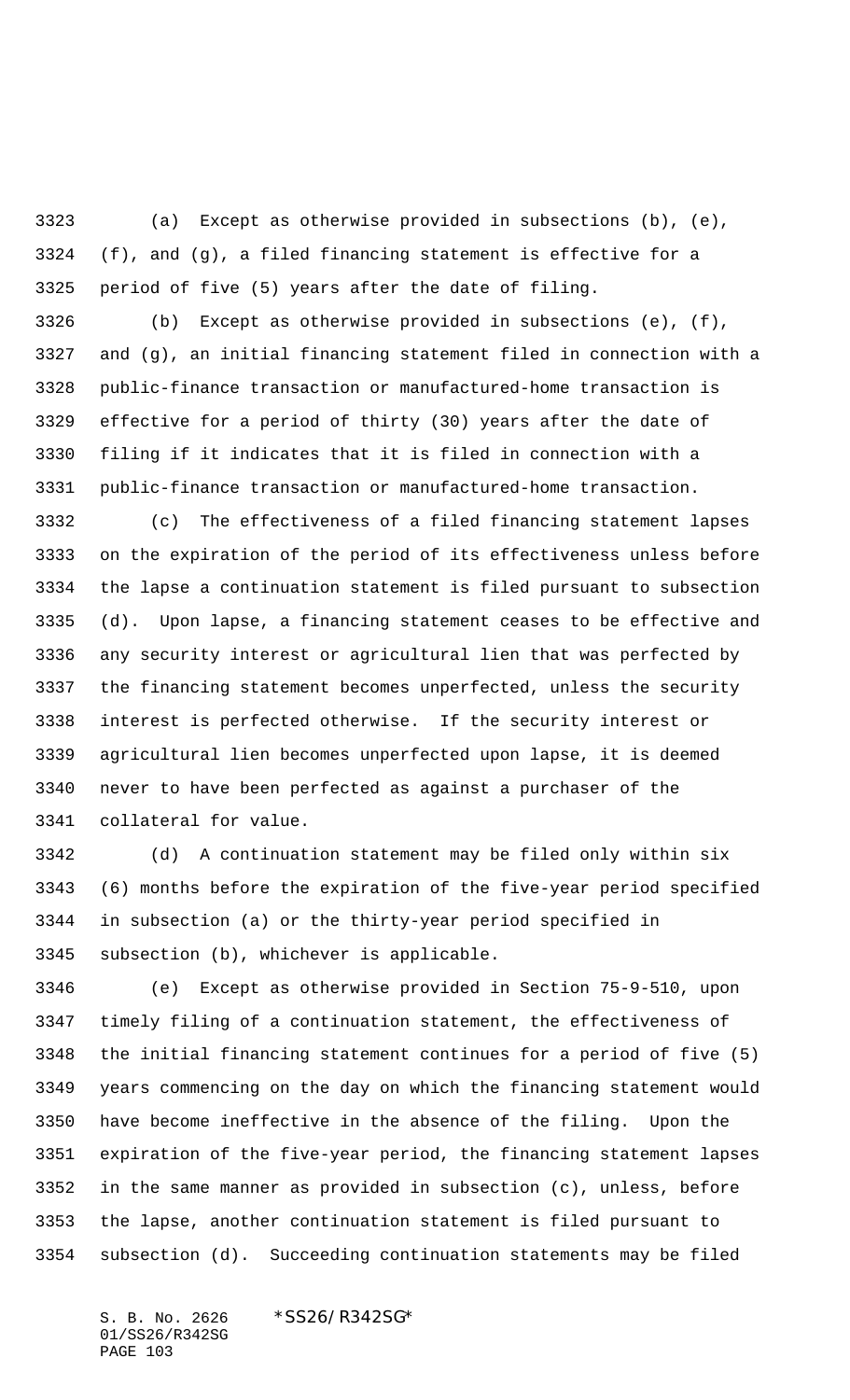in the same manner to continue the effectiveness of the initial financing statement.

 (f) If a debtor is a transmitting utility and a filed financing statement so indicates, the financing statement is effective until a termination statement is filed.

 (g) A record of a mortgage that is effective as a financing statement filed as a fixture filing under Section 75-9-502(c) remains effective as a financing statement filed as a fixture filing until the mortgage is released or satisfied of record or its effectiveness otherwise terminates as to the real property.

 **SECTION 75**-**9-516. What constitutes filing; effectiveness of filing.**

 (a) Except as otherwise provided in subsection (b), communication of a record to a filing office and tender of the filing fee or acceptance of the record by the filing office constitutes filing.

 (b) Filing does not occur with respect to a record that a filing office refuses to accept because:

 (1) The record is not communicated by a method or medium of communication authorized by the filing office;

 (2) An amount equal to or greater than the applicable filing fee is not tendered;

 (3) The filing office is unable to index the record because:

 (A) In the case of an initial financing statement, the record does not provide a name for the debtor; (B) In the case of an amendment or correction statement, the record:

 (i) Does not identify the initial financing statement as required by Section 75-9-512 or 75-9-518, as applicable; or (ii) Identifies an initial financing

S. B. No. 2626 \*SS26/R342SG\* 01/SS26/R342SG PAGE 104 statement whose effectiveness has lapsed under Section 75-9-515;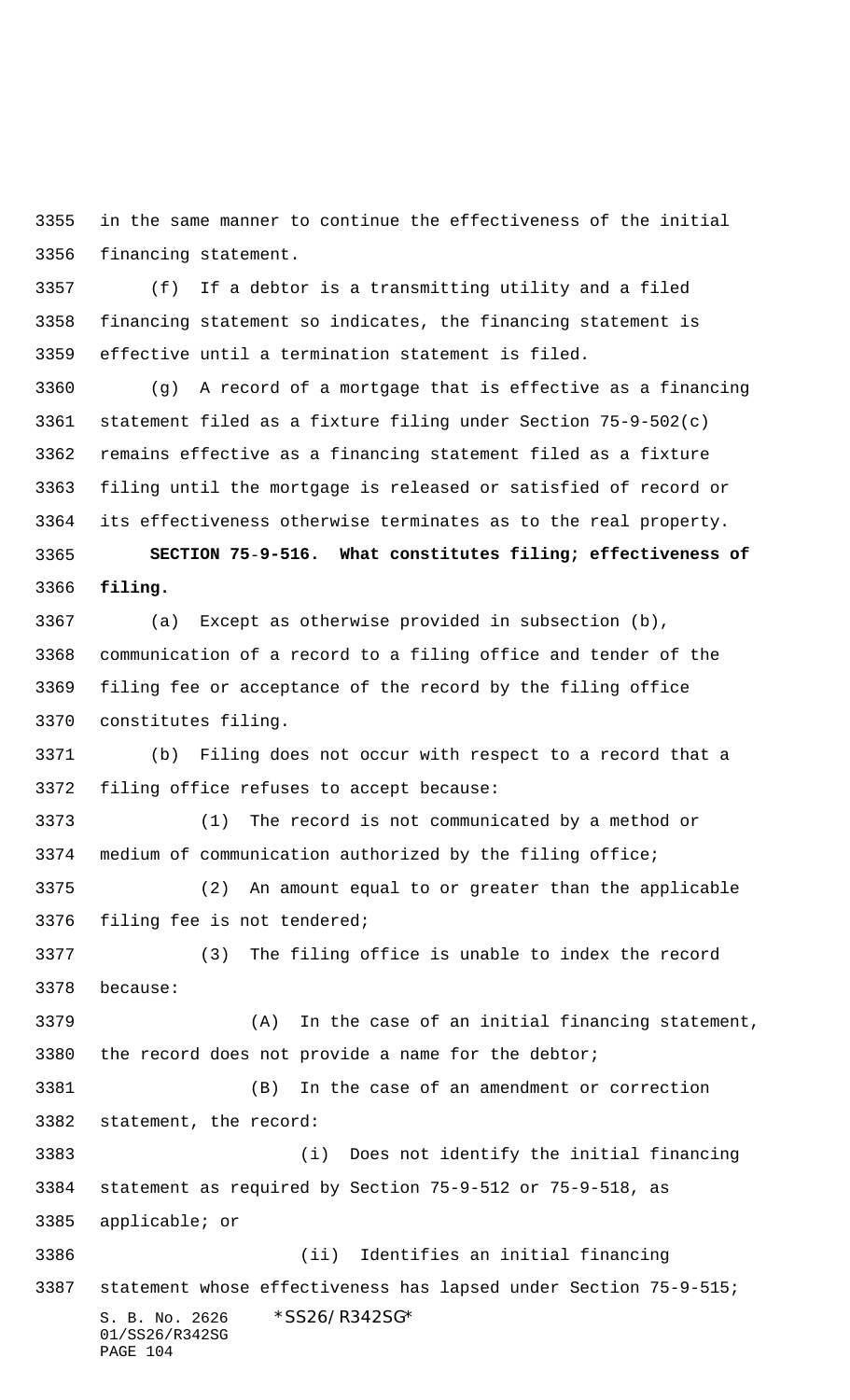(C) In the case of an initial financing statement that provides the name of a debtor identified as an individual or an amendment that provides a name of a debtor identified as an individual which was not previously provided in the financing statement to which the record relates, the record does not identify the debtor's last name; or

 (D) In the case of a record filed, or filed for record, in the filing office described in Section 75-9-501(a)(1), the record does not provide a sufficient description of the real property to which it relates;

 (4) In the case of an initial financing statement or an amendment that adds a secured party of record, the record does not provide a name and mailing address for the secured party of record;

 (5) In the case of an initial financing statement or an amendment that provides a name of a debtor which was not previously provided in the financing statement to which the amendment relates, the record does not:

 (A) Provide a mailing address for the debtor; (B) Indicate whether the debtor is an individual or an organization; or

 (C) If the financing statement indicates that the debtor is an organization, provide:

3411 (i) A type of organization for the debtor; (ii) A jurisdiction of organization for the debtor; or

 (iii) An organizational identification number for the debtor or indicate that the debtor has none;

 (6) In the case of an assignment reflected in an initial financing statement under Section 75-9-514(a) or an amendment filed under Section 75-9-514(b), the record does not provide a name and mailing address for the assignee; or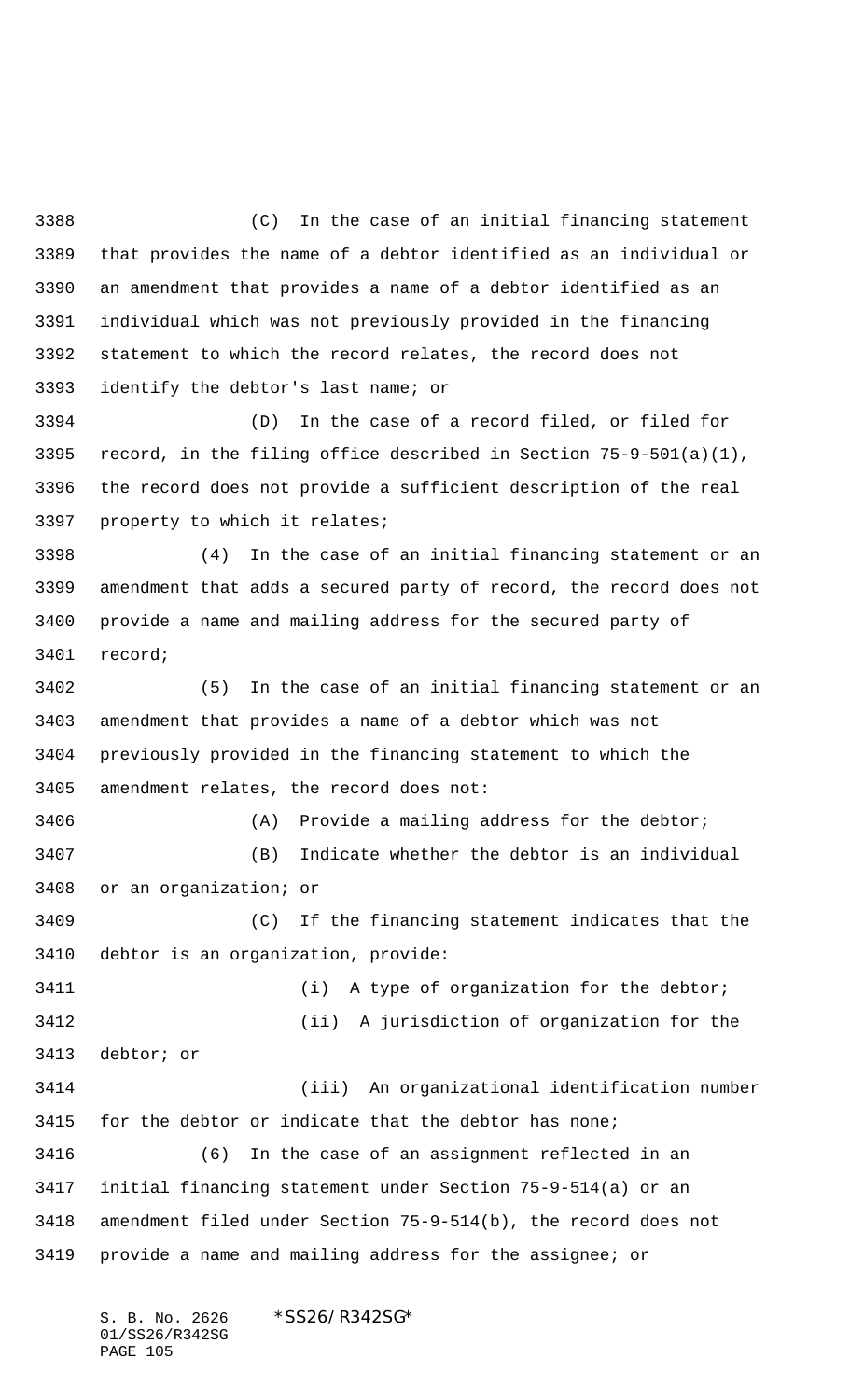(7) In the case of a continuation statement, the record is not filed within the six-month period prescribed by Section 75-9-515(d).

(c) For purposes of subsection (b):

 (1) A record does not provide information if the filing office is unable to read or decipher the information; and

 (2) A record that does not indicate that it is an amendment or identify an initial financing statement to which it relates, as required by Section 75-9-512, 75-9-514 or 75-9-518, is an initial financing statement.

 (d) A record that is communicated to the filing office with tender of the filing fee, but which the filing office refuses to accept for a reason other than one set forth in subsection (b), is effective as a filed record except as against a purchaser of the collateral which gives value in reasonable reliance upon the absence of the record from the files.

 **SECTION 75**-**9-517. Effect of indexing errors.** The failure of the filing office to index a record correctly does not affect the effectiveness of the filed record.

 **SECTION 75**-**9-518. Claim concerning inaccurate or wrongfully filed record.**

 (a) A person may file in the filing office a correction statement with respect to a record indexed there under the person's name if the person believes that the record is inaccurate or was wrongfully filed.

(b) A correction statement must:

 (1) Identify the record to which it relates by: (A) The file number assigned to the initial financing statement to which the record relates; and (B) If the correction statement relates to a

 record filed for record in a filing office described in Section 75-9-501(a)(1), the date that the initial financing statement was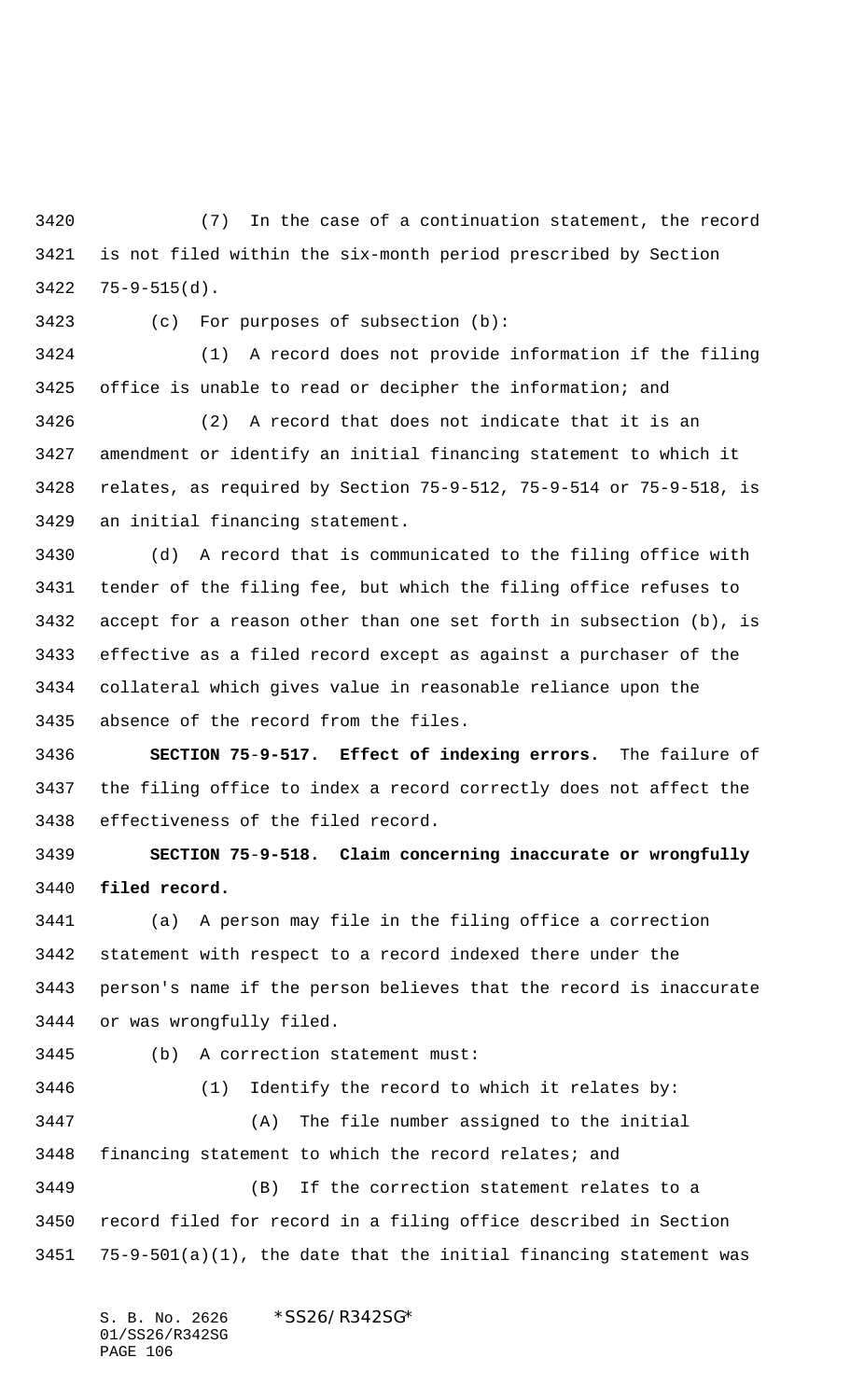filed for record and the information specified in Section 75-9-502(b);

(2) Indicate that it is a correction statement; and

 (3) Provide the basis for the person's belief that the record is inaccurate and indicate the manner in which the person believes the record should be amended to cure any inaccuracy or provide the basis for the person's belief that the record was wrongfully filed.

 (c) The filing of a correction statement does not affect the effectiveness of an initial financing statement or other filed record.

 SUBPART 2. DUTIES AND OPERATION OF FILING OFFICE **SECTION 75**-**9-519. Numbering, maintaining, and indexing records; communicating information provided in records.**

 (a) For each record filed in a filing office, the filing office shall:

 (1) Assign a unique number to the filed record; (2) Create a record that bears the number assigned to the filed record and the date and time of filing;

 (3) Maintain the filed record for public inspection; and

 (4) Index the filed record in accordance with subsections (c), (d), and (e).

 (b) Except as provided in subsection (i), a file number assigned after January 1, 2002, must include a digit that:

 (1) Is mathematically derived from or related to the other digits of the file number; and

 (2) Aids the filing office in determining whether a number communicated as the file number includes a single-digit or transpositional error.

 (c) Except as otherwise provided in subsections (d) and (e), the filing office shall: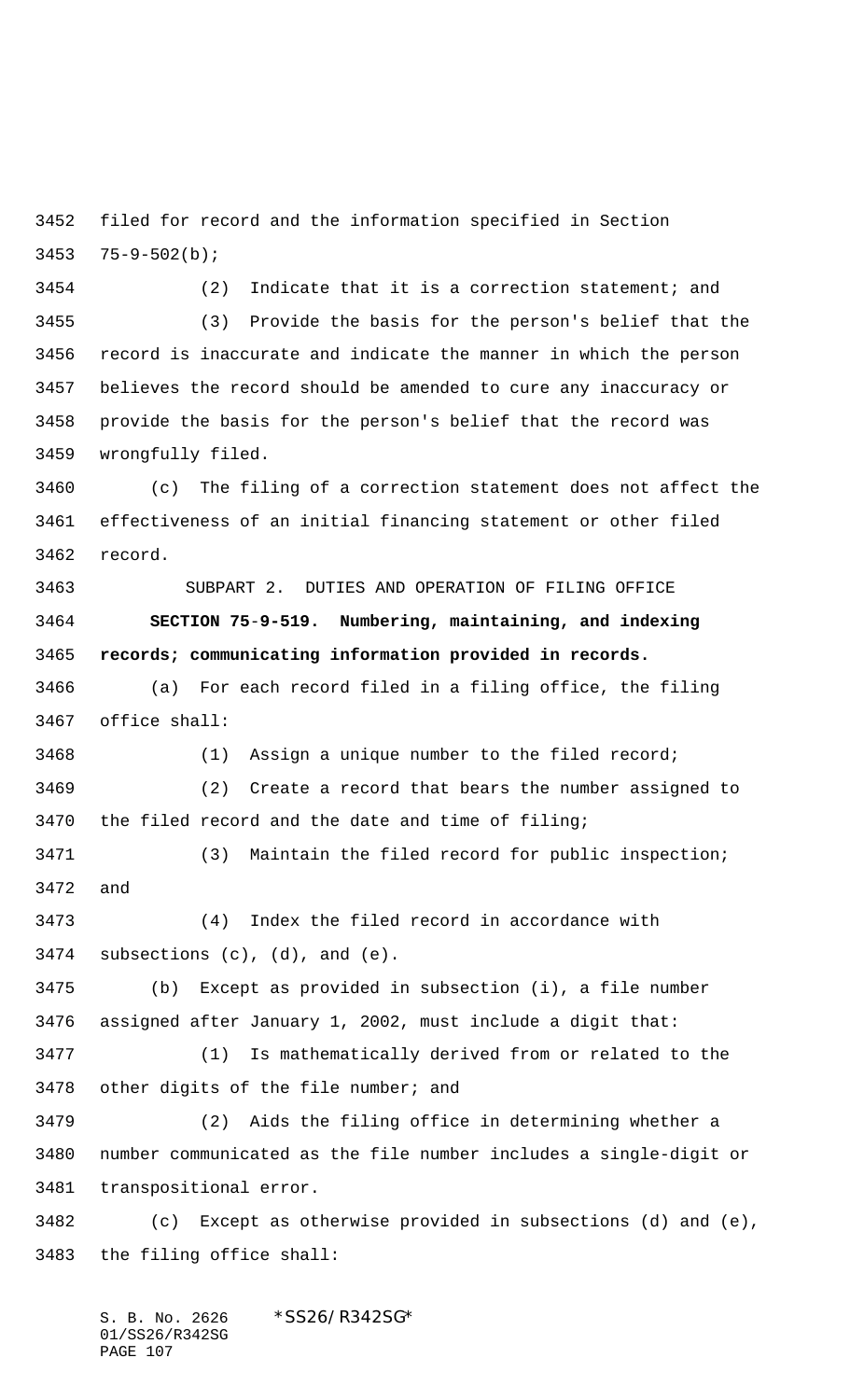(1) Index an initial financing statement according to the name of the debtor and index all filed records relating to the initial financing statement in a manner that associates with one another an initial financing statement and all filed records relating to the initial financing statement; and

 (2) Index a record that provides a name of a debtor which was not previously provided in the financing statement to which the record relates also according to the name that was not previously provided.

 (d) If a financing statement is filed as a fixture filing or covers as-extracted collateral or timber to be cut, it must be filed for record and the filing office shall index it:

 (1) Under the names of the debtor and of each owner of record shown on the financing statement as if they were the mortgagors under a mortgage of the real property described; and

 (2) To the extent that the law of this state provides for indexing of records of mortgages under the name of the mortgagee, under the name of the secured party as if the secured party were the mortgagee thereunder, or, if indexing is by description, as if the financing statement were a record of a mortgage of the real property described.

 (e) If a financing statement is filed as a fixture filing or covers as-extracted collateral or timber to be cut, the filing office shall index an assignment filed under Section 75-9-514(a) or an amendment filed under Section 75-9-514(b):

 (1) Under the name of the assignor as grantor; and (2) To the extent that the law of this state provides for indexing a record of the assignment of a mortgage under the

 name of the assignee, under the name of the assignee. (f) The filing office shall maintain a capability:

 (1) To retrieve a record by the name of the debtor and: (A) If the filing office is described in Section

S. B. No. 2626 \*SS26/R342SG\* 01/SS26/R342SG 75-9-501(a)(1), by the file number assigned to the initial

PAGE 108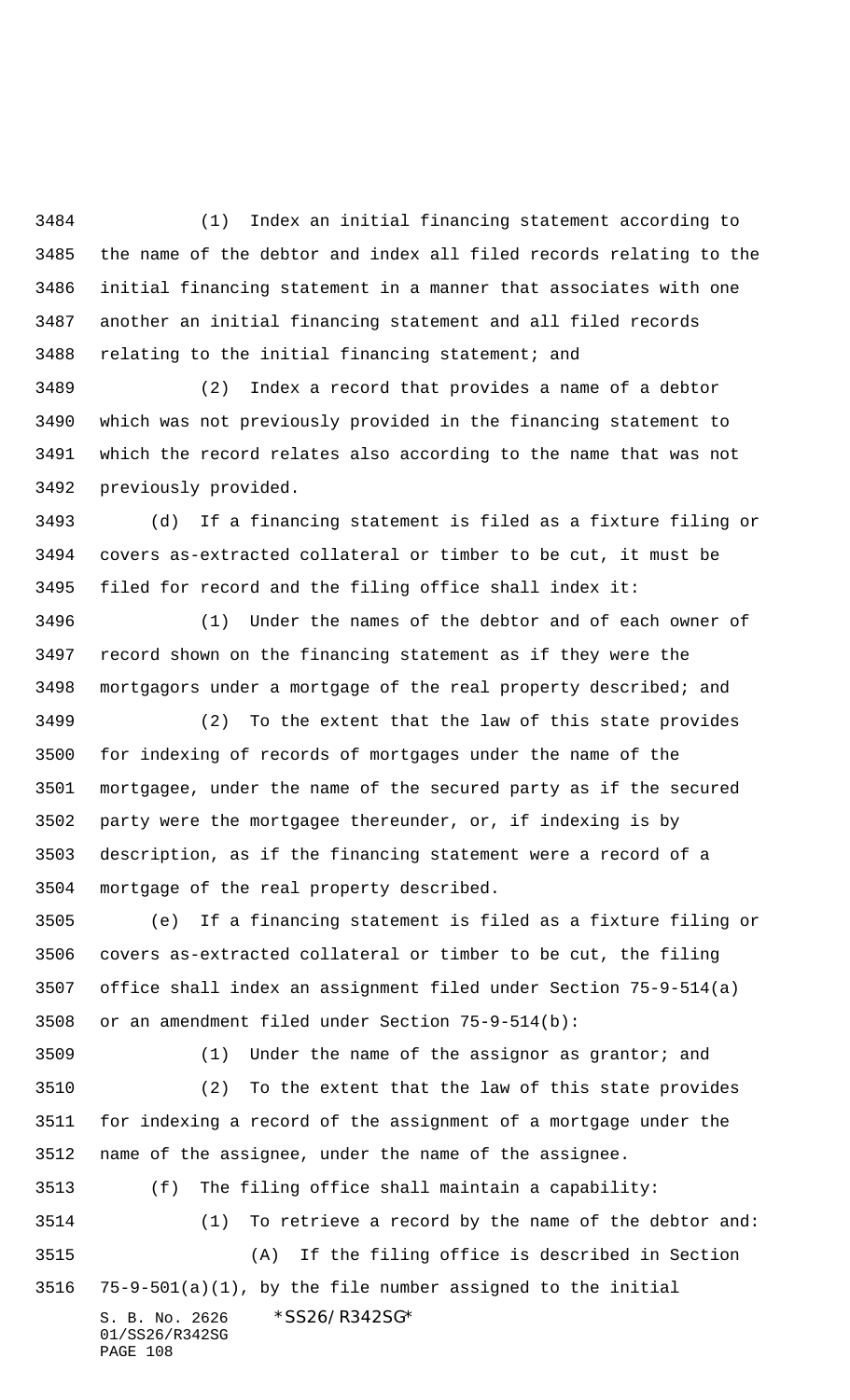financing statement to which the record relates and the date and time that the record was filed for record; or

 (B) If the filing office is described in Section 75-9-501(a)(2), by the file number assigned to the initial financing statement to which the record relates; and

 (2) To associate and retrieve with one another an initial financing statement and each filed record relating to the initial financing statement.

 (g) The filing office may not remove a debtor's name from the index until one (1) year after the effectiveness of a financing statement naming the debtor lapses under Section 75-9-515 with respect to all secured parties of record.

 (h) Except as provided in subsection (i), the filing office shall perform the acts required by subsections (a) through (e) at the time and in the manner prescribed by filing-office rule, but not later than two (2) business days after the filing office receives the record in question.

 (i) Subsections (b) and (h) do not apply to a filing office described in Section 75-9-501(a)(1).

 **SECTION 75**-**9-520. Acceptance and refusal to accept record.** (a) A filing office shall refuse to accept a record for filing for a reason set forth in Section 75-9-516(b) and may refuse to accept a record for filing only for a reason set forth in Section 75-9-516(b).

 (b) If a filing office refuses to accept a record for filing, it shall communicate to the person that presented the record the fact of and reason for the refusal and the date and time the record would have been filed had the filing office accepted it. The communication must be made at the time and in the manner prescribed by filing-office rule but, in the case of a filing office described in Section 75-9-501(a)(1), in no event more than two (2) business days after the filing office receives

the record.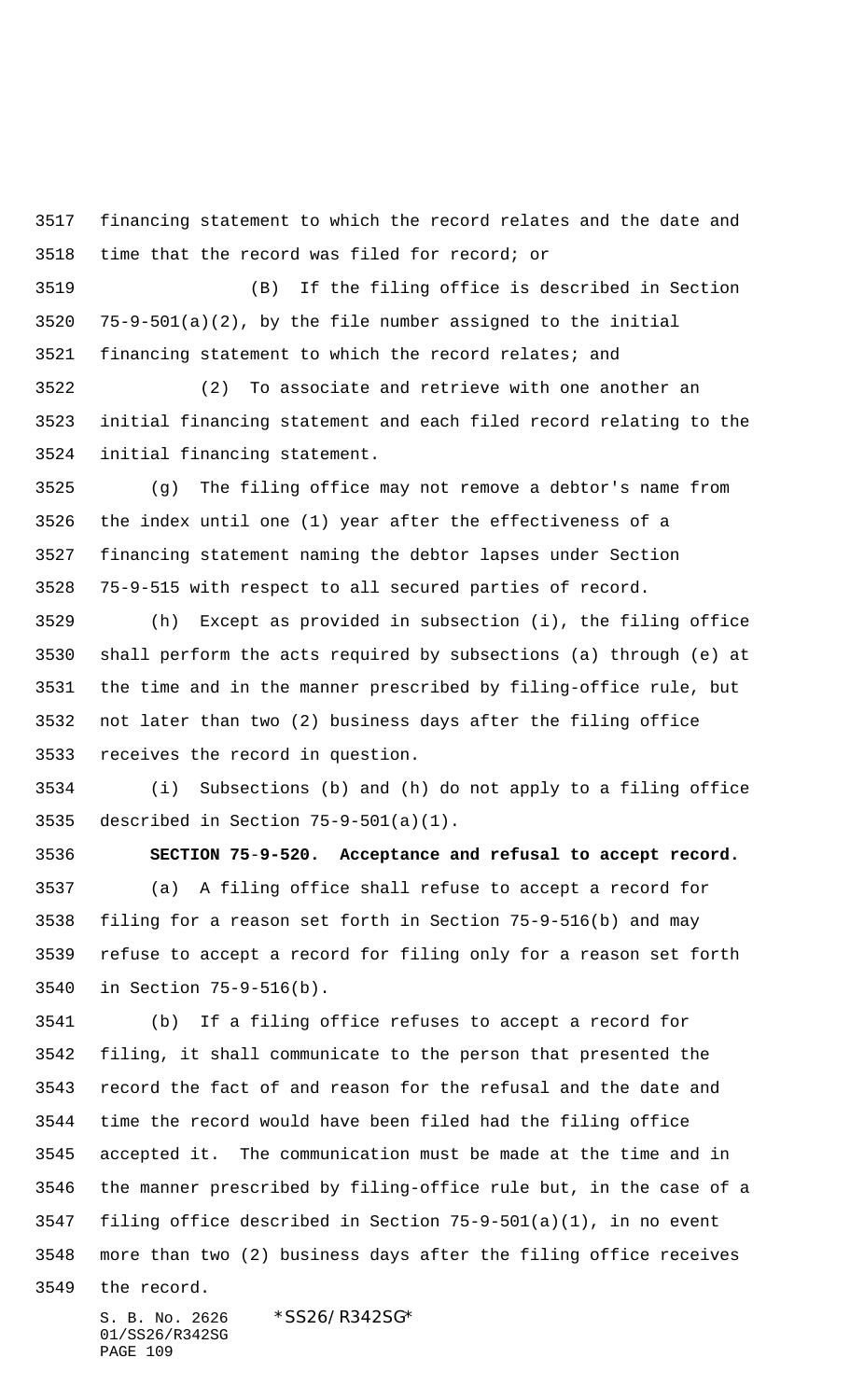(c) A filed financing statement satisfying Section 75-9-502(a) and (b) is effective, even if the filing office is required to refuse to accept it for filing under subsection (a). However, Section 75-9-338 applies to a filed financing statement providing information described in Section 75-9-516(b)(5) which is incorrect at the time the financing statement is filed.

 (d) If a record communicated to a filing office provides information that relates to more than one (1) debtor, this part applies as to each debtor separately.

 **SECTION 75**-**9-521. Uniform form of written financing statement and amendment.**

 (a) A filing office that accepts written records may not refuse to accept a written initial financing statement in the form and format set forth in the final official text of the 1999 revisions to Article 9 of the Uniform Commercial Code promulgated by The American Law Institute and the National Conference of Commissioners on Uniform State Laws, except for a reason set forth in Section 75-9-516(b).

 (b) A filing office that accepts written records may not refuse to accept a written record in the form and format set forth in the final official text of the 1999 revisions to Article 9 of the Uniform Commercial Code promulgated by The American Law Institute and the National Conference of Commissioners on Uniform State Laws, except for a reason set forth in Section 75-9-516(b).

**SECTION 75**-**9-522. Maintenance and destruction of records.**

 (a) The filing office shall maintain a record of the information provided in a filed financing statement for at least one (1) year after the effectiveness of the financing statement has lapsed under Section 75-9-515 with respect to all secured parties of record. The record must be retrievable by using the name of the debtor and:

S. B. No. 2626 \*SS26/R342SG\* 01/SS26/R342SG PAGE 110 (1) If the record was filed or recorded in the filing office described in Section 75-9-501(a)(1), by using the file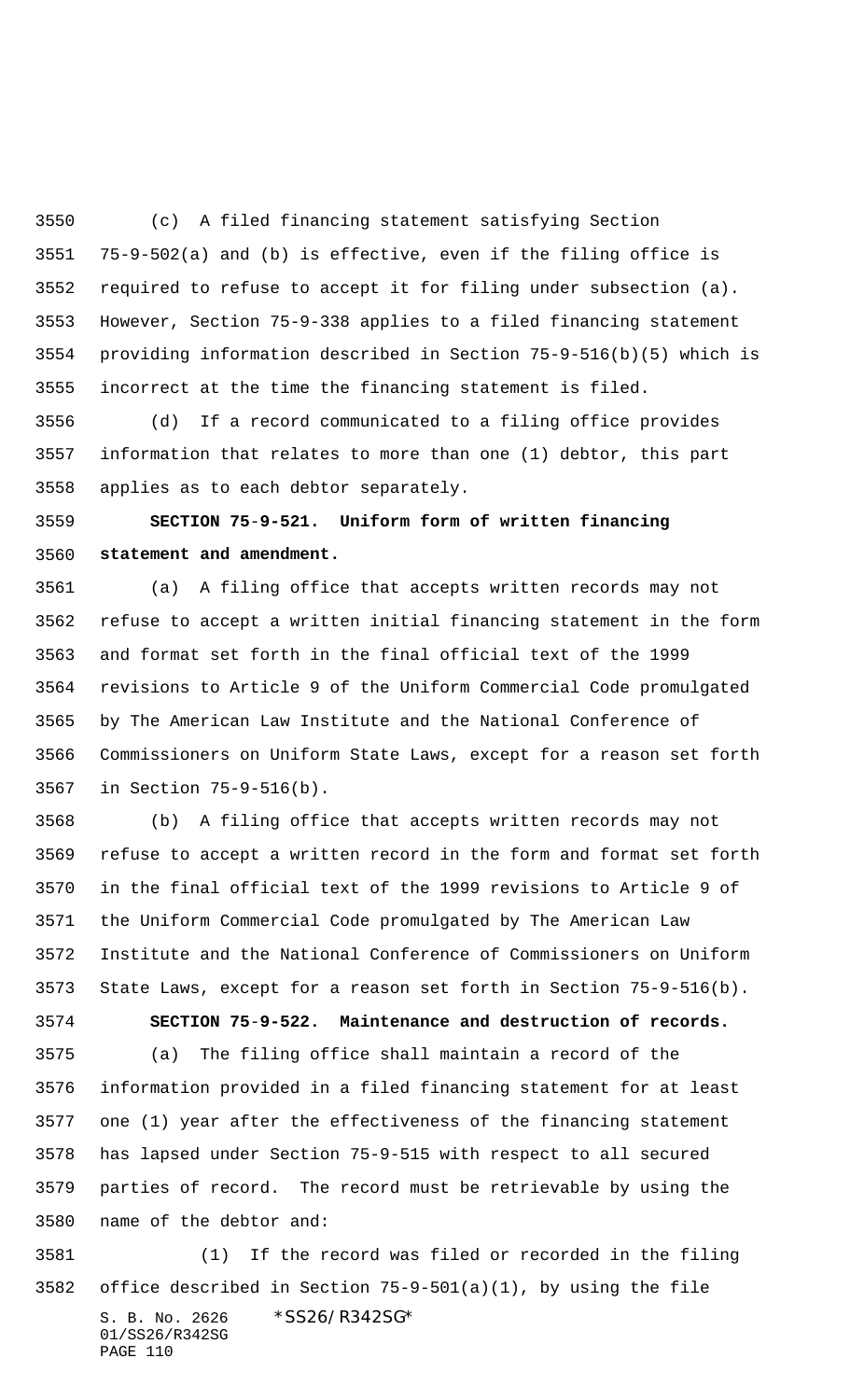number assigned to the initial financing statement to which the record relates and the date that the record was filed for record; or

 (2) If the record was filed in the filing office described in Section 75-9-501(a)(2), by using the file number assigned to the initial financing statement to which the record relates.

 (b) Except to the extent that a statute governing disposition of public records provides otherwise, the filing office immediately may destroy any written record evidencing a financing statement. However, if the filing office destroys a written record, it shall maintain another record of the financing statement which complies with subsection (a).

 **SECTION 75**-**9-523. Information from filing office; sale or license of records.**

 (a) If a person that files a written record requests an acknowledgment of the filing, the filing office shall send to the person an image of the record showing the number assigned to the record pursuant to Section 75-9-519(a)(1) and the date and time of the filing of the record. However, if the person furnishes a copy of the record to the filing office, the filing office may instead:

 (1) Note upon the copy the number assigned to the record pursuant to Section 75-9-519(a)(1) and the date and time of the filing of the record; and

(2) Send the copy to the person.

 (b) If a person files a record other than a written record, the filing office shall communicate to the person an acknowledgment that provides:

 (1) The information in the record; (2) The number assigned to the record pursuant to Section 75-9-519(a)(1); and

(3) The date and time of the filing of the record.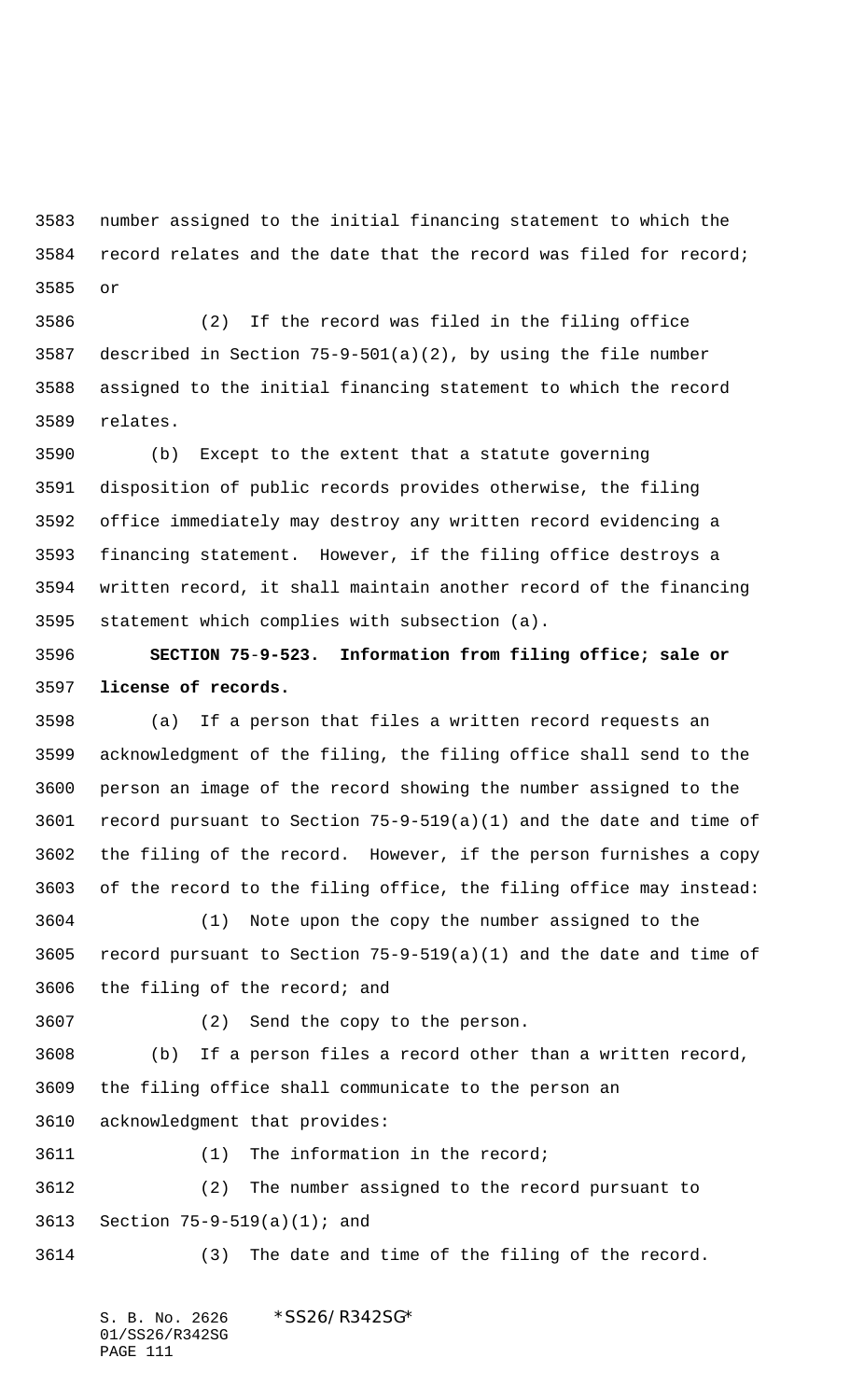(c) The filing office shall communicate or otherwise make available in a record the following information to any person that requests it:

 (1) Whether there is on file on a date and time specified by the filing office, but not a date earlier than three (3) business days before the filing office receives the request, any financing statement that:

 (A) Designates a particular debtor or, if the request so states, designates a particular debtor at the address specified in the request;

 (B) Has not lapsed under Section 75-9-515 with respect to all secured parties of record; and

 (C) If the request so states, has lapsed under Section 75-9-515 and a record of which is maintained by the filing office under Section 75-9-522(a);

 (2) The date and time of filing of each financing statement; and

 (3) The information provided in each financing statement.

 (d) In complying with its duty under subsection (c), the filing office may communicate information in any medium. However, if requested, the filing office shall communicate information by issuing its written certificate or, if so requested in writing, a record that can be admitted into evidence in the courts of this state without extrinsic evidence of its authenticity.

 (e) The filing office shall perform the acts required by subsections (a) through (d) at the time and in the manner prescribed by filing-office rule, but, in the case of a filing office described in Section 75-9-501(a)(2), not later than two (2) business days after the filing office receives the request.

S. B. No. 2626 \*SS26/R342SG\* 01/SS26/R342SG PAGE 112 (f) At least weekly, the filing office shall offer to sell or license to the public on a nonexclusive basis, in bulk, copies of all records filed in it under this part, in every medium from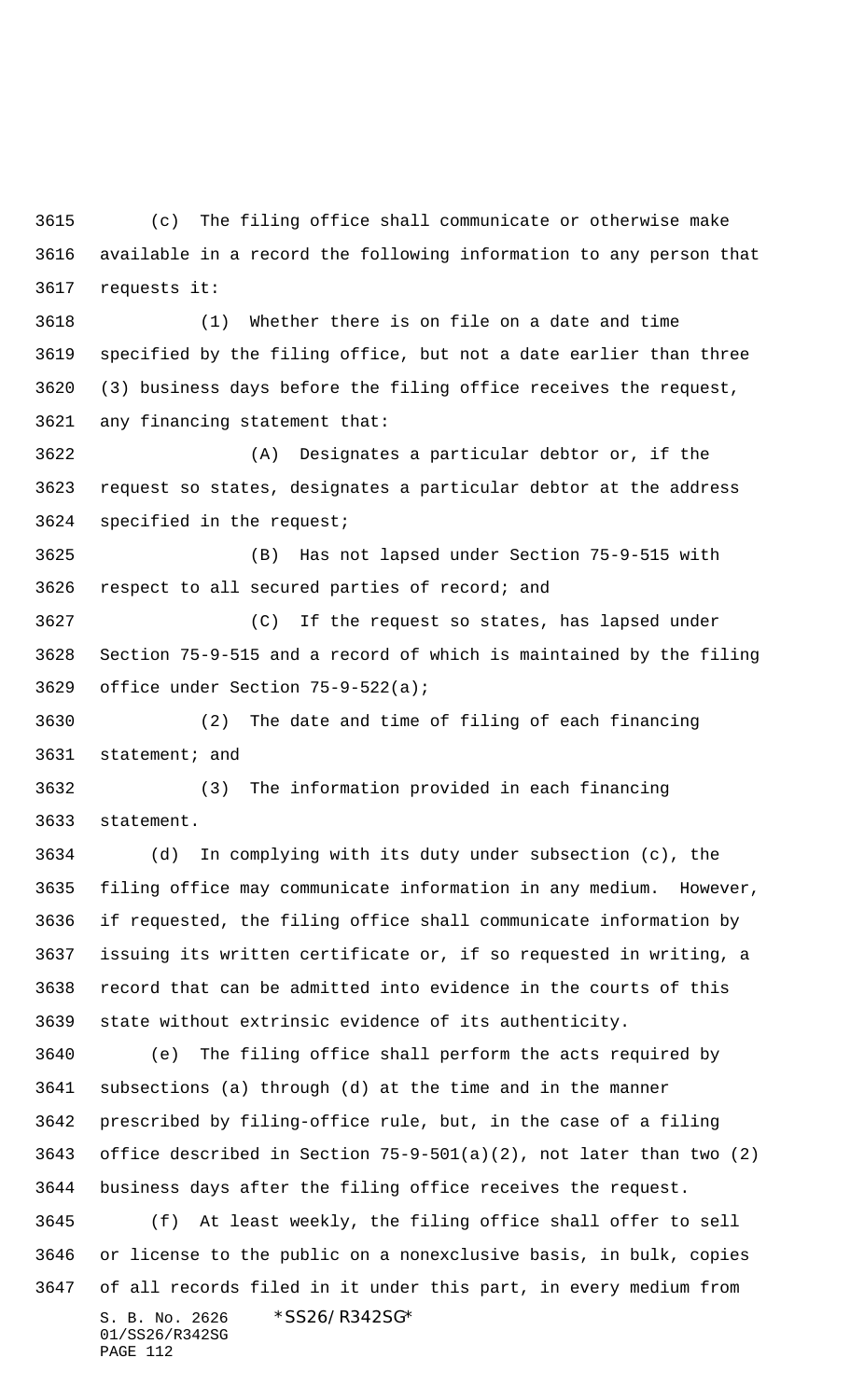time to time available to the filing office. This subsection shall apply only to records filed in a filing office described in Section 75-9-501(a)(2).

 **SECTION 75**-**9-524. Delay by filing office.** Delay by the filing office beyond a time limit prescribed by this part is excused if:

 (1) The delay is caused by interruption of communication or computer facilities, war, emergency conditions, failure of equipment, or other circumstances beyond control of the filing office; and

 (2) The filing office exercises reasonable diligence under the circumstances.

**SECTION 75-9-525. Fees.**

 **[Until December 31, 2007, this section shall read as follows:]**

 (a) Except as otherwise provided in subsection (e), the fee for filing and indexing a record under this part, other than an initial financing statement of the kind described in subsection (b) is the amount specified in subsection (c), if applicable, plus:

 (1) Ten Dollars (\$10.00) if the record is communicated in writing and is in the standard form prescribed by the Secretary of State;

 (2) Thirteen Dollars (\$13.00) if the record is communicated in writing and is not in the standard form prescribed by the Secretary of State; and

 (3) Eight Dollars (\$8.00) if the record is communicated by another medium authorized by filing-office rule.

 (b) Except as otherwise provided in subsection (e), the fee for filing and indexing an initial financing statement of the following kind is the amount specified in subsection (c), if applicable, plus: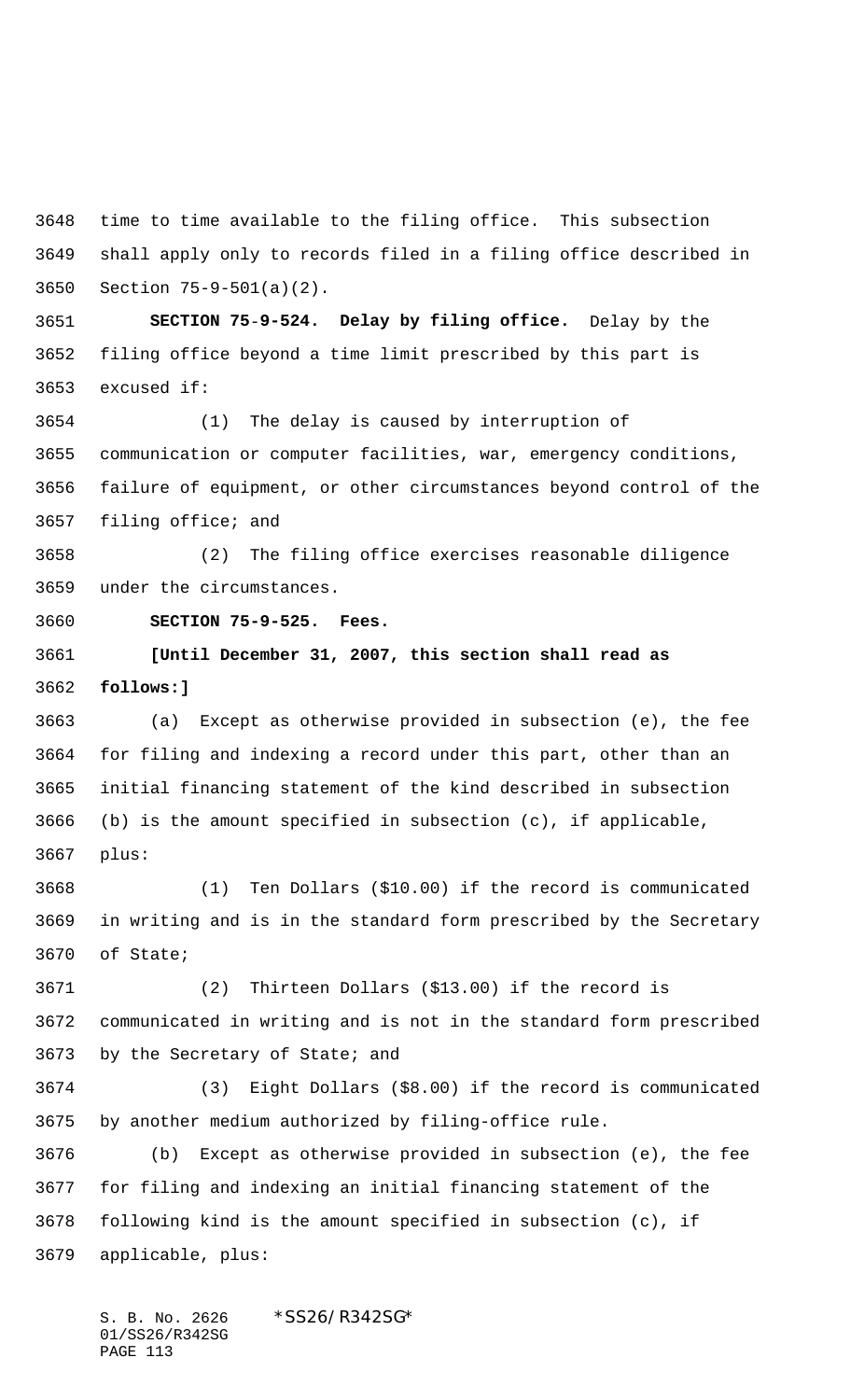(1) Thirteen Dollars (\$13.00) if the financing statement indicates that it is filed in connection with a public-finance transaction;

 (2) Ten Dollars (\$10.00) if the financing statement indicates that it is filed in connection with a manufactured-home transaction.

 (c) Except as otherwise provided in subsection (e), if a record is communicated in writing, the fee for each additional debtor name more than one (1) required to be indexed is Four Dollars (\$4.00).

 (d) The fee for responding to a request for information from the filing office, including for issuing a certificate showing whether there is on file any financing statement naming a particular debtor, is:

 (1) Five Dollars (\$5.00) if the request is communicated in writing on the standard form prescribed by the Secretary of State;

 (2) Ten Dollars (\$10.00) if the request is communicated in writing and is not in the standard form prescribed by the Secretary of State;

 (3) Three Dollars (\$3.00) if the request is communicated by another medium authorized by filing-office rule; and

 (4) An additional fee of Two Dollars (\$2.00) shall be paid by the requesting party for each financing statement listed on the filing officer's certificate, the aggregate of which shall be billed to the requesting party at the time the filing officer's certificate is issued.

S. B. No. 2626 \*SS26/R342SG\* 01/SS26/R342SG PAGE 114 (e) This section does not require a fee to the chancery clerk with respect to a record of a mortgage which is effective as a financing statement filed as a fixture filing or as a financing statement covering as-extracted collateral or timber to be cut under Section 75-9-502(c). However, the recording and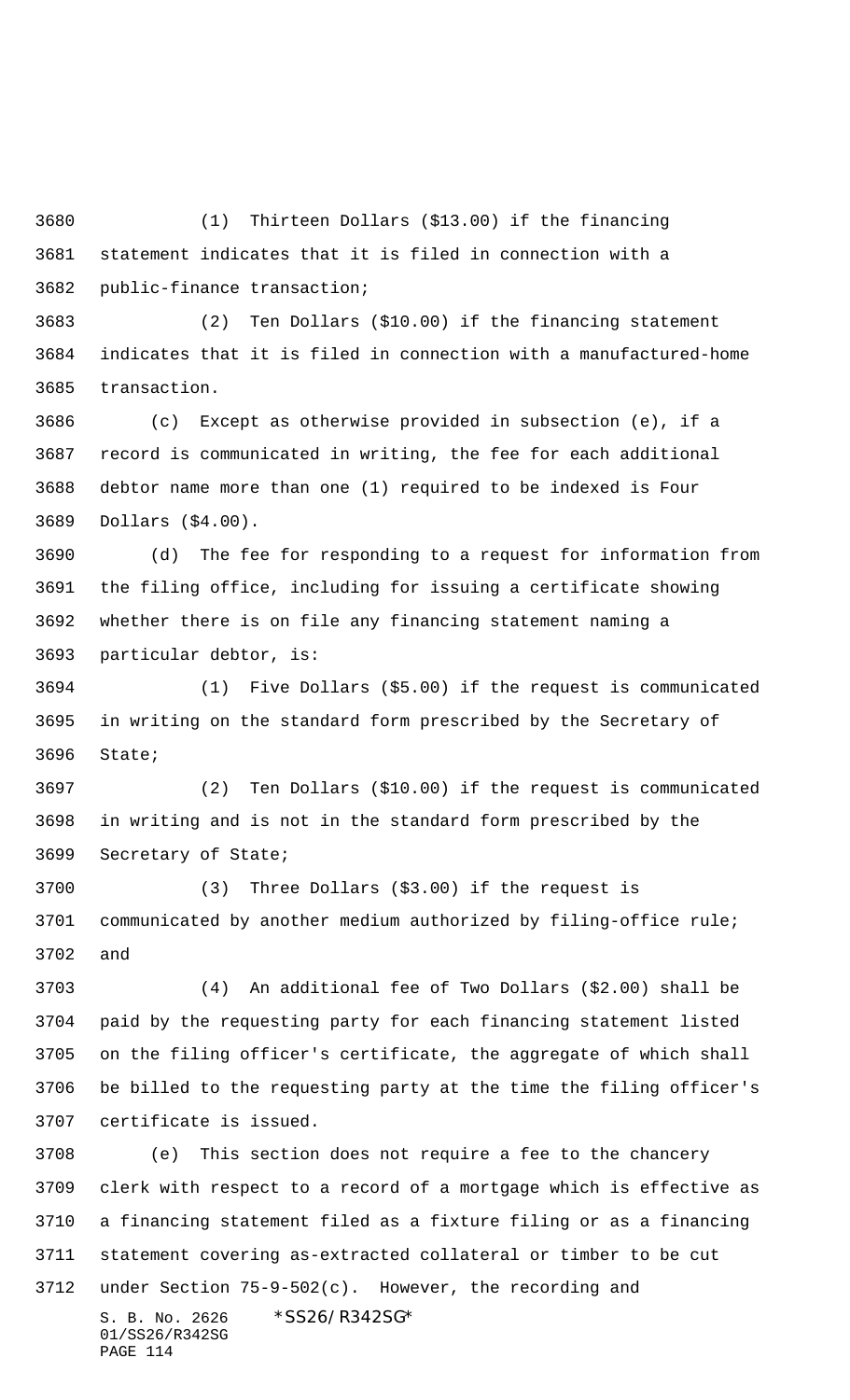satisfaction fees to the chancery clerk that otherwise would be applicable under Section 25-7-9 to the record of the mortgage apply.

**SECTION 75-9-525. Fees.**

 **[From and after December 31, 2007, this section shall read as follows:]**

 (a) Except as otherwise provided in subsection (e), the fee for filing and indexing a record under this part, other than an initial financing statement of the kind described in subsection (b) is the amount specified in subsection (c), if applicable, plus:

 (1) Five Dollars (\$5.00) if the record is communicated in writing and is in the standard form prescribed by the Secretary of State;

 (2) Eight Dollars (\$8.00) if the record is communicated in writing and is not in the standard form prescribed by the Secretary of State; and

 (3) Three Dollars (\$3.00) if the record is communicated by another medium authorized by filing-office rule.

 (b) Except as otherwise provided in subsection (e), the fee for filing and indexing an initial financing statement of the following kind is the amount specified in subsection (c), if applicable, plus:

 (1) Eight Dollars (\$8.00) if the financing statement indicates that it is filed in connection with a public-finance transaction;

 (2) Five Dollars (\$5.00) if the financing statement indicates that it is filed in connection with a manufactured-home transaction.

 (c) Except as otherwise provided in subsection (e), if a record is communicated in writing, the fee for each additional debtor name more than one (1) required to be indexed is Four

Dollars (\$4.00).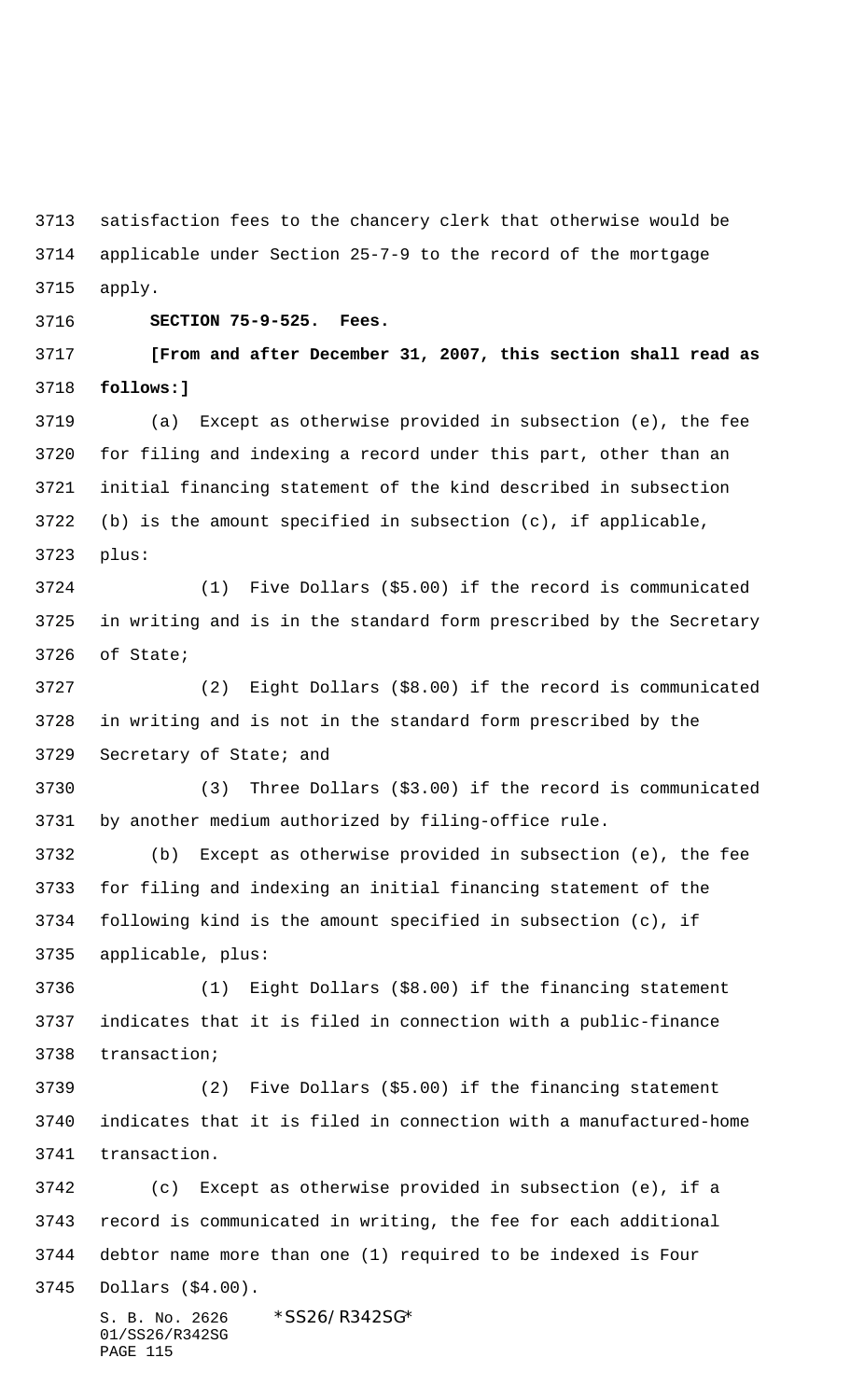(d) The fee for responding to a request for information from the filing office, including for issuing a certificate showing whether there is on file any financing statement naming a particular debtor, is:

 (1) Five Dollars (\$5.00) if the request is communicated in writing on the standard form prescribed by the Secretary of State;

 (2) Ten Dollars (\$10.00) if the request is communicated in writing and is not in the standard form prescribed by the Secretary of State;

 (3) Three Dollars (\$3.00) if the request is communicated by another medium authorized by filing-office rule; and

 (4) An additional fee of Two Dollars (\$2.00) shall be paid by the requesting party for each financing statement listed on the filing officer's certificate, the aggregate of which shall be billed to the requesting party at the time the filing officer's certificate is issued.

 (e) This section does not require a fee to the chancery clerk with respect to a record of a mortgage which is effective as a financing statement filed as a fixture filing or as a financing statement covering as-extracted collateral or timber to be cut under Section 75-9-502(c). However, the recording and satisfaction fees to the chancery clerk that otherwise would be applicable under Section 25-7-9 to the record of the mortgage apply.

## **SECTION 75**-**9-526. Filing-office rules.**

 (a) The Secretary of State shall adopt and publish rules to implement this article. The filing-office rules must be:

(1) Consistent with this article; and

 (2) Adopted and published in accordance with the Mississippi Administrative Procedures Act.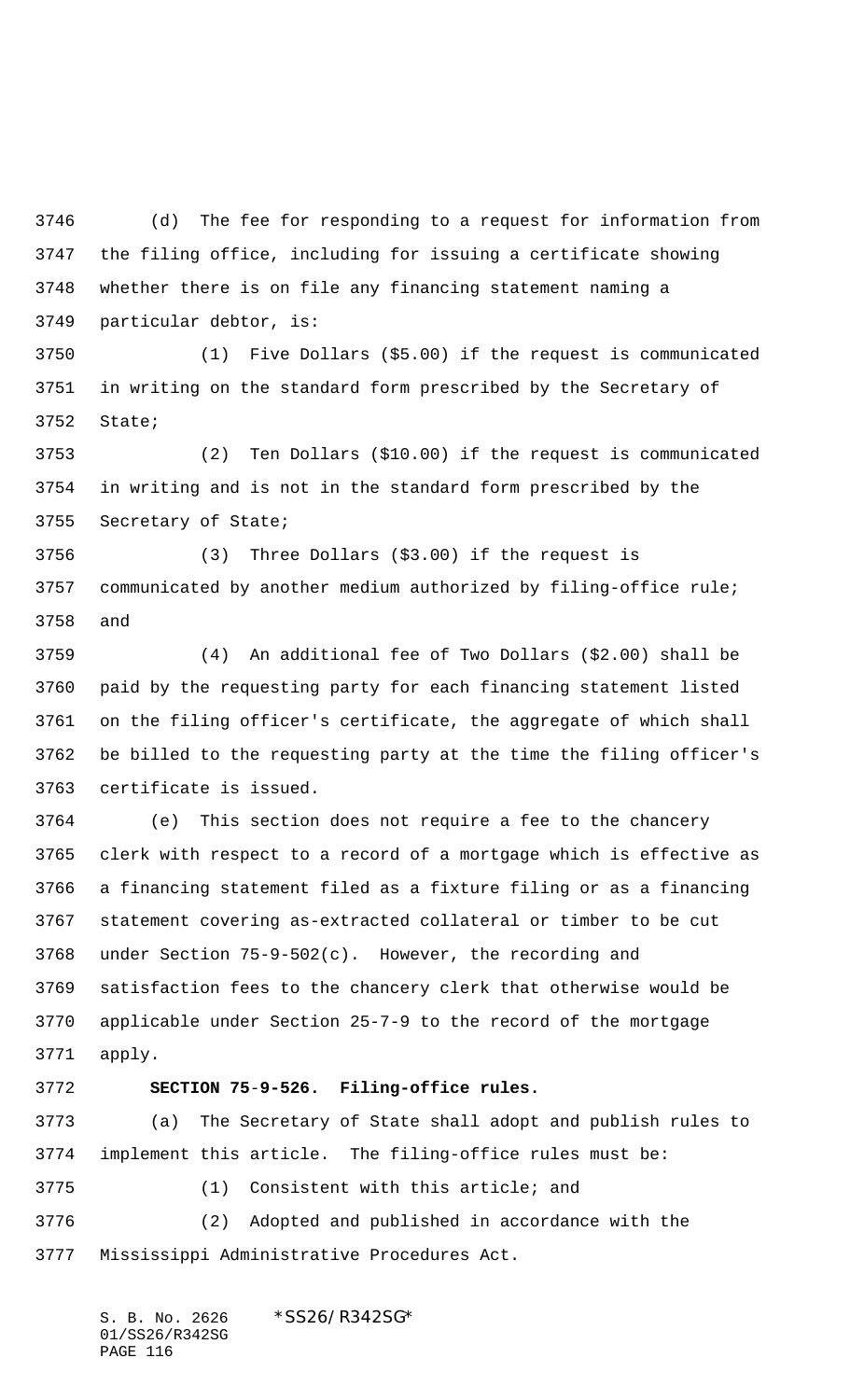(b) To keep the filing-office rules and practices of the filing office in harmony with the rules and practices of filing offices in other jurisdictions that enact substantially this part, and to keep the technology used by the filing office compatible with the technology used by filing offices in other jurisdictions that enact substantially this part, the Secretary of State, so far as is consistent with the purposes, policies, and provisions of this article, in adopting, amending, and repealing filing-office rules, shall:

 (1) Consult with filing offices in other jurisdictions that enact substantially this part; and

 (2) Consult the most recent version of the Model Rules promulgated by the International Association of Corporate Administrators or any successor organization; and

 (3) Take into consideration the rules and practices of, and the technology used by, filing offices in other jurisdictions that enact substantially this part.

 **SECTION 75**-**9-527. Duty to report.** The Secretary of State shall report annually on or before January 2 to the Legislature on the operation of the filing office. The report must contain a statement of the extent to which:

 (1) The filing-office rules are not in harmony with the rules of filing offices in other jurisdictions that enact substantially this part and the reasons for these variations; and (2) The filing-office rules are not in harmony with the most recent version of the Model Rules promulgated by the International Association of Corporate Administrators, or any successor organization, and the reasons for these variations. **PART 6 DEFAULT**

SUBPART 1. DEFAULT AND ENFORCEMENT OF SECURITY INTEREST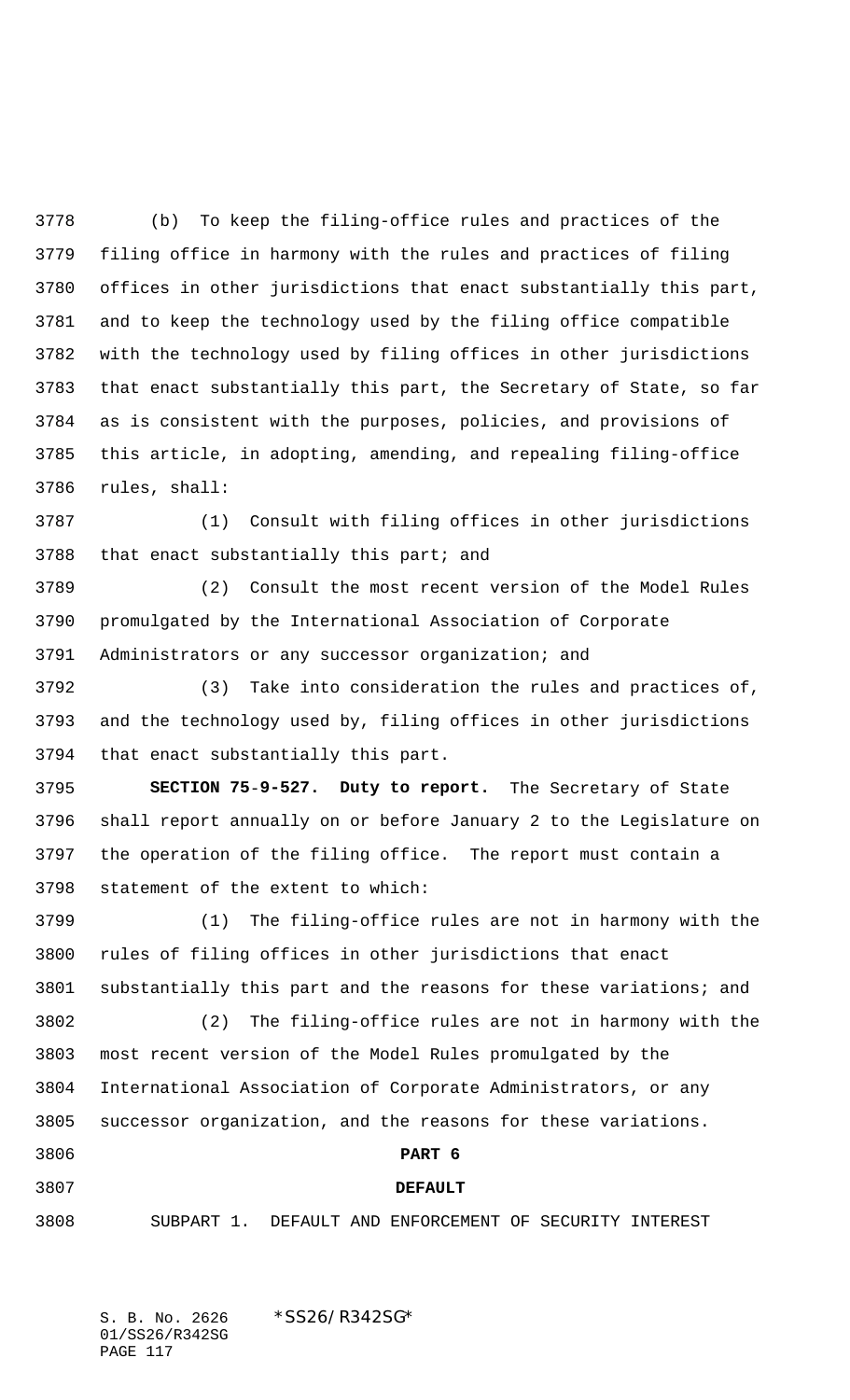**SECTION 75**-**9-601. Rights after default; judicial enforcement; consignor or buyer of accounts, chattel paper, payment intangibles, or promissory notes.**

 (a) After default, a secured party has the rights provided in this part and, except as otherwise provided in Section 75-9-602, those provided by agreement of the parties. A secured party:

 (1) May reduce a claim to judgment, foreclose, or otherwise enforce the claim, security interest, or agricultural lien by any available judicial procedure; and

 (2) If the collateral is documents, may proceed either as to the documents or as to the goods they cover.

 (b) A secured party in possession of collateral or control of collateral under Section 75-9-104, 75-9-105, 75-9-106, or 75-9-107 has the rights and duties provided in Section 75-9-207.

 (c) The rights under subsections (a) and (b) are cumulative and may be exercised simultaneously.

 (d) Except as otherwise provided in subsection (g) and Section 75-9-605, after default, a debtor and an obligor have the rights provided in this part and by agreement of the parties.

 (e) If a secured party has reduced its claim to judgment, the lien of any levy that may be made upon the collateral by virtue of an execution based upon the judgment relates back to the earliest of:

 (1) The date of perfection of the security interest or agricultural lien in the collateral;

 (2) The date of filing a financing statement covering the collateral; or

 (3) Any date specified in a statute under which the agricultural lien was created.

S. B. No. 2626 \*SS26/R342SG\* 01/SS26/R342SG PAGE 118 (f) A sale pursuant to an execution is a foreclosure of the security interest or agricultural lien by judicial procedure within the meaning of this section. A secured party may purchase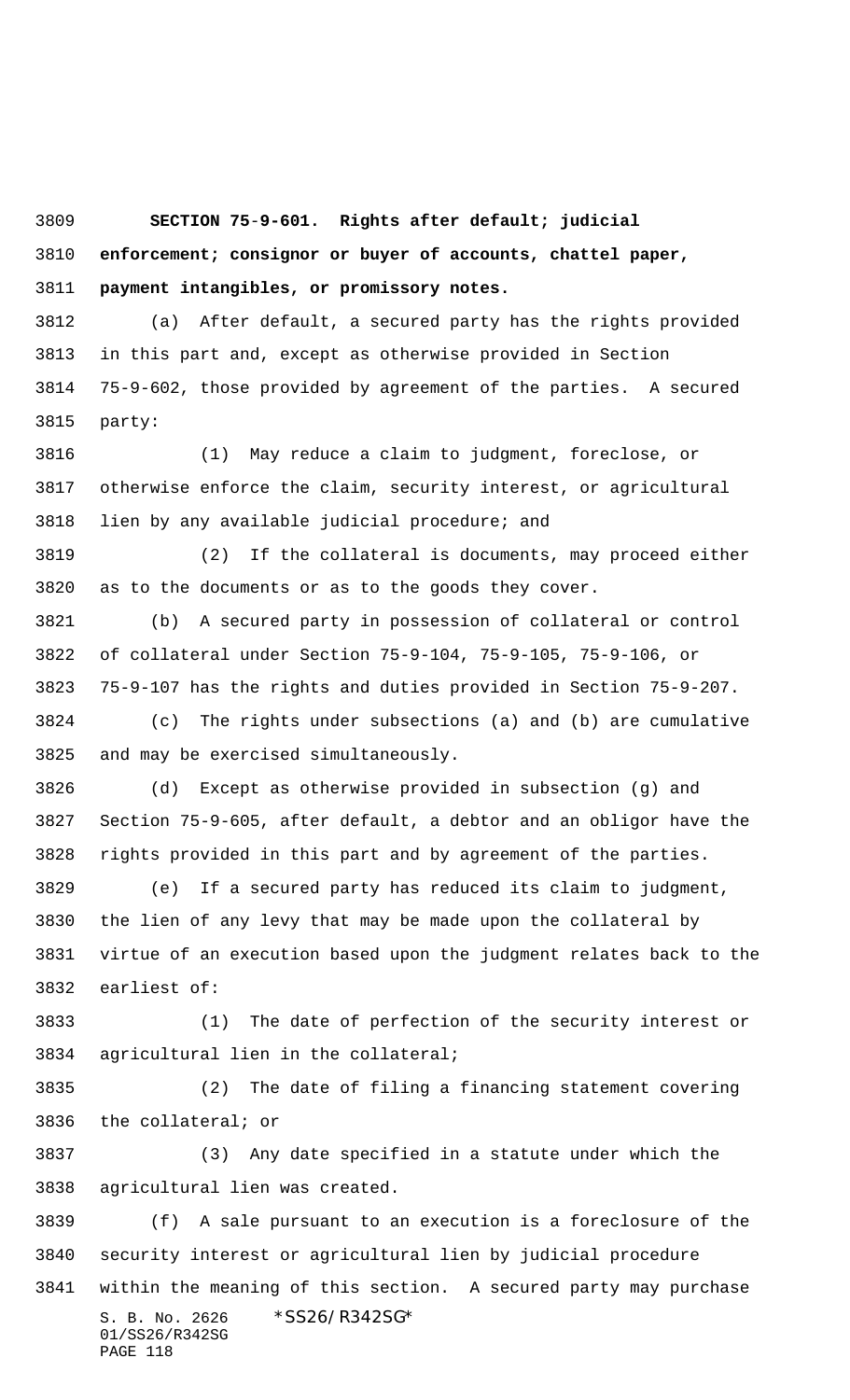at the sale and thereafter hold the collateral free of any other requirements of this article.

 (g) Except as otherwise provided in Section 75-9-607(c), this part imposes no duties upon a secured party that is a consignor or is a buyer of accounts, chattel paper, payment intangibles, or promissory notes.

 **SECTION 75**-**9-602. Waiver and variance of rights and duties.** Except as otherwise provided in Section 75-9-624, to the extent that they give rights to a debtor or obligor and impose duties on a secured party, the debtor or obligor may not waive or vary the rules stated in the following listed sections:

 (1) Section 75-9-207(b)(4)(C), which deals with use and operation of the collateral by the secured party;

 (2) Section 75-9-210, which deals with requests for an accounting and requests concerning a list of collateral and statement of account;

 (3) Section 75-9-607(c), which deals with collection and enforcement of collateral;

 (4) Sections 75-9-608(a) and 75-9-615(c) to the extent that they deal with application or payment of noncash proceeds of collection, enforcement, or disposition;

 (5) Sections 75-9-608(a) and 75-9-615(d) to the extent that they require accounting for or payment of surplus proceeds of collateral;

 (6) Section 75-9-609 to the extent that it imposes upon a secured party that takes possession of collateral without judicial process the duty to do so without breach of the peace; (7) Sections 75-9-610(b), 75-9-611, 75-9-613, and

75-9-614, which deal with disposition of collateral;

 (8) Section 75-9-615(f), which deals with calculation of a deficiency or surplus when a disposition is made to the secured party, a person related to the secured party, or a

secondary obligor;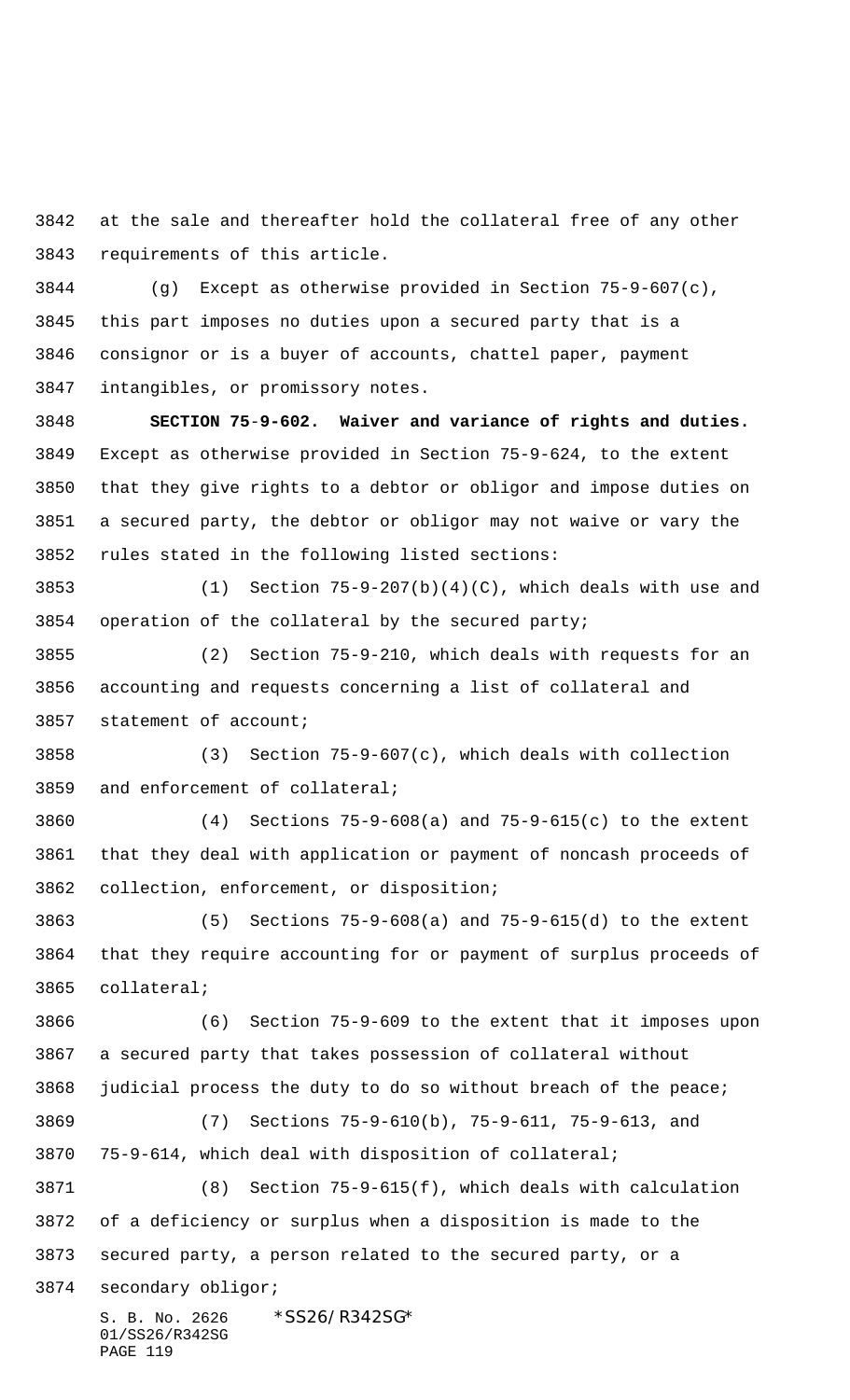(9) Section 75-9-616, which deals with explanation of the calculation of a surplus or deficiency;

 (10) Sections 75-9-620, 75-9-621, and 75-9-622, which deal with acceptance of collateral in satisfaction of obligation; (11) Section 75-9-623, which deals with redemption of

collateral;

 (12) Section 75-9-624, which deals with permissible waivers; and

 (13) Sections 75-9-625 and 75-9-626, which deal with the secured party's liability for failure to comply with this article.

 **SECTION 75**-**9-603. Agreement on standards concerning rights and duties.**

 (a) The parties may determine by agreement the standards measuring the fulfillment of the rights of a debtor or obligor and the duties of a secured party under a rule stated in Section 75-9-602 if the standards are not manifestly unreasonable.

 (b) Subsection (a) does not apply to the duty under Section 75-9-609 to refrain from breaching the peace.

 **SECTION 75**-**9-604. Procedure if security agreement covers real property or fixtures.**

 (a) If a security agreement covers both personal and real property, a secured party may proceed:

 (1) Under this part as to the personal property without prejudicing any rights with respect to the real property; or

 (2) As to both the personal property and the real property in accordance with the rights with respect to the real property, in which case the other provisions of this part do not apply.

 (b) Subject to subsection (c), if a security agreement covers goods that are or become fixtures, a secured party may proceed:

S. B. No. 2626 \*SS26/R342SG\* 01/SS26/R342SG PAGE 120 (1) Under this part; or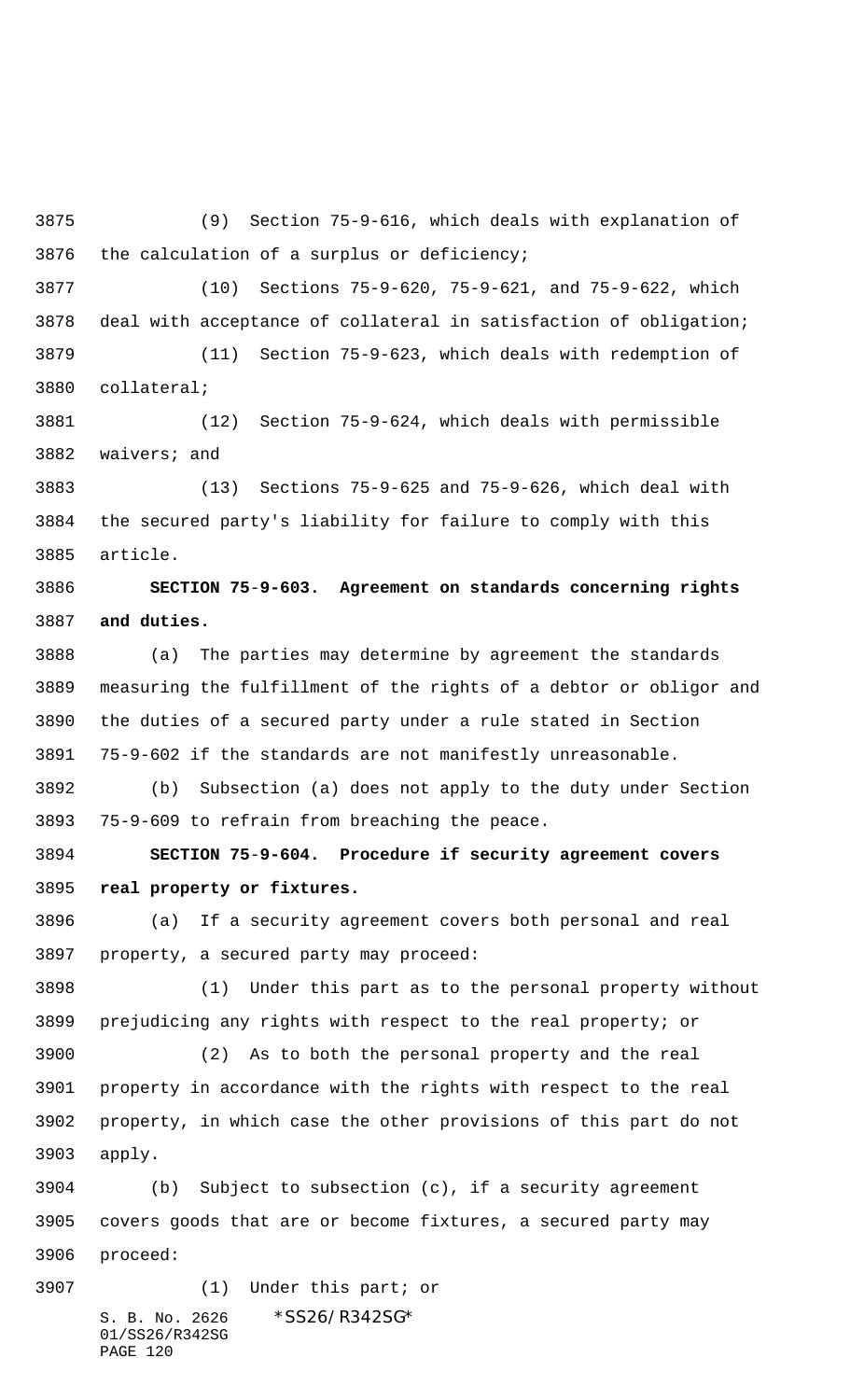(2) In accordance with the rights with respect to real property, in which case the other provisions of this part do not apply.

 (c) Subject to the other provisions of this part, if a secured party holding a security interest in fixtures has priority over all owners and encumbrancers of the real property, the secured party, after default, may remove the collateral from the real property.

 (d) A secured party that removes collateral shall promptly reimburse any encumbrancer or owner of the real property, other than the debtor, for the cost of repair of any physical injury caused by the removal. The secured party need not reimburse the encumbrancer or owner for any diminution in value of the real property caused by the absence of the goods removed or by any necessity of replacing them. A person entitled to reimbursement may refuse permission to remove until the secured party gives adequate assurance for the performance of the obligation to reimburse.

 **SECTION 75**-**9-605. Unknown debtor or secondary obligor.** A secured party does not owe a duty based on its status as secured party:

 (1) To a person that is a debtor or obligor, unless the secured party knows:

S. B. No. 2626 \*SS26/R342SG\* 01/SS26/R342SG PAGE 121 (A) That the person is a debtor or obligor; (B) The identity of the person; and (C) How to communicate with the person; or (2) To a secured party or lienholder that has filed a financing statement against a person, unless the secured party knows: (A) That the person is a debtor; and (B) The identity of the person. **SECTION 75**-**9-606. Time of default for agricultural lien.** For purposes of this part, a default occurs in connection with an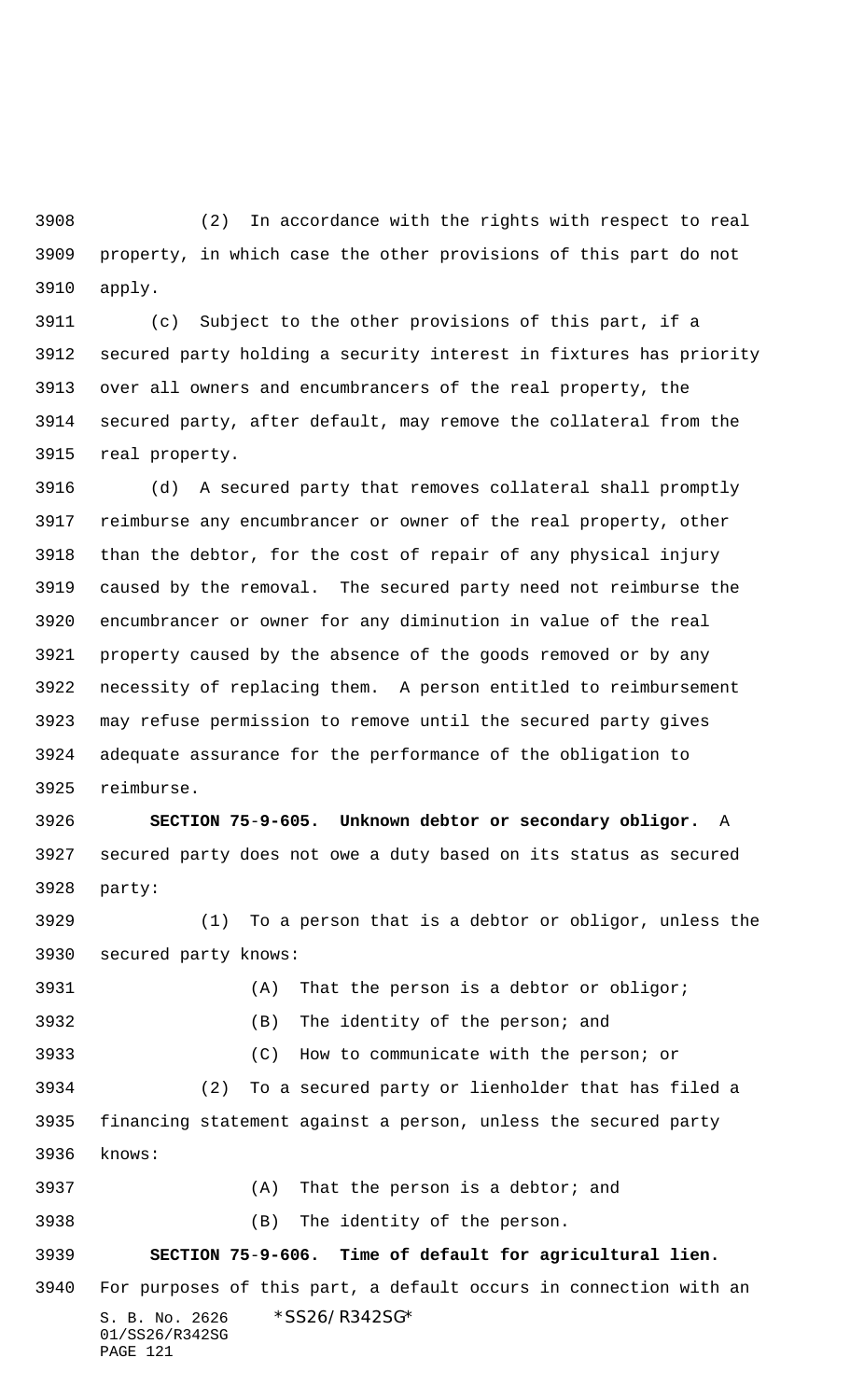agricultural lien at the time the secured party becomes entitled to enforce the lien in accordance with the statute under which it was created.

 **SECTION 75**-**9-607. Collection and enforcement by secured party.**

 (a) If so agreed, and in any event after default, a secured party:

 (1) May notify an account debtor or other person obligated on collateral to make payment or otherwise render performance to or for the benefit of the secured party;

 (2) May take any proceeds to which the secured party is entitled under Section 75-9-315;

 (3) May enforce the obligations of an account debtor or other person obligated on collateral and exercise the rights of the debtor with respect to the obligation of the account debtor or other person obligated on collateral to make payment or otherwise render performance to the debtor, and with respect to any property that secures the obligations of the account debtor or other person obligated on the collateral;

 (4) If it holds a security interest in a deposit account perfected by control under Section 75-9-104(a)(1), may apply the balance of the deposit account to the obligation secured by the deposit account; and

 (5) If it holds a security interest in a deposit account perfected by control under Section 75-9-104(a)(2) or (3), may instruct the bank to pay the balance of the deposit account to or for the benefit of the secured party.

 (b) If necessary to enable a secured party to exercise under subsection (a)(3) the right of a debtor to enforce a mortgage nonjudicially, the secured party may record in the office in which a record of the mortgage is recorded: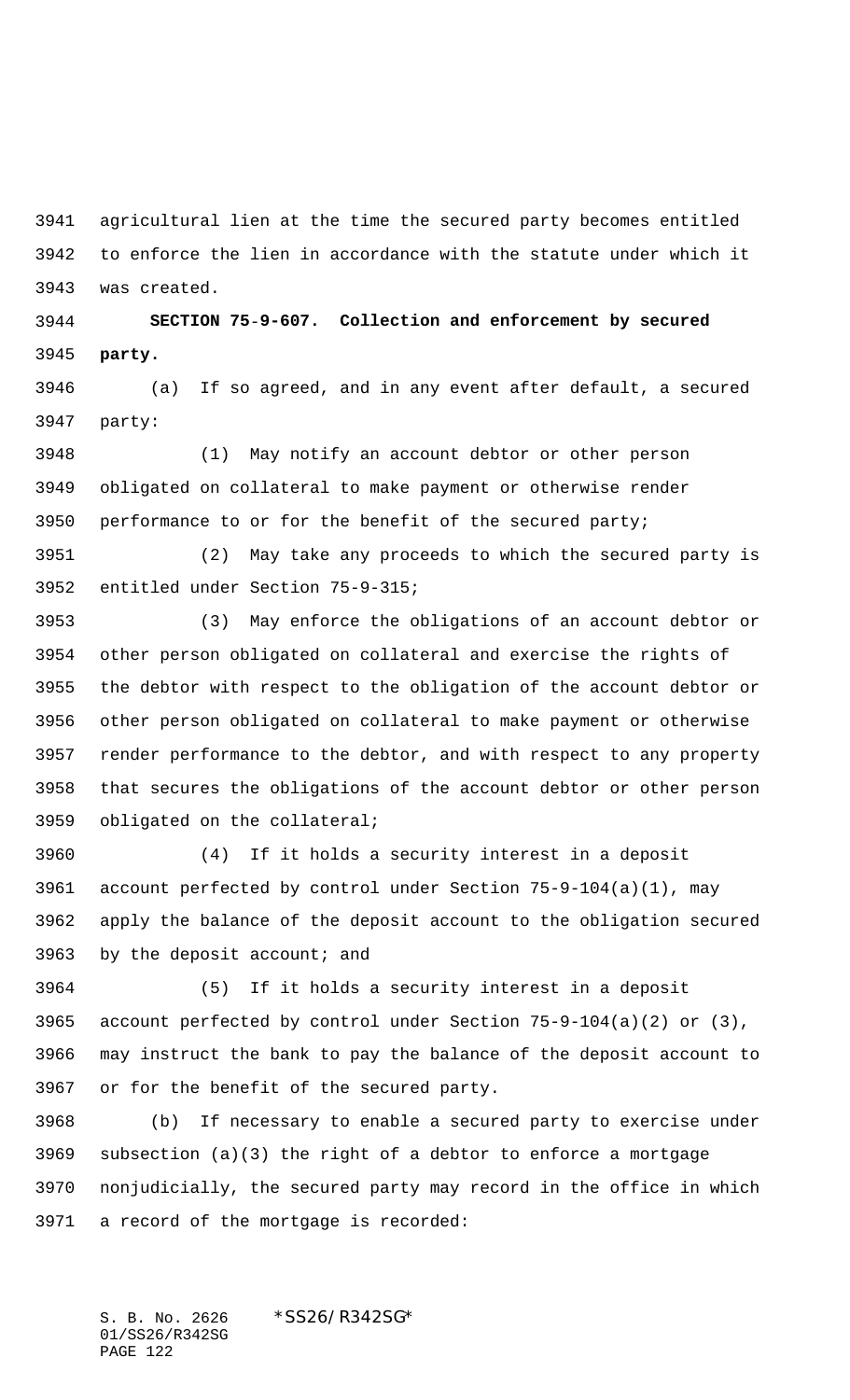(1) A copy of the security agreement that creates or provides for a security interest in the obligation secured by the mortgage; and

 (2) The secured party's sworn affidavit in recordable form stating that:

(A) A default has occurred; and

 (B) The secured party is entitled to enforce the mortgage nonjudicially.

 (c) A secured party shall proceed in a commercially reasonable manner if the secured party:

 (1) Undertakes to collect from or enforce an obligation of an account debtor or other person obligated on collateral; and

 (2) Is entitled to charge back uncollected collateral or otherwise to full or limited recourse against the debtor or a secondary obligor.

 (d) A secured party may deduct from the collections made pursuant to subsection (c) reasonable expenses of collection and enforcement, including reasonable attorney's fees and legal expenses incurred by the secured party.

 (e) This section does not determine whether an account debtor, bank, or other person obligated on collateral owes a duty to a secured party.

 **SECTION 75**-**9-608. Application of proceeds of collection or enforcement; liability for deficiency and right to surplus.**

 (a) If a security interest or agricultural lien secures payment or performance of an obligation, the following rules apply:

 (1) A secured party shall apply or pay over for application the cash proceeds of collection or enforcement under Section 75-9-607 in the following order to:

 (A) The reasonable expenses of collection and enforcement and, to the extent provided for by agreement and not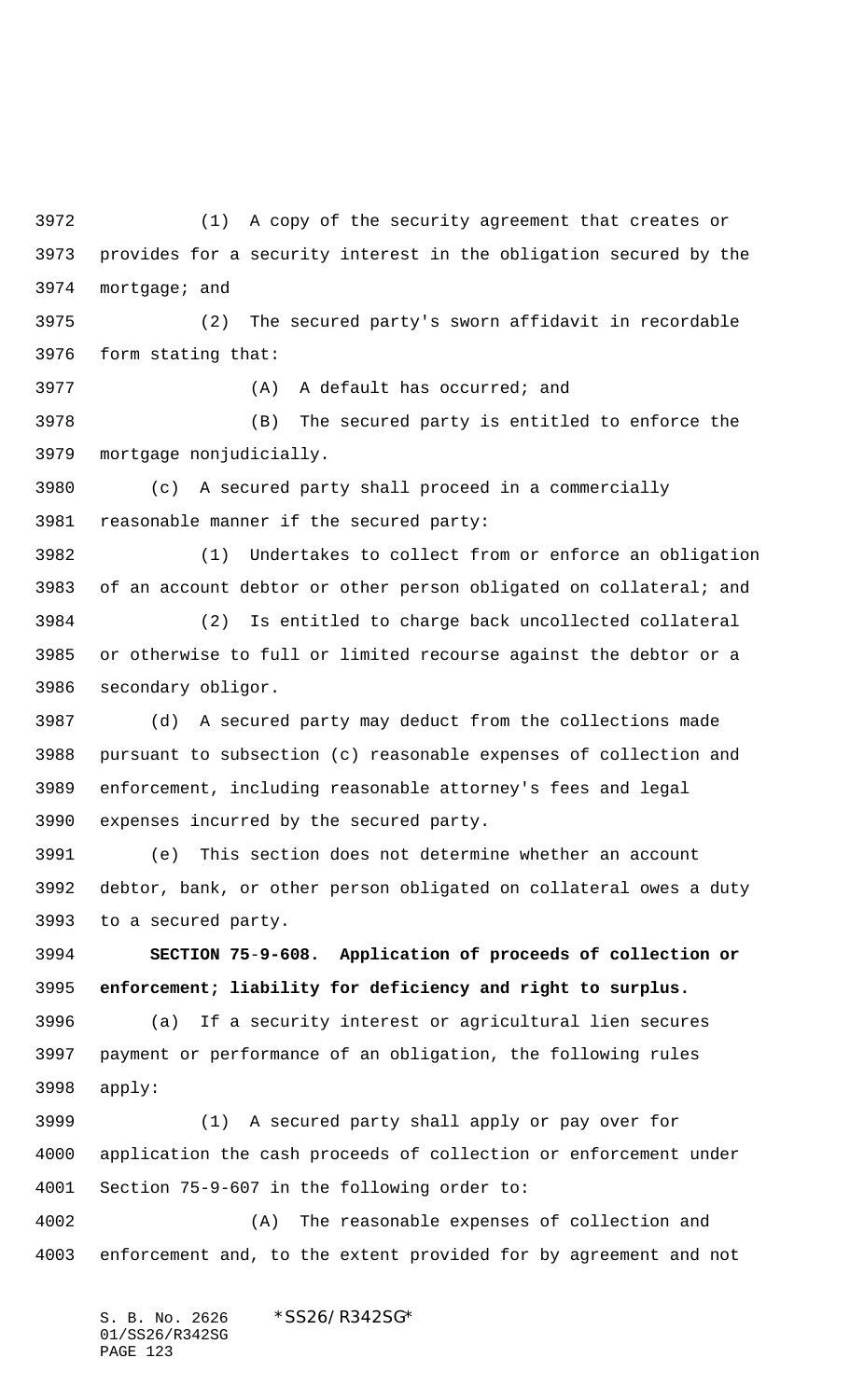prohibited by law, reasonable attorney's fees and legal expenses incurred by the secured party;

 (B) The satisfaction of obligations secured by the security interest or agricultural lien under which the collection or enforcement is made; and

 (C) The satisfaction of obligations secured by any subordinate security interest in or other lien on the collateral subject to the security interest or agricultural lien under which the collection or enforcement is made if the secured party receives an authenticated demand for proceeds before distribution of the proceeds is completed.

 (2) If requested by a secured party, a holder of a subordinate security interest or other lien shall furnish reasonable proof of the interest or lien within a reasonable time. Unless the holder complies, the secured party need not comply with the holder's demand under paragraph (1)(C).

 (3) A secured party need not apply or pay over for application noncash proceeds of collection and enforcement under Section 75-9-607 unless the failure to do so would be commercially unreasonable. A secured party that applies or pays over for application noncash proceeds shall do so in a commercially reasonable manner.

 (4) A secured party shall account to and pay a debtor for any surplus, and the obligor is liable for any deficiency.

 (b) If the underlying transaction is a sale of accounts, chattel paper, payment intangibles, or promissory notes, the debtor is not entitled to any surplus, and the obligor is not liable for any deficiency.

 **SECTION 75**-**9-609. Secured party's right to take possession after default.**

(a) After default, a secured party:

(1) May take possession of the collateral; and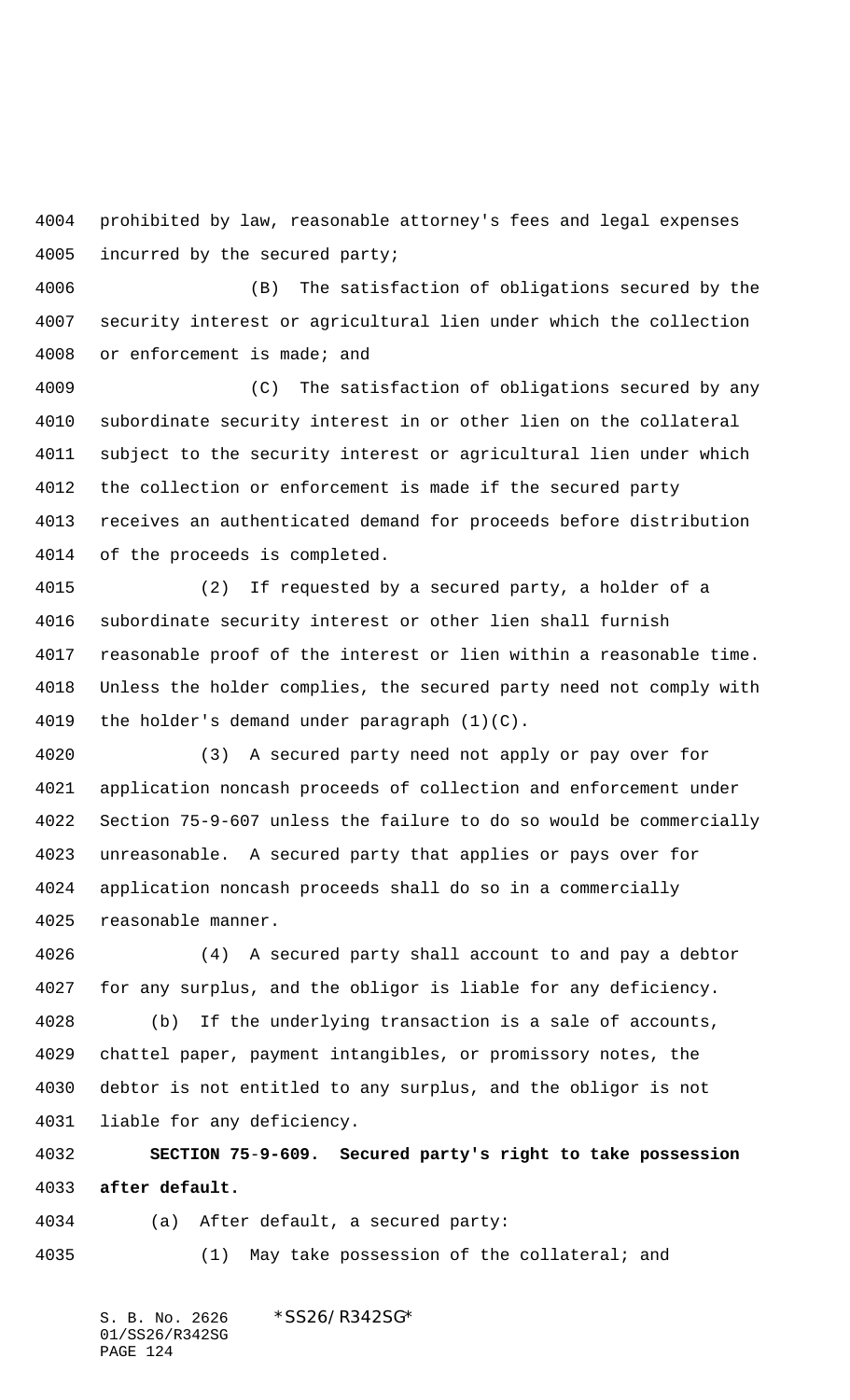(2) Without removal, may render equipment unusable and dispose of collateral on a debtor's premises under Section 75-9-610.

(b) A secured party may proceed under subsection (a):

(1) Pursuant to judicial process; or

 (2) Without judicial process, if it proceeds without breach of the peace.

 (c) If so agreed, and in any event after default, a secured party may require the debtor to assemble the collateral and make it available to the secured party at a place to be designated by the secured party which is reasonably convenient to both parties.

 **SECTION 75**-**9-610. Disposition of collateral after default.** (a) After default, a secured party may sell, lease, license, or otherwise dispose of any or all of the collateral in its present condition or following any commercially reasonable preparation or processing.

 (b) Every aspect of a disposition of collateral, including the method, manner, time, place, and other terms, must be commercially reasonable. If commercially reasonable, a secured party may dispose of collateral by public or private proceedings, by one or more contracts, as a unit or in parcels, and at any time and place and on any terms.

(c) A secured party may purchase collateral:

(1) At a public disposition; or

 (2) At a private disposition only if the collateral is of a kind that is customarily sold on a recognized market or the subject of widely distributed standard price quotations.

 (d) A contract for sale, lease, license, or other disposition includes the warranties relating to title, possession, quiet enjoyment, and the like which by operation of law accompany a voluntary disposition of property of the kind subject to the contract.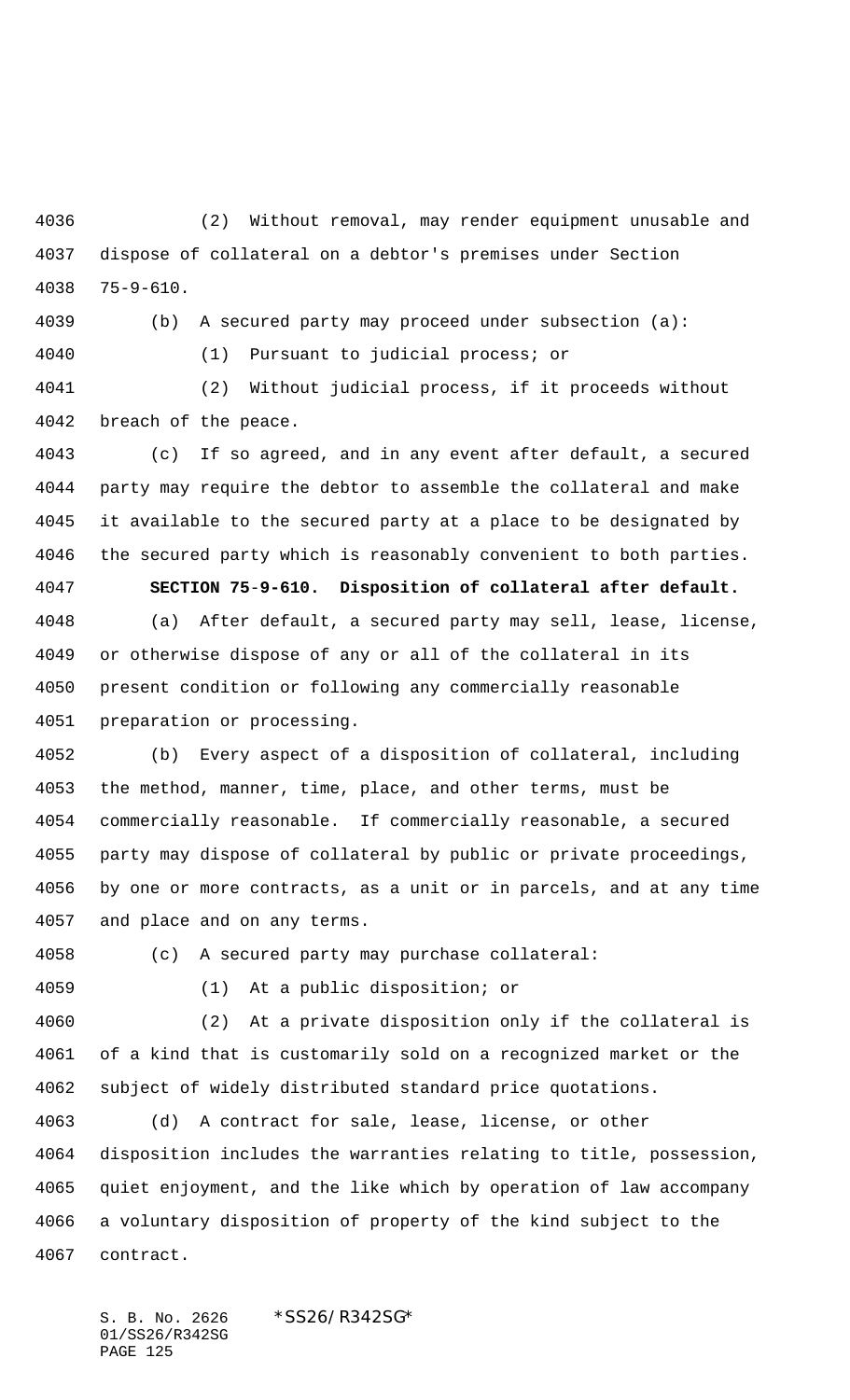(e) A secured party may disclaim or modify warranties under subsection (d):

 (1) In a manner that would be effective to disclaim or modify the warranties in a voluntary disposition of property of the kind subject to the contract of disposition; or

 (2) By communicating to the purchaser a record evidencing the contract for disposition and including an express disclaimer or modification of the warranties.

 (f) A record is sufficient to disclaim warranties under subsection (e) if it indicates "There is no warranty relating to title, possession, quiet enjoyment or the like in this disposition" or uses words of similar import.

 **SECTION 75**-**9-611. Notification before disposition of collateral.**

 (a) In this section, "notification date" means the earlier of the date on which:

 (1) A secured party sends to the debtor and any secondary obligor an authenticated notification of disposition; or

 (2) The debtor and any secondary obligor waive the right to notification.

 (b) Except as otherwise provided in subsection (d), a secured party that disposes of collateral under Section 75-9-610 shall send to the persons specified in subsection (c) a reasonable authenticated notification of disposition.

 (c) To comply with subsection (b), the secured party shall send an authenticated notification of disposition to:

- 
- (1) The debtor;

(2) Any secondary obligor; and

(3) If the collateral is other than consumer goods:

 (A) Any other person from which the secured party has received, before the notification date, an authenticated notification of a claim of an interest in the collateral;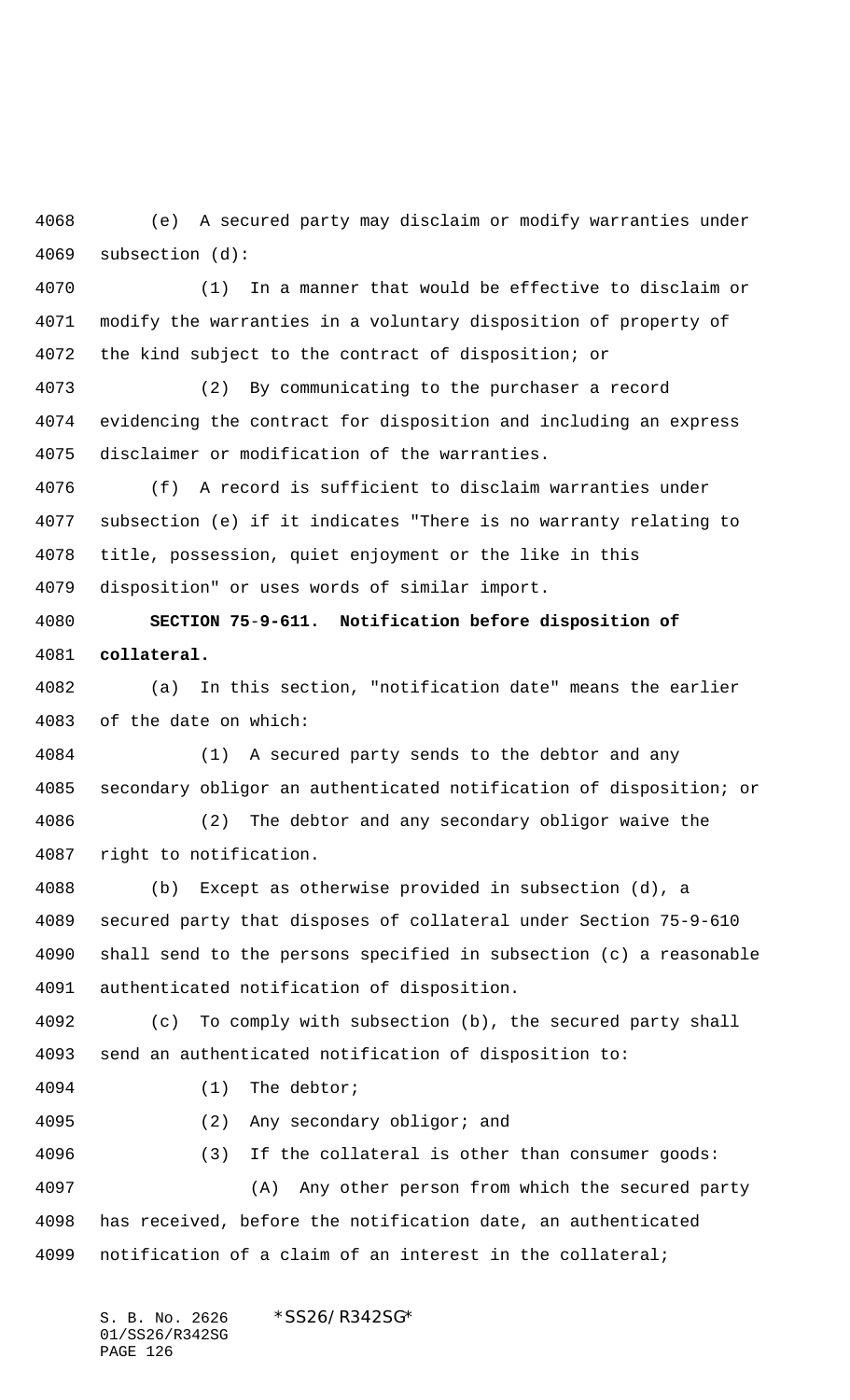S. B. No. 2626 \*SS26/R342SG\* 01/SS26/R342SG (B) Any other secured party or lienholder that, ten (10) days before the notification date, held a security interest in or other lien on the collateral perfected by the filing of a financing statement that: (i) Identified the collateral; (ii) Was indexed under the debtor's name as of that date; and (iii) Was filed in the office in which to file a financing statement against the debtor covering the collateral as of that date; and (C) Any other secured party that, ten (10) days before the notification date, held a security interest in the collateral perfected by compliance with a statute, regulation, or treaty described in Section 75-9-311(a). (d) Subsection (b) does not apply if the collateral is perishable or threatens to decline speedily in value or is of a type customarily sold on a recognized market. (e) A secured party complies with the requirement for notification prescribed by subsection (c)(3)(B) if: (1) Not later than twenty (20) days or earlier than thirty (30) days before the notification date, the secured party requests, in a commercially reasonable manner, information concerning financing statements indexed under the debtor's name in 4123 the office indicated in subsection  $(c)(3)(B)$ ; and (2) Before the notification date, the secured party: (A) Did not receive a response to the request for information; or (B) Received a response to the request for information and sent an authenticated notification of disposition to each secured party or other lienholder named in that response whose financing statement covered the collateral. **SECTION 75**-**9-612. Timeliness of notification before disposition of collateral.**

PAGE 127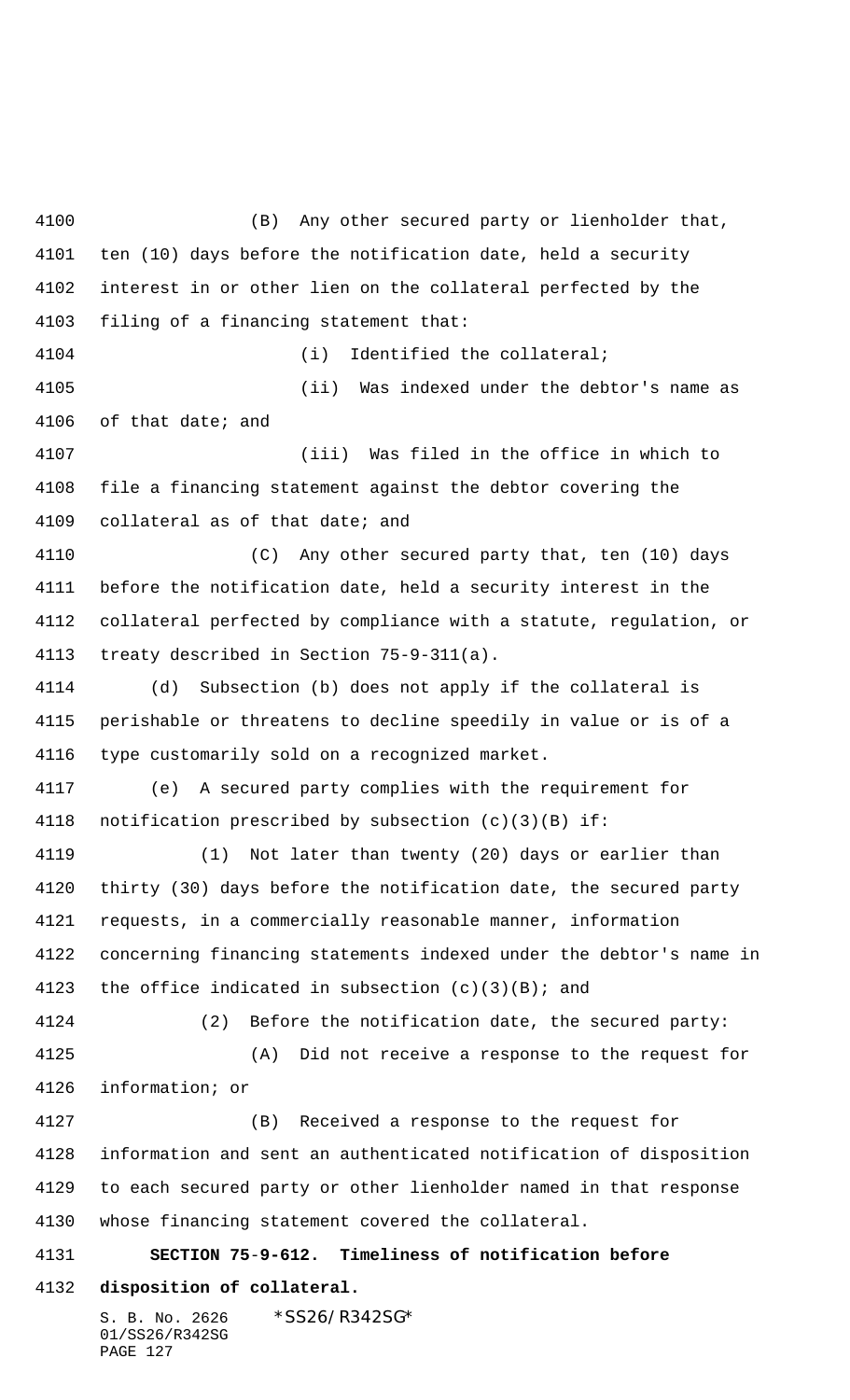(a) Except as otherwise provided in subsection (b), whether a notification is sent within a reasonable time is a question of fact.

 (b) A notification of disposition sent after default and ten (10) days or more before the earliest time of disposition set forth in the notification is sent within a reasonable time before the disposition.

 **SECTION 75**-**9-613. Contents and form of notification before disposition of collateral: general.** Except in a consumer-goods transaction, the following rules apply:

 (1) The contents of a notification of disposition are sufficient if the notification:

 (A) Describes the debtor and the secured party; (B) Describes the collateral that is the subject of the intended disposition;

 (C) States the method of intended disposition; (D) States that the debtor is entitled to an accounting of the unpaid indebtedness and states the charge, if any, for an accounting; and

 (E) States the time and place of a public disposition or the time after which any other disposition is to be made.

 (2) Whether the contents of a notification that lacks any of the information specified in paragraph (1) are nevertheless sufficient is a question of fact.

 (3) The contents of a notification providing substantially the information specified in paragraph (1) are sufficient, even if the notification includes:

 (A) Information not specified by that paragraph; or

 (B) Minor errors that are not seriously misleading.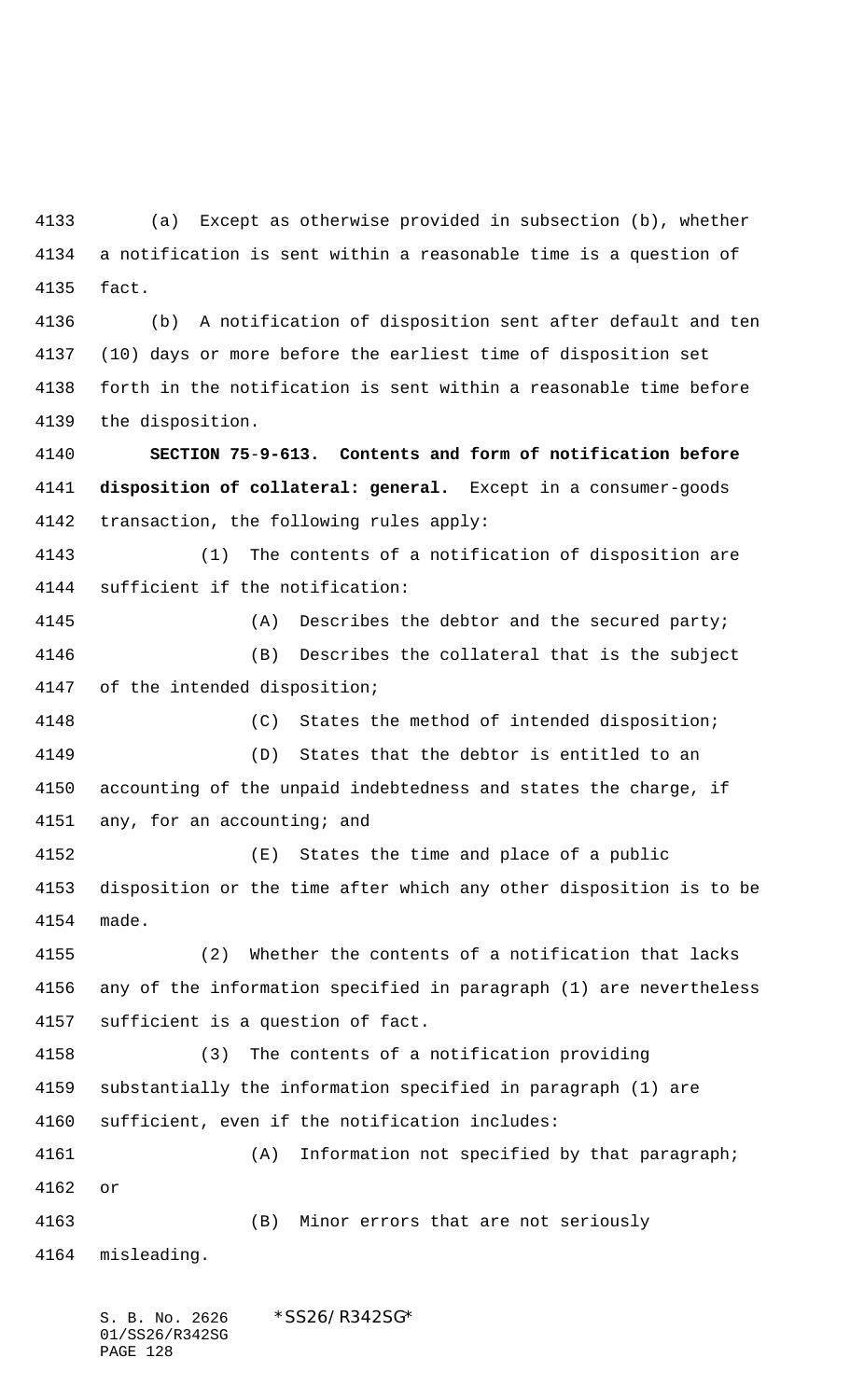(4) A particular phrasing of the notification is not required. (5) The following form of notification and the form appearing in Section 75-9-614(3), when completed, each provides sufficient information: **NOTIFICATION OF DISPOSITION OF COLLATERAL** To: [Name of debtor, obligor or other person to which the notification is sent] From: [Name, address and telephone number of secured party] Name of Debtor(s): [Include only if debtor(s) are not an addressee] [For a public disposition:] We will sell (or lease or license, as applicable) the 4180 [describe collateral] to the highest qualified bidder in public as follows: 4182 Day and Date: Time: \_\_\_\_\_\_\_\_\_\_\_\_\_\_\_ 4184 Place: [For a private disposition:] We will sell (or lease or license, as applicable), the 4187 [describe collateral] privately sometime after [day and date] . You are entitled to an accounting of the unpaid indebtedness secured by the property that we intend to sell (or lease or license, as applicable) (for a charge of \$\_\_\_\_\_\_\_\_\_\_). You may request an accounting by calling us at [telephone number] . **[END OF FORM] SECTION 75**-**9-614. Contents and form of notification before disposition of collateral: consumer-goods transaction.** In a consumer-goods transaction, the following rules apply: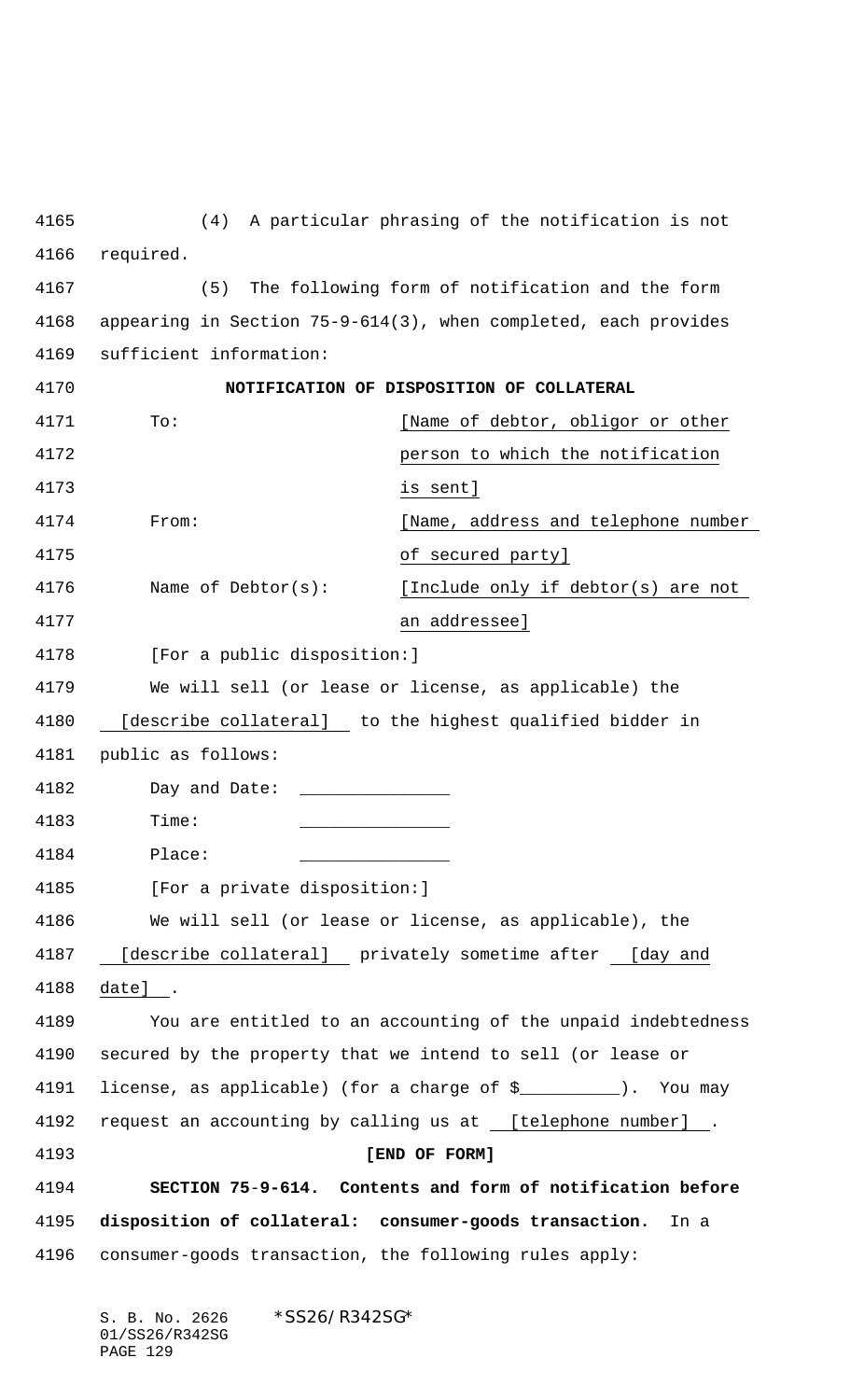(1) A notification of disposition must provide the following information: (A) The information specified in Section 75-9-613(1); (B) A description of any liability for a 4202 deficiency of the person to which the notification is sent; (C) A telephone number from which the amount that must be paid to the secured party to redeem the collateral under Section 75-9-623 is available; and (D) A telephone number or mailing address from which additional information concerning the disposition and the obligation secured is available. (2) A particular phrasing of the notification is not required. (3) The following form of notification, when completed, provides sufficient information: 4213 Name and address of secured party: 4214 Date: **NOTICE OF OUR PLAN TO SELL PROPERTY** 4216 Name and address of any obligor who is also a debtor: Subject: [Identification of transaction] We have your: [describe collateral] because you broke promises in our agreement. [For a public disposition:] 4221 We will sell *[describe collateral]* at public sale. A sale could include a lease or license. The sale will be held as follows: Date: \_\_\_\_\_\_\_\_\_\_\_\_\_\_\_ Time: \_\_\_\_\_\_\_\_\_\_\_\_\_\_\_ Place: \_\_\_\_\_\_\_\_\_\_\_\_\_\_\_ You may attend the sale and bring bidders if you want. [For a private disposition]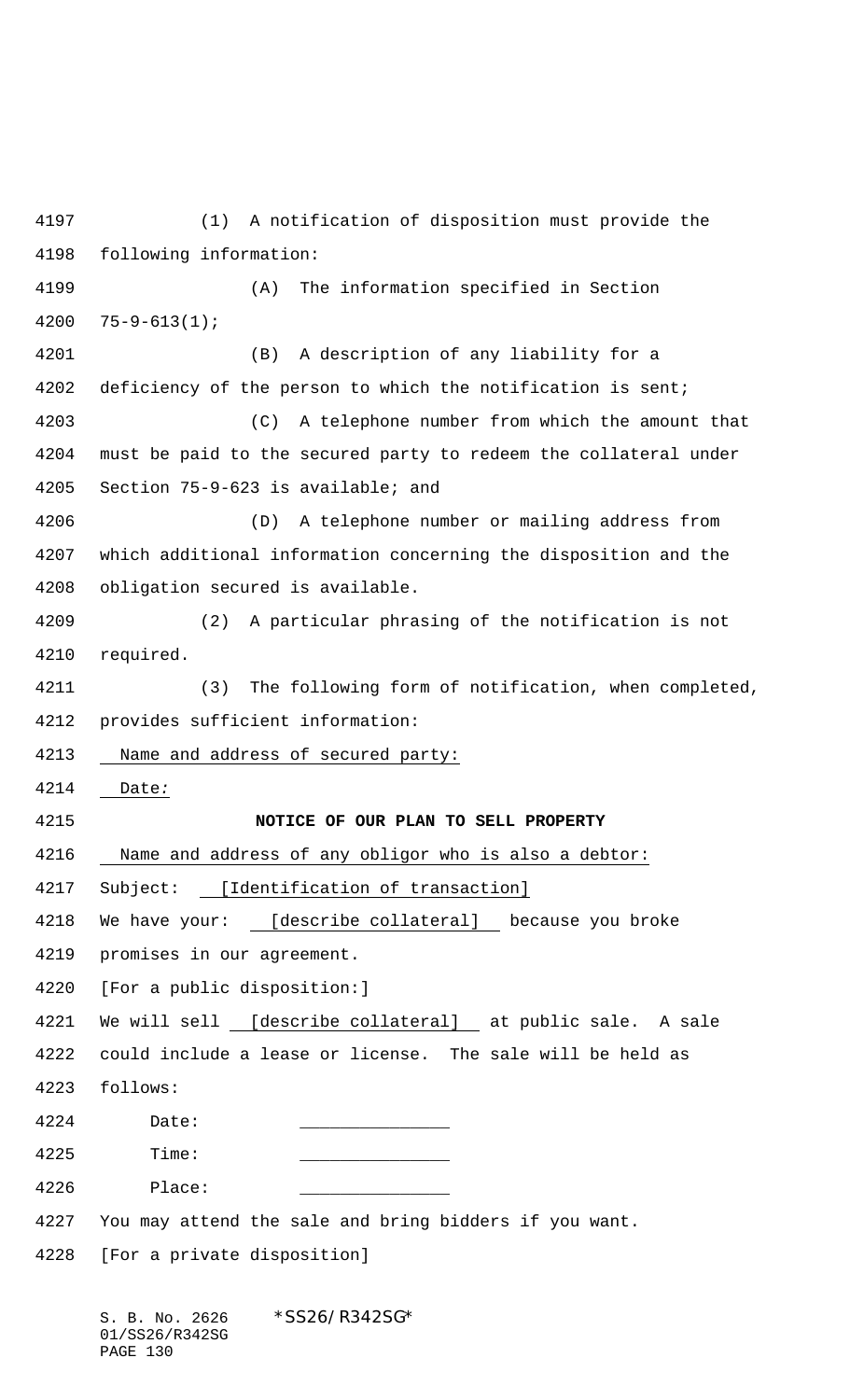We will sell [describe collateral] at private sale sometime after [date] . A sale could include a lease or license. The money that we get from the sale (after paying our costs) will reduce the amount you owe. If we get less money than you owe, you 4233 [will or will not, as applicable] still owe us the difference. If we get more money than you owe, you will get the extra money, unless we must pay it to someone else.

 You can get the property back at any time before we sell it by paying us the full amount you owe which is then due or past due, (excluding any amount that would not be due except for an acceleration provision), including our expenses. To learn the exact amount you must pay, call us at [telephone number] . If you want us to explain to you in writing how we have figured 4242 the amount that you owe us, you may call us at [telephone number] , or write us at [secured party's address] and request a written explanation. We will charge you \$\_\_\_\_\_\_\_\_\_\_ for the explanation if we sent you another written explanation of the amount you owe us within the last six (6) months.

If you need more information about the sale call us at

[telephone number] , or write us at [secured party's

address] .

 We are sending this notice to the following other people who have an interest in [describe collateral] or who owe money under your agreement:

4253 Names of all other debtors and obligors, if any:

## **[END OF FORM]**

 (4) A notification in the form of paragraph (3) is sufficient, even if additional information appears at the end of the form.

 (5) A notification in the form of paragraph (3) is sufficient, even if it includes errors in information not required by paragraph (1), unless the error is misleading with respect to rights arising under this article.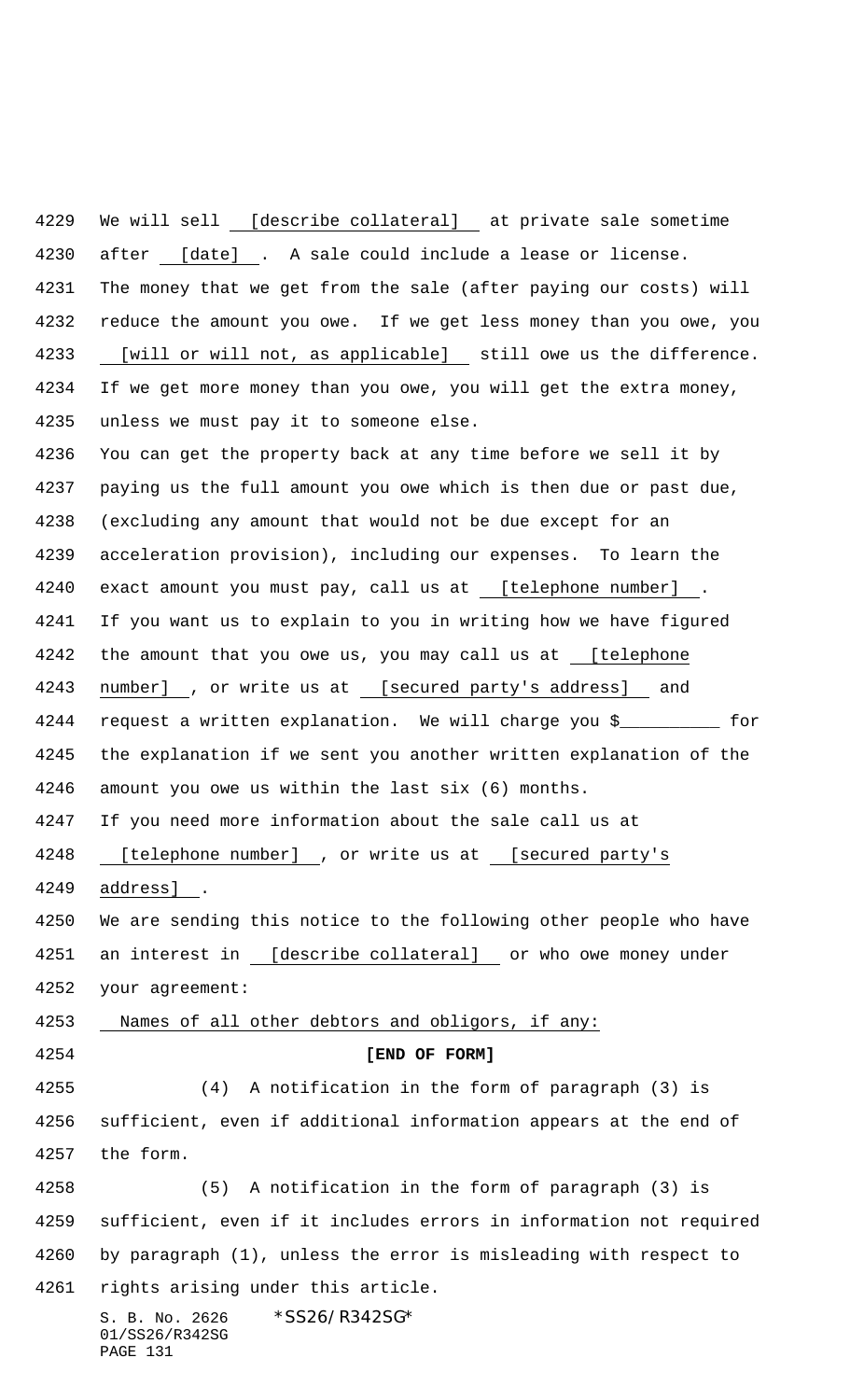(6) If a notification under this section is not in the form of paragraph (3), law other than this article determines the effect of including information not required by paragraph (1).

 **SECTION 75**-**9-615. Application of proceeds of disposition; liability for deficiency and right to surplus.**

 (a) A secured party shall apply or pay over for application the cash proceeds of disposition under Section 75-9-610 in the following order to:

 (1) The reasonable expenses of retaking, holding, preparing for disposition, processing, and disposing, and, to the extent provided for by agreement and not prohibited by law, reasonable attorney's fees and legal expenses incurred by the secured party;

 (2) The satisfaction of obligations secured by the security interest or agricultural lien under which the disposition is made;

 (3) The satisfaction of obligations secured by any subordinate security interest in or other subordinate lien on the collateral if:

 (A) The secured party receives from the holder of the subordinate security interest or other lien an authenticated demand for proceeds before distribution of the proceeds is completed; and

 (B) In a case in which a consignor has an interest in the collateral, the subordinate security interest or other lien 4287 is senior to the interest of the consignor; and

 (4) A secured party that is a consignor of the collateral if the secured party receives from the consignor an authenticated demand for proceeds before distribution of the proceeds is completed.

S. B. No. 2626 \*SS26/R342SG\* 01/SS26/R342SG PAGE 132 (b) If requested by a secured party, a holder of a subordinate security interest or other lien shall furnish reasonable proof of the interest or lien within a reasonable time.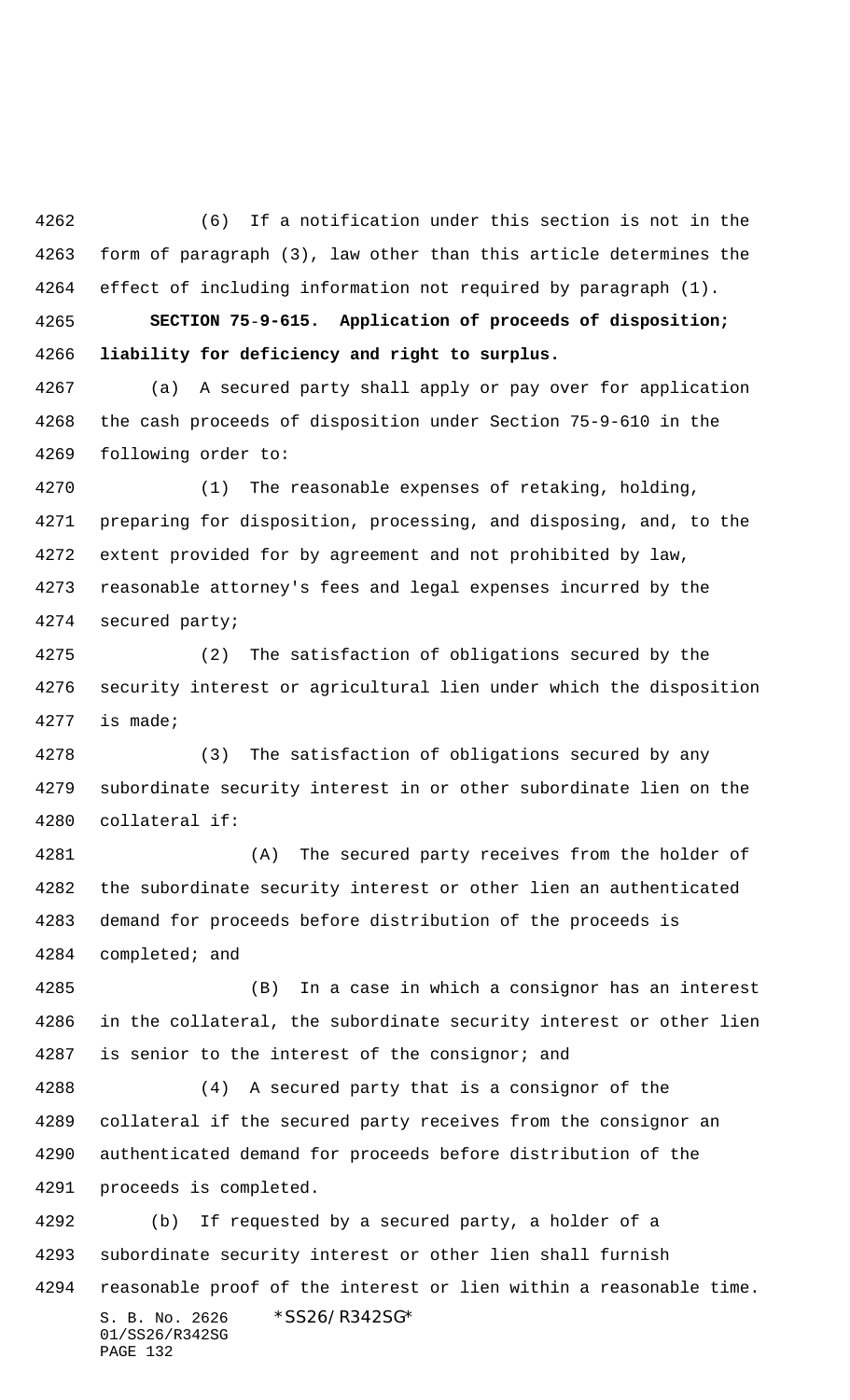Unless the holder does so, the secured party need not comply with the holder's demand under subsection (a)(3).

 (c) A secured party need not apply or pay over for application noncash proceeds of disposition under Section 75-9-610 unless the failure to do so would be commercially unreasonable. A secured party that applies or pays over for application noncash proceeds shall do so in a commercially reasonable manner.

 (d) If the security interest under which a disposition is made secures payment or performance of an obligation, after making the payments and applications required by subsection (a) and permitted by subsection (c):

 (1) Unless subsection (a)(4) requires the secured party to apply or pay over cash proceeds to a consignor, the secured 4308 party shall account to and pay a debtor for any surplus; and

 (2) The obligor is liable for any deficiency. (e) If the underlying transaction is a sale of accounts, chattel paper, payment intangibles, or promissory notes:

4312 (1) The debtor is not entitled to any surplus; and (2) The obligor is not liable for any deficiency. (f) The surplus or deficiency following a disposition is calculated based on the amount of proceeds that would have been realized in a disposition complying with this part to a transferee

 other than the secured party, a person related to the secured party, or a secondary obligor if:

 (1) The transferee in the disposition is the secured party, a person related to the secured party, or a secondary obligor; and

 (2) The amount of proceeds of the disposition is significantly below the range of proceeds that a complying disposition to a person other than the secured party, a person related to the secured party, or a secondary obligor would have brought.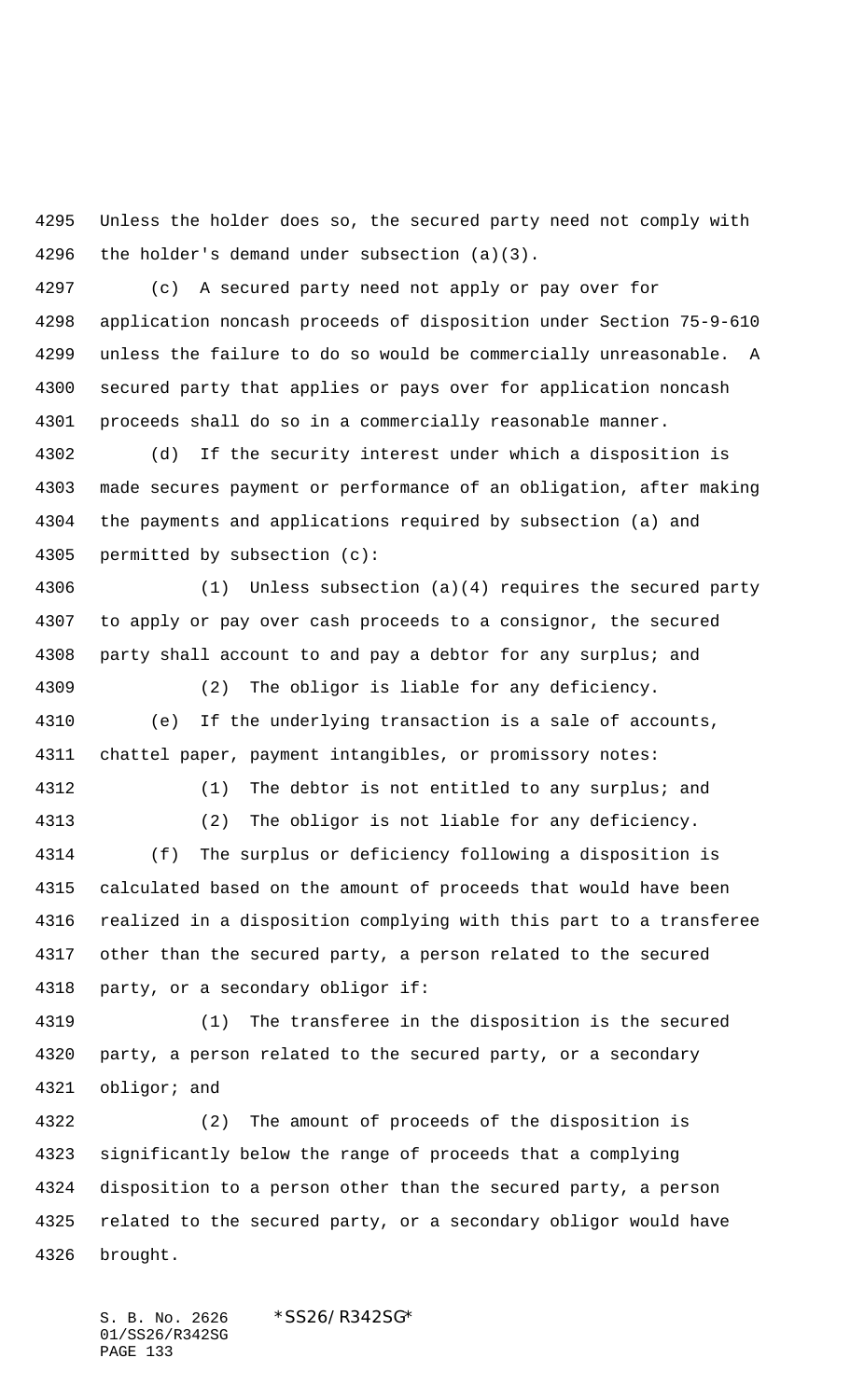(g) A secured party that receives cash proceeds of a disposition in good faith and without knowledge that the receipt violates the rights of the holder of a security interest or other lien that is not subordinate to the security interest or agricultural lien under which the disposition is made: (1) Takes the cash proceeds free of the security interest or other lien; (2) Is not obligated to apply the proceeds of the disposition to the satisfaction of obligations secured by the security interest or other lien; and (3) Is not obligated to account to or pay the holder of the security interest or other lien for any surplus. **SECTION 75**-**9-616. Explanation of calculation of surplus or deficiency.** (a) In this section: (1) "Explanation" means a writing that: (A) States the amount of the surplus or deficiency; (B) Provides an explanation in accordance with subsection (c) of how the secured party calculated the surplus or deficiency; (C) States, if applicable, that future debits, credits, charges, including additional credit service charges or interest, rebates, and expenses may affect the amount of the surplus or deficiency; and (D) Provides a telephone number or mailing address from which additional information concerning the transaction is available. (2) "Request" means a record: (A) Authenticated by a debtor or consumer obligor; (B) Requesting that the recipient provide an explanation; and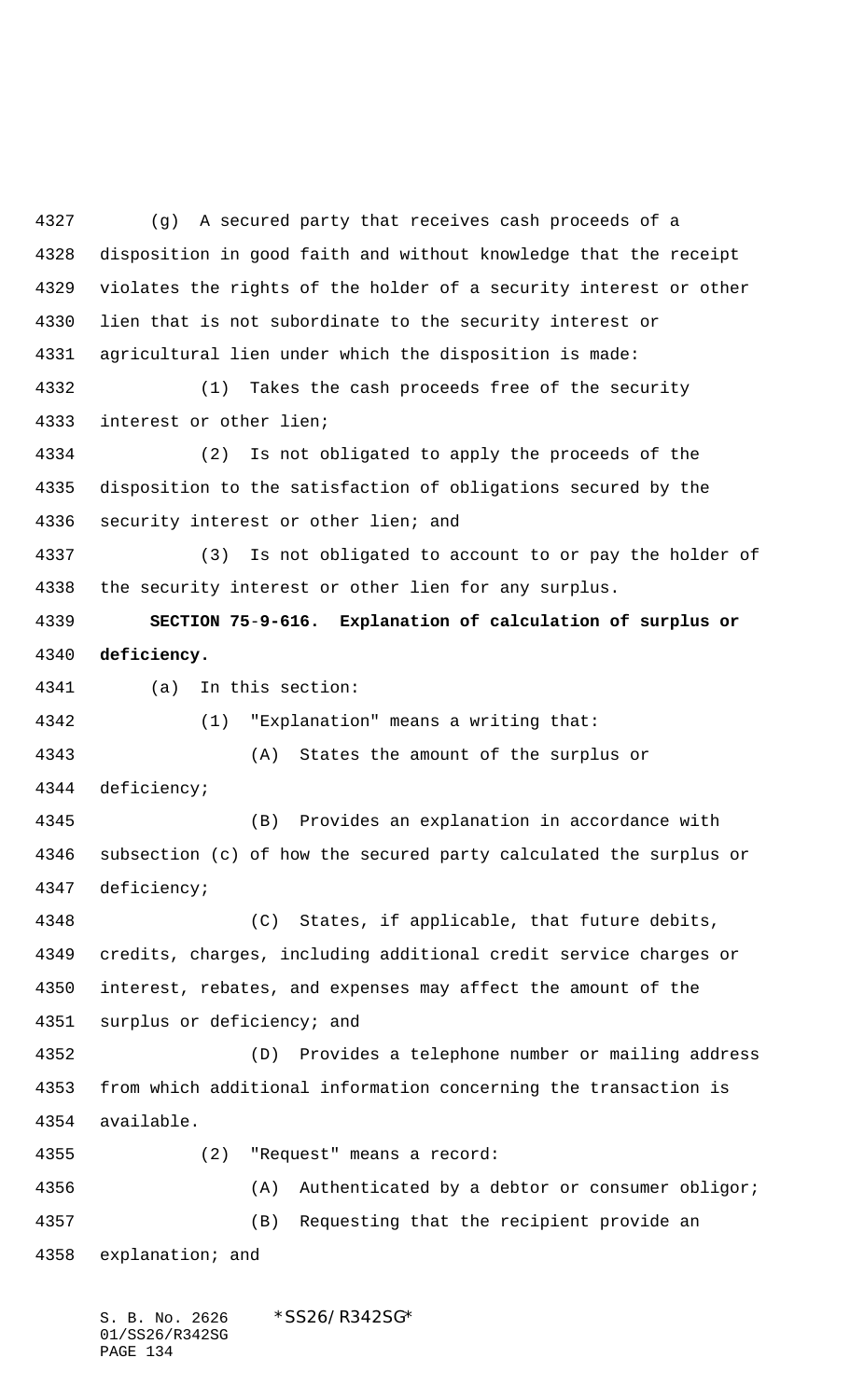(C) Sent after disposition of the collateral under Section 75-9-610.

 (b) In a consumer-goods transaction in which the debtor is entitled to a surplus or a consumer obligor is liable for a deficiency under Section 75-9-615, the secured party shall:

 (1) Send an explanation to the debtor or consumer obligor, as applicable, after the disposition and:

 (A) Before or when the secured party accounts to the debtor and pays any surplus or first makes written demand on the consumer obligor after the disposition for payment of the deficiency; and

 (B) Within fourteen (14) days after receipt of a request; or

 (2) In the case of a consumer obligor who is liable for a deficiency, within fourteen (14) days after receipt of a request, send to the consumer obligor a record waiving the secured party's right to a deficiency.

 (c) To comply with subsection (a)(1)(B), a writing must provide the following information in the following order:

 (1) The aggregate amount of obligations secured by the security interest under which the disposition was made, and, if the amount reflects a rebate of unearned interest or credit service charge, an indication of that fact, calculated as of a specified date:

 (A) If the secured party takes or receives possession of the collateral after default, not more than thirty-five (35) days before the secured party takes or receives possession; or

 (B) If the secured party takes or receives possession of the collateral before default or does not take possession of the collateral, not more than thirty-five (35) days before the disposition;

S. B. No. 2626 \*SS26/R342SG\* 01/SS26/R342SG PAGE 135 (2) The amount of proceeds of the disposition;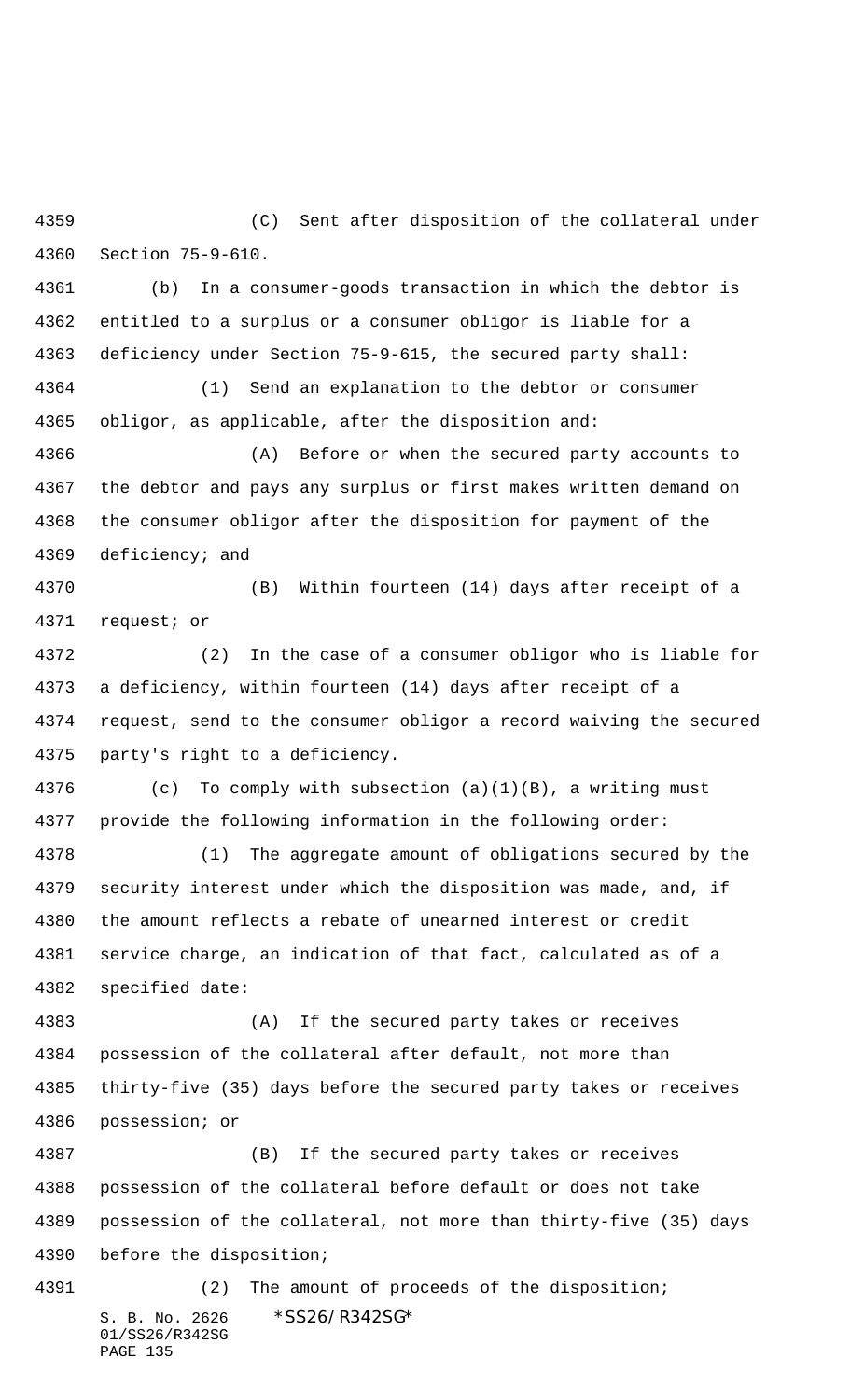(3) The aggregate amount of the obligations after deducting the amount of proceeds;

 (4) The amount, in the aggregate or by type, and types of expenses, including expenses of retaking, holding, preparing for disposition, processing, and disposing of the collateral, and attorney's fees secured by the collateral which are known to the secured party and relate to the current disposition;

 (5) The amount, in the aggregate or by type, and types of credits, including rebates of interest or credit service charges, to which the obligor is known to be entitled and which 4402 are not reflected in the amount in paragraph (1); and

 (6) The amount of the surplus or deficiency. (d) A particular phrasing of the explanation is not required. An explanation complying substantially with the requirements of subsection (a) is sufficient, even if it includes minor errors that are not seriously misleading.

 (e) A debtor or consumer obligor is entitled without charge to one (1) response to a request under this section during any six-month period in which the secured party did not send to the debtor or consumer obligor an explanation pursuant to subsection (b)(1). The secured party may require payment of a charge not exceeding Twenty-five Dollars (\$25.00) for each additional response.

 **SECTION 75**-**9-617. Rights of transferee of collateral.** (a) A secured party's disposition of collateral after default:

 (1) Transfers to a transferee for value all of the debtor's rights in the collateral;

 (2) Discharges the security interest under which the disposition is made; and

 (3) Discharges any subordinate security interest or other subordinate lien.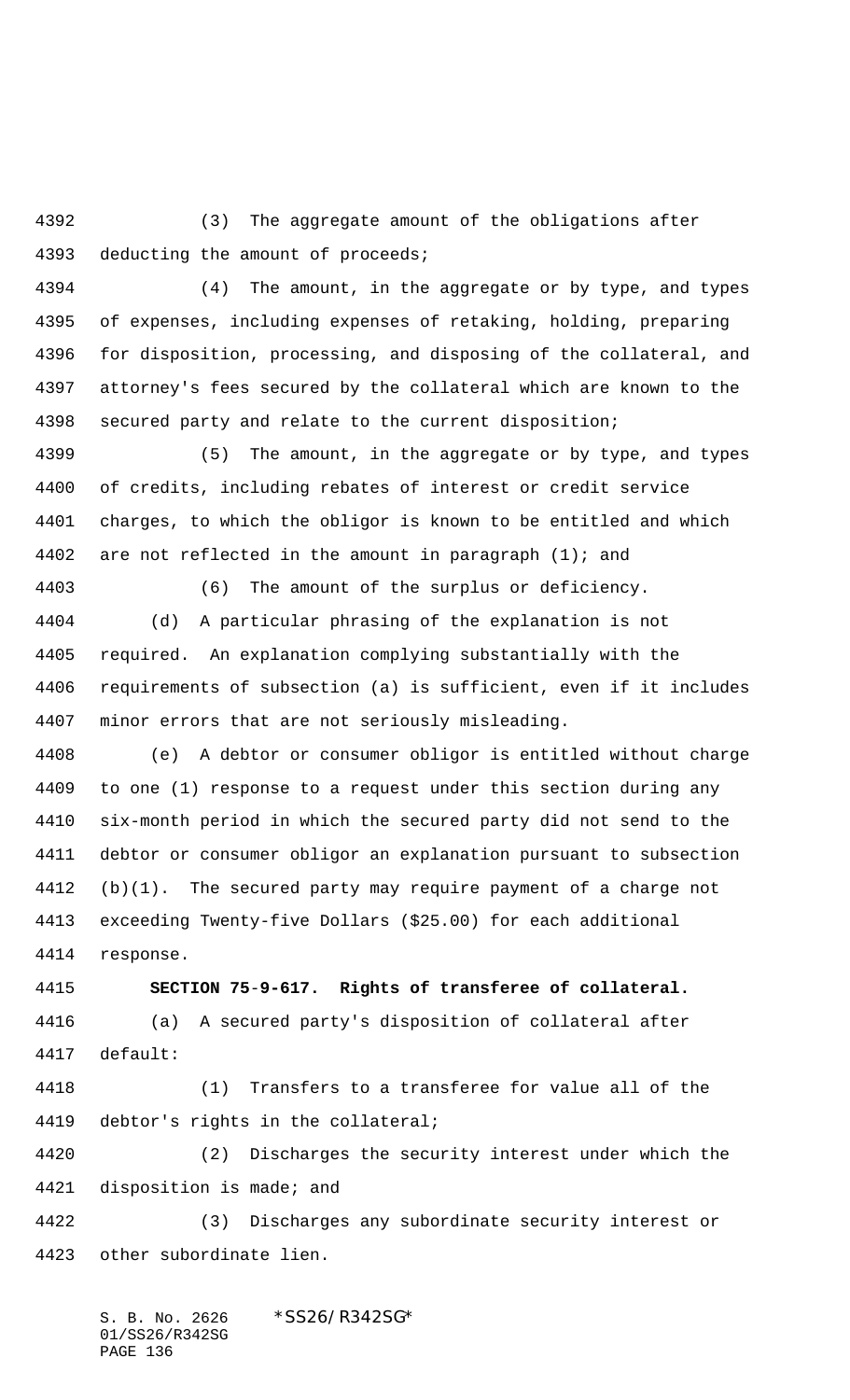(b) A transferee that acts in good faith takes free of the rights and interests described in subsection (a), even if the secured party fails to comply with this article or the requirements of any judicial proceeding.

 (c) If a transferee does not take free of the rights and interests described in subsection (a), the transferee takes the collateral subject to:

(1) The debtor's rights in the collateral;

 (2) The security interest or agricultural lien under which the disposition is made; and

(3) Any other security interest or other lien.

 **SECTION 75**-**9-618. Rights and duties of certain secondary obligors.**

 (a) A secondary obligor acquires the rights and becomes obligated to perform the duties of the secured party after the secondary obligor:

 (1) Receives an assignment of a secured obligation from 4441 the secured party;

 (2) Receives a transfer of collateral from the secured party and agrees to accept the rights and assume the duties of the secured party; or

 (3) Is subrogated to the rights of a secured party with respect to collateral.

 (b) An assignment, transfer, or subrogation described in subsection (a):

 (1) Is not a disposition of collateral under Section 75-9-610; and

 (2) Relieves the secured party of further duties under this article.

**SECTION 75**-**9-619. Transfer of record or legal title.**

 (a) In this section, "transfer statement" means a record authenticated by a secured party stating: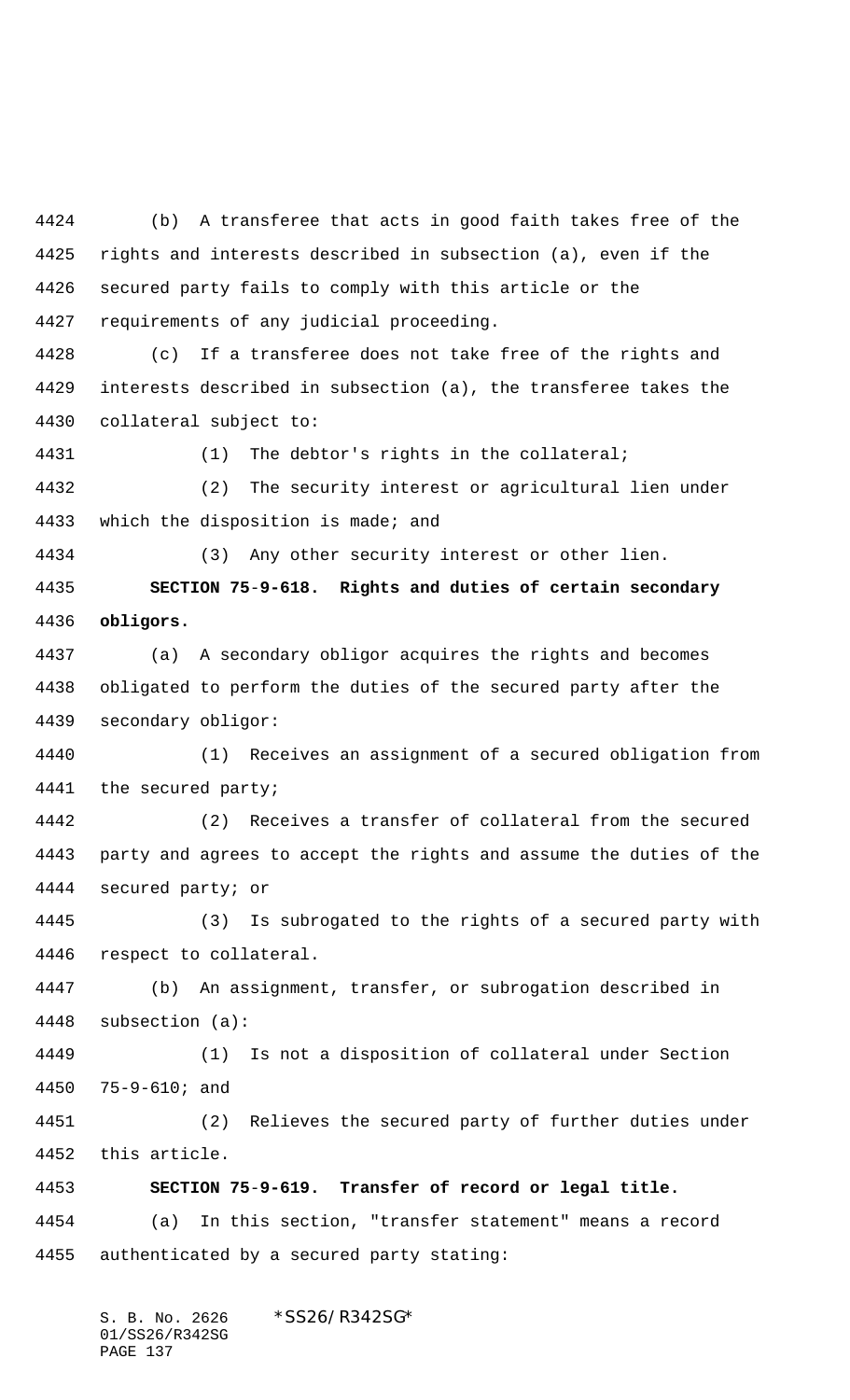(1) That the debtor has defaulted in connection with an obligation secured by specified collateral;

 (2) That the secured party has exercised its post-default remedies with respect to the collateral;

 (3) That, by reason of the exercise, a transferee has 4461 acquired the rights of the debtor in the collateral; and

 (4) The name and mailing address of the secured party, debtor, and transferee.

 (b) A transfer statement entitles the transferee to the transfer of record of all rights of the debtor in the collateral specified in the statement in any official filing, recording, registration, or certificate-of-title system covering the collateral. If a transfer statement is presented with the applicable fee and request form to the official or office responsible for maintaining the system, the official or office shall:

(1) Accept the transfer statement;

 (2) Promptly amend its records to reflect the transfer; and

 (3) If applicable, issue a new appropriate certificate of title in the name of the transferee.

 (c) A transfer of the record or legal title to collateral to a secured party under subsection (b) or otherwise is not of itself a disposition of collateral under this article and does not of itself relieve the secured party of its duties under this article.

 **SECTION 75**-**9-620. Acceptance of collateral in full or partial satisfaction of obligation; compulsory disposition of collateral.**

 (a) Except as otherwise provided in subsection (g), a secured party may accept collateral in full or partial satisfaction of the obligation it secures only if:

 (1) The debtor consents to the acceptance under subsection (c);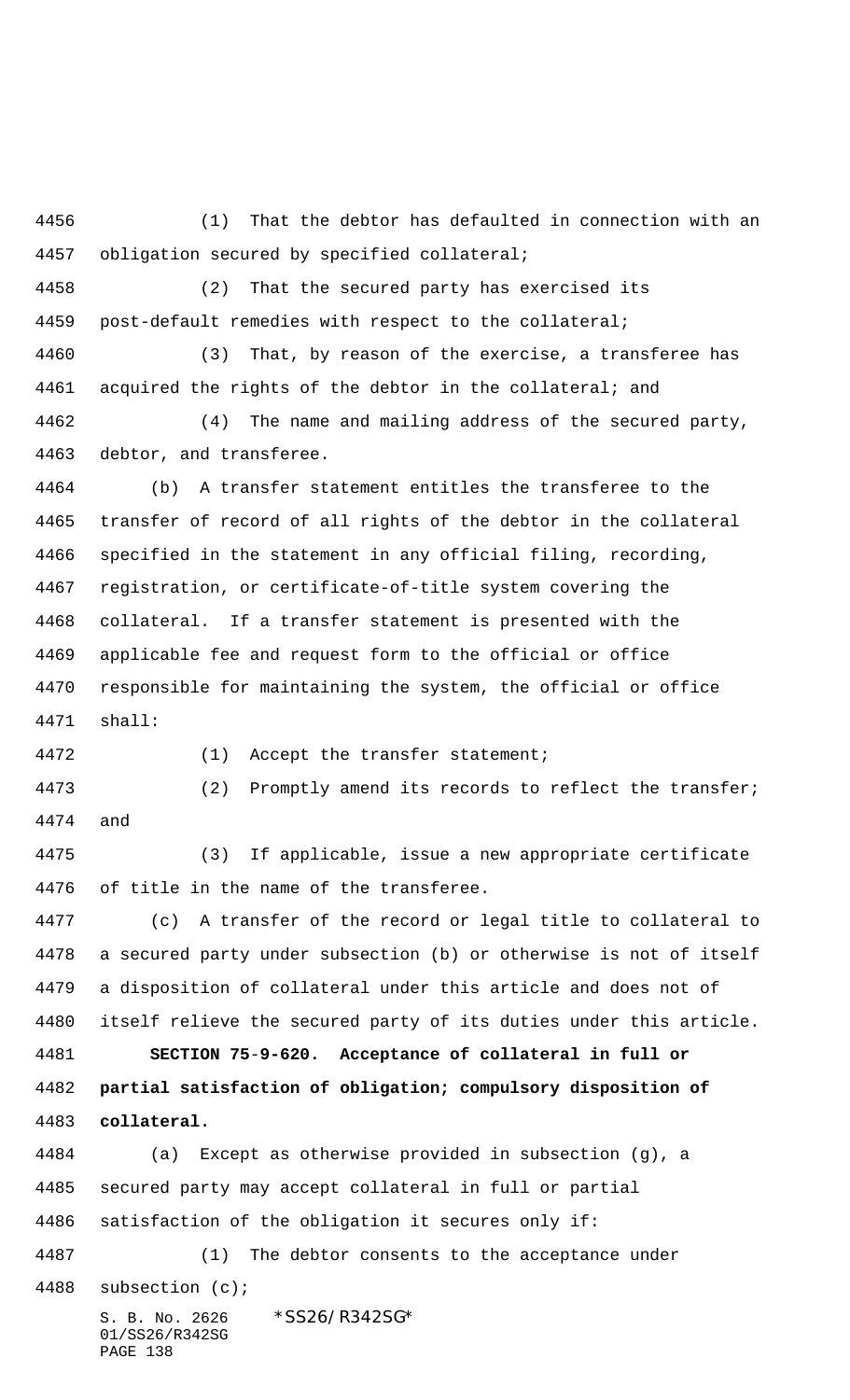(2) The secured party does not receive, within the time set forth in subsection (d), a notification of objection to the proposal authenticated by:

 (A) A person to which the secured party was required to send a proposal under Section 75-9-621; or

 (B) Any other person, other than the debtor, holding an interest in the collateral subordinate to the security interest that is the subject of the proposal;

 (3) If the collateral is consumer goods, the collateral is not in the possession of the debtor when the debtor consents to the acceptance; and

 (4) Subsection (e) does not require the secured party to dispose of the collateral or the debtor waives the requirement pursuant to Section 75-9-624.

 (b) A purported or apparent acceptance of collateral under this section is ineffective unless:

 (1) The secured party consents to the acceptance in an 4506 authenticated record or sends a proposal to the debtor; and

(2) The conditions of subsection (a) are met.

(c) For purposes of this section:

 (1) A debtor consents to an acceptance of collateral in partial satisfaction of the obligation it secures only if the debtor agrees to the terms of the acceptance in a record authenticated after default; and

 (2) A debtor consents to an acceptance of collateral in full satisfaction of the obligation it secures only if the debtor agrees to the terms of the acceptance in a record authenticated after default or the secured party:

 (A) Sends to the debtor after default a proposal that is unconditional or subject only to a condition that collateral not in the possession of the secured party be preserved or maintained;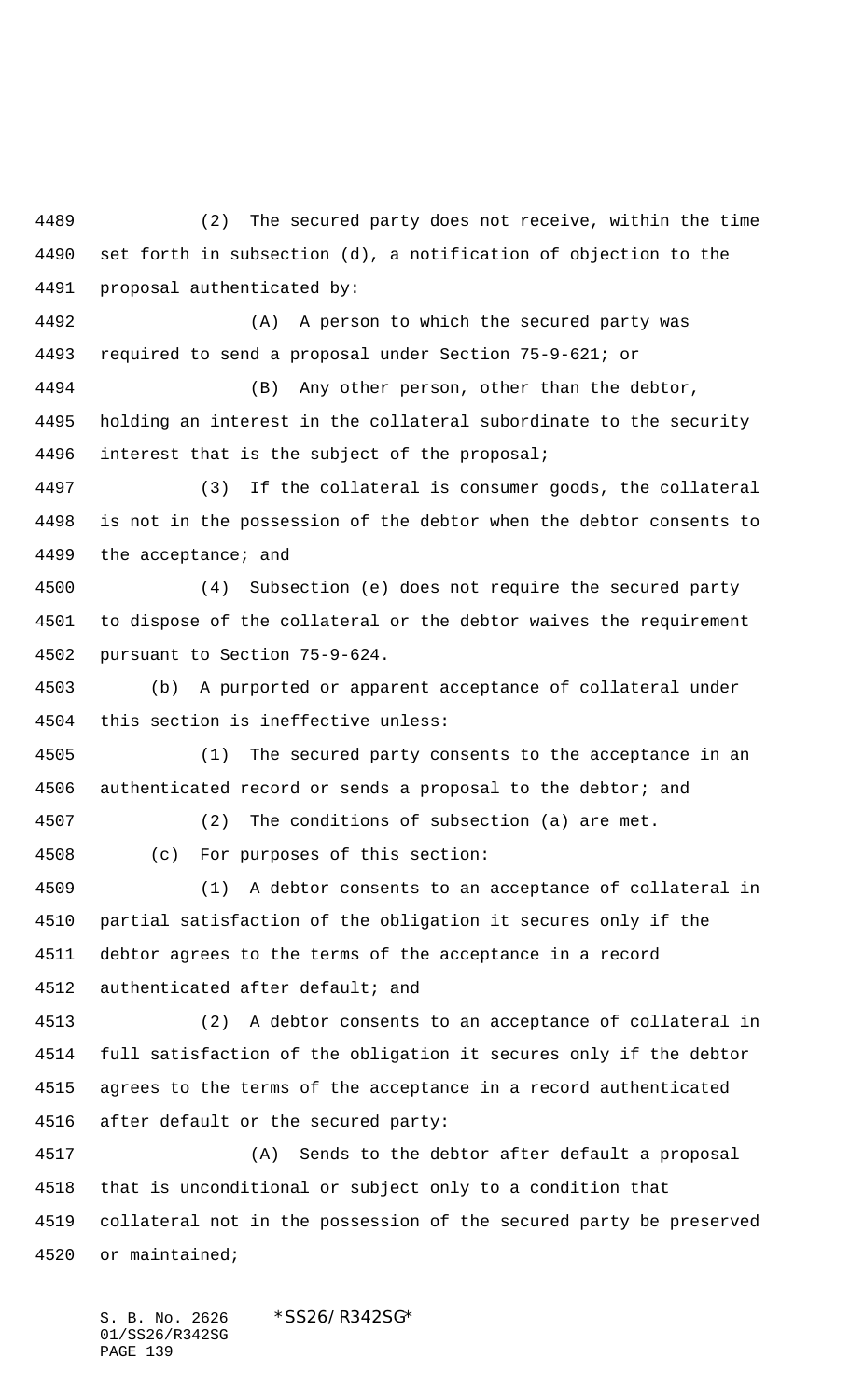S. B. No. 2626 \*SS26/R342SG\* 01/SS26/R342SG (B) In the proposal, proposes to accept collateral in full satisfaction of the obligation it secures; and (C) Does not receive a notification of objection authenticated by the debtor within twenty (20) days after the proposal is sent. (d) To be effective under subsection (a)(2), a notification of objection must be received by the secured party: (1) In the case of a person to which the proposal was sent pursuant to Section 75-9-621, within twenty (20) days after notification was sent to that person; and (2) In other cases: (A) Within twenty (20) days after the last notification was sent pursuant to Section 75-9-621; or (B) If a notification was not sent, before the debtor consents to the acceptance under subsection (c). (e) A secured party that has taken possession of collateral shall dispose of the collateral pursuant to Section 75-9-610 within the time specified in subsection (f) if: (1) Sixty percent (60%) of the cash price has been paid in the case of a purchase-money security interest in consumer goods; or (2) Sixty percent (60%) of the principal amount of the obligation secured has been paid in the case of a nonpurchase-money security interest in consumer goods. (f) To comply with subsection (e), the secured party shall dispose of the collateral: (1) Within ninety (90) days after taking possession; or (2) Within any longer period to which the debtor and all secondary obligors have agreed in an agreement to that effect entered into and authenticated after default. (g) In a consumer transaction, a secured party may not accept collateral in partial satisfaction of the obligation it secures.

PAGE 140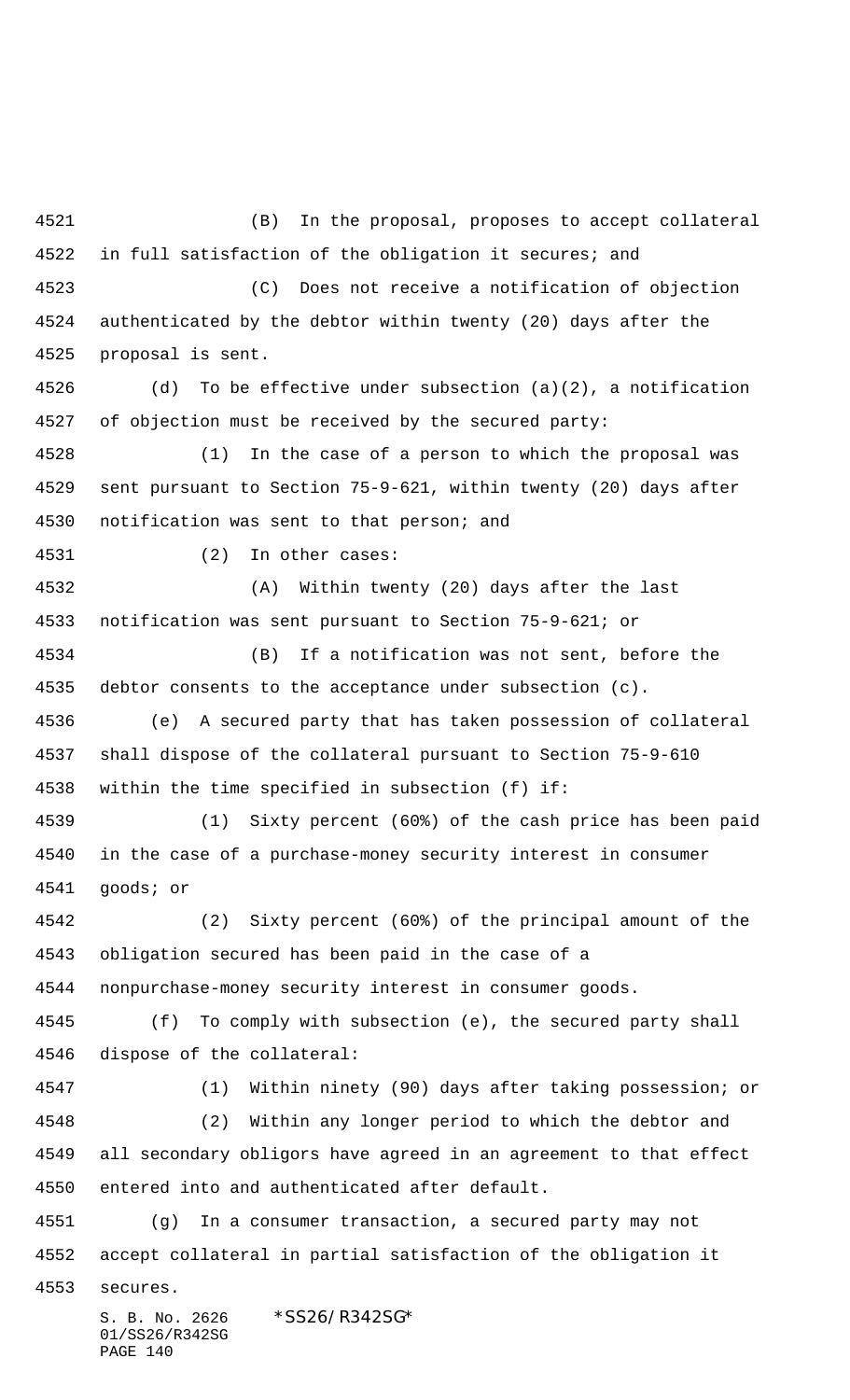**SECTION 75**-**9-621. Notification of proposal to accept collateral.**

 (a) A secured party that desires to accept collateral in full or partial satisfaction of the obligation it secures shall send its proposal to:

 (1) Any person from which the secured party has received, before the debtor consented to the acceptance, an authenticated notification of a claim of an interest in the collateral;

 (2) Any other secured party or lienholder that, ten (10) days before the debtor consented to the acceptance, held a security interest in or other lien on the collateral perfected by the filing of a financing statement that:

(A) Identified the collateral;

 (B) Was indexed under the debtor's name as of that date; and

 (C) Was filed in the office or offices in which to file a financing statement against the debtor covering the collateral as of that date; and

 (3) Any other secured party that, ten (10) days before the debtor consented to the acceptance, held a security interest in the collateral perfected by compliance with a statute, regulation, or treaty described in Section 75-9-311(a).

 (b) A secured party that desires to accept collateral in partial satisfaction of the obligation it secures shall send its proposal to any secondary obligor in addition to the persons described in subsection (a).

 **SECTION 75**-**9-622. Effect of acceptance of collateral.** (a) A secured party's acceptance of collateral in full or partial satisfaction of the obligation it secures:

 (1) Discharges the obligation to the extent consented to by the debtor;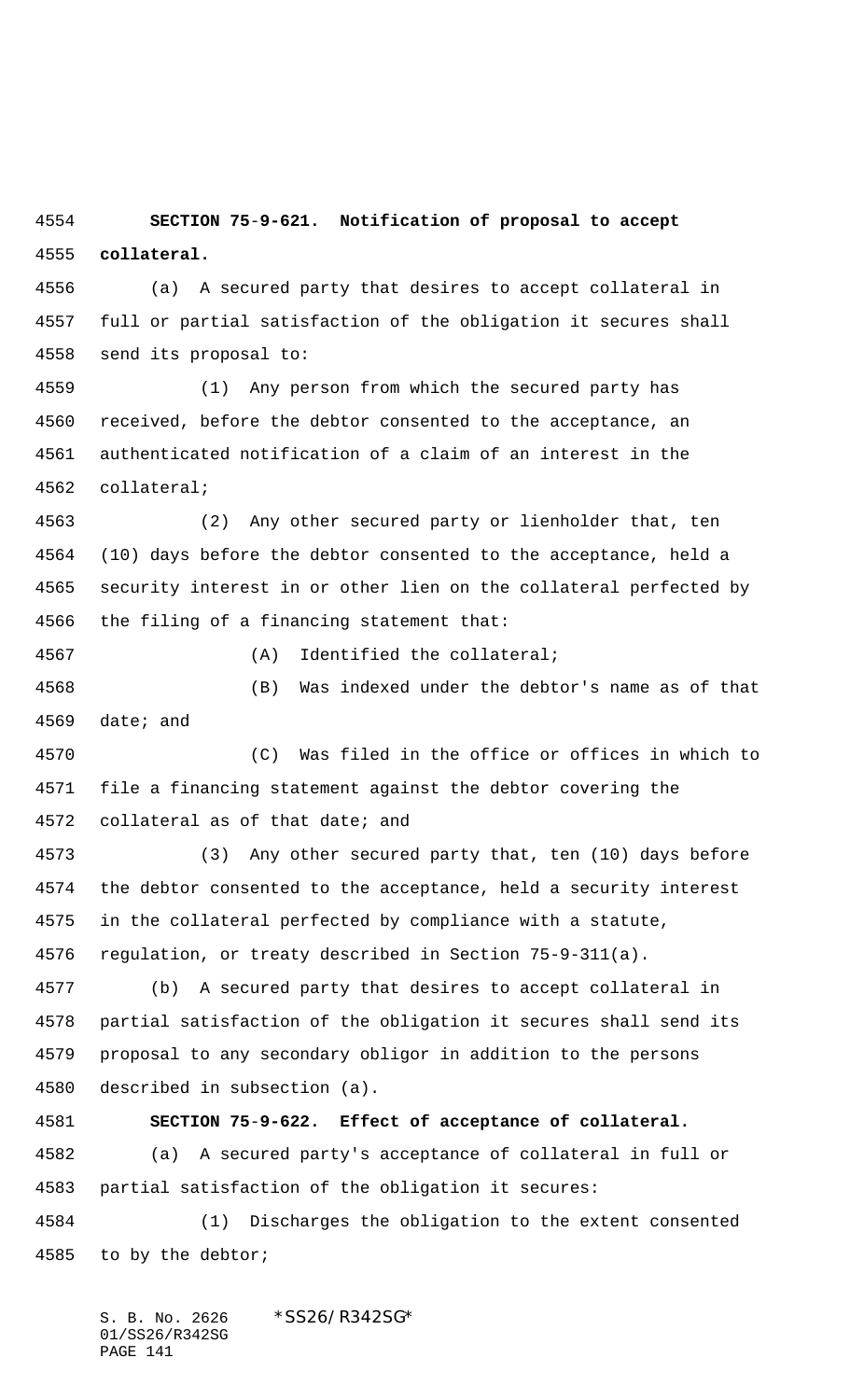(2) Transfers to the secured party all of a debtor's rights in the collateral; (3) Discharges the security interest or agricultural

 lien that is the subject of the debtor's consent and any subordinate security interest or other subordinate lien; and (4) Terminates any other subordinate interest.

 (b) A subordinate interest is discharged or terminated under subsection (a), even if the secured party fails to comply with this article.

**SECTION 75**-**9-623. Right to redeem collateral.**

 (a) A debtor, any secondary obligor, or any other secured party or lienholder may redeem collateral.

(b) To redeem collateral, a person shall tender:

 (1) Fulfillment of all obligations secured by the collateral then due or past due (excluding any sums that would not be due except for an acceleration provision); and

 (2) The reasonable expenses and attorney's fees described in Section 75-9-615(a)(1).

 (c) A redemption may occur at any time before a secured party:

 (1) Has collected collateral under Section 75-9-607; (2) Has disposed of collateral or entered into a contract for its disposition under Section 75-9-610; or

 (3) Has accepted collateral in full or partial satisfaction of the obligation it secures under Section 75-9-622.

**SECTION 75**-**9-624. Waiver.**

 (a) A debtor or secondary obligor may waive the right to notification of disposition of collateral under Section 75-9-611 only by an agreement to that effect entered into and authenticated after default.

 (b) A debtor may waive the right to require disposition of collateral under Section 75-9-620(e) only by an agreement to that effect entered into and authenticated after default.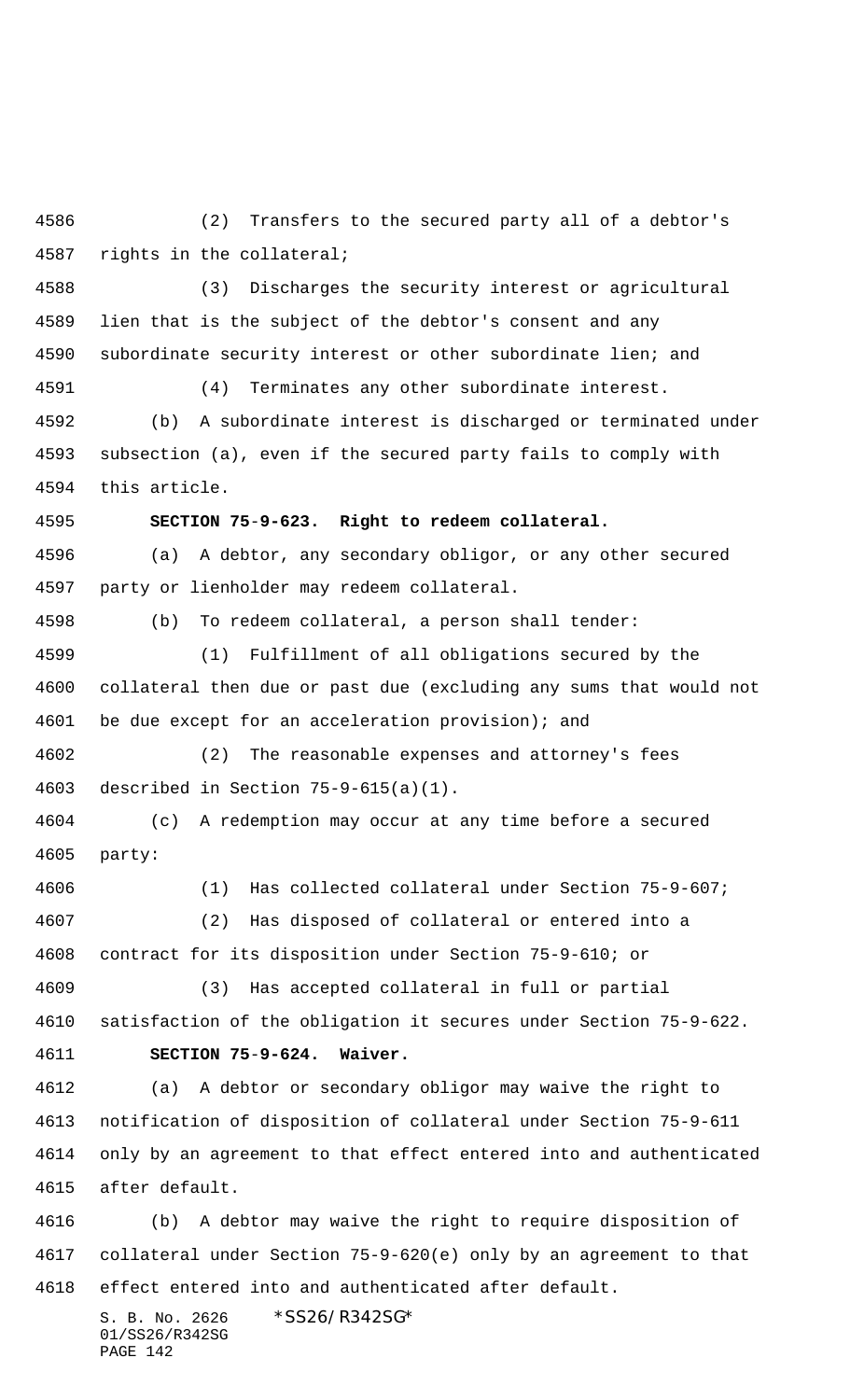(c) Except in a consumer-goods transaction, a debtor or secondary obligor may waive the right to redeem collateral under Section 75-9-623 only by an agreement to that effect entered into and authenticated after default.

 SUBPART 2. NONCOMPLIANCE WITH ARTICLE **SECTION 75**-**9-625. Remedies for secured party's failure to**

**comply with article.**

 (a) If it is established that a secured party is not proceeding in accordance with this article, a court may order or restrain collection, enforcement, or disposition of collateral on appropriate terms and conditions.

 (b) Subject to subsections (c), (d), and (f), a person is liable for damages in the amount of any loss caused by a failure to comply with this article. Loss caused by a failure to comply may include loss resulting from the debtor's inability to obtain, or increased costs of, alternative financing.

(c) Except as otherwise provided in Section 75-9-628:

 (1) A person that, at the time of the failure, was a debtor, was an obligor, or held a security interest in or other lien on the collateral may recover damages under subsection (b) for its loss; and

 (2) If the collateral is consumer goods, a person that was a debtor or a secondary obligor at the time a secured party failed to comply with this part may recover for that failure in any event an amount not less than the credit service charge plus ten percent (10%) of the principal amount of the obligation or the time-price differential plus ten percent (10%) of the cash price. (d) A debtor whose deficiency is eliminated under Section 75-9-626 may recover damages for the loss of any surplus. However, a debtor or secondary obligor whose deficiency is eliminated or reduced under Section 75-9-626 may not otherwise recover under subsection (b) for noncompliance with the provisions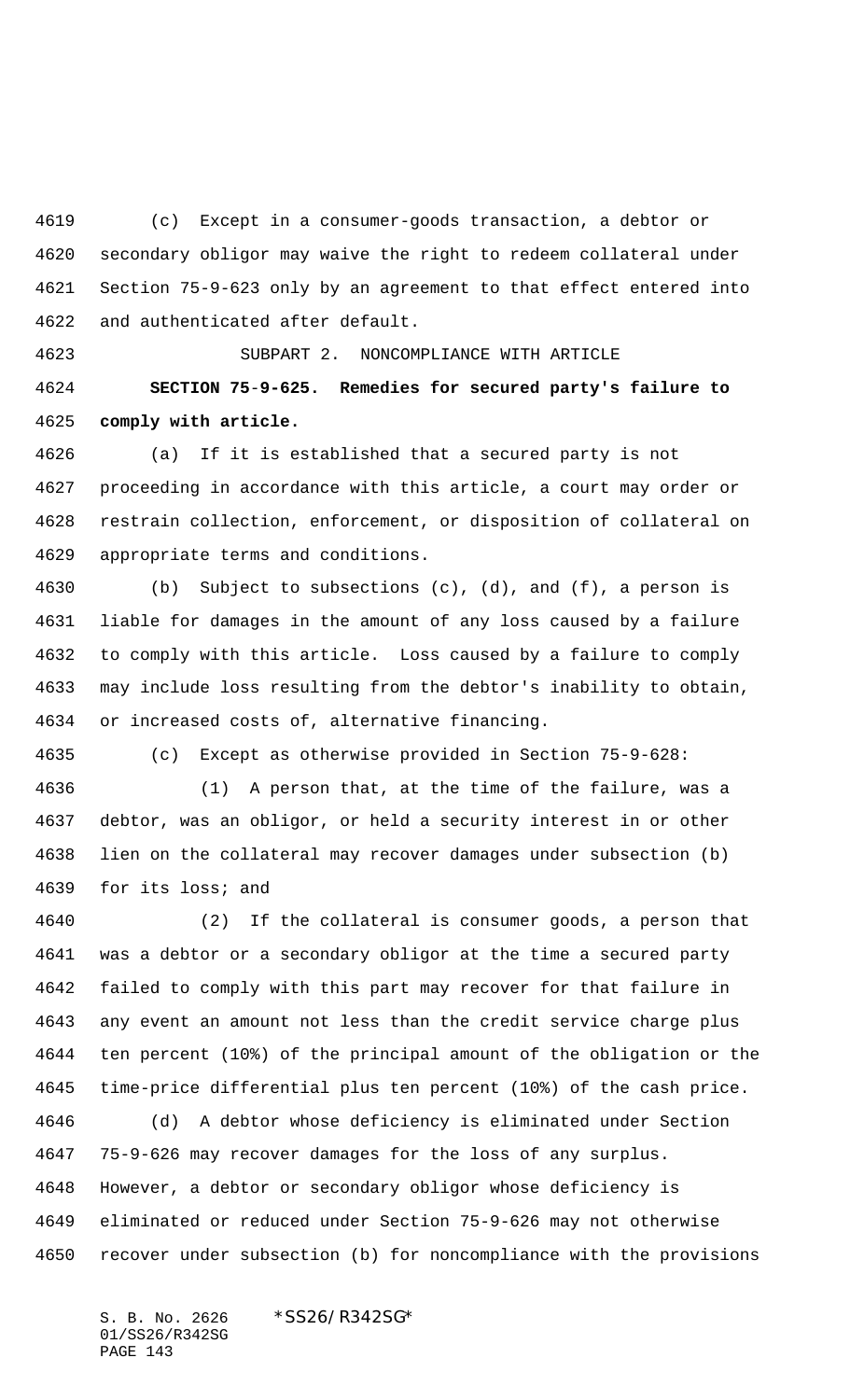of this part relating to collection, enforcement, disposition, or acceptance.

 (e) In addition to any damages recoverable under subsection (b), the debtor, consumer obligor, or person named as a debtor in a filed record, as applicable, may recover Five Hundred Dollars (\$500.00) in each case from a person that:

 (1) Fails to comply with Section 75-9-208; (2) Fails to comply with Section 75-9-209;

 (3) Files a record that the person is not entitled to file under Section 75-9-509(a) and fails to file a termination statement with respect to the filed record within ten (10) days after receiving an authenticated demand by the debtor, consumer obligor, or person named as a debtor in the filed record;

 (4) Fails to cause the secured party of record to file or send a termination statement as required by Section 75-9-513(a) or (c);

 (5) Fails to comply with Section 75-9-616(b)(1) and whose failure is part of a pattern, or consistent with a practice, of noncompliance; or

(6) Fails to comply with Section 75-9-616(b)(2).

 (f) A debtor or consumer obligor may recover damages under subsection (b) and, in addition, Five Hundred Dollars (\$500.00) in each case from a person that, without reasonable cause, fails to comply with a request under Section 75-9-210. A recipient of a request under Section 75-9-210 which never claimed an interest in the collateral or obligations that are the subject of a request under that section has a reasonable excuse for failure to comply with the request within the meaning of this subsection.

 (g) If a secured party fails to comply with a request regarding a list of collateral or a statement of account under Section 75-9-210, the secured party may claim a security interest only as shown in the list or statement included in the request as against a person that is reasonably misled by the failure.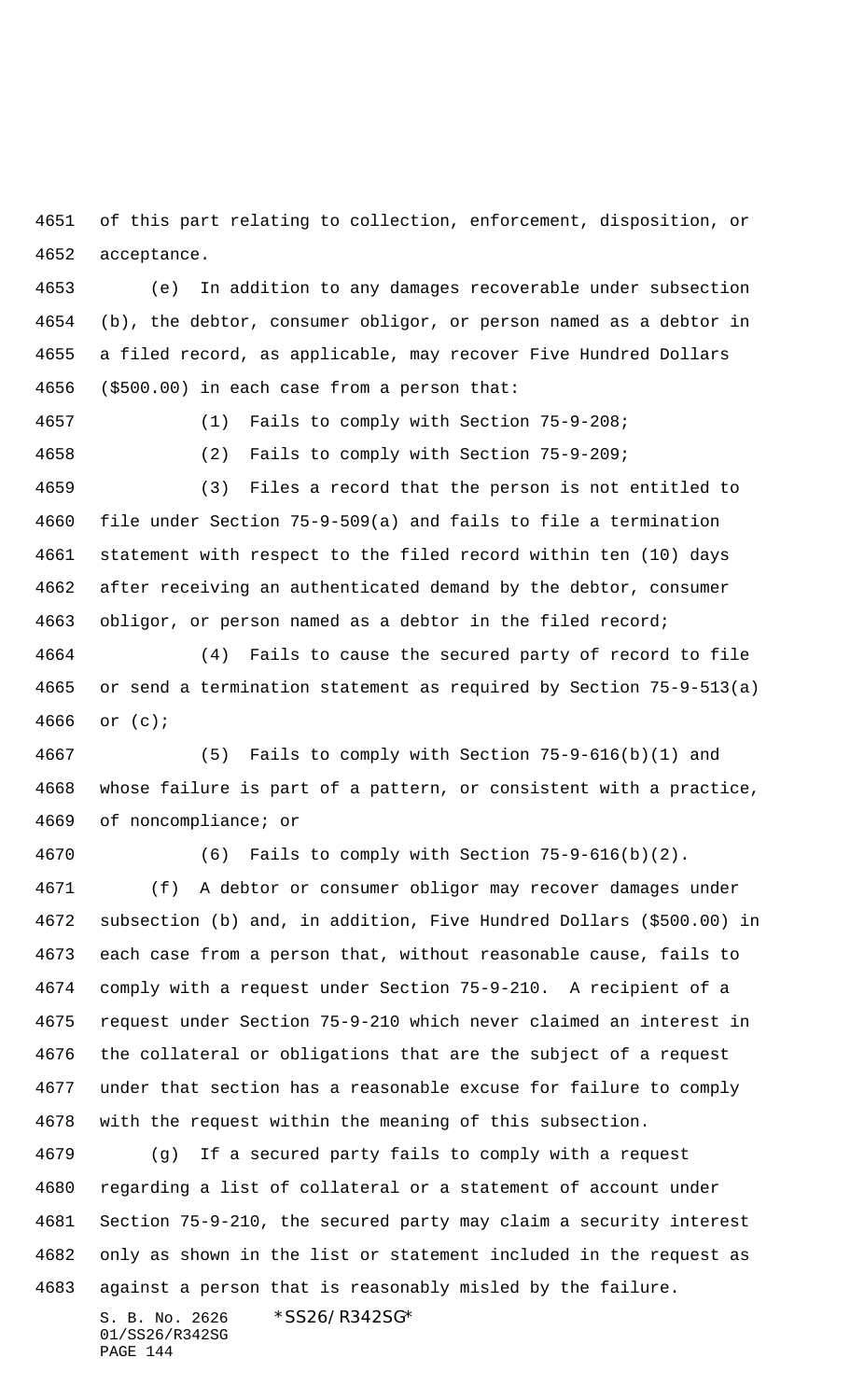**SECTION 75-9-626. Action in which deficiency or surplus is in issue.**

 In an action arising from a transaction in which the amount of a deficiency or surplus is in issue, the following rules apply:

 (1) A secured party need not prove compliance with the provisions of this part relating to collection, enforcement, disposition, or acceptance unless the debtor or a secondary obligor places the secured party's compliance in issue.

 (2) If the secured party's compliance is placed in issue, the secured party has the burden of establishing that the collection, enforcement, disposition, or acceptance was conducted in accordance with this part.

 (3) Except as otherwise provided in Section 75-9-628, if a secured party fails to prove that the collection, enforcement, disposition, or acceptance was conducted in accordance with the provisions of this part relating to collection, enforcement, disposition, or acceptance, the liability of a debtor or a secondary obligor for a deficiency is limited to an amount by which the sum of the secured obligation, expenses, and attorney's fees exceeds the greater of:

 (A) The proceeds of the collection, enforcement, disposition, or acceptance; or

 (B) The amount of proceeds that would have been realized had the noncomplying secured party proceeded in accordance with the provisions of this part relating to collection, enforcement, disposition, or acceptance.

 (4) For purposes of paragraph (3)(B), the amount of proceeds that would have been realized is equal to the sum of the secured obligation, expenses, and attorney's fees unless the secured party proves that the amount is less than that sum. (5) If a deficiency or surplus is calculated under Section 75-9-615(f), the debtor or obligor has the burden of

S. B. No. 2626 \*SS26/R342SG\* 01/SS26/R342SG establishing that the amount of proceeds of the disposition is

```
PAGE 145
```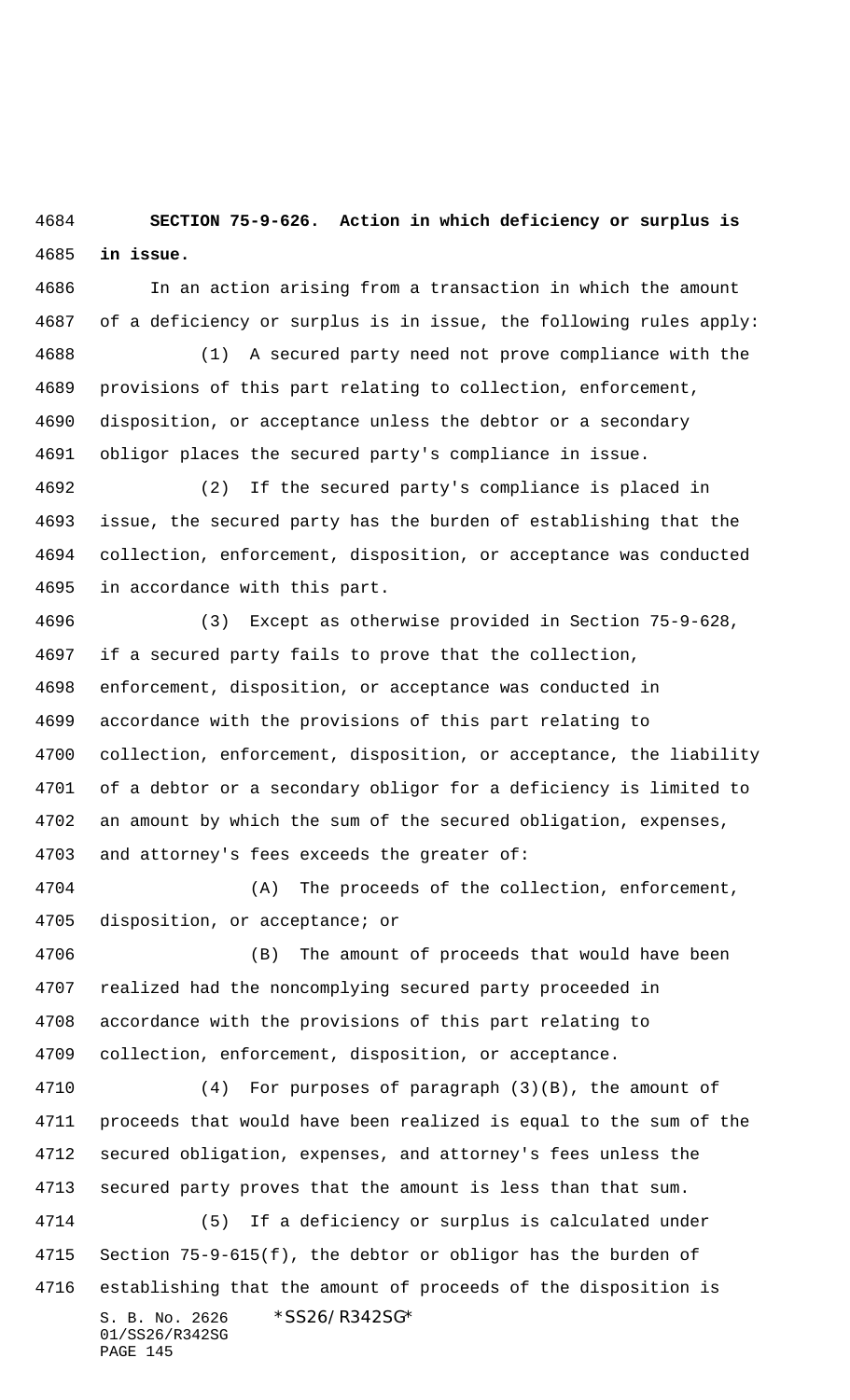significantly below the range of prices that a complying disposition to a person other than the secured party, a person related to the secured party, or a secondary obligor would have brought.

 **SECTION 75**-**9-627. Determination of whether conduct was commercially reasonable.**

 (a) The fact that a greater amount could have been obtained by a collection, enforcement, disposition, or acceptance at a different time or in a different method from that selected by the secured party is not of itself sufficient to preclude the secured party from establishing that the collection, enforcement,

 disposition, or acceptance was made in a commercially reasonable manner.

 (b) A disposition of collateral is made in a commercially reasonable manner if the disposition is made:

4732 (1) In the usual manner on any recognized market; (2) At the price current in any recognized market at the time of the disposition; or

 (3) Otherwise in conformity with reasonable commercial practices among dealers in the type of property that was the subject of the disposition.

 (c) A collection, enforcement, disposition, or acceptance is commercially reasonable if it has been approved:

(1) In a judicial proceeding;

(2) By a bona fide creditors' committee;

(3) By a representative of creditors; or

(4) By an assignee for the benefit of creditors.

 (d) Approval under subsection (c) need not be obtained, and lack of approval does not mean that the collection, enforcement, disposition, or acceptance is not commercially reasonable.

 **SECTION 75**-**9-628. Nonliability and limitation on liability of secured party; liability of secondary obligor.**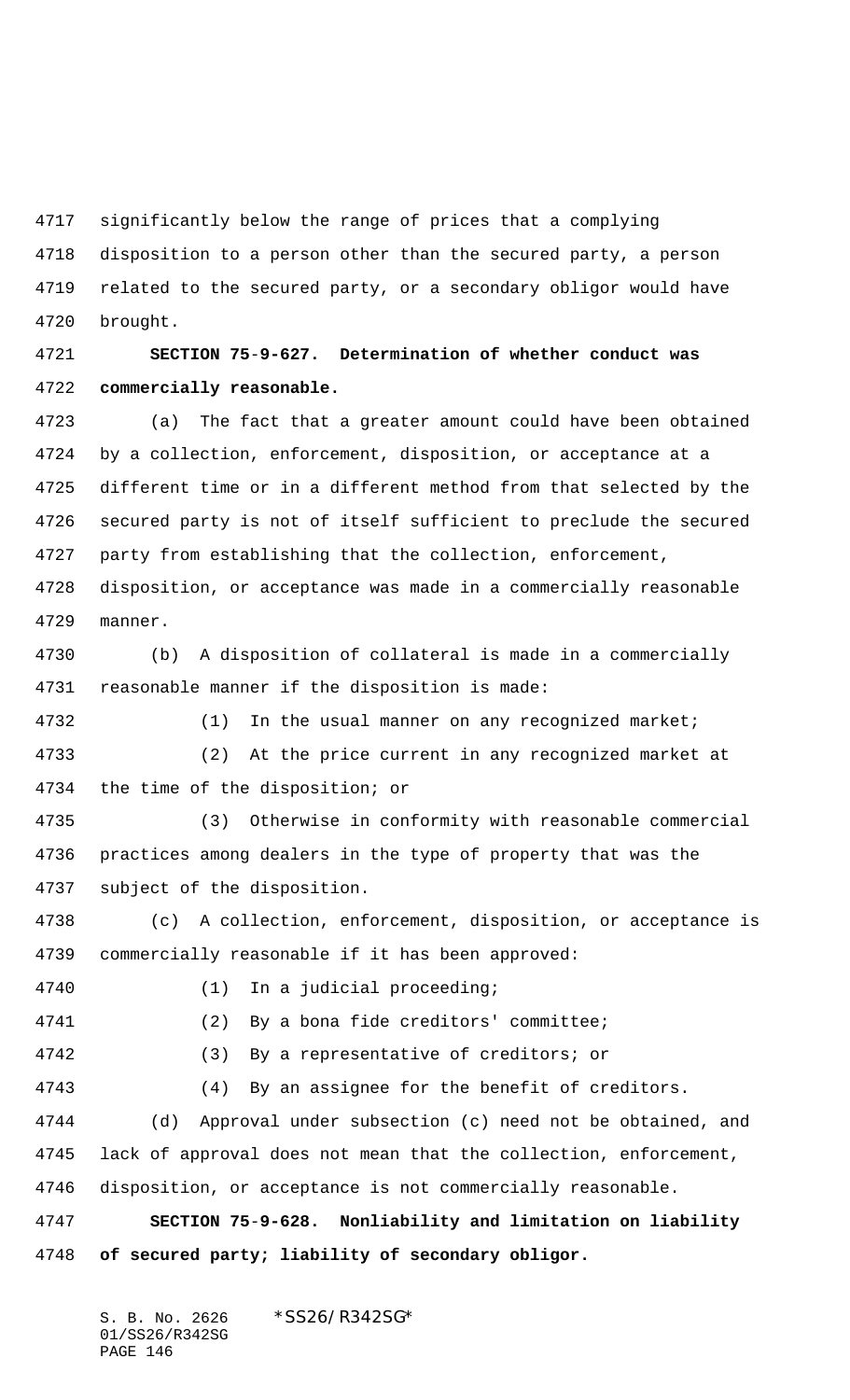(a) Unless a secured party knows that a person is a debtor or obligor, knows the identity of the person, and knows how to communicate with the person:

 (1) The secured party is not liable to the person, or to a secured party or lienholder that has filed a financing statement against the person, for failure to comply with this article; and

 (2) The secured party's failure to comply with this article does not affect the liability of the person for a deficiency.

 (b) A secured party is not liable because of its status as secured party:

 (1) To a person that is a debtor or obligor, unless the secured party knows:

 (A) That the person is a debtor or obligor; (B) The identity of the person; and (C) How to communicate with the person; or (2) To a secured party or lienholder that has filed a

 financing statement against a person, unless the secured party knows:

```
4769 (A) That the person is a debtor; and
4770 (B) The identity of the person.
```
 (c) A secured party is not liable to any person, and a person's liability for a deficiency is not affected, because of any act or omission arising out of the secured party's reasonable belief that a transaction is not a consumer-goods transaction or a consumer transaction or that goods are not consumer goods, if the secured party's belief is based on its reasonable reliance on:

 (1) A debtor's representation concerning the purpose for which collateral was to be used, acquired, or held; or (2) An obligor's representation concerning the purpose

for which a secured obligation was incurred.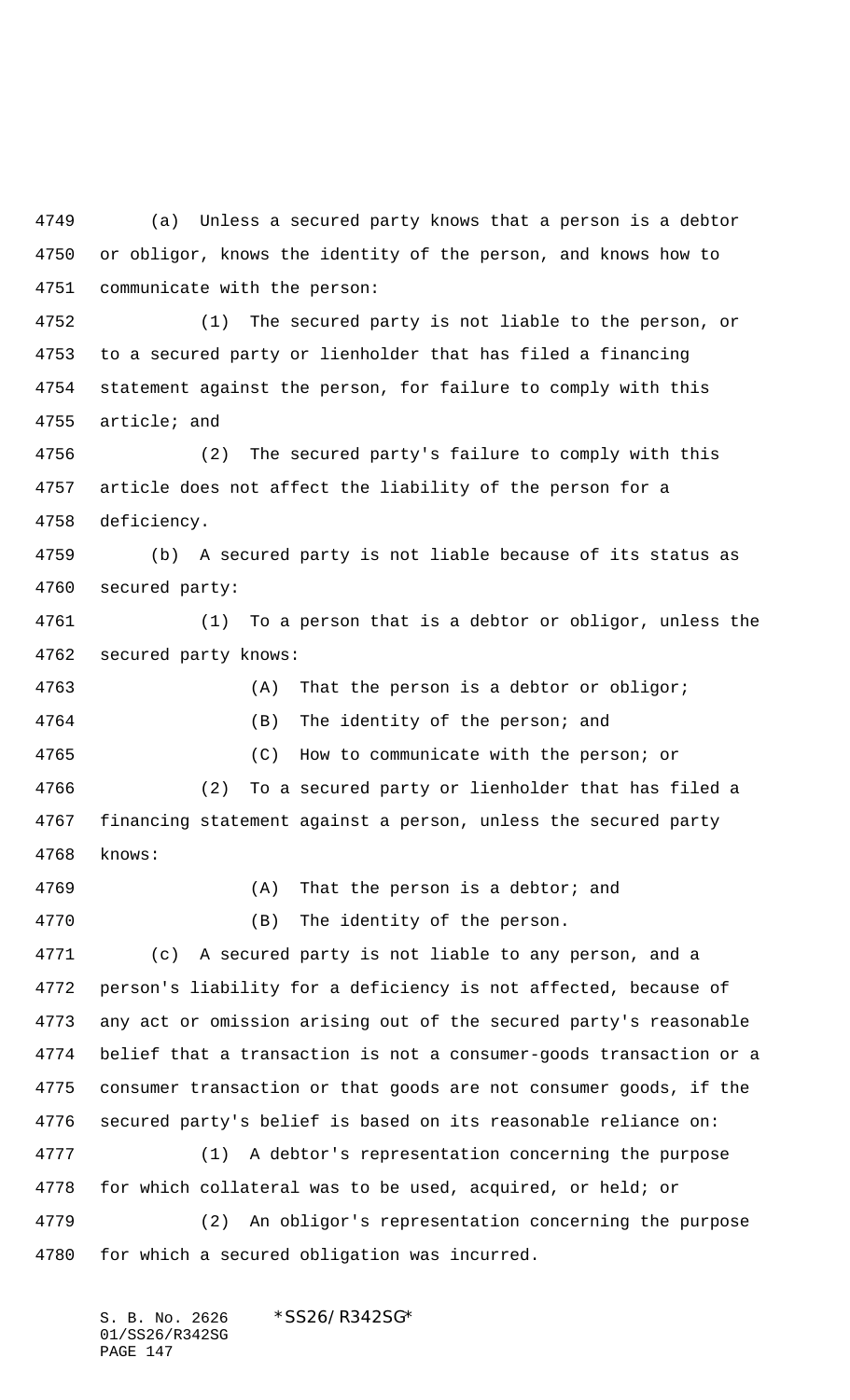(d) A secured party is not liable to any person under Section 75-9-625(c)(2) for its failure to comply with Section 75-9-616.

 (e) A secured party is not liable under Section 75-9-625(c)(2) more than once with respect to any one (1) secured obligation.

**PART 7**

## **TRANSITION**

 **SECTION 75-9-701. Definitions.** (1) References in Part 7 to "this act" refer to the legislative enactment by which this part is added to Article 9 of the Uniform Commercial Code.

 (2) References in this part to "former Article 9" are to Article 9 found in Chapter 9 of Title 75 as in effect on June 30, 2001.

**SECTION 75-9-702. Savings clause.**

 (a) Except as otherwise provided in this part, this act applies to a transaction or lien within its scope, even if the transaction or lien was entered into or created before this act takes effect.

 (b) Except as otherwise provided in subsection (c) and Sections 75-9-703 through 75-9-709:

 (1) Transactions and liens that were not governed by former Article 9, were validly entered into or created before this act takes effect, and would be subject to this act if they had been entered into or created after this act takes effect, and the rights, duties, and interests flowing from those transactions and liens remain valid after this act takes effect; and

 (2) The transactions and liens may be terminated, completed, consummated, and enforced as required or permitted by this act or by the law that otherwise would apply if this act had not taken effect.

 (c) This act does not affect an action, case, or proceeding commenced before this act takes effect.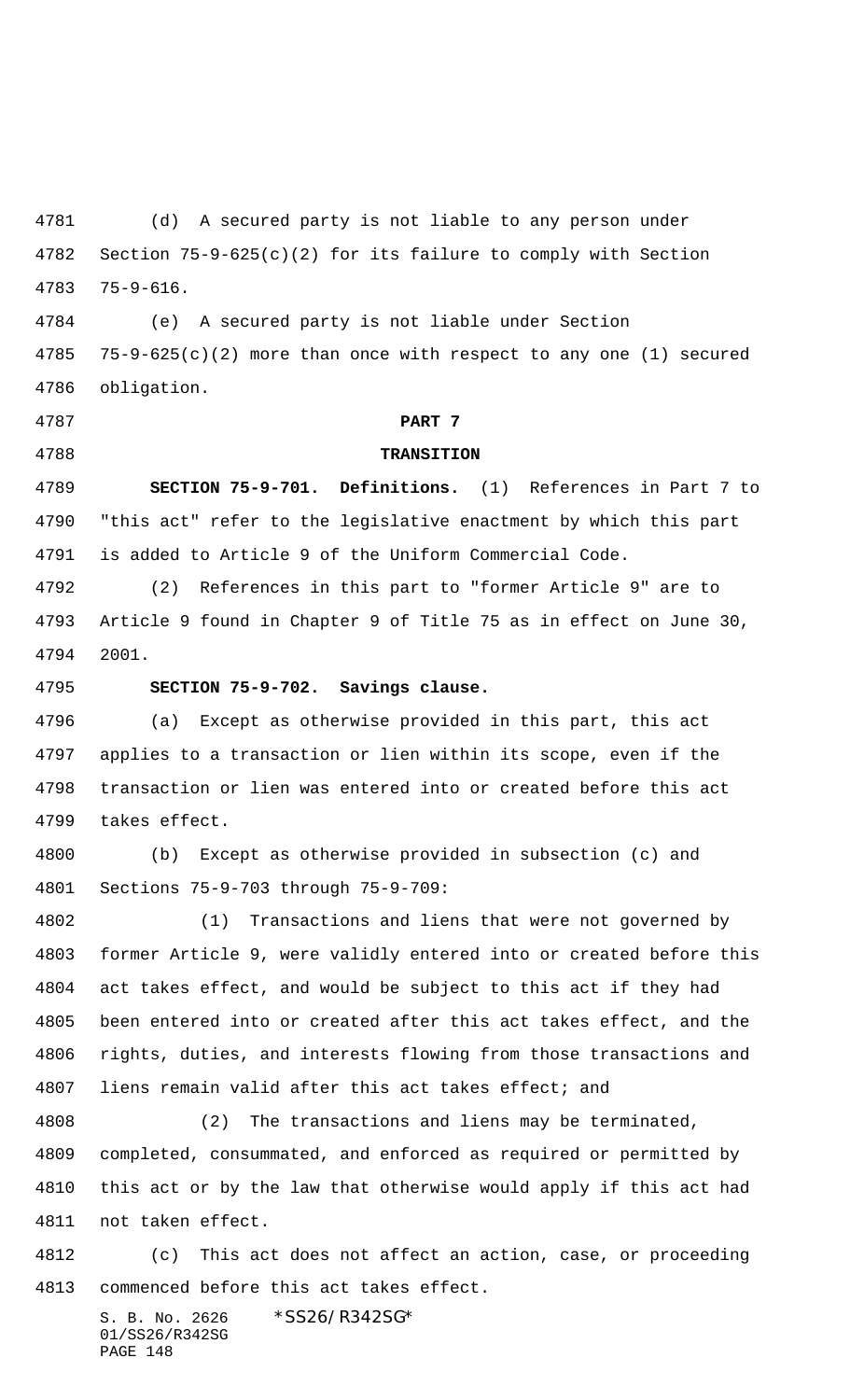## **SECTION 75-9-703. Security interest perfected before effective date.**

 (a) A security interest that is enforceable immediately before this act takes effect and would have priority over the rights of a person that becomes a lien creditor at that time is a perfected security interest under this act if, when this act takes effect, the applicable requirements for enforceability and perfection under this act are satisfied without further action.

 (b) Except as otherwise provided in Section 75-9-705, if, immediately before this act takes effect, a security interest is enforceable and would have priority over the rights of a person that becomes a lien creditor at that time, but the applicable requirements for enforceability or perfection under this act are not satisfied when this act takes effect, the security interest:

 (1) Is a perfected security interest for one (1) year after this act takes effect;

 (2) Remains enforceable thereafter only if the security interest becomes enforceable under Section 75-9-203 before the year expires; and

 (3) Remains perfected thereafter only if the applicable requirements for perfection under this act are satisfied before the year expires.

 **SECTION 75-9-704. Security interest unperfected before effective date.** A security interest that is enforceable immediately before this act takes effect but which would be subordinate to the rights of a person that becomes a lien creditor at that time:

 (1) Remains an enforceable security interest for one 4842 (1) year after this act takes effect;

 (2) Remains enforceable thereafter if the security interest becomes enforceable under Section 75-9-203 when this act 4845 takes effect or within one (1) year thereafter; and

(3) Becomes perfected: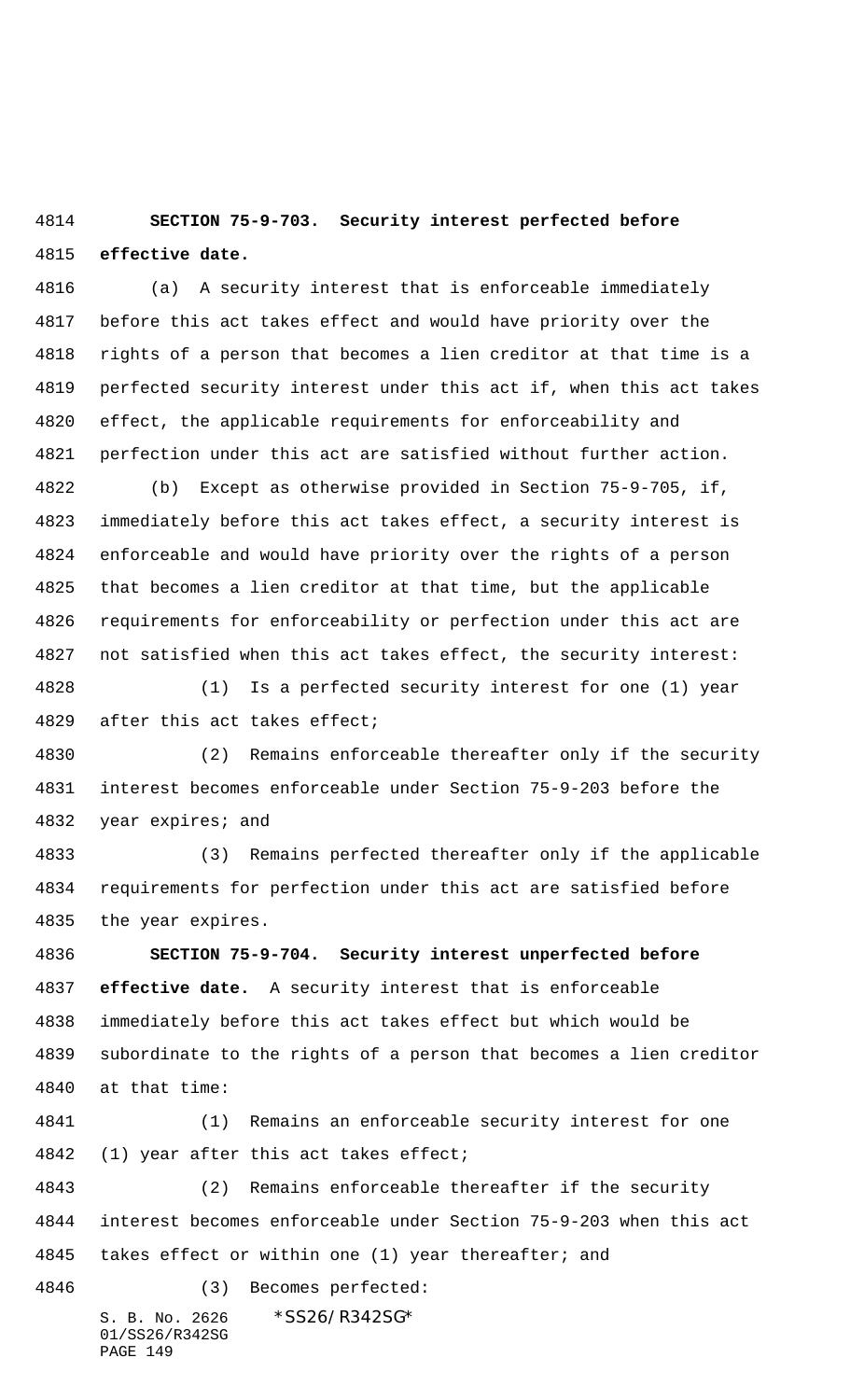(A) Without further action, when this act takes effect if the applicable requirements for perfection under this act are satisfied before or at that time; or

 (B) When the applicable requirements for perfection are satisfied if the requirements are satisfied after that time.

 **SECTION 75-9-705. Effectiveness of action taken before effective date.**

 (a) If action, other than the filing of a financing statement, is taken before this act takes effect and the action would have resulted in priority of a security interest over the rights of a person that becomes a lien creditor had the security interest become enforceable before this act takes effect, the action is effective to perfect a security interest that attaches under this act within one (1) year after this act takes effect. An attached security interest becomes unperfected one (1) year after this act takes effect unless the security interest becomes a perfected security interest under this act before the expiration of that period.

 (b) The filing of a financing statement before this act takes effect is effective to perfect a security interest to the extent the filing would satisfy the applicable requirements for perfection under this act.

 (c) This act does not render ineffective an effective financing statement that, before this act takes effect, is filed and satisfies the applicable requirements for perfection under the law of the jurisdiction governing perfection as provided in former Section 75-9-103. However, except as otherwise provided in subsections (d) and (e) and Section 75-9-706, the financing statement ceases to be effective at the earlier of:

 (1) The time the financing statement would have ceased to be effective under the law of the jurisdiction in which it is

filed; or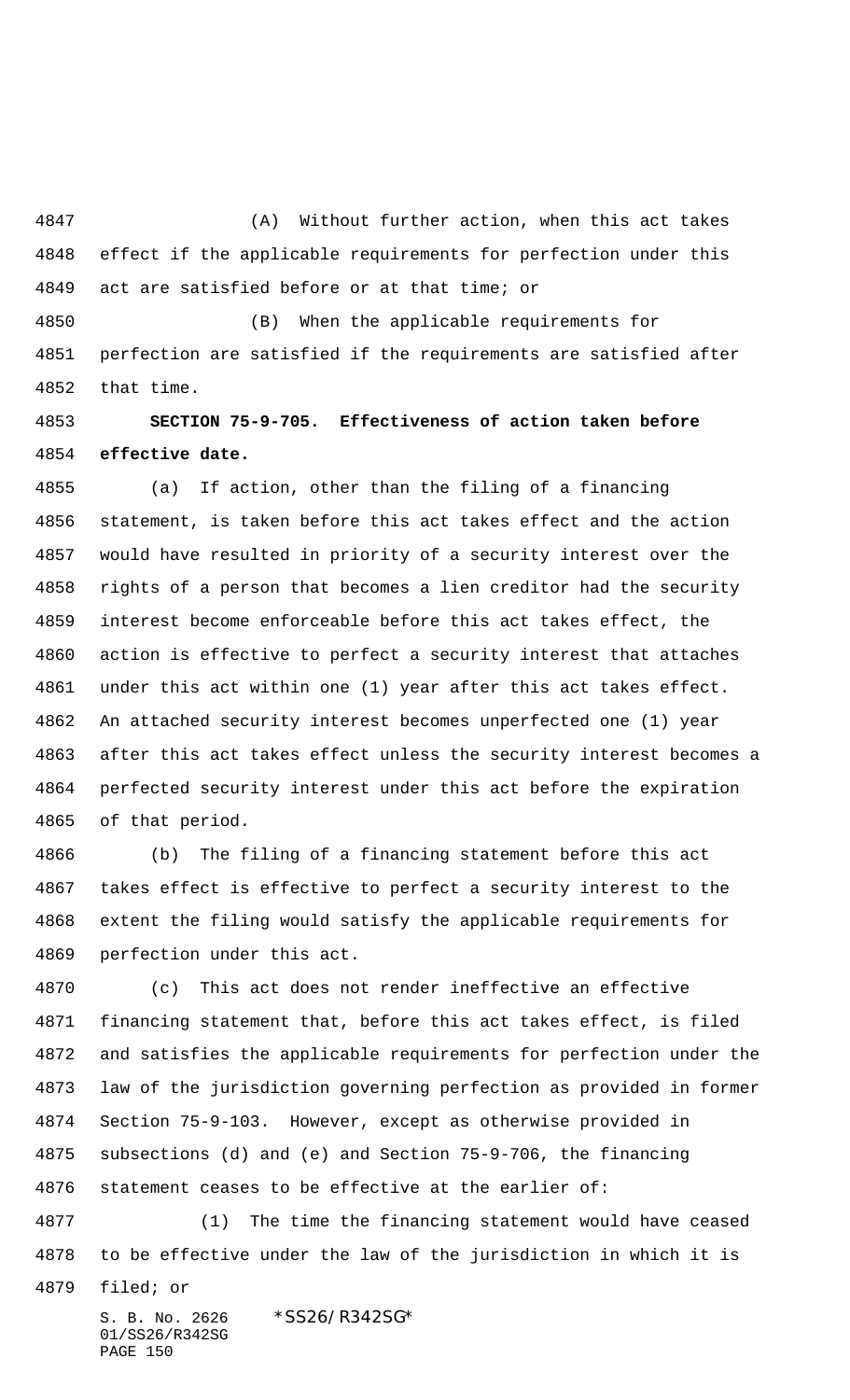(2) June 30, 2006.

 (d) The filing of a continuation statement after this act takes effect does not continue the effectiveness of the financing statement filed before this act takes effect. However, upon the timely filing of a continuation statement after this act takes effect and in accordance with the law of the jurisdiction governing perfection as provided in Part 3, the effectiveness of a financing statement filed in the same office in that jurisdiction before this act takes effect continues for the period provided by the law of that jurisdiction.

 (e) Subsection (c)(2) applies to a financing statement that, before this act takes effect, is filed against a transmitting utility and satisfies the applicable requirements for perfection under the law of the jurisdiction governing perfection as provided in former Section 75-9-103 only to the extent that Part 3 provides that the law of a jurisdiction other than the jurisdiction in which the financing statement is filed governs perfection of a security interest in collateral covered by the financing statement.

 (f) A financing statement that includes a financing statement filed before this act takes effect and a continuation statement filed after this act takes effect is effective only to the extent that it satisfies the requirements of Part 5 for an initial financing statement.

 **SECTION 75-9-706. When initial financing statement suffices to continue effectiveness of financing statement.**

 (a) The filing of an initial financing statement in the office specified in Section 75-9-501 continues the effectiveness of a financing statement filed before this act takes effect if: (1) The filing of an initial financing statement in

 that office would be effective to perfect a security interest under this act;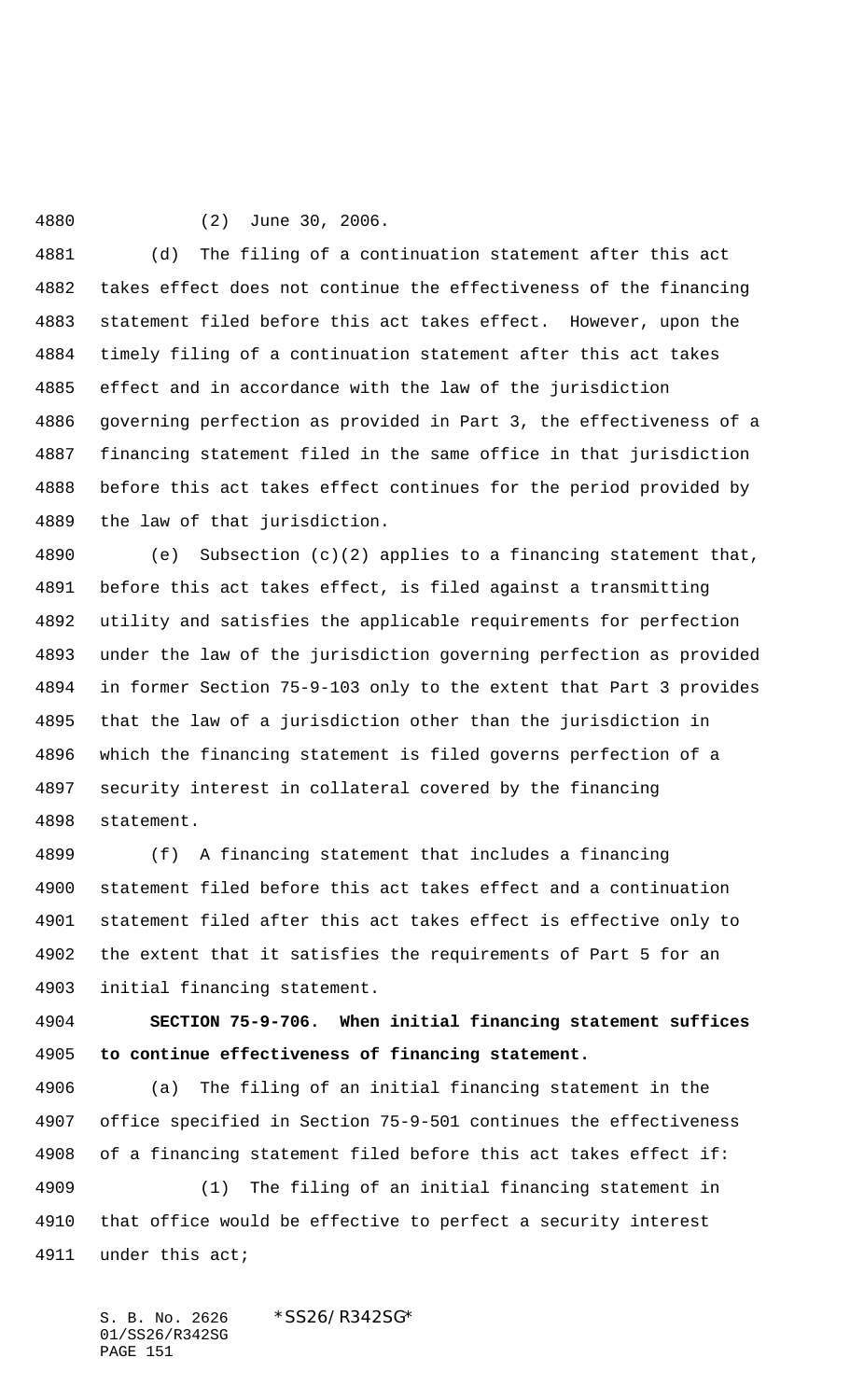(2) The pre-effective-date financing statement was filed in an office in another state or another office in this state; and

 (3) The initial financing statement satisfies subsection (c).

 (b) The filing of an initial financing statement under subsection (a) continues the effectiveness of the pre-effective-date financing statement:

 (1) If the initial financing statement is filed before this act takes effect, for the period provided in former Section 75-9-403 with respect to a financing statement; and

 (2) If the initial financing statement is filed after this act takes effect, for the period provided in Section 75-9-515 with respect to an initial financing statement.

 (c) To be effective for purposes of subsection (a), an initial financing statement must:

 (1) Satisfy the requirements of Part 5 for an initial financing statement;

 (2) Identify the pre-effective-date financing statement by indicating the office in which the financing statement was filed and providing the dates of filing and file numbers, if any, of the financing statement and of the most recent continuation statement filed with respect to the financing statement; and (3) Indicate that the pre-effective-date financing

statement remains effective.

 **SECTION 75-9-707. Amendment of pre-effective-date financing statement.**

 (a) In this section, "pre-effective-date financing statement" means a financing statement filed before this act takes effect.

 (b) After this act takes effect, a person may add or delete collateral covered by, continue or terminate the effectiveness of, or otherwise amend the information provided in, a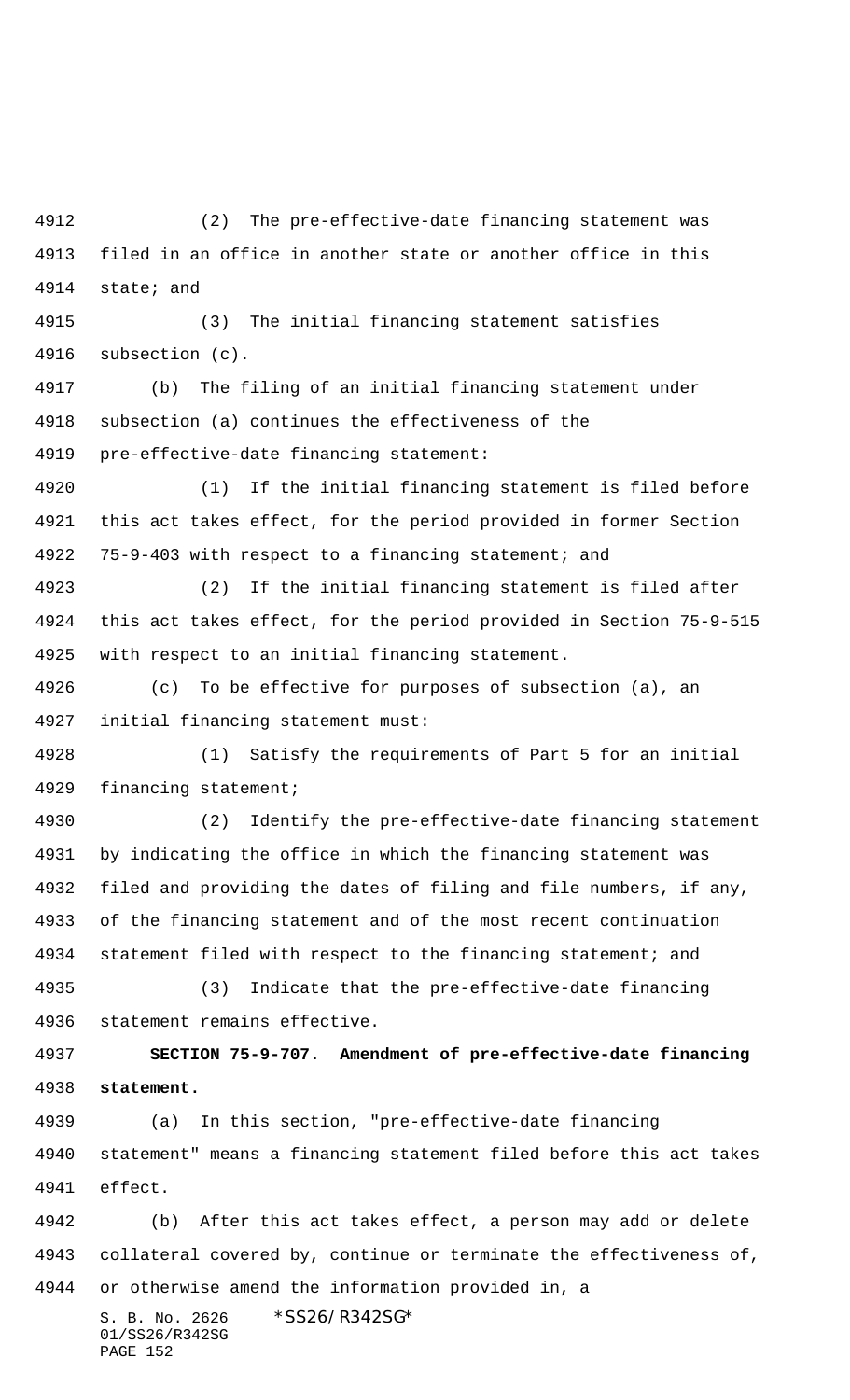pre-effective-date financing statement only in accordance with the law of the jurisdiction governing perfection as provided in Part.

 (3) However, the effectiveness of a pre-effective-date financing statement also may be terminated in accordance with the law of the jurisdiction in which the financing statement is filed. (c) Except as otherwise provided in subsection (d), if the law of this state governs perfection of a security interest, the information in a pre-effective-date financing statement may be

amended after this act takes effect only if:

 (1) The pre-effective-date financing statement and an amendment are filed in the office specified in Section 75-9-501;

 (2) An amendment is filed in the office specified in Section 75-9-501 concurrently with, or after the filing in that office of, an initial financing statement that satisfies Section 75-9-706(c); or

 (3) An initial financing statement that provides the information as amended and satisfies Section 75-9-706(c) is filed in the office specified in Section 75-9-501.

 (d) If the law of this state governs perfection of a security interest, the effectiveness of a pre-effective-date financing statement may be continued only under Section 75-9-705(d) and (f) or 75-9-706.

 (e) Whether or not the law of this state governs perfection of a security interest, the effectiveness of a pre-effective-date financing statement filed in this state may be terminated after this act takes effect by filing a termination statement in the office in which the pre-effective-date financing statement is filed, unless an initial financing statement that satisfies Section 75-9-706(c) has been filed in the office specified by the law of the jurisdiction governing perfection as provided in Part 3 as the office in which to file a financing statement.

S. B. No. 2626 \*SS26/R342SG\* **SECTION 75**-**9-708. Persons entitled to file initial financing statement or continuation statement.** A person may file an initial

01/SS26/R342SG PAGE 153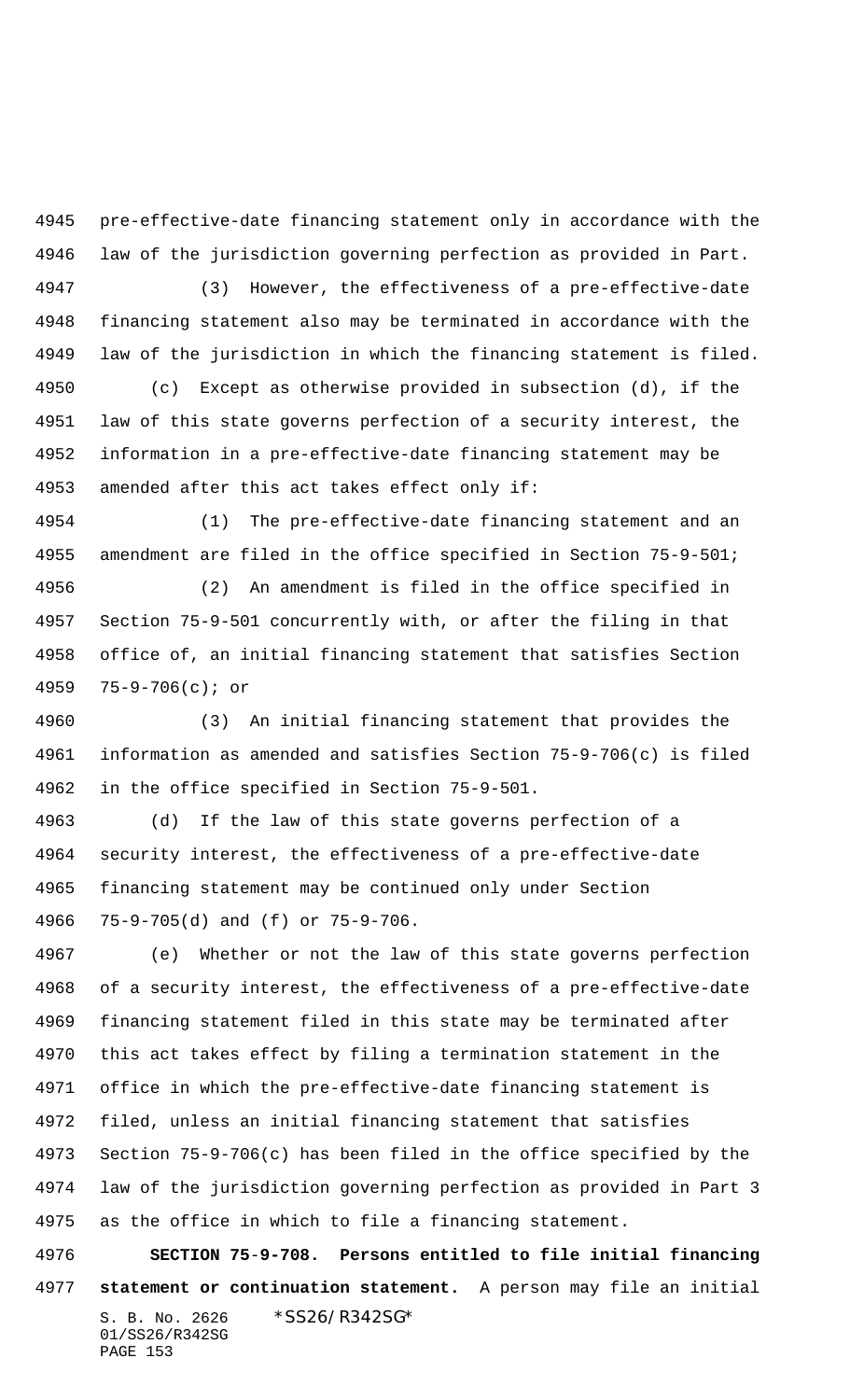financing statement or a continuation statement under this part if:

 (1) The secured party of record authorizes the filing; and

(2) The filing is necessary under this part:

 (A) To continue the effectiveness of a financing statement filed before this act takes effect; or

 (B) To perfect or continue the perfection of a security interest.

**SECTION 75**-**9-709. Priority.**

 (a) This act determines the priority of conflicting claims to collateral. However, if the relative priorities of the claims were established before this act takes effect, former Article 9 determines priority.

 (b) For purposes of Section 75-9-322(a), the priority of a security interest that becomes enforceable under Section 75-9-203 of this act dates from the time this act takes effect if the security interest is perfected under this act by the filing of a financing statement before this act takes effect which would not have been effective to perfect the security interest under former Article 9. This subsection does not apply to conflicting security interests each of which is perfected by the filing of such a financing statement.

 **SECTION 75**-**9-710. Special transitional provisions for maintaining and searching local records.**

(a) In this section:

 (1) "Local-filing office" means a filing office, other than the statewide central filing office identified in Section 75-9-401(1) of former Article 9, that is designated as the proper place to file a financing statement under Section 75-9-401(1) of former Article 9. The term applies only with respect to a record that covers a type of collateral as to which the filing office is designated in that section as the proper place to file.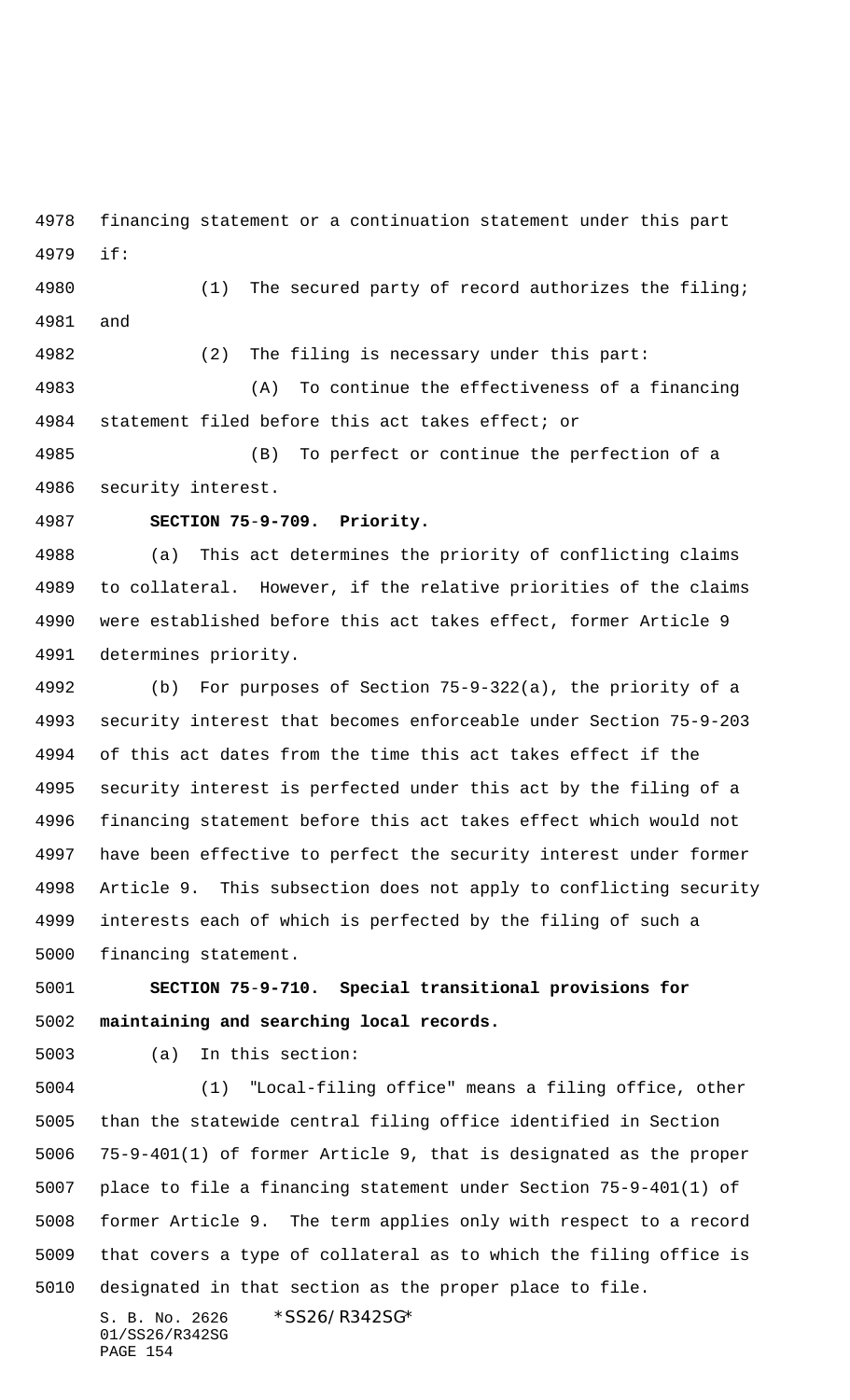(2) "Former-Article-9 records" means:

 (A) Financing statements and other records that have been filed in a local-filing office before July 1, 2001, and that are, or upon processing and indexing will be, reflected in the index maintained, as of June 30, 2001, by the local-filing office for financing statements and other records filed in the local-filing office before July 1, 2001, and

 (B) The index as of June 30, 2001. The term does not include records presented to a local-filing office for filing after June 30, 2001, whether or not the records relate to financing statements filed in the local-filing office before July 1, 2001.

 (3) "Mortgage," "as-extracted collateral," "fixture filing," "goods" and "fixtures" have the meanings set forth in Revised Article 9 for those terms.

 (b) Except as expressly provided in Part 5 of Article 9 as effective on and after July 1, 2001, a local-filing office must not accept for filing a record presented after June 30, 2001, whether or not the record relates to a financing statement filed in the local-filing office before July 1, 2001.

 (c) Until July 1, 2008, each local-filing office must maintain all former-Article-9 records in accordance with former Article 9. A former-Article-9 record that is not reflected on the index maintained at June 30, 2001, by the local-filing office must be processed and indexed, and reflected on the index as of June 30, 2001, as soon as practicable but in any event no later than July 30, 2001.

 (d) Until at least June 30, 2008, each local-filing office must respond to requests for information with respect to former-Article-9 records relating to a debtor and issue certificates in accordance with former Article 9.

S. B. No. 2626 \*SS26/R342SG\* 01/SS26/R342SG PAGE 155 (1) Upon request in writing of any person, the filing officer shall issue his certificate showing whether there is on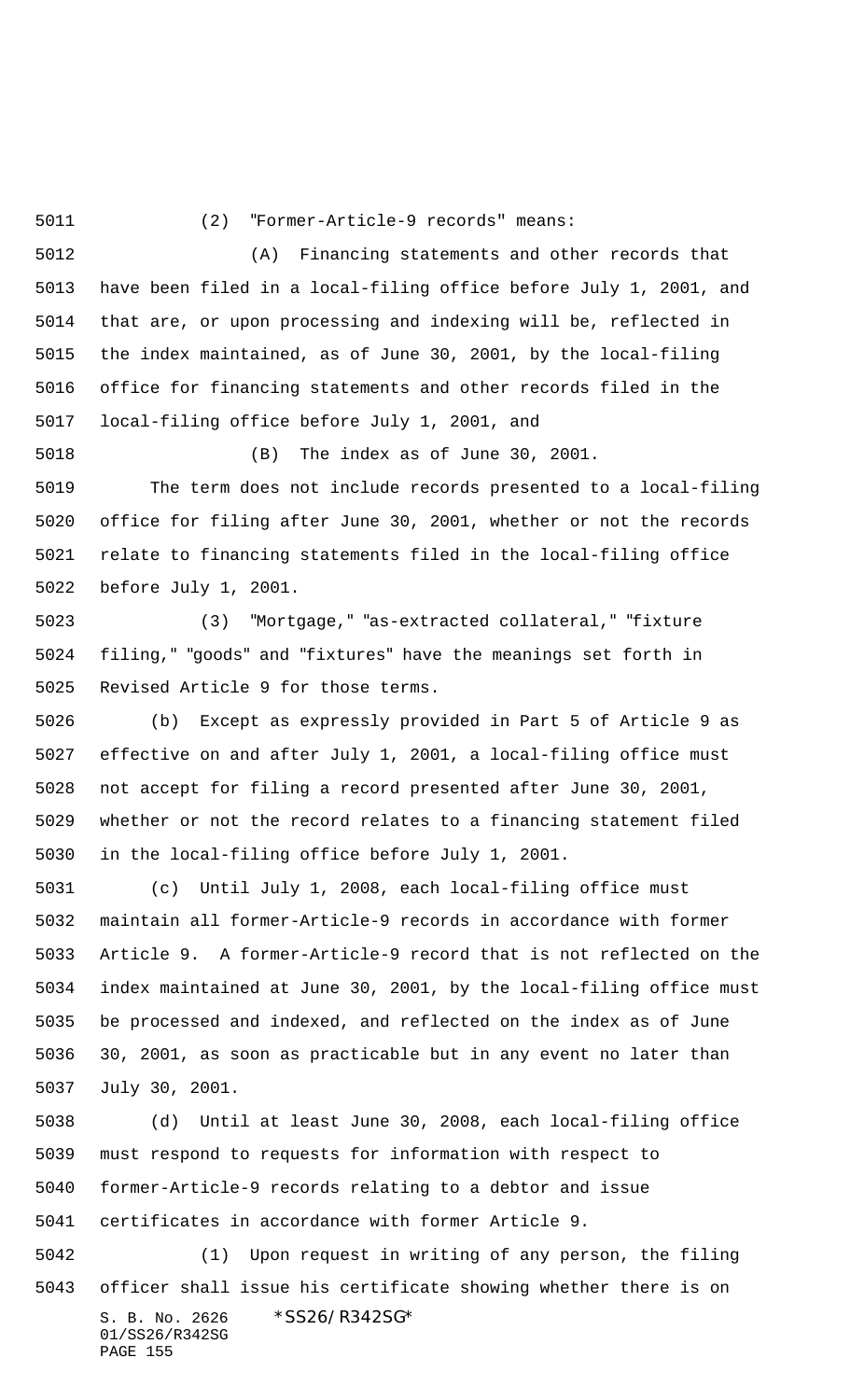file, on the date and hour stated therein, any presently effective financing statements naming a particular debtor thereof, and if there is, giving the date and hour of filing and file number of each such financing statement and the name and address of each secured party or his assignee therein. Each such request shall be accompanied by a search fee of Five Dollars (\$5.00) if the request is made on the standard form prescribed by the Secretary of State, and otherwise it shall be Ten Dollars (\$10.00). An additional fee of Two Dollars (\$2.00) shall be paid by the requesting party for each financing statement listed on the filing officer's certificate, the aggregate of which shall be billed to the requesting party at the time the filing officer's certificate is issued. Failure to pay the additional fee by any requesting party when due may result in denial of further service to the requesting party until the amount due has been paid.

 (2) Upon request, the filing officer shall furnish a copy of any presently effective financing statements on file for a uniform fee of Two Dollars (\$2.00) per page naming a particular debtor when the request is made on the form and in the manner hereinbefore provided for listing the same.

 (e) After June 30, 2008, each local-filing office may remove and destroy, in accordance with any then applicable record retention law of this state, all former-Article-9 records, including the related index.

 (f) This section does not apply, with respect to financing statements and other records, to a filing office in which mortgages or records of mortgages on real property are required to be filed or recorded, if:

 (1) The collateral is timber to be cut or as-extracted collateral, or

 (2) The record is or relates to a financing statement filed as a fixture filing and the collateral is goods that are or are to become fixtures.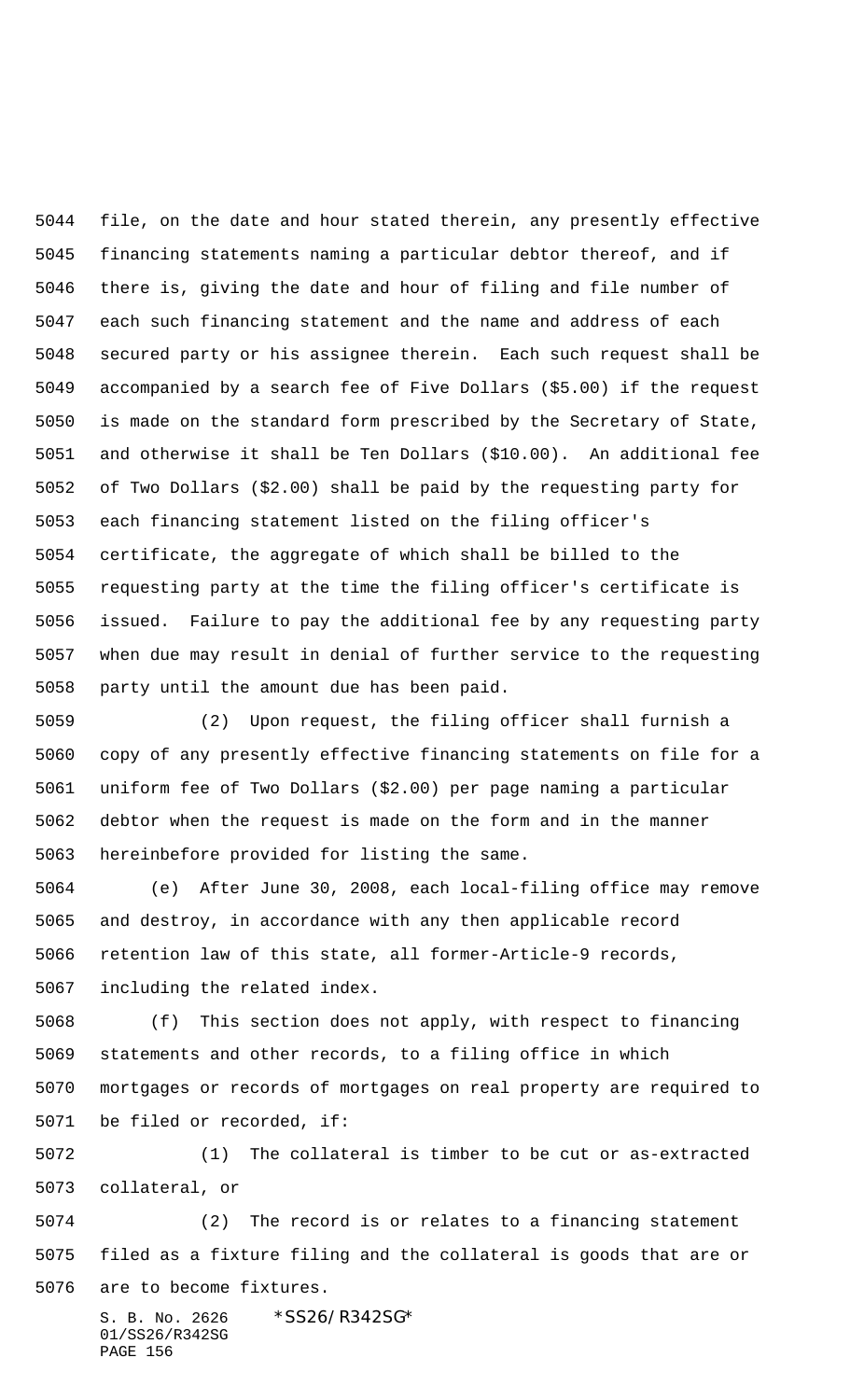SECTION 2. Sections 75-9-101, 75-9-102, 75-9-103, 75-9-104, 75-9-105, 75-9-106, 75-9-107, 75-9-108, 75-9-109, 75-9-110, 75-9-111, 75-9-112, 75-9-113, 75-9-114, 75-9-115, 75-9-116, 75-9-201, 75-9-202, 75-9-203, 75-9-204, 75-9-205, 75-9-206, 75-9-207, 75-9-208, 75-9-301, 75-9-302, 75-9-303, 75-9-304, 75-9-305, 75-9-306, 75-9-307, 75-9-308, 75-9-309, 75-9-310, 75-9-311, 75-9-312, 75-9-313, 75-9-314, 75-9-315, 75-9-316, 75-9-317, 75-9-318, 75-9-319, 75-9-401, 75-9-402, 75-9-403, 75-9-404, 75-9-405, 75-9-406, 75-9-407, 75-9-408, 75-9-409, 75-9-410, 75-9-501, 75-9-502, 75-9-503, 75-9-504, 75-9-505, 75-9-506 and 75-9-507, Mississippi Code of 1972, which comprise Uniform Commercial Code Article 9 - Secured Transactions, are repealed.

 SECTION 3. The following shall be codified as Section 75-5-118, Mississippi Code of 1972:

75-5-118. **Security interest of issuer or nominated person.**

 (a) An issuer or nominated person has a security interest in a document presented under a letter of credit to the extent that the issuer or nominated person honors or gives value for the presentation.

 (b) So long as and to the extent that an issuer or nominated person has not been reimbursed or has not otherwise recovered the value given with respect to a security interest in a document under subsection (a), the security interest continues and is subject to Article 9 of the Uniform Commercial Code, but:

 (1) A security agreement is not necessary to make the security interest enforceable under Section 75-9-203(b)(3);

 (2) If the document is presented in a medium other than a written or other tangible medium, the security interest is perfected; and

S. B. No. 2626 \*SS26/R342SG\* 01/SS26/R342SG PAGE 157 (3) If the document is presented in a written or other tangible medium and is not a certificated security, chattel paper, a document of title, an instrument, or a letter of credit, the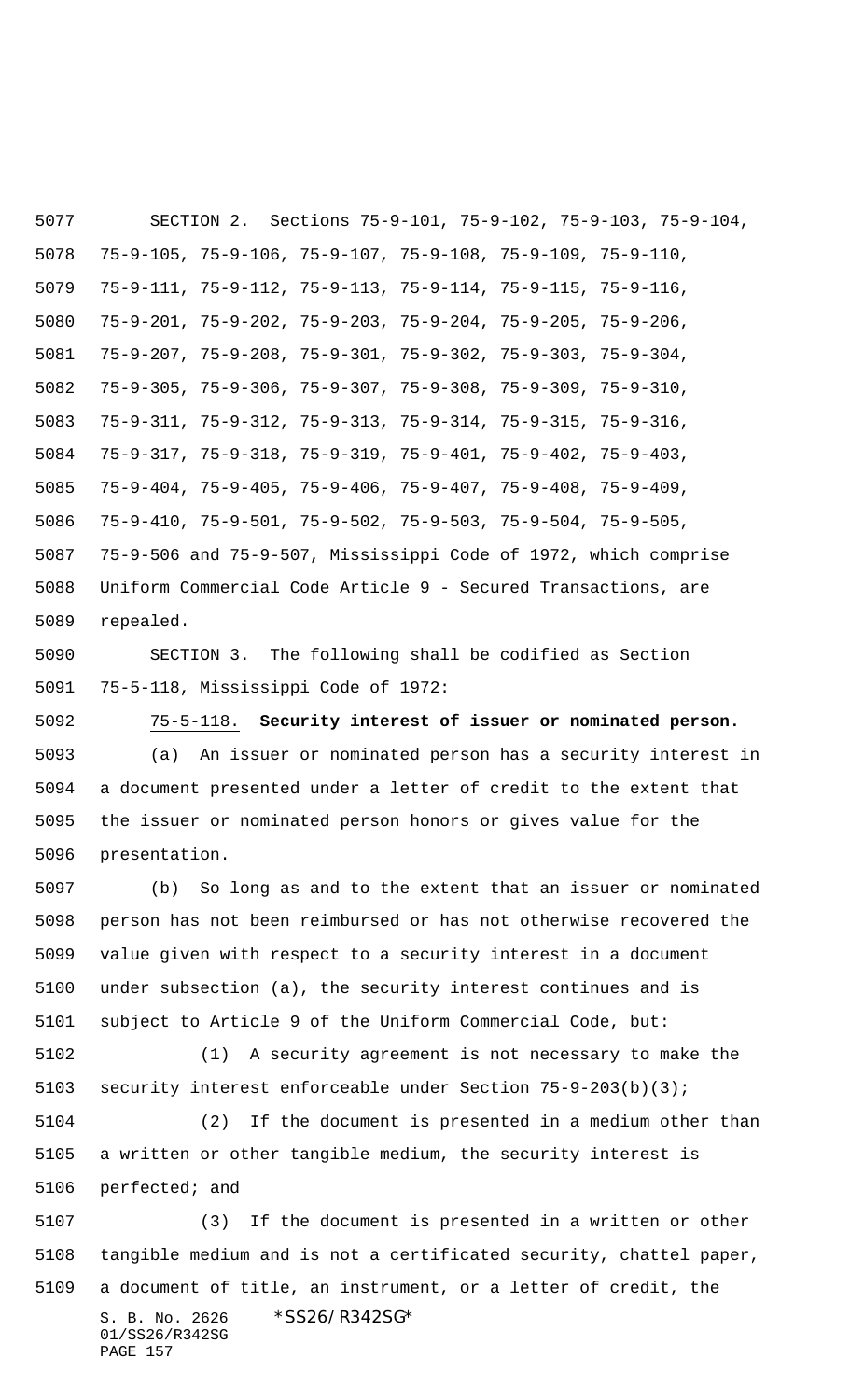security interest is perfected and has priority over a conflicting security interest in the document so long as the debtor does not have possession of the document.

 SECTION 4. Section 75-1-105, Mississippi Code of 1972, is amended as follows:

 75-1-105. (1) Except as provided hereafter in this section, when a transaction bears a reasonable relation to this state and also to another state or nation the parties may agree that the law either of this state or of such other state or nation shall govern their rights and duties. Failing such agreement, this code applies to transactions bearing an appropriate relation to this state. Provided, however, the law of the State of Mississippi shall always govern the rights and duties of the parties in regard to disclaimers of implied warranties of merchantability or fitness, limitations of remedies for breaches of implied warranties of merchantability or fitness, or the necessity for privity of contract to maintain a civil action for breach of implied warranties of merchantability or fitness notwithstanding any agreement by the parties that the laws of some other state or nation shall govern the rights and duties of the parties.

 (2) Where one of the following provisions of this code specifies the applicable law, that provision governs and a contrary agreement is effective only to the extent permitted by the law (including the conflict of laws rules) so specified:

 Rights of creditors against sold goods (Section 75-2-402). Applicability of the Article on Leases (Sections 75-2A-105 and 75-2A-106).

 Applicability of the Article on Bank Deposits and Collections (Section 75-4-102).

 Governing law in the Article on Funds Transfers (Section 75-4A-507).

Letters of credit (Section 75-5-116).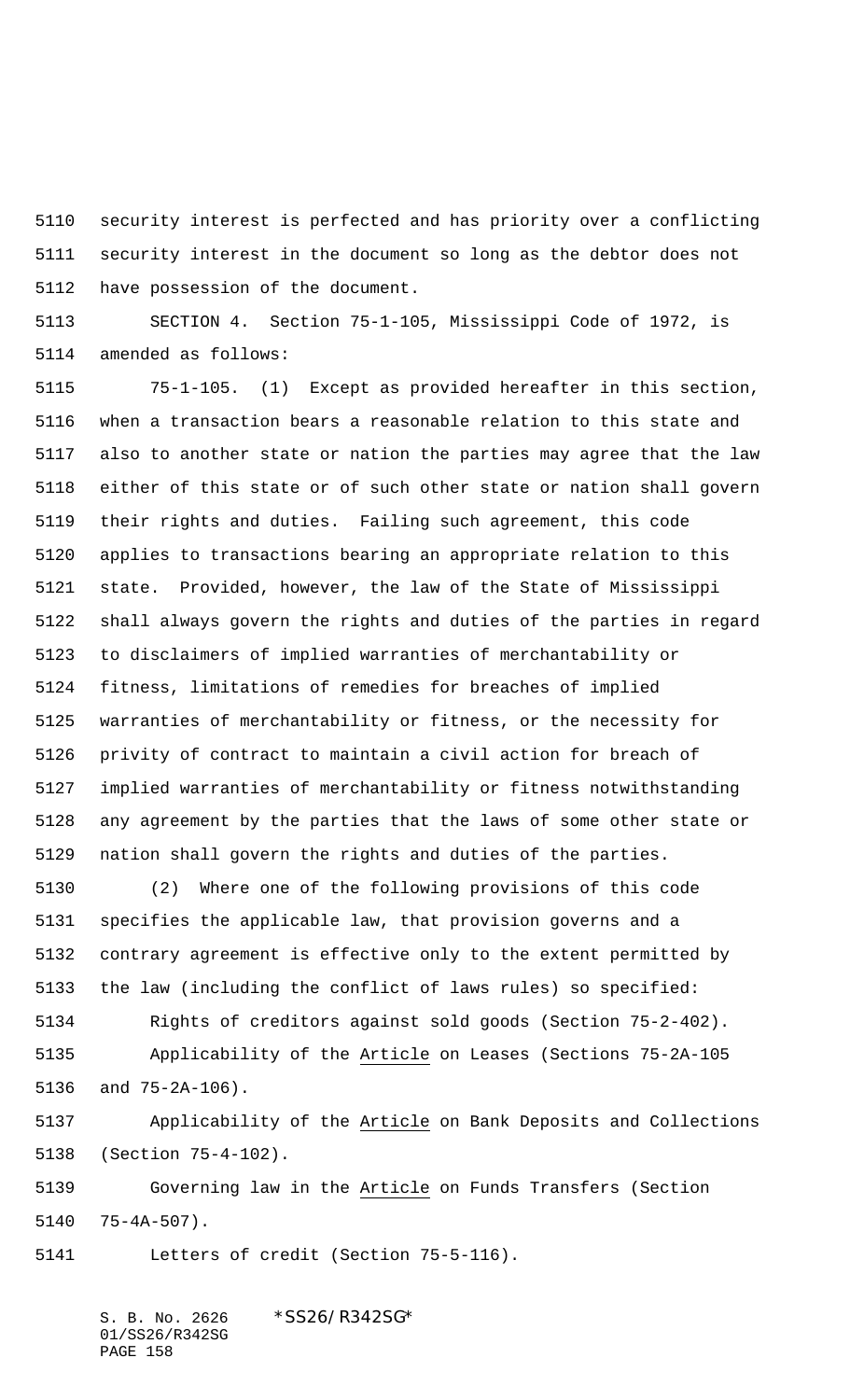Applicability of the Article on Investment Securities (Section 75-8-110).

 Law governing perfection, the effect of perfection or nonperfection, and the priority of security interests and

agricultural liens (Sections 75-9-301 through 75-9-307).

 SECTION 5. Section 75-1-201, Mississippi Code of 1972, is amended as follows:

 75-1-201. Subject to additional definitions contained in the subsequent chapters of this code which are applicable to specific chapters or parts thereof, and unless the context otherwise requires, in this code:

 (1) "Action" in the sense of a judicial proceeding includes recoupment, counterclaim, set-off, suit in equity and any other proceedings in which rights are determined.

 (2) "Aggrieved party" means a party entitled to resort to a remedy.

 (3) "Agreement" means the bargain of the parties in fact as found in their language or by implication from other circumstances including course of dealing or usage of trade or course of performance as provided in this code (Sections 75-1-205 and 75-2-208). Whether an agreement has legal consequences is determined by the provisions of this code, if applicable; otherwise by the law of contracts (Section 75-1-103). (Compare "Contract.")

 (4) "Bank" means any person engaged in the business of banking.

 (5) "Bearer" means the person in possession of an instrument, document of title, or certificated security payable to bearer or indorsed in blank.

S. B. No. 2626 \*SS26/R342SG\* (6) "Bill of lading" means a document evidencing the receipt of goods for shipment issued by a person engaged in the business of transporting or forwarding goods, and includes an airbill. "Airbill" means a document serving for air

01/SS26/R342SG PAGE 159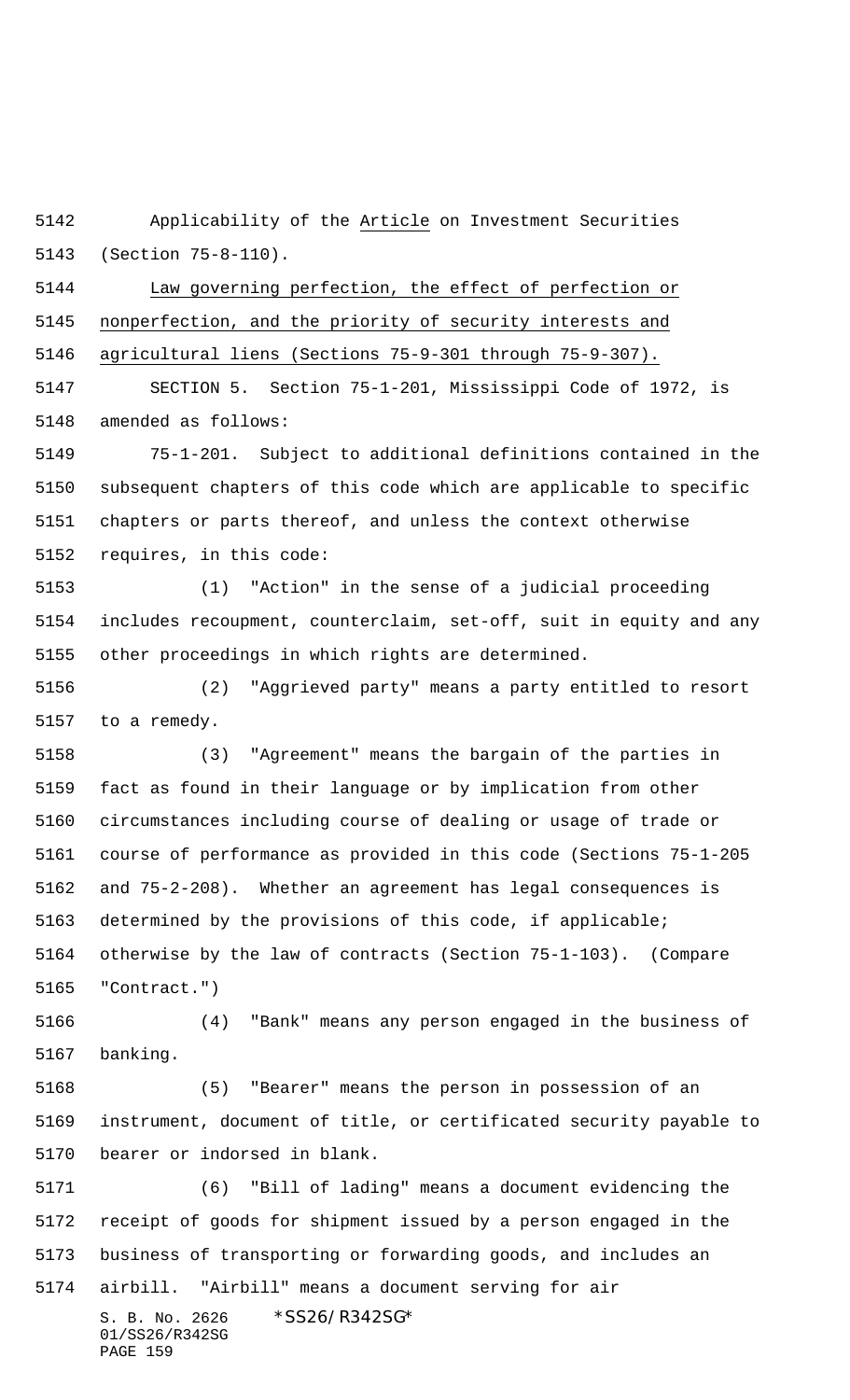transportation as a bill of lading does for marine or rail transportation, and includes an air consignment note or air waybill.

 (7) "Branch" includes a separately incorporated foreign branch of a bank.

 (8) "Burden of establishing" a fact means the burden of persuading the triers of fact that the existence of the fact is more probable than its nonexistence.

 (9) "Buyer in ordinary course of business" means a person that buys goods in good faith, without knowledge that the sale violates the **\* \* \*** rights **\* \* \*** of another person in the goods, and in the ordinary course from a person, other than a pawnbroker, in the business of selling goods of that kind **\* \* \***. A person buys goods in the ordinary course if the sale to the person comports with the usual or customary practices in the kind of business in which the seller is engaged or with the seller's 5191 own usual or customary practices. A person that sells oil, gas, or other minerals at the wellhead or minehead is a person in the business of selling goods of that kind. A buyer in the ordinary course of business may buy for cash, by exchange of other 5195 property, or on secured or unsecured credit, and  $\frac{may}{may}$  acquire goods or documents of title under a preexisting contract for sale **\* \* \***. Only a buyer that takes possession of the goods or has a right to recover the goods from the seller under Article 2 may be a buyer in ordinary course of business. A person that acquires goods in a transfer in bulk or as security for or in total or partial satisfaction of a money debt is not a buyer in ordinary course of business.

S. B. No. 2626 \*SS26/R342SG\* 01/SS26/R342SG PAGE 160 (10) "Conspicuous": A term or clause is conspicuous when it is so written that a reasonable person against whom it is to operate ought to have noticed it. A printed heading in capitals (as: NONNEGOTIABLE BILL OF LADING) is conspicuous. Language in the body of a form is "conspicuous" if it is in larger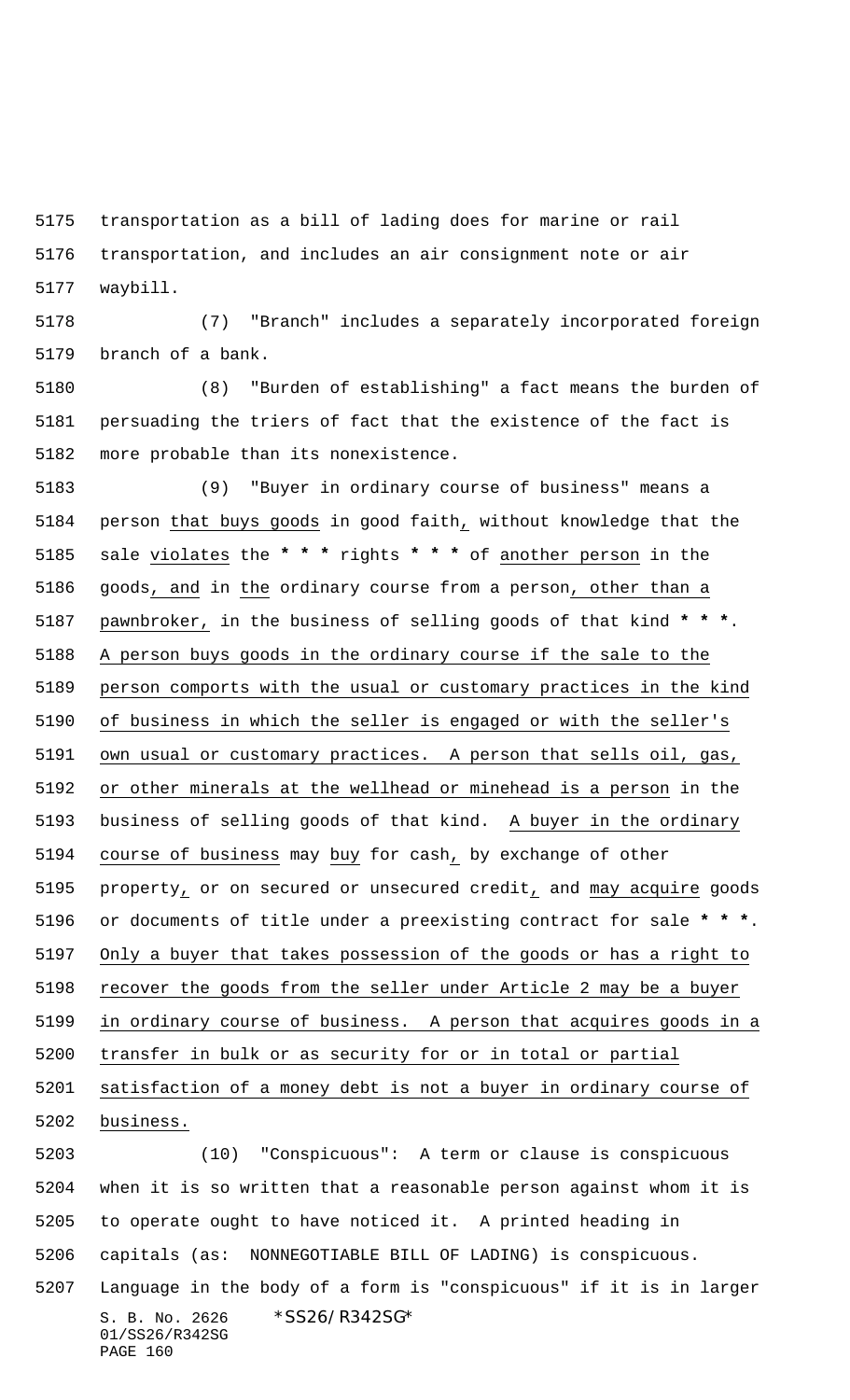or other contrasting type or color. But in a telegram any stated term is "conspicuous." Whether a term or clause is "conspicuous" or not is for decision by the court.

 (11) "Contract" means the total legal obligation which results from the parties' agreement as affected by this code and any other applicable rules of law. (Compare "Agreement.")

 (12) "Creditor" includes a general creditor, a secured creditor, a lien creditor and any representative of creditors, including an assignee for the benefit of creditors, a trustee in bankruptcy, a receiver in equity and an executor or administrator of an insolvent debtor's or assignor's estate.

 (13) "Defendant" includes a person in the position of defendant in a cross-action or counterclaim.

 (14) "Delivery" with respect to instruments, documents of title, chattel paper, or certificated securities means voluntary transfer of possession.

 (15) "Document of title" includes bill of lading, dock warrant, dock receipt, warehouse receipt or order for the delivery of goods, and also any other document which in the regular course of business or financing is treated as adequately evidencing that the person in possession of it is entitled to receive, hold and dispose of the document and the goods it covers. To be a document of title a document must purport to be issued by or addressed to a bailee and purport to cover goods in the bailee's possession which are either identified or are fungible portions of an identified mass.

 (16) "Fault" means wrongful act, omission or breach. (17) "Fungible" with respect to goods or securities means goods or securities of which any unit is, by nature or usage of trade, the equivalent of any other like unit. Goods which are not fungible shall be deemed fungible for the purposes of this code to the extent that under a particular agreement or document unlike units are treated as equivalents.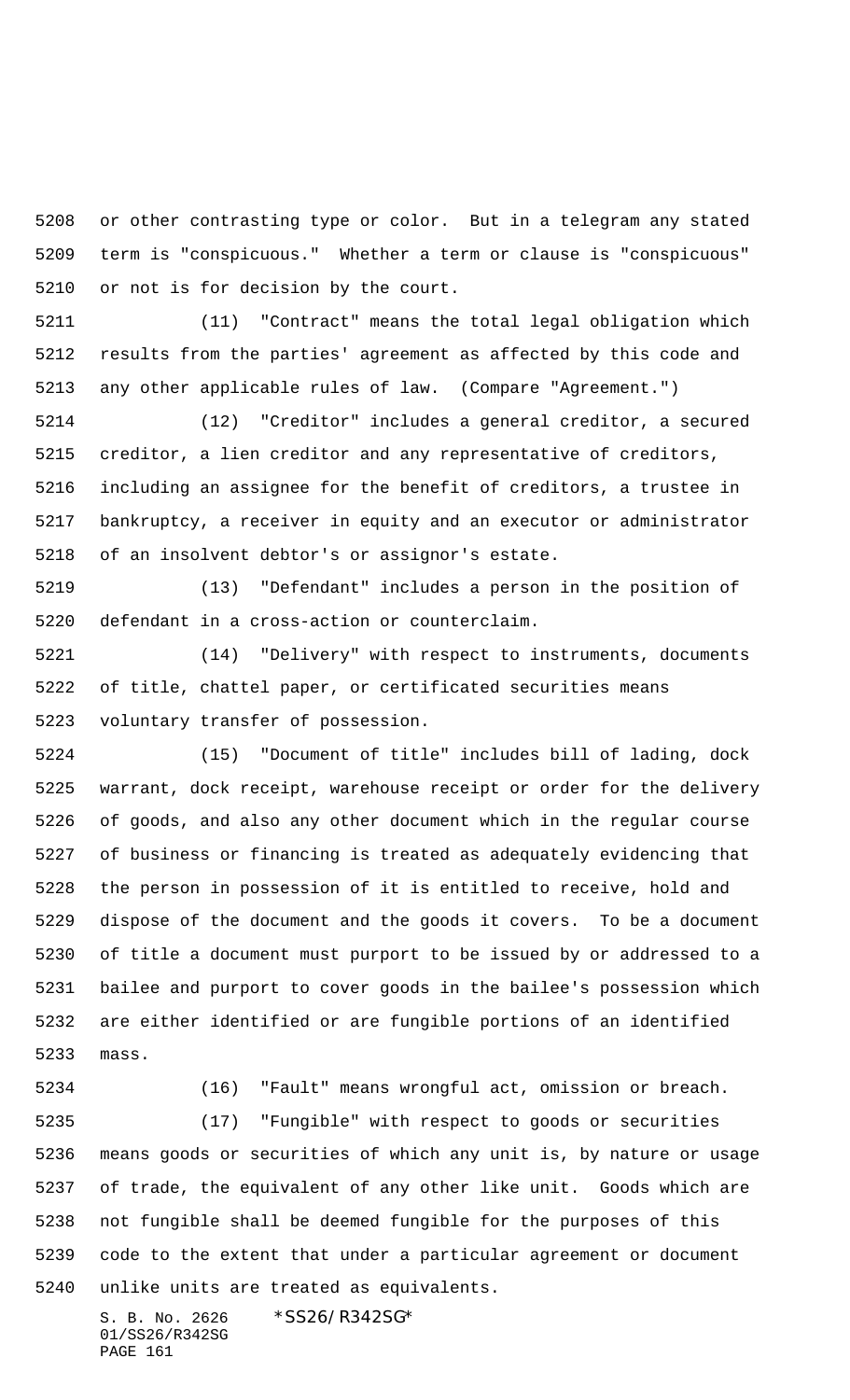(18) "Genuine" means free of forgery or counterfeiting.

 (19) "Good faith" means honesty in fact in the conduct or transaction concerned.

 (20) "Holder," with respect to a negotiable instrument, means the person in possession if the instrument is payable to bearer or, in the case of an instrument payable to an identified person, if the identified person is in possession. "Holder," with respect to a document of title, means the person in possession if the goods are deliverable to bearer or to the order of the person in possession.

 (21) To "honor" is to pay or to accept and pay, or where a credit so engages to purchase or discount a draft complying with the terms of the credit.

 (22) "Insolvency proceedings" includes any assignment for the benefit of creditors or other proceedings intended to liquidate or rehabilitate the estate of the person involved.

 (23) A person is "insolvent" who either has ceased to pay his debts in the ordinary course of business or cannot pay his debts as they become due or is insolvent within the meaning of the federal bankruptcy law.

S. B. No. 2626 \*SS26/R342SG\* 01/SS26/R342SG (24) "Money" means a medium of exchange authorized or adopted by a domestic or foreign government and includes a monetary unit of account established by an intergovernmental organization or by agreement between two (2) or more nations. (25) A person has "notice" of a fact when (a) He has actual knowledge of it; or (b) He has received a notice or notification of it; or (c) From all the facts and circumstances known to him at the time in question he has reason to know that it exists. A person "knows" or has "knowledge" of a fact when he has actual knowledge of it. "Discover" or "learn" or a word or phrase of similar import refers to knowledge rather than to reason to

PAGE 162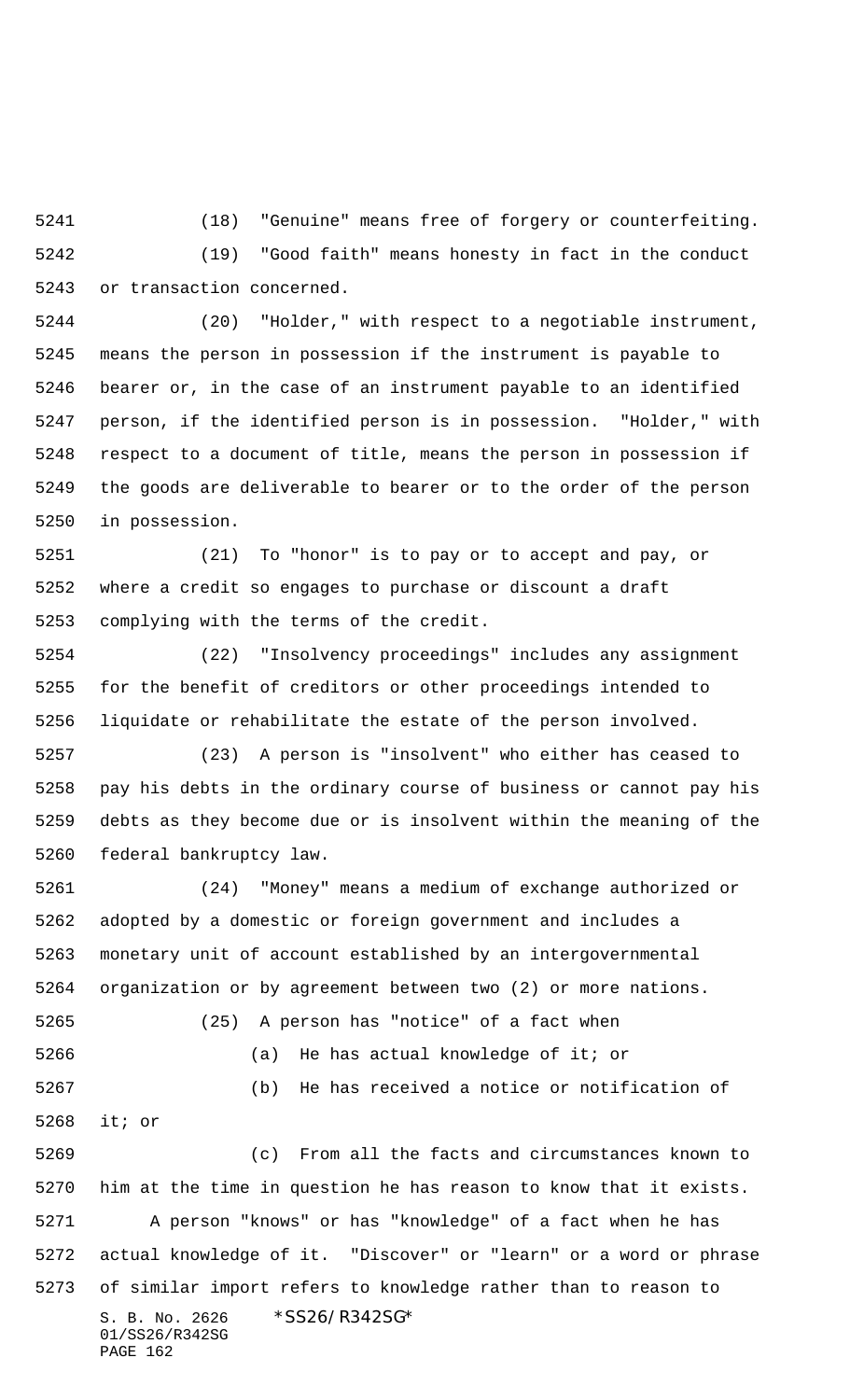know. The time and circumstances under which a notice or notification may cease to be effective are not determined by this code.

 (26) A person "notifies" or "gives" a notice or notification to another by taking such steps as may be reasonably required to inform the other in ordinary course whether or not such other actually comes to know of it. A person "receives" a notice or notification when:

(a) It comes to his attention; or

 (b) It is duly delivered at the place of business through which the contract was made or at any other place held out by him as the place for receipt of such communications.

 (27) Notice, knowledge or a notice or notification received by an organization is effective for a particular transaction from the time when it is brought to the attention of the individual conducting that transaction, and in any event from the time when it would have been brought to his attention if the organization had exercised due diligence. An organization exercises due diligence if it maintains reasonable routines for communicating significant information to the person conducting the transaction and there is reasonable compliance with the routines. Due diligence does not require an individual acting for the organization to communicate information unless such communication is part of his regular duties or unless he has reason to know of the transaction and that the transaction would be materially affected by the information.

 (28) "Organization" includes a corporation, government or governmental subdivision or agency, business trust, estate, trust, partnership or association, two (2) or more persons having a joint or common interest, or any other legal or commercial entity.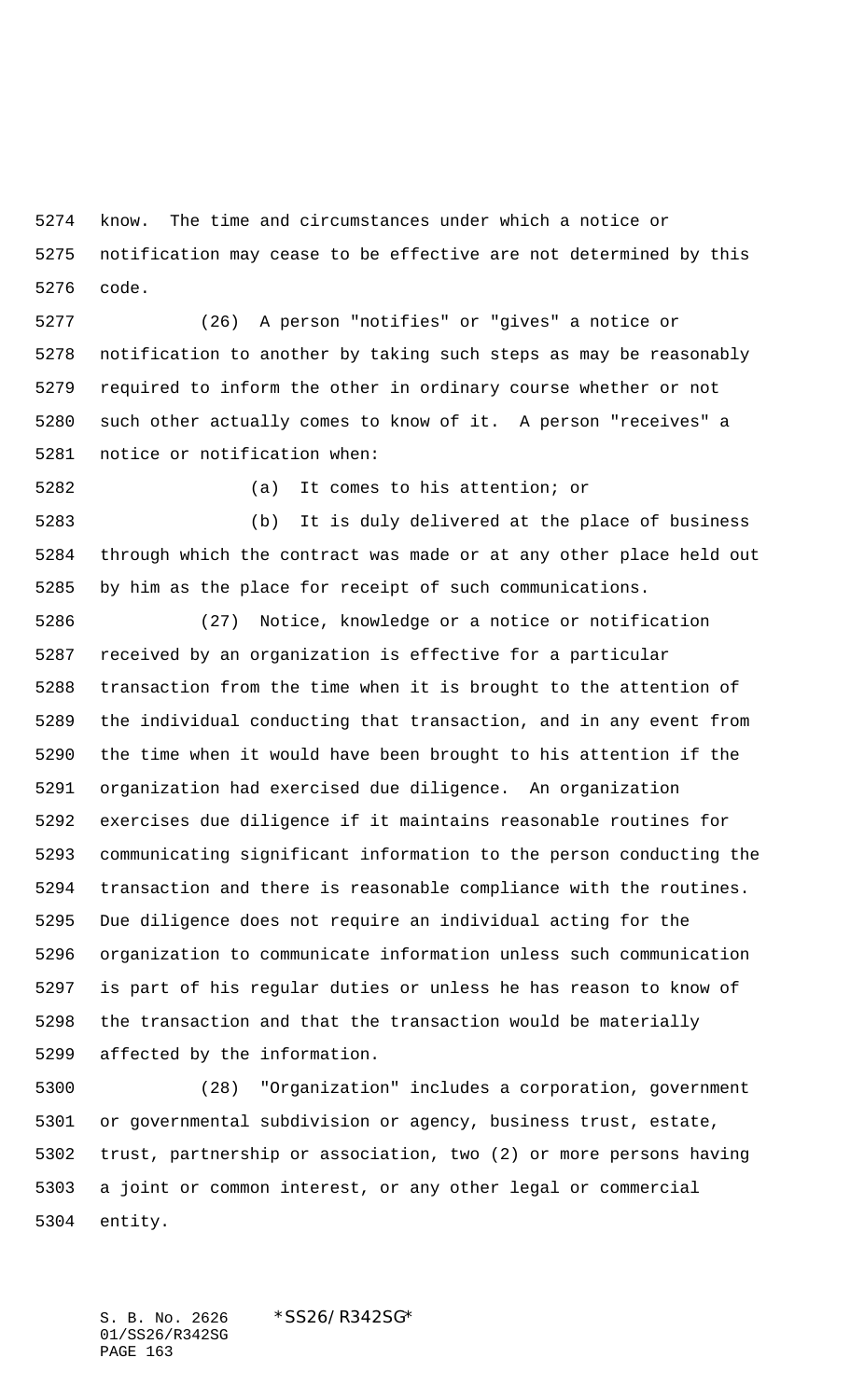(29) "Party," as distinct from "third party," means a person who has engaged in a transaction or made an agreement within this code.

 (30) "Person" includes an individual or an organization (see Section 75-1-102).

 (31) "Presumption" or "presumed" means that the trier of fact must find the existence of the fact presumed unless and until evidence is introduced which would support a finding of its nonexistence.

 (32) "Purchase" includes taking by sale, discount, negotiation, mortgage, pledge, lien, security interest, issue or reissue, gift or any other voluntary transaction creating an interest in property.

 (33) "Purchaser" means a person who takes by purchase. (34) "Remedy" means any remedial right to which an aggrieved party is entitled with or without resort to a tribunal. (35) "Representative" includes an agent, an officer of a corporation or association, and a trustee, executor or administrator of an estate, or any other person empowered to act for another.

(36) "Rights" includes remedies.

 (37) "Security interest" means an interest in personal property or fixtures which secures payment or performance of an obligation.

S. B. No. 2626 \*SS26/R342SG\* 01/SS26/R342SG PAGE 164 (a) **\* \* \*** The term also includes any interest of a consignor and a buyer of accounts, chattel paper, a payment intangible, or a promissory note in a transaction that is subject to Article 9. The special property interest of a buyer of goods on identification of such goods to a contract for sale under Section 75-2-401 is not a "security interest," but a buyer may also acquire "security interest," by complying with Article 9. Except as otherwise provided in Section 75-2-505, the right of a seller or lessor of goods under Article 2 or 2A to retain or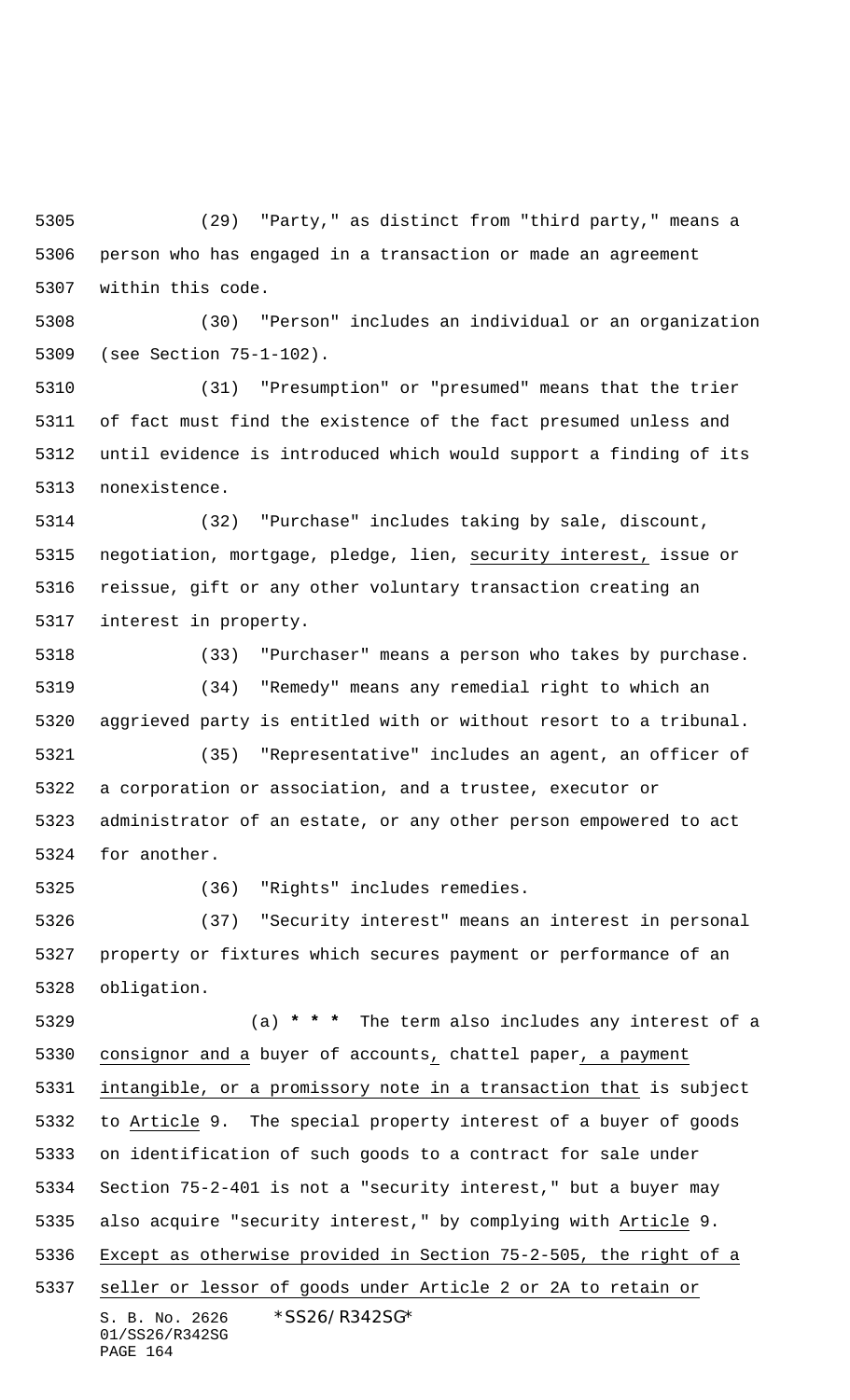S. B. No. 2626 \*SS26/R342SG\* 01/SS26/R342SG PAGE 165 acquire possession of the goods is not a "security interest," but a seller or lessor may also acquire a "security interest" by complying with Article 9. The retention or reservation of title by a seller of goods notwithstanding shipment or delivery to the buyer (Section 75-2-401) is limited in effect to a reservation of a security interest. (b) Whether a transaction creates a lease or security interest is determined by the facts of each case; however, a transaction creates a security interest if the consideration the lessee is to pay the lessor for the right to possession and use of the goods is an obligation for the term of the lease not subject to termination by the lessee, and (i) The original term of the lease is equal to or greater than the remaining economic life of the goods, (ii) The lessee is bound to renew the lease for the remaining economic life of the goods or is bound to become the owner of the goods, (iii) The lessee has an option to renew the lease for the remaining economic life of the goods for no additional consideration or nominal additional consideration upon compliance with the lease agreement, or (iv) The lessee has an option to become the owner of the goods for no additional consideration or nominal additional consideration upon compliance with the lease agreement. (c) A transaction does not create a security interest merely because it provides that: (i) The present value of the consideration the lessee is obligated to pay the lessor for the right to possession and use of the goods is substantially equal to or is greater than the fair market value of the goods at the time the lease is entered into, (ii) The lessee assumes risk of loss of the goods, or agrees to pay taxes, insurance, filing, recording, or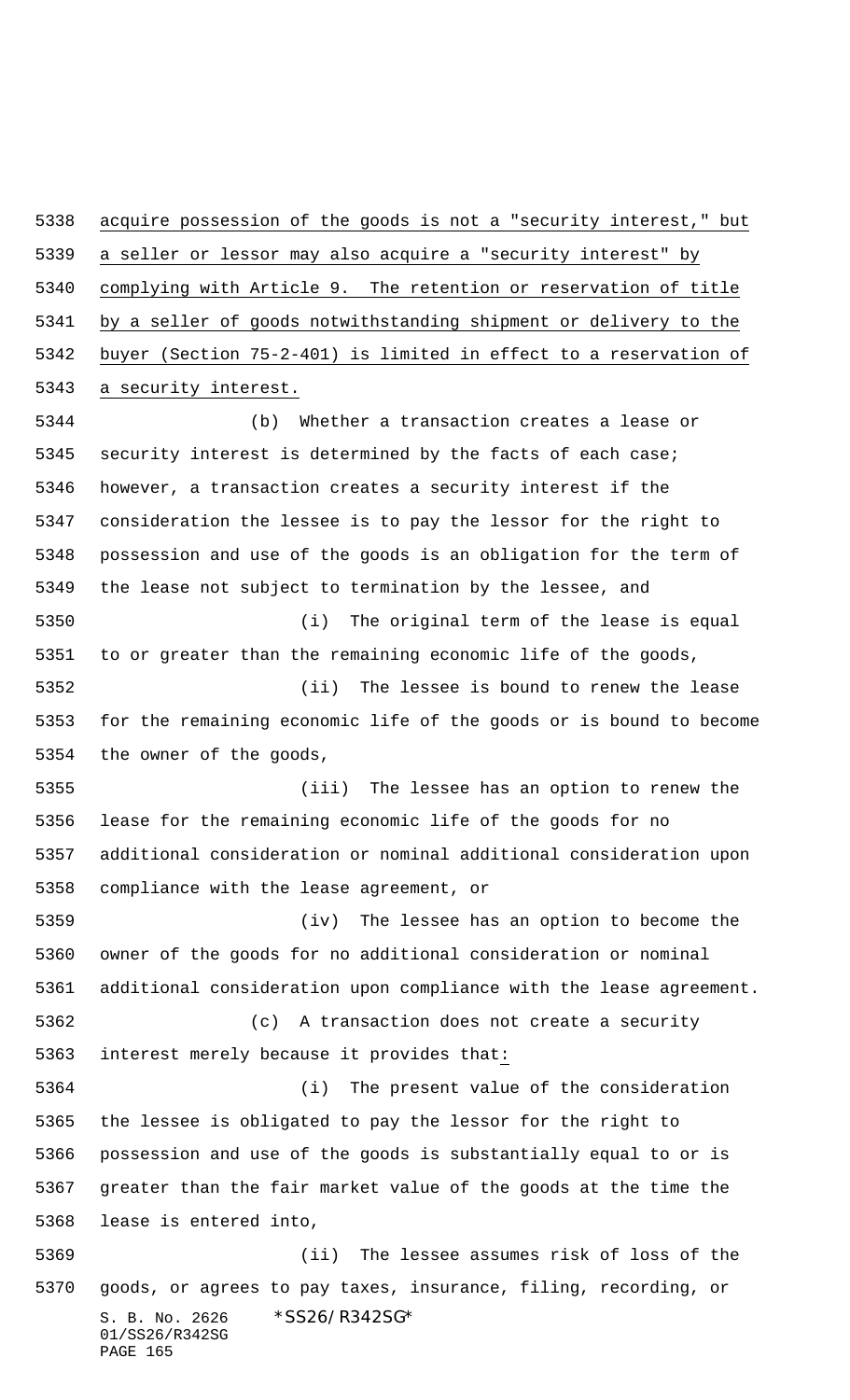registration fees, or service or maintenance costs with respect to the goods,

 (iii) The lessee has an option to renew the lease or to become the owner of the goods,

 (iv) The lessee has an option to renew the lease for a fixed rent that is equal to or greater than the reasonably predictable fair market rent for the use of the goods for the term of the renewal at the time the option is to be performed, or

 (v) The lessee has an option to become the owner of the goods for a fixed price that is equal to or greater than the reasonably predictable fair market value of the goods at the time the option is to be performed.

 (d) For purposes of this subsection (37): (i) Additional consideration is not nominal

 1. When the option to renew the lease is granted to the lessee the rent is stated to be the fair market rent for the use of the goods for the term of the renewal determined at the time the option is to be performed, or 2. When the option to become the owner of the goods is granted to the lessee the price is stated to be the fair market value of the goods determined at the time the option is to be performed. Additional consideration is nominal if it is less than the lessee's reasonably predictable cost of performing under the lease agreement if the option is not

 (ii) "Reasonably predictable" and "remaining economic life of the goods" are to be determined with reference to the fact and circumstances at the time the transaction is entered into; and

 (iii) "Present value" means the amount as of a date certain of one or more sums payable in the future,

S. B. No. 2626 \*SS26/R342SG\* 01/SS26/R342SG PAGE 166

if

exercised;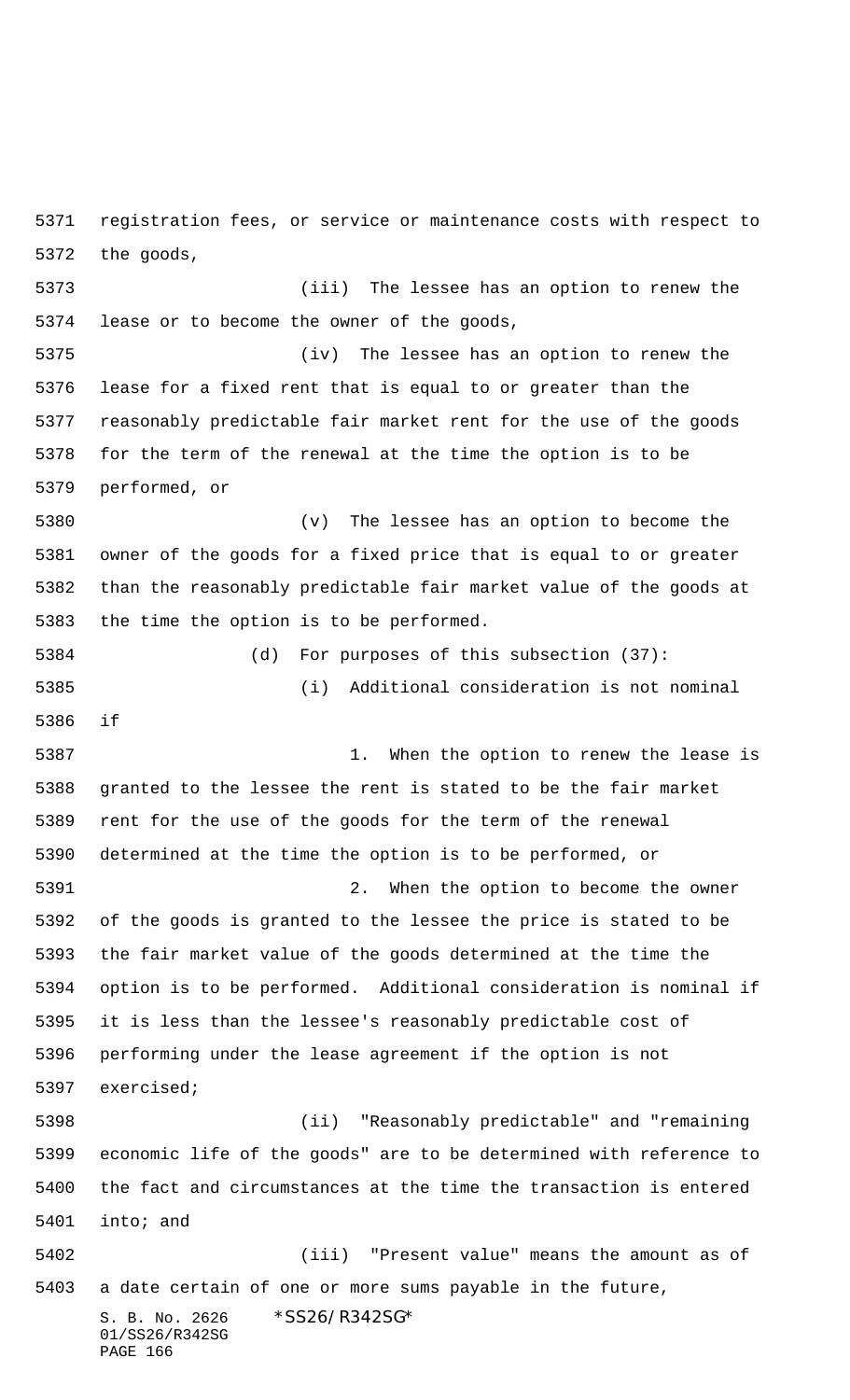discounted to the date certain. The discount is determined by the interest rate specified by the parties if the rate is not manifestly unreasonable at the time the transaction is entered into; otherwise, the discount is determined by a commercially reasonable rate that takes into account the facts and circumstances of each case at the time the transaction was entered into.

 (38) "Send" in connection with any writing or notice means to deposit in the mail or deliver for transmission by any other usual means of communication with postage or cost of transmission provided for and properly addressed and in the case of an instrument to an address specified thereon or otherwise agreed, or if there be none to any address reasonable under the circumstances. The receipt of any writing or notice within the time at which it would have arrived if properly sent has the effect of a proper sending.

 (39) "Signed" includes any symbol executed or adopted by a party with present intention to authenticate a writing.

(40) "Surety" includes guarantor.

 (41) "Telegram" includes a message transmitted by radio, teletype, cable, any mechanical method of transmission, or the like.

 (42) "Term" means that portion of an agreement which relates to a particular matter.

 (43) "Unauthorized" signature means one made without actual, implied or apparent authority and includes a forgery.

 (44) "Value," except as otherwise provided with respect to negotiable instruments and bank collections (Sections 75-3-303, 75-4-208 and 75-4-209), a person gives "value" for rights if he acquires them:

 (a) In return for a binding commitment to extend credit or for the extension of immediately available credit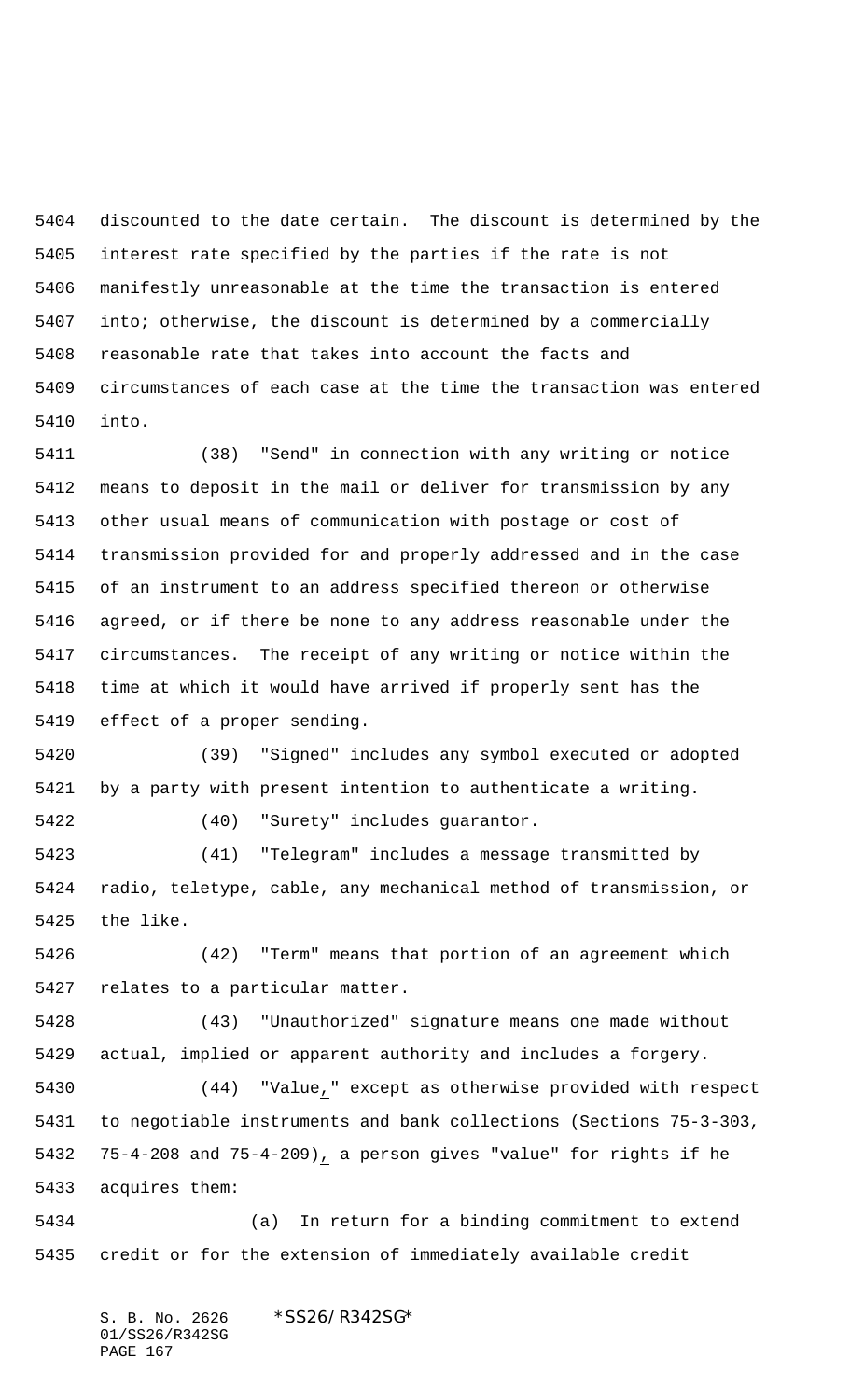S. B. No. 2626 \*SS26/R342SG\* 01/SS26/R342SG whether or not drawn upon and whether or not a charge-back is provided for in the event of difficulties in collection; or (b) As security for or in total or partial satisfaction of a preexisting claim; or (c) By accepting delivery pursuant to a preexisting contract for purchase; or (d) Generally, in return for any consideration sufficient to support a simple contract. (45) "Warehouse receipt" means a receipt issued by a person engaged in the business of storing goods for hire. (46) "Written" or "writing" includes printing, typewriting, or any other intentional reduction to tangible form. SECTION 6. Section 75-2-103, Mississippi Code of 1972, is amended as follows: 75-2-103. (1) In this chapter unless the context otherwise requires: (a) "Buyer" means a person who buys or contracts to buy goods. (b) "Good faith" in the case of a merchant means honesty in fact and the observance of reasonable commercial standards of fair dealing in the trade. (c) "Receipt" of goods means taking physical possession of them. (d) "Seller" means a person who sells or contracts to sell goods. (2) Other definitions applying to this chapter or to specified parts thereof, and the sections in which they appear are: 5464 "Acceptance" Section 75-2-606. 5465 "Banker's credit" Sanceredies Section 75-2-325. 5466 "Between merchants" Section 75-2-104. 5467 "Cancellation" Section 75-2-106(4). 5468 "Commercial unit" Section 75-2-105.

PAGE 168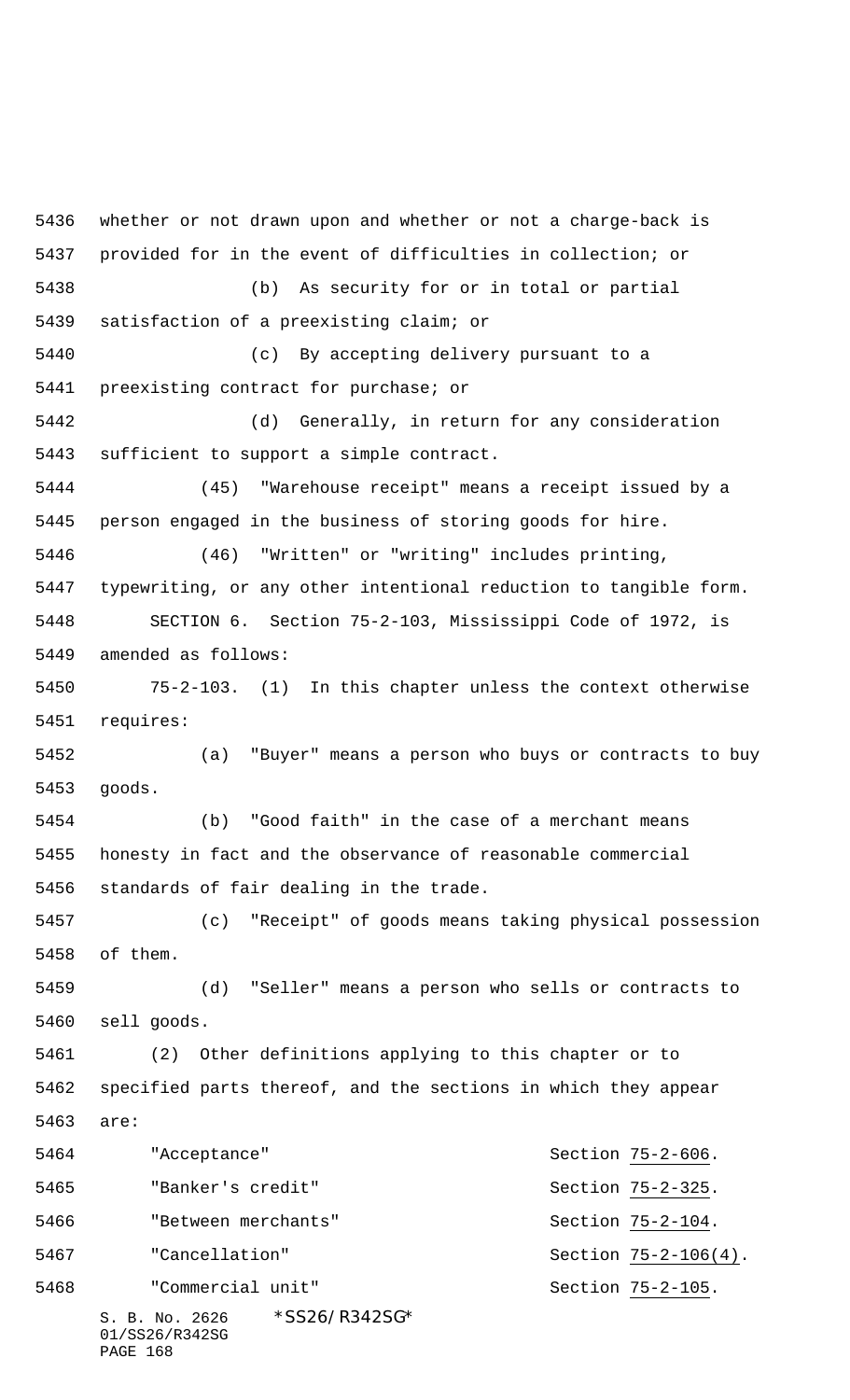| 5469 | "Confirmed credit"                                            |  | Section 75-2-325. |
|------|---------------------------------------------------------------|--|-------------------|
| 5470 | "Conforming to contract"                                      |  | Section 75-2-106. |
| 5471 | "Contract for sale"                                           |  | Section 75-2-106. |
| 5472 | "Cover"                                                       |  | Section 75-2-712. |
| 5473 | "Entrusting"                                                  |  | Section 75-2-403. |
| 5474 | "Financing agency"                                            |  | Section 75-2-104. |
| 5475 | "Future goods"                                                |  | Section 75-2-105. |
| 5476 | "Goods"                                                       |  | Section 75-2-105. |
| 5477 | "Identification"                                              |  | Section 75-2-501. |
| 5478 | "Installment contract"                                        |  | Section 75-2-612. |
| 5479 | "Letter of Credit"                                            |  | Section 75-2-325. |
| 5480 | "Lot"                                                         |  | Section 75-2-105. |
| 5481 | "Merchant"                                                    |  | Section 75-2-104. |
| 5482 | "Overseas"                                                    |  | Section 75-2-323. |
| 5483 | "Person in position of seller"                                |  | Section 75-2-707. |
| 5484 | "Present sale"                                                |  | Section 75-2-106. |
| 5485 | "Sale"                                                        |  | Section 75-2-106. |
| 5486 | "Sale on approval"                                            |  | Section 75-2-326. |
| 5487 | "Sale or return"                                              |  | Section 75-2-326. |
| 5488 | "Termination"                                                 |  | Section 75-2-106. |
| 5489 | The following definitions in other chapters apply to<br>(3)   |  |                   |
| 5490 | this chapter:                                                 |  |                   |
| 5491 | "Check"                                                       |  | Section 75-3-104. |
| 5492 | "Consignee"                                                   |  | Section 75-7-102. |
| 5493 | "Consignor"                                                   |  | Section 75-7-102. |
| 5494 | "Consumer goods"                                              |  | Section 75-9-102. |
| 5495 | "Dishonor"                                                    |  | Section 75-3-502. |
| 5496 | "Draft"                                                       |  | Section 75-3-104. |
| 5497 | In addition Chapter 1 contains general definitions and<br>(4) |  |                   |
| 5498 | principles of construction and interpretation applicable      |  |                   |
| 5499 | throughout this chapter.                                      |  |                   |
| 5500 | SECTION 7. Section 75-2-210, Mississippi Code of 1972, is     |  |                   |
| 5501 | amended as follows:                                           |  |                   |
|      | *SS26/R342SG*<br>S. B. No. 2626<br>01/SS26/R342SG             |  |                   |

PAGE 169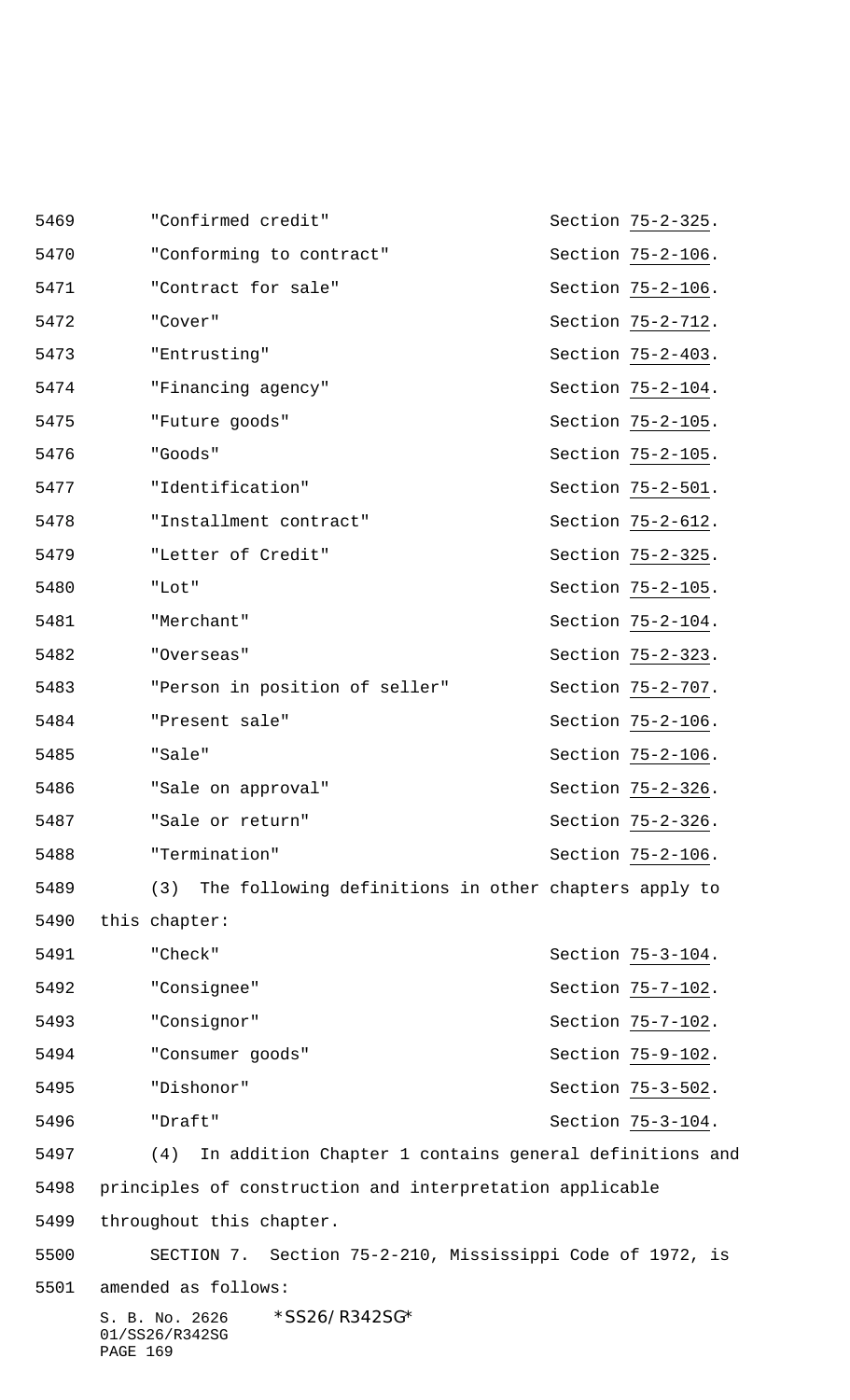75-2-210. (1) A party may perform his duty through a delegate unless otherwise agreed or unless the other party has a substantial interest in having his original promisor perform or control the acts required by the contract. No delegation of performance relieves the party delegating of any duty to perform or any liability for breach.

 (2) Except as otherwise provided in Section 75-9-406, unless otherwise agreed, all rights of either seller or buyer can be assigned except where the assignment would materially change the duty of the other party, or increase materially the burden or risk imposed on him by his contract, or impair materially his chance of obtaining return performance. A right to damages for breach of the whole contract or a right arising out of the assignor's due performance of his entire obligation can be assigned despite agreement otherwise.

 (3) The creation, attachment, perfection, or enforcement of a security interest in the seller's interest under a contract is 5519 not a transfer that materially changes the duty of or increases materially the burden or risk imposed on the buyer or impairs materially the buyer's chance of obtaining return performance within the purview of subsection (2) unless, and then only to the extent that, enforcement actually results in a delegation of material performance of the seller. Even in that event, the creation, attachment, perfection, and enforcement of the security interest remain effective, but (i) the seller is liable to the buyer for damages caused by the delegation to the extent that the damages could not reasonably be prevented by the buyer, and (ii) a court having jurisdiction may grant other appropriate relief, including cancellation of the contract for sale or an injunction against enforcement of the security interest or consummation of the enforcement. (4) Unless the circumstances indicate the contrary a

S. B. No. 2626 \*SS26/R342SG\* 01/SS26/R342SG PAGE 170 prohibition of assignment of "the contract" is to be construed as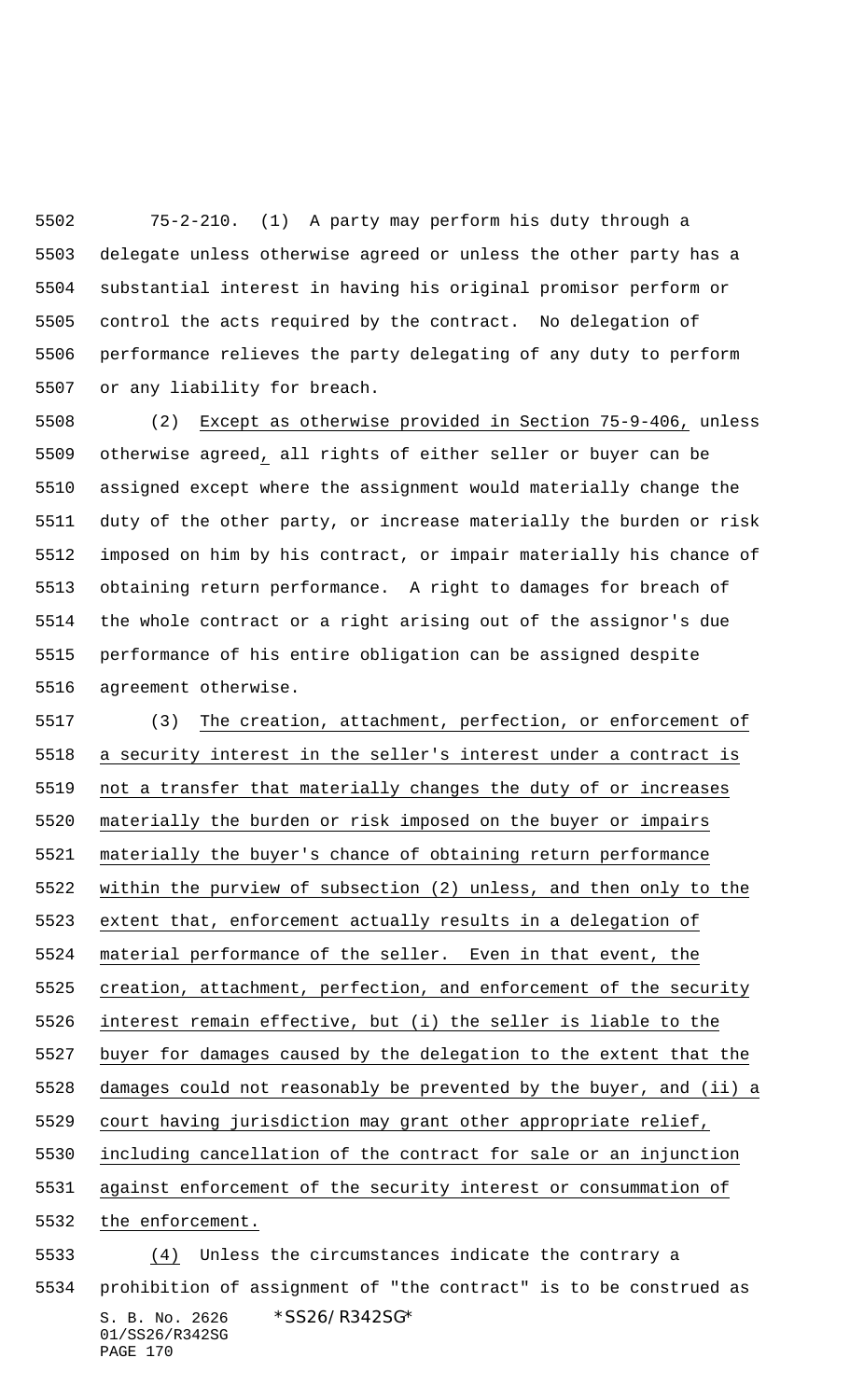barring only the delegation to the assignee of the assignor's performance.

 (5) An assignment of "the contract" or of "all my rights under the contract" or an assignment in similar general terms is an assignment of rights and unless the language or the circumstances (as in an assignment for security) indicate the contrary, it is a delegation of performance of the duties of the assignor and its acceptance by the assignee constitutes a promise by him to perform those duties. This promise is enforceable by either the assignor or the other party to the original contract.

 (6) The other party may treat any assignment which delegates performance as creating reasonable grounds for insecurity and may without prejudice to his rights against the assignor demand assurances from the assignee (Section 75-2-609).

 SECTION 8. Section 75-2-326, Mississippi Code of 1972, is amended as follows:

 75-2-326. (1) Unless otherwise agreed, if delivered goods may be returned by the buyer even though they conform to the contract, the transaction is

 (a) A "sale on approval" if the goods are delivered primarily for use, and

 (b) A "sale or return" if the goods are delivered primarily for resale.

 (2) **\* \* \*** Goods held on approval are not subject to the claims of the buyer's creditors until acceptance; goods held on sale or return are subject to such claims while in the buyer's possession.

 **\* \* \***

 (3) Any "or return" term of a contract for sale is to be treated as a separate contract for sale within the statute of frauds section of this chapter (Section 75-2-201) and as contradicting the sale aspect of the contract within the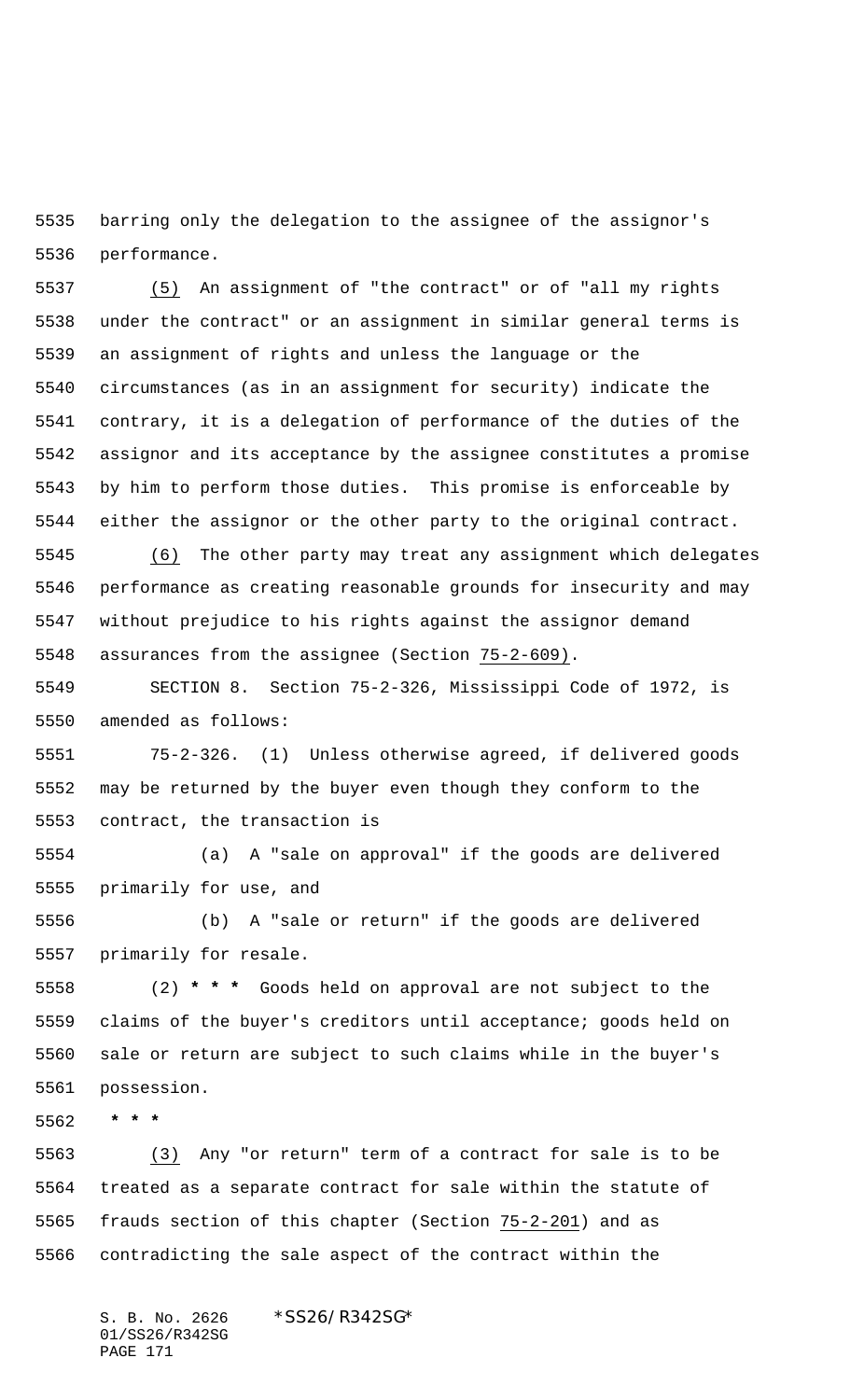provisions of this chapter on parol or extrinsic evidence (Section 75-2-202).

 SECTION 9. Section 75-2-502, Mississippi Code of 1972, is amended as follows:

 75-2-502. **Buyer's right to goods on seller's repudiation, failure to deliver, or insolvency.**

 (1) Subject to subsections (2) and (3) and even though the goods have not been shipped a buyer who has paid a part or all of the price of goods in which he has a special property under the provisions of Section 75-2-501 may on making and keeping good a tender of any unpaid portion of their price recover them from the seller if:

 (a) In the case of goods bought for personal, family, or household purposes, the seller repudiates or fails to deliver as required by the contract; or

 (b) In all cases, the seller becomes insolvent within ten (10) days after receipt of the first installment on their price.

 (2) The buyer's right to recover the goods under subsection (1)(a) vests upon acquisition of a special property, even if the seller had not then repudiated or failed to deliver.

 (3) If the identification creating his special property has been made by the buyer he acquires the right to recover the goods only if they conform to the contract for sale.

 SECTION 10. Section 75-2-716, Mississippi Code of 1972, is amended as follows:

 75-2-716. (1) Specific performance may be decreed where the goods are unique or in other proper circumstances.

 (2) The decree for specific performance may include such terms and conditions as to payment of the price, damages, or other relief as the court may deem just.

S. B. No. 2626 \*SS26/R342SG\* 01/SS26/R342SG PAGE 172 (3) The buyer has a right of replevin for goods identified to the contract if after reasonable effort he is unable to effect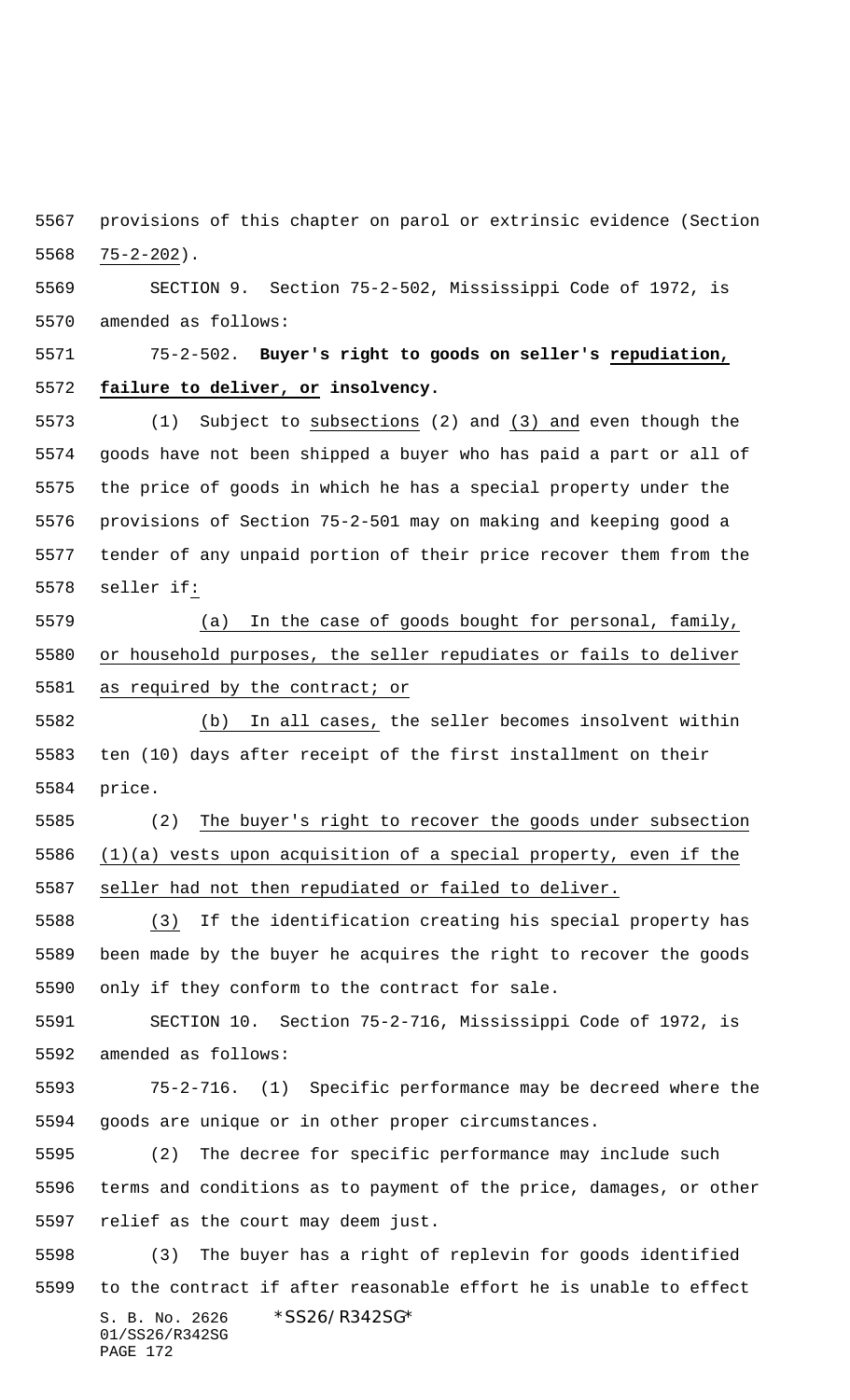cover for such goods or the circumstances reasonably indicate that such effort will be unavailing or if the goods have been shipped under reservation and satisfaction of the security interest in them has been made or tendered. In the case of goods bought for personal, family, or household purposes, the buyer's right of replevin vests upon acquisition of a special property, even if the seller had not then repudiated or failed to deliver.

 SECTION 11. Section 75-2A-103, Mississippi Code of 1972, is amended as follows:

 75-2A-103. (1) In this chapter unless the context otherwise requires:

 (a) "Buyer in ordinary course of business" means a person who in good faith and without knowledge that the sale to him is in violation of the ownership rights or security interest or leasehold interest of a third party in the goods, buys in ordinary course from a person in the business of selling goods of that kind but does not include a pawnbroker. "Buying" may be for cash or by exchange of other property or on secured or unsecured credit and includes receiving goods or documents of title under a preexisting contract for sale but does not include a transfer in bulk or as security for or in total or partial satisfaction of a money debt.

 (b) "Cancellation" occurs when either party puts an end to the lease contract for default by the other party.

 (c) "Commercial unit" means such a unit of goods as by commercial usage is a single whole for purposes of lease and division of which materially impairs its character or value on the market or in use. A commercial unit may be a single article, as a machine, or a set of articles, as a suite of furniture or a line of machinery, or a quantity, as a gross or carload, or any other unit treated in use or in the relevant market as a single whole.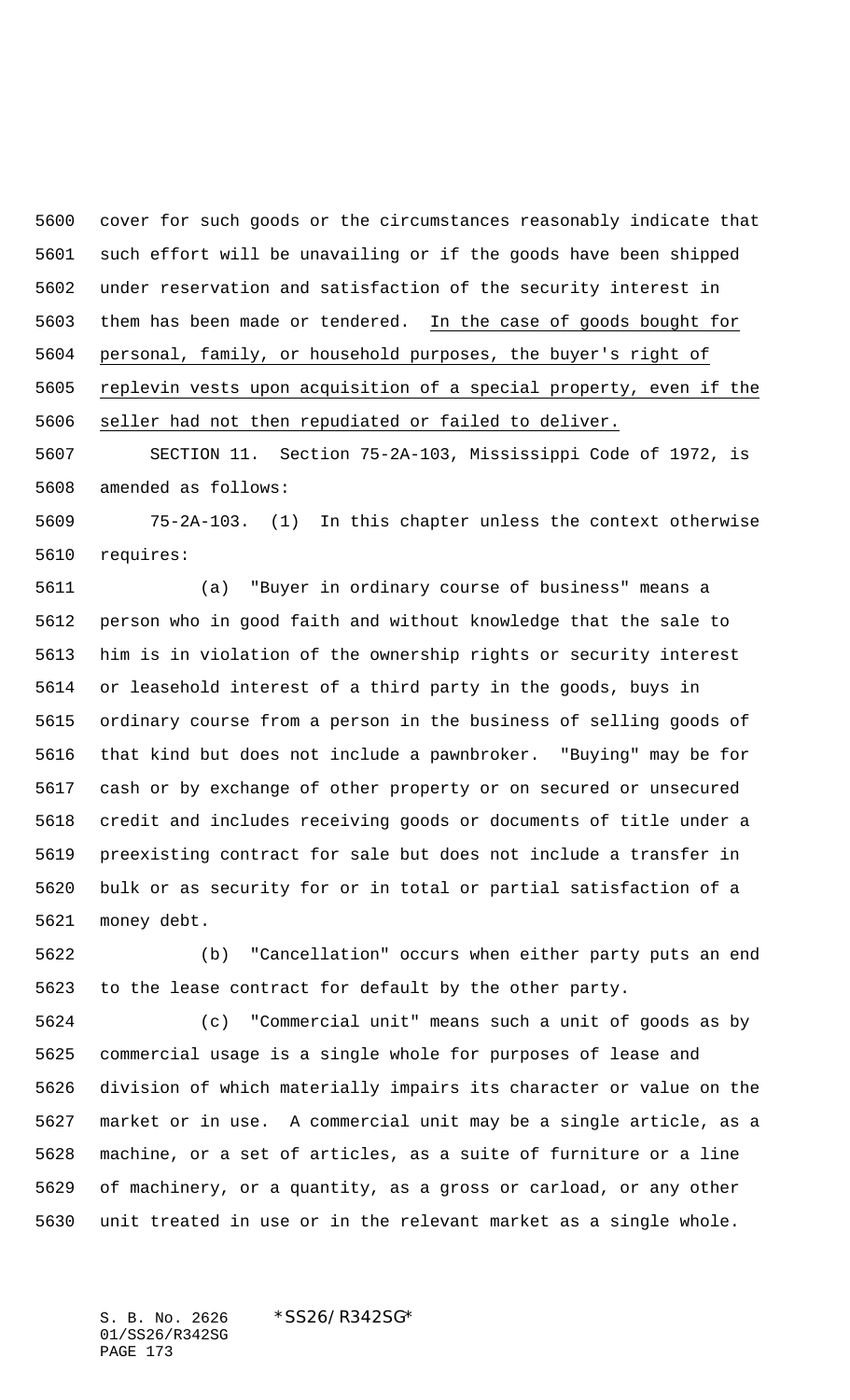(d) "Conforming" goods or performance under a lease contract means goods or performance that are in accordance with the obligations under the lease contract.

 (e) "Consumer lease" means a lease that a lessor regularly engaged in the business of leasing or selling makes to a lessee who is an individual and who takes under the lease primarily for a personal, family or household purpose, if the total payments to be made under the lease contract, excluding payments for options to renew or buy, do not exceed Twenty-five Thousand Dollars (\$25,000.00).

 (f) "Fault" means wrongful act, omission, breach or default.

 (g) "Finance lease" means a lease with respect to which:

 (i) The lessor does not select, manufacture, or supply the goods;

 (ii) The lessor acquires the goods or the right to possession and use of the goods in connection with the lease; and (iii) One (1) of the following occurs: (A) The lessee receives a copy of the contract by which the lessor acquired the goods or the right to possession and use of the goods before signing the lease contract; (B) The lessee's approval of the contract by which the lessor acquired the goods or the right to possession and use of the goods is a condition to effectiveness of the lease

contract;

S. B. No. 2626 \*SS26/R342SG\* 01/SS26/R342SG PAGE 174 (C) The lessee, before signing the lease contract, receives an accurate and complete statement designating the promises and warranties, and any disclaimers of warranties, limitations or modifications of remedies, or liquidated damages, including those of a third party, such as the manufacturer of the goods, provided to the lessor by the person supplying the goods in connection with or as part of the contract by which the lessor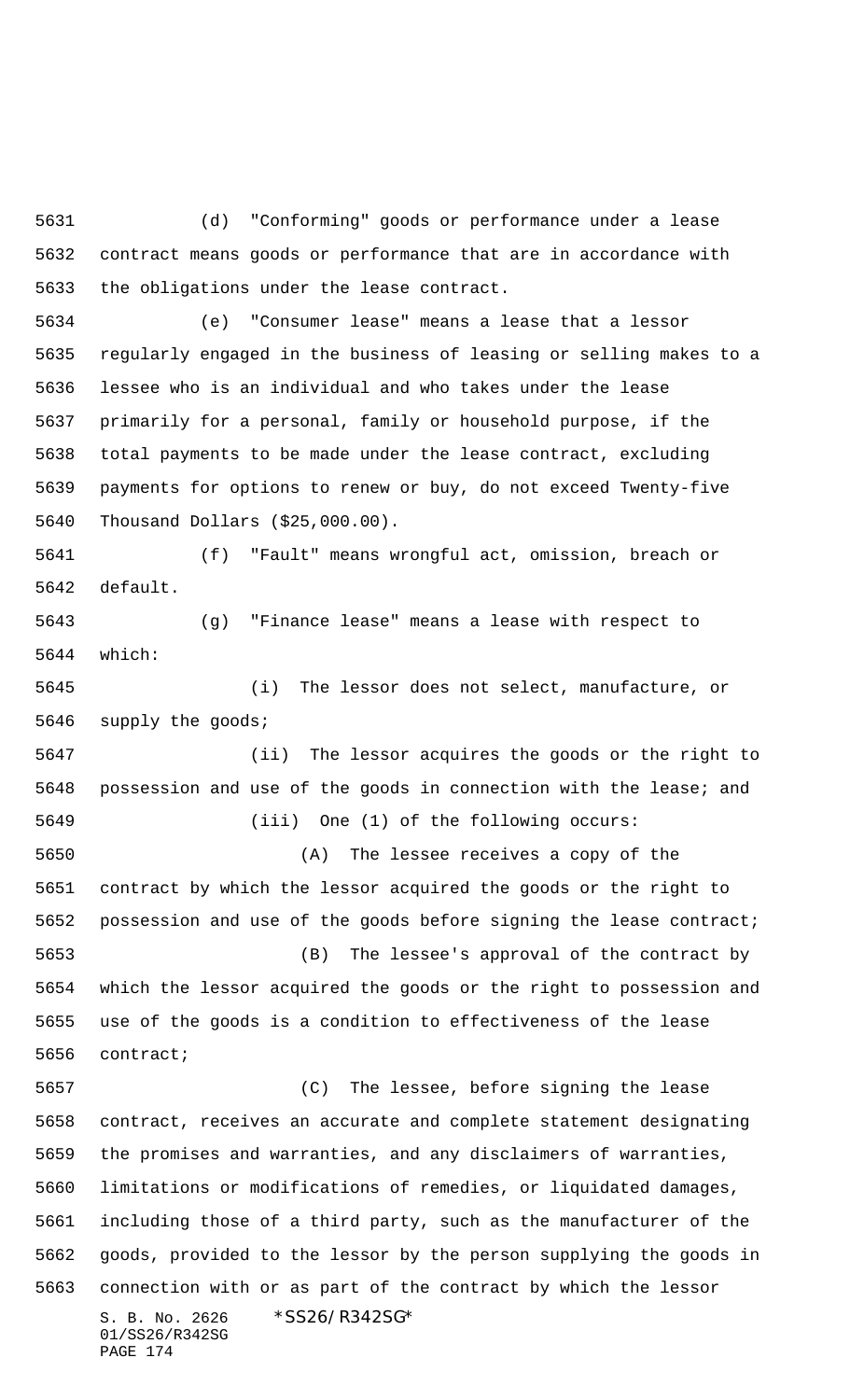acquired the goods or the right to possession and use of the goods; or

 (D) If the lease is not a consumer lease, the lessor, before the lessee signs the lease contract, informs the lessee in writing (a) of the identity of the person supplying the goods to the lessor, unless the lessee has selected that person and directed the lessor to acquire the goods or the right to possession and use of the goods from that person, (b) that the lessee is entitled under this chapter to the promises and warranties, including those of any third party, provided to the lessor by the person supplying the goods in connection with or as part of the contract by which the lessor acquired the goods or the right to possession and use of the goods, and (c) that the lessee may communicate with the person supplying the goods to the lessor and receive an accurate and complete statement of those promises and warranties, including any disclaimers and limitations of them or of remedies.

 (h) "Goods" means all things that are movable at the time of identification to the lease contract, or are fixtures (Section 75-2A-309), but the term does not include money, documents, instruments, accounts, chattel paper, general intangibles or minerals or the like, including oil and gas, before extraction. The term also includes the unborn young of animals.

 (i) "Installment lease contract" means a lease contract that authorizes or requires the delivery of goods in separate lots to be separately accepted, even though the lease contract contains a clause "each delivery is a separate lease" or its equivalent.

 (j) "Lease" means a transfer of the right to possession and use of goods for a term in return for consideration, but a sale, including a sale on approval or a sale or return, or retention or creation of a security interest is not a lease. Unless the context clearly indicates otherwise, the term includes

a sublease.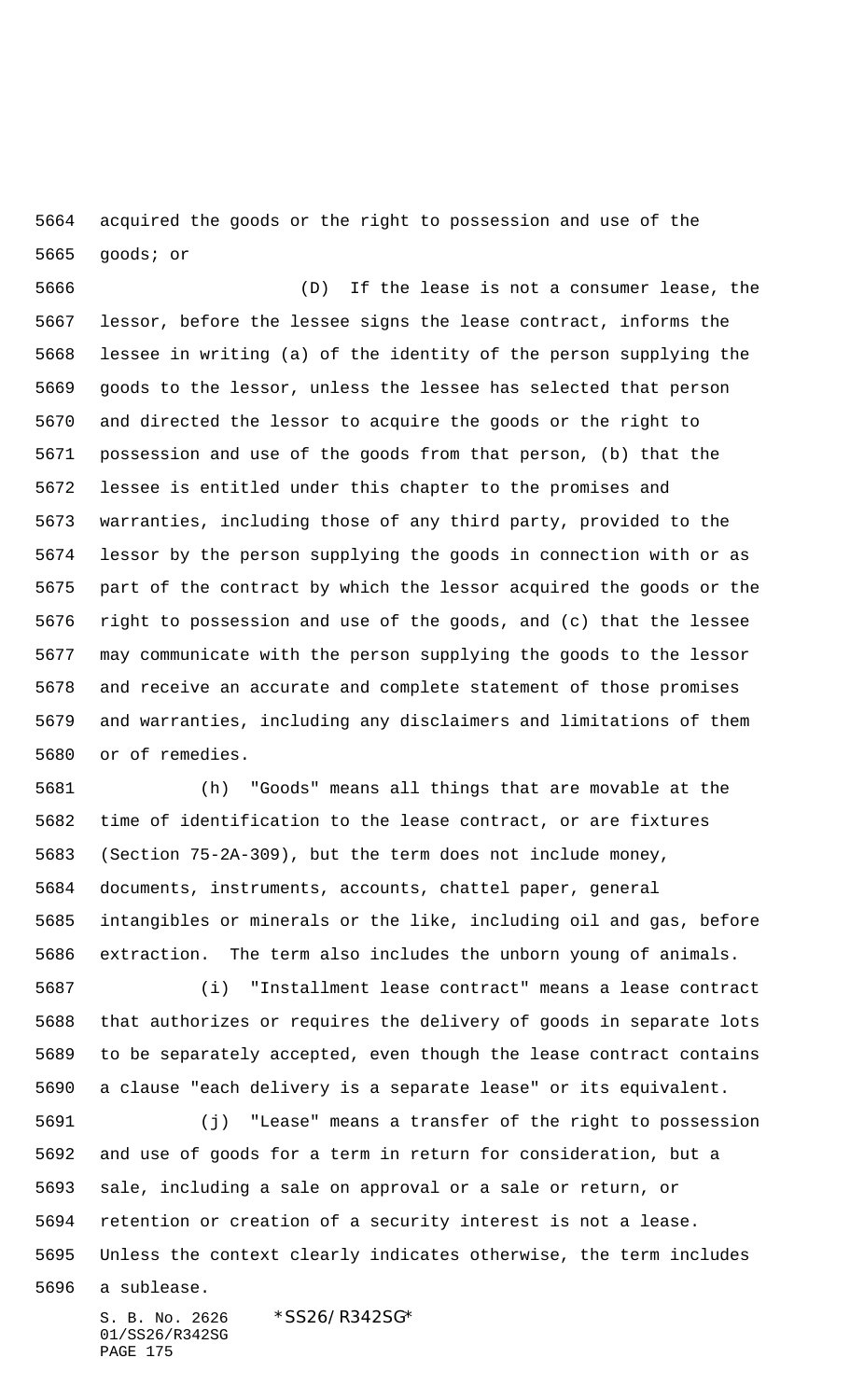(k) "Lease agreement" means the bargain, with respect to the lease, of the lessor and the lessee in fact as found in their language or by implication from other circumstances including course of dealing or usage of trade or course of performance as provided in this chapter. Unless the context clearly indicates otherwise, the term includes a sublease agreement.

 (l) "Lease contract" means the total legal obligation that results from the lease agreement as affected by this chapter and any other applicable rules of law. Unless the context clearly indicates otherwise, the term includes a sublease contract.

 (m) "Leasehold interest" means the interest of the lessor or the lessee under a lease contract.

 (n) "Lessee" means a person who acquires the right to possession and use of goods under a lease. Unless the context clearly indicates otherwise, the term includes a sublease.

 (o) "Lessee in ordinary course of business" means a person who in good faith and without knowledge that the lease to him is in violation of the ownership rights or security interest or leasehold interest of a third party in the goods leases in ordinary course from a person in the business of selling or leasing goods of that kind but does not include a pawnbroker. "Leasing" may be for cash or by exchange of other property or on secured or unsecured credit and includes receiving goods or documents of title under a preexisting lease contract but does not include a transfer in bulk or as security for or in total or partial satisfaction of a money debt.

 (p) "Lessor" means a person who transfers the right to possession and use of goods under a lease. Unless the context clearly indicates otherwise, the term includes a sublessor.

 (q) "Lessor's residual interest" means the lessor's interest in the goods after expiration, termination or

cancellation of the lease contract.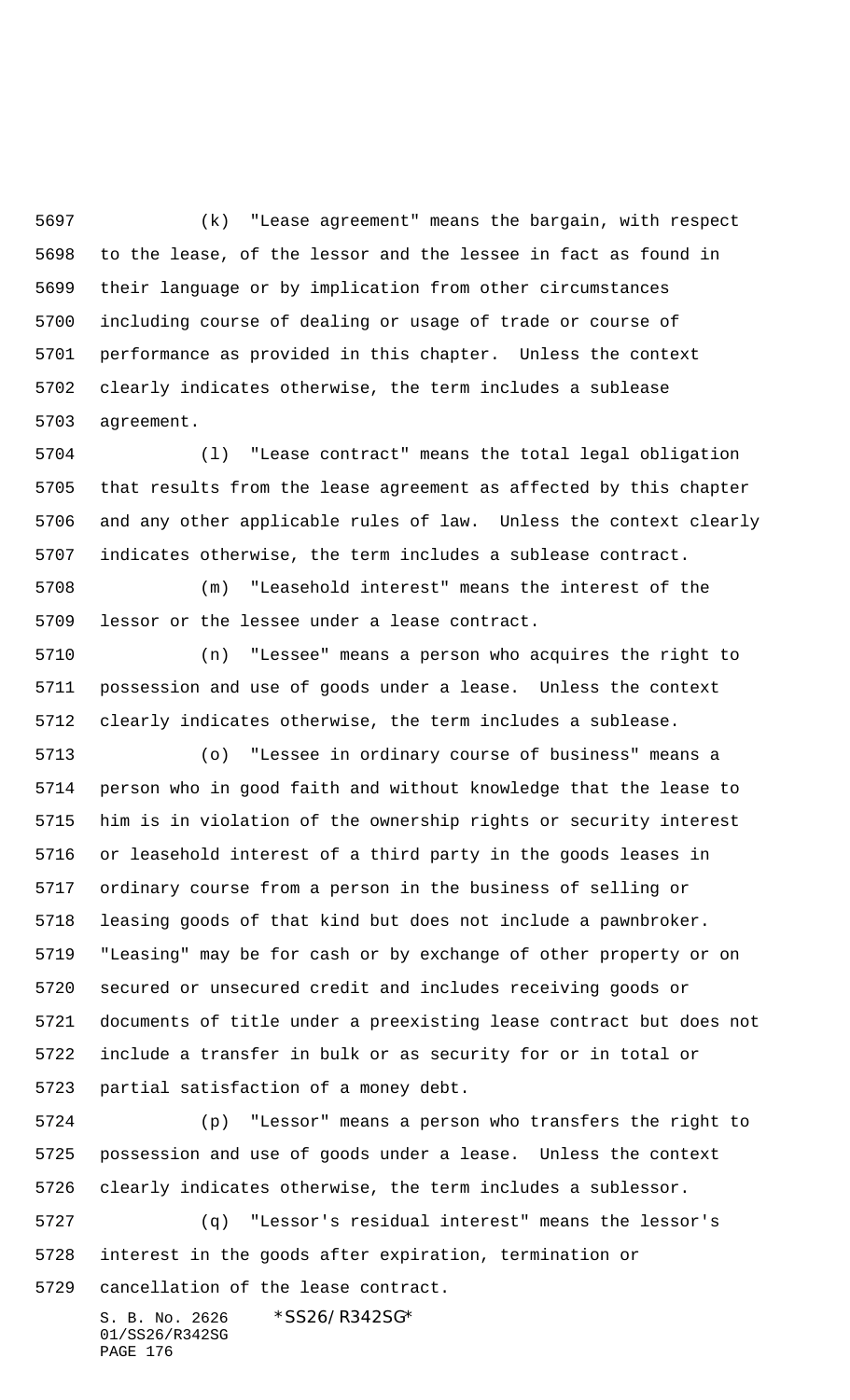(r) "Lien" means a charge against or interest in goods to secure payment of a debt or performance of an obligation, but the term does not include a security interest.

 (s) "Lot" means a parcel or a single article that is the subject matter of a separate lease or delivery, whether or not it is sufficient to perform the lease contract.

 (t) "Merchant lessee" means a lessee that is a merchant with respect to goods of the kind subject to the lease.

 (u) "Present value" means the amount as of a date certain of one or more sums payable in the future, discounted to the date certain. The discount is determined by the interest rate specified by the parties if the rate was not manifestly unreasonable at the time the transaction was entered into; otherwise, the discount is determined by a commercially reasonable rate that takes into account the facts and circumstances of each case at the time the transaction was entered into.

 (v) "Purchase" includes taking by sale, lease, mortgage, security interest, pledge, gift or any other voluntary transaction creating an interest in goods.

 (w) "Sublease" means a lease of goods the right to possession and use of which was acquired by the lessor as a lessee under an existing lease.

 (x) "Supplier" means a person from whom a lessor buys or leases goods to be leased under a finance lease.

 (y) "Supply contract" means a contract under which a lessor buys or leases goods to be leased.

 (z) "Termination" occurs when either party pursuant to a power created by agreement or law puts an end to the lease contract otherwise than for default.

 (2) Other definitions applying to this chapter and the sections in which they appear are:

"Accessions." Section 75-2A-310(1).

"Construction mortgage." Section 75-2A-309(1)(d).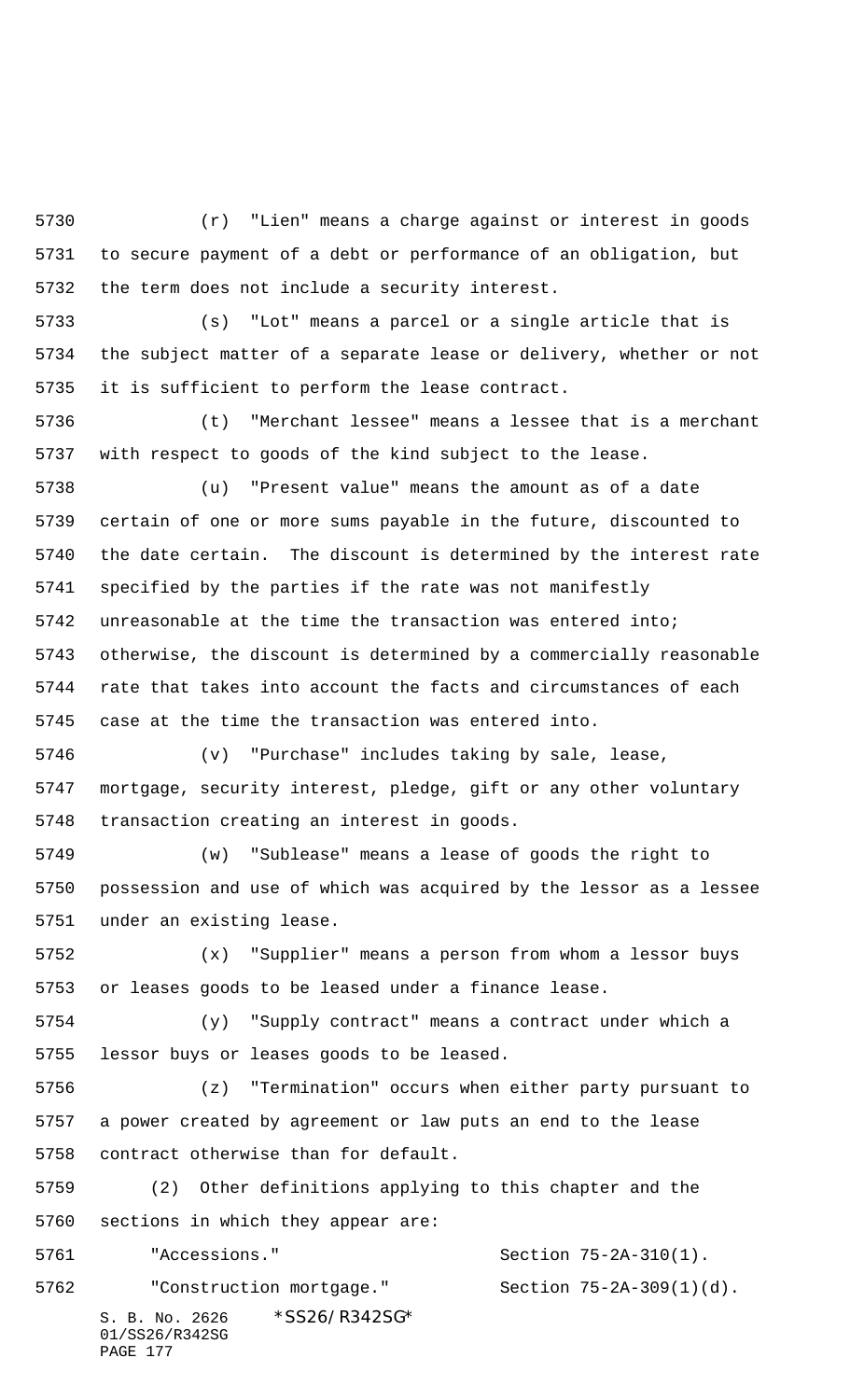S. B. No. 2626 \*SS26/R342SG\* 01/SS26/R342SG PAGE 178 "Encumbrance." Section 75-2A-309(1)(e). "Fixtures." Section 75-2A-309(1)(a). "Fixture filing." Section 75-2A-309(1)(b). "Purchase money lease." Section 75-2A-309(1)(c). (3) The following definitions in other chapters apply to this chapter: "Account" Section 75-9-102(a)(2). "Between merchants" Section 75-2-104(3). "Buyer" Section 75-2-103(1)(a). "Chattel paper" Section 75-9-102(a)(11). "Consumer goods" Section 75-9-102(a)(23). "Document" Section 75-9-102(a)(30). "Entrusting" Section 75-2-403(3). "General intangible" Section 75-9-102(a)(42). "Good faith" Section 75-2-103(1)(b). "Instrument" Section 75-9-102(a)(47). "Merchant" Section 75-2-104(1). "Mortgage" Section 75-9-102(a)(55). "Pursuant to commitment" Section 75-9-102(a)(68). "Receipt" Section 75-2-103(1)(c). "Sale" Section 75-2-106(1). "Sale on approval" Section 75-2-326. 5785 "Sale or return" Section 75-2-326. "Seller" Section 75-2-103(1)(d). (4) In addition, Chapter 1 contains general definitions and principles of construction and interpretation applicable throughout this chapter. SECTION 12. Section 75-2A-303, Mississippi Code of 1972, is amended as follows: 75-2A-303. (1) As used in this section, "creation of a security interest" includes the sale of a lease contract that is subject to Chapter 9, Secured Transactions, by reason of Section 75-9-109(a)(3).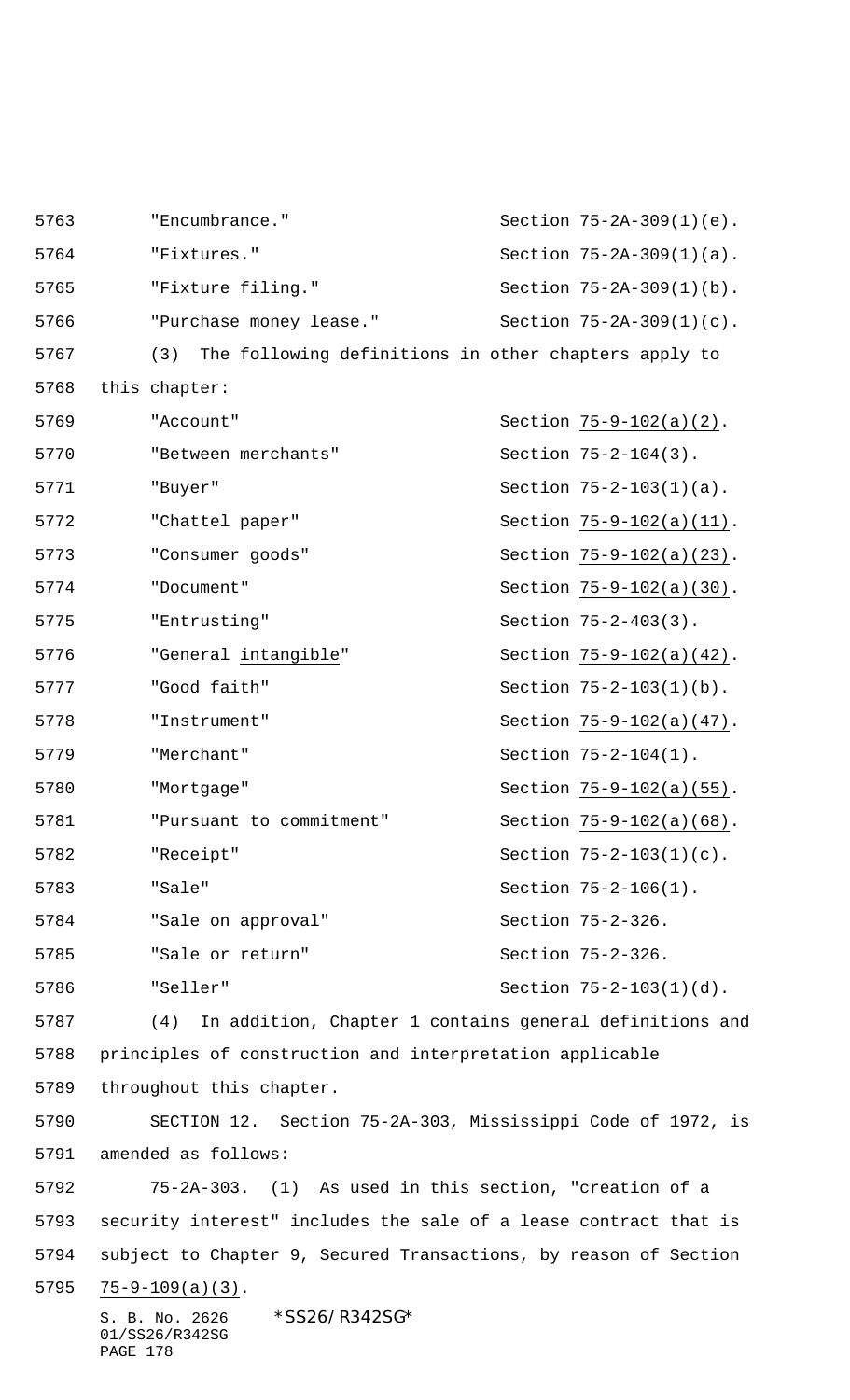(2) Except as provided in subsection (3) of Section 75-9-705, a provision in a lease agreement which (i) prohibits the voluntary or involuntary transfer, including a transfer by sale, sublease, creation or enforcement of a security interest, or attachment, levy, or other judicial process, of an interest of a party under the lease contract or of the lessor's residual interest in the goods, or (ii) makes such a transfer an event of default, gives rise to the rights and remedies provided in subsection (4), but a transfer that is prohibited or is an event of default under the lease agreement is otherwise effective.  **\* \* \***

 (3) A provision in a lease agreement which (i) prohibits a transfer of a right to damages for default with respect to the whole lease contract or of a right to payment arising out of the transferor's due performance of the transferor's entire obligation, or (ii) makes such a transfer an event of default, is not enforceable, and such a transfer is not a transfer that materially impairs the prospect of obtaining return performance by, materially changes the duty of, or materially increases the burden or risk imposed on, the other party to the lease contract within the purview of subsection (4).

 (4) Subject to subsections (3) and Section 75-9-407: (a) If a transfer is made which is made an event of default under a lease agreement, the party to the lease contract not making the transfer, unless that party waives the default or otherwise agrees, has the rights and remedies described in Section 75-2A-501(2);

S. B. No. 2626 \*SS26/R342SG\* 01/SS26/R342SG PAGE 179 (b) If paragraph (a) is not applicable and if a transfer is made that (i) is prohibited under a lease agreement or (ii) materially impairs the prospect of obtaining return performance by, materially changes the duty of, or materially increases the burden or risk imposed on, the other party to the lease contract, unless the party not making the transfer agrees at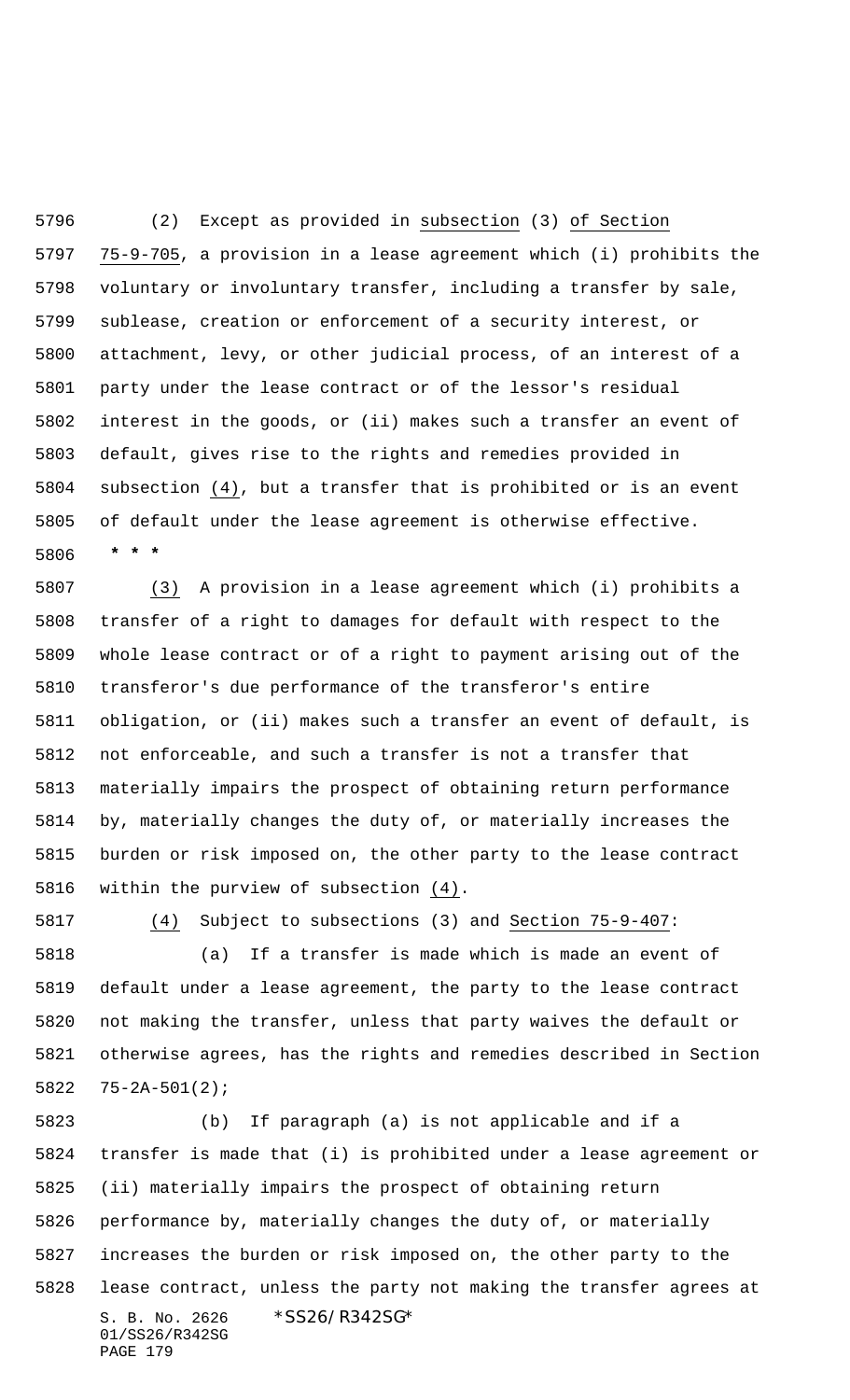any time to the transfer in the lease contract or otherwise, then, except as limited by contract, (i) the transferor is liable to the party not making the transfer for damages caused by the transfer to the extent that the damages could not reasonably be prevented by the party not making the transfer and (ii) a court having jurisdiction may grant other appropriate relief, including cancellation of the lease contract or an injunction against the transfer.

 (5) A transfer of "the lease" or of "all my rights under the lease," or a transfer in similar general terms, is a transfer of rights and, unless the language or the circumstances, as in a transfer for security, indicate the contrary, the transfer is a delegation of duties by the transferor to the transferee. Acceptance by the transferee constitutes a promise by the transferee to perform those duties. The promise is enforceable by either the transferor or the other party to the lease contract.

 (6) Unless otherwise agreed by the lessor and the lessee, a delegation of performance does not relieve the transferor as against the other party of any duty to perform or of any liability for default.

 (7) In a consumer lease, to prohibit the transfer of an interest of a party under the lease contract or to make a transfer an event of default, the language must be specific, by a writing, and conspicuous.

 SECTION 13. Section 75-2A-307, Mississippi Code of 1972, is amended as follows:

 75-2A-307. (1) Except as otherwise provided in Section 75-2A-306, a creditor of a lessee takes subject to the lease contract.

 (2) Except as otherwise provided in subsection (3), **\* \* \*** and in Sections 75-2A-306 and 75-2A-308, a creditor of a lessor takes subject to the lease contract unless **\* \* \*** the creditor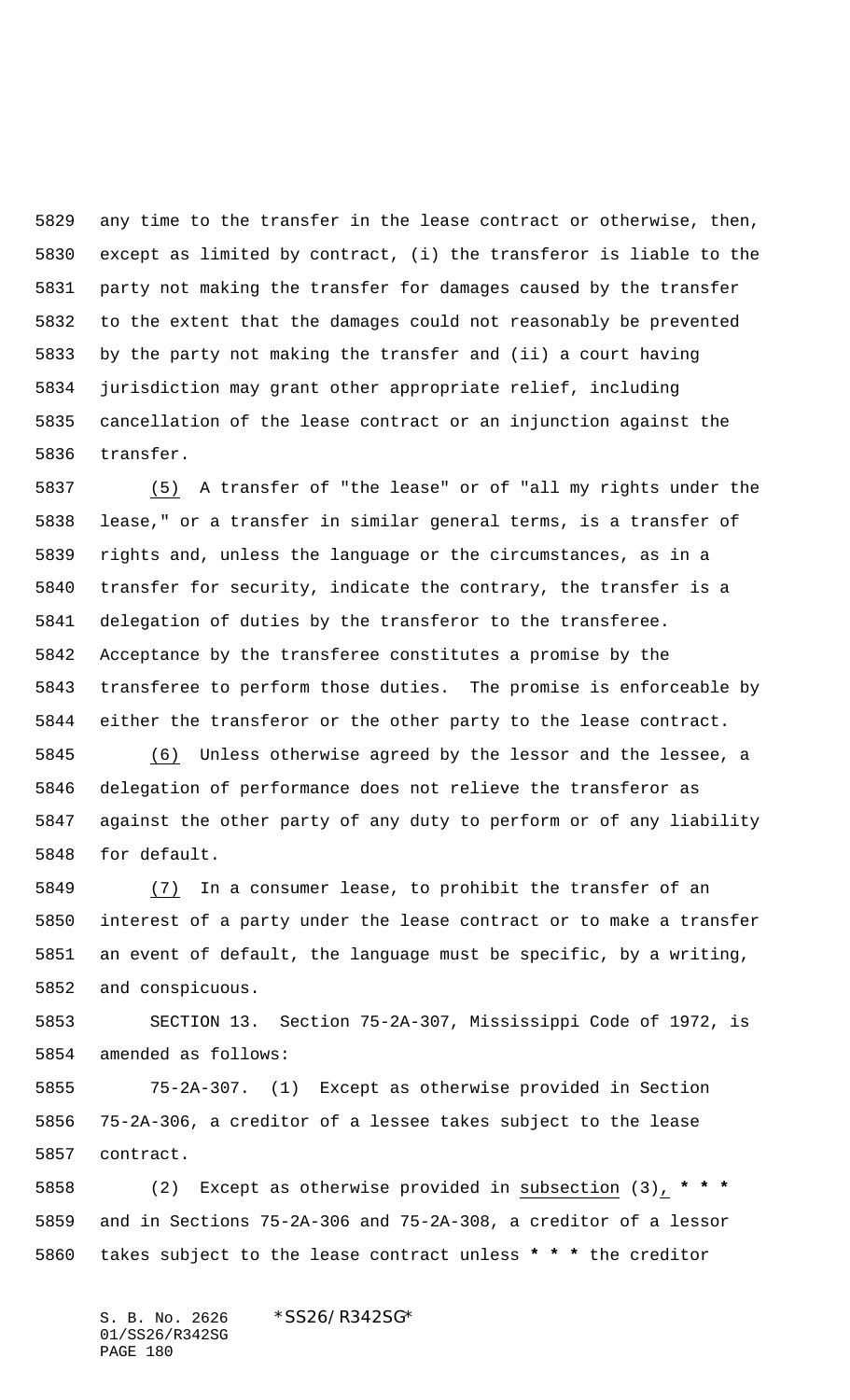holds a lien that attached to the goods before the lease contract became enforceable.

 **\* \* \***

(3) Except as otherwise provided in Section 75-9-317,

75-9-321 and 75-9-323, a lessee takes a leasehold interest subject

to a security interest held by a creditor of the lessor.

 **\* \* \***

 SECTION 14. Section 75-2A-309, Mississippi Code of 1972, is amended as follows:

75-2A-309. (1) In this section:

 (a) Goods are "fixtures" when they become so related to particular real estate that an interest in them arises under real estate law;

 (b) A "fixture filing" is the filing, in the office where a record of a mortgage on the real estate would be filed or recorded, of a financing statement covering goods that are or are to become fixtures and conforming to the requirements of Section 5878 75-9-502(a) and (b);

 (c) A lease is a "purchase money lease" unless the lessee has possession or use of the goods or the right to possession or use of the goods before the lease agreement is enforceable;

 (d) A mortgage is a "construction mortgage" to the extent it secures an obligation incurred for the construction of an improvement on land including the acquisition cost of the land, if the recorded writing so indicates; and

 (e) "Encumbrance" includes real estate mortgages and other liens on real estate and all other rights in real estate that are not ownership interests.

 (2) Under this chapter a lease may be of goods that are fixtures or may continue in goods that become fixtures, but no lease exists under this chapter of ordinary building materials incorporated into an improvement on land.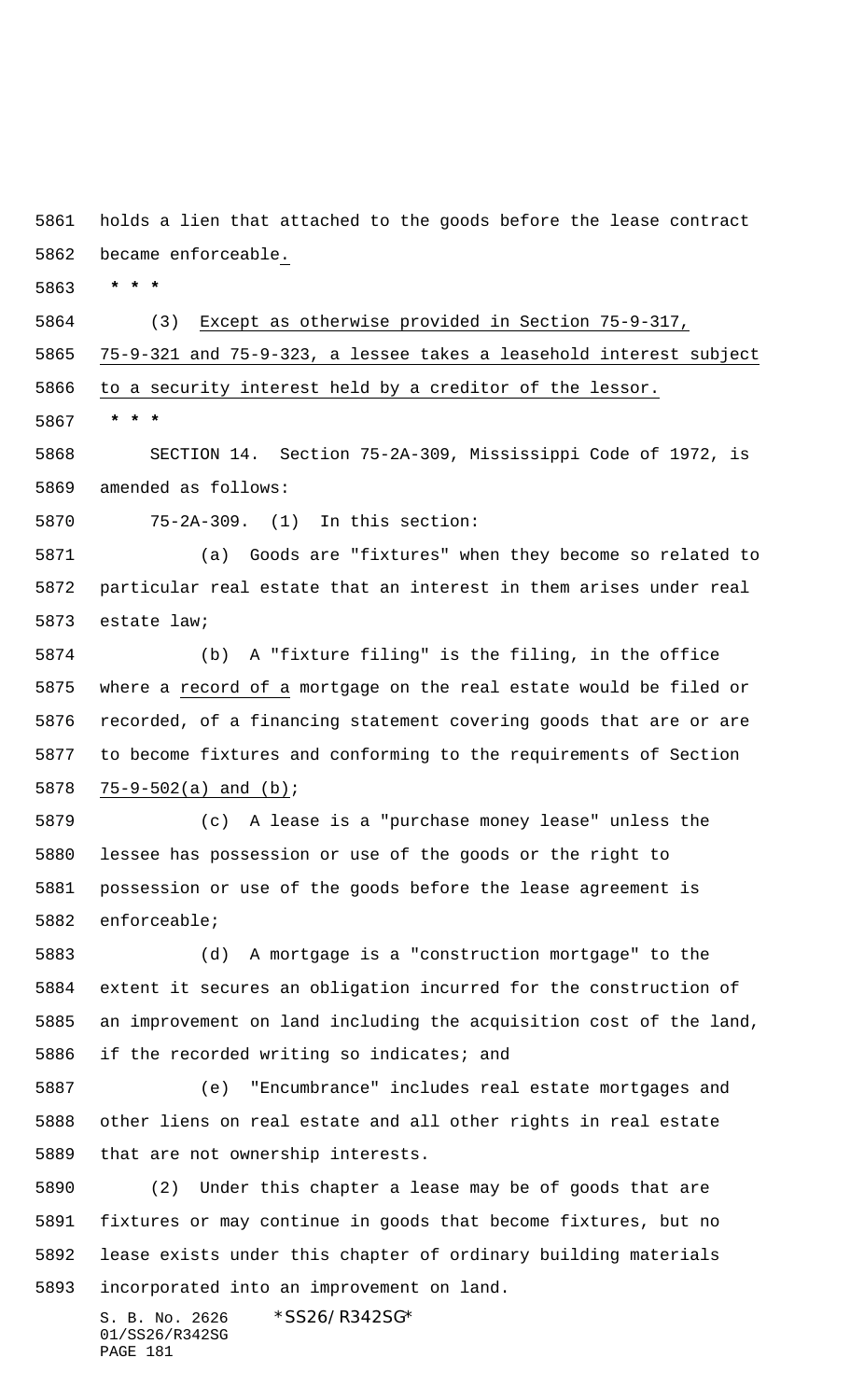(3) This chapter does not prevent creation of a lease of fixtures pursuant to real estate law.

 (4) The perfected interest of a lessor of fixtures has priority over a conflicting interest of an encumbrancer or owner of the real estate if:

 (a) The lease is a purchase money lease, the conflicting interest of the encumbrancer or owner arises before the goods become fixtures, the interest of the lessor is perfected by a fixture filing before the goods become fixtures or within ten (10) days thereafter, and the lessee has an interest of record in the real estate or is in possession of the real estate; or

 (b) The interest of the lessor is perfected by a fixture filing before the interest of the encumbrancer or owner is of record, the lessor's interest has priority over any conflicting interest of a predecessor in title of the encumbrancer or owner, and the lessee has an interest of record in the real estate or is in possession of the real estate.

 (5) The interest of a lessor of fixtures, whether or not perfected, has priority over the conflicting interest of an encumbrancer or owner of the real estate if:

 (a) The fixtures are readily removable factory or office machines, readily removable equipment that is not primarily used or leased for use in the operation of the real estate, or readily removable replacements of domestic appliances that are goods subject to a consumer lease, and before the goods become fixtures the lease contract is enforceable; or

 (b) The conflicting interest is a lien on the real estate obtained by legal or equitable proceedings after the lease contract is enforceable; or

 (c) The encumbrancer or owner has consented in writing to the lease or has disclaimed an interest in the goods as fixtures; or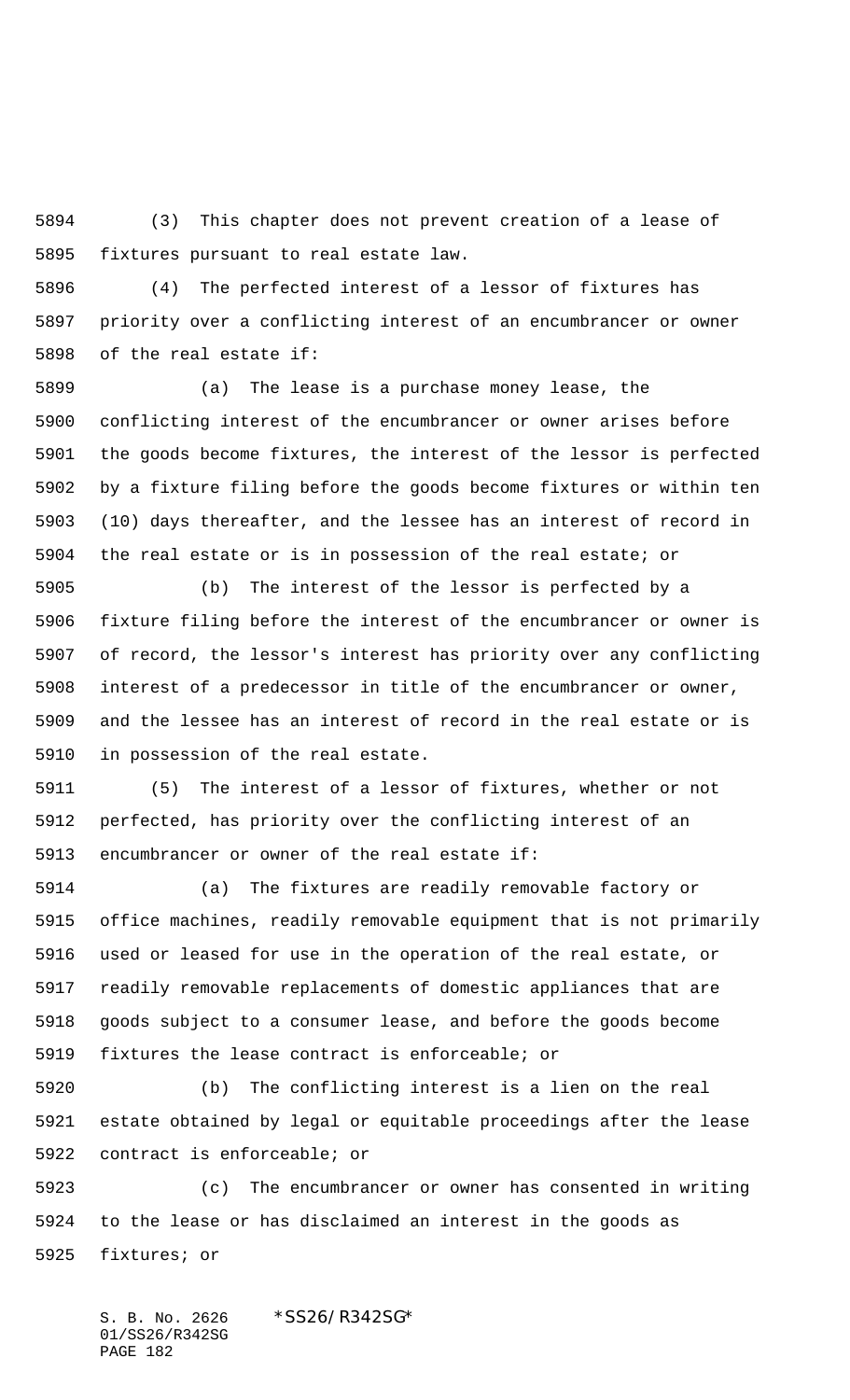(d) The lessee has a right to remove the goods as against the encumbrancer or owner. If the lessee's right to remove terminates, the priority of the interest of the lessor continues for a reasonable time.

 (6) Notwithstanding subsection (4)(a) but otherwise subject to subsections (4) and (5), the interest of a lessor of fixtures, including the lessor's residual interest, is subordinate to the conflicting interest of an encumbrancer of the real estate under a construction mortgage recorded before the goods become fixtures if the goods become fixtures before the completion of the construction. To the extent given to refinance a construction mortgage, the conflicting interest of an encumbrancer of the real estate under a mortgage has this priority to the same extent as the encumbrancer of the real estate under the construction mortgage.

 (7) In cases not within the preceding subsections, priority between the interest of a lessor of fixtures, including the lessor's residual interest, and the conflicting interest of an encumbrancer or owner of the real estate who is not the lessee is determined by the priority rules governing conflicting interests in real estate.

 (8) If the interest of a lessor of fixtures, including the lessor's residual interest, has priority over all conflicting interests of all owners and encumbrancers of the real estate, the lessor or the lessee may (i) on default, expiration, termination or cancellation of the lease agreement but subject to the lease agreement and this chapter, or (ii) if necessary to enforce other rights and remedies of the lessor or lessee under this chapter, remove the goods from the real estate, free and clear of all conflicting interests of all owners and encumbrancers of the real estate, but the lessor or lessee must reimburse any encumbrancer or owner of the real estate who is not the lessee and who has not otherwise agreed for the cost of repair of any physical injury,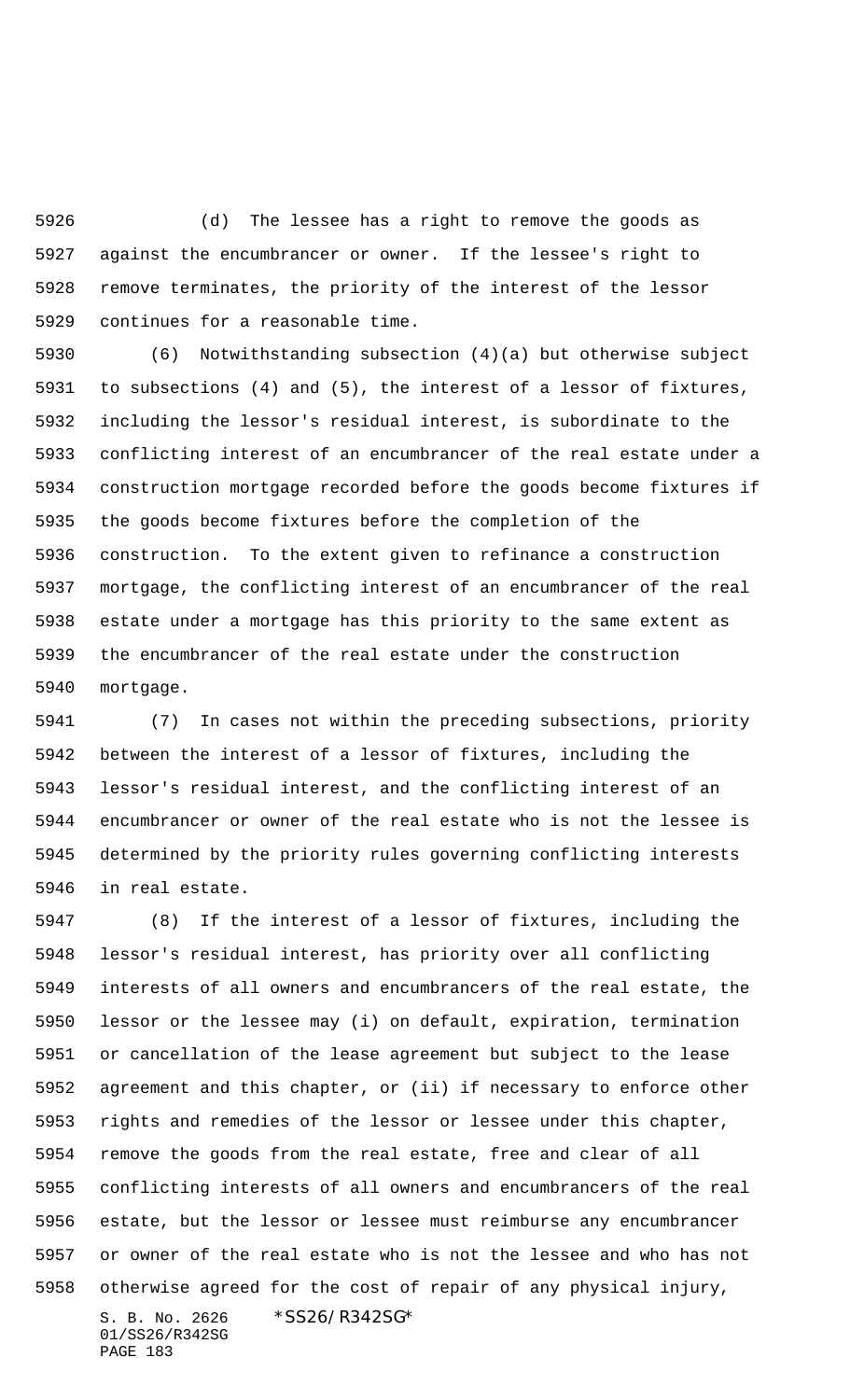but not for any diminution in value of the real estate caused by the absence of the goods removed or by any necessity of replacing them. A person entitled to reimbursement may refuse permission to remove until the party seeking removal gives adequate security for the performance of this obligation.

 (9) Even though the lease agreement does not create a security interest, the interest of a lessor of fixtures, including the lessor's residual interest, is perfected by filing a financing statement as a fixture filing for leased goods that are or are to become fixtures in accordance with the relevant provisions of the Chapter on Secured Transactions (Chapter 9).

 SECTION 15. Section 75-4-210, Mississippi Code of 1972, is amended as follows:

 75-4-210. (a) A collecting bank has a security interest in an item and any accompanying documents or the proceeds of either: (1) In case of an item deposited in an account, to the extent to which credit given for the item has been withdrawn or applied;

 (2) In case of an item for which it has given credit available for withdrawal as of right, to the extent of the credit given, whether or not the credit is drawn upon or there is a right of charge-back; or

 (3) If it makes an advance on or against the item. (b) If credit given for several items received at one time or pursuant to a single agreement is withdrawn or applied in part, the security interest remains upon all the items, any accompanying documents or the proceeds of either. For the purpose of this section, credits first given are first withdrawn.

S. B. No. 2626 \*SS26/R342SG\* 01/SS26/R342SG (c) Receipt by a collecting bank of a final settlement for an item is a realization on its security interest in the item, accompanying documents, and proceeds. So long as the bank does not receive final settlement for the item or give up possession of the item or accompanying documents for purposes other than

```
PAGE 184
```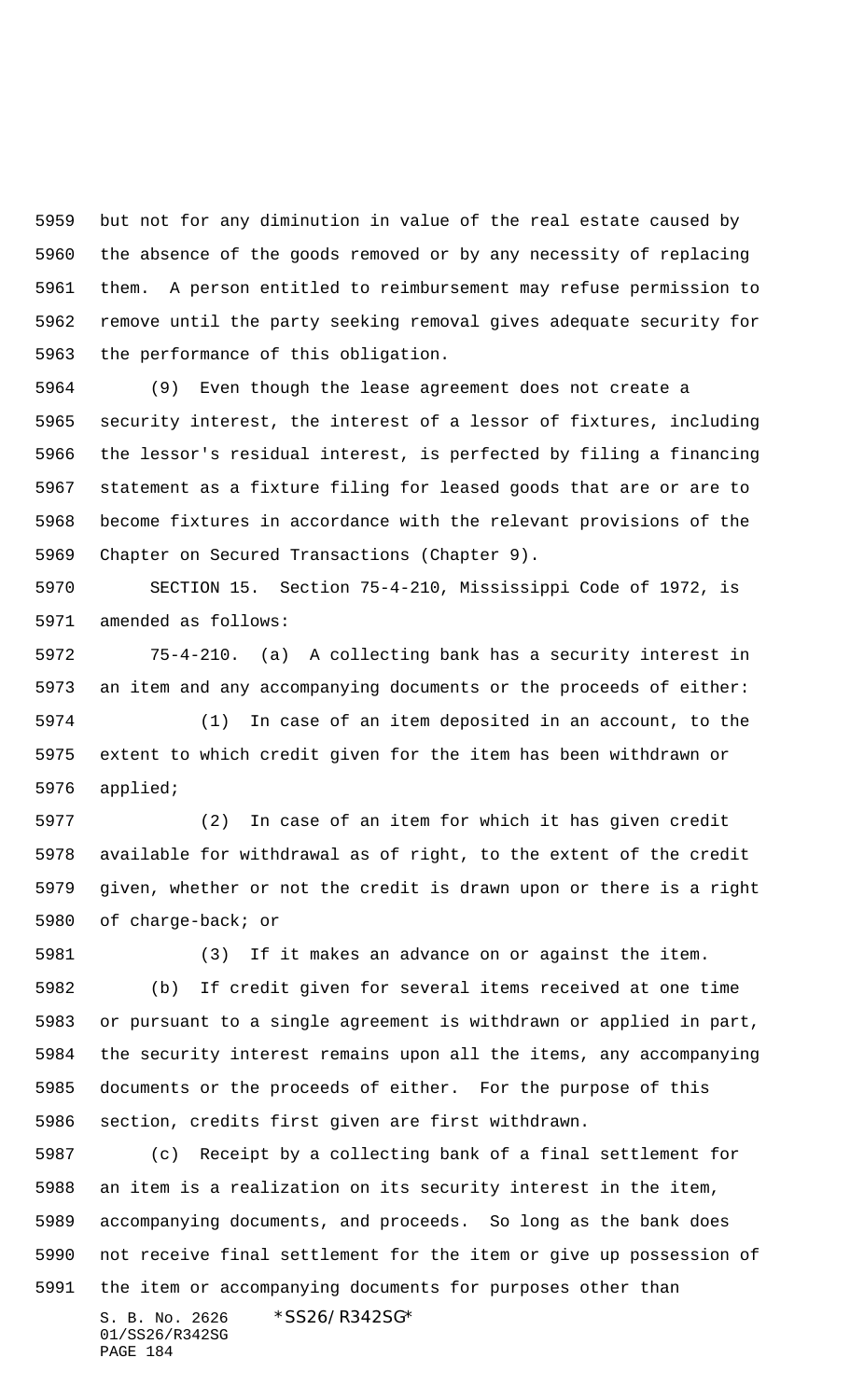collection, the security interest continues to that extent and is subject to Chapter 9, but:

 (1) No security agreement is necessary to make the security interest enforceable (Section 75-9-203(b)(3)(A);

 (2) No filing is required to perfect the security interest; and

 (3) The security interest has priority over conflicting perfected security interests in the item, accompanying documents, or proceeds.

 SECTION 16. Section 75-7-503, Mississippi Code of 1972, is amended as follows:

 75-7-503. (1) A document of title confers no right in goods against a person who before issuance of the document had a legal interest or a perfected security interest in them and who neither

 (a) Delivered or entrusted them or any document of title covering them to the bailor or his nominee with actual or apparent authority to ship, store or sell or with power to obtain delivery under this chapter (Section 75-7-403) or with power of disposition under this code (Sections 75-2-403 and 75-9-320) or other statute or rule of law; nor

 (b) Acquiesced in the procurement by the bailor or his nominee of any document of title.

 (2) Title to goods based upon an unaccepted delivery order is subject to the rights of anyone to whom a negotiable warehouse receipt or bill of lading covering the goods has been duly negotiated. Such a title may be defeated under the next section to the same extent as the rights of the issuer or a transferee from the issuer.

 (3) Title to goods based upon a bill of lading issued to a freight forwarder is subject to the rights of anyone to whom a bill issued by the freight forwarder is duly negotiated; but delivery by the carrier in accordance with Part 4 of this chapter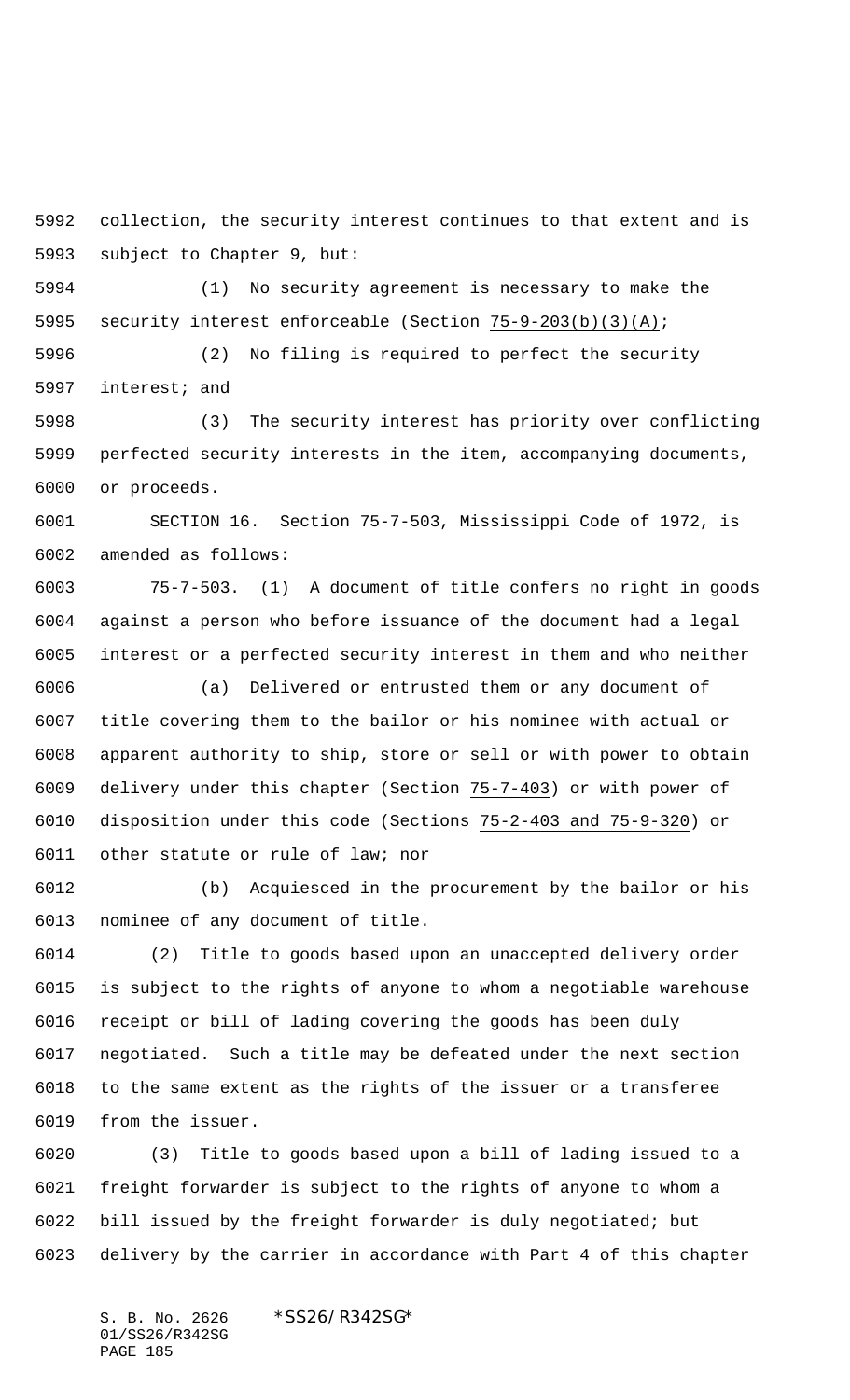pursuant to its own bill of lading discharges the carrier's obligation to deliver.

 SECTION 17. Section 75-8-103, Mississippi Code of 1972, is amended as follows:

 75-8-103. (a) A share or similar equity interest issued by a corporation, business trust, joint stock company, or similar entity is a security.

 (b) An "investment company security" is a security. "Investment company security" means a share or similar equity interest issued by an entity that is registered as an investment company under the federal investment company laws, an interest in a unit investment trust that is so registered, or a face-amount certificate issued by a face-amount certificate company that is so registered. Investment company security does not include an insurance policy or endowment policy or annuity contract issued by an insurance company.

 (c) An interest in a partnership or limited liability company is not a security unless it is dealt in or traded on securities exchanges or in securities markets, its terms expressly provide that it is a security governed by this chapter, or it is an investment company security. However, an interest in a partnership or limited liability company is a financial asset if it is held in a securities account.

 (d) A writing that is a security certificate is governed by this chapter and not by Chapter 3, even though it also meets the requirements of that chapter. However, a negotiable instrument governed by Chapter 3 is a financial asset if it is held in a securities account.

 (e) An option or similar obligation issued by a clearing corporation to its participants is not a security, but is a financial asset.

S. B. No. 2626 \* SS26/R342SG\* 01/SS26/R342SG PAGE 186 (f) A commodity contract, as defined in Section 75-9-102(a)(15), is not a security or a financial asset.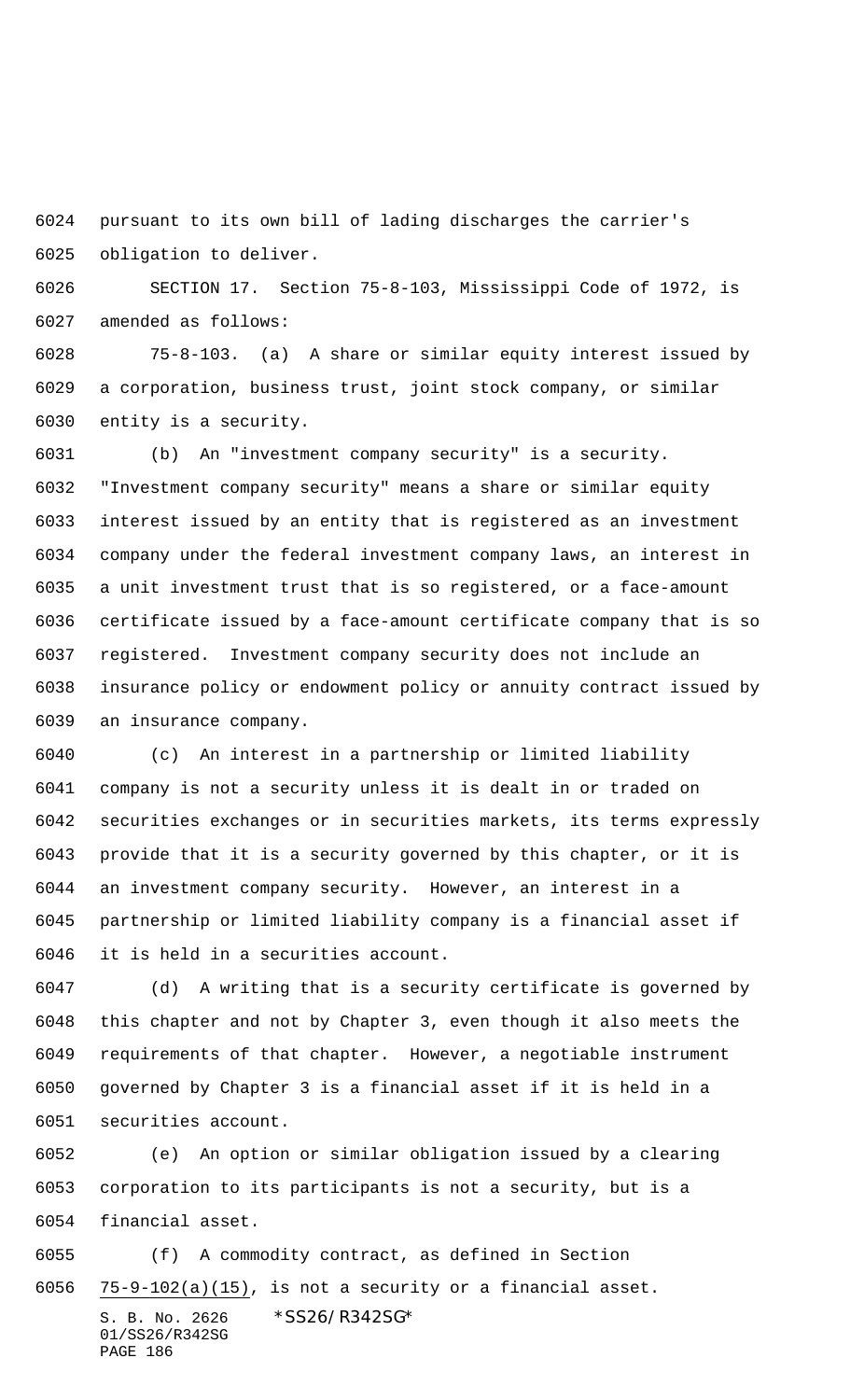SECTION 18. Section 75-8-106, Mississippi Code of 1972, is amended as follows:

 75-8-106. (a) A purchaser has "control" of a certificated security in bearer form if the certificated security is delivered to the purchaser.

 (b) A purchaser has "control" of a certificated security in registered form if the certificated security is delivered to the purchaser, and:

 (1) The certificate is endorsed to the purchaser or in blank by an effective endorsement; or

 (2) The certificate is registered in the name of the purchaser, upon original issue or registration of transfer by the issuer.

 (c) A purchaser has "control" of an uncertificated security if:

 (1) The uncertificated security is delivered to the purchaser; or

 (2) The issuer has agreed that it will comply with instructions originated by the purchaser without further consent by the registered owner.

 (d) A purchaser has "control" of a security entitlement if: (1) The purchaser becomes the entitlement holder; **\* \* \*** (2) The securities intermediary has agreed that it will comply with entitlement orders originated by the purchaser without further consent by the entitlement holder; or

 (3) Another person has control of the security entitlement on behalf of the purchaser or, having previously acquired control of the security entitlement, acknowledges that it has control on behalf of the purchaser.

 (e) If an interest in a security entitlement is granted by the entitlement holder to the entitlement holder's own securities intermediary, the securities intermediary has control.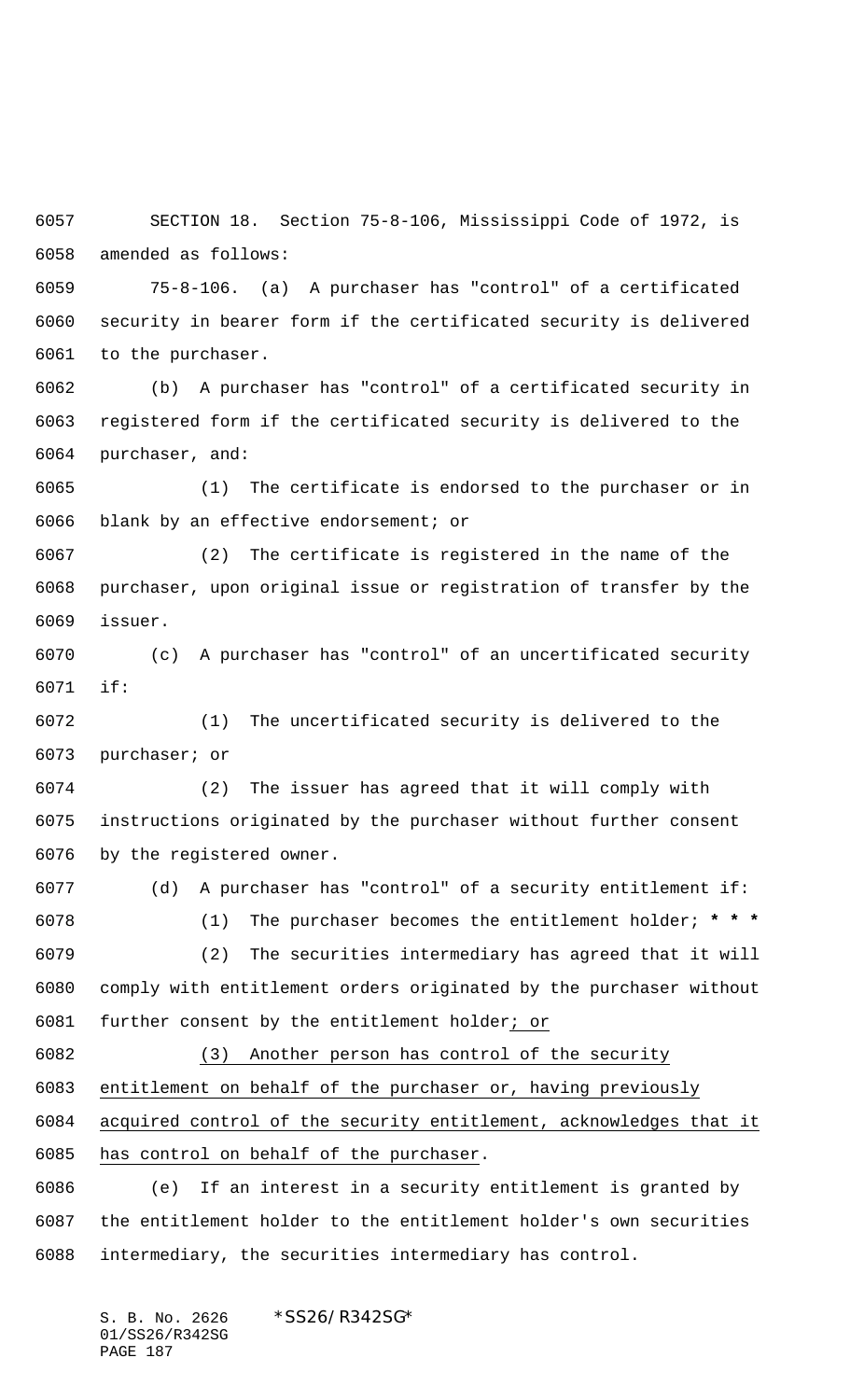(f) A purchaser who has satisfied the requirements of subsection (c) **\* \* \*** or (d) **\* \* \*** has control, even if the registered owner in the case of subsection (c) **\* \* \*** or the entitlement holder in the case of subsection (d) **\* \* \*** retains the right to make substitutions for the uncertificated security or security entitlement, to originate instructions or entitlement orders to the issuer or securities intermediary, or otherwise to deal with the uncertificated security or security entitlement.

 (g) An issuer or a securities intermediary may not enter into an agreement of the kind described in subsection (c)(2) or (d)(2) without the consent of the registered owner or entitlement holder, but an issuer or a securities intermediary is not required to enter into such an agreement even though the registered owner or entitlement holder so directs. An issuer or securities intermediary that has entered into such an agreement is not required to confirm the existence of the agreement to another party unless requested to do so by the registered owner or entitlement holder.

 SECTION 19. Section 75-8-110, Mississippi Code of 1972, is amended as follows:

 75-8-110. (a) The local law of the issuer's jurisdiction, as specified in subsection (d), governs:

(1) The validity of a security;

 (2) The rights and duties of the issuer with respect to registration of transfer;

 (3) The effectiveness of registration of transfer by the issuer;

 (4) Whether the issuer owes any duties to an adverse claimant to a security; and

 (5) Whether an adverse claim can be asserted against a person to whom transfer of a certificated or uncertificated security is registered or a person who obtains control of an

uncertificated security.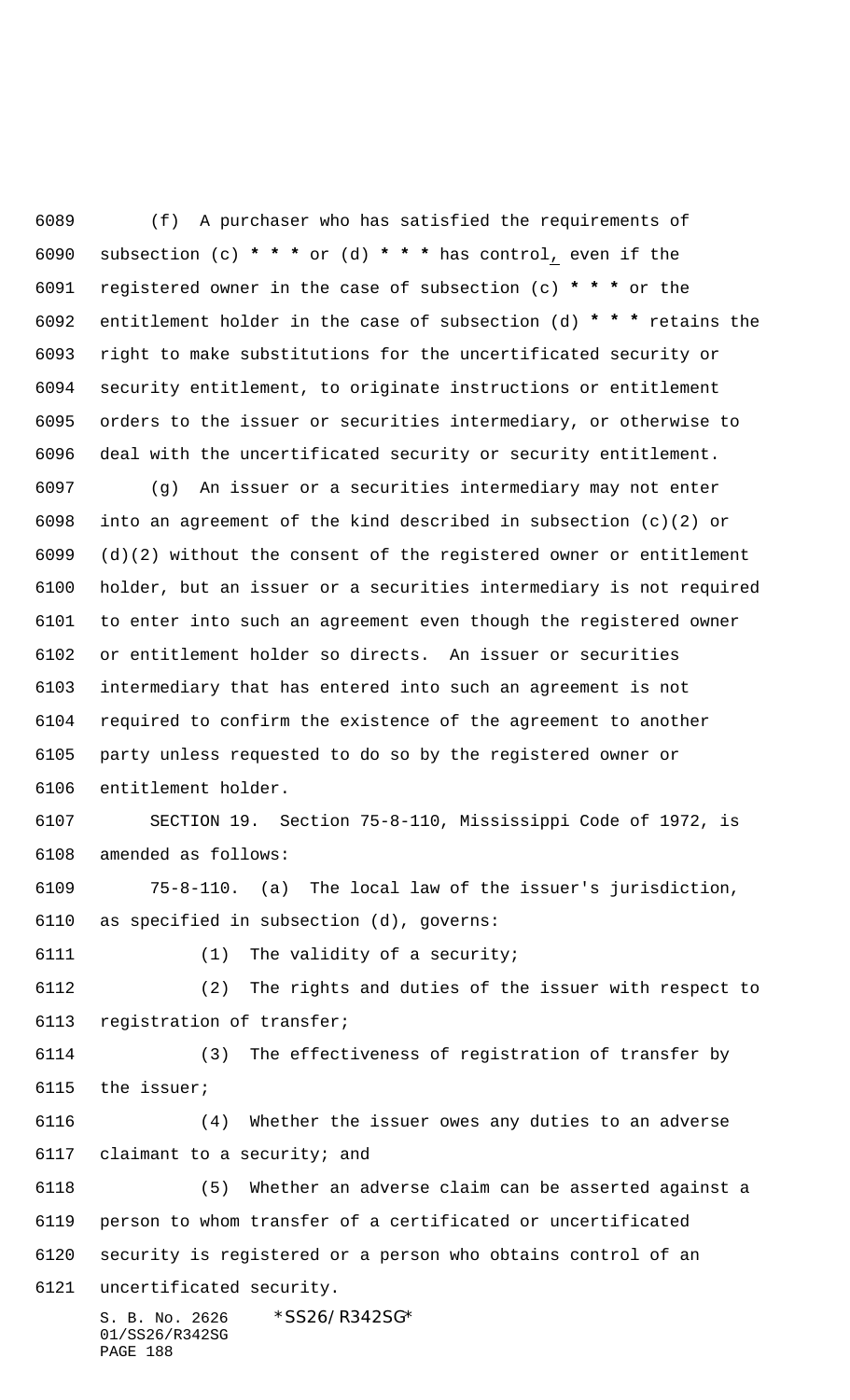(b) The local law of the securities intermediary's jurisdiction, as specified in subsection (e), governs:

 (1) Acquisition of a security entitlement from the securities intermediary;

 (2) The rights and duties of the securities intermediary and entitlement holder arising out of a security entitlement;

 (3) Whether the securities intermediary owes any duties to an adverse claimant to a security entitlement; and

 (4) Whether an adverse claim can be asserted against a person who acquires a security entitlement from the securities intermediary or a person who purchases a security entitlement or interest therein from an entitlement holder.

 (c) The local law of the jurisdiction in which a security certificate is located at the time of delivery governs whether an adverse claim can be asserted against a person to whom the security certificate is delivered.

 (d) "Issuer's jurisdiction" means the jurisdiction under which the issuer of the security is organized or, if permitted by the law of that jurisdiction, the law of another jurisdiction specified by the issuer. An issuer organized under the law of this state may specify the law of another jurisdiction as the law governing the matters specified in subsection (a)(2) through (5). (e) The following rules determine a "securities intermediary's jurisdiction" for purposes of this section:

S. B. No. 2626 \*SS26/R342SG\* 01/SS26/R342SG PAGE 189 (1) If an agreement between the securities intermediary and its entitlement holder governing the securities account expressly provides that a particular jurisdiction is the securities intermediary's jurisdiction for the purposes of this part, this article or the Uniform Commercial Code, that jurisdiction is the securities intermediary's jurisdiction. (2) If paragraph (1) does not apply and an agreement between the securities intermediary and its entitlement holder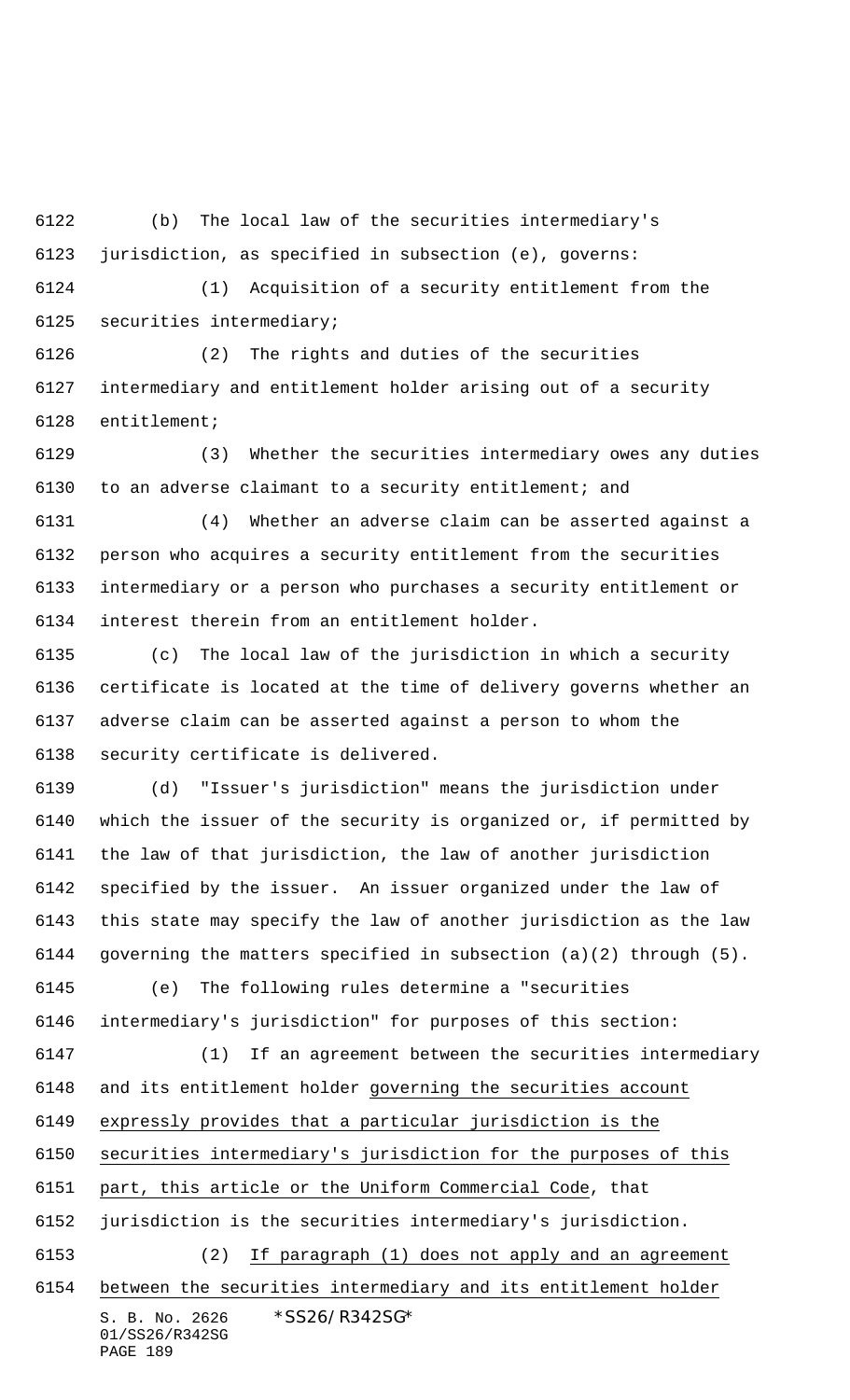governing the securities account expressly provides that the agreement is governed by the law of a particular jurisdiction, that jurisdiction is the securities intermediary's jurisdiction.

 (3) If neither paragraph (1) nor paragraph (2) applies and an agreement between the securities intermediary and its entitlement holder **\* \* \*** expressly provides that the securities account is maintained at an office in a particular jurisdiction, that jurisdiction is the securities intermediary's jurisdiction.

 (4) If none of the preceding paragraphs of this subsection apply, the securities intermediary's jurisdiction is the jurisdiction in which **\* \* \*** the office identified in an account statement as the office serving the entitlement holder's 6167 account is located.

 (5) If none of the preceding paragraphs of this subsection apply, the securities intermediary's jurisdiction is the jurisdiction in which **\* \* \*** the chief executive office of the securities intermediary is located.

 (f) A securities intermediary's jurisdiction is not determined by the physical location of certificates representing financial assets, or by the jurisdiction in which is organized the issuer of the financial asset with respect to which an entitlement holder has a security entitlement, or by the location of facilities for data processing or other record keeping concerning the account.

 SECTION 20. Section 75-8-301, Mississippi Code of 1972, is amended as follows:

 75-8-301. (a) Delivery of a certificated security to a purchaser occurs when:

 (1) The purchaser acquires possession of the security certificate;

S. B. No. 2626 \*SS26/R342SG\* 01/SS26/R342SG PAGE 190 (2) Another person, other than a securities intermediary, either acquires possession of the security certificate on behalf of the purchaser or, having previously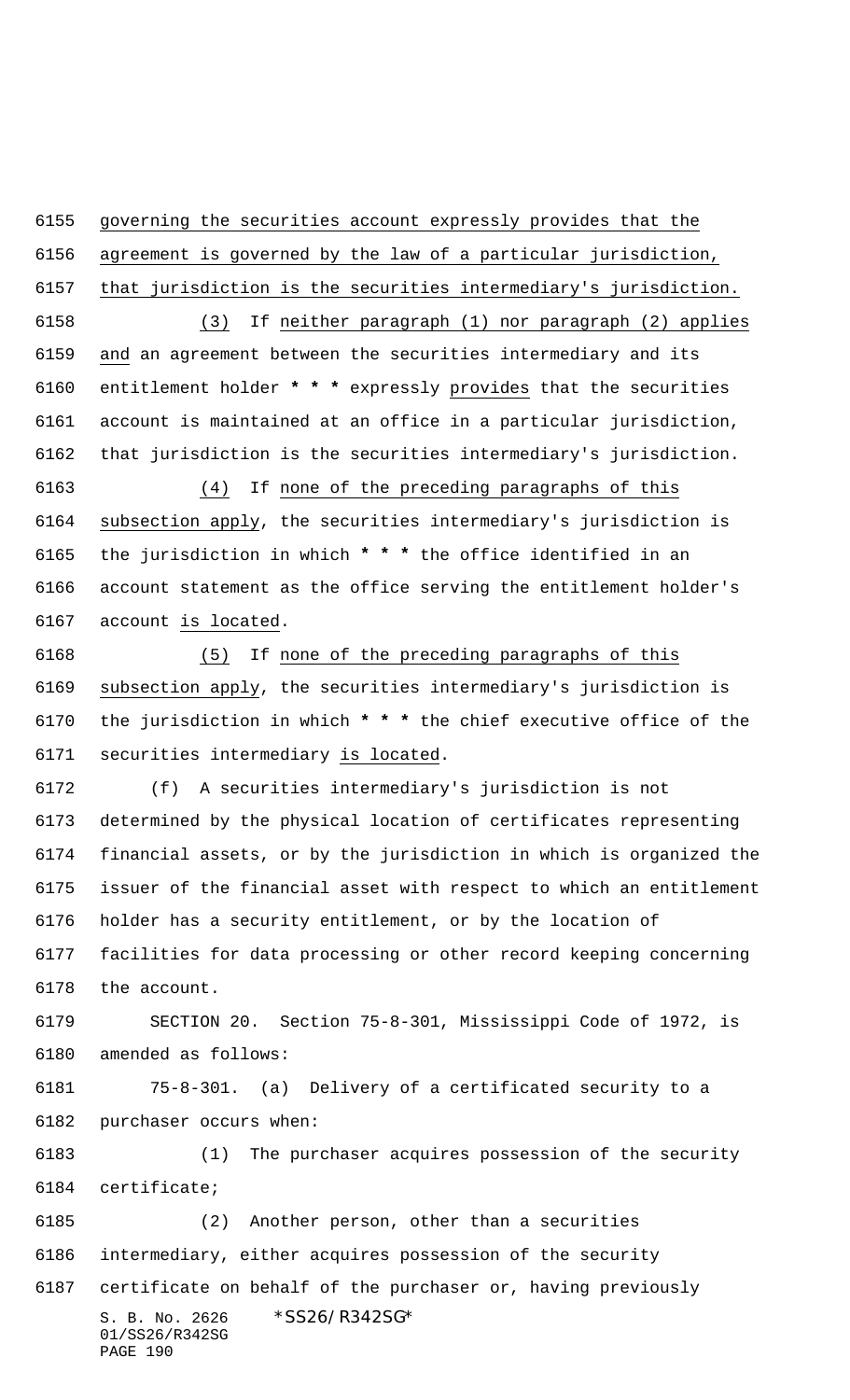acquired possession of the certificate, acknowledges that it holds for the purchaser; or

 (3) A securities intermediary acting on behalf of the purchaser acquires possession of the security certificate, only if the certificate is in registered form and is (i) registered in the name of the purchaser, (ii) payable to the order of the purchaser, or (iii) specially endorsed to the purchaser by an effective

endorsement and has not been endorsed to the securities

intermediary or in blank.

 (b) Delivery of an uncertificated security to a purchaser occurs when:

 (1) The issuer registers the purchaser as the registered owner, upon original issue or registration of transfer; or

 (2) Another person, other than a securities intermediary, either becomes the registered owner of the uncertificated security on behalf of the purchaser or, having previously become the registered owner, acknowledges that it holds for the purchaser.

 SECTION 21. Section 75-8-302, Mississippi Code of 1972, is amended as follows:

 75-8-302. (a) Except as otherwise provided in subsections (b) and (c), **\* \* \*** a purchaser of a certificated or uncertificated security acquires all rights in the security that the transferor had or had power to transfer.

 (b) A purchaser of a limited interest acquires rights only to the extent of the interest purchased.

 (c) A purchaser of a certificated security who as a previous holder had notice of an adverse claim does not improve its position by taking from a protected purchaser.

 SECTION 22. Section 75-8-510, Mississippi Code of 1972, is amended as follows: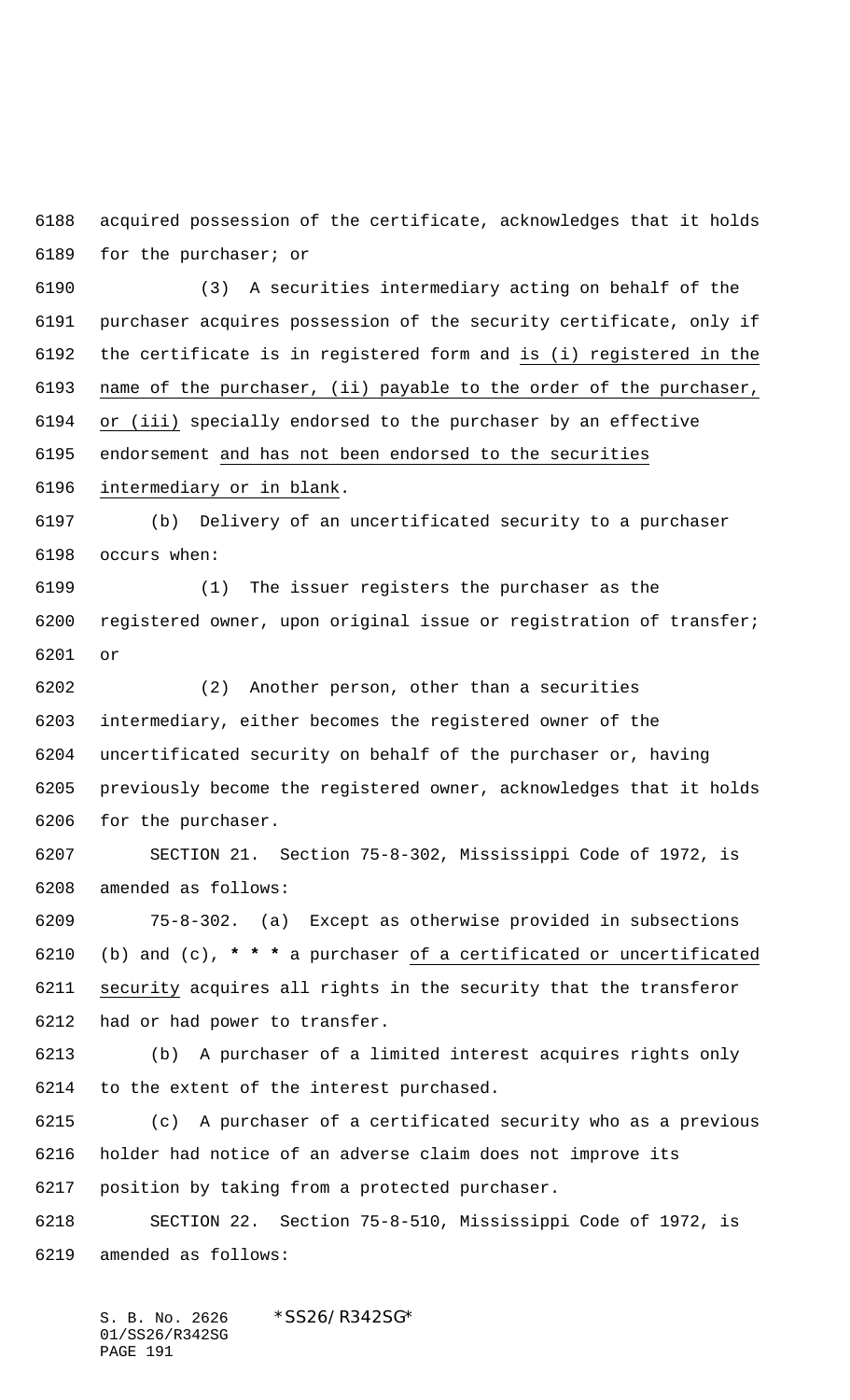75-8-510. (a) In a case not covered by the priority rules in Article 9 or the rules stated in subsection (c), an action based on an adverse claim to a financial asset or security entitlement, whether framed in conversion, replevin, constructive trust, equitable lien, or other theory, may not be asserted against a person who purchases a security entitlement, or an interest therein, from an entitlement holder if the purchaser gives value, does not have notice of the adverse claim, and obtains control.

 (b) If an adverse claim could not have been asserted against an entitlement holder under Section 75-8-502, the adverse claim cannot be asserted against a person who purchases a security entitlement, or an interest therein, from the entitlement holder. (c) In a case not covered by the priority rules in Chapter 9, a purchaser for value of a security entitlement, or an interest therein, who obtains control has priority over a purchaser of a security entitlement, or an interest therein, who does not obtain control. Except as otherwise provided in subsection (d), purchasers who have control rank according to priority in time of: (1) The purchaser's becoming the person for whom the securities account, in which the security entitlement is carried, is maintained, if the purchaser obtained control under Section  $75-8-106(d)(1)$ ; (2) The securities intermediary's agreement to comply 6244 with the purchaser's entitlement orders with respect to security

 entitlements carried or to be carried in the securities account in which the security entitlement is carried, if the purchaser obtained control under Section 75-8-106(d)(2); or

 (3) If the purchaser obtained control through another person under Section 75-8-106(d)(3), the time on which priority would be based under this subsection if the other person were the secured party.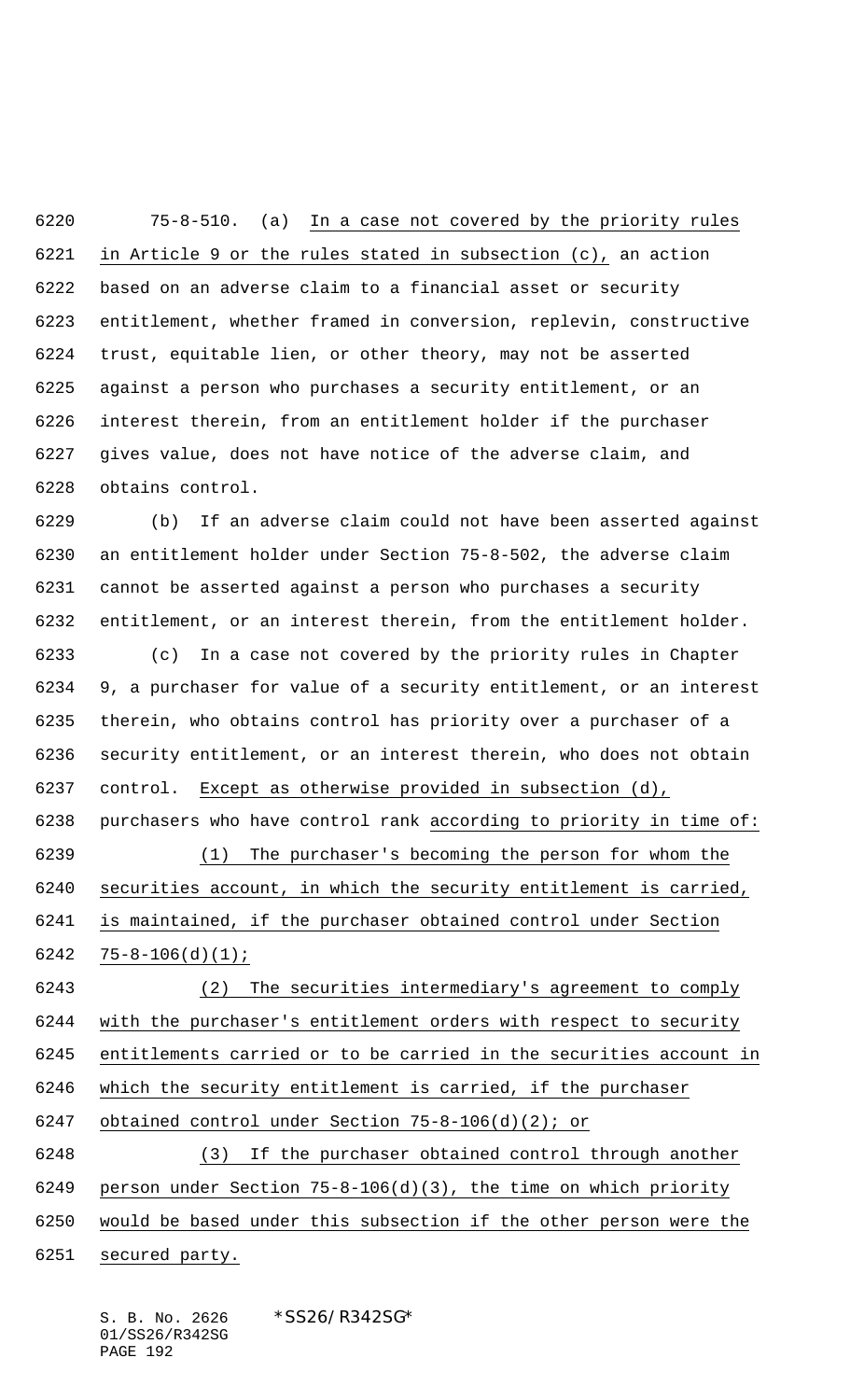(d) A securities intermediary as purchaser has priority over a conflicting purchaser who has control unless otherwise agreed by the securities intermediary.

 SECTION 23. Section 71-3-43, Mississippi Code of 1972, is amended as follows:

 71-3-43. No assignment, release, or commutation of compensation or benefits due or payable under this chapter, except as provided by this chapter, shall be valid; and such compensation and benefits shall be exempt from all claims of creditors and from levy, execution, and attachment or other remedy for recovery or collection of a debt, which exemption may be waived. This section prevails over Sections 75-9-406 and 75-9-408 of Article 9 of the Uniform Commercial Code to the extent, if any, that these sections may otherwise be applicable.

 SECTION 24. Section 41-29-177, Mississippi Code of 1972, is amended as follows:

 41-29-177. (1) Except as otherwise provided in Section 41-29-176, Mississippi Code of 1972, when any property, other than a controlled substance, raw material or paraphernalia, is seized under the Uniform Controlled Substances Law, proceedings under this section shall be instituted within thirty (30) days from the date of seizure or the subject property shall be immediately returned to the party from whom seized.

 (2) A petition for forfeiture shall be filed in the name of the State of Mississippi, the county or the municipality and may be filed in the county in which the seizure is made, the county in which the criminal prosecution is brought or the county in which the owner of the seized property is found. Forfeiture proceedings may be brought in the circuit court or the county court if a county court exists in the county and the value of the seized property is within the jurisdictional limits of the county court as set forth in Section 9-9-21, Mississippi Code of 1972. A copy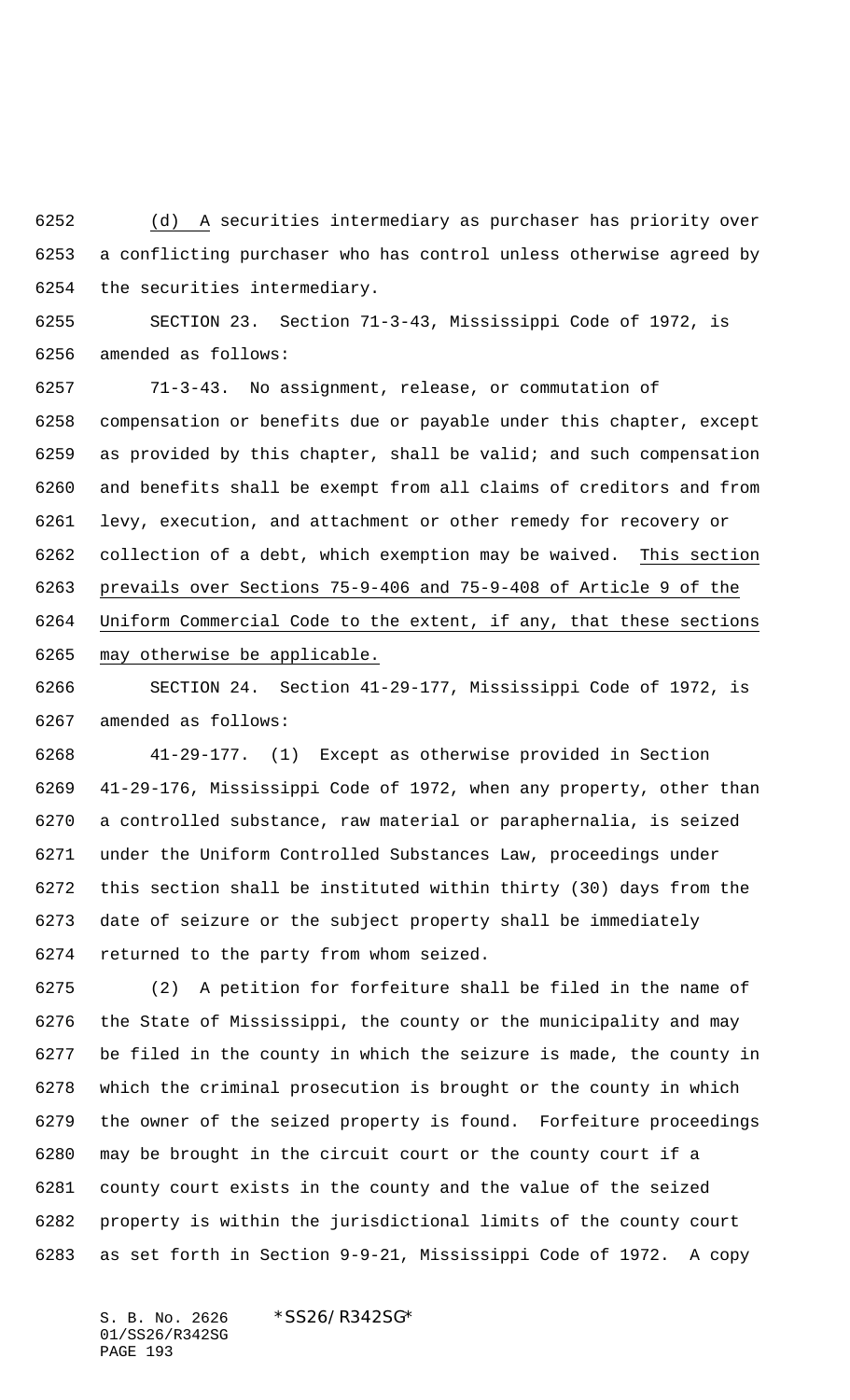of such petition shall be served upon the following persons by service of process in the same manner as in civil cases:

(a) The owner of the property, if address is known;

 (b) Any secured party who has registered his lien or filed a financing statement as provided by law, if the identity of such secured party can be ascertained by the Bureau of Narcotics or the local law enforcement agency by making a good faith effort to ascertain the identity of such secured party as described in subsections (3), (4), (5), (6) and (7) of this section;

 (c) Any other bona fide lienholder or secured party or other person holding an interest in the property in the nature of a security interest of whom the Mississippi Bureau of Narcotics or the local law enforcement agency has actual knowledge;

 (d) Any holder of a mortgage, deed of trust, lien or encumbrance of record, if the property is real estate, by making a good faith inquiry as described in subsection (8) of this section; and

 (e) Any person in possession of property subject to forfeiture at the time that it was seized.

 (3) If the property is a motor vehicle susceptible of titling under the Mississippi Motor Vehicle Title Law and if there is any reasonable cause to believe that the vehicle has been titled, the Bureau of Narcotics or the local law enforcement agency shall make inquiry of the State Tax Commission as to what the records of the State Tax Commission show as to who is the record owner of the vehicle and who, if anyone, holds any lien or security interest which affects the vehicle.

S. B. No. 2626 \*SS26/R342SG\* 01/SS26/R342SG PAGE 194 (4) If the property is a motor vehicle and is not titled in the State of Mississippi, then the Bureau of Narcotics or the local law enforcement agency shall attempt to ascertain the name and address of the person in whose name the vehicle is licensed, and if the vehicle is licensed in a state which has in effect a certificate of title law, the bureau or the local law enforcement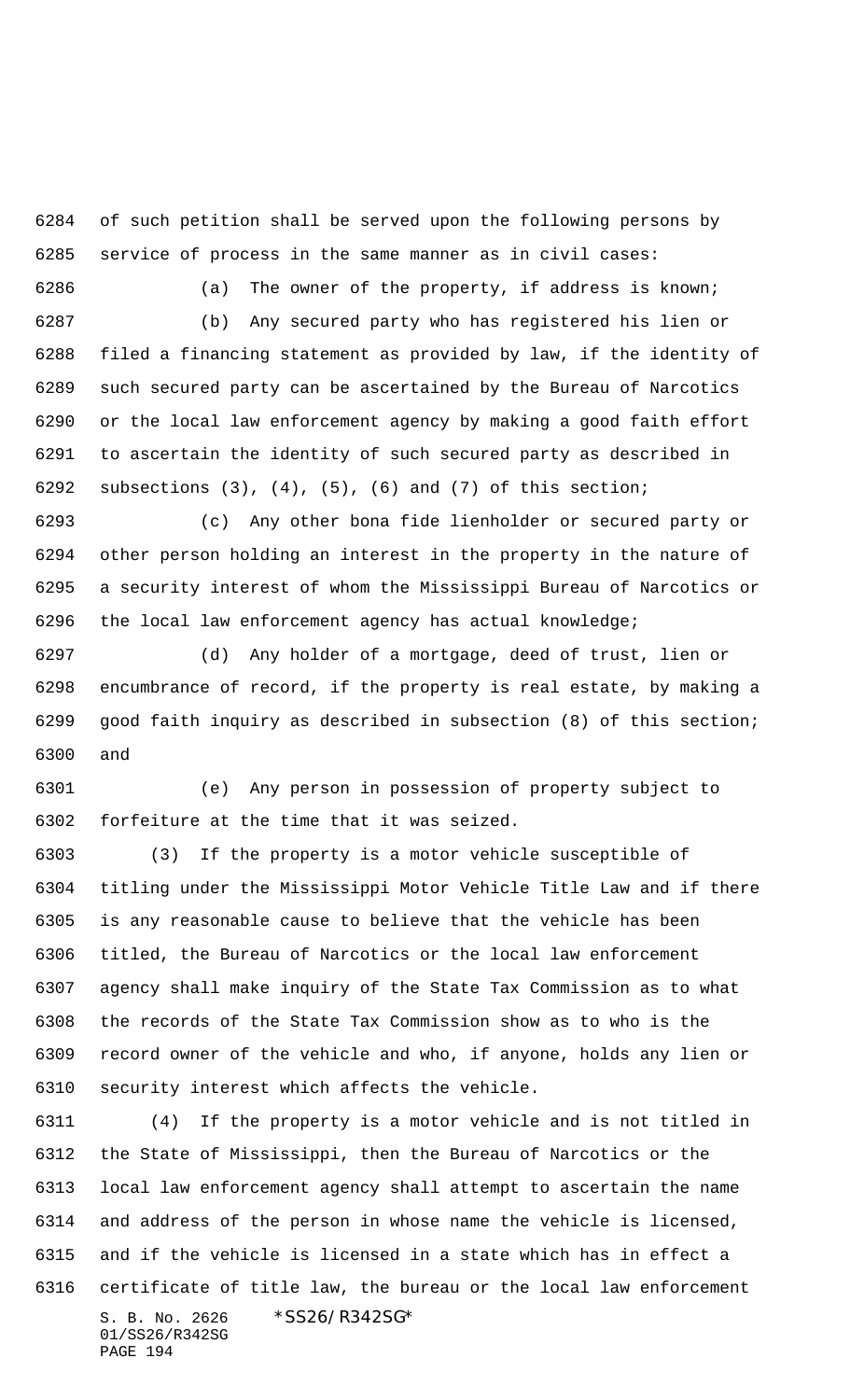agency shall make inquiry of the appropriate agency of that state as to what the records of the agency show as to who is the record owner of the vehicle and who, if anyone, holds any lien, security interest or other instrument in the nature of a security device which affects the vehicle.

 (5) If the property is of a nature that a financing statement is required by the laws of this state to be filed to perfect a security interest affecting the property and if there is any reasonable cause to believe that a financing statement covering the security interest has been filed under the laws of this state, the Bureau of Narcotics or the local law enforcement agency shall make inquiry of the appropriate office designated in Section 75-9-501, Mississippi Code of 1972, as to what the records show as to who is the record owner of the property and who, if anyone, has filed a financing statement affecting the property.

 (6) If the property is an aircraft or part thereof and if there is any reasonable cause to believe that an instrument in the nature of a security device affects the property, then the Bureau of Narcotics or the local law enforcement agency shall make inquiry of the Mississippi Department of Transportation as to what the records of the Federal Aviation Administration show as to who is the record owner of the property and who, if anyone, holds an instrument in the nature of a security device which affects the property.

 (7) In the case of all other personal property subject to forfeiture, if there is any reasonable cause to believe that an instrument in the nature of a security device affects the property, then the Bureau of Narcotics or the local law enforcement agency shall make a good faith inquiry to identify the holder of any such instrument.

S. B. No. 2626 \*SS26/R342SG\* 01/SS26/R342SG PAGE 195 (8) If the property is real estate, the Bureau of Narcotics or the local law enforcement agency shall make inquiry of the chancery clerk of the county wherein the property is located to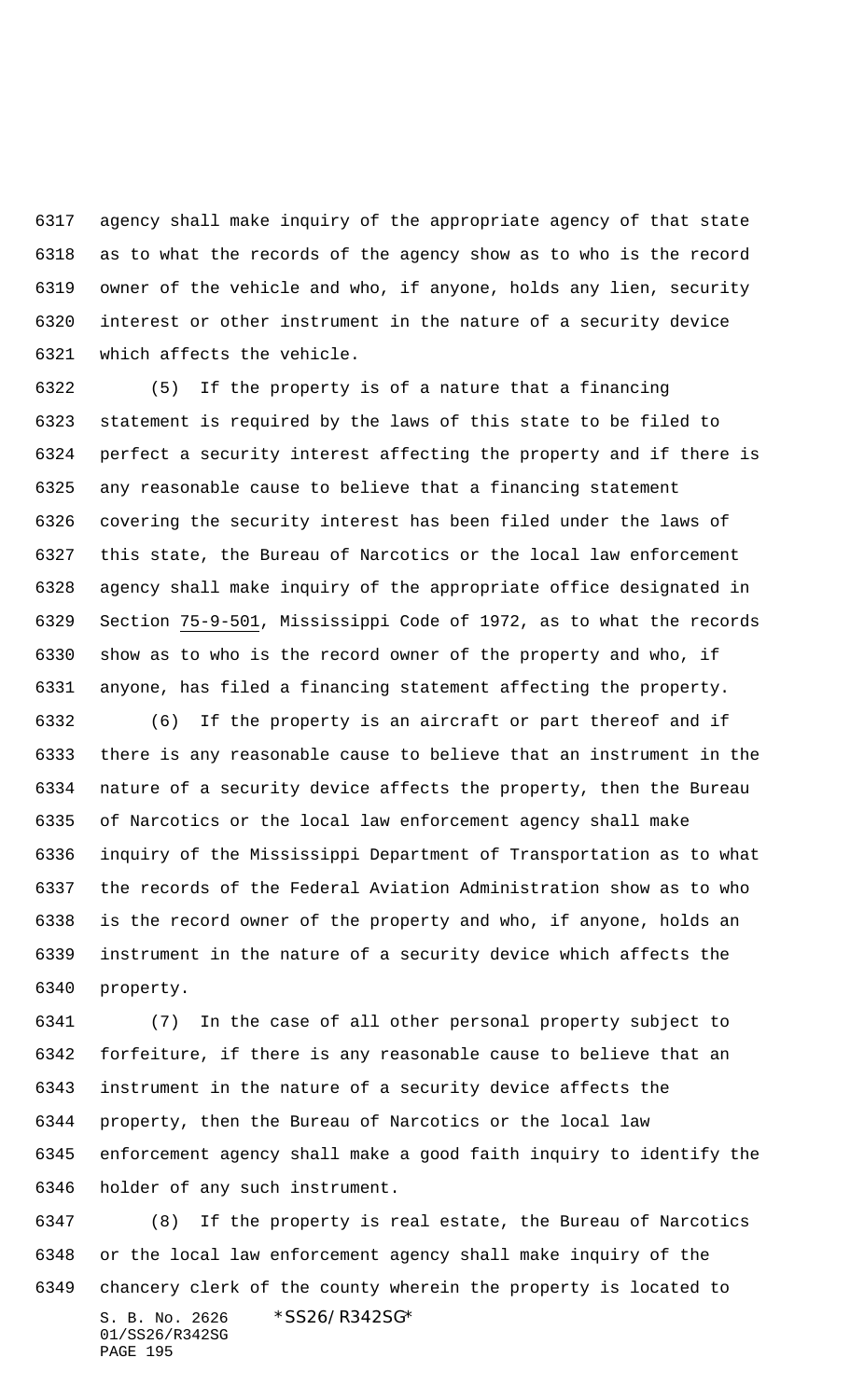determine who is the owner of record and who, if anyone, is a holder of a bona fide mortgage, deed of trust, lien or encumbrance.

 (9) In the event the answer to an inquiry states that the record owner of the property is any person other than the person who was in possession of it when it was seized, or states that any person holds any lien, encumbrance, security interest, other interest in the nature of a security interest, mortgage or deed of trust which affects the property, the Bureau of Narcotics or the local law enforcement agency shall cause any record owner and also any lienholder, secured party, other person who holds an interest in the property in the nature of a security interest, or holder of an encumbrance, mortgage or deed of trust which affects the property to be named in the petition of forfeiture and to be served with process in the same manner as in civil cases.

 (10) If the owner of the property cannot be found and served with a copy of the petition of forfeiture, or if no person was in possession of the property subject to forfeiture at the time that it was seized and the owner of the property is unknown, the Bureau of Narcotics or the local law enforcement agency shall file with the clerk of the court in which the proceeding is pending an affidavit to such effect, whereupon the clerk of the court shall publish notice of the hearing addressed to "the Unknown Owner of \_\_\_\_\_\_\_\_\_\_\_\_\_\_\_," filling in the blank space with a reasonably detailed description of the property subject to forfeiture. Service by publication shall contain the other requisites prescribed in Section 11-33-41, and shall be served as provided in Section 11-33-37, Mississippi Code of 1972, for publication of notice for attachments at law.

S. B. No. 2626 \*SS26/R342SG\* 01/SS26/R342SG PAGE 196 (11) No proceedings instituted pursuant to the provisions of this article shall proceed to hearing unless the judge conducting the hearing is satisfied that this section has been complied with. Any answer received from an inquiry required by subsections (3)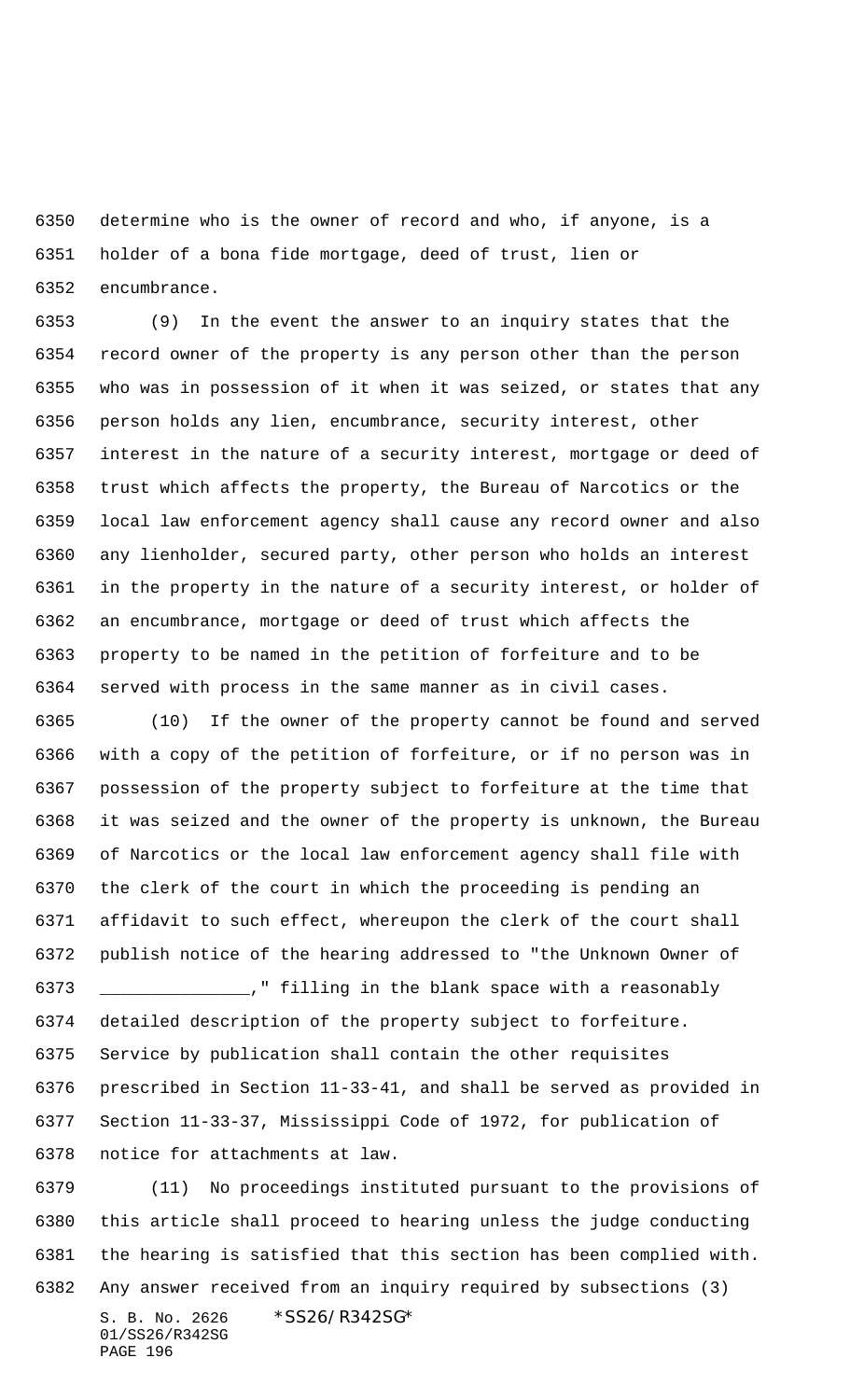through (8) of this section shall be introduced into evidence at the hearing.

 SECTION 25. Section 49-7-251, Mississippi Code of 1972, is amended as follows:

 49-7-251. (1) Except as otherwise provided in Section 49-7-257, when any property is seized pursuant to Section 49-7-103, 49-15-21(2) or 59-21-33, Mississippi Code of 1972, proceedings under this section shall be instituted promptly. Provided, however, that the seizing law enforcement agency may, in the sound exercise of discretion, decide not to bring a forfeiture action if the interests of bona fide lienholders or secured creditors equal or exceed the value of the seized property, or if other factors would produce a negative economic result. Provided further, that no property shall be subject to forfeiture which has been stolen from its owner if the owner can be identified and prosecution for the theft has been initiated.

 (2) A petition for forfeiture shall be filed promptly in the name of the State of Mississippi, the county or the municipality and may be filed in the county in which the seizure is made, the county in which the criminal prosecution is brought or the county in which the owner of the seized property is found. Forfeiture proceedings may be brought in the circuit court or the county court if a county court exists in the county and the value of the seized property is within the jurisdictional limits of the county court as set forth in Section 9-9-21, Mississippi Code of 1972. A copy of such petition shall be served upon the following persons by service of process in the same manner as in civil cases:

S. B. No. 2626 \*SS26/R342SG\* 01/SS26/R342SG PAGE 197 (a) The owner of the property, if address is known; (b) Any secured party who has registered his lien or filed a financing statement as provided by law, if the identity of such secured party can be ascertained by the Department of 6414 Wildlife Conservation or the local law enforcement agency by making a good faith effort to ascertain the identity of such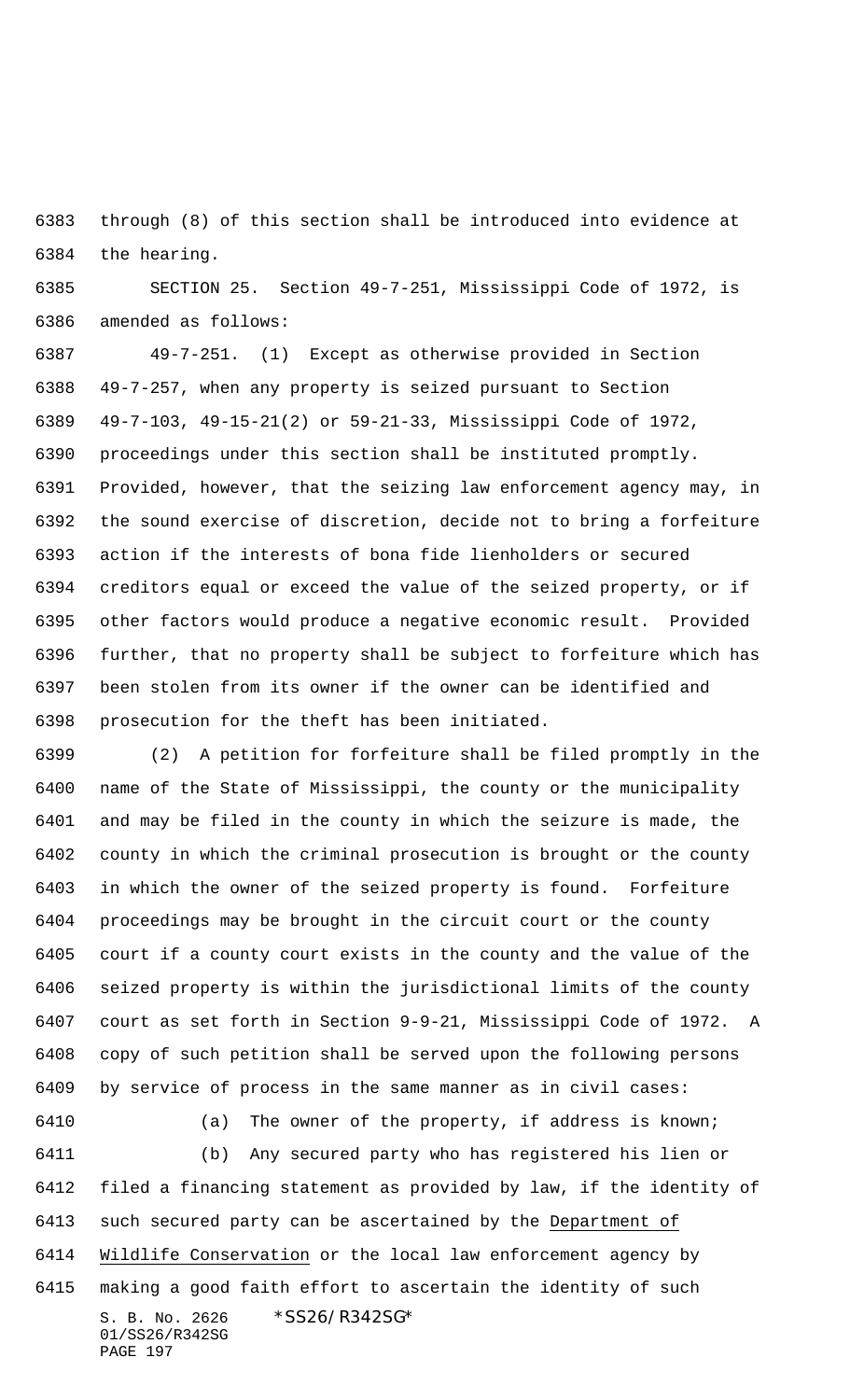secured party as described in subsections (3), (4), (5), (6) and (7) of this section;

 (c) Any other bona fide lienholder or secured party or other person holding an interest in the property in the nature of a security interest of whom the Department of Wildlife Conservation or the local law enforcement agency has actual knowledge; and

 (d) Any person in possession of property subject to forfeiture at the time that it was seized.

 (3) If the property is a motor vehicle susceptible of titling under the Mississippi Motor Vehicle Title Law and if there is any reasonable cause to believe that the vehicle has been titled, the Department of Wildlife Conservation or the local law enforcement agency shall make inquiry of the State Tax Commission as to what the records of the State Tax Commission show as to who is the record owner of the vehicle and who, if anyone, holds any lien or security interest which affects the vehicle.

 (4) If the property is a motor vehicle and is not titled in the State of Mississippi, then the Department of Wildlife Conservation or the local law enforcement agency shall attempt to ascertain the name and address of the person in whose name the vehicle is licensed, and if the vehicle is licensed in a state which has in effect a certificate of title law, the Department of Wildlife Conservation or the local law enforcement agency shall make inquiry of the appropriate agency of that state as to what the records of the agency show as to who is the record owner of the vehicle and who, if anyone, holds any lien, security interest or other instrument in the nature of a security device which affects the vehicle.

 (5) If the property is of a nature that a financing statement is required by the laws of this state to be filed to perfect a security interest affecting the property and if there is any reasonable cause to believe that a financing statement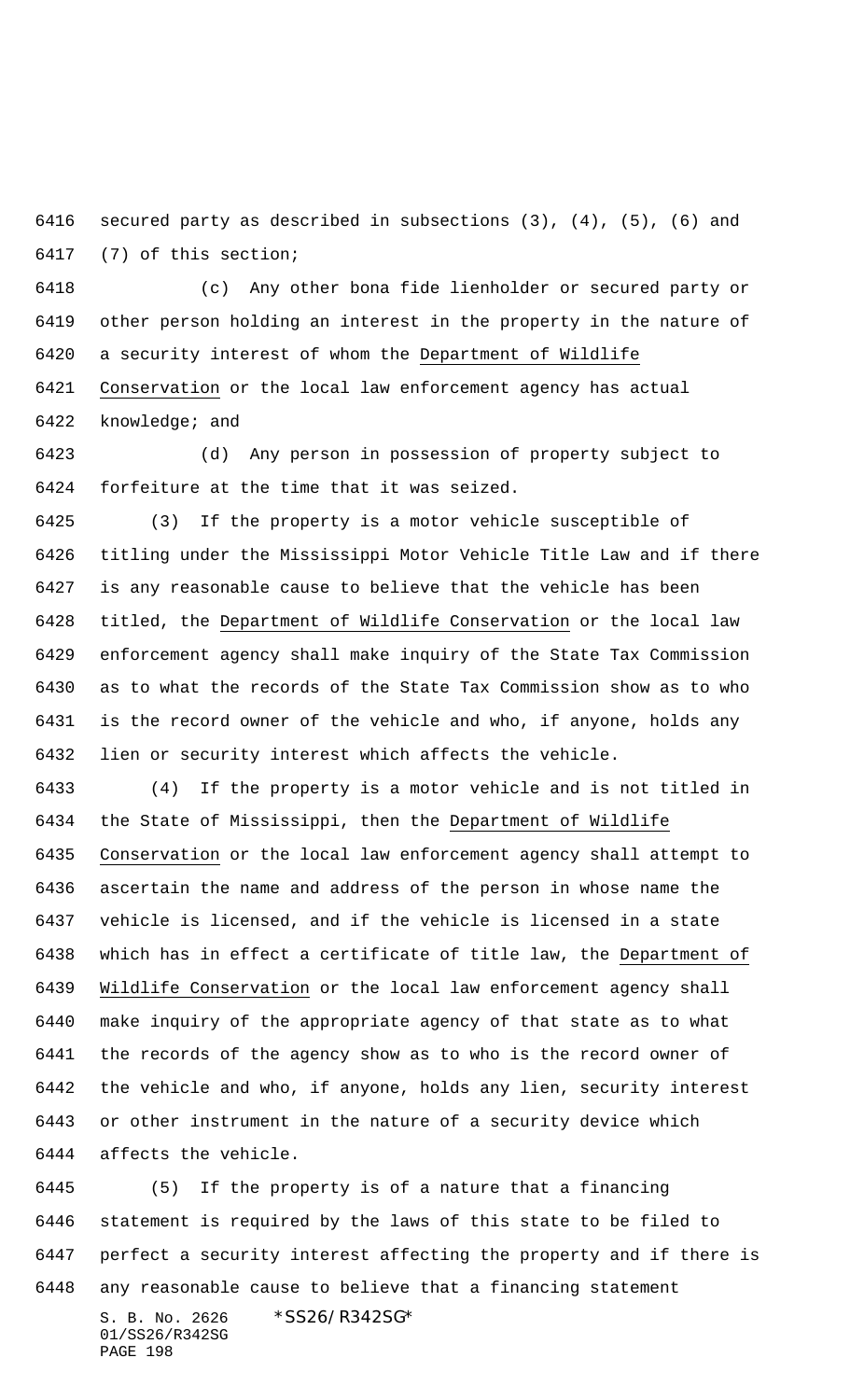covering the security interest has been filed under the laws of this state, the Department of Wildlife Conservation or the local law enforcement agency shall make inquiry of the appropriate office designated in Section 75-9-501, Mississippi Code of 1972, as to what the records show as to who is the record owner of the property and who, if anyone, has filed a financing statement affecting the property.

 (6) If the property is an aircraft or part thereof and if there is any reasonable cause to believe that an instrument in the nature of a security device affects the property, then the Department of Wildlife Conservation or the local law enforcement agency shall make inquiry of the Administrator of the Mississippi Aeronautics Commission as to what the records of the Federal Aviation Administration show as to who is the record owner of the property and who, if anyone, holds an instrument in the nature of a security device which affects the property.

 (7) In the case of all other personal property subject to forfeiture, if there is any reasonable cause to believe that an instrument in the nature of a security device affects the property, then the Department of Wildlife Conservation or the local law enforcement agency shall make a good faith inquiry to identify the holder of any such instrument.

 (8) In the event the answer to an inquiry states that the record owner of the property is any person other than the person who was in possession of it when it was seized, or states that any person holds any lien, encumbrance, security interest, other interest in the nature of a security interest, mortgage or deed of trust which affects the property, the Department of Wildlife Conservation or the local law enforcement agency shall cause any record owner and also any lienholder, secured party, other person who holds an interest in the property in the nature of a security interest which affects the property to be named in the petition of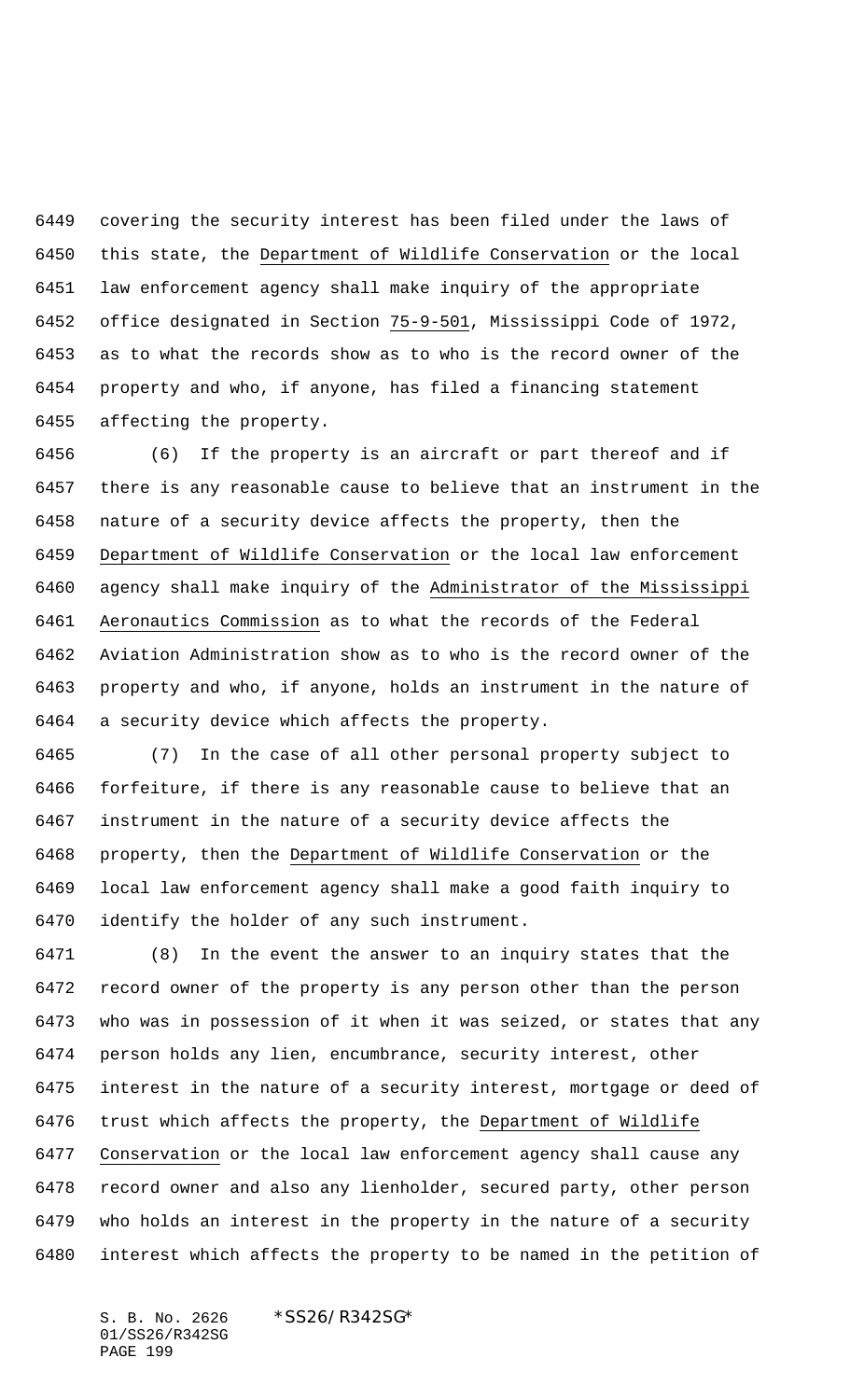forfeiture and to be served with process in the same manner as in civil cases.

 (9) If the owner of the property cannot be found and served with a copy of the petition of forfeiture, or if no person was in possession of the property subject to forfeiture at the time that it was seized and the owner of the property is unknown, the Department of Wildlife Conservation or the local law enforcement agency shall file with the clerk of the court in which the proceeding is pending an affidavit to such effect, whereupon the clerk of the court shall publish notice of the hearing addressed to "the Unknown Owner of \_\_\_\_\_\_\_\_\_\_\_\_\_\_\_," filling in the blank space with a reasonably detailed description of the property subject to forfeiture. Service by publication shall contain the other requisites prescribed in Section 11-33-41, Mississippi Code of 1972, and shall be served as provided in Section 11-33-37, Mississippi Code of 1972, for publication of notice for attachments at law.

 (10) No proceedings instituted pursuant to the provisions of this section shall proceed to hearing unless the judge conducting the hearing is satisfied that this section has been complied with. Any answer received from an inquiry required by subsections (3) through (7) of this section shall be introduced into evidence at the hearing.

 SECTION 26. Section 67-1-93, Mississippi Code of 1972, is amended as follows:

 67-1-93. (1) Except as otherwise provided in Section 67-1-99, when any property, other than an alcoholic beverage or raw material, is seized under this chapter or Chapter 31 of Title 97, Mississippi Code of 1972, proceedings under this section shall be instituted promptly.

S. B. No. 2626 \*SS26/R342SG\* 01/SS26/R342SG PAGE 200 (2) A petition for forfeiture shall be filed promptly in the name of the State of Mississippi with the clerk of the circuit or county court of the county in which the seizure is made. A copy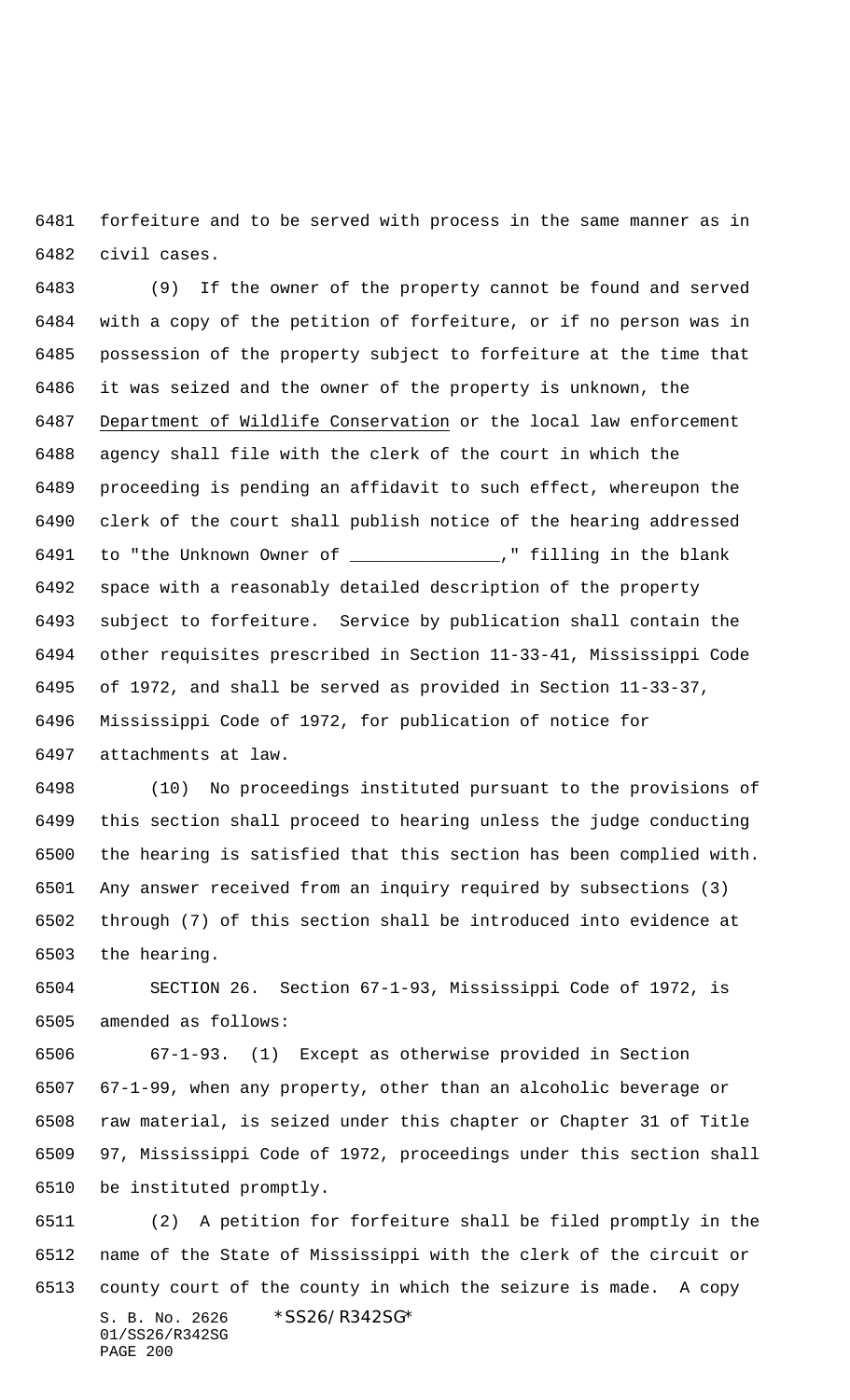of such petition shall be served upon the following persons by service of process in the same manner as in civil cases:

(a) The owner of the property, if address is known;

 (b) Any secured party who has registered his lien or filed a financing statement as provided by law, if the identity of such secured party can be ascertained by the agent or agency which seized the property making a good faith effort to ascertain the identity of such secured party as described in subsections (3), (4), (5), (6) and (7) of this section;

 (c) Any other bona fide lienholder or secured party or other person holding an interest in the property in the nature of a security interest of whom the agent or agency has actual knowledge; and

 (d) Any person in possession of property subject to forfeiture at the time that it was seized.

 (3) If the property is a motor vehicle susceptible of titling under the Mississippi Motor Vehicle Title Law and if there is any reasonable cause to believe that the vehicle has been titled, the agent or agency shall make inquiry of the State Tax Commission as to what the records of the State Tax Commission show as to who is the record owner of the vehicle and who, if anyone, holds any lien or security interest which affects the vehicle.

 (4) If the property is a motor vehicle and is not titled in the State of Mississippi then the agent or agency shall attempt to ascertain the name and address of the person in whose name the vehicle is licensed, and if the vehicle is licensed in a state which has in effect a certificate of title law, the agent or agency shall make inquiry of the appropriate agency of that state to determine through such agency's records the name of the record owner of the vehicle and who, if anyone, holds any lien, security interest or other instrument in the nature of a security device which affects the vehicle.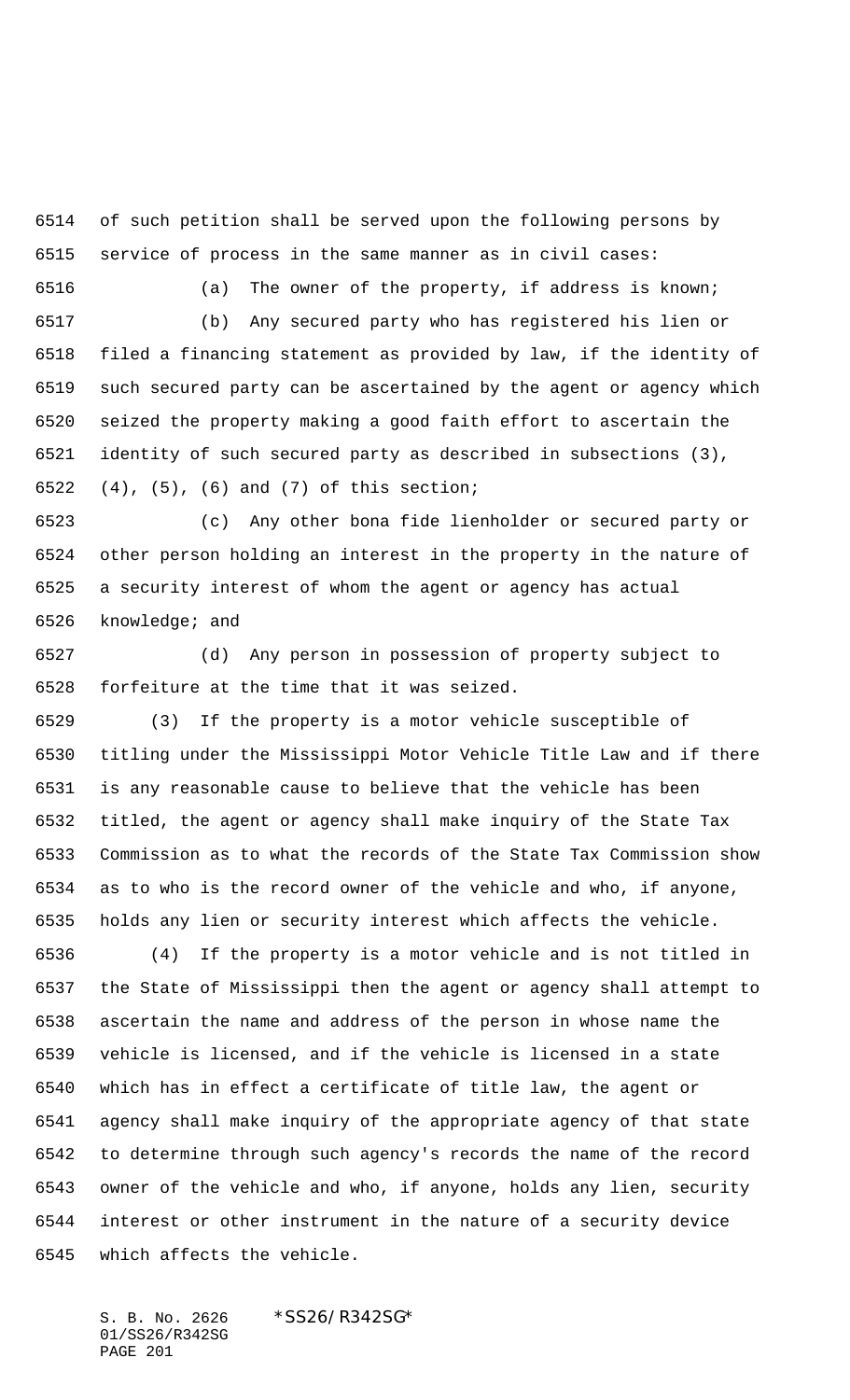(5) If the property is of a nature that a financing statement is required by the laws of this state to be filed to perfect a security interest affecting the property and if there is any reasonable cause to believe that a financing statement covering the security interest has been filed under the laws of this state, the agent or agency shall make inquiry of the appropriate office designated in Section 75-9-501 to determine through the records of such office the name of the record owner of the property and who, if anyone, has filed a financing statement affecting the property.

 (6) If the property is an aircraft or part thereof and if there is any reasonable cause to believe that an instrument in the nature of a security device affects the property, then the agent or agency shall make inquiry of the Administrator of the Federal Aviation Administration to determine through records of the administrator the name of the record owner of the property and who, if anyone, holds an instrument in the name of a security device which affects the property.

 (7) In the case of all other property other than an alcoholic beverage or raw material subject to forfeiture, if there is any reasonable cause to believe that an instrument in the nature of a security device affects the property, then the agent or agency shall make a good faith inquiry to identify the holder of any such instrument.

 (8) In the event the answer to an inquiry states that the record owner of the property is any person other than the person who was in possession of it when it was seized, or states that any person holds any lien, security interest or other interest in the nature of a security interest which affects the property, the agent or agency shall cause any record owner and also any lienholder, secured party or other person who holds an interest in the property in the nature of a security interest which affects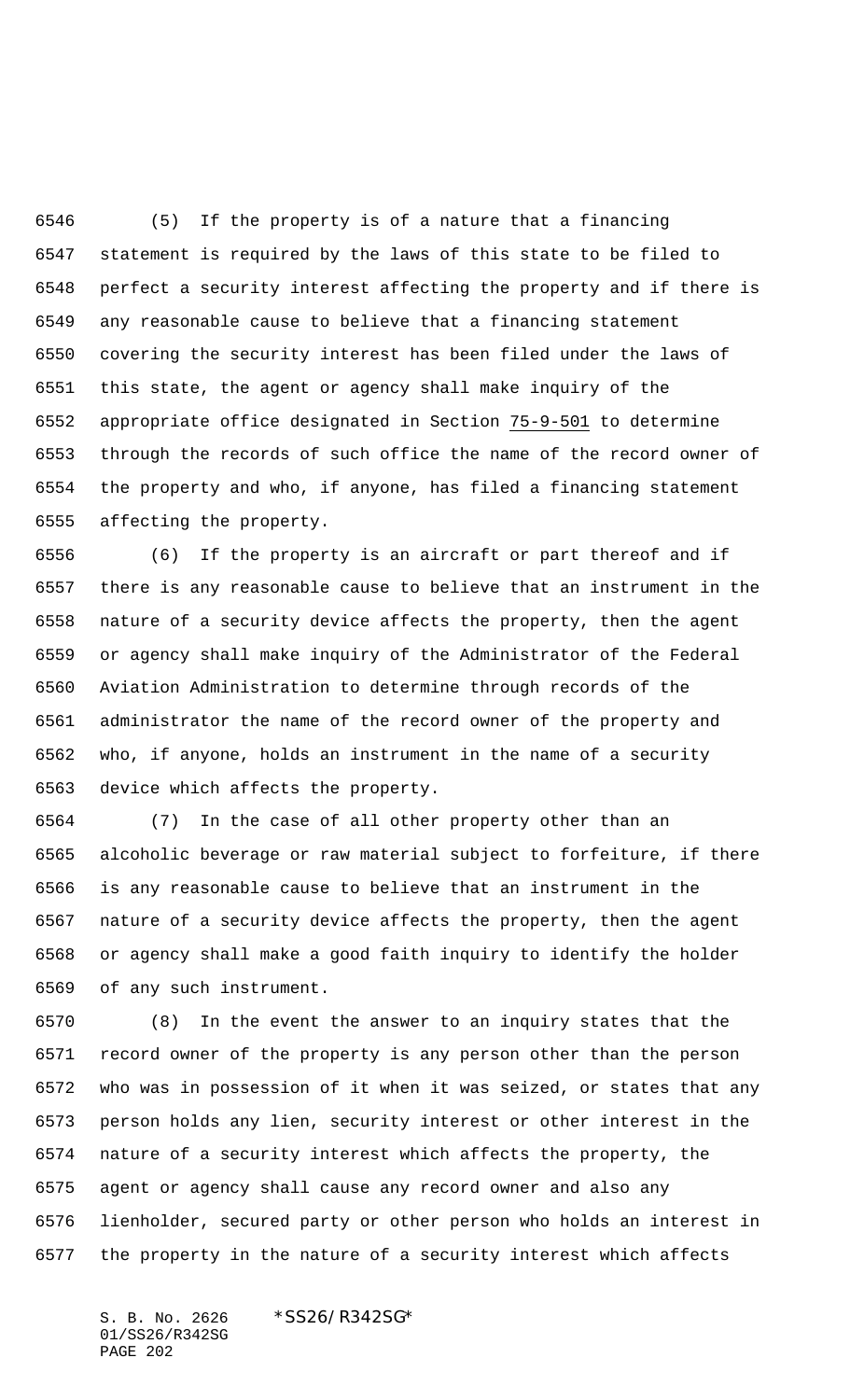the property to be named in the petition of forfeiture and to be served with process in the same manner as in civil cases.

 (9) If the owner of the property cannot be found and served with a copy of the petition of forfeiture, or if no person was in possession of the property subject to forfeiture at the time that it was seized and the owner of the property is unknown, the agent or agency shall file with the clerk of the court in which the proceeding is pending an affidavit to such effect, whereupon the clerk of the court shall publish notice of the hearing addressed to "the Unknown Owner of \_\_\_\_\_\_\_\_\_\_\_\_\_\_\_," filling in the blank space with a reasonably detailed description of the property subject to forfeiture. Service by publication shall be made in accordance with the Mississippi Rules of Civil Procedure.

 (10) No proceedings instituted pursuant to the provisions of this chapter shall proceed to hearing unless the judge conducting the hearing is satisfied that this section has been complied with. Any answer received from an inquiry required by subsections (3) through (7) of this section shall be introduced into evidence at the hearing.

 SECTION 27. Section 97-17-4, Mississippi Code of 1972, is amended as follows:

 97-17-4. (1) All property, real or personal, including money, used in the course of, intended for use in the course of, derived from, or realized through, conduct in violation of a provision of Section 97-17-1 or 97-17-3 is subject to civil forfeiture to the state pursuant to the provisions of this section; provided, however, that a forfeiture of personal property encumbered by a bona fide security interest or real property encumbered by a bona fide mortgage, deed of trust, lien or encumbrance of record shall be subject to the interest of the secured party or subject to the interest of the holder of the mortgage deed of trust, lien of encumbrance of record if such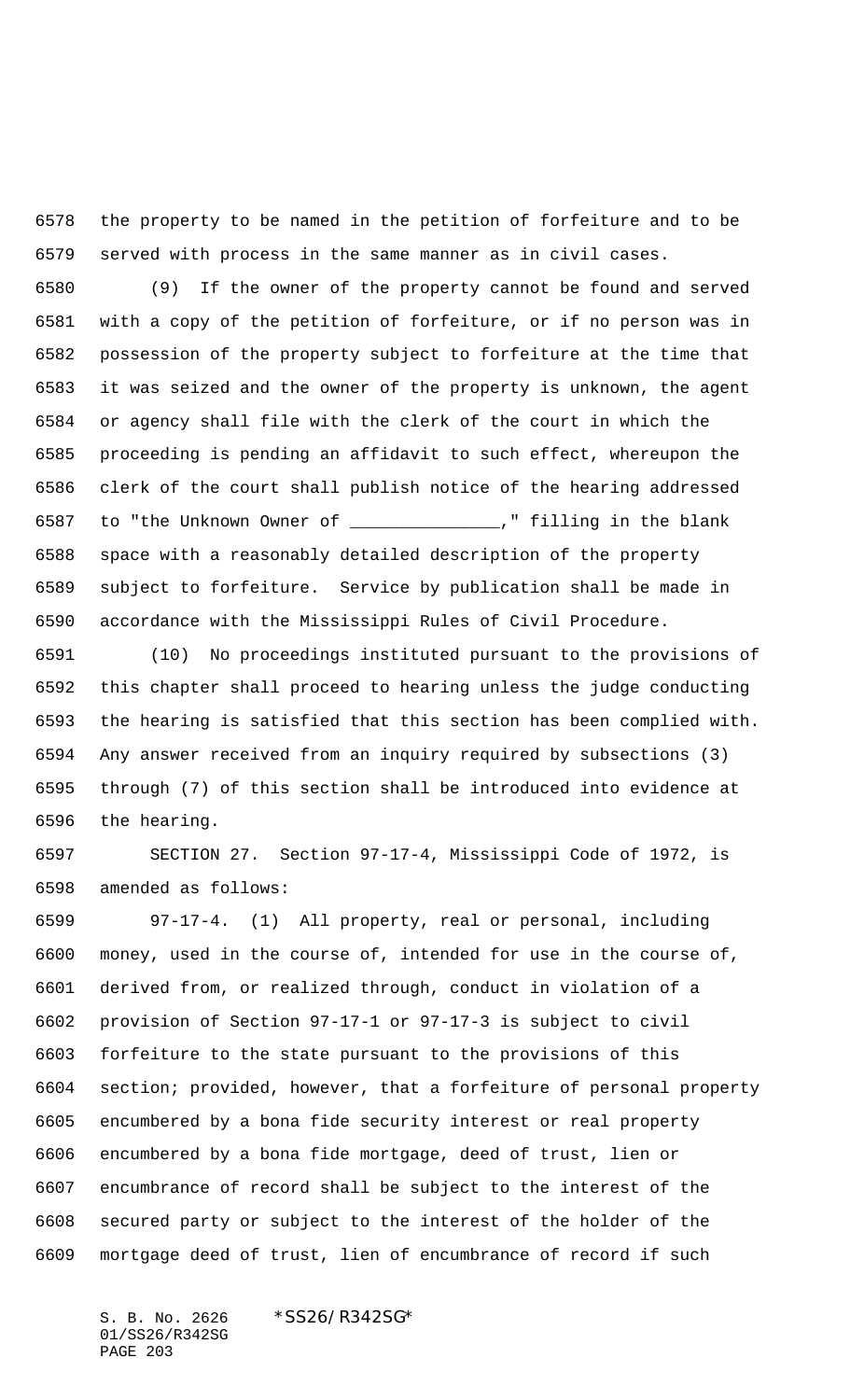secured party or holder neither had knowledge of or consented to the act or omission.

 (2) Property subject to forfeiture may be seized by law enforcement officers upon process issued by any appropriate court having jurisdiction over the property. Seizure without process may be made if:

 (a) The seizure is incident to an arrest or a search under a search warrant or an inspection under a lawful administrative inspection;

 (b) The property subject to seizure has been the subject of a prior judgment in favor of the state in a criminal injunction or forfeiture proceeding based upon this section.

 (3) When any property is seized pursuant to this section, proceedings under this section shall be instituted promptly.

 (4) (a) A petition for forfeiture shall be filed promptly in the name of the State of Mississippi with the clerk of the circuit court of the county in which the seizure is made. A copy of such petition shall be served upon the following persons by service of process in the same manner as in civil cases:

 (i) The owner of the property, if address is known;

 (ii) Any secured party who has registered his lien or filed a financing statement as provided by law, if the identity of such secured party can be ascertained by the state by making a good faith effort to ascertain the identity of such secured party as described in paragraphs (b), (c), (d), (e) and (f) of this subsection;

 (iii) Any other bona fide lienholder or secured party or other person holding an interest in the property in the nature of a security interest of whom the state has actual knowledge;

S. B. No. 2626 \*SS26/R342SG\* 01/SS26/R342SG PAGE 204 (iv) A holder of a mortgage, deed of trust, lien or encumbrance of record, if the property is real estate by making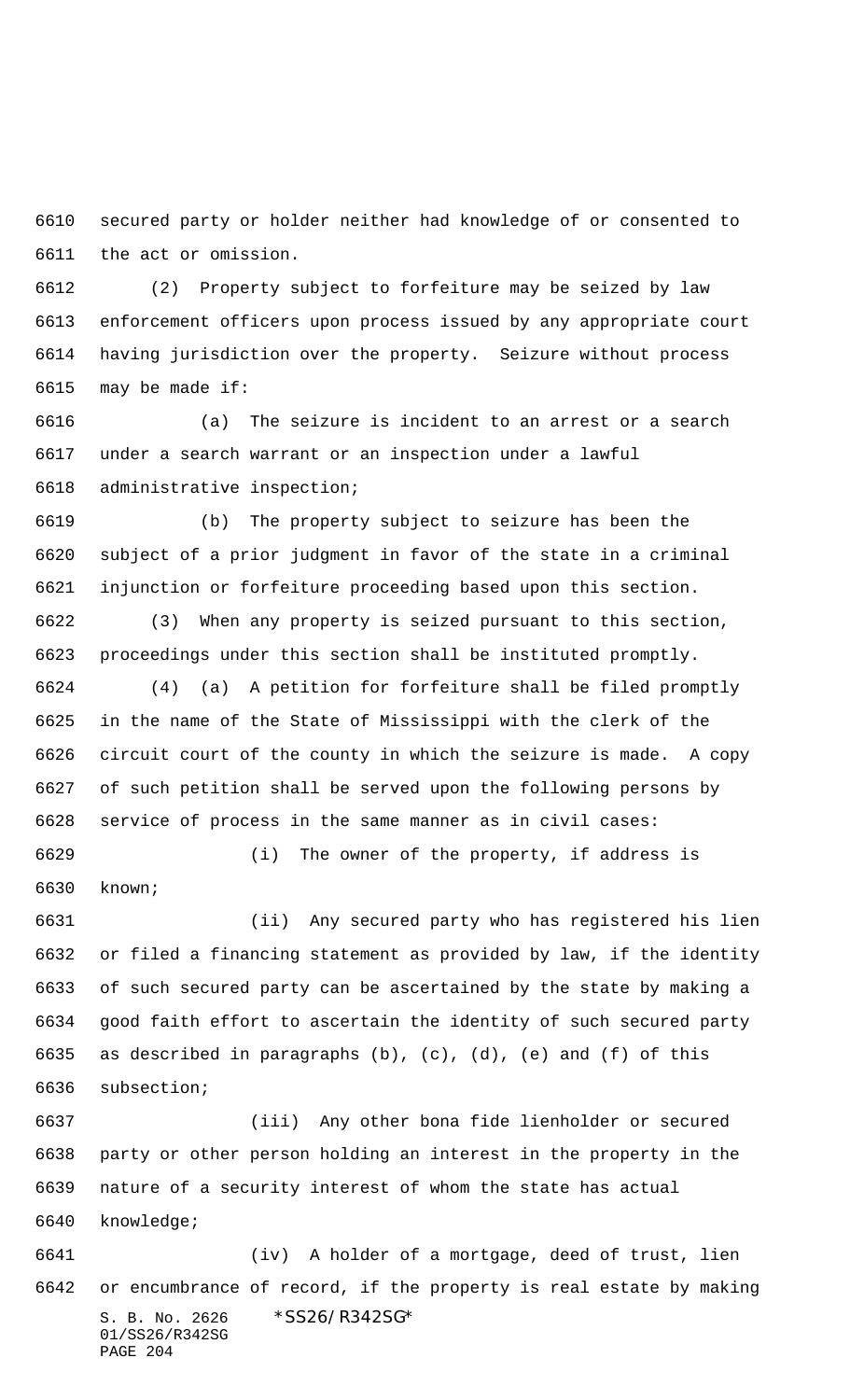a good faith inquiry as described in paragraph (g) of this section; and

 (v) Any person in possession of property subject to forfeiture at the time that it was seized.

 (b) If the property is a motor vehicle susceptible of titling under the Mississippi Motor Vehicle Title Law and if there is any reasonable cause to believe that the vehicle has been titled, the state shall make inquiry of the State Tax Commission as to what the records of the State Tax Commission show as to who is the record owner of the vehicle and who, if anyone, holds any lien or security interest which affects the vehicle.

 (c) If the property is a motor vehicle and is not titled in the State of Mississippi, then the state shall attempt to ascertain the name and address of the person in whose name the vehicle is licensed, and if the vehicle is licensed in a state which has in effect a certificate of title law, the state shall make inquiry of the appropriate agency of that state as to what the records of the agency show as to who is the record owner of the vehicle and who, if anyone, holds any lien, security interest, or other instrument in the nature of a security device which affects the vehicle.

 (d) If the property is of a nature that a financing statement is required by the laws of this state to be filed to perfect a security interest affecting the property and if there is any reasonable cause to believe that a financing statement covering the security interest has been filed under the laws of this state, the state shall make inquiry of the appropriate office designated in Section 75-9-501 as to what the records show as to who is the record owner of the property and who, if anyone, has filed a financing statement affecting the property.

S. B. No. 2626 \*SS26/R342SG\* (e) If the property is an aircraft or part thereof and if there is any reasonable cause to believe that an instrument in the nature of a security device affects the property, then the

01/SS26/R342SG PAGE 205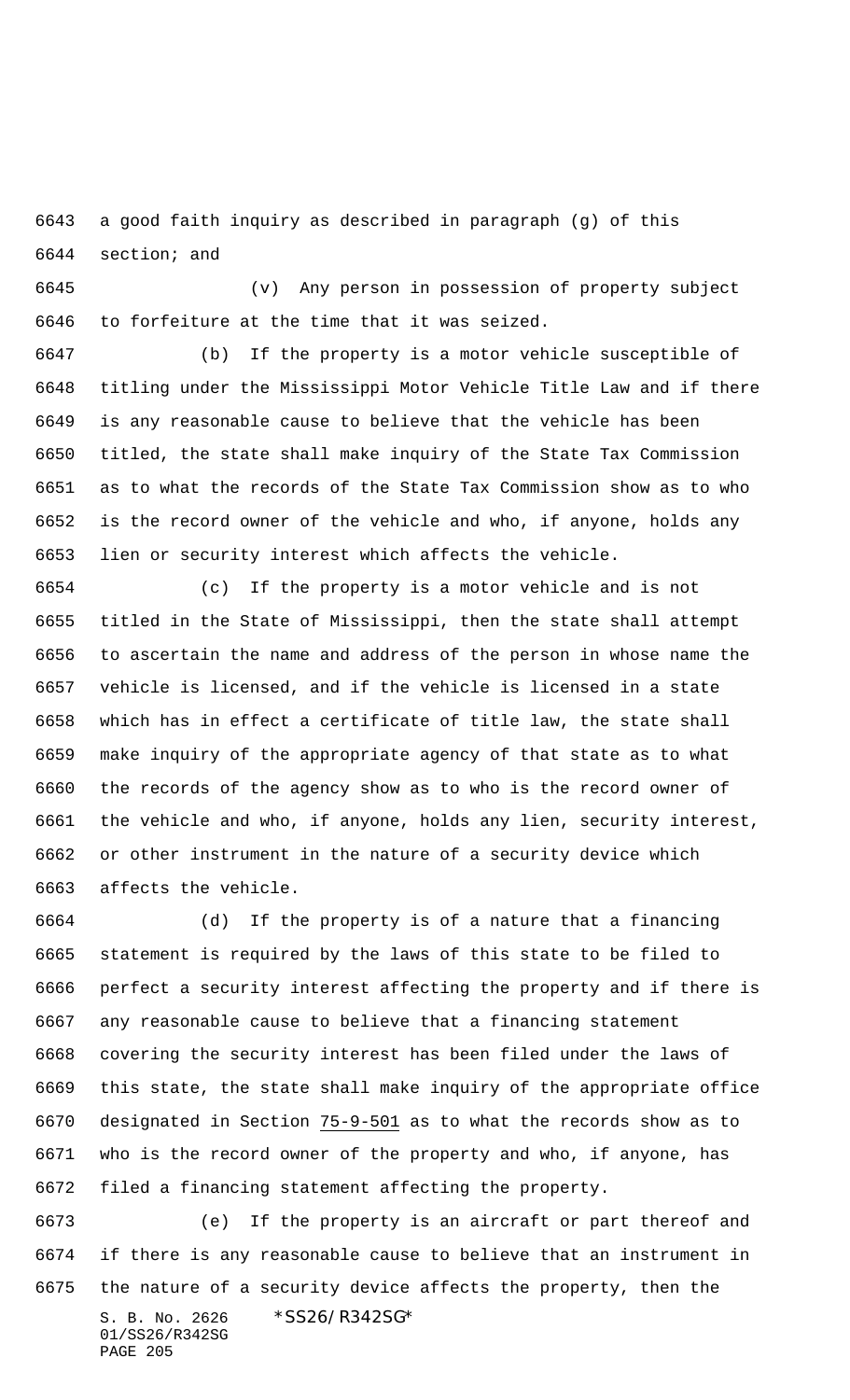state shall make inquiry of the administrator of the Federal Aviation Administration as to what the records of the administrator show as to who is the record owner of the property and who, if anyone, holds an instrument in the nature of a security device which affects the property.

 (f) In the case of all other personal property subject to forfeiture, if there is any reasonable cause to believe that an instrument in the nature of a security device affects the property, then the state shall make a good faith inquiry to identify the holder of any such instrument.

 (g) If the property is real estate, the state shall make inquiry at the appropriate places to determine who is the owner of record and who, if anyone is a holder of a bona fide mortgage, deed of trust, lien or encumbrance.

 (h) In the event the answer to an inquiry states that the record owner of the property is any person other than the person who was in possession of it when it was seized, or states that any person holds any lien, encumbrance, security interest, other interest in the nature of a security interest, mortgage or deed of trust which affects the property, the state shall cause any record owner and also any lienholder, secured party, other person who holds an interest in the property in the nature of a security interest, or holder of an encumbrance, mortgage or deed of trust which affects the property to be named in the petition of forfeiture and to be served with process in the same manner as in civil cases.

S. B. No. 2626 \*SS26/R342SG\* 01/SS26/R342SG (i) If the owner of the property cannot be found and served with a copy of the petition of forfeiture, or if no person was in possession of the property subject to forfeiture at the time that it was seized and the owner of the property is unknown, the state shall file with the clerk of the court in which the proceeding is pending an affidavit to such effect, whereupon the clerk of the court shall publish notice of the hearing addressed

PAGE 206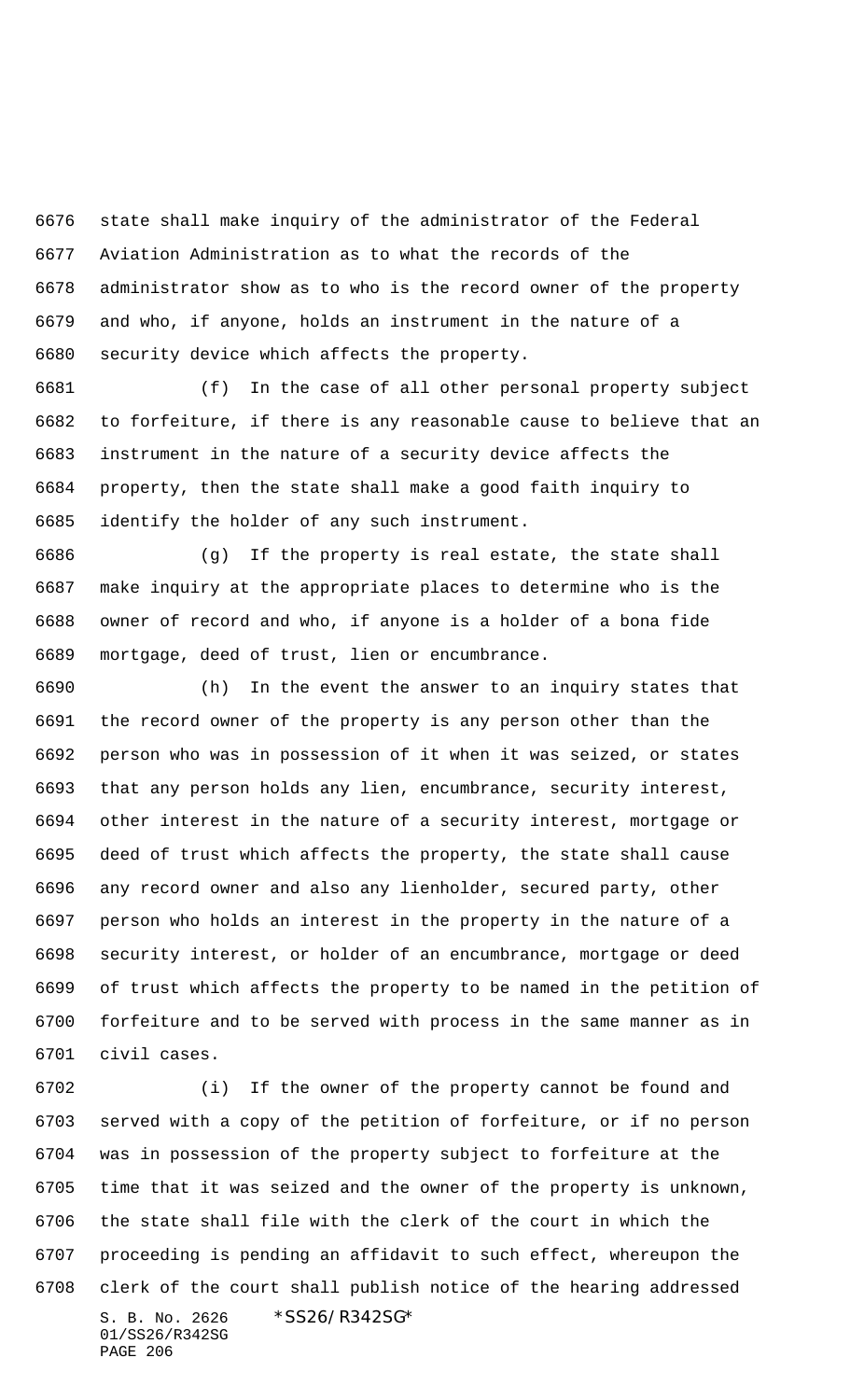to "the Unknown Owner of \_\_\_\_\_\_\_\_\_\_\_\_\_\_\_," filling in the blank space with a reasonably detailed description of the property subject to forfeiture. Service by publication shall contain the other requisites prescribed in Section 11-33-41, and shall be served as provided in Section 11-33-37 for publication of notice for attachments at law.

 (j) No proceedings instituted pursuant to the provisions of this article shall proceed to hearing unless the judge conducting the hearing is satisfied that this section has been complied with. Any answer received from an inquiry required by paragraphs (b) through (g) of this section shall be introduced into evidence at the hearing.

 (5) (a) An owner of property that has been seized shall file a verified answer within twenty (20) days after the completion of service of process. If no answer is filed, the court shall hear evidence that the property is subject to forfeiture and forfeit the property to the state. If an answer is filed, a time for hearing on forfeiture shall be set within thirty (30) days of filing the answer or at the succeeding term of court if court would not be in progress within thirty (30) days after filing the answer. Provided, however, that upon request by the state or the owner of the property, the court may postpone said forfeiture hearing to a date past the time any criminal action is pending against said owner.

 (b) If the owner of the property has filed a verified answer denying that the property is subject to forfeiture, then the burden is on the state to prove that the property is subject to forfeiture. The burden of proof placed upon the state shall be clear and convincing proof. However, if no answer has been filed by the owner of the property, the petition for forfeiture may be introduced into evidence and is prima facie evidence that the property is subject to forfeiture.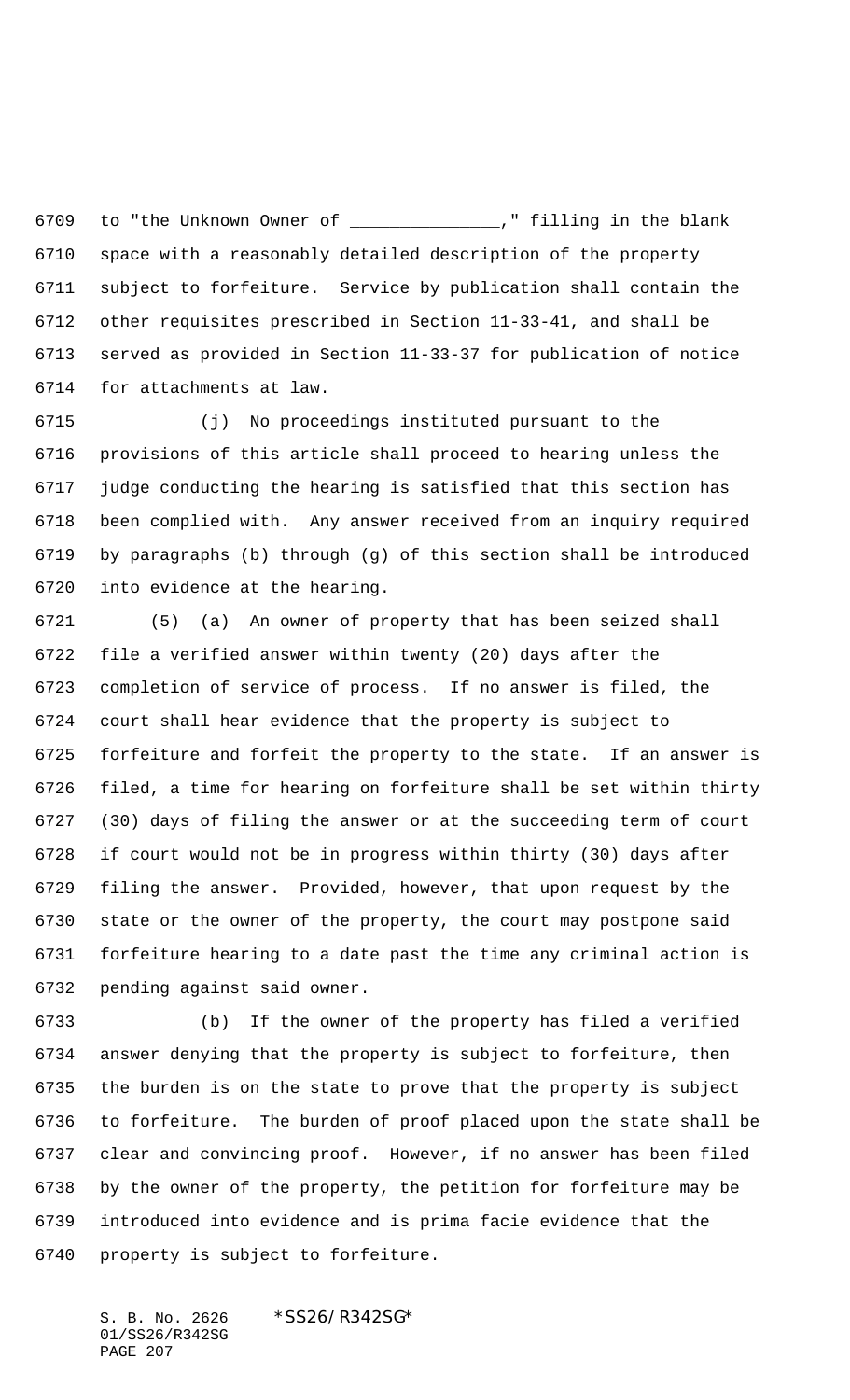(c) At the hearing any claimant of any right, title, or interest in the property may prove his lien, encumbrance, security interest, other interest in the nature of a security interest, mortgage or deed of trust to be bona fide and created without knowledge or consent that the property was to be used so as to cause the property to be subject to forfeiture.

 (d) If it is found that the property is subject to forfeiture, then the judge shall forfeit the property to the state. However, if proof at the hearing discloses that the interest of any bona fide lienholder, secured party, other person holding an interest in the property in the nature of a security interest or any holder of a bona fide encumbrance, mortgage or deed of trust is greater than or equal to the present value of the property, the court shall order the property released to him. If such interest is less than the present value of the property and if the proof shows that the property is subject to forfeiture, the court shall order the property forfeited to the state.

 (6) (a) All personal property, including money, which is forfeited to the state and is not capable of being sold at public auction shall be liquidated and the proceeds, after deduction of all storage and court costs, shall be forwarded to the State Treasurer and deposited in the General Fund of the state.

 (b) All real estate which is forfeited to the state shall be sold to the highest bidder at a public auction to be conducted by the state at such place, on such notice and in accordance with the same procedure, as far as practicable, as is required in the case of sales of land under execution of law. The proceeds of such sale shall first be applied to the cost and expense in administering and conducting such sale, then to the satisfaction of all mortgages, deeds of trusts, liens and encumbrances of record on such property. All proceeds in excess of the amount necessary for the cost of the sale of such land and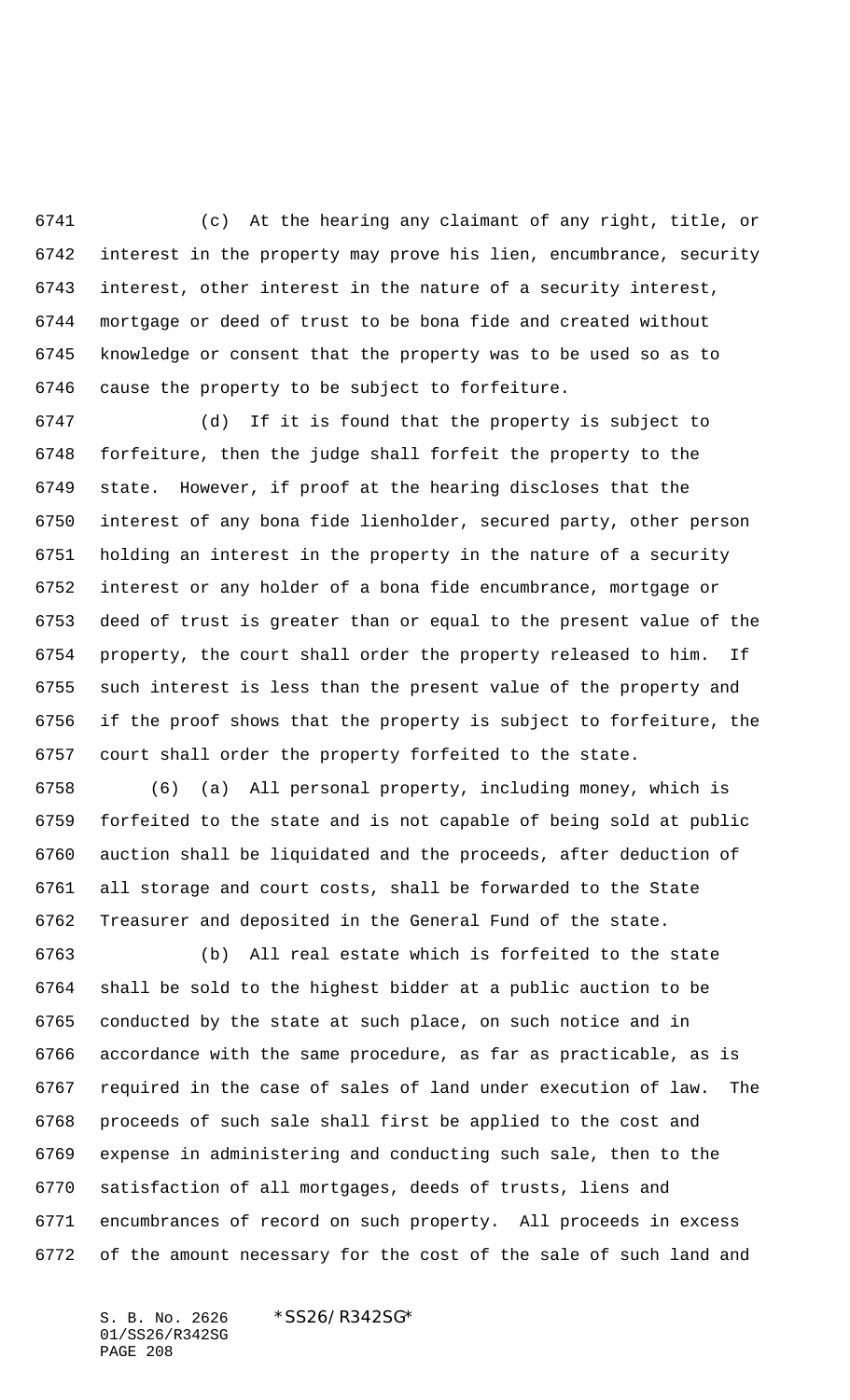the satisfaction of any liens thereon shall be deposited in the General Fund of the State Treasury.

 (c) All other property that has been seized by the state and that has been forfeited shall, except as otherwise provided, be sold at a public auction for cash by the state to the highest and best bidder after advertising the sale for at least once each week for three (3) consecutive weeks, the last notice to appear not more than ten (10) days nor less than five (5) days prior to such sale, in a newspaper having a general circulation throughout the State of Mississippi. Such notices shall contain a description of the property to be sold and a statement of the time and place of sale. It shall not be necessary to the validity of such sale either to have the property present at the place of sale or to have the name of the owner thereof stated in such notice. The proceeds of the sale shall be delivered to the circuit clerk and shall be disposed of as follows:

 (i) To any bona fide lienholder, secured party, or other party holding an interest in the property in the nature of a security interest, to the extent of his interest; and

 (ii) The balance, if any, after deduction of all storage and court costs, shall be forwarded to the State Treasurer and deposited with and used as general funds of the state.

 (d) The State Tax Commission shall issue a certificate of title to any person who purchases property under the provisions of this section when a certificate of title is required under the laws of this state.

 SECTION 28. Section 97-43-11, Mississippi Code of 1972, is amended as follows:

 97-43-11. (1) When any property is seized pursuant to Section 97-43-9, proceedings under this section shall be instituted promptly.

S. B. No. 2626 \*SS26/R342SG\* 01/SS26/R342SG PAGE 209 (2) (a) A petition for forfeiture shall be filed promptly in the name of the State of Mississippi with the clerk of the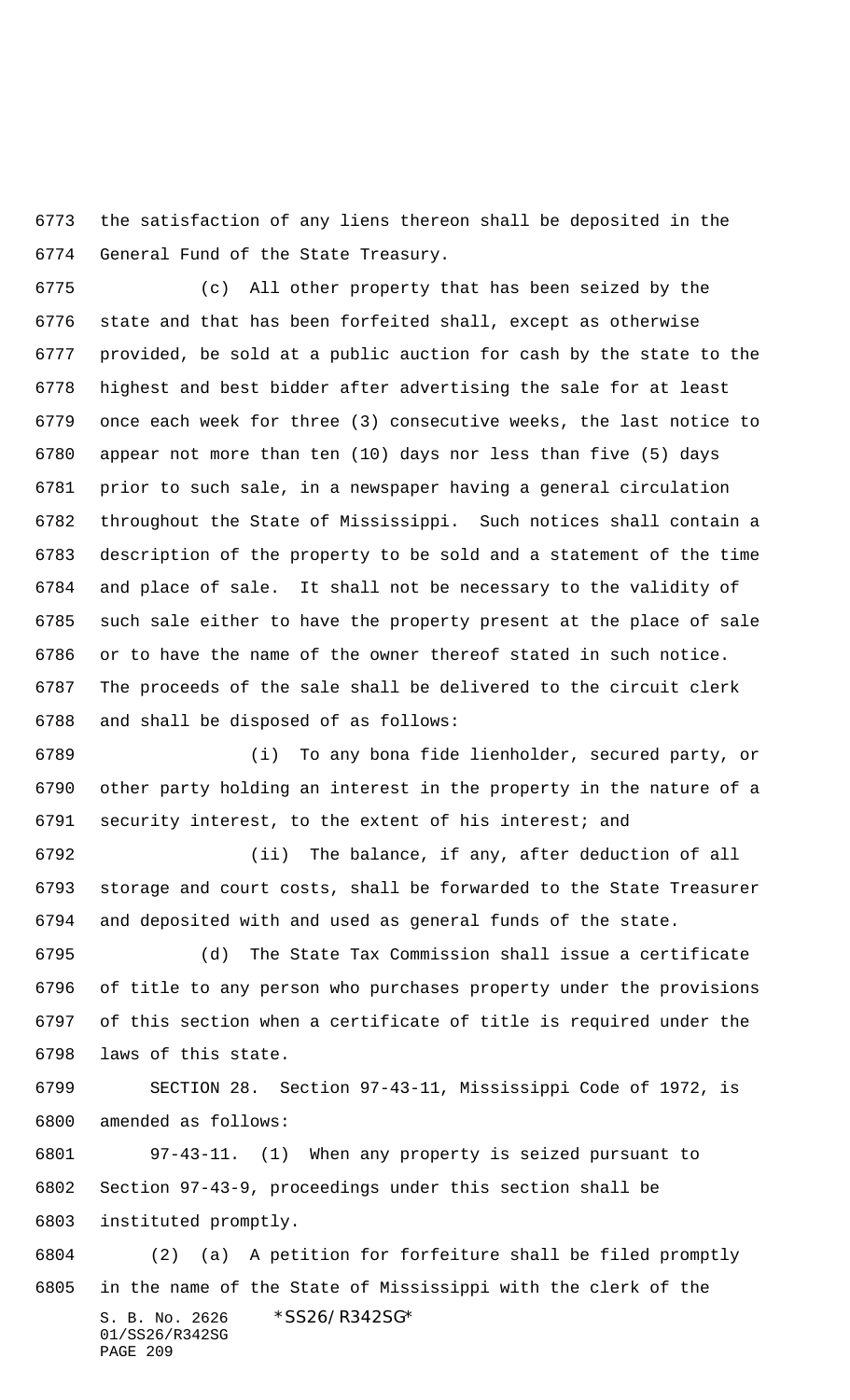circuit court of the county in which the seizure is made. A copy of such petition shall be served upon the following persons by service of process in the same manner as in civil cases:

 (i) The owner of the property, if address is known;

 (ii) Any secured party who has registered his lien or filed a financing statement as provided by law, if the identity of such secured party can be ascertained by the state by making a good faith effort to ascertain the identity of such secured party as described in paragraphs (b), (c), (d), (e) and (f) of this subsection;

 (iii) Any other bona fide lienholder or secured party or other person holding an interest in the property in the nature of a security interest of whom the state has actual knowledge;

 (iv) A holder of a mortgage, deed of trust, lien or encumbrance of record, if the property is real estate by making a good faith inquiry as described in paragraph (g) of this section; and

 (v) Any person in possession of property subject to forfeiture at the time that it was seized.

 (b) If the property is a motor vehicle susceptible of titling under the Mississippi Motor Vehicle Title Law and if there is any reasonable cause to believe that the vehicle has been titled, the state shall make inquiry of the State Tax Commission as to what the records of the State Tax Commission show as to who is the record owner of the vehicle and who, if anyone, holds any lien or security interest which affects the vehicle.

S. B. No. 2626 \*SS26/R342SG\* 01/SS26/R342SG PAGE 210 (c) If the property is a motor vehicle and is not titled in the State of Mississippi, then the state shall attempt to ascertain the name and address of the person in whose name the vehicle is licensed, and if the vehicle is licensed in a state which has in effect a certificate of title law, the state shall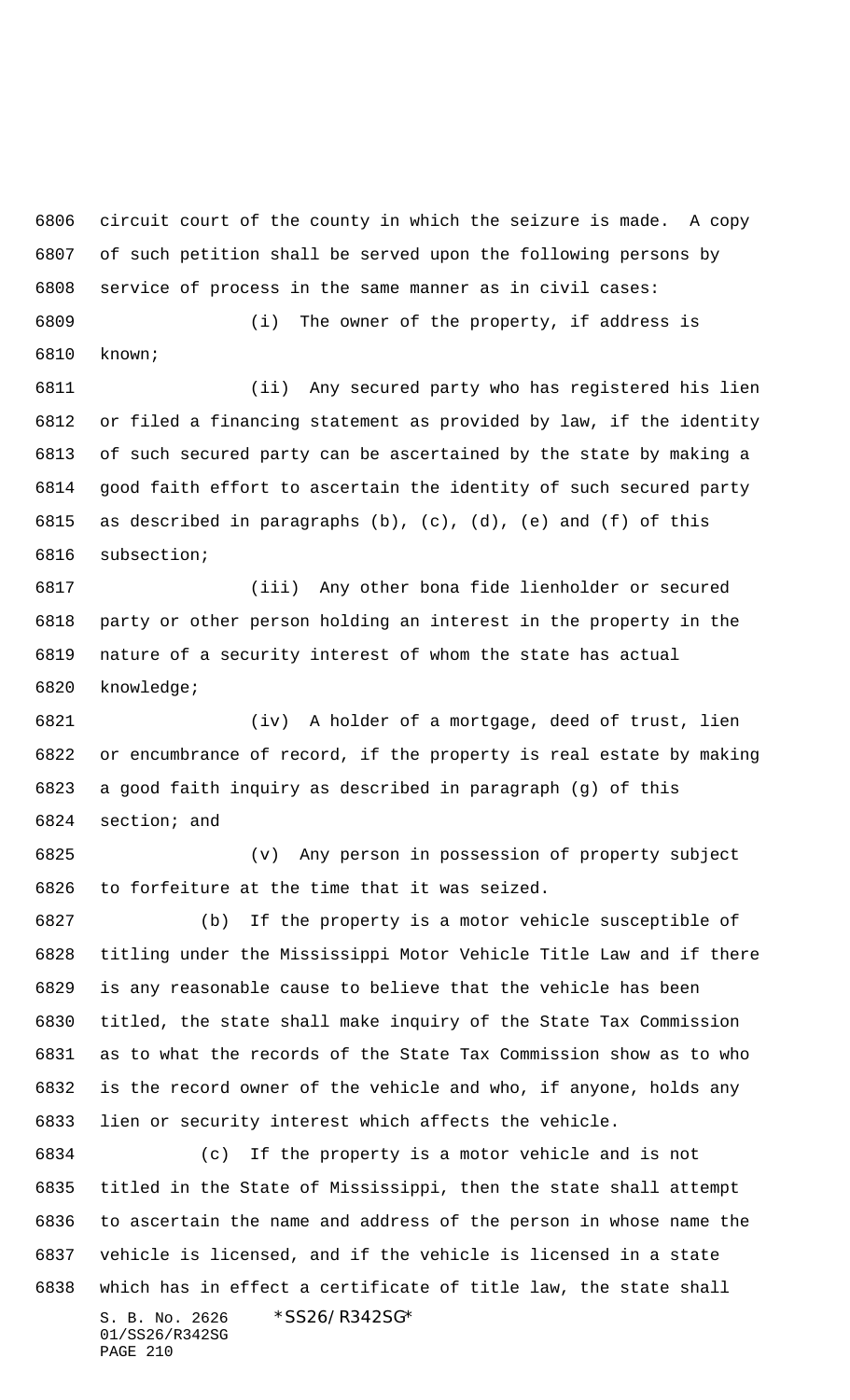make inquiry of the appropriate agency of that state as to what the records of the agency show as to who is the record owner of the vehicle and who, if anyone, holds any lien, security interest, or other instrument in the nature of a security device which affects the vehicle.

 (d) If the property is of a nature that a financing statement is required by the laws of this state to be filed to perfect a security interest affecting the property and if there is any reasonable cause to believe that a financing statement covering the security interest has been filed under the laws of this state, the state shall make inquiry of the appropriate office 6850 designated in Section  $75-9-501$  as to what the records show as to who is the record owner of the property and who, if anyone, has filed a financing statement affecting the property.

 (e) If the property is an aircraft or part thereof and if there is any reasonable cause to believe that an instrument in the nature of a security device affects the property, then the state shall make inquiry of the administrator of the Federal Aviation Administration as to what the records of the administrator show as to who is the record owner of the property and who, if anyone, holds an instrument in the nature of a security device which affects the property.

 (f) In the case of all other personal property subject to forfeiture, if there is any reasonable cause to believe that an instrument in the nature of a security device affects the property, then the state shall make a good faith inquiry to identify the holder of any such instrument.

 (g) If the property is real estate, the state shall make inquiry at the appropriate places to determine who is the owner of record and who, if anyone is a holder of a bona fide mortgage, deed of trust, lien or encumbrance.

S. B. No. 2626 \*SS26/R342SG\* 01/SS26/R342SG PAGE 211 (h) In the event the answer to an inquiry states that the record owner of the property is any person other than the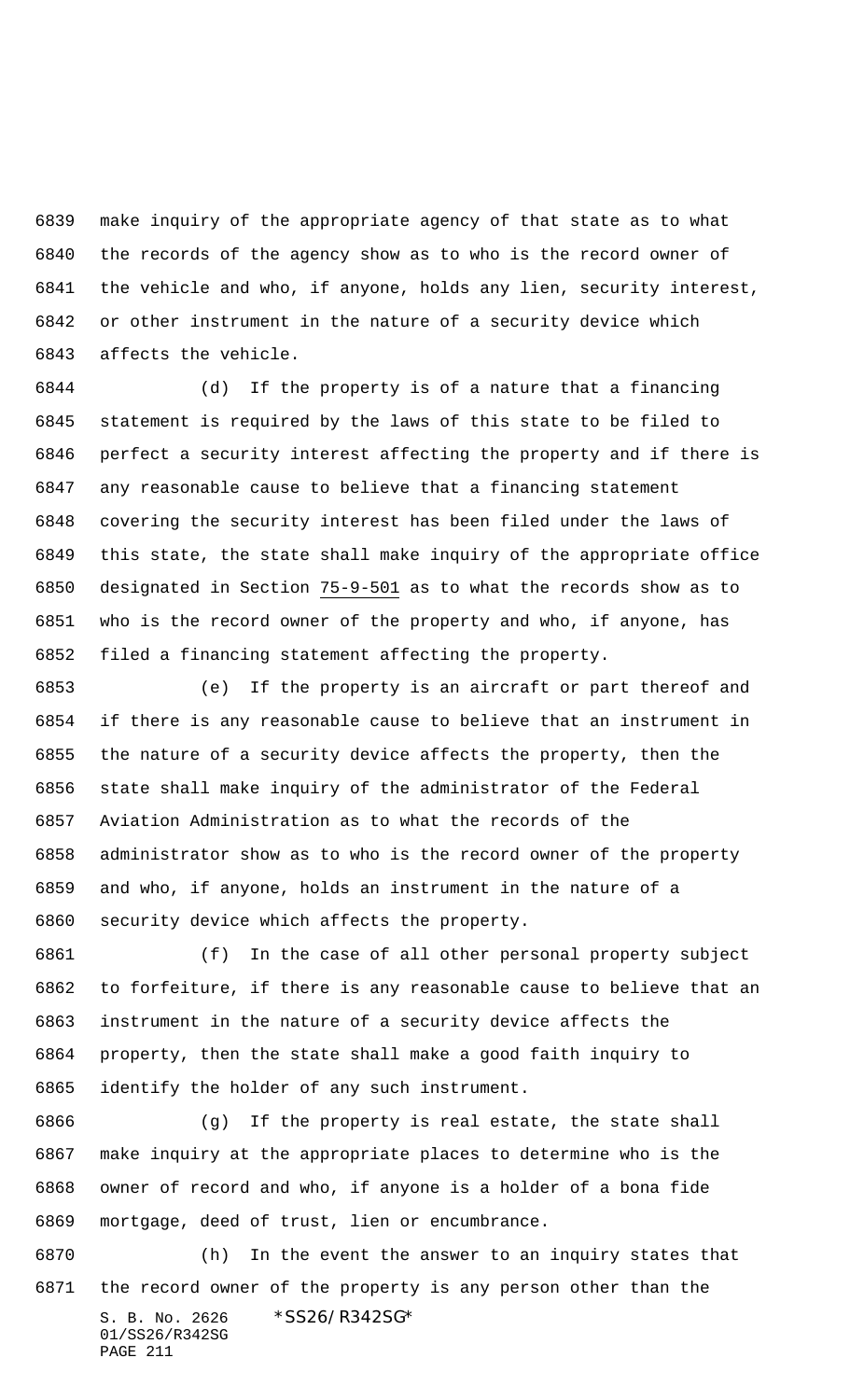person who was in possession of it when it was seized, or states that any person holds any lien, encumbrance, security interest, other interest in the nature of a security interest, mortgage or deed of trust which affects the property, the state shall cause any record owner and also any lienholder, secured party, other person who holds an interest in the property in the nature of a security interest, or holder of an encumbrance, mortgage or deed of trust which affects the property to be named in the petition of forfeiture and to be served with process in the same manner as in civil cases.

 (i) If the owner of the property cannot be found and served with a copy of the petition of forfeiture, or if no person was in possession of the property subject to forfeiture at the time that it was seized and the owner of the property is unknown, the state shall file with the clerk of the court in which the proceeding is pending an affidavit to such effect, whereupon the clerk of the court shall publish notice of the hearing addressed to "the Unknown Owner of \_\_\_\_\_\_\_\_\_\_\_\_\_\_\_," filling in the blank space with a reasonably detailed description of the property subject to forfeiture. Service by publication shall contain the other requisites prescribed in Section 11-33-41, and shall be served as provided in Section 11-33-37 for publication of notice for attachments at law.

 (j) No proceedings instituted pursuant to the provisions of this article shall proceed to hearing unless the judge conducting the hearing is satisfied that this section has been complied with. Any answer received from an inquiry required by paragraphs (b) through (g) of this section shall be introduced into evidence at the hearing.

S. B. No. 2626 \*SS26/R342SG\* 01/SS26/R342SG PAGE 212 (3) (a) An owner of property that has been seized shall file a verified answer within twenty (20) days after the completion of service of process. If no answer is filed, the court shall hear evidence that the property is subject to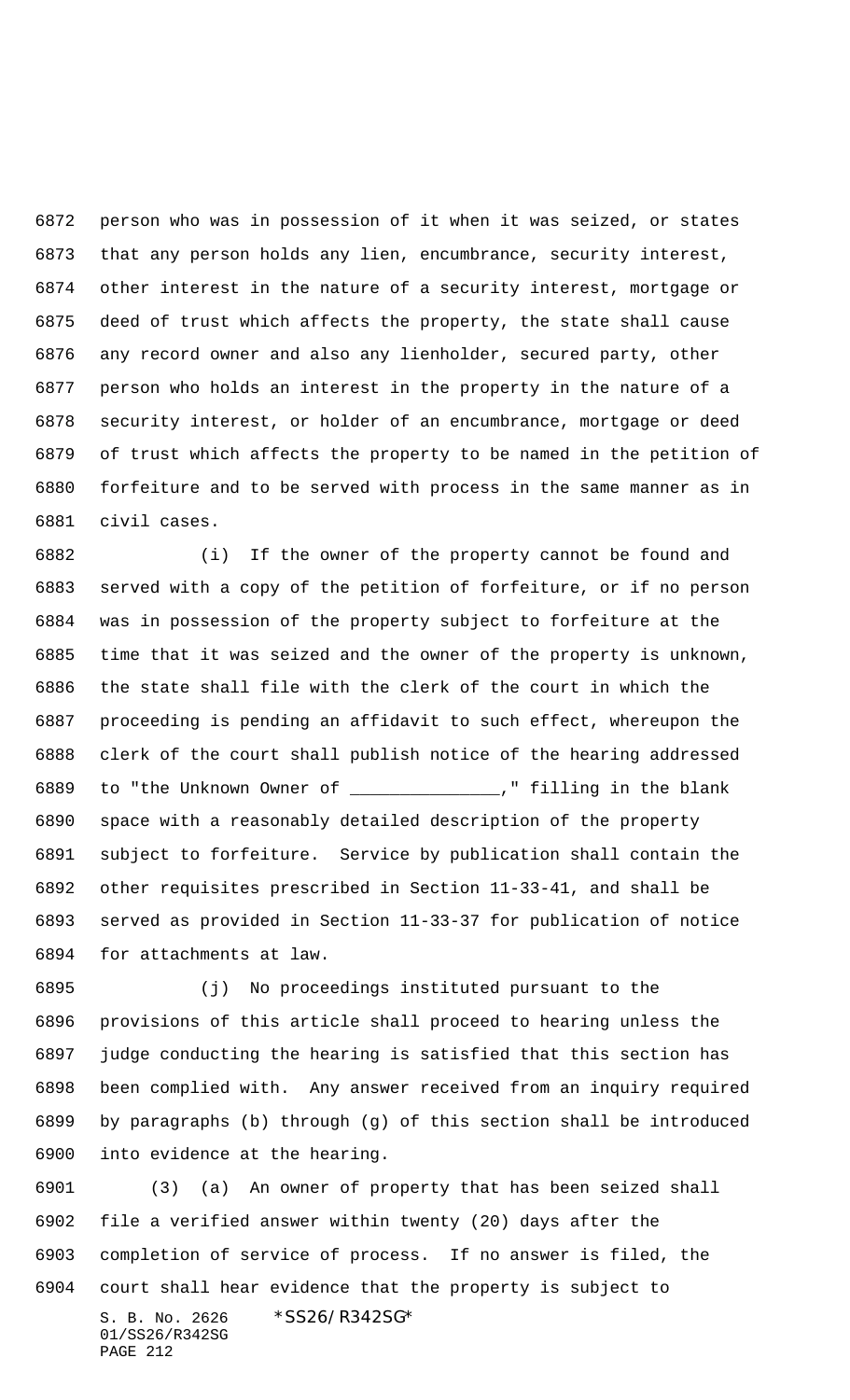forfeiture and forfeit the property to the state. If an answer is filed, a time for hearing on forfeiture shall be set within thirty (30) days of filing the answer or at the succeeding term of court if court would not be in progress within thirty (30) days after filing the answer. Provided, however, that upon request by the state or the owner of the property, the court may postpone said forfeiture hearing to a date past the time any criminal action is pending against said owner.

 (b) If the owner of the property has filed a verified answer denying that the property is subject to forfeiture, then the burden is on the state to prove that the property is subject to forfeiture. The burden of proof placed upon the state shall be clear and convincing proof. However, if no answer has been filed by the owner of the property, the petition for forfeiture may be introduced into evidence and is prima facie evidence that the property is subject to forfeiture.

 (c) At the hearing any claimant of any right, title, or interest in the property may prove his lien, encumbrance, security interest, other interest in the nature of a security interest, mortgage or deed of trust to be bona fide and created without knowledge or consent that the property was to be used so as to cause the property to be subject to forfeiture.

 (d) If it is found that the property is subject to forfeiture, then the judge shall forfeit the property to the state. However, if proof at the hearing discloses that the interest of any bona fide lienholder, secured party, other person holding an interest in the property in the nature of a security interest or any holder of a bona fide encumbrance, mortgage or deed of trust is greater than or equal to the present value of the property, the court shall order the property released to him. If such interest is less than the present value of the property and if the proof shows that the property is subject to forfeiture, the court shall order the property forfeited to the state.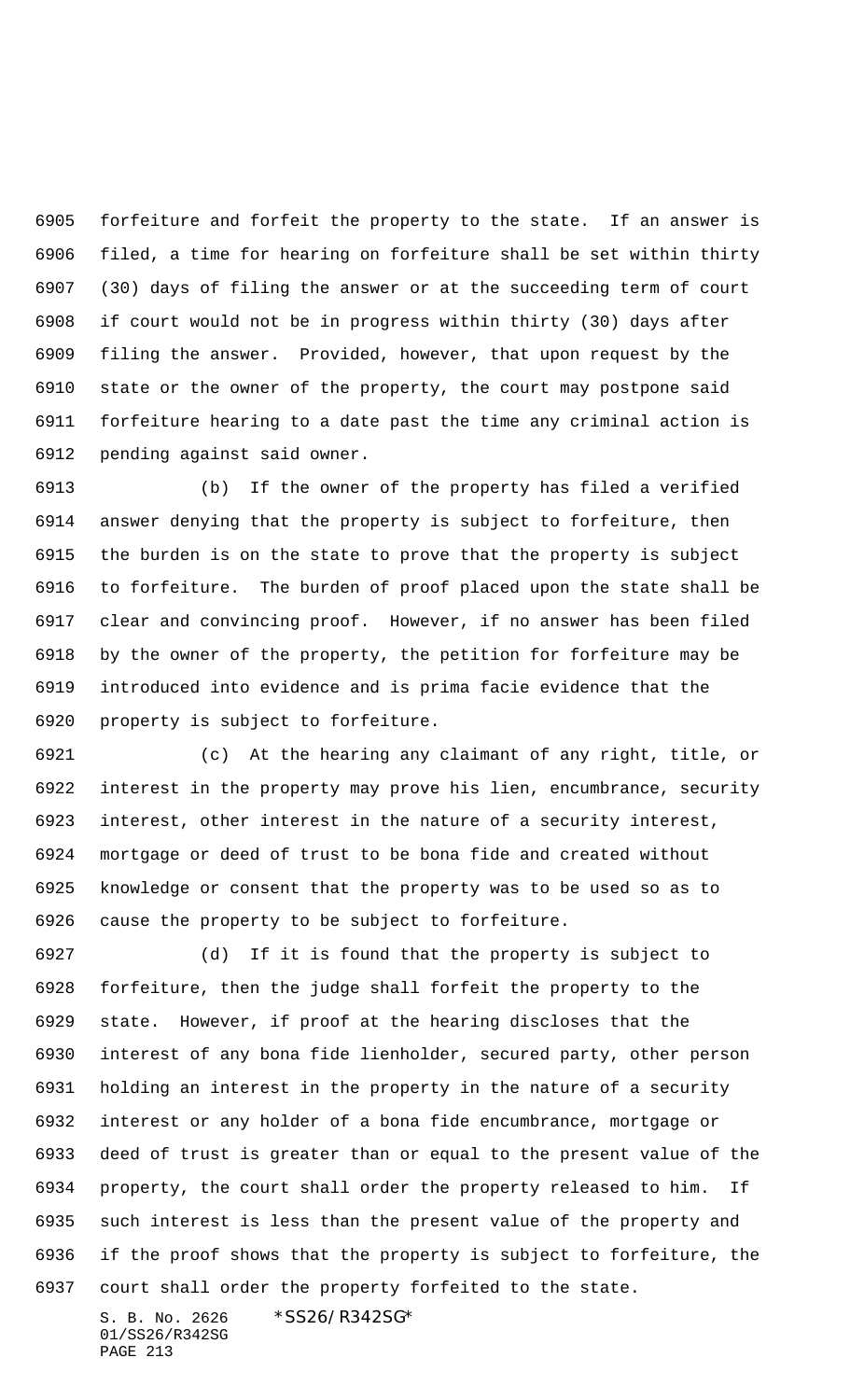(4) (a) All personal property, including money, which is forfeited to the state and is not capable of being sold at public auction shall be liquidated and the proceeds, after deduction of all storage and court costs, shall be forwarded to the State Treasurer and deposited in the General Fund of the state.

 (b) All real estate which is forfeited to the state shall be sold to the highest bidder at a public auction to be conducted by the state at such place, on such notice and in accordance with the same procedure, as far as practicable, as is required in the case of sales of land under execution of law. The proceeds of such sale shall first be applied to the cost and expense in administering and conducting such sale, then to the satisfaction of all mortgages, deeds of trusts, liens and encumbrances of record on such property. All proceeds in excess of the amount necessary for the cost of the sale of such land and the satisfaction of any liens thereon shall be deposited in the General Fund of the State Treasury.

 (c) All other property that has been seized by the state and that has been forfeited shall, except as otherwise provided, be sold at a public auction for cash by the state to the highest and best bidder after advertising the sale for at least once each week for three (3) consecutive weeks, the last notice to appear not more than ten (10) days nor less than five (5) days prior to such sale, in a newspaper having a general circulation throughout the State of Mississippi. Such notices shall contain a description of the property to be sold and a statement of the time and place of sale. It shall not be necessary to the validity of such sale either to have the property present at the place of sale or to have the name of the owner thereof stated in such notice. The proceeds of the sale shall be delivered to the circuit clerk and shall be disposed of as follows: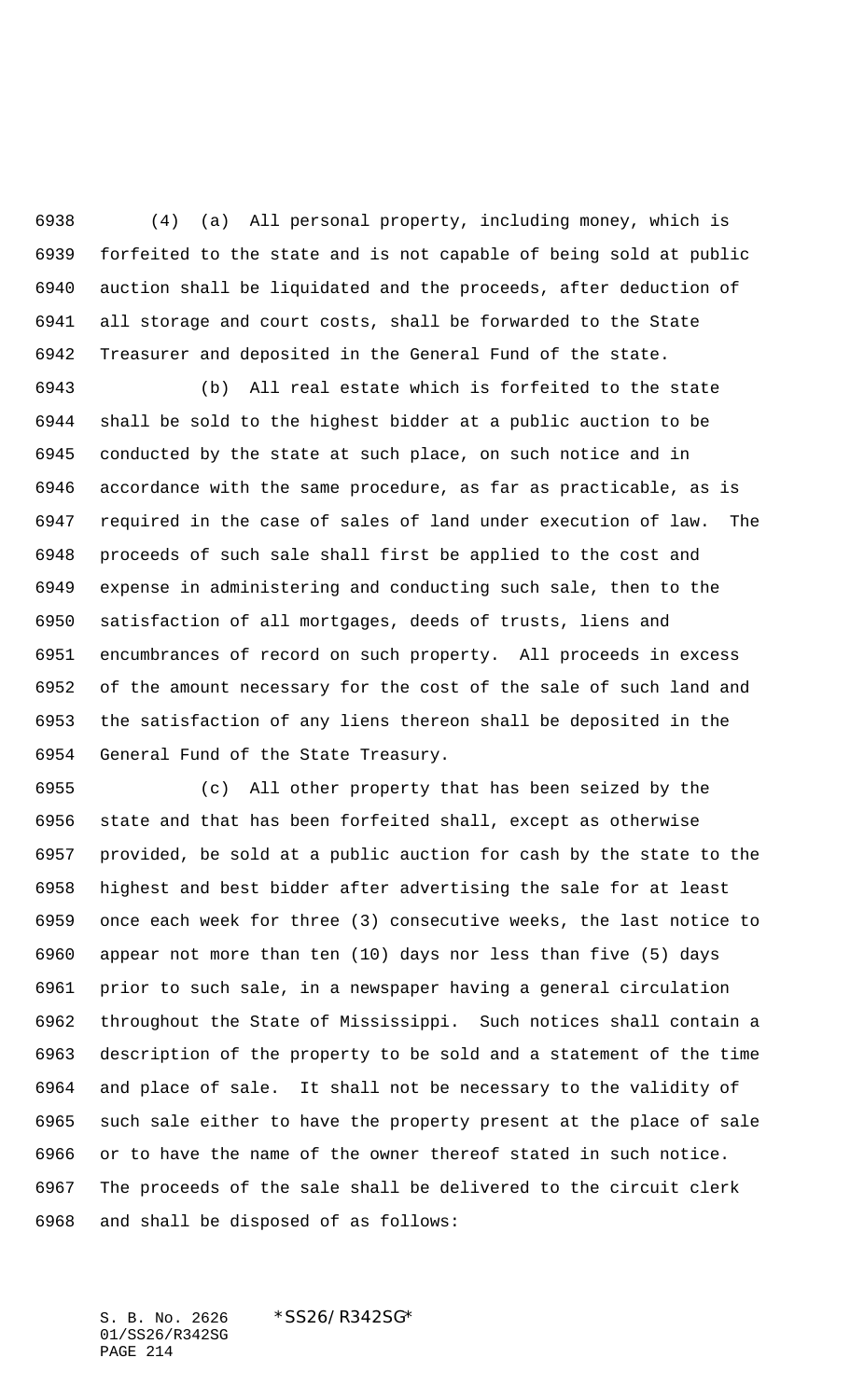(i) To any bona fide lienholder, secured party, or other party holding an interest in the property in the nature of a security interest, to the extent of his interest; and

 (ii) The balance, if any, after deduction of all storage and court costs, shall be forwarded to the State Treasurer and deposited with and used as general funds of the state.

 (d) The State Tax Commission shall issue a certificate of title to any person who purchases property under the provisions of this section when a certificate of title is required under the laws of this state.

 SECTION 29. Section 53-3-41, Mississippi Code of 1972, is amended as follows:

 53-3-41. (1) For the purposes of this section, the following terms shall have the meanings ascribed herein:

 (a) "Oil and gas production" means any oil, natural gas, condensate of either, natural gas liquids, other gaseous, liquid or dissolved hydrocarbons, sulfur or helium, or other substance produced as a by-product or adjunct to their production, or any combination of these, which is severed, extracted or produced from the ground, the seabed or other submerged lands within the jurisdiction of the State of Mississippi. Any such substance, including recoverable or recovered natural gas liquids, which is transported to or in a natural gas pipeline or natural gas gathering system, or otherwise transported or sold for use as natural gas, or is transported or sold for the extraction of helium or natural gas liquids is gas production. Any such substance which is transported or sold to persons and for purposes not included in the foregoing natural gas definition is oil production.

 (b) "Interest owner" means a person owning an entire or fractional interest of any kind or nature in oil or gas production at the time of severance, or a person who has an express, implied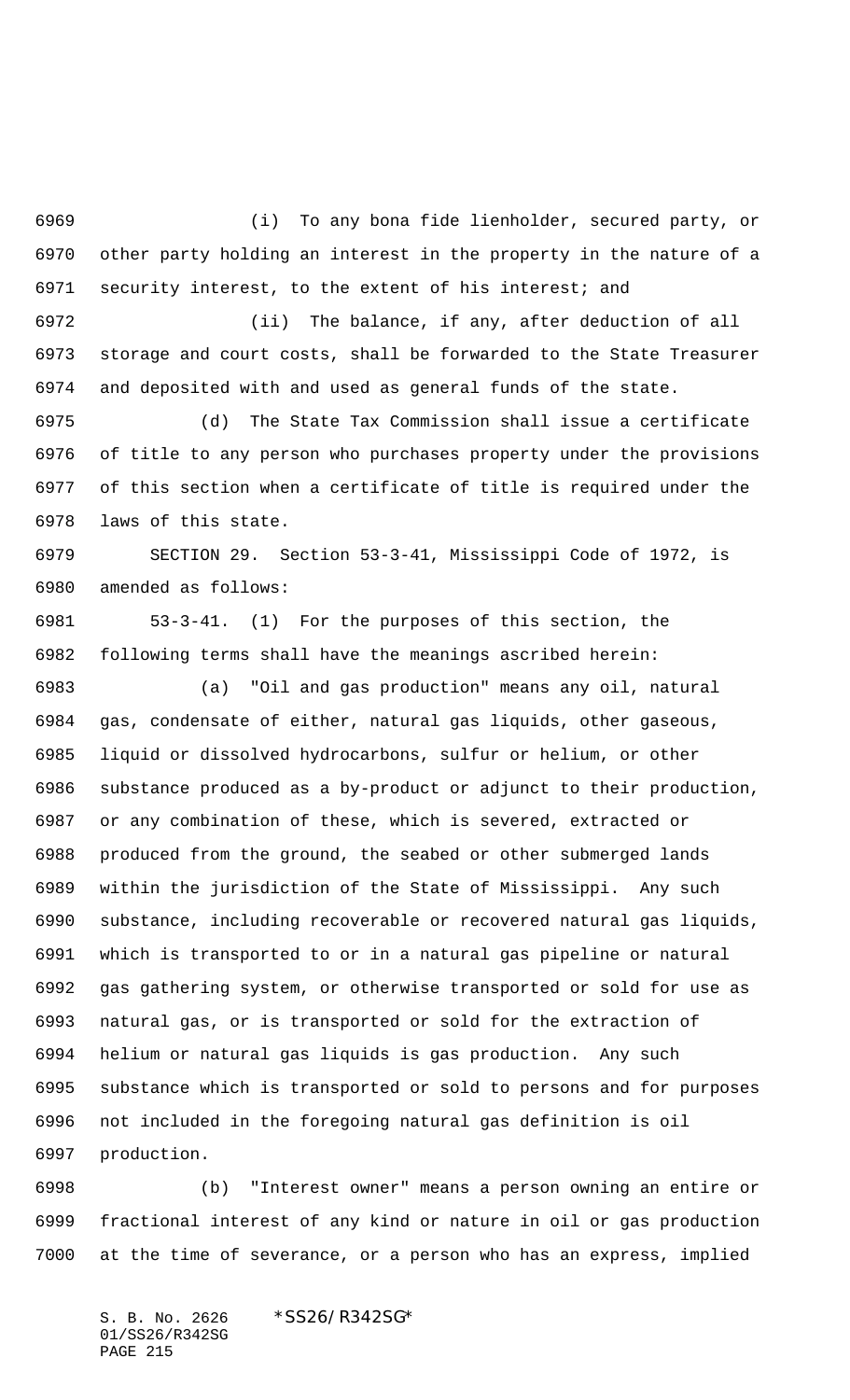or constructive right to receive a monetary payment determined by the value of oil or gas production or by the amount of production.

 (c) "Royalty owner" means any person who possesses an interest in the production, but who is not an owner as defined in Section 53-1-3(g).

 (d) "Disbursing agent" shall mean that person who, pursuant to an oil and gas lease, operating agreement, purchase contract, or otherwise, assumes the responsibility of paying royalty proceeds derived from a well's oil and gas production to the royalty owner or owners legally entitled thereto. A first purchaser shall not be deemed to be the disbursing agent unless the first purchaser expressly assumes such responsibility in the purchase contract.

 (e) "First purchaser" means the first person who purchases oil or gas production from the interest owners after the production is severed and may include the operator if the operator acts as a purchaser of production attributable to other interest owners.

 (f) An "operator" is a person engaged in the business of severing oil or gas production from the ground, whether for himself alone, for other persons alone or for himself and others.

 (2) Whenever a disbursing agent has not disbursed the royalty proceeds derived from the well's production to the royalty owner within one hundred twenty (120) days following the date of first sale of oil or gas in the event the disbursing agent is a first purchaser of oil or gas, or within one hundred twenty (120) days following the date the disbursing agent receives the proceeds from such production if the disbursing agent is not the first purchaser, such royalty owner shall have a lien to secure the payment of the royalty proceeds. The lien shall attach to the proceeds from such production received by the disbursing agent attributable to the royalty owner's interest.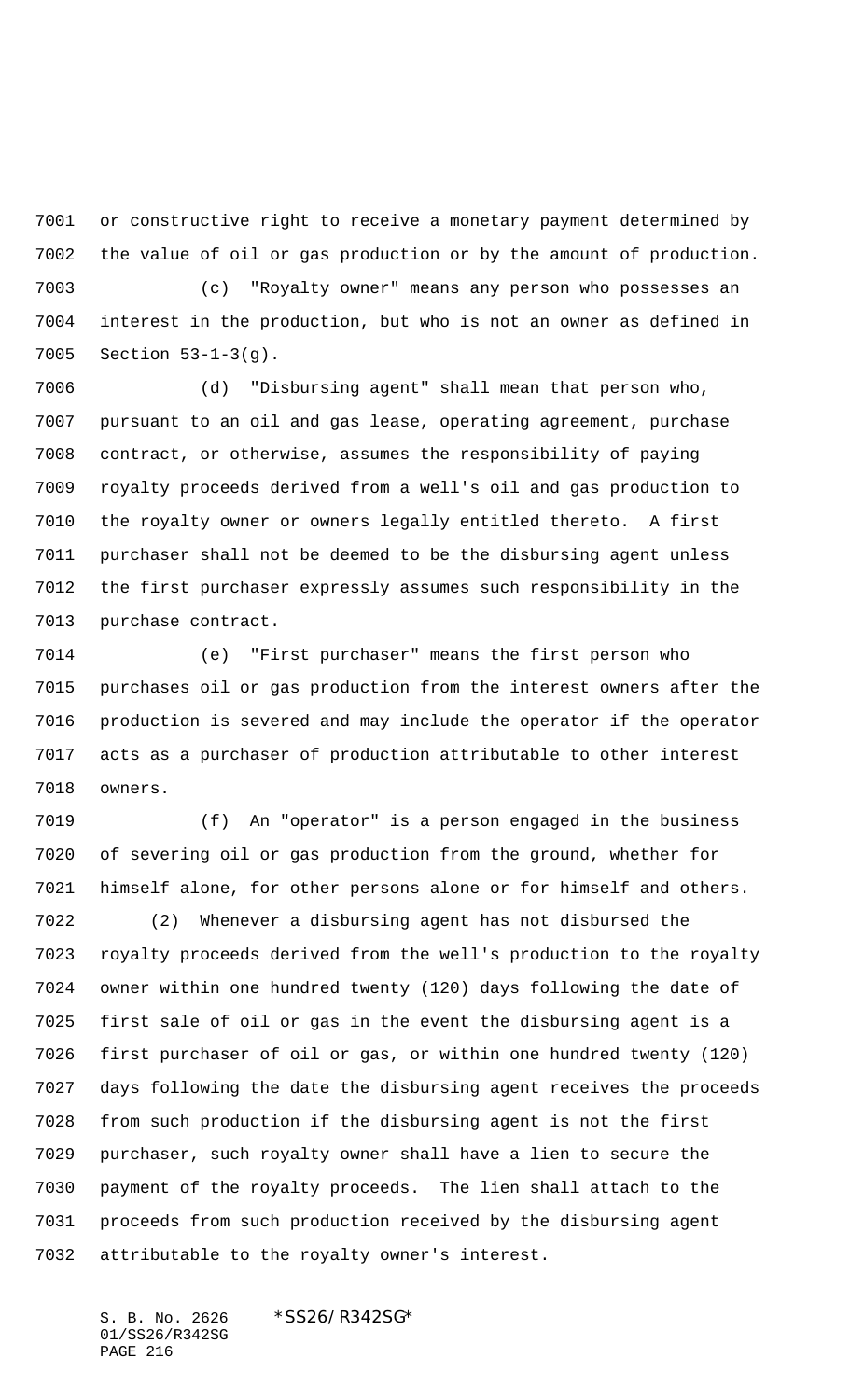(3) The lien provided by this section shall be effective against a third party only from the time a financing statement evidencing such lien is filed in the same manner as financing statements evidencing security interests in minerals are filed in accordance with the provisions of Section 75-9-501.

 (4) The lien provided by this section shall expire one (1) year after it becomes effective against a third party, unless judicial proceedings have been commenced to assert it or unless insolvency proceedings have been commenced by or against the disbursing agent, in which event the lien shall remain effective until termination of the insolvency proceedings or until expiration of the one-year period, whichever occurs later.

 (5) Whenever there is a conflict between a lien under this section and a security interest under Title 75, Chapter 9, the lien or security interest first to be filed has priority. Liens provided for in this section shall have priorities among themselves according to priority in time of filing of such liens.

 (6) The filing required by this section shall be a financing statement as provided for in Section 75-9-310 and shall be subject to the provisions of Part 5 of Article 9 of the Uniform Commercial Code, except that in order for the filing to be sufficient, it shall not be necessary for the debtor to sign the financing statement, and the filing shall be effective for a period of only one (1) year from the date of filing.

S. B. No. 2626 \*SS26/R342SG\* (7) This section does not impair an operator's right to set off or withhold funds from other interest owners as security for or in satisfaction of any debt or security interest. This section does not impair a disbursing agent's right to withhold funds in the event a question is raised concerning the title or ownership of, or right to sell, the oil or gas production. In case of a dispute between interest owners, a good-faith tender by the disbursing agent of funds to the person the interest owners shall agree on, or to a court of competent jurisdiction in the event of

01/SS26/R342SG PAGE 217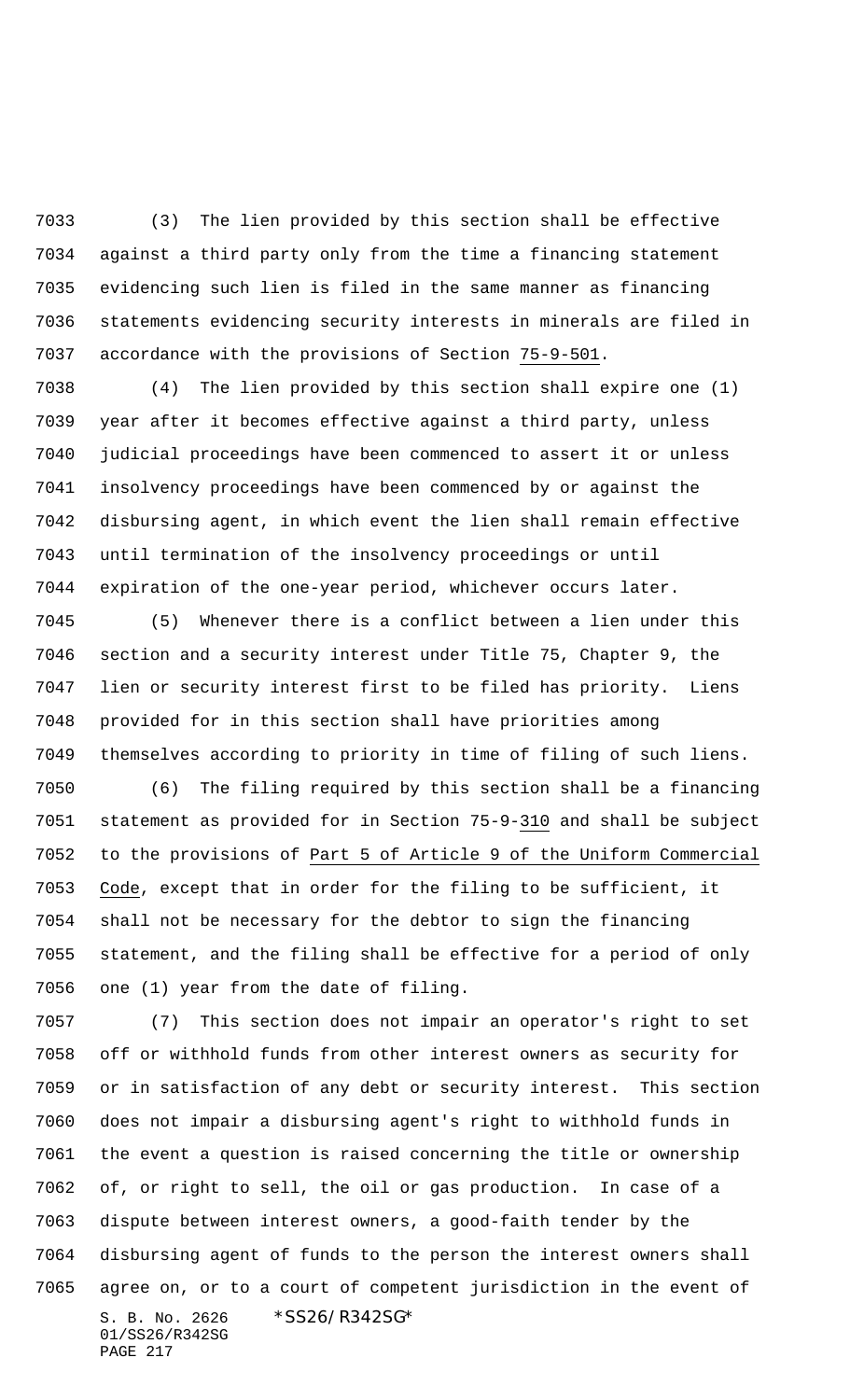litigation or bankruptcy, shall operate as a tender of the funds to both.

 (8) Nothing in this section shall be construed to enlarge or diminish the rights and obligations provided to or imposed on interest owners, royalty owners, disbursing agents, first purchasers, or operators by contract or otherwise by law. The sole purpose of this section is to provide royalty owners a lien under the conditions provided herein.

 SECTION 30. Section 75-11-106, Mississippi Code of 1972, is amended as follows:

 75-11-106. (1) If a security interest is perfected or has priority on April 1, 1978, as to all persons or as to certain persons without any filing or recording, and if the filing of a financing statement would be required for the perfection or priority of the security interest against those persons under the revised Uniform Commercial Code, the perfection and priority rights of the security interest shall continue until three (3) years after April 1, 1978. The perfection will then lapse unless a financing statement is filed as provided in Section 75-11-104 or unless the security interests is perfected otherwise than by filing.

S. B. No. 2626 \*SS26/R342SG\* 01/SS26/R342SG PAGE 218 (2) A financing statement may be filed within six (6) months before the perfection of a security interest would otherwise lapse. Any such financing statement may be signed by either the debtor or the secured party. It must identify the security agreement, statement or notice (however denominated in any statute or other law repealed or modified by Chapter 452, Laws of 1977), state the office where and the date when the last filing, refiling or recording, if any, was made with respect thereto, and the filing number, if any, or book and page, if any, of recording and further state that the security agreement, statement or notice, however denominated, in another filing office under the old Uniform Commercial Code or under any statute or other law repealed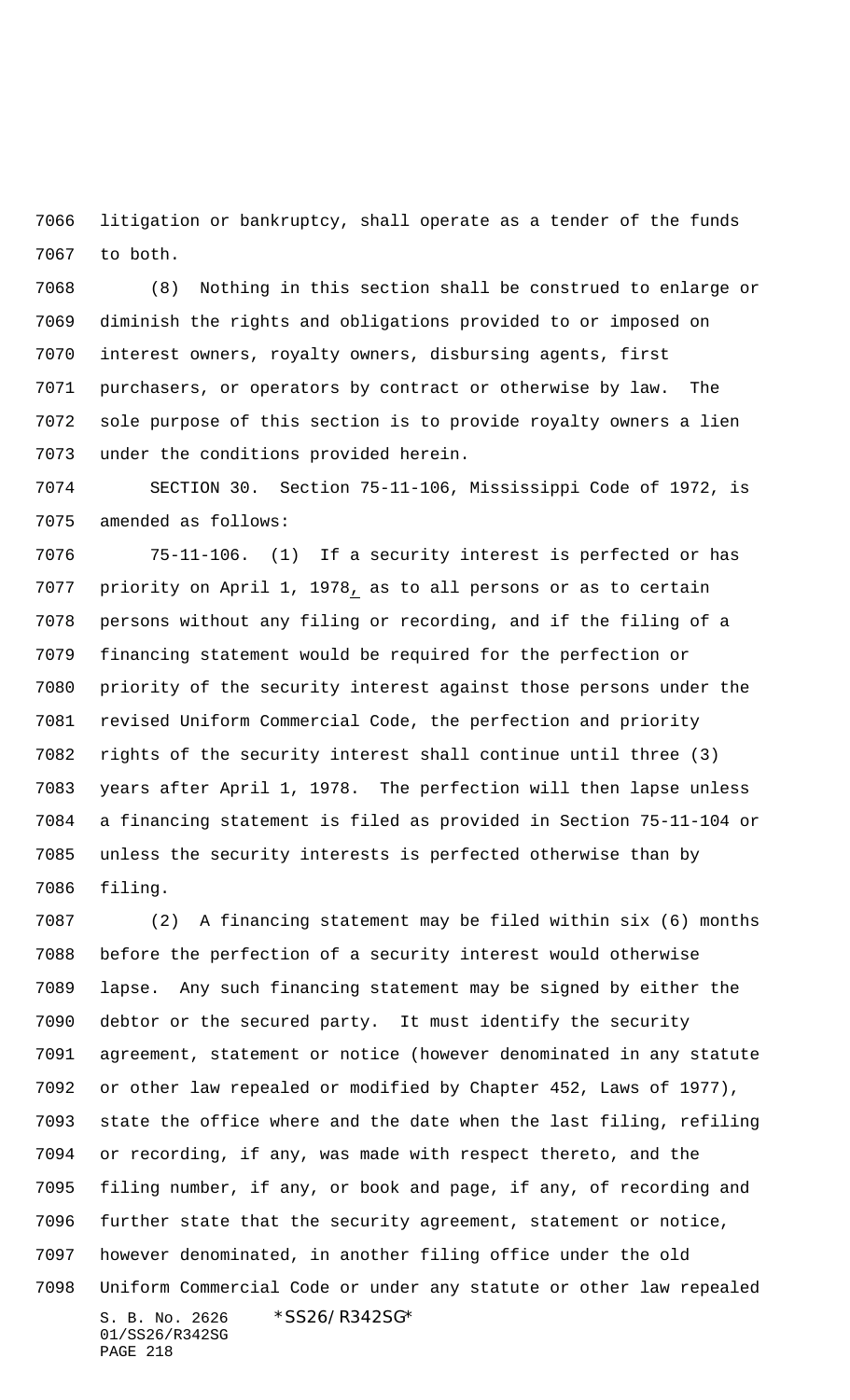or modified by Chapter 452, Laws of 1977, is still effective. Section 75-9-501 **\* \* \*** determines the proper place to file such a financing statement. Except as specified in this subsection, the provisions of Section 75-9-510 for continuation statements apply to such a financing statement.

 SECTION 31. Section 85-8-9, Mississippi Code of 1972, is amended as follows:

 85-8-9. (1) If a notice of federal lien, a refiling of a notice of federal lien, or a notice of revocation of any certificate described in subsection (2) of this section is presented to the filing officer who is:

 (a) The Secretary of State, he shall cause the notice to be marked, held and indexed in accordance with the provisions of subsection (4) of Section 75-9-501, Mississippi Code of 1972, of the Uniform Commercial Code as if the notice were a financing statement within the meaning of that code; or

 (b) Chancery clerk, he shall endorse thereon his identification and the date and time of receipt and forthwith file it alphabetically or enter it in an alphabetical index showing the name and address of the person named in the notice, the date and time of receipt, the title and address of the official party certifying the lien, and the total amount appearing on the notice of lien.

 (2) If a certificate of release, nonattachment, discharge or subordination of any lien is presented to the Secretary of State for filing he shall:

 (a) Cause a certificate of release or nonattachment to be marked, held and indexed as if the certificate were a termination statement within the meaning of the Uniform Commercial Code, but the notice of lien to which the certificate relates may 7129 not be removed from the files; and

S. B. No. 2626 \*SS26/R342SG\* 01/SS26/R342SG PAGE 219 (b) Cause a certificate of discharge or subordination to be held, marked and indexed as if the certificate were a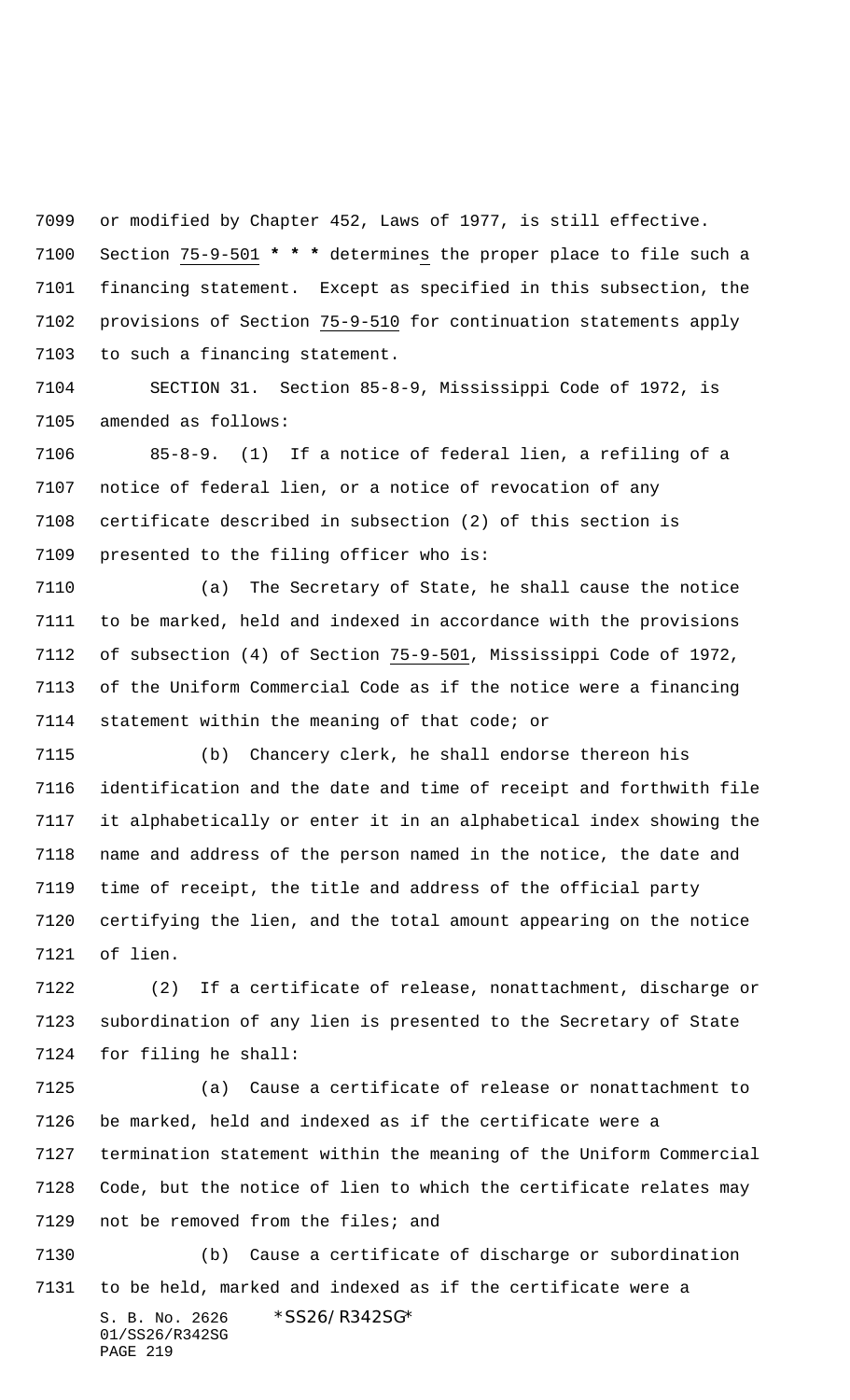release of collateral within the meaning of the Uniform Commercial Code.

 (3) If a refiled notice of federal lien referred to in subsection (1) of this section or any of the certificates or notices referred to in subsection (2) of this section is presented for filing with the chancery clerk, he shall permanently attach the refiled notice or the certificate to the original notice of lien and enter the refiled notice of the certificate with the date of filing in any alphabetical lien index on the line where the original notice of lien is entered.

 (4) Upon request of any person, the filing officer shall issue his certificate showing whether there is on file, on the date and hour stated therein, any notice of lien or certificate or notice affecting any lien, filed under this act, naming a particular person, and if a notice or certificate is on file, giving the date and hour of its filing. The fee for a certificate is Five Dollars (\$5.00). Upon request the filing officer shall furnish a copy of any notice of federal lien or notice or certificate affecting a federal lien for a fee of Two Dollars (\$2.00) per page.

 SECTION 32. Section 99-41-23, Mississippi Code of 1972, is amended as follows:

 99-41-23. (1) Compensation for work loss may not exceed Four Hundred Fifty Dollars (\$450.00) per week, not to exceed fifty-two (52) weeks; the total amount of the award may not exceed the aggregate limitation of this section.

 (2) Compensation for economic loss of a dependent may not exceed Four Hundred Fifty Dollars (\$450.00) per week not to exceed fifty-two (52) weeks; provided, however, if there is more than one (1) dependent per victim the amount of compensation awarded shall be prorated among the dependents and the total amount of the award may not exceed the aggregate limitation of this section.

S. B. No. 2626 \*SS26/R342SG\* 01/SS26/R342SG PAGE 220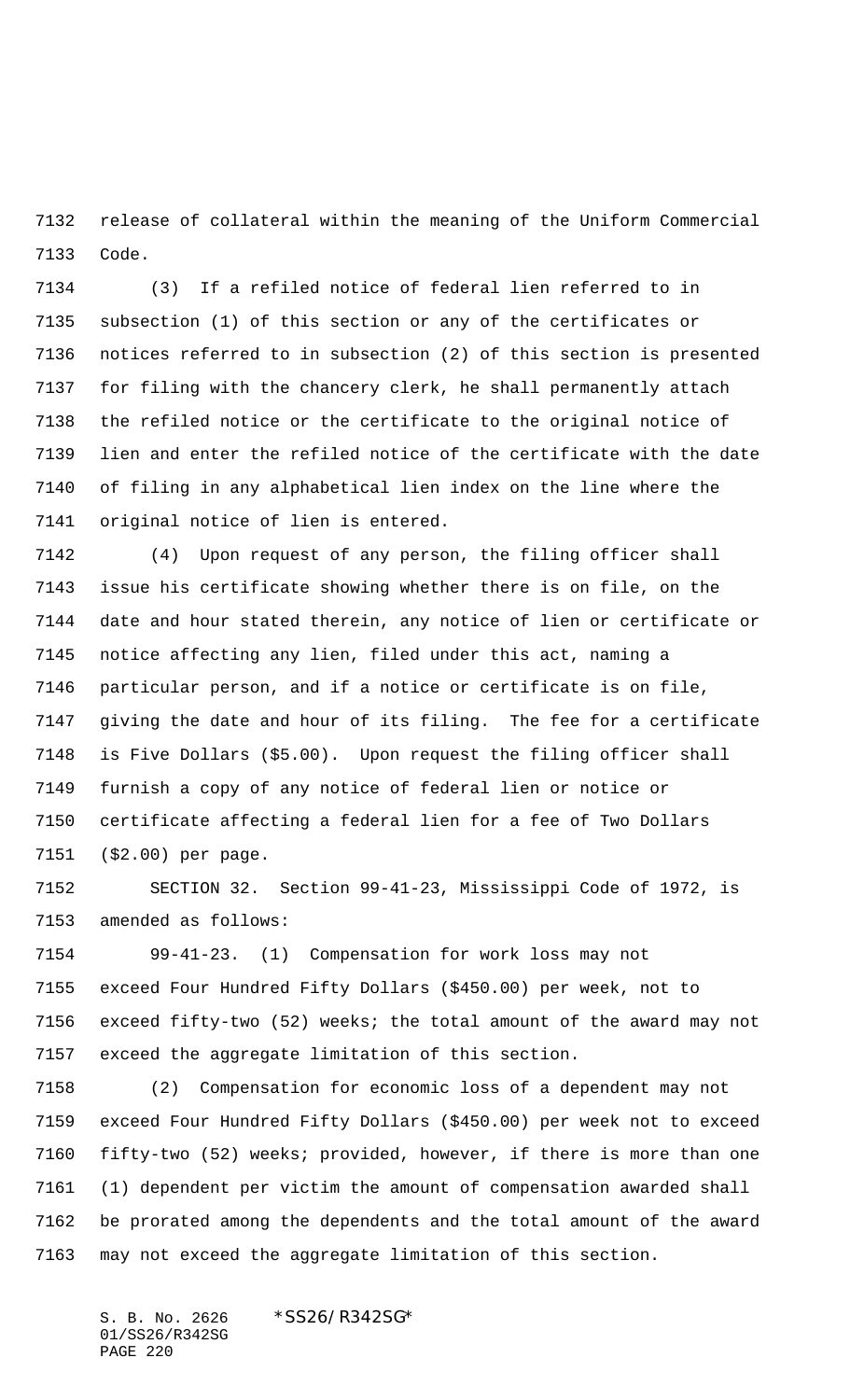(3) In the event of the victim's death, compensation for work loss of claimant may not exceed Four Hundred Fifty Dollars (\$450.00) per week not to exceed one (1) week; provided, however, if there is more than one (1) claimant per victim, the amount of compensation awarded shall be prorated among the claimants and the total amount of the award may not exceed Four Hundred Fifty Dollars (\$450.00).

 (4) Compensation payable to a victim and to all other claimants sustaining economic loss because of injury to or death of that victim may not exceed Ten Thousand Dollars (\$10,000.00) in the aggregate.

 (5) A determination that compensation shall be awarded may provide for payment to a claimant in a lump sum or in installments. All medical bills may be paid directly to affected health care providers. At the request of the claimant, the director may convert future economic loss, other than allowable expense, to a lump sum, but only upon a finding of either of the following:

 (a) That the award in a lump sum will promote the interests of the claimant; or

 (b) That the present value of all future economic loss, other than allowable expense, does not exceed One Thousand Dollars (\$1,000.00).

 (6) An award payable in installments for future economic loss may be made only for a period as to which the future economic loss can reasonably be determined. An award payable in installments for future economic loss may be modified upon findings that a material and substantial change of circumstances has occurred.

S. B. No. 2626 \*SS26/R342SG\* 01/SS26/R342SG PAGE 221 (7) An award shall not be subject to execution, attachment, garnishment or other process, except that an award shall not be exempt from orders for the withholding of support for minor children, and except that an award for allowable expense shall not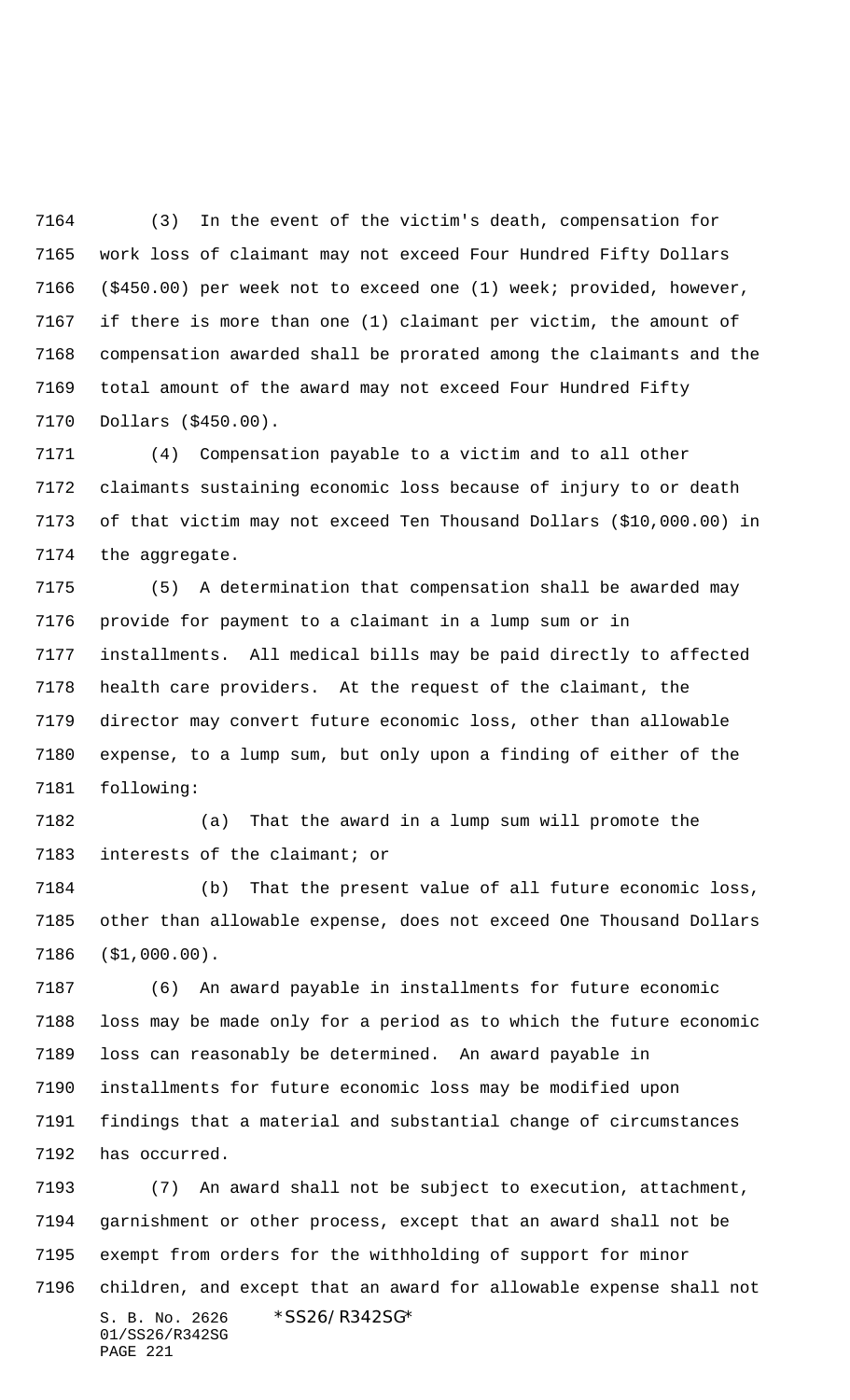be exempt from a claim of a creditor to the extent that such creditor has provided products, services or accommodations, the costs of which are included in the award.

 (8) An assignment by the claimant to any future award under the provisions of this chapter is unenforceable, except:

 (a) An assignment of any award for work loss to assure payment of court-ordered alimony, maintenance or child support; or

 (b) An assignment for any award for allowable expense to the extent that the benefits are for the cost of products, services or accommodations necessitated by the injury or death on which the claim is based and which are provided or are to be provided by the assignee.

 (9) Subsections (7) and (8) of this section prevail over Sections 75-9-406 and 75-9-408 of Article 9 of the Uniform Commercial Code to the extent, if any, that Sections 75-9-406 and 75-9-408 may otherwise be applicable.

 SECTION 33. Section 85-7-1, Mississippi Code of 1972, is amended as follows:

 85-7-1. (1) Every employer shall have a lien on the share or interest of his employee in any crop made under such employment, for all advances of money, and for the fair market value of other things advanced by him, or anyone at his request, for supplies for himself, his family and business during the existence of such employment, which lien the employer may offset, recoup, or otherwise assert and maintain.

 (2) Every employee, laborer, cropper, part owner, overseer or manager, or other person who may aid by his labor to make, gather, or prepare for sale or market any crop, shall have a lien on the interest of the person who contracts with him for such labor for his wages, share or interest in such crop, whatever may be the kind of wages or the nature of the interest, which lien such employee, laborer, cropper, part owner, overseer or manager,

S. B. No. 2626 \*SS26/R342SG\* 01/SS26/R342SG PAGE 222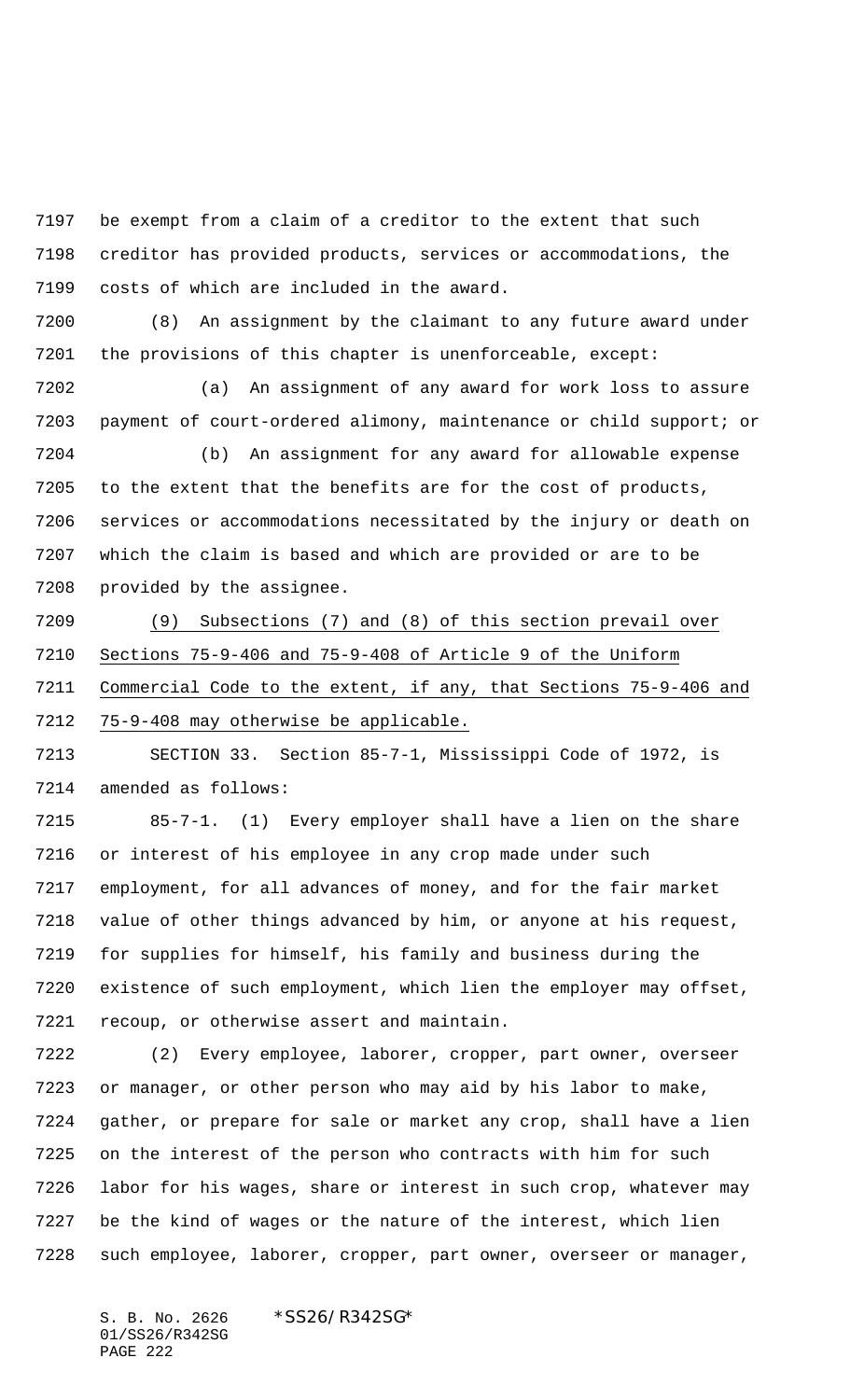or other person may offset, recoup or otherwise assert and maintain.

 (3) Except as provided in subsection (4) of this section, any lien arising under the provisions of this section shall be paramount to all liens and encumbrances or rights of any kind created by or against the person so contracting for such assistance when perfected in accordance with Uniform Commercial Code Article 9 - Secured Transactions (Section 75-9-101 et seq.), except the lien of the lessor of the land on which the crop is made, for rent and supplies furnished, as provided in the chapter on "Landlord and Tenant," appearing as Chapter 7 of Title 89, Mississippi Code of 1972.

 (4) Any lien arising under the provisions of subsection (2) of this section in favor of any person other than an employee, laborer, cropper, part owner, overseer or manager as to crops or the proceeds thereof shall be effective against a third party only for a period of twenty-one (21) days from and after the time the labor is completed, unless within such period of time **\* \* \*** the lien is perfected in accordance with **\* \* \*** Uniform Commercial Code Article 9 - Secured Transactions (Section 75-9-101 et seq.). Any such lien in favor of any person other than an employee, laborer, cropper, overseer or manager **\* \* \*** which **\* \* \*** has not been perfected within the twenty-one-day period as herein provided shall, upon **\* \* \*** subsequent perfection of such lien, have the priority as against a third party to which a perfected security interest may be entitled under Uniform Commercial Code Article 9 - Secured Transactions (Section 75-9-101 et seq.).

 SECTION 34. Section 89-7-51, Mississippi Code of 1972, is amended as follows:

S. B. No. 2626 \*SS26/R342SG\* 01/SS26/R342SG 89-7-51. (1) Every lessor of land shall have a lien on the agricultural products of the leased premises, however and by whomsoever produced, to secure the payment of the rent and of money advanced to the tenant, and the fair market value of all

```
PAGE 223
```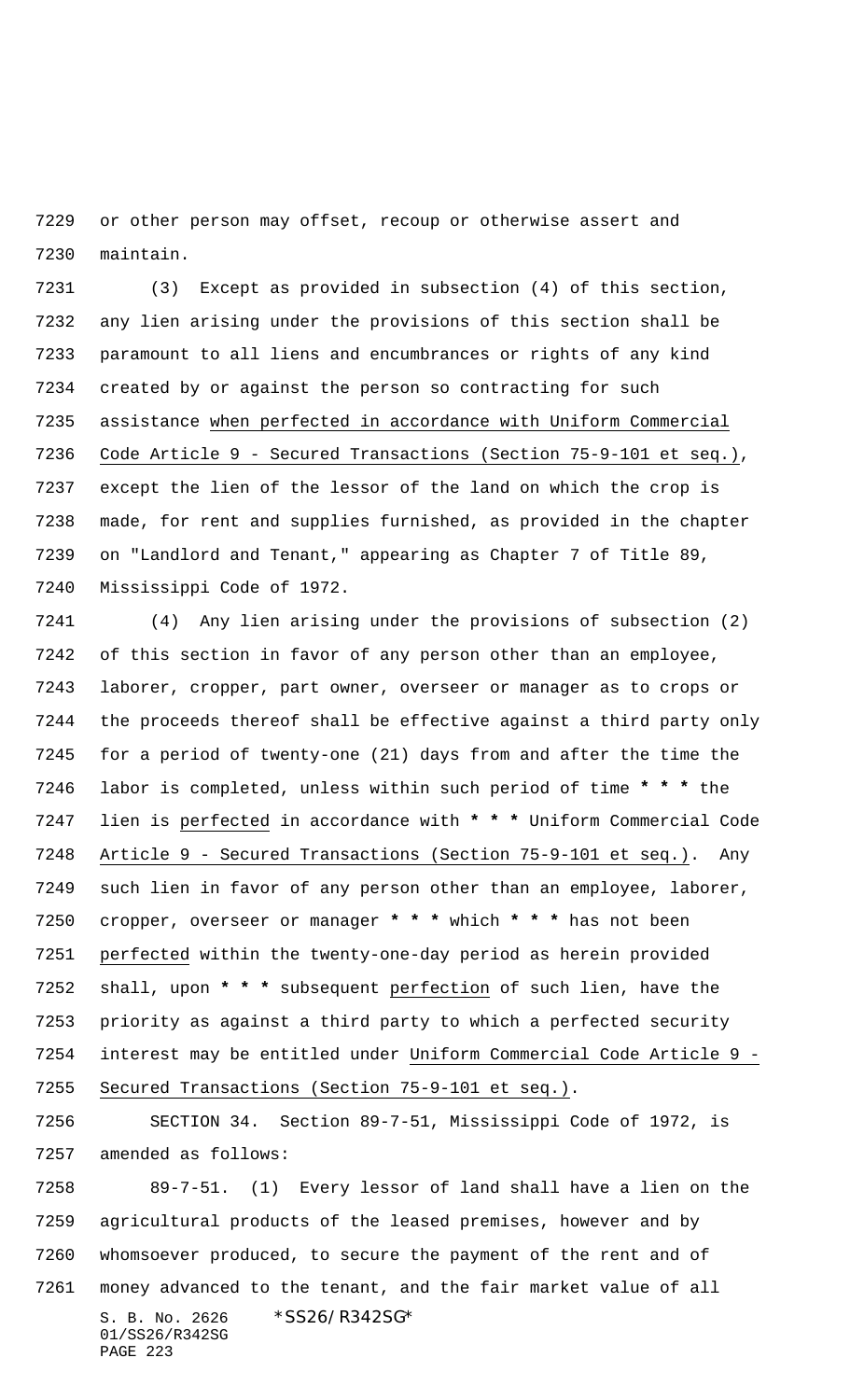advances made by him to his tenant for supplies for the tenant and others for whom he may contract, and for his business carried on upon the leased premises. This lien shall be paramount to all other liens, claims, or demands upon such products when perfected in accordance with Uniform Commercial Code Article 9 - Secured Transactions (Section 75-9-101, et seq.). The claim of the lessor for supplies furnished may be enforced in the same manner and under the same circumstances as his claim for rent may be; and all the provisions of law as to attachment for rent and proceedings under it shall be applicable to a claim for supplies furnished, and such attachment may be levied on any goods and chattels liable for rent, as well as on the agricultural products.

 (2) All articles of personal property, except a stock of merchandise sold in the normal course of business, owned by the lessee of real property and situated on the leased premises shall be subject to a lien in favor of the lessor to secure the payment of rent for such premises as has been contracted to be paid, whether or not then due. Such lien shall be subject to all prior liens or other security interests perfected according to law. No such articles of personal property may be removed from the leased premises until such rent is paid except with the written consent of the lessor. All of the provisions of law as to attachment for rent and proceedings thereunder shall be applicable with reference to the lessor's lien under this subsection.

 SECTION 35. Section 89-7-53, Mississippi Code of 1972, is amended as follows:

S. B. No. 2626 \*SS26/R342SG\* 01/SS26/R342SG 89-7-53. A landlord shall have, for one (1) year, a lien for the reasonable value of all live stock, farming tools, implements and vehicles furnished by him to his tenant, upon the property so furnished and, as an additional security therefor, upon all the agricultural products raised upon the leased premises. The said property so furnished shall be considered as supplies and the lien therefor may be enforced accordingly. Such lien shall be a

PAGE 224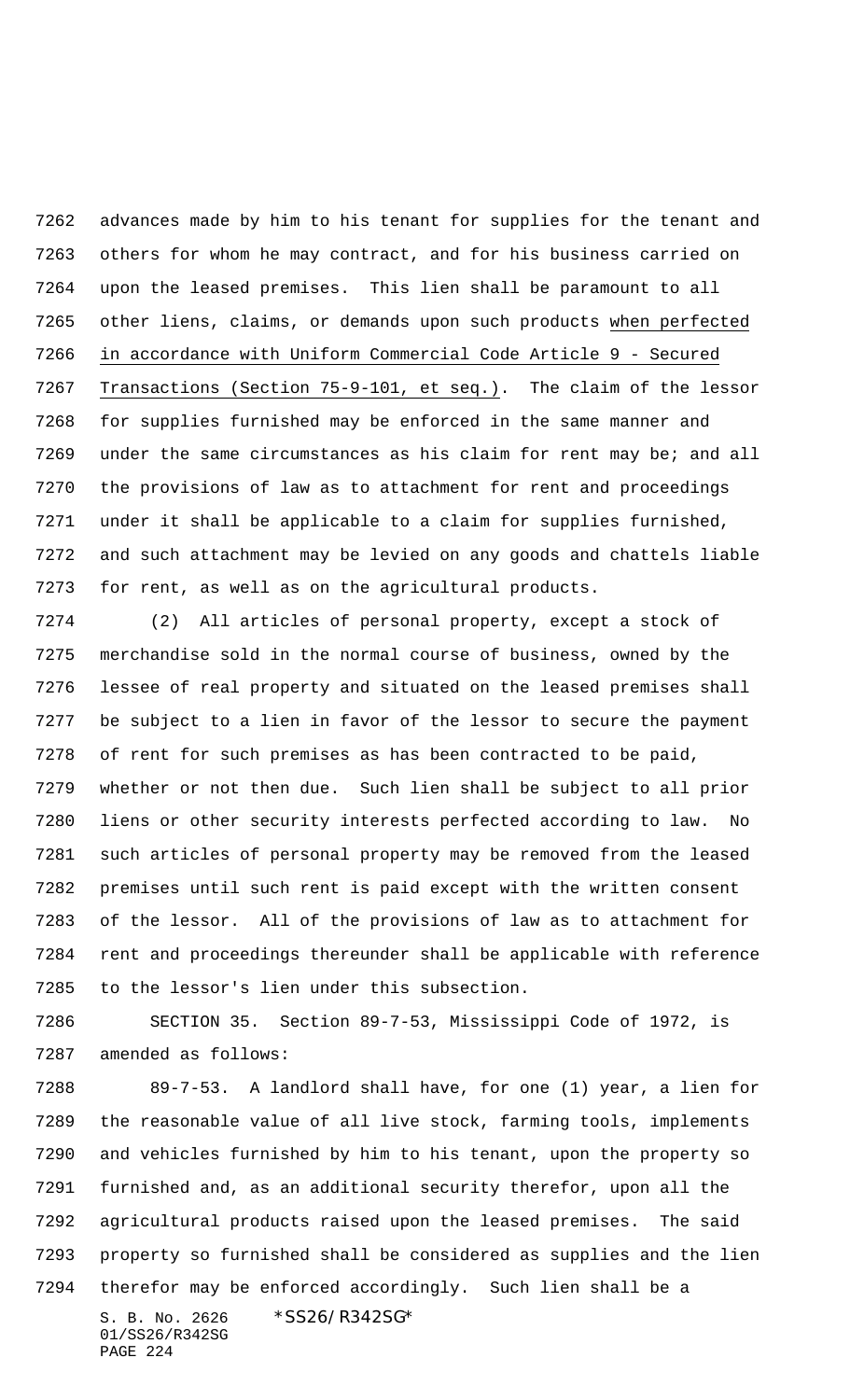superior and first lien when perfected in accordance with Uniform Commercial Code Article 9 - Secured Transactions (Section 75-9-101

 et seq.), and need not otherwise be evidenced by writing **\* \* \***. SECTION 36. The following provision shall be codified as Section 7-3-59, Mississippi Code of 1972:

 7-3-59. (1) All fees collected by the office of the Secretary of State under Section 75-9-525 shall be deposited in State Treasury Special Fund 3111, and shall be used to operate the activities of the office of the Secretary of State as necessary to administer the filing and research provisions of Revised Article 9 of the Uniform Commercial Code and to pay to each chancery clerk such amounts as that clerk shall be owed under subsection (2) of this section. The expenditure of the funds deposited in this fund shall be paid by the State Treasurer upon requisition signed by the office of the Secretary of State.

 (2) For each filing and indexing of a financing statement under Part 5 (Filing) of Title 75, Chapter 9 (Uniform Commercial Code Revised Article 9 - Secured Transactions), the Secretary of State shall remit the following fee to the chancery clerk of the Mississippi county, if any, indicated on the face of the financing statement as the domicile of the debtor, or, if no county is so indicated, the Mississippi county of the address of the debtor stated on the financing statement.

 (a) Five Dollars (\$5.00), when the financing statement is communicated in writing, either in the standard form prescribed by the Secretary of State or not in the standard form so prescribed, plus Two Dollars (\$2.00) for each additional debtor name more than one (1) required to be indexed.

 (b) Five Dollars (\$5.00) if the financing statement is communicated by another medium authorized by filing-office rule. (3) The Secretary of State shall remit to each chancery clerk not less than monthly the amount owed under subsection (2)

S. B. No. 2626 \*SS26/R342SG\* 01/SS26/R342SG PAGE 225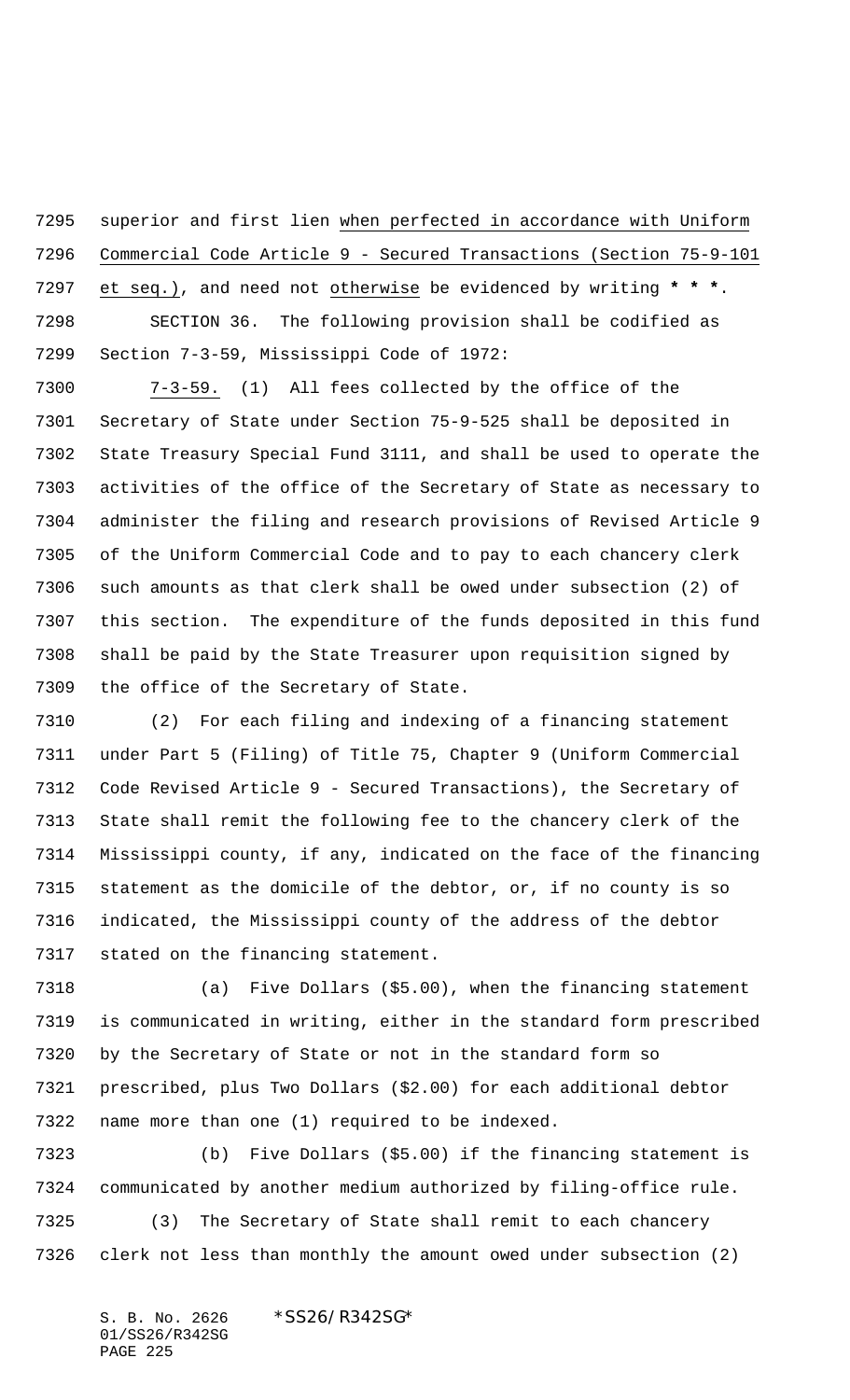of this section. Each payment shall be accompanied by a detailed accounting of the transactions represented by that payment.

 (4) This section shall stand repealed on October 1, 2007. SECTION 37. The following shall be codified as Section 75-77-6, Mississippi Code of 1972:

 75-77-6. This section applies to a warranty claim submitted by a retailer:

 (a) Claims filed for payment under warranty agreements shall either be approved or disapproved within thirty (30) days of receipt by the supplier. All claims for payment shall be paid within thirty (30) days of their approval. When any such claim is disapproved, the supplier shall notify the retailer within thirty (30) days stating the specific grounds upon which the disapproval is based. If a claim is not specifically disapproved within thirty (30) days of receipt, it shall be deemed approved and payment by the supplier shall be within thirty (30) days.

 (b) If after termination of a contract the retailer submits a claim to the supplier for warranty work performed prior to the effective date of the termination, the supplier shall accept or reject the claim within thirty (30) days of receipt.

 (c) Warranty work performed by the retailer shall be compensated in accordance with the reasonable and customary amount of time required to complete the work, expressed in hours and fractions thereof, multiplied by the retailer's established customer hourly retail labor rate, which shall have previously been made known to the supplier.

 (d) Expenses expressly excluded under the supplier's warranty to the customer shall not be included nor required to be paid on requests for compensation from the retailer for warrant work performed.

S. B. No. 2626 \*SS26/R342SG\* 01/SS26/R342SG PAGE 226 (e) All parts used by the retailer in performing warranty work shall be paid to the retailer in the amount equal to the retailer's net price for parts used, plus a minimum of fifteen